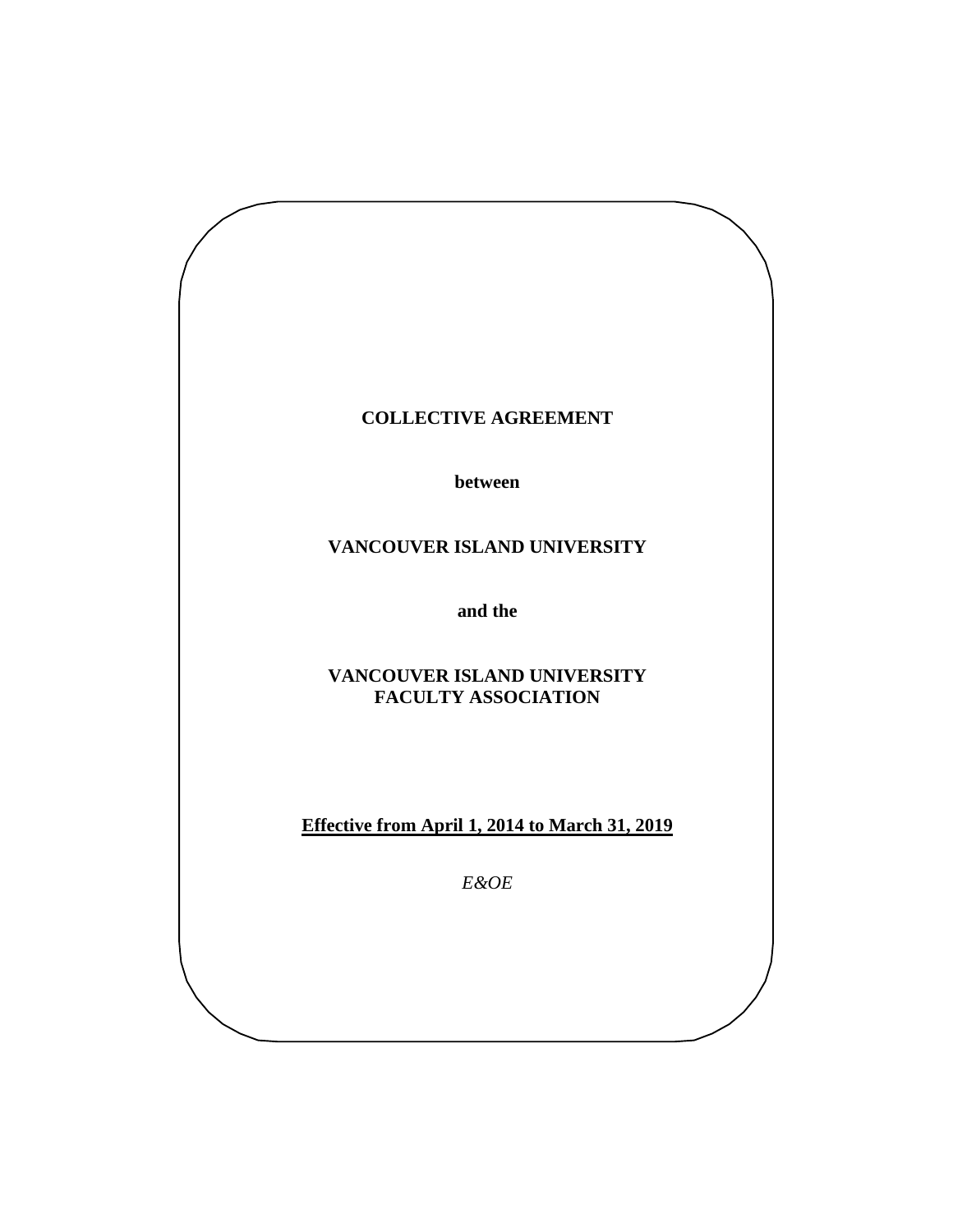# **TABLE OF CONTENTS**

| 1.                 |                                                           |  |
|--------------------|-----------------------------------------------------------|--|
| 1.1                |                                                           |  |
| 1.2                |                                                           |  |
| 1.4                |                                                           |  |
| 1.5                |                                                           |  |
| 1.6                |                                                           |  |
| 1.7                |                                                           |  |
| 1.9                |                                                           |  |
| 1.12               |                                                           |  |
| 1.13               |                                                           |  |
| 2.                 |                                                           |  |
| 2.1                |                                                           |  |
| 2.2                |                                                           |  |
| 2.3                |                                                           |  |
| 2.6                |                                                           |  |
| 2.8                |                                                           |  |
| $\boldsymbol{4}$ . |                                                           |  |
| 4.1                |                                                           |  |
| 4.2                |                                                           |  |
| 5.                 |                                                           |  |
| 5.1                |                                                           |  |
| 5.2                |                                                           |  |
| 5.3                |                                                           |  |
| 5.4                |                                                           |  |
| 6.                 |                                                           |  |
| 6.1                |                                                           |  |
| 6.2                |                                                           |  |
| 6.3                |                                                           |  |
| 6.4                |                                                           |  |
| 6.5                |                                                           |  |
| 6.6                |                                                           |  |
| 6.7                |                                                           |  |
| 6.10               |                                                           |  |
| 6.11               |                                                           |  |
| 6.13               |                                                           |  |
| 6.14               |                                                           |  |
| 6.15               |                                                           |  |
| 7.                 |                                                           |  |
| 7.1                |                                                           |  |
| 7.2                | EVALUATION OF NEW REGULAR INSTRUCTIONAL FACULTY 41        |  |
| 7.3                | EVALUATION OF NEW REGULAR NON-INSTRUCTIONAL FACULTY 43    |  |
| 7.4                |                                                           |  |
| 7.5                | SUPERVISED EVALUATION OF INSTRUCTIONAL FACULTY ON REGULAR |  |
|                    |                                                           |  |
| 7.6                | SUPERVISED EVALUATION OF NON-INSTRUCTIONAL FACULTY ON     |  |
|                    |                                                           |  |
| 7.7                | SUPERVISED EVALUATION OF NON-REGULAR FACULTY MEMBERS 47   |  |
| 8.                 | PERSONNEL RECORDS, DISCIPLINE, SUSPENSION AND DISCHARGE48 |  |
| 8.1                |                                                           |  |
| 8.2                |                                                           |  |
| 8.3                |                                                           |  |
|                    |                                                           |  |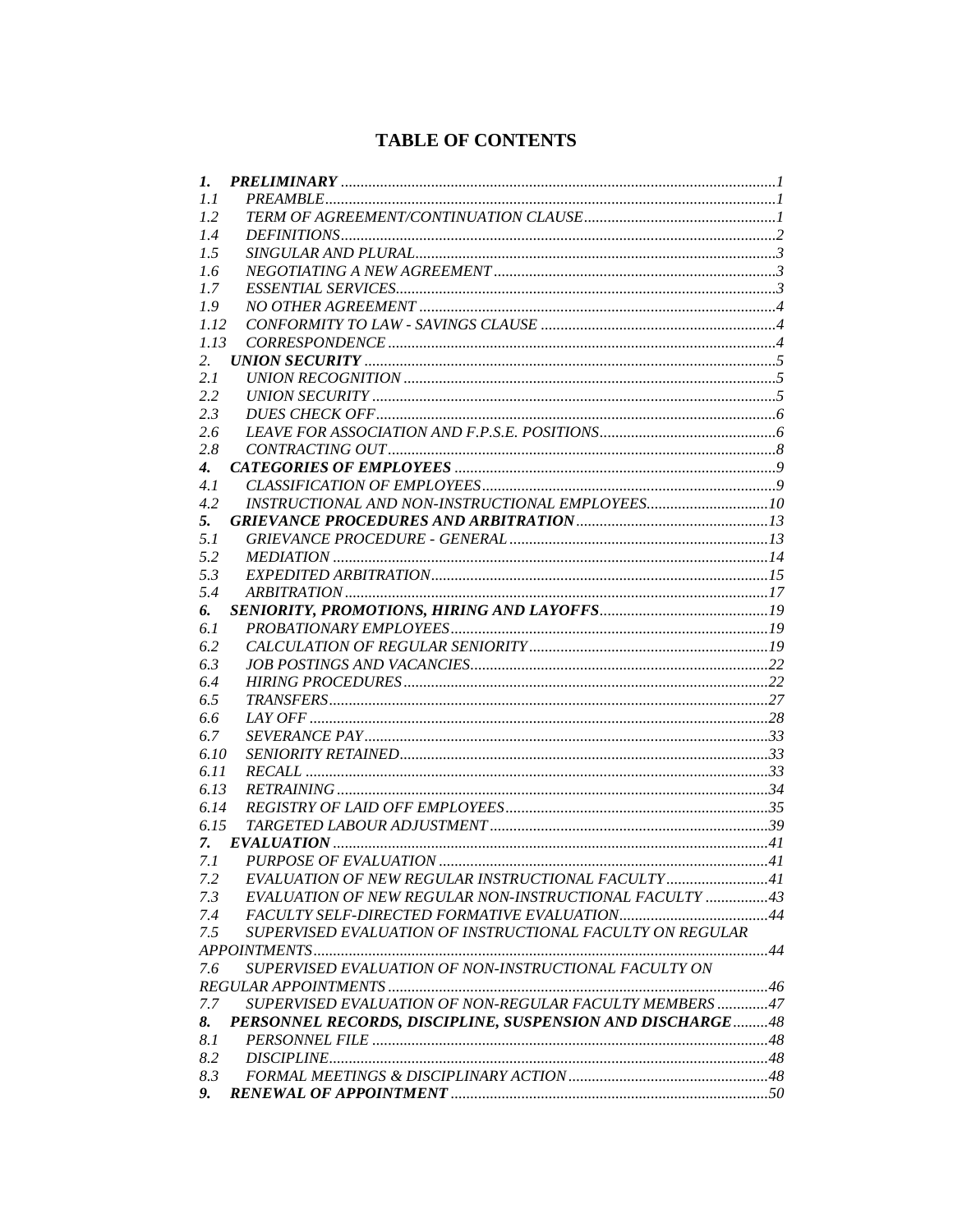| 9.2   |                                                                |  |
|-------|----------------------------------------------------------------|--|
| 9.3   |                                                                |  |
| 9.4   | CONVERSION OF FACULTY (INSTRUCTIONAL AND NON-INSTRUCTIONAL) TO |  |
|       |                                                                |  |
| 10.   |                                                                |  |
| 10.1  |                                                                |  |
| 10.2  |                                                                |  |
| 10.3  |                                                                |  |
| 10.4  |                                                                |  |
| 10.5  |                                                                |  |
| 10.7  |                                                                |  |
| 10.10 |                                                                |  |
| 10.11 |                                                                |  |
| 11.   |                                                                |  |
| 11.1  |                                                                |  |
| 11.2  |                                                                |  |
| 11.4  |                                                                |  |
| 11.5  |                                                                |  |
| 11.8  |                                                                |  |
| 11.9  |                                                                |  |
| 12.   | LEAVE, PAID AND UNPAID, PROFESSIONAL DEVELOPMENT AND           |  |
|       |                                                                |  |
| 12.2  |                                                                |  |
| 12.3  |                                                                |  |
| 12.4  | ASSISTED LEAVE (PROFESSIONAL DEVELOPMENT LEAVE OF ABSENCE)95   |  |
| 12.5  |                                                                |  |
| 12.6  |                                                                |  |
| 12.8  |                                                                |  |
| 12.9  |                                                                |  |
| 12.10 |                                                                |  |
| 12.14 |                                                                |  |
| 12.15 |                                                                |  |
| 12.16 |                                                                |  |
| 12.17 |                                                                |  |
| 12.18 |                                                                |  |
| 12.19 |                                                                |  |
| 12.20 |                                                                |  |
| 13.   |                                                                |  |
| 13.1  |                                                                |  |
| 13.2  |                                                                |  |
| 13.3  |                                                                |  |
| 13.4  |                                                                |  |
| 13.5  |                                                                |  |
| 13.6  |                                                                |  |
| 13.7  |                                                                |  |
| 14.   |                                                                |  |
| 14.3  |                                                                |  |
| 14.4  |                                                                |  |
| 14.5  |                                                                |  |
| 14.6  |                                                                |  |
| 14.8  |                                                                |  |
| 14.10 |                                                                |  |
| 14.14 |                                                                |  |
| 14.15 |                                                                |  |
| 14.22 | TEACHING ASSIGNMENTS TO UNIVERSITY ADMINISTRATORS 128          |  |
|       |                                                                |  |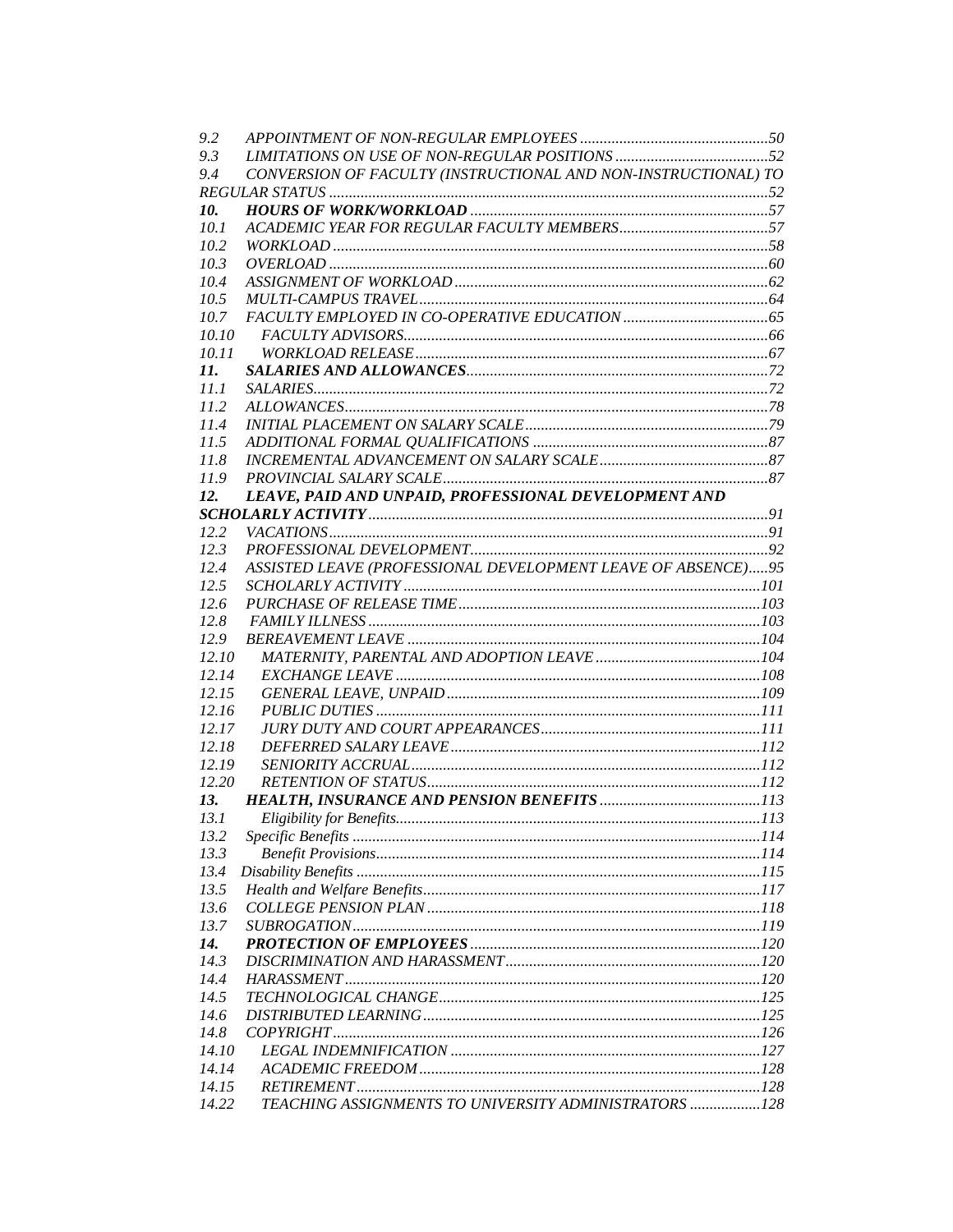| 15.                                                                       |  |
|---------------------------------------------------------------------------|--|
| FACULTY ROLE IN CURRICULUM AND PROGRAM DEVELOPMENT 130<br>15.1            |  |
| 15.2                                                                      |  |
| CONTINUATION OF VANCOUVER ISLAND UNIVERSITY FACULTY PRIVILEGES133<br>15.3 |  |
| 16.                                                                       |  |
| 16.1                                                                      |  |
| JOINT ADMINISTRATION AND DISPUTE RESOLUTION COMMITTEE<br>16.2             |  |
| $(JADRC)$ 135                                                             |  |
|                                                                           |  |
|                                                                           |  |
|                                                                           |  |
|                                                                           |  |
|                                                                           |  |
|                                                                           |  |
|                                                                           |  |
|                                                                           |  |
|                                                                           |  |
|                                                                           |  |
|                                                                           |  |
| APPENDIX B: VIUFA SALARY PLACEMENT EXPERIENCE CREDIT DATA                 |  |
|                                                                           |  |
|                                                                           |  |
| APPENDIX C: INITIAL SALARY PLACEMENT FORM - FACULTY 146                   |  |
| APPENDIX D: INITIAL SALARY PLACEMENT FORM TECHNICIANS  148                |  |
|                                                                           |  |
| APPENDIX F-1 - REGISTRY OF LAID OFF EMPLOYEES - FORM 1 151                |  |
| APPENDIX F-2 - REGISTRY OF LAID OFF EMPLOYEES - FORM 2 152                |  |
|                                                                           |  |
|                                                                           |  |
| APPENDIX I - FAMILY MEMBERS FOR THE PURPOSE OF ARTICLE 12.8.11            |  |
|                                                                           |  |
| LETTER OF UNDERSTANDING #1: UNCONVENTIONAL INSTRUCTION DESIGNATED         |  |
|                                                                           |  |
| LETTER OF AGREEMENT #2: DENTAL HYGIENE DIPLOMA PROGRAM 160                |  |
|                                                                           |  |
| LETTER OF AGREEMENT #4: WORKLOAD AVERAGING LEAVE164                       |  |
| LETTER OF UNDERSTANDING #5: PRIOR LEARNING ASSESSMENT 165                 |  |
| LETTER OF UNDERSTANDING #6: SABBATICALS/UPPER LEVEL                       |  |
|                                                                           |  |
| LETTER OF AGREEMENT #7: UPPER LEVEL RELEASE FOR NON-REGULAR FACULTY171    |  |
|                                                                           |  |
|                                                                           |  |
|                                                                           |  |
| LETTER OF AGREEMENT #11: COLLECTION OF INFORMATION ON SCHOLARLY           |  |
|                                                                           |  |
| LETTER OF AGREEMENT #12: UPPER LEVEL RELEASE MFA GRIEVANCE 07-04183       |  |
| LETTER OF AGREEMENT #13: TEACHING SCHOLARS ACADEMIC YEAR 2004-2005184     |  |
| LETTER OF AGREEMENT #14: EXPERIENTIAL EDUCATION FACULTY IN STUDENT        |  |
|                                                                           |  |
|                                                                           |  |
| LETTER OF AGREEMENT #16: WORKLOAD FOR BACHELOR OF SCIENCE IN              |  |
| NURSING: PRECEPTOR-LED AND PROFESSOR/INSTRUCTOR-LED PRACTICE              |  |
|                                                                           |  |
|                                                                           |  |
|                                                                           |  |
| LETTER OF AGREEMENT #18: JOINT EARLY INTERVENTION PROGRAM 189             |  |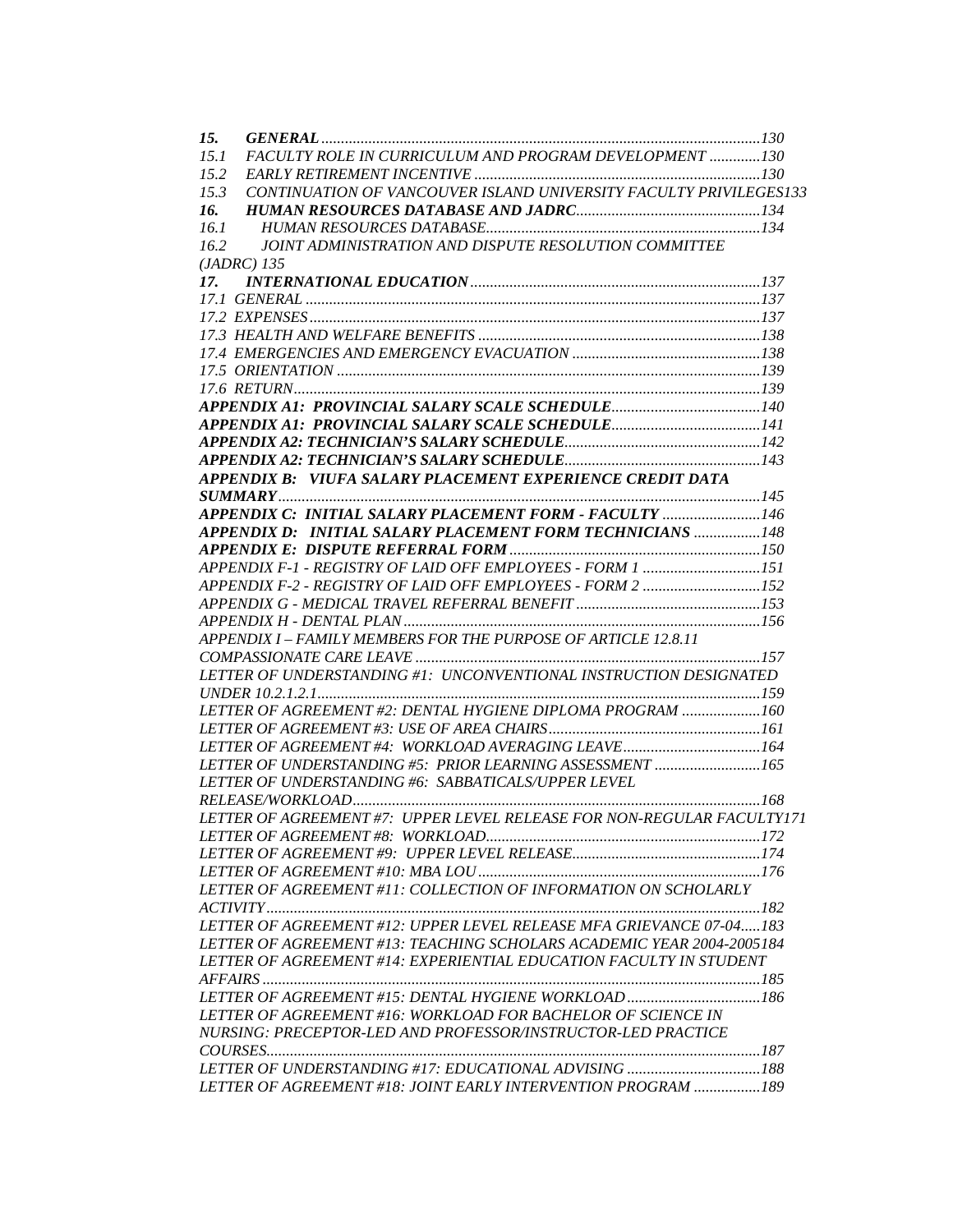2014-2019 VIUFA COLLECTIVE AGREEMENT INDEX Page i

| <b>TOPIC</b>                                    | <b>ARTICLE</b>  |
|-------------------------------------------------|-----------------|
| Academic Freedom                                | 14.14           |
| Administrators                                  |                 |
| - Selection of                                  | 6.4.2           |
| - Dean Selection                                | 6.4.2.2         |
| - Teaching Assignment                           | 14.22           |
| - Rights to a Teaching Position                 | 6.4.2.2.4       |
| <b>Administrative Allowance</b>                 | 11.2.1          |
| <b>Advisors</b>                                 | 10.10           |
| Allowances                                      | 11.2            |
| - Administrative Duties                         | 11.2.1          |
| - Travel                                        | 11.2.2          |
| - Professional Associations                     | 11.2.3          |
| Appointments                                    |                 |
| - First Regular                                 | 6.1.1           |
| - Non-Renewal of Regular                        | 7.5.4.3         |
| Arbitration                                     | 5.4             |
| - Power of Arbitrator                           | 5.4.3           |
| - Expedited Arbitration                         | 5.3             |
| Assignment of Workload                          | 10.4            |
| Assisted Leave (Professional Development Leave) | 12.4            |
| - Application                                   | 12.4.9(b)(c)(d) |
| - Committee                                     | 12.4.10         |
| - Eligibility                                   | 12.4.9(a)       |
| - Procedures                                    | 12.4.10.3       |
| <b>Benefits</b>                                 | 13              |
| - Dental                                        | 13.3(d)         |
| - Extended Health (Vision & Emergency Travel)   | 13.3(b)         |
| - Group Insurance (Life and LTD)                | 13.3(c)         |
| - Medical Services Plan (MSP)                   | 13.3(a)         |
| - College Pension Plan                          | 13.6            |
| - Payment in lieu, temporaries                  | 11.1.4.3        |
| - Notification of Changes                       | 13              |
| - Specific Benefits (Former Common Agreement)   | 13.2            |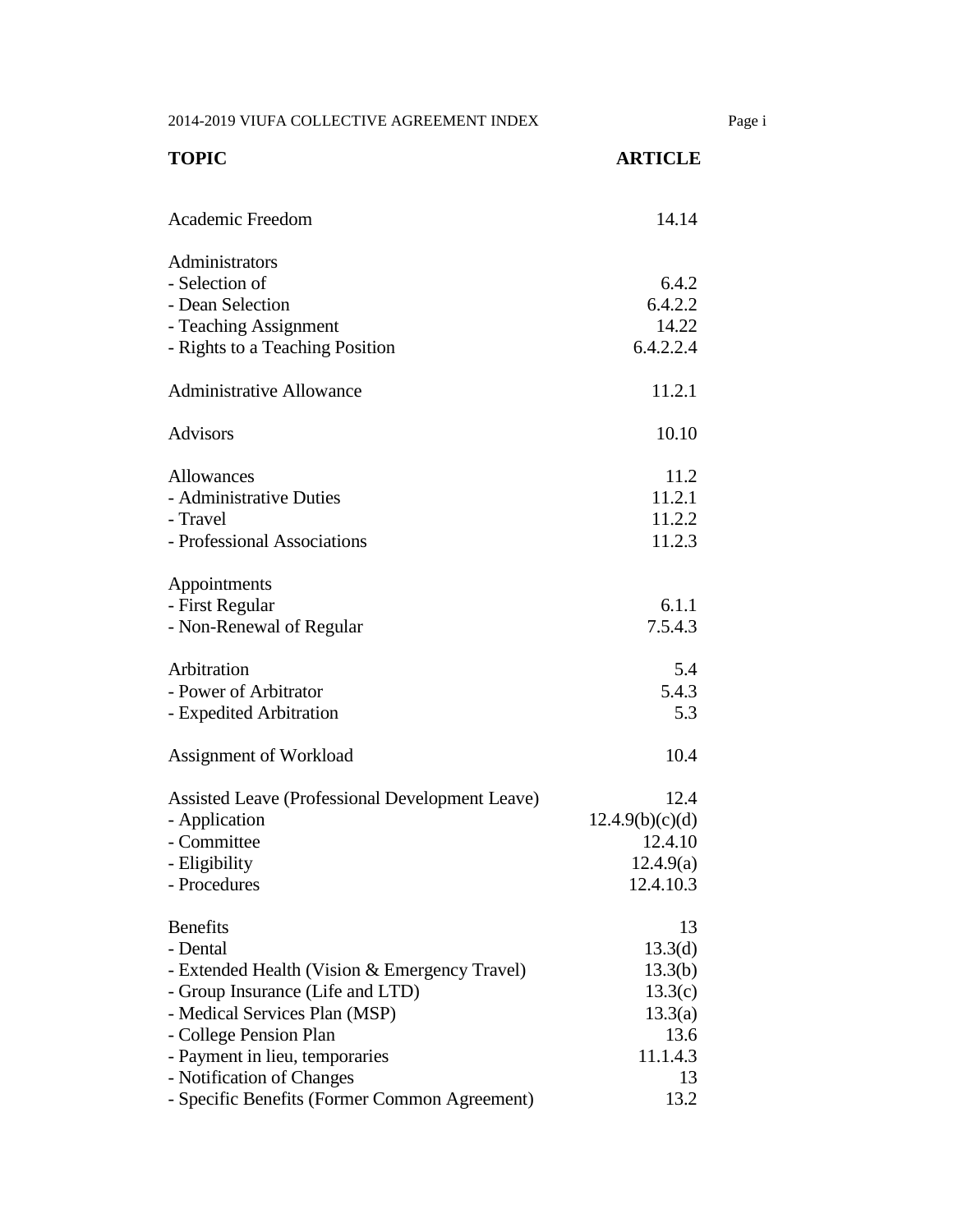2014-2019 VIUFA COLLECTIVE AGREEMENT INDEX Page ii

| <b>TOPIC</b>                                                                                                                                               | <b>ARTICLE</b>                     |
|------------------------------------------------------------------------------------------------------------------------------------------------------------|------------------------------------|
| <b>Benefits</b><br>- Regular Faculty and Limited Term Contract Instructors<br>- Non-Regular Instructional Faculty<br>- Temporary Non-Instructional Faculty | 13.1(a)<br>13.1(b)<br>13.1(c)      |
| <b>Bereavement Leave</b>                                                                                                                                   | 12.9                               |
| <b>Bumping</b><br>- Definition of                                                                                                                          | 6.6.7<br>6.6.3.3                   |
| <b>Calculation of Regular Seniority</b>                                                                                                                    | 6.2                                |
| Categories of Employees                                                                                                                                    | 4                                  |
| Chairs<br>- Release Time<br>- Selection<br>- Non-Instructional                                                                                             | 10.11.2.2<br>10.11.2.1<br>10.2.2.2 |
| <b>Change of Assignment</b>                                                                                                                                | 11.4.4                             |
| Class Scheduling (Timetabling)                                                                                                                             | 10.4.1.1                           |
| Conforming to Law – Savings Clause                                                                                                                         | 1.12                               |
| <b>Contracting Out</b>                                                                                                                                     | 2.8                                |
| <b>Conversion to Regular Status</b>                                                                                                                        | 9.4                                |
| Co-Operative Education                                                                                                                                     | 10.7                               |
| Copyright<br>- Ownership                                                                                                                                   | 14.8<br>14.8.1                     |
| Correspondence                                                                                                                                             | 1.13                               |
| <b>Curriculum Development</b>                                                                                                                              | 15.1                               |
| Dean Selection                                                                                                                                             | 6.4.2.2                            |
| Deferred Salary Leave                                                                                                                                      | 12.18                              |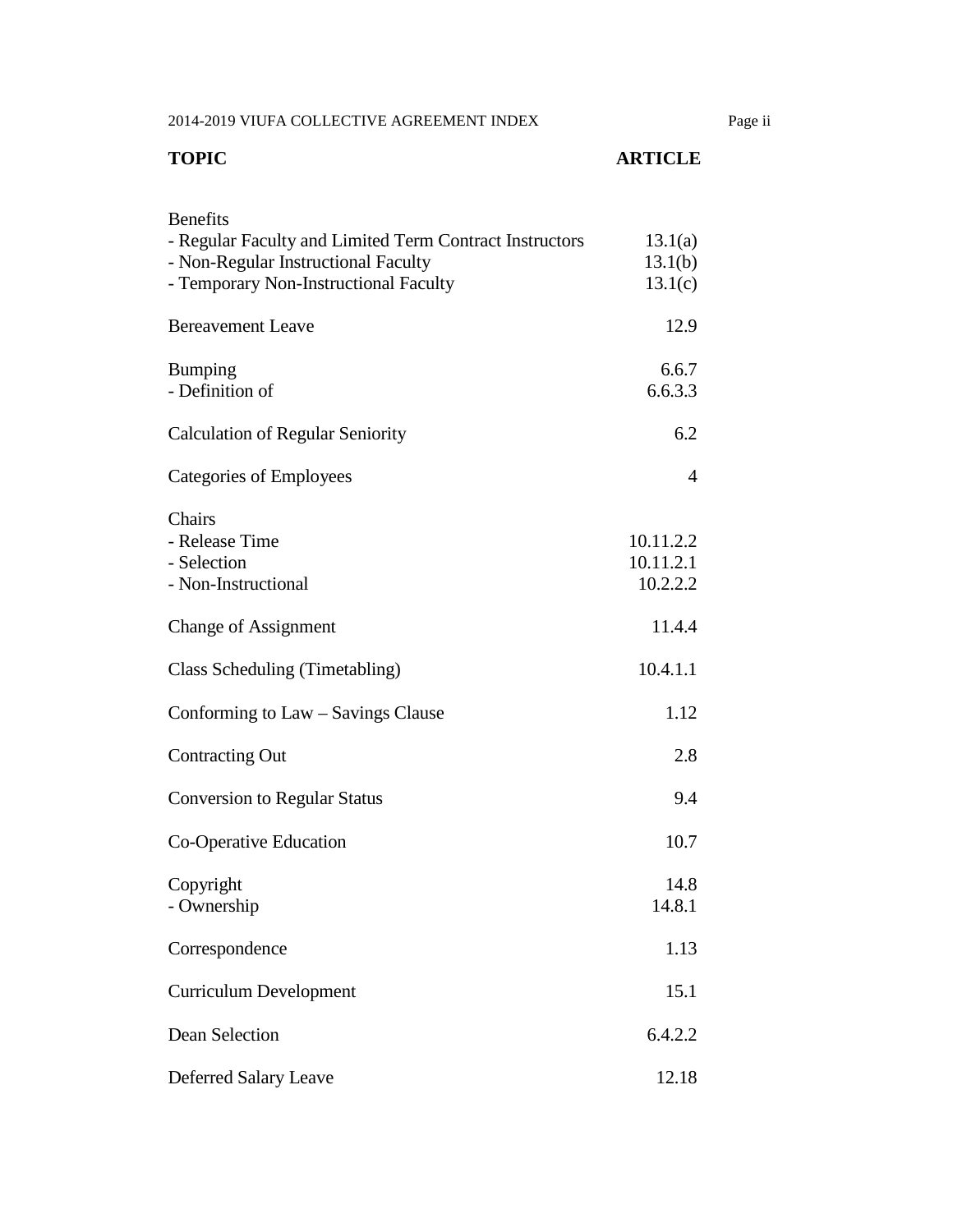2014-2019 VIUFA COLLECTIVE AGREEMENT INDEX Page iii

| <b>TOPIC</b>                                                                                                                                   | <b>ARTICLE</b>                                                          |
|------------------------------------------------------------------------------------------------------------------------------------------------|-------------------------------------------------------------------------|
| Definitions<br>- "Regular"<br>- "Temporary"<br>- "Lay-Off"<br>- "Seniority"<br>- "Bumping"<br>- "Year"<br>- "Limited Term Contract Instructor" | 1.4<br>4.1.1<br>4.1.2<br>6.6.3.1<br>6.2.1<br>6.6.3.3<br>1.4.13<br>4.1.4 |
| <b>Dental Benefits</b><br>Dental Plan                                                                                                          | 13.3(d)<br>Appendix H                                                   |
| Departmental Listing (Chairs)<br>Departmental Listing (Seniority)                                                                              | 10.11.2.3<br>6.2.8                                                      |
| <b>Directed Studies</b>                                                                                                                        | 10.3.4                                                                  |
| Dispute Referral Form                                                                                                                          | Appendix E                                                              |
| <b>Disability Benefits</b>                                                                                                                     | 13.4.2                                                                  |
| Disciplinary Action<br>- Termination (Just Cause)<br>- Other Action<br>- Formal Meetings                                                       | 8<br>8.2.1<br>8.2.3<br>8.3                                              |
| Discrimination and Harassment                                                                                                                  | 14.3                                                                    |
| Distributed Learning                                                                                                                           | 14.6                                                                    |
| Dues                                                                                                                                           | 2.2.1 / 2.3                                                             |
| Duncan Travel Stipend                                                                                                                          | 10.5                                                                    |
| Early Retirement Incentive                                                                                                                     | 15.2                                                                    |
| Electronic Registry (of Laid Off Employees)                                                                                                    | 6.14.2                                                                  |
| <b>Emergency Travel Assistance (EHB)</b>                                                                                                       | 13.3(b)(vii)                                                            |
| <b>Essential Services</b>                                                                                                                      | 1.7                                                                     |
| <b>Extended Health Benefits</b>                                                                                                                | 13.3(b)                                                                 |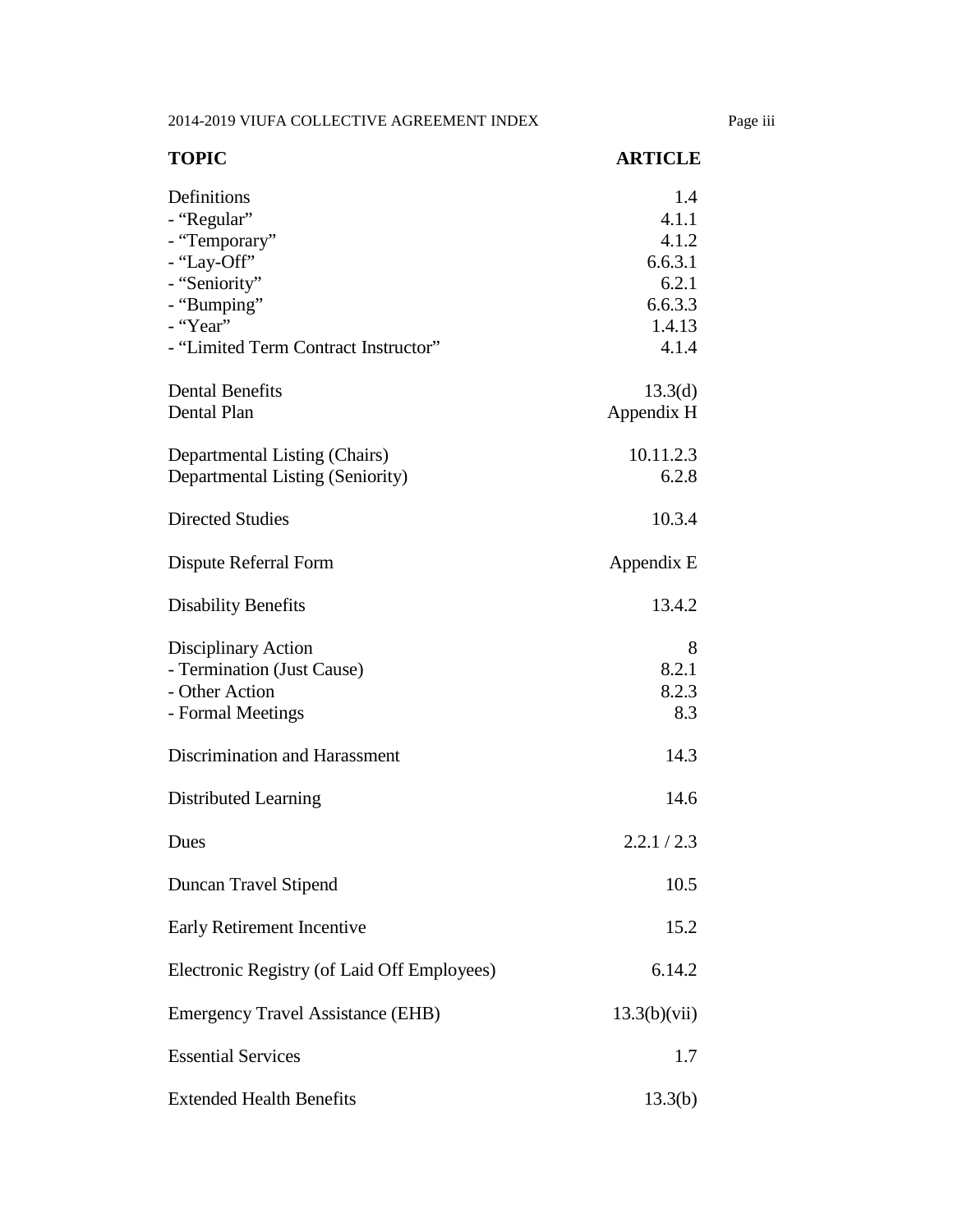2014-2019 VIUFA COLLECTIVE AGREEMENT INDEX Page iv

# **TOPIC ARTICLE**

| Evaluation                                            | 7          |
|-------------------------------------------------------|------------|
| - Purpose of Evaluation                               | 7.1        |
| - Evaluation of New Regular Faculty                   | 7.2        |
| - Evaluation of Faculty on Regular Appointments       | 7.3        |
| - Formative Evaluation                                | 7.4        |
| - Summative Evaluation                                | 7.5.4      |
| - Evaluation of New Regular Non-Instructional Faculty | 7.3        |
| - Evaluation of Non-Instructional Faculty on Regular  |            |
| Appointments                                          | 7.6        |
| - Evaluation of Non-Regular Faculty                   | 7.7        |
|                                                       |            |
| <b>Exchange Leave</b>                                 | 12.14      |
|                                                       |            |
| <b>Faculty Advisors</b>                               | 10.10      |
|                                                       |            |
| <b>Family Illness</b>                                 | 12.8       |
|                                                       |            |
| General Leave, Unpaid                                 | 12.15      |
|                                                       |            |
| <b>Grievance Procedures General</b>                   | 5.1        |
| - Steps / Time Limits                                 | 5.1.2      |
| - Mediation                                           | 5.2        |
| - Arbitration                                         |            |
|                                                       | 5.4        |
| - Powers of Arbitrator                                | 5.4.3      |
|                                                       | 13.5       |
| Group Insurance                                       |            |
| Harassment                                            | 14.4       |
|                                                       |            |
| Health Insurance Benefits & Pension Benefits          | 13         |
|                                                       |            |
|                                                       |            |
| Hearing Aid Benefit                                   | 13.3(b)(v) |
|                                                       | 6.4        |
| <b>Hiring Procedures</b>                              |            |
| - Administrators                                      | 6.4.2      |
| - Chairs                                              | 10.11.2.1  |
| - Chairs, Non-instructional                           | 10.2.2.2   |
| - Deans                                               | 6.4.2.2    |
| - Faculty                                             | 6.4        |
| - President                                           | 6.4.2.3    |
| - Vice-President Academic and Vice-President          |            |
| <b>Student Services</b>                               | 6.4.3      |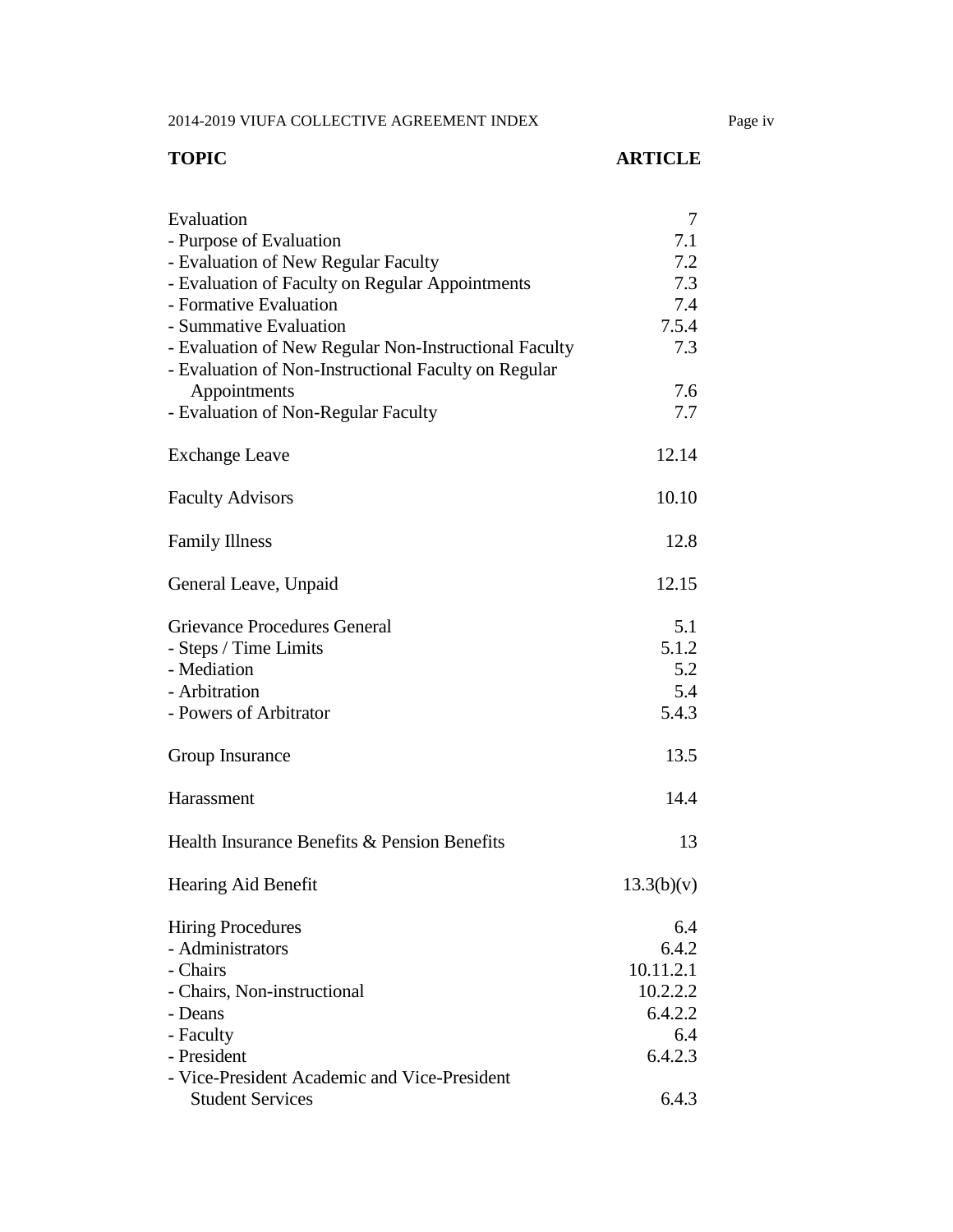2014-2019 VIUFA COLLECTIVE AGREEMENT INDEX Page v

| <b>TOPIC</b>                                                                                                                                                                                             | <b>ARTICLE</b>                                                                         |
|----------------------------------------------------------------------------------------------------------------------------------------------------------------------------------------------------------|----------------------------------------------------------------------------------------|
| Home Campus                                                                                                                                                                                              | 6.5.3                                                                                  |
| <b>Human Resources Database</b>                                                                                                                                                                          | 16.1                                                                                   |
| Increments<br>- Additional Formal Qualifications                                                                                                                                                         | 11.8<br>11.5                                                                           |
| <b>Instructional and Non-Instructional Employees</b>                                                                                                                                                     | 4.2                                                                                    |
| Insurance (Group Life and LTD)                                                                                                                                                                           | 13.3(c)                                                                                |
| <b>Internal Transfer</b>                                                                                                                                                                                 | 6.5.1                                                                                  |
| <b>International Education</b><br>- General<br>- Expenses<br>- Health & Welfare Benefits<br>- Emergencies & Emergency Evacuation<br>- Orientation<br>- Return                                            | 17<br>17.1<br>17.2<br>17.3<br>17.4<br>17.5<br>17.6                                     |
| <b>Job Postings</b>                                                                                                                                                                                      | 6.3                                                                                    |
| Joint Administration & Dispute Resolution Committee<br>(JADRC)                                                                                                                                           | 16.2                                                                                   |
| Joint Committee on Benefits Administration                                                                                                                                                               | 13.5.1                                                                                 |
| Jury Duty and Court Appearances                                                                                                                                                                          | 12.17                                                                                  |
| <b>Labour Adjustment Strategies</b>                                                                                                                                                                      | 6.15.2                                                                                 |
| Lay-Off<br>- Definition of<br>- Equal Regular Seniority<br>- Reasons for<br>- Process and Notice<br>- Bumping<br>- Seniority Retained<br>- Severance Pay<br>- Recall<br>- Registry of Laid Off Employees | 6.6<br>6.6.3.1<br>9.4.1.3(b)<br>6.6.1<br>6.6.6<br>6.6.7<br>6.10<br>6.7<br>6.11<br>6.14 |
|                                                                                                                                                                                                          |                                                                                        |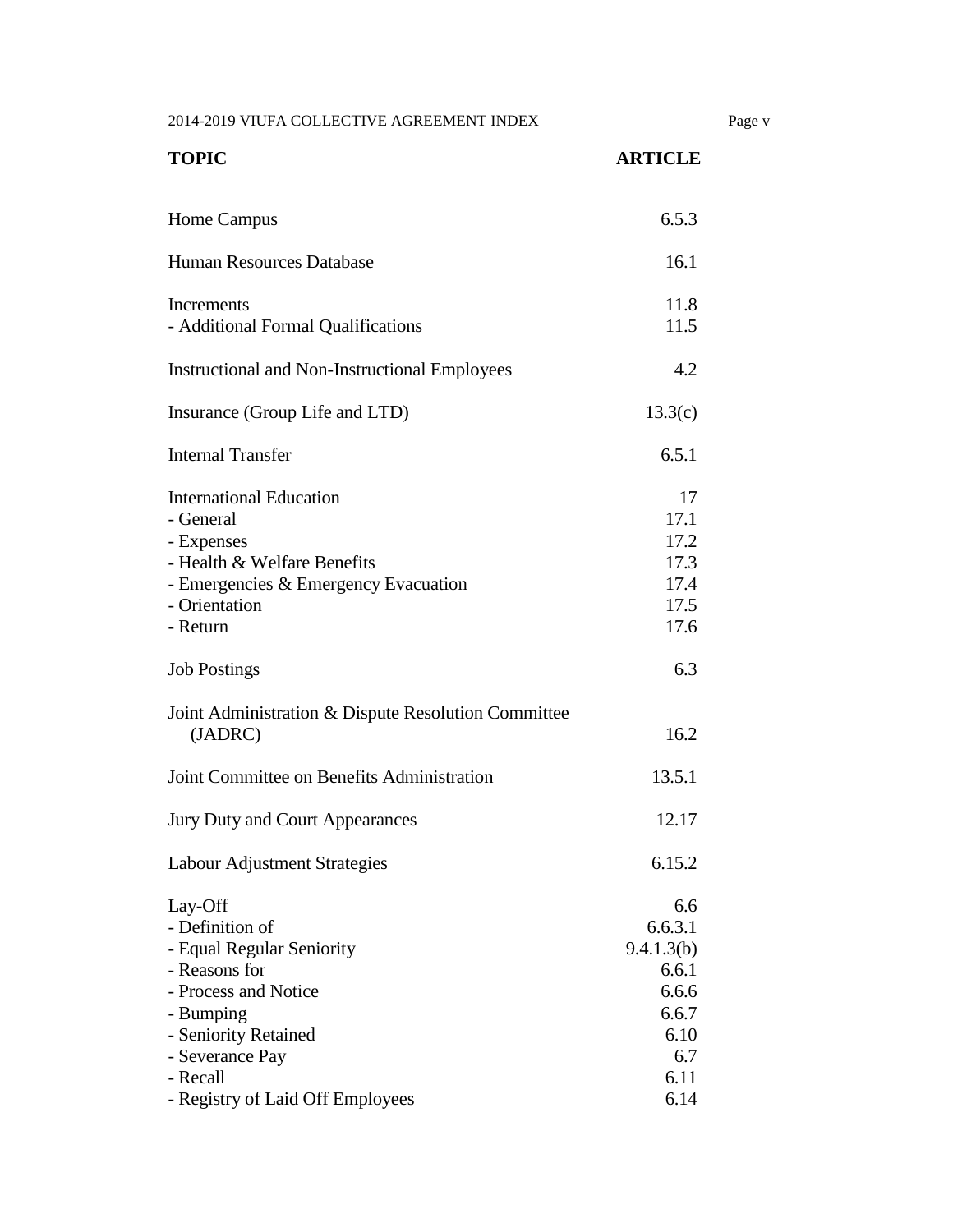2014-2019 VIUFA COLLECTIVE AGREEMENT INDEX Page vi

| <b>TOPIC</b>                             | <b>ARTICLE</b>    |
|------------------------------------------|-------------------|
| - Retraining                             | 6.13              |
| Leave for Association & FPSE Positions   | 2.6               |
| Leaves of Absence                        |                   |
| - Adoption (Maternity and Parental)      | 12.10             |
| - Assisted Leave                         | 12.4              |
| - Bereavement                            | 12.9<br>12.18     |
| - Deferred Salary                        | 12.14             |
| - Exchange                               | 12.8              |
| - Family Illness<br>- FPSE               | 2.6               |
|                                          | 12.15             |
| - General Leave, Unpaid                  |                   |
| - Maternity                              | 12.10.1           |
| - Maternity and Parental Adoption        | 12.10.2.8         |
| - Parental                               | 12.10.2 / 12.10.3 |
| - Political (Public Duties)              | 12.16             |
| - Retention of Status                    | 12.20             |
| - Seniority Accrual                      | 12.19             |
| - University Committees                  | 2.6.3             |
| - Union                                  | 2.6.4             |
| Legal Indemnification                    | 14.10             |
| Long Term Disability (Specific Benefits) | 13.4.2(c)         |
| <b>Maternity Leave</b>                   | 12.10.1           |
| Maternity and Parental Adoption          | 12.10.2.8         |
| Mediation                                | 5.2               |
| <b>Medical Benefits</b>                  | 13                |
| <b>Medical Travel Referral Benefit</b>   | (Appendix G)      |
| Multi-Campus Travel                      | 10.5              |
| <b>Negotiating a New Agreement</b>       | 1.6               |
| No Other Agreement                       | 1.9               |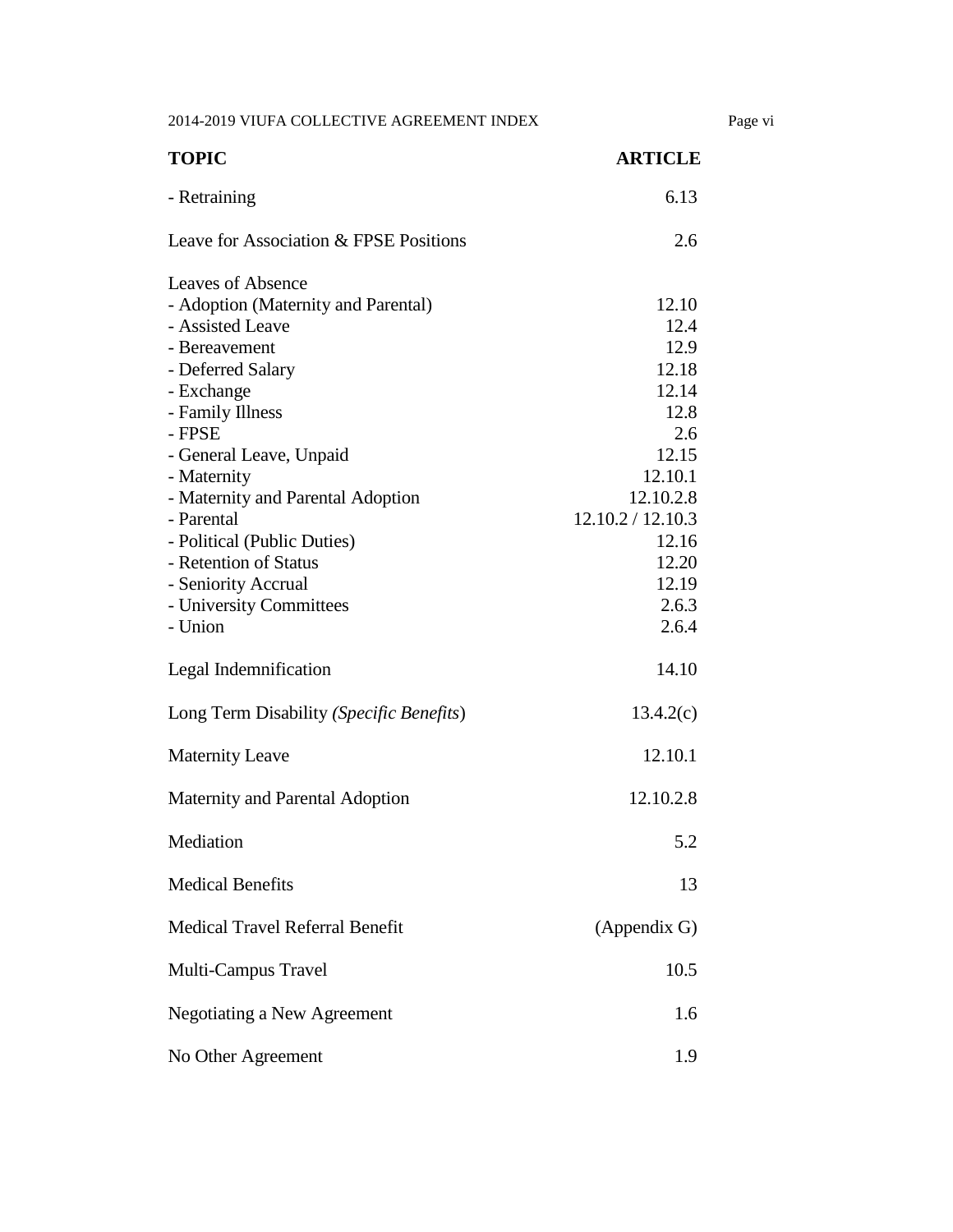2014-2019 VIUFA COLLECTIVE AGREEMENT INDEX Page vii

| <b>TOPIC</b>                                                                                                                                                                                                                                                                                        | <b>ARTICLE</b>                                                                                       |
|-----------------------------------------------------------------------------------------------------------------------------------------------------------------------------------------------------------------------------------------------------------------------------------------------------|------------------------------------------------------------------------------------------------------|
| Non-Instructional Faculty (see also Technicians)<br>- Chairs<br>- Evaluation<br>- Probationary Period<br>- Professional Development Time<br>- Leave Committee Membership<br>- Length of Assignment<br>- Length of Contract (Temporary)<br>- Regularization of Positions<br>- Right of First Refusal | 10.2.2.2<br>7.4<br>6.1.1<br>12.3.2<br>12.4.10.1c<br>10.1.3.1<br>9.2.3<br>9.4<br>9.2.2                |
| - Salary Placement<br>Minimum Initial (Education)<br>Counsellors and Advisors (Experience)<br>Librarians (Experience)<br>Technicians (Experience)<br>- Unpaid Leave<br>- Vacation (Regular)<br>- Vacation (Temporary)<br>- Workload                                                                 | 11.4.1.5<br>11.4.1.7c<br>11.4.1.7d<br>11.4.1.7e<br>12.15<br>12.2.1/12.2.5/12.2.6<br>12.2.7<br>10.2.2 |
| Non-Regular Appointments, Faculty<br>- Temporary<br>- Regularization of Positions<br>- Continuation of Faculty Privileges                                                                                                                                                                           | 9.2<br>4.1.2<br>9.4<br>15.3                                                                          |
| Non Renewal of Appointment<br>- Two Year Appointment<br>- Unsatisfactory Performance (Formative Evaluation)<br><b>Office Hours</b>                                                                                                                                                                  | 7.2.1<br>7.2.7<br>10.2.1.2.3                                                                         |
| <b>Outside Teaching and Non-Teaching Assignments</b>                                                                                                                                                                                                                                                | 10.4.5                                                                                               |
| <b>Overload Pay</b>                                                                                                                                                                                                                                                                                 | 10.3.1                                                                                               |
| <b>Parental Leave</b>                                                                                                                                                                                                                                                                               | 12.10.2                                                                                              |
| Pay Periods (Biweekly)<br>- Direct Deposit                                                                                                                                                                                                                                                          | 11.1<br>11.1.1                                                                                       |
| Pension Plan                                                                                                                                                                                                                                                                                        | 13.6                                                                                                 |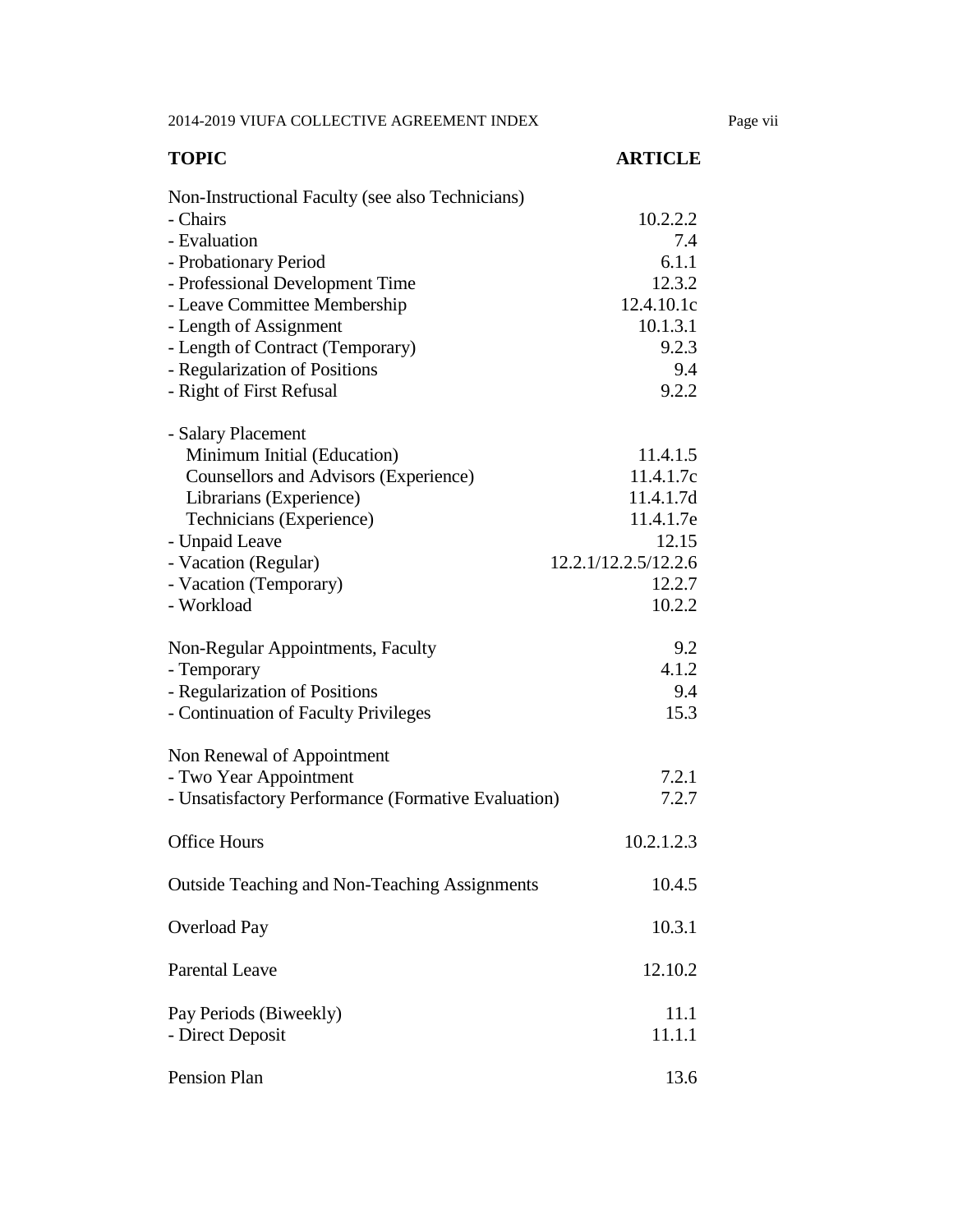2014-2019 VIUFA COLLECTIVE AGREEMENT INDEX Page viii

| <b>TOPIC</b>                                                                                                                                                                                                                                 | <b>ARTICLE</b>                                                               |
|----------------------------------------------------------------------------------------------------------------------------------------------------------------------------------------------------------------------------------------------|------------------------------------------------------------------------------|
| Personnel File                                                                                                                                                                                                                               | 8.1                                                                          |
| Political Leave (Public Duties)                                                                                                                                                                                                              | 12.16                                                                        |
| <b>Powell River</b><br>- Travel Stipend                                                                                                                                                                                                      | 10.5                                                                         |
| <b>Probationary Employees</b>                                                                                                                                                                                                                | 6.1                                                                          |
| <b>Professional Development</b><br>- Funds (Regular Employees)<br>- Funds (Limited Term)<br>- Funds (Assisted Leave)<br>- Assisted Leave                                                                                                     | 12.3<br>12.3.1<br>12.3.1.(d)<br>12.3.1(c)<br>12.4                            |
| Professional Responsibilities<br>- Attendance Christmas to New Year's                                                                                                                                                                        | 10.2.1.2.3<br>10.1.2.3                                                       |
| <b>Provincial Salary Scale:</b><br>- Appendix A<br>- Secondary Scale<br>- Maintenance<br>- Calculation of Pay<br>- Overload                                                                                                                  | 11.9.1<br>11.9.2<br>11.9.3<br>11.9.4<br>11.9.5                               |
| <b>Public Duties</b>                                                                                                                                                                                                                         | 12.16                                                                        |
| <b>Purchase of Release Time</b>                                                                                                                                                                                                              | 12.6                                                                         |
| Recall                                                                                                                                                                                                                                       | 6.11                                                                         |
| Recruitment (see Hiring)                                                                                                                                                                                                                     |                                                                              |
| Registry of Laid Off Employees:<br>- Electronic Posting<br>- Electronic Registry<br>- Applying for Available Positions<br>- Rights for Registrants<br>- Registry of Laid Off Employees – Form 1<br>- Registry of Laid Off Employees – Form 2 | 6.14<br>6.14.1<br>6.14.2<br>6.14.3<br>6.14.4<br>Appendix F-1<br>Appendix F-2 |
| <b>Regularization of Positions</b>                                                                                                                                                                                                           | 9.4                                                                          |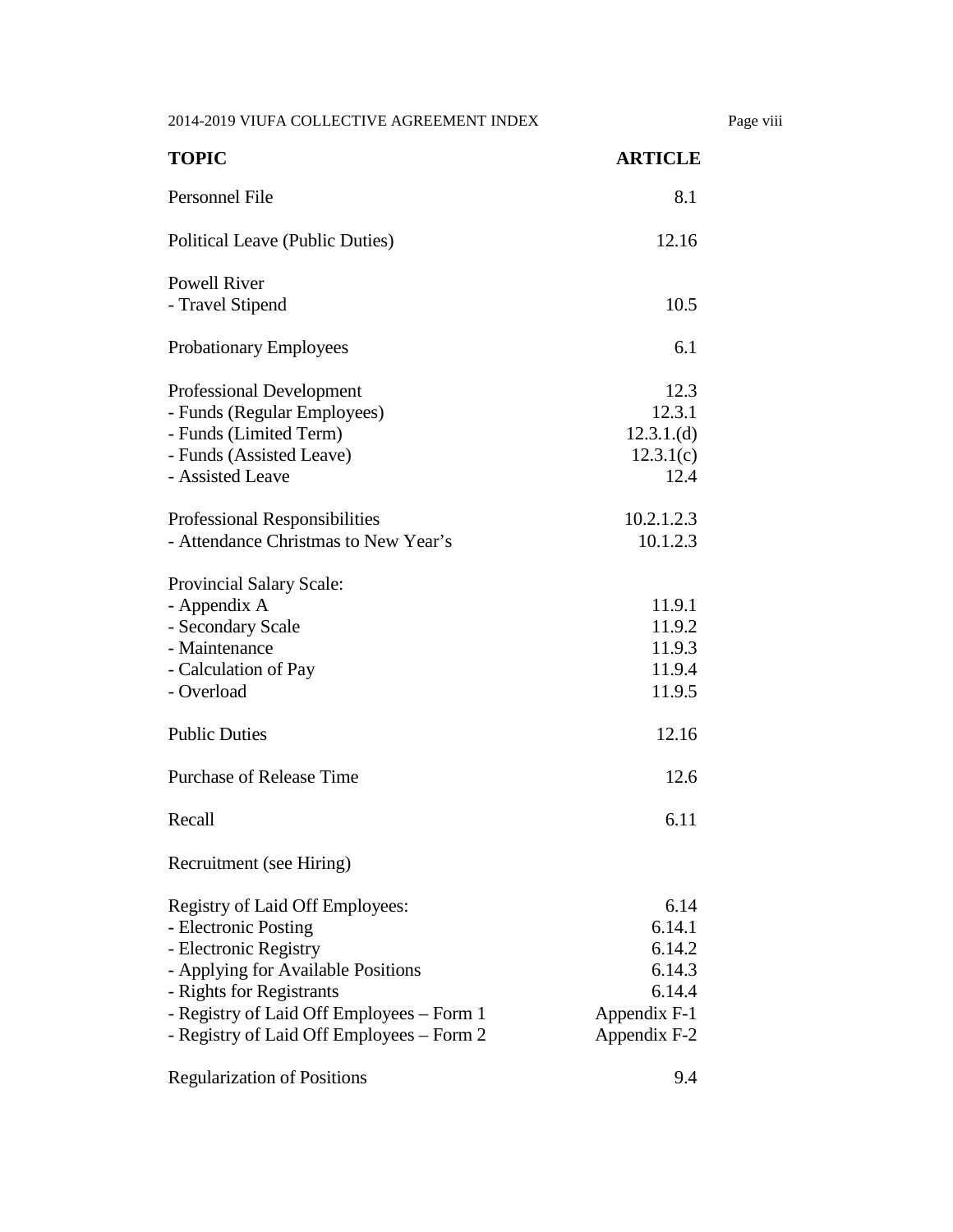2014-2019 VIUFA COLLECTIVE AGREEMENT INDEX Page ix

| <b>TOPIC</b>                                  | <b>ARTICLE</b> |
|-----------------------------------------------|----------------|
| <b>Release Time</b>                           |                |
| - Co-ordinators (Chair)                       | 10.11.2.2      |
| - Senate                                      | 10.11.3        |
| - Scholarly Activity                          | 12.5.2         |
| - Upper Level                                 | 10.11.1        |
| - Banking of Upper Level Release              | 10.11.1.1      |
| - VIUFA Positions                             | 2.6            |
| - FPSE Positions                              | 2.6            |
| - Other (Discretion of Deans)                 | 10.11.4        |
| Research & Scholarly Activity                 |                |
| - Committee                                   | 12.5.4         |
| - Grants                                      | 12.5.4.1(a)    |
| Retirement                                    |                |
| - Normal                                      | 14.15          |
| - Early                                       | 15.2           |
| Retraining                                    | 6.13           |
| <b>Right of First Refusal</b>                 | 9.2.2.1        |
| - Regular Faculty Member on Lay-Off           | 6.11.4         |
| Salary                                        |                |
| - Appeals                                     | 11.4.3         |
| - Increments                                  | 11.8           |
| - Overload                                    | 10.3           |
| - Placement                                   | 11.4           |
| - Faculty                                     | 11.4.1         |
| - Technicians                                 | 11.4.2         |
|                                               | 11.4.1.7(e)    |
| - Regular Part-time                           | 11.1.2         |
| - Temporary                                   | 11.1.4.2       |
| - Schedule/Scale - Faculty                    | Appendix A1    |
| - Schedule/Scale – Technicians                | Appendix A2    |
| - Special Session                             | 10.3.2         |
| - Summer Schedule                             | 10.3.2         |
| - Initial Salary Placement Form - Faculty     | Appendix C     |
| - Initial Salary Placement Form - Technicians | Appendix D     |
| <b>Scholarly Activity</b>                     | 12.5           |
| - Upper Level Release Banking                 | 10.11.1.1      |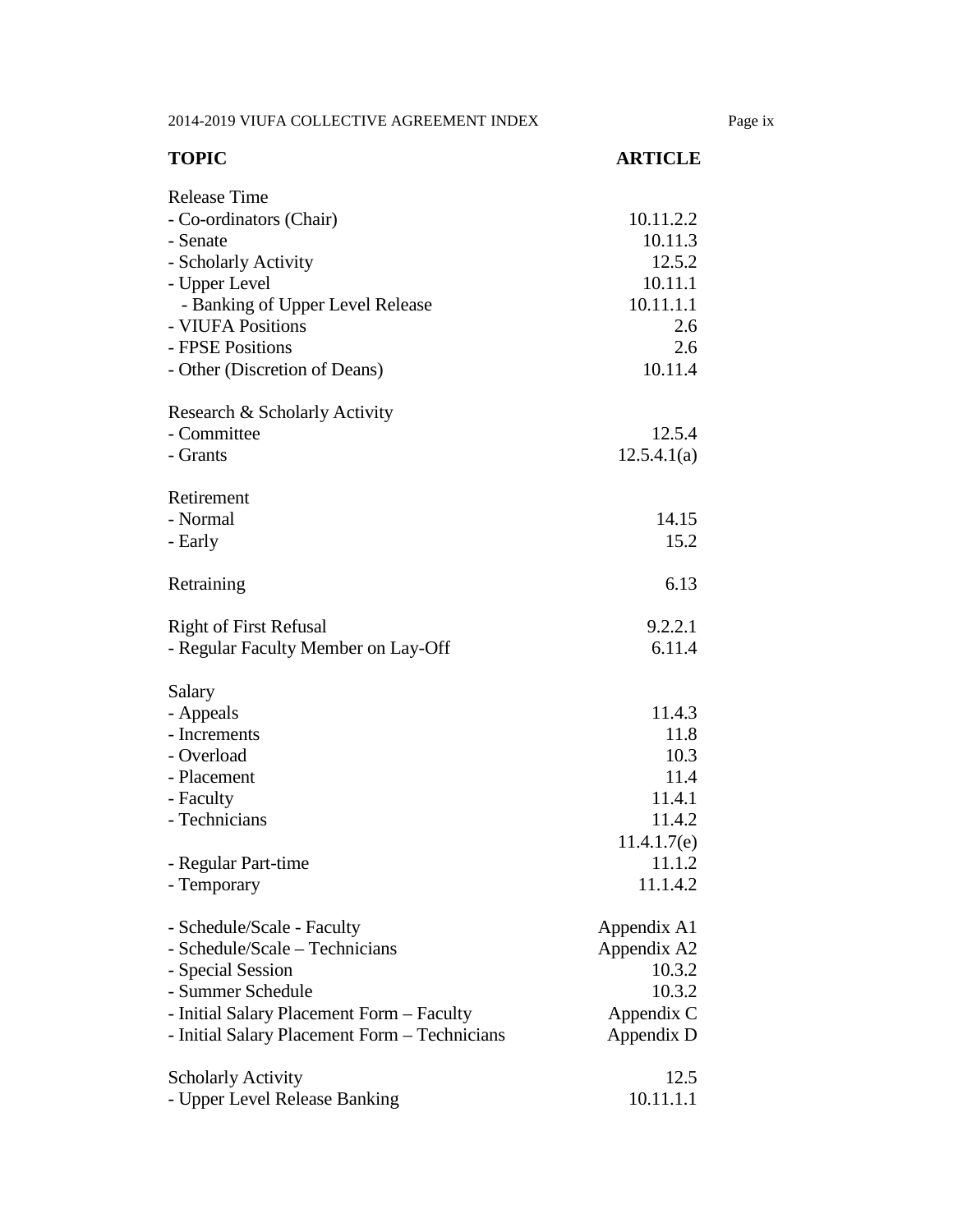2014-2019 VIUFA COLLECTIVE AGREEMENT INDEX Page x

| <b>TOPIC</b>                                                                             | <b>ARTICLE</b>                              |
|------------------------------------------------------------------------------------------|---------------------------------------------|
| - Research, Scholarly Activity & Curriculum Committee                                    | 12.5.4                                      |
| Secondment (Internal Transfer)                                                           | 6.5.1                                       |
| Security (Union)                                                                         | $\overline{2}$                              |
| Senate                                                                                   | 10.11.3                                     |
| Seniority<br>- Definition of<br>- Regular<br>- Principle<br>- Retained<br>- Non-Regular  | 6.2.1<br>6.2<br>6.6.4<br>6.10<br>9.4.1.3(a) |
| <b>Seniority Group</b><br>- Assignment to<br>- More than one group<br>- Seniority Groups | 6.2.5<br>6.2.6<br>6.2.8                     |
| Senior Project                                                                           | 10.3.5                                      |
| Severance Pay                                                                            | 6.7                                         |
| Singular and Plural                                                                      | 1.5                                         |
| <b>Student Research Project</b>                                                          | 10.2.1.2.4                                  |
| <b>Student Service Specialists</b>                                                       | 4.2.2.1.1c                                  |
| Subrogation                                                                              | 13.7                                        |
| <b>Summer Session</b>                                                                    | 10.3.2                                      |
| <b>Suspension (Other Disciplinary Action)</b>                                            | 8.2.3                                       |
| <b>Targeted Labour Adjustment</b><br>- Strategies                                        | 6.15<br>6.15.2                              |
| Teaching Assignments to Administrators                                                   | 14.22                                       |
| Technicians<br>- Categories                                                              | 4.2.2.1                                     |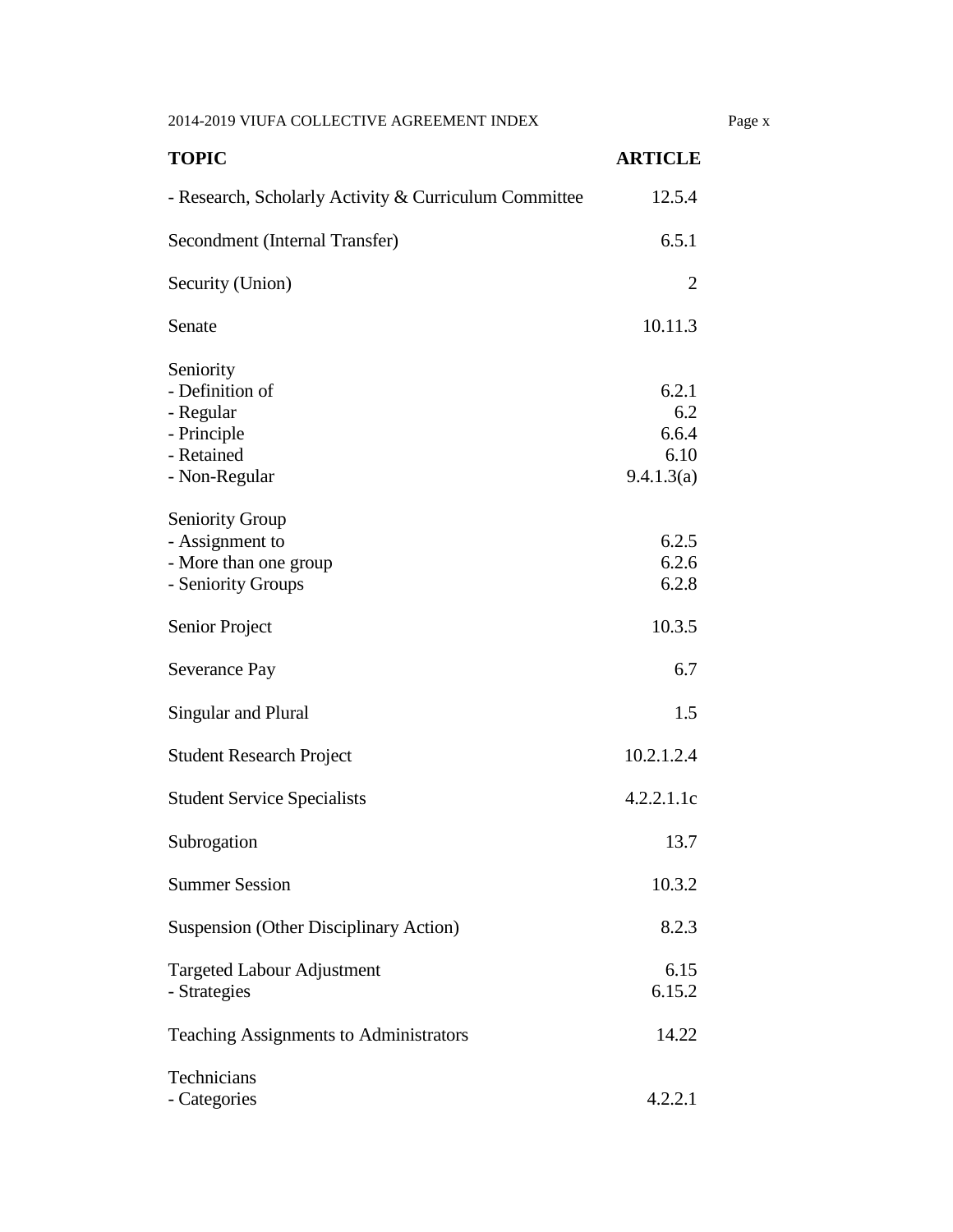2014-2019 VIUFA COLLECTIVE AGREEMENT INDEX Page xi

| <b>TOPIC</b>                      | <b>ARTICLE</b> |
|-----------------------------------|----------------|
| - Chairs                          | 10.2.2.2       |
| - Evaluation                      | 7              |
| - Probationary Period             | 6.1            |
| - Professional Development Time   | 12.3.2         |
| - PD Time, Temporary Entitlement  | 12.3.1.1       |
| - Leave Committee Membership      | 12.4.10.1c     |
| - Length of Assignment            | 10.1.3.1       |
| - Length of Contract (Temporary)  | 9.2.3          |
| - Salary Placement                |                |
| Experience                        | 11.4.1.7e      |
| Education                         | 11.4.2         |
| - Split Appointments Placement    | 11.4.2.2       |
| - Unpaid Leave                    | 12.15          |
| - Vacation (Regular)              | 12.2.6         |
| - Vacation (Temporary)            | 12.2.7         |
| - Workload                        | 10.2.2.1       |
| <b>Technological Change</b>       | 14.5           |
| Timetabling                       | 10.4.1.1       |
| Travel                            |                |
| - Allowances                      | 11.2.2         |
| - Multi-Campus Travel             | 10.5           |
|                                   |                |
| <b>Tuition Fee Waiver</b>         | 12.3.3         |
| <b>Unassisted Leave</b>           | 12.15          |
| <b>Unconventional Instruction</b> | 10.2.1.2.1     |
|                                   |                |
| Union Security and Recognition    | 2.1 / 2.2      |
| <b>Upper Level Release</b>        | 10.11.1        |
| - Banking/Grouping                | 10.11.1.1      |
| Vacation                          |                |
| - Professors                      | 12.2.1         |
| - Vacation Exchange               | 12.2.2         |
| - Regular Non Instructional       | 12.2.2         |
| - Faculty Advisors                | 12.2.5         |
| - Technicians                     | 12.2.6         |
| - Co-Operative Education          | $10.7.5 - 6$   |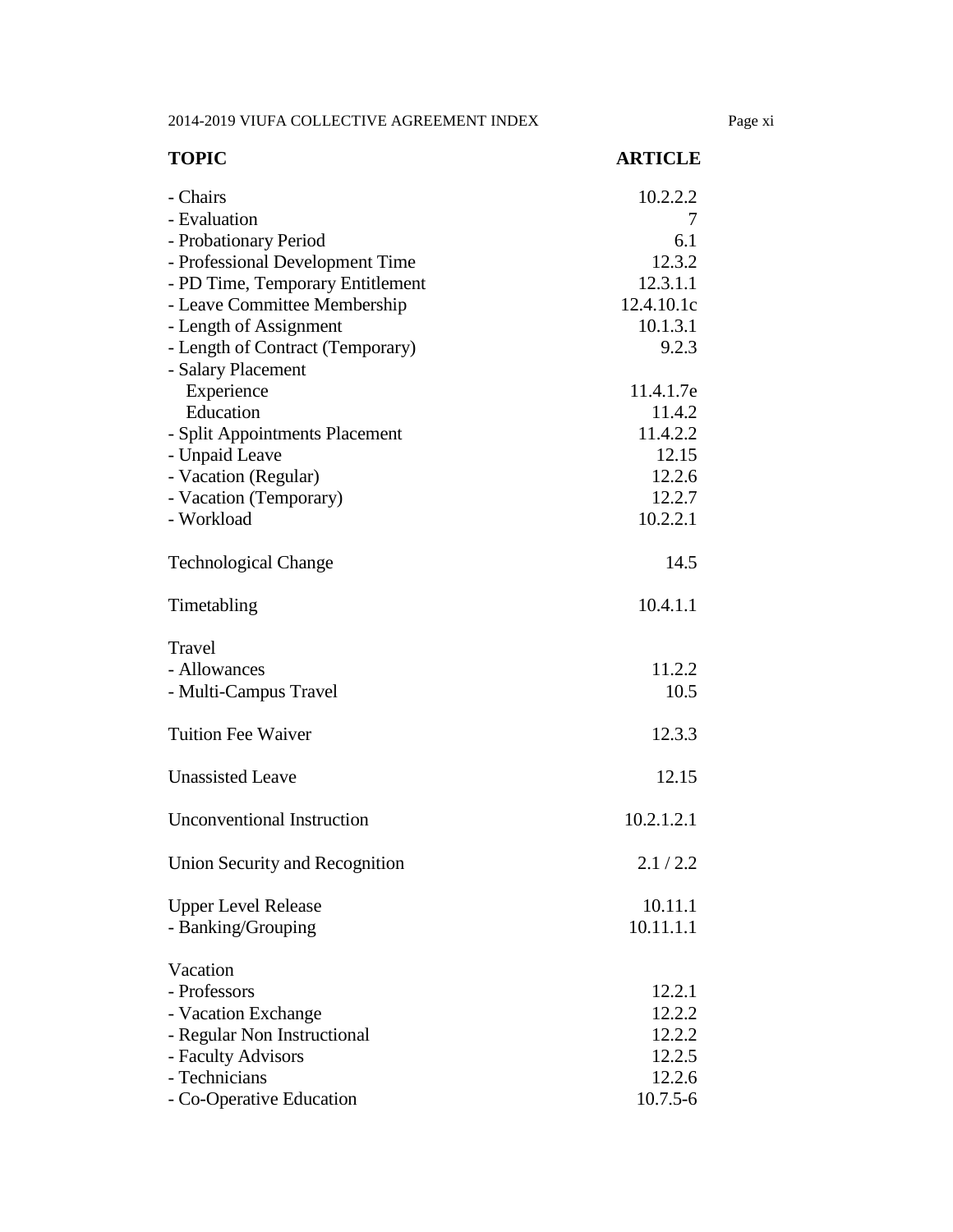2014-2019 VIUFA COLLECTIVE AGREEMENT INDEX Page xii

| <b>TOPIC</b>                  | <b>ARTICLE</b> |
|-------------------------------|----------------|
|                               |                |
| Vision Care (Extended Health) | 13.2(b)        |
| <b>VIUFA</b> Membership       | 2.1/2.2.2      |
| Workload                      |                |
| - Assignment of               | 10.4           |
| - Committee                   | 10.4.2         |
| - Directed Studies            | 10.3.4         |
| - Field Studies               | 10.3.3         |
| - Limitations                 | 10.2.1.2       |
| - Non-Instructional Faculty   | 10.2.2         |
| - Overload                    | 10.3           |
| - Senior Project              | 10.3.5         |
| - Summer Session              | 10.3.2         |
| - Timetabling                 | 10.4.1.1       |
| - Upper Level Release         | 10.11.1        |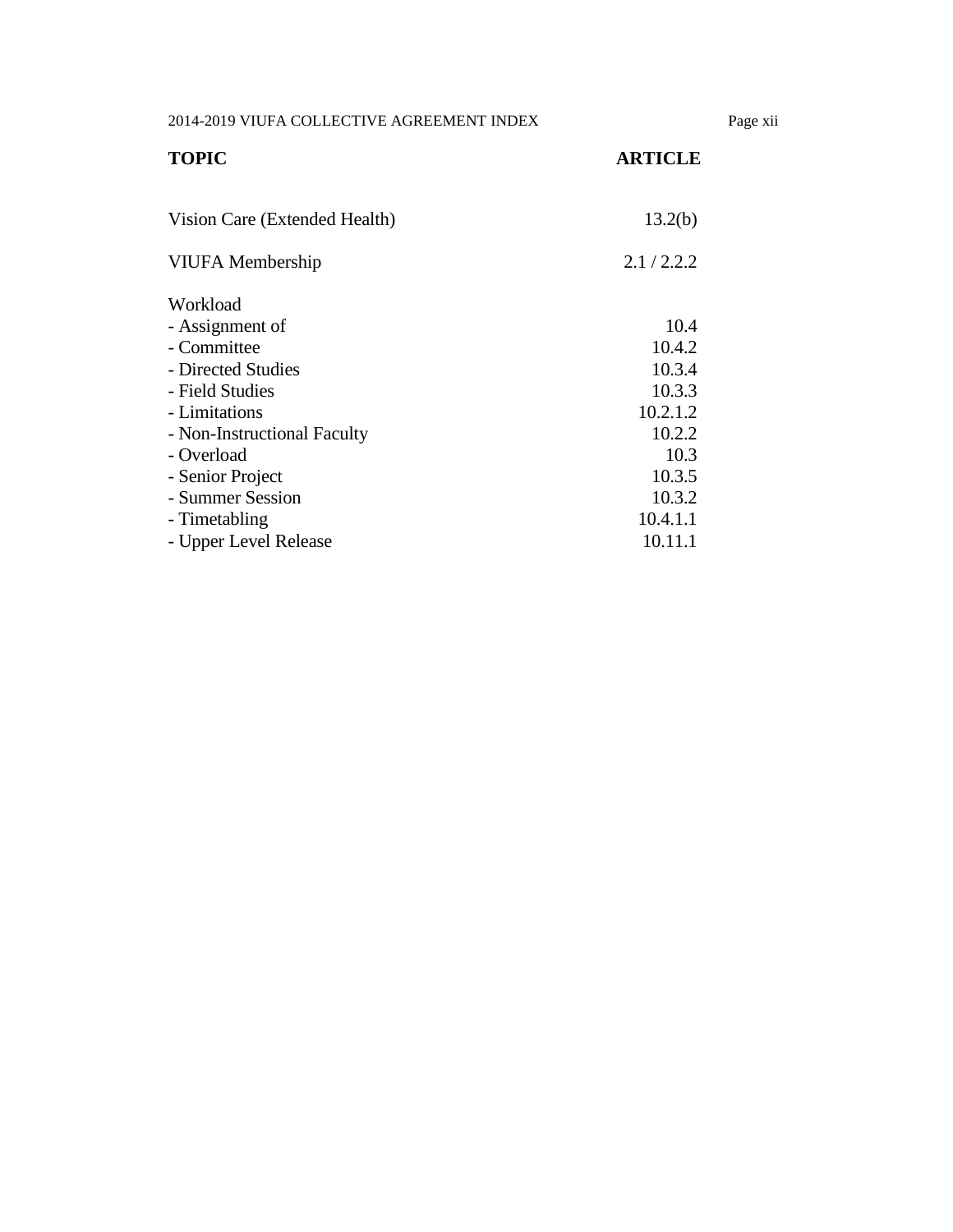#### <span id="page-16-0"></span>**1. PRELIMINARY**

#### <span id="page-16-1"></span>1.1 PREAMBLE

This Agreement applies to all faculty members of Vancouver Island University as described in Article 2.1.

*(Note: Language derived from that which was negotiated at a sectorial bargaining process and that has been harmonized into this Collective Agreement is presented in italics.)*

#### <span id="page-16-2"></span>1.2 TERM OF AGREEMENT/CONTINUATION CLAUSE

This Agreement shall be binding from April 1, 2014 until March 31, 2019, or until a new agreement is signed, whichever is later. The continuance of the increment structure is hereby agreed to by both parties. This Agreement may be opened for collective bargaining by either party at any time after November 30, 2018, in accordance with Section 46 of the Labour Code of British Columbia (1992).

Laura Suski, Chair, Vancouver Island University Faculty Association Contract Negotiating Committee

\_\_\_\_\_\_\_\_\_\_\_\_\_\_\_\_\_\_\_\_\_\_\_\_\_

Ralph Nilson, President, Vancouver Island University

\_\_\_\_\_\_\_\_\_\_\_\_\_\_\_\_\_\_\_\_\_\_\_\_\_

Roy Daykin, Chair, Post-Secondary Employers' Association Board of Directors

\_\_\_\_\_\_\_\_\_\_\_\_\_\_\_\_\_\_\_\_\_\_\_\_\_

Date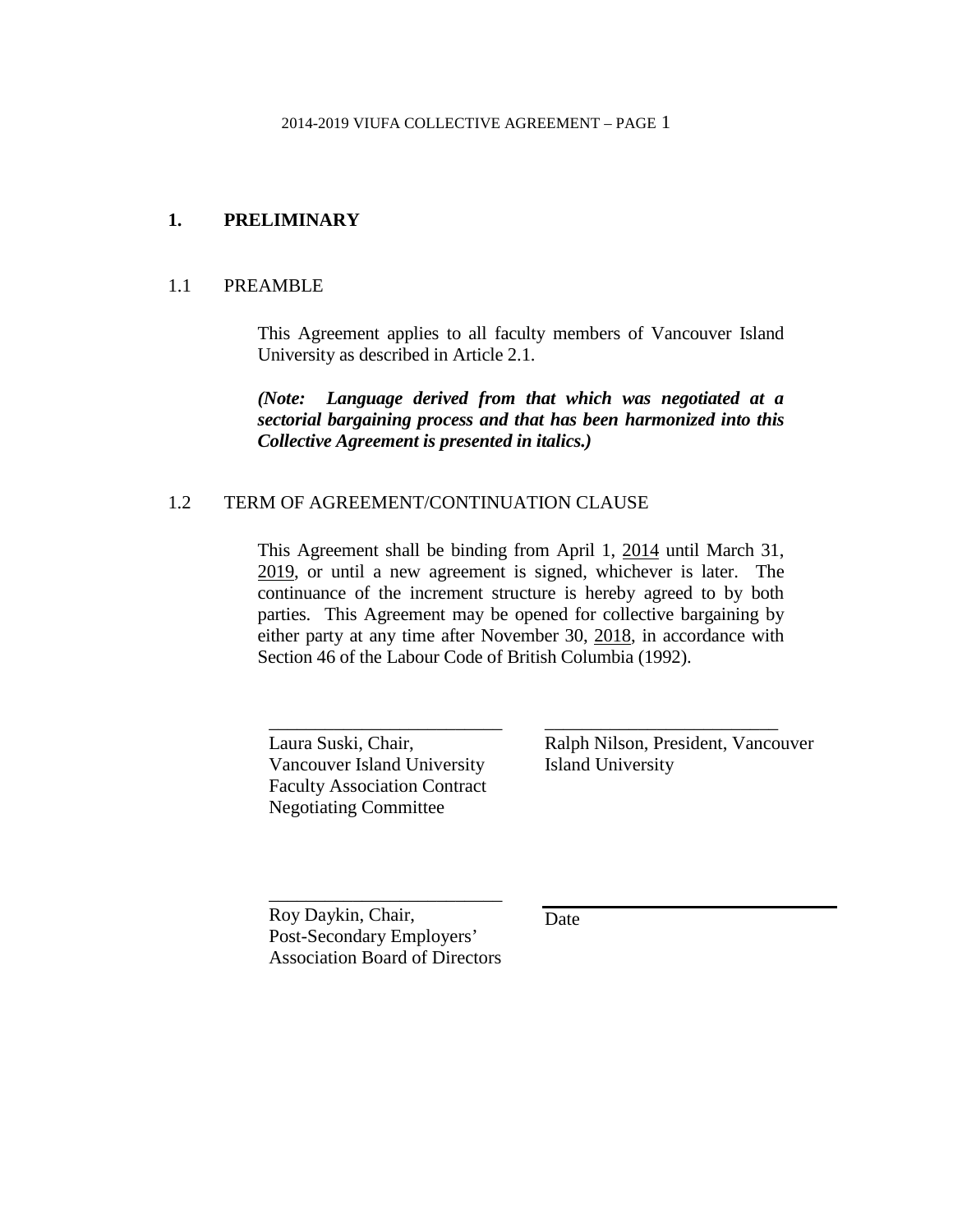# <span id="page-17-0"></span>1.4 DEFINITIONS

- 1.4.1 "Association" means the Vancouver Island University Faculty Association.
- 1.4.2 "B.C.G.E.U." means the bargaining unit within Vancouver Island University which is represented by local of the British Columbia Government Employees' Union.
- 1.4.3 "Collective Agreement" means the combination of provisions of the former Common Agreement dated March 30, 2001 with local provisions that constitute a collective agreement between Vancouver Island University and the Association.
- 1.4.4 "C.U.P.E." means the bargaining unit within Vancouver Island University which is represented by local of the Canadian Union of Public Employees.
- 1.4.5 "Dean" means the Appropriate Dean, Director, or Senior Administrator.
- 1.4.6 "*Joint Administration and Dispute Resolution Committee" or "JADRC" means the committee established under Article 16.2.*
- *1.4.7 "Joint Labour-Management Committee" means a committee formed by the parties with equal representation from the Association and the Employer.*
- 1.4.8 "VIUFA" means the bargaining unit within Vancouver Island University which is represented by the Vancouver Island University Faculty Association.
- *1.4.9 "Ministry" means the Ministry* that includes responsibility for Vancouver Island University*.*
- *1.4.10 "Post-Secondary Employers' Association" or "PSEA" means the Employers' association established for post-secondary colleges and institutes under the Public Sector Employers' Act.*
- 1.4.11 "University" means Vancouver Island University as the employer.
- 1.4.12 "Vice-President" means the Appropriate Vice-President.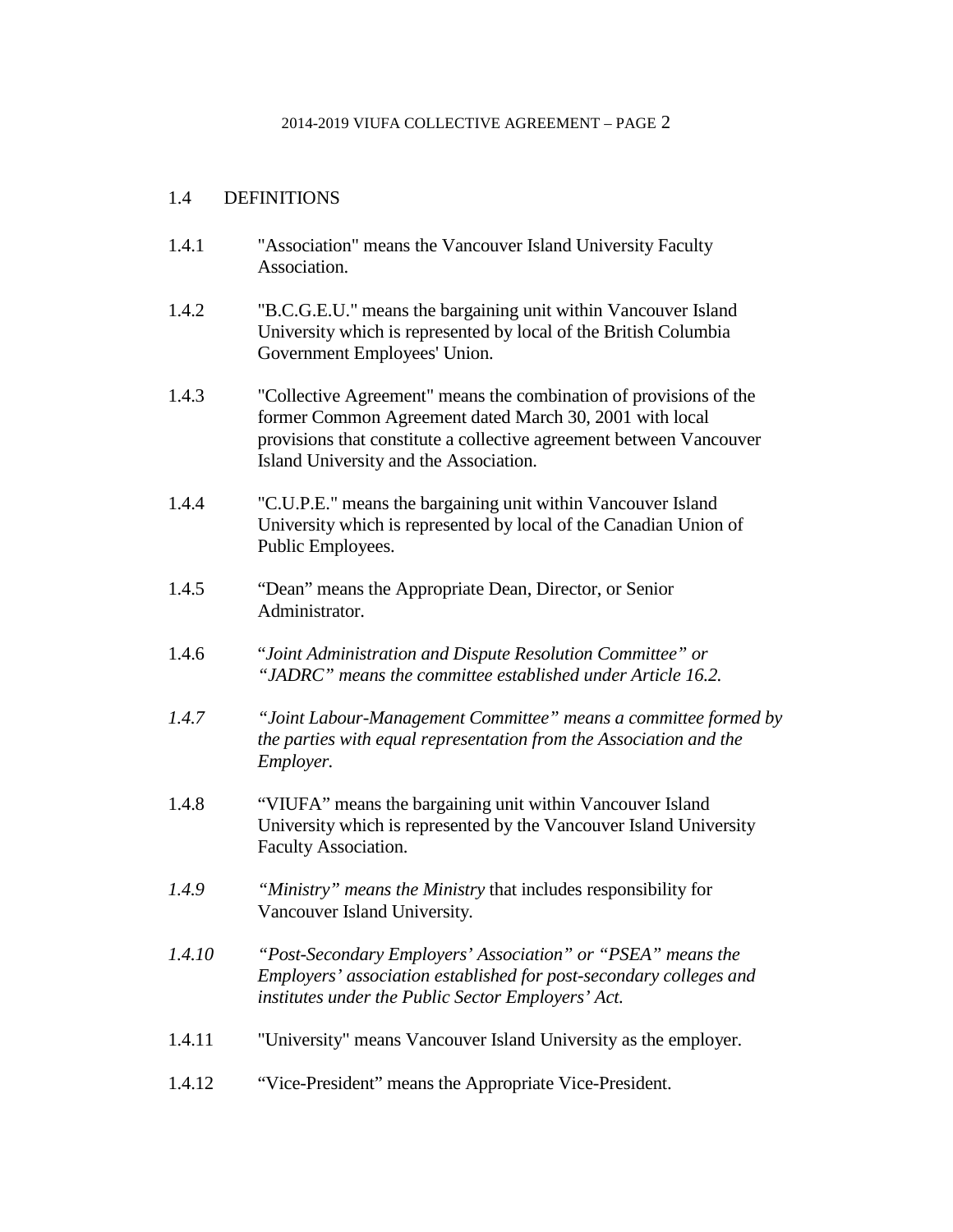#### 1.4.13 Year:

"Budget year" or "fiscal year" means the budgetary year the University operates under (currently April 1 to March 31).

"Calendar year" means January 1 to December 31.

"ICBC year" shall be the vehicle insurance period of the personal vehicle of a regular member who is eligible for a travel allowance pursuant to Article 11.2.2.

"Seniority year" means an FTE year of service within the Bargaining Unit, unless otherwise specified.

# <span id="page-18-0"></span>1.5 SINGULAR AND PLURAL

*Wherever the singular is used in the Collective Agreement language, the same shall be construed as meaning the plural if the context requires unless otherwise specifically stated.*

# <span id="page-18-1"></span>1.6 NEGOTIATING A NEW AGREEMENT

1.6.1 Neither party can commence strike/lock out action prior to September 1 following the expiry of the Collective Agreement.

# <span id="page-18-2"></span>1.7 ESSENTIAL SERVICES

 $\overline{a}$ 

- [1](#page-18-3).7.1 The parties agree that proper care<sup>1</sup> of all research animals<sup>[2](#page-18-4)</sup> will be maintained by appropriate members of the bargaining unit in the event of a strike or lockout in the course of this Agreement or its continuance.
- 1.7.2 At least seven (7) days before the commencement of a strike or lockout, the University and the Association will meet and determine a list of employees which they deem sufficient to provide for continuous proper care of the animals during the strike or lockout. Should the parties be unable to reach agreement on the persons to be designated, the matter will be referred to the CCAC for final and binding resolution by the Council.

<span id="page-18-4"></span><span id="page-18-3"></span><sup>1</sup> Proper care implies provision of appropriate temperatures, humidity, light cycles, ventilation, food, water and cleaning as well as exercise and nursing care appropriate.

<sup>2</sup> Research animals means any live non-human vertebrate or invertebrate utilized in research, teaching, and testing.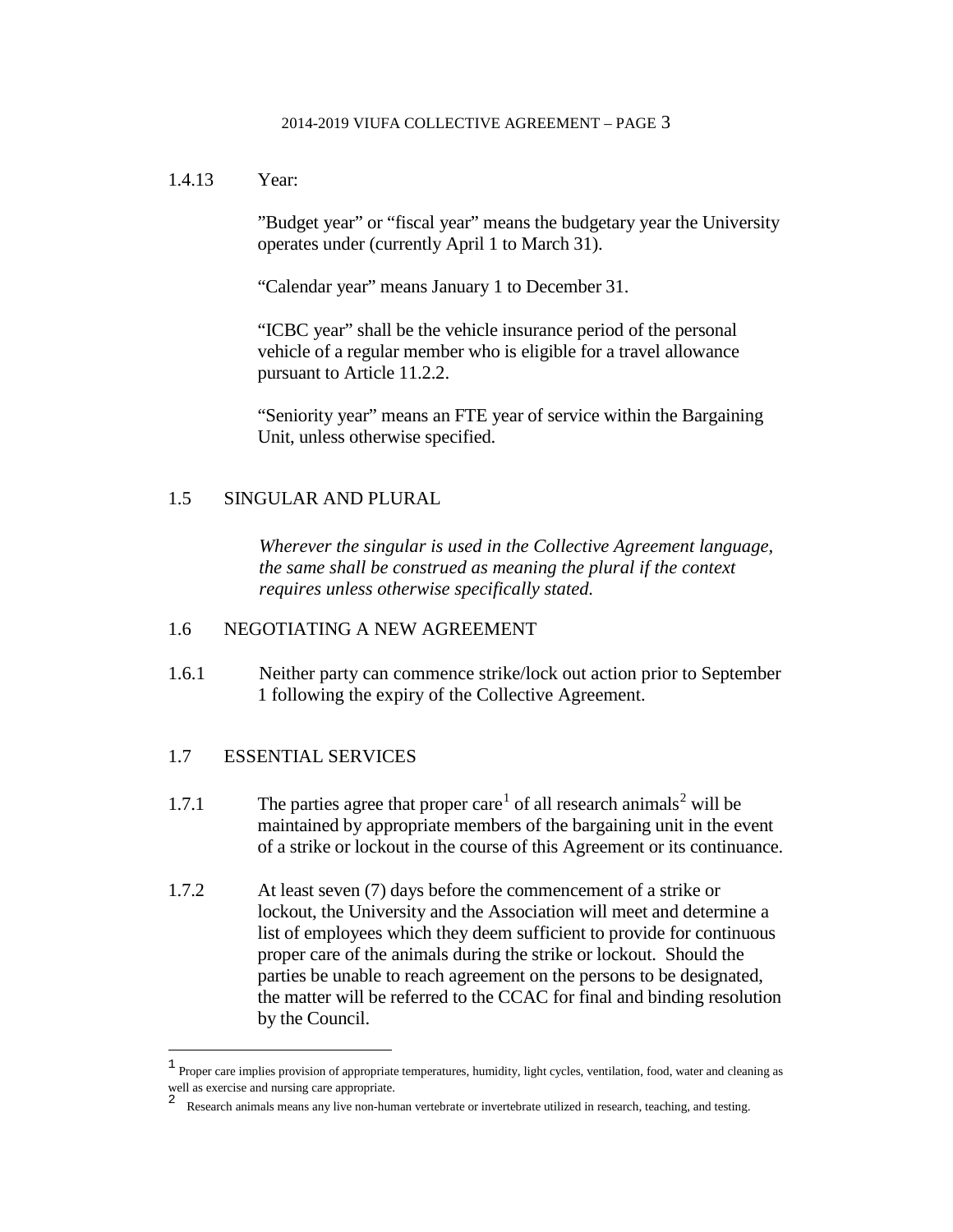- 1.7.3 All persons so designated will be paid their regular salary during the period of designation.
- 1.7.4 Due regard will be had for previously arranged vacations and other matters and as far as possible the designated duties will be dispersed among all appropriate employees equally. No other duties will be assigned to these designated employees.

#### <span id="page-19-0"></span>1.9 NO OTHER AGREEMENT

No faculty member covered by this agreement shall be required or permitted to make a written or oral agreement with the University or its representatives which may conflict with the terms of this agreement, unless mutually agreed to by both parties to this agreement. Said specific variance shall be in writing and shall clearly state that the letter of agreement is made without prejudice to the collective agreement.

#### <span id="page-19-1"></span>1.12 CONFORMITY TO LAW - SAVINGS CLAUSE

It is hereby declared to be the intention of the parties to this contract that the sections, paragraphs, sentences, clauses and phrases of this contract are subject to applicable federal, provincial and local law and are separable. If any phrase, clause, sentence, paragraph or section of this contract shall be found to be invalid because of conflict with any applicable federal, provincial, or local law, such invalidity shall not affect any of the remaining phrases, clauses, sentences, paragraphs and sections of this contract. Any substitute provisions shall be subject to appropriate consultation and negotiation between the parties to this collective agreement.

#### <span id="page-19-2"></span>1.13 CORRESPONDENCE

All correspondence relating to matters covered in this Agreement from the Association or a representative of the Association to any administrator (including a Chair or equivalent) shall be copied to the Executive Director of Human Resources.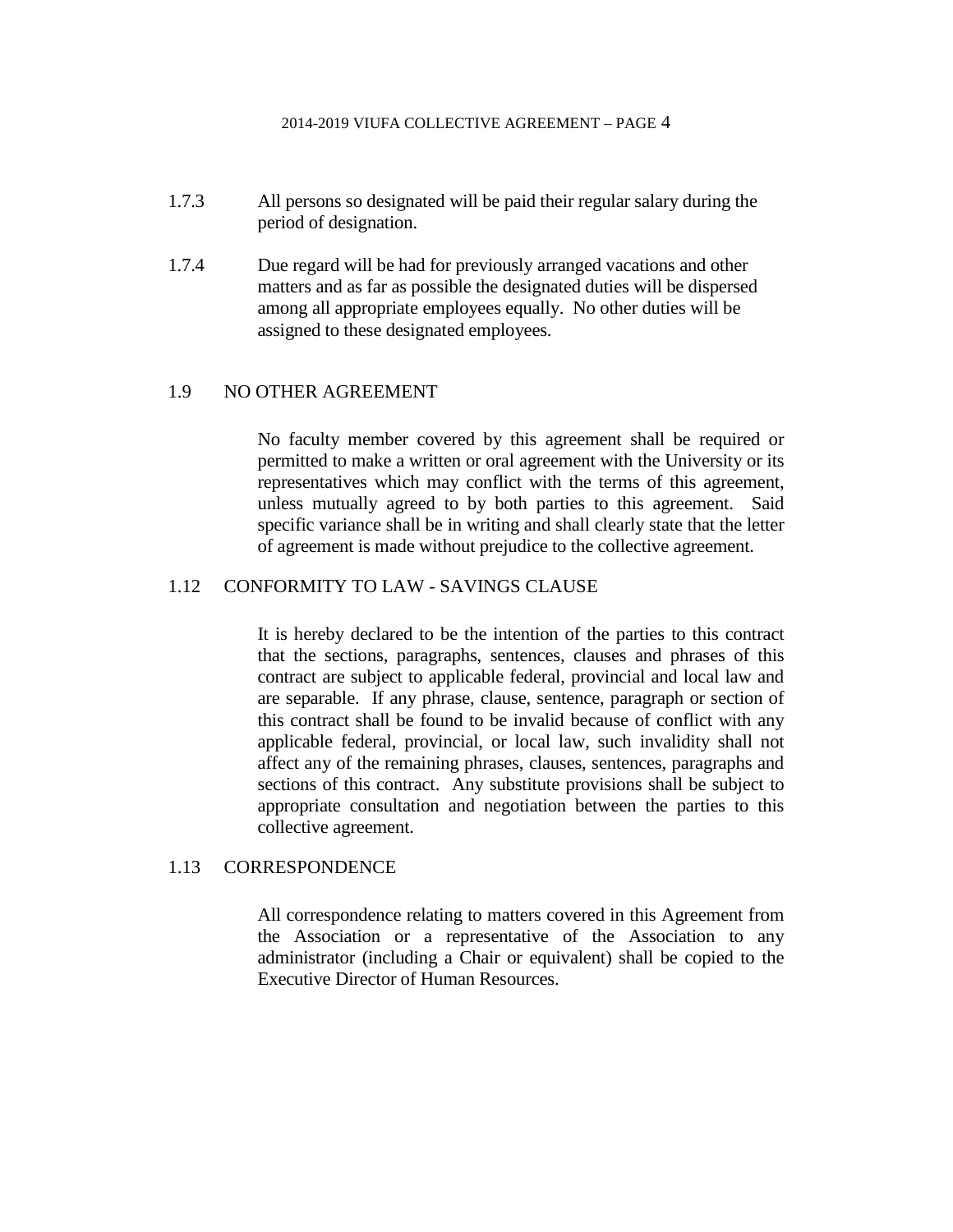# <span id="page-20-0"></span>2. **UNION SECURITY**

#### <span id="page-20-1"></span>2.1 UNION RECOGNITION

- 2.1.1 The University recognizes that the Association is the exclusive bargaining authority for all faculty members who are employed as University professors, instructors, counsellors, librarians and technicians at and from Vancouver Island University except instructors employed in the Vocational Division and Continuing Education.
- 2.1.2 The question of inclusion or exclusion of a new position created by the University will be negotiated with the Association prior to any posting of the position. In the event the local parties cannot agree, the question of inclusion or exclusion may be referred to the Labour Relations Board for determination.

Where the local parties fail to agree and pending a decision from the Labour Relations Board, the position may be filled. The University will provide the Association with a copy of the organizational chart for the immediate branch or program where the position is located, a copy of the position's job description and a copy of the job description for the position which supervises the position in question.

2.1.3 When a new position is created and found to be appropriate for inclusion in the bargaining unit pursuant to Article 2.1.2, the University and Association will meet to discuss whether the position is a Faculty position which should be placed on the Faculty Salary Schedule in Appendix A1 or a Technician position which should be placed on the Technicians' Salary Schedule in Appendix A2. In the event the parties cannot agree as to whether the new position is a Faculty position appropriate for placement on the Faculty Salary Schedule in Appendix A1 or a Technician position appropriate for placement on the Technicians' Salary Schedule in Appendix A2, the University will place the position on the Salary Schedule it deems to be appropriate and the Association may grieve the matter under Article 5.

# <span id="page-20-2"></span>2.2 UNION SECURITY

2.2.1 All members of the bargaining unit represented by the Association shall, as a condition of employment, pay fees of not less than one dollar per year, the actual amount to be determined from time to time by the Association.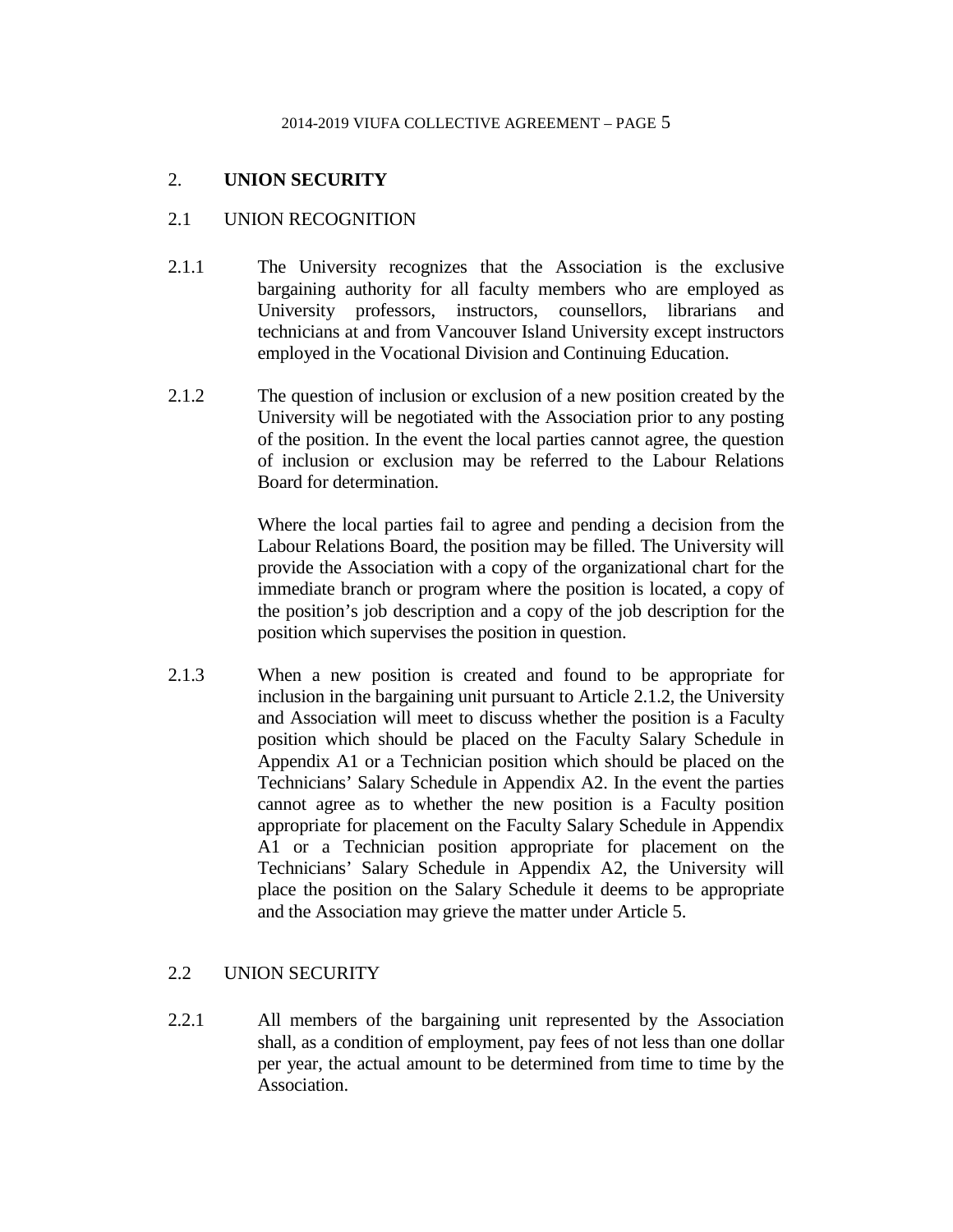- 2.2.2 The above provisions of this Agreement shall not be construed as requiring any member of the bargaining unit represented by the Association to become a member of the Association.
- 2.2.3 The University shall provide each successful candidate for a position in the bargaining unit represented by the Association a copy of this Agreement with the letter of appointment.

# <span id="page-21-0"></span>2.3 DUES CHECK OFF

- 2.3.1 The University shall as a condition of employment, deduct from the biweekly wages or salary of each member of the bargaining unit represented by the Association the amount of the regular biweekly fees payable to the Association.
- 2.3.2 All deductions shall be remitted to the Treasurer of the Association without delay. Before the University is obligated to deduct any amount described in Article 2.3.1 the Association must advise the University in writing of the amount of its regular biweekly fees. The amount so advised shall continue to be the amount to be deducted until changed by further written notice to the University signed by the Treasurer of the Association. Upon receipt of such notice, such changed amount shall be deducted.
- 2.3.3 If a faculty member is assigned work that is partly in the bargaining unit represented by the Association and partly by either or both B.C.G.E.U. and C.U.P.E., the University shall, as a condition of employment in the position represented by the Association, deduct from the portion of his/her biweekly wages or salary applicable to this position, the amount described in Article 2.3.1.

# <span id="page-21-1"></span>2.6 LEAVE FOR ASSOCIATION AND F.P.S.E. POSITIONS

NOTE: see Section 12 regarding Leaves.

Faculty members may, from time-to-time be elected to executive positions within the Association or the Provincial Federation of Post-Secondary Educators of BC (F.P.S.E.).

2.6.1 The University shall, upon request from the Association, grant full or partial release leave to perform duties of an executive position with the Association or F.P.S.E. Such leave shall be renewable on request from the Association.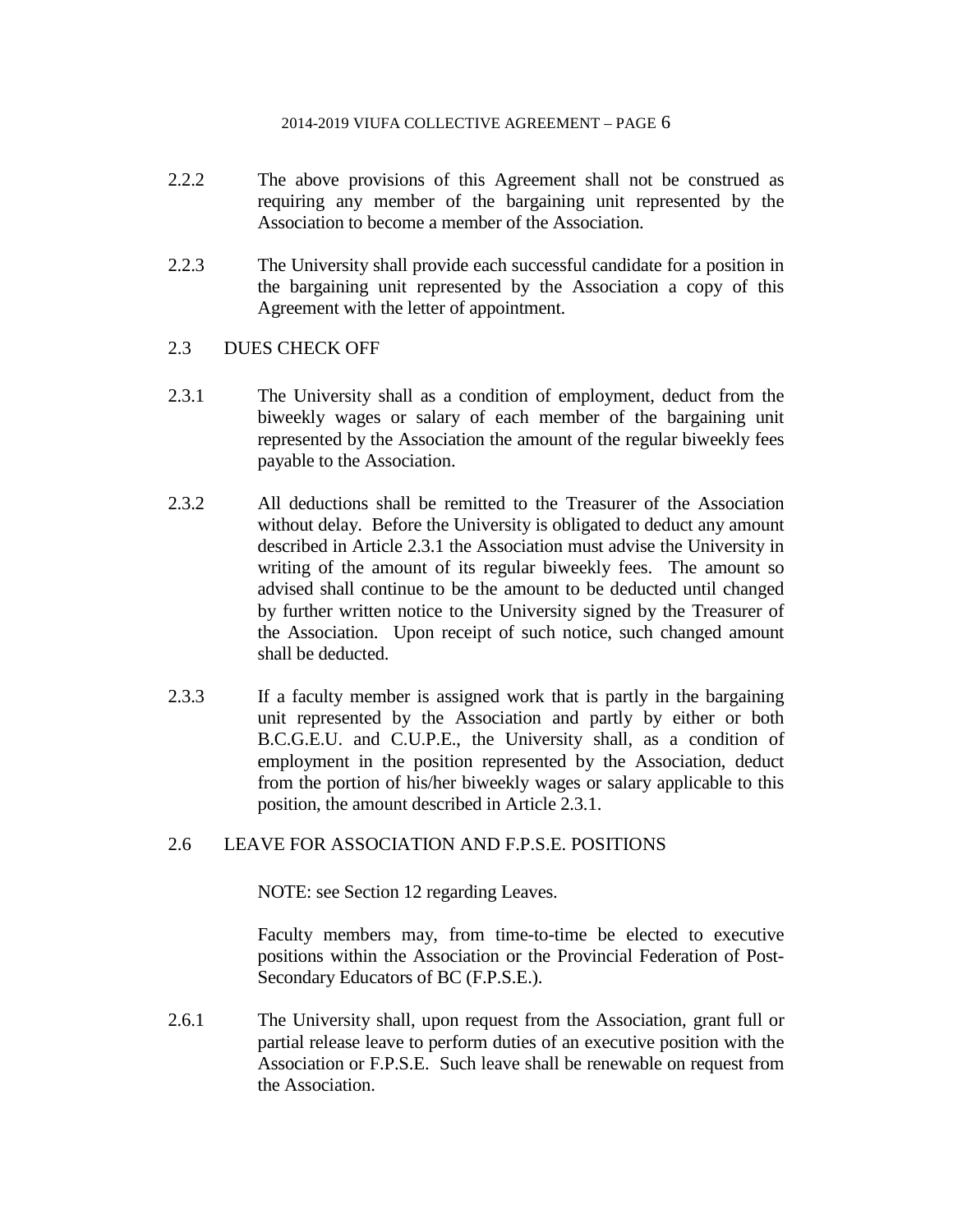2.6.2 The University shall continue to pay the faculty member his/her full salary and benefits while serving the Association or F.P.S.E.

#### *2.6.3 Leave of Absence for University Committees*

*An employee whose assigned work schedule would prevent her/him from attending meetings of a University committee to which she/he has been elected or appointed, will be granted a leave of absence from her/his regular duties without loss of pay or other entitlements to attend such meeting(s).*

#### 2.6.4 *Union Leave*

*Meetings between representatives of the Union and the Employer will be scheduled at times mutually agreeable to the Parties. Reasonable effort shall be made to hold such meetings at times that do not conflict with assigned duties.*

*The Employer shall provide the equivalent of one-quarter full-time equivalent release for the VIUFA to distribute to members of the VIUFA Executive.*

*Where such leave is granted, the Employer will replace the employee as necessary.*

*Costs arising from this provision will not be charged against the program area of the participating union representative.*

- 2.6.5 The Association *and/or F.P.S.E. may purchase additional release time above that currently paid for by the Employer at replacement cost. Replacement cost is that for the individual who is carrying out the duties of the individual released.*
- 2.6.6 Subject to the provisions of Article 10.4.1, the University shall identify the sections to be the offered in the following academic year by each department and the department shall identify the work to be done by members of that department without regard to any potential release time that may be granted pursuant to Articles 2.6.4 and/or 2.6.5.

The University shall not reduce the number of sections initially proposed to be offered by the regular faculty in a department as a result of a faculty member receiving release time pursuant to section 2.6.4 and/or 2.6.5.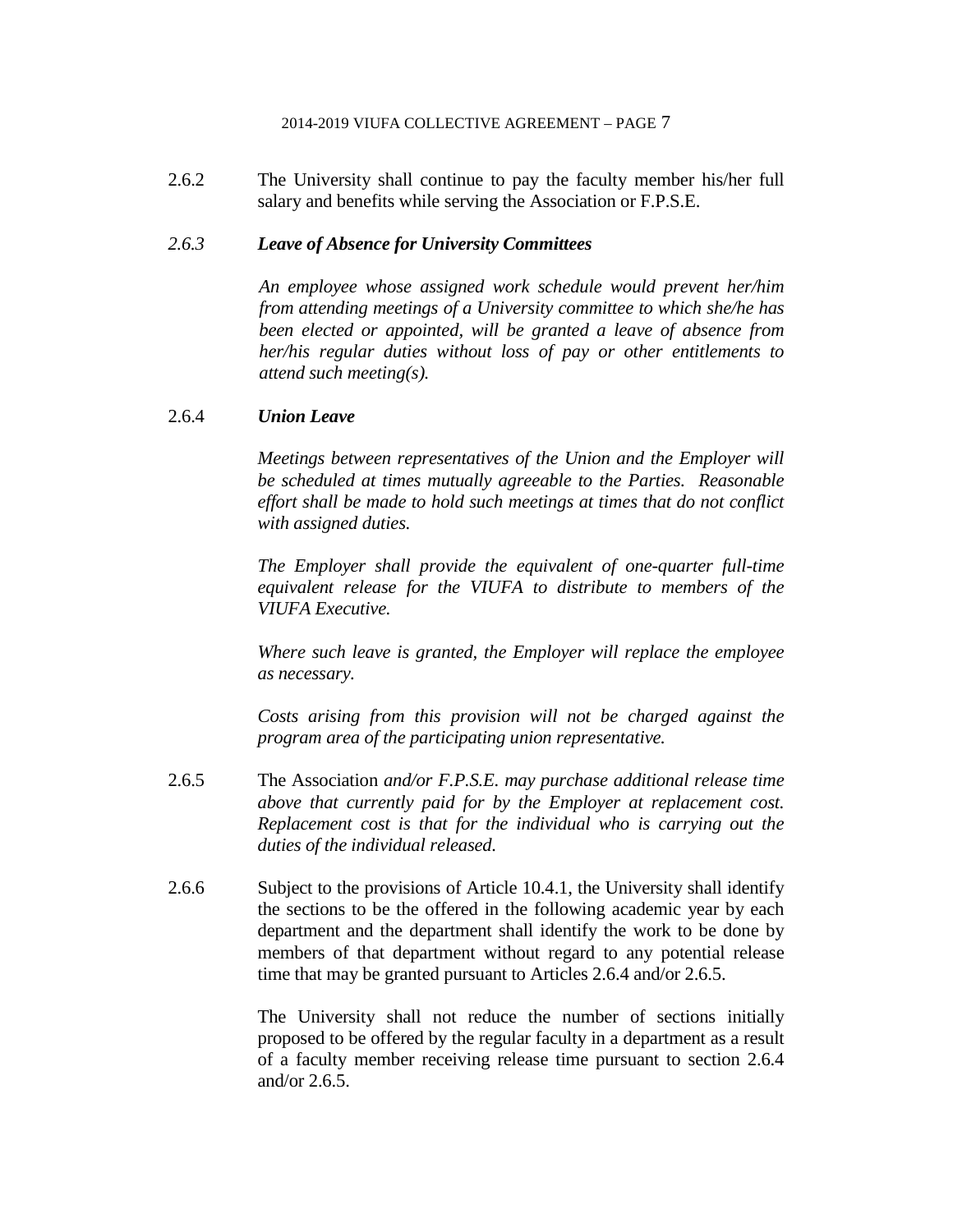2.6.7 Upon completion of the term of office, the faculty member is assured of resuming duties at a salary level equal to that which he/she would have received, had he/she remained in his/her usual position at the University. The faculty member shall be given his/her full seniority credits for the period of his/her release leave.

#### <span id="page-23-0"></span>2.8 CONTRACTING OUT

a)The University will not contract out any work normally performed by employees covered by this Agreement, except in situations described in subsection (b) herein.

b) The University may contract out work where the expertise or workforce capacity needed for a project or program is not available within the bargaining unit, and after consultation and agreement with the Association.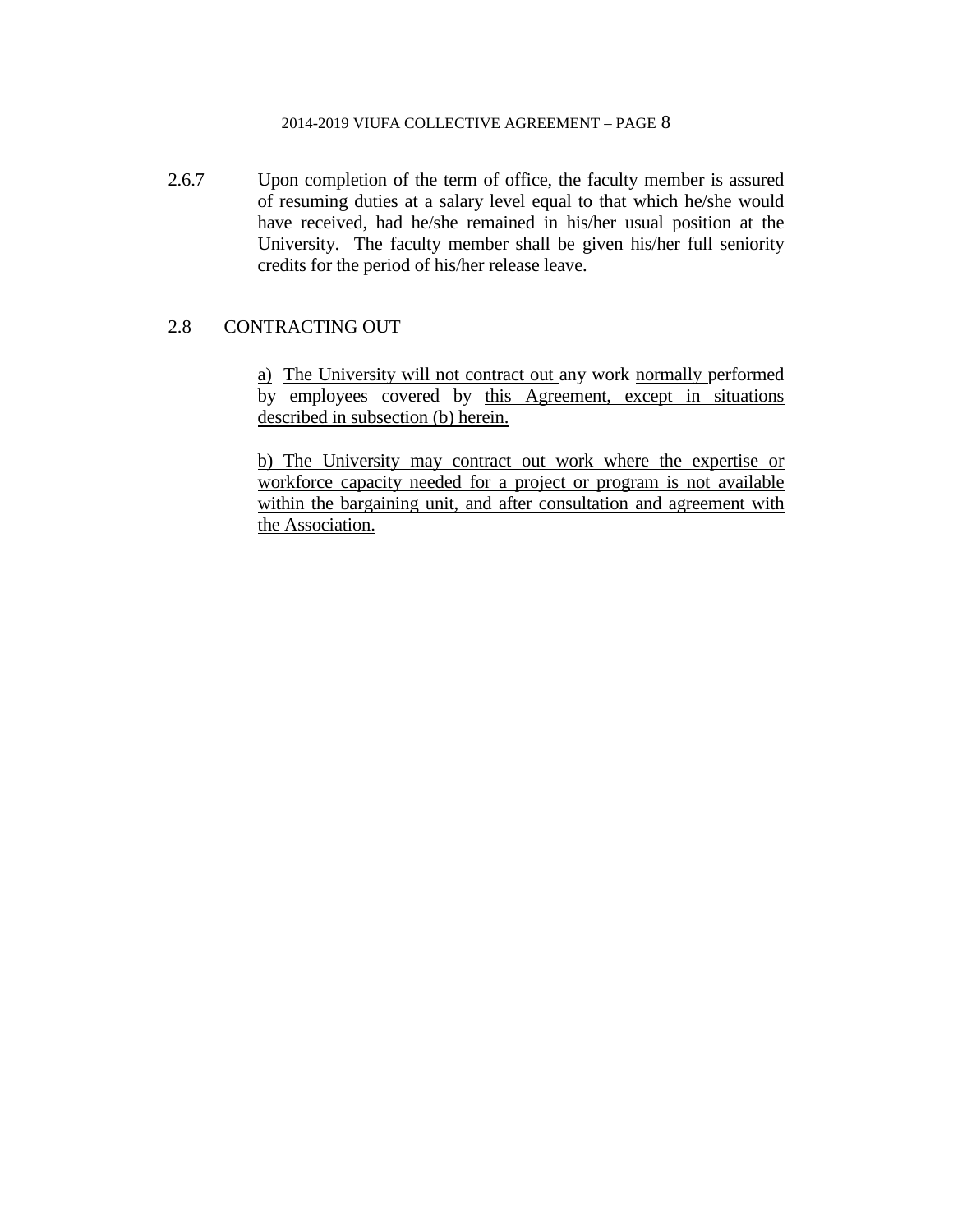# <span id="page-24-0"></span>**4. CATEGORIES OF EMPLOYEES**

#### <span id="page-24-1"></span>4.1 CLASSIFICATION OF EMPLOYEES

For the purpose of identification within this agreement only, the terms "Regular Faculty Member"**,** "Temporary Faculty Member" and "Limited Term Contract Instructors" are defined in Articles 4.1.1, 4.1.2, and 4.1.4, and the primary areas of responsibility of the "Professor", "Instructor" and "Non-instructional Faculty Member" are set out in Articles 4.2.1 and 4.2.2.

- 4.1.1 Regular Faculty Member
- 4.1.1.1 The term "regular" shall refer to faculty with a renewable contractual appointment of one year or more. Regular full-time faculty are those with original appointments or subsequent appointments with mutual agreement of the University and the faculty member specifying a full-time workload. Regular part-time faculty are those with original appointments or subsequent appointments with mutual agreement of the University and the faculty member specifying less than a full-time workload.
- 4.1.1.2 References to regular faculty in this collective agreement include regular full-time and regular part-time faculty unless either is specifically excepted.
- 4.1.2 Temporary Faculty Member

A temporary faculty member is a faculty member with an appointment of one year or less where the work does not form a limited term contract.

- 4.1.3 The title for regular instructional faculty shall be "Professor". Nonregular instructional faculty shall be referred to as "Instructor".
- 4.1.4 The term "Limited Term Contract" Instructor shall refer to faculty with appointment to an instructional position for a period of time of one (1) semester or greater and equal to or less than three (3) consecutive years in duration that replaces a regular faculty member.
- 4.1.4.1 Unless otherwise stated, conditions that are applicable to "Instructors" or "non-regular faculty members" will apply to "Limited Term Contract" and "temporary" Instructors.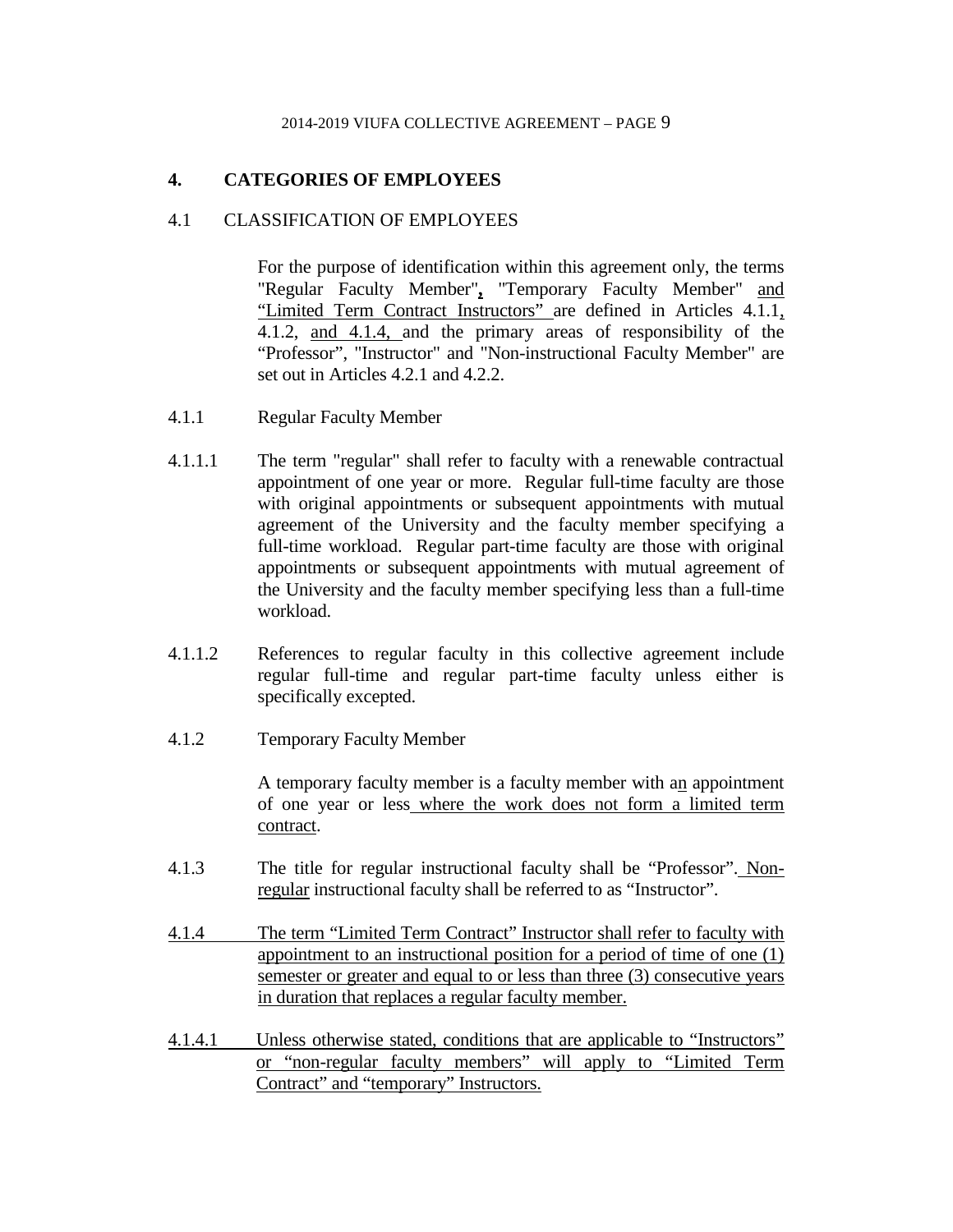#### <span id="page-25-0"></span>4.2 INSTRUCTIONAL AND NON-INSTRUCTIONAL EMPLOYEES

- 4.2.1 The primary responsibilities of the Professor/ Instructor are to prepare and to teach courses and programs within his/her area of competence, and to tutor, advise and evaluate students.
- 4.2.2 Non-Instructional Faculty are those faculty members whose primary responsibility lies specifically in an area other than instruction. Included in this group are the Librarians, Counsellors, Advisors and Technicians.
- 4.2.2.1 Categories of Technicians
- 4.2.2.1.1 Technicians are classified into three broad categories based on the kind of work they typically do:
	- Laboratory demonstrators and classroom assistants;
	- Information technologists; and
	- Student service specialists.

These categories are independent of seniority groups. Nothing in these categories will in any way alter established seniority groups.

These categories do not apply to any existing positions that are not currently classified as technicians.

a) Laboratory demonstrators and classroom assistants

These are technicians employed by individual departments and faculties and whose primary assignments are to:

- i) order, maintain and organize specialized equipment, supplies and materials on behalf of a program;
- ii) set up equipment and materials for laboratories and classes according to the directions of a Professor/ Instructor or program Chair and to accepted safety standards and procedures;
- iii) assist with the instruction, supervision and evaluation of students in laboratory, seminar and fieldwork classes under the general supervision of a Professor/Instructor or program administrator.

Laboratory demonstrators and classroom assistants can be distinguished from Professors/Instructors because only the latter can have independent authority for a course and course grades. Technicians can at most have shared responsibility for a minor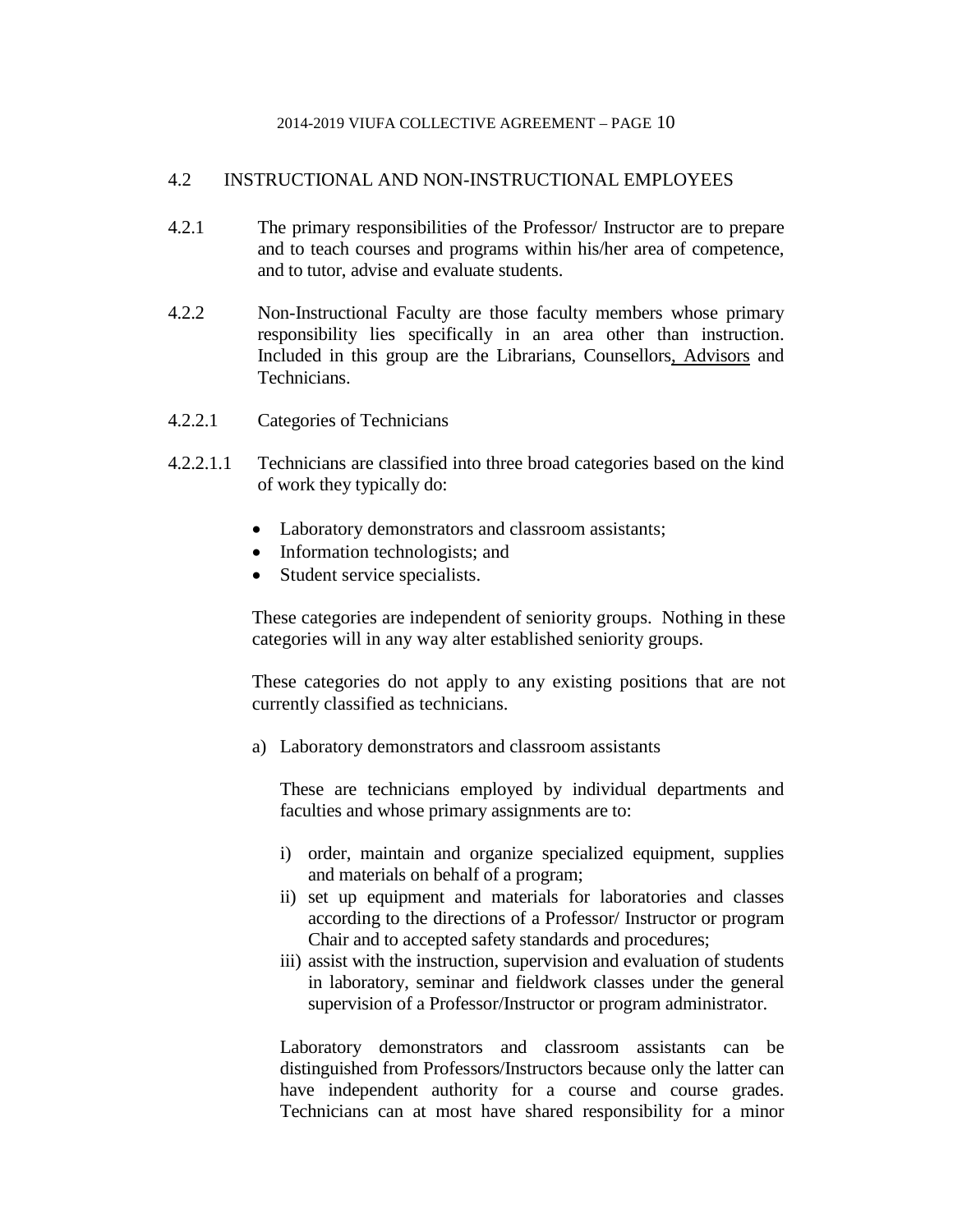portion of a course grade.

b) Information Technologists

These are technicians employed by institution-wide service departments and whose primary assignments are to:

- i) play an active role in testing and evaluating new information technologies for use across the institution;
- ii) deploy, support and troubleshoot various information technologies across the institution;
- iii) develop procedures and training that assist students, faculty and staff to use various information technologies more effectively.

Information technologists can be distinguished from support staff who use a more limited range of information technology skills to perform more specific or routine tasks—for example, web site design; routine installation, upgrading and repair of hardware and software; and first-response helpdesk support. (As understood here, "routine" tasks are those that can be handled, with little risk of complications, by a person without technician qualifications carrying out a simple and straightforward set of instructions that has been prepared with the assistance of a technician.)

c) Student Service Specialists

These are technicians who are employed by instructional and service Departments and whose primary assignments are to:

- i) organize and administer training and employment related field placements for students in situations where status or specialized disciplinary knowledge is essential for the success of the placement program; or
- ii) implement programs and advise students in specialized ways that can affect the ability of students to complete programs successfully; or
- iii) serve as an Elder; or
- iv) serve as a simultaneous Interpreter for the Deaf. A person serving as a simultaneous Interpreter for the Deaf who has successfully completed a two year Diploma Program from a recognized educational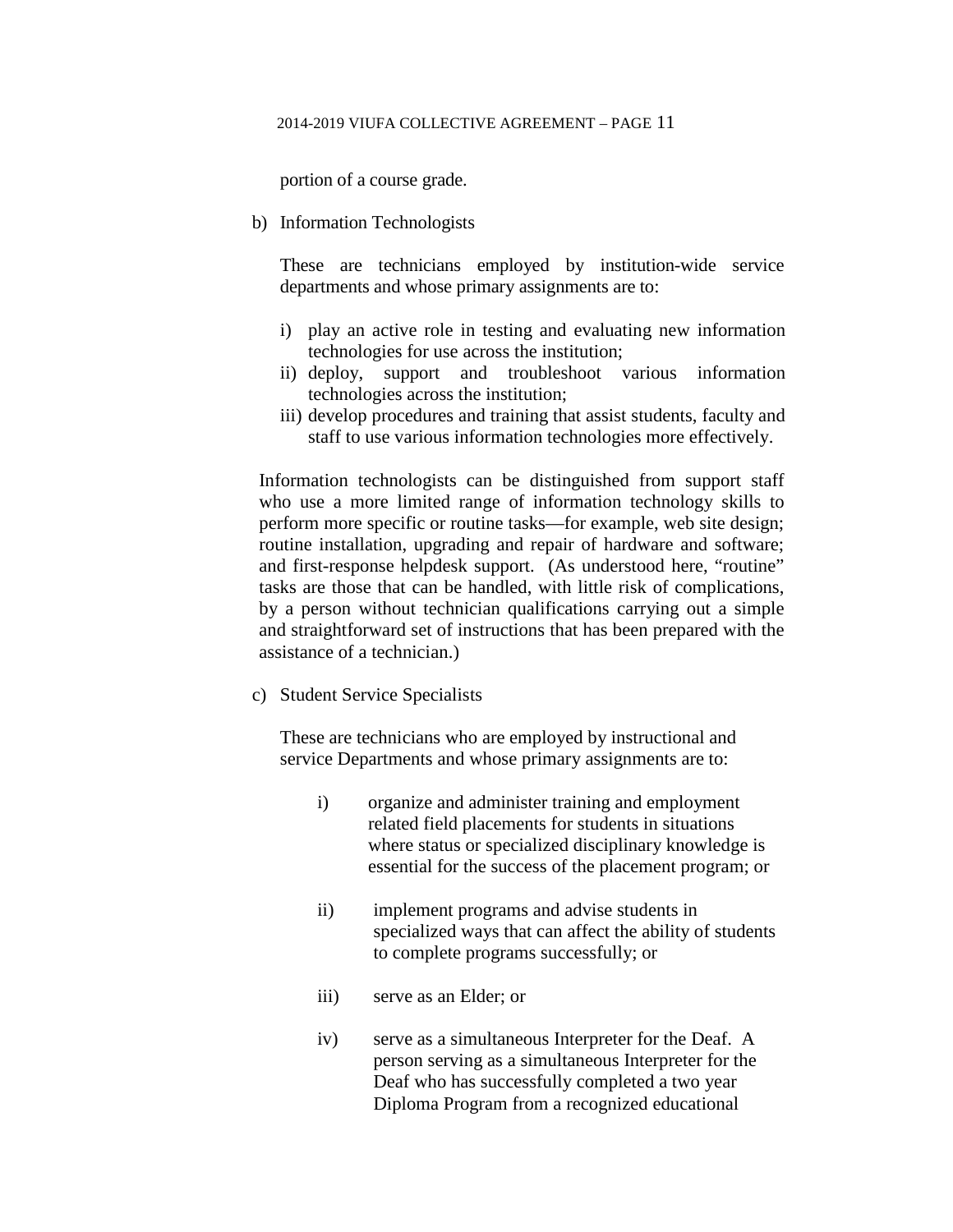institution or equivalent shall be a member of the VIUFA bargaining unit.

Student service specialists may be distinguished from Professors/Instructors who might do some of these duties as a minor part of their responsibilities and from support staff who perform similar tasks but do not require status or specialized disciplinary knowledge to do the job effectively.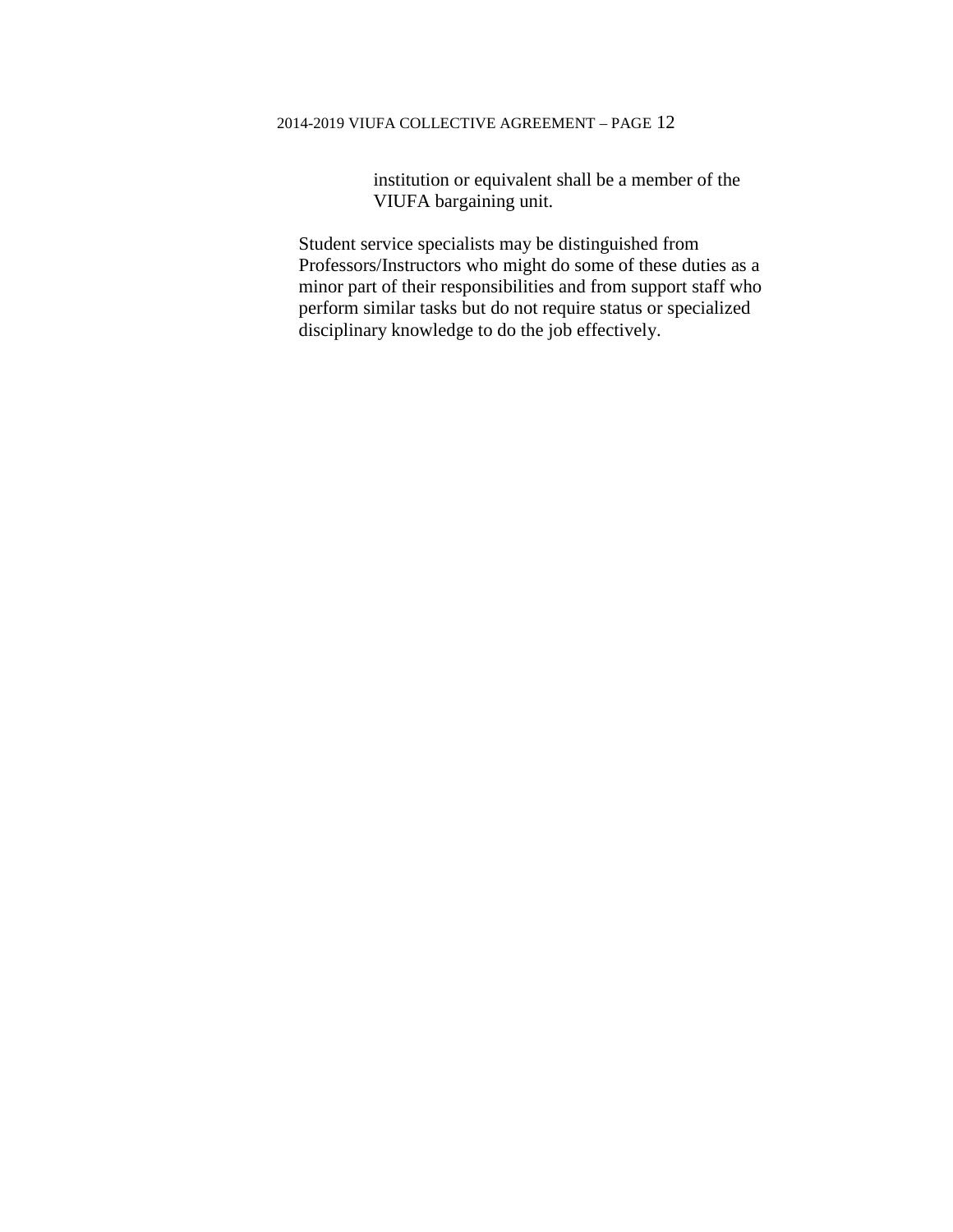# <span id="page-28-0"></span>**5. GRIEVANCE PROCEDURES AND ARBITRATION**

# <span id="page-28-1"></span>5.1 GRIEVANCE PROCEDURE - GENERAL

- 5.1.1 Differences between the parties bound by this agreement concerning its interpretation, application, operation or any violation thereof, and any questions as to whether any matter is arbitrable shall, if possible, be resolved by informal discussions.
- 5.1.2 Grievance Procedure Steps

If the dispute has not been resolved by informal discussions the Association may, within seventy-five (75) days after the Association became aware of the circumstances giving rise to the complaint, but in no event later than one year after the circumstances giving rise to the complaint, initiate a formal grievance as follows:

#### **Step 1**

The Chair of the Committee of Personnel Stewards shall provide the grievance in writing, including the proposed remedy, to the Executive Director of Human Resources. The Chair of the Committee of Personnel Stewards shall meet with the applicable Dean, Director, or Administrative Supervisor and a designate of Human Resources who shall endeavour to settle the grievance. The Employer shall, within ten (10) working days of the meeting, respond in writing. Either party may elect to waive Step 1 and move directly to Step 2.

# **Step 2**

Failing a resolution at Step 1, the Chair of the Committee of Personnel Stewards may, within ten (10) working days meet with the applicable Dean, Director or Administrative Supervisor and the Director of Human Resources who shall endeavour to settle the grievance. The Employer shall have ten (10) days to provide a written response.

#### **Step 3**

Failing a resolution at Step 2, the Chair of the Committee of Personnel Stewards may, within ten (10) working days meet with the applicable Dean, Director or Administrative Supervisor, the applicable Vice-President and Director of Human Resources who shall endeavour to settle the grievance. The Employer shall have twenty (20) working days to provide a written response.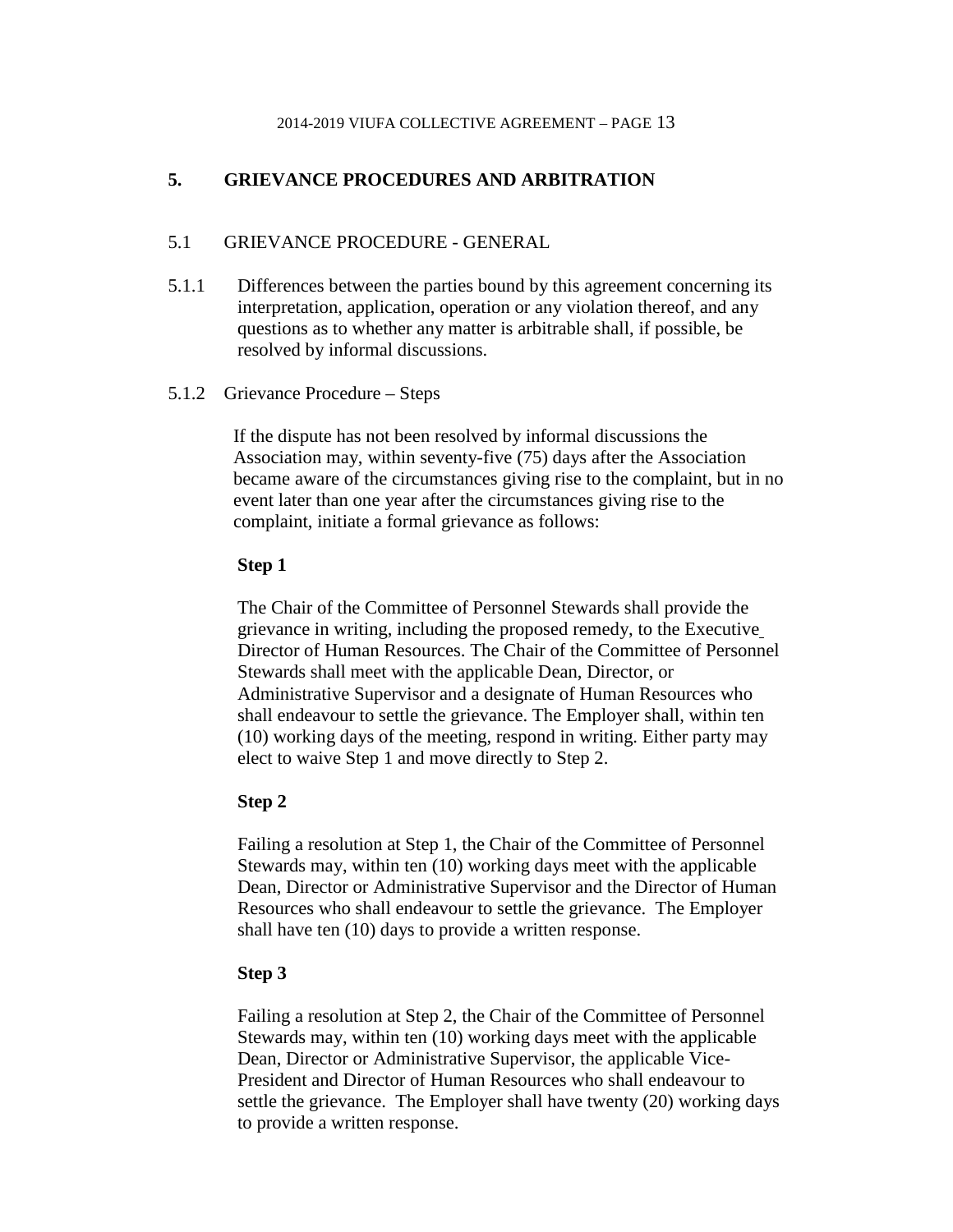#### **Step 4**

Failing a resolution at Step 3, the Chair of the Personnel Stewards may, within thirty (30) working days refer the grievance to arbitration.

- 5.1.2.2.1 The timelines for the meetings and responses in Steps 1, 2, 3, and 4 may be extended by mutual agreement. Such agreement shall not be unreasonably withheld.
- 5.1.2.2.2 Unless extended by mutual agreement, time limits in the grievance and arbitration procedure are mandatory. Failure to initiate a grievance in a timely manner will result in the grievance being deemed abandoned. In the event that a grievance once initiated is not processed by either party within the time limit specified the grievance will be considered to have been advanced to the next step.
- 5.1.2.2.3 It is the expectation of the parties that before submission to arbitration, the grievance shall have been discussed in the grievance procedure.
- 5.1.2.2.4 The time limit provisions in this Article do not impact any remedy arguments either party may choose to make in connection with any continuing grievance(s) filed pursuant to this Article.

# <span id="page-29-0"></span>5.2 MEDIATION

- a) The parties may by mutual agreement, submit a grievance or matter in dispute to a mutually agreed upon mediator at any time.
- b) Any such mediation process shall be without prejudice to either party.
- c) The expense of grievance mediator shall be equally shared by the parties.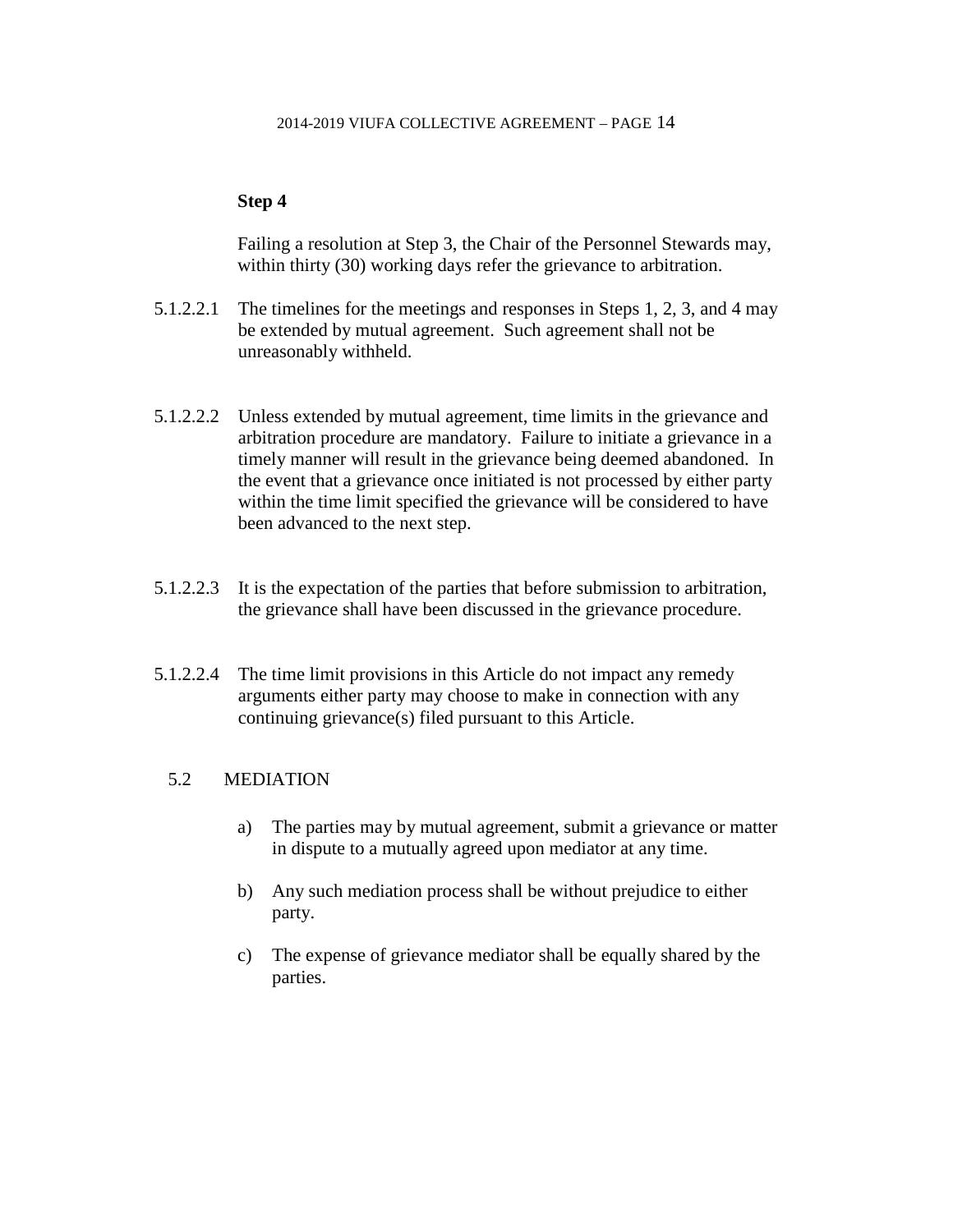# <span id="page-30-0"></span>5.3 EXPEDITED ARBITRATION

5.3.1 Where a difference arises at an institution relating to the interpretation, application or administration of the collective agreement, including where an allegation is made that a term of condition of the collective agreement has been violated, either of the parties may, after exhausting the steps of the grievance procedure under the agreement, notify the other party with ten (10) calendar days of receipt of the last grievance step reply, of its desire to arbitrate and to submit the difference or allegation to expedited arbitration before a single arbitrator. Grievances not referred to the expedited process will continue to follow the procedures of Article 5.

# 5.3.2 Issues for Expedited Arbitration

- **(a)** Subject to subsections (b) and (c) herein, grievances except those relating to the following shall be resolved by expedited arbitration:
	- i. Dismissals;
	- ii. Suspensions in excess of five (5) working days;
	- iii. Policy grievances;
	- iv. Grievances requiring substantial interpretation of a provision of the collective agreement;
	- v. Grievances requiring the presentation of extrinsic evidence;
	- vi. Grievances where one of the parties intends to raise a preliminary objection;
	- vii. Grievances arising from the duty to accommodate; and
	- viii. Grievances arising from the interpretation, application and administration of any provisions arising from the former or current Common Agreement.
- **(b)** The parties may mutually agree to refer a particular grievance to the expedited process, or to the full arbitration process (Article 5.4) irrespective of the categories listed in Article 5.3.2(a) above.
- **(c)** In the event that there is a dispute as to whether a particular grievance falls into one or more of the Article 5.3.2(a) categories; and the parties are unable to reach agreement on the arbitral process to be utilized, this dispute may be referred to the arbitrator selected under this section as a preliminary matter. The arbitrator would rule on this question, and then proceed to hear the grievance, assuming jurisdiction and applying rules of procedure and evidence in accordance with his or her ruling, that is sitting as a full single arbitrator per Article 5.3 or continuing as an expedited arbitrator per this section.
- 5.3.3 Expedited Arbitrators

The following arbitrators shall be selected on the basis of the person who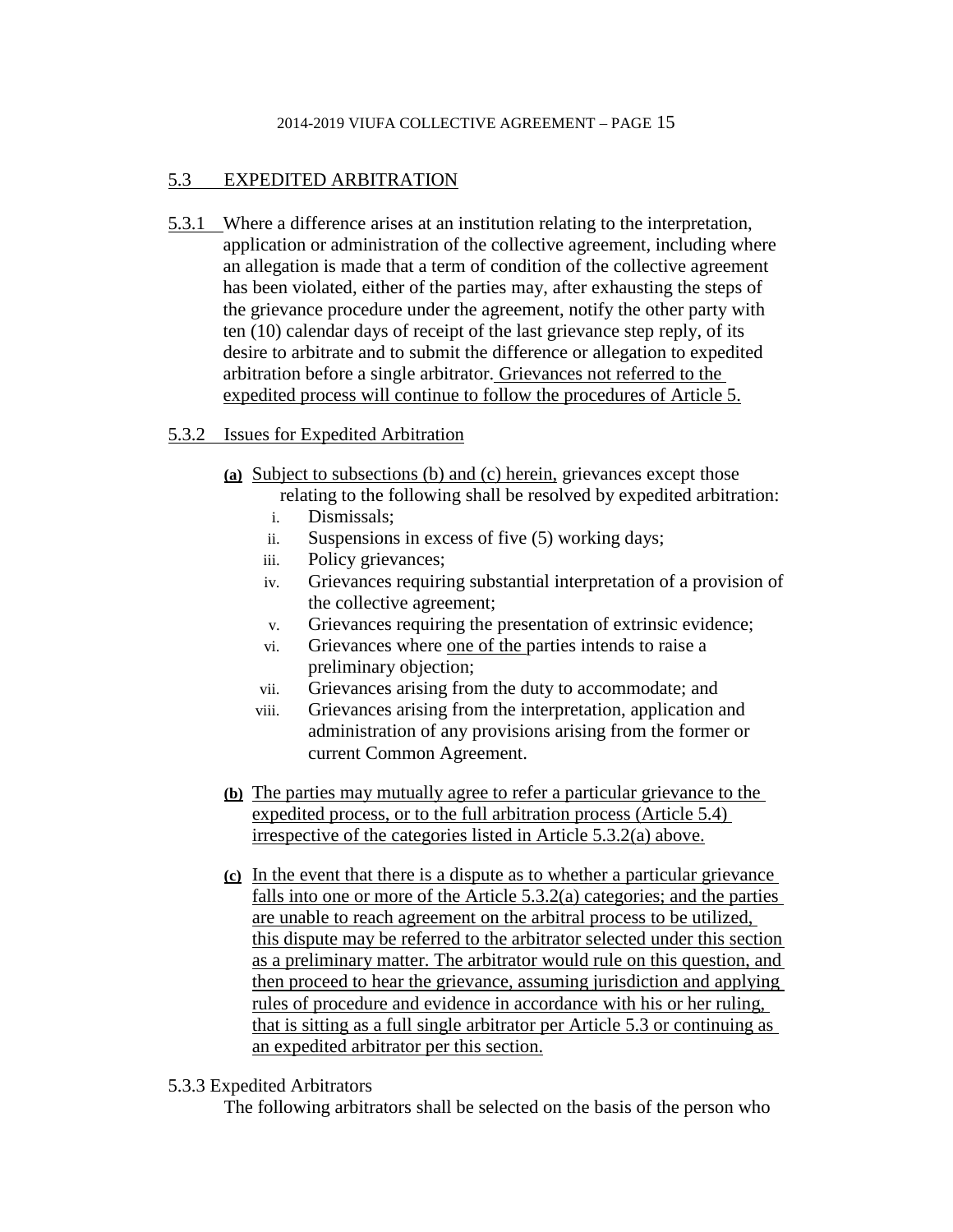is available to hear the grievance within thirty (30) calendar days of appointment, on a rotating basis. It is understood that the same arbitrator will not be selected to hear consecutive grievances except by mutual agreement by the parties.

- Kate Young
- Colin Taylor
- John Hall
- Mark Brown
- Marguerite Jackson
- Joan Gordon

If none of the listed arbitrators is available within thirty (30) days, the parties shall agree to another arbitrator who is available within thirty (30) days of appointment.

5.3.4 Process

As the process is intended to be expedited, lawyers shall not be retained to represent either party. This does not preclude either party from using staff who may be lawyers.

5.3.5 Agreed Statement of Facts

The local parties shall develop an agreed statement of facts and shall exchange reliance documents prior to the hearing. Disclosure of relevant or potentially relevant documents is a mutual and ongoing obligation before and during the particular hearing.

5.3.6 Written Submission

By mutual agreement, written submissions may be used in place of a hearing. Submissions shall be in standard format and will not be more than ten (10) pages long.

5.3.7 Procedure

All presentations shall be short and concise and are to include a comprehensive opening statement. The parties shall make limited use of authorities during their presentations.

- 5.3.8 Mediation
	- a) Prior to rendering a decision, the arbitrator may assist the parties in mediating a resolution to the grievance.
	- b) Where mediation fails or is not appropriate in the opinion of the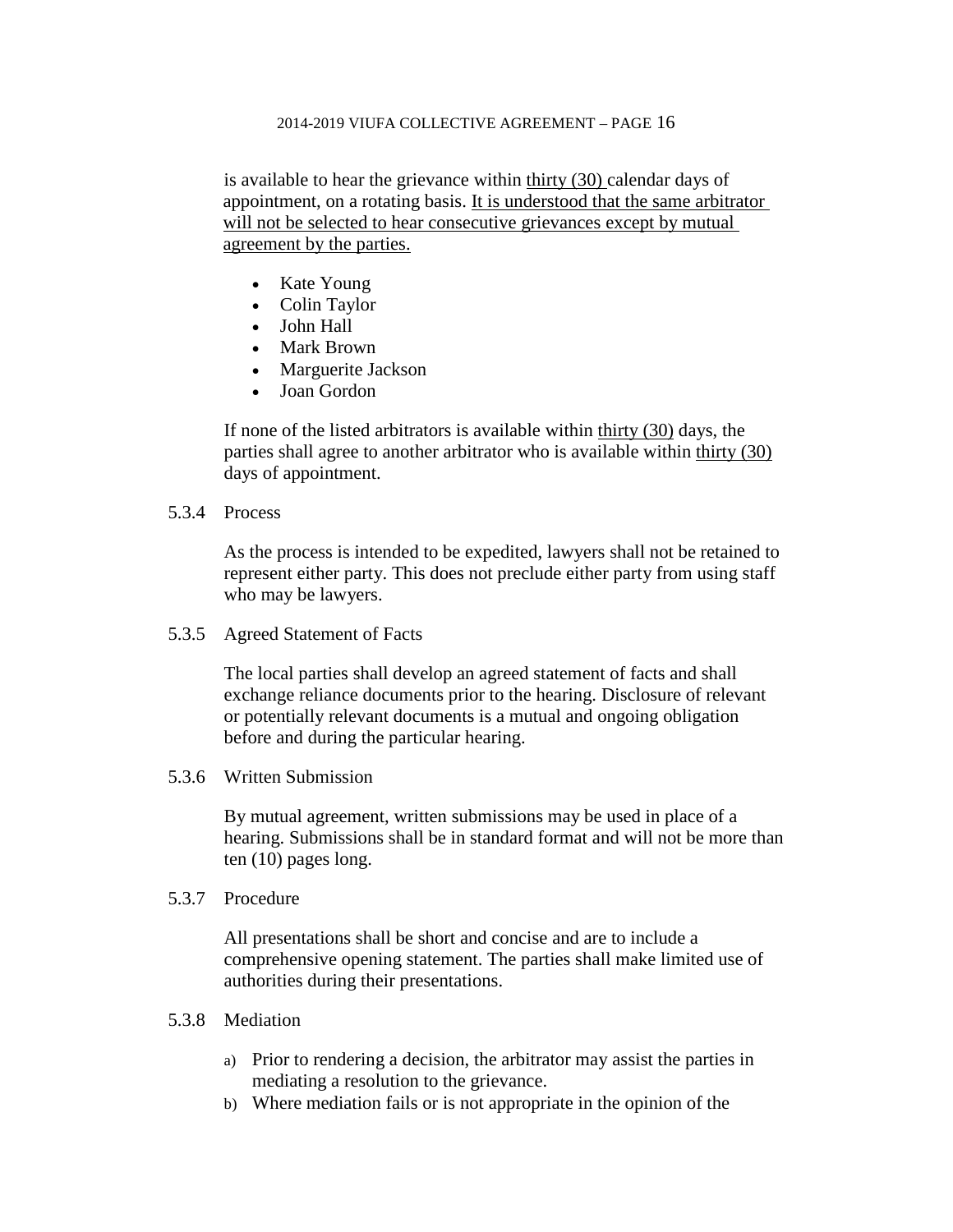arbitrator, a decision shall be rendered as contemplated herein.

5.3.9 Issuance of Decision

The decision of the arbitrator is to be completed on the agreed form and mailed to the parties within three (3) working days of the hearing.

- 5.3.10 Status of the Decision
	- a) All decisions, including mediated settlements, under this expedited arbitration process are limited in application to the particular dispute and are without prejudice. The decisions shall have no precedential value and shall not be referred to in any subsequent proceeding. The expedited arbitrators shall include statements to this effect at the beginning of their decision.
	- b) All settlements of proposed expedited arbitration cases made prior to an expedited hearing are also without prejudice and have no precedential value.
	- c) The decision or award, including mediated settlements, is final, binding, and conclusive. It is understood that it is not the intention of either party to appeal a decision of an expedited arbitration proceeding.
	- d) Should the parties disagree as to the meaning of the decision or award, including mediated settlements, either party may request that the arbitrator clarify the decision.
- 5.3.11 Costs
	- a) The parties shall equally share in the costs of the fees and expenses of the expedited arbitrator.
	- b) Hearings shall be conducted at the University where possible to minimize costs.
- 5.3.12 Authority of Arbitrator

The expedited arbitrator shall have the same powers and authority as an arbitration board established under the provisions under the Labour Relations Code.

# <span id="page-32-0"></span>5.4 ARBITRATION

5.4.1 The parties agree to a preference for sole-arbitrator hearings. However, should either party determine that a particular case warrants it, they may opt for a three-person arbitration board by communicating that decision, in writing, to the other party prior to agreement on a named sole arbitrator.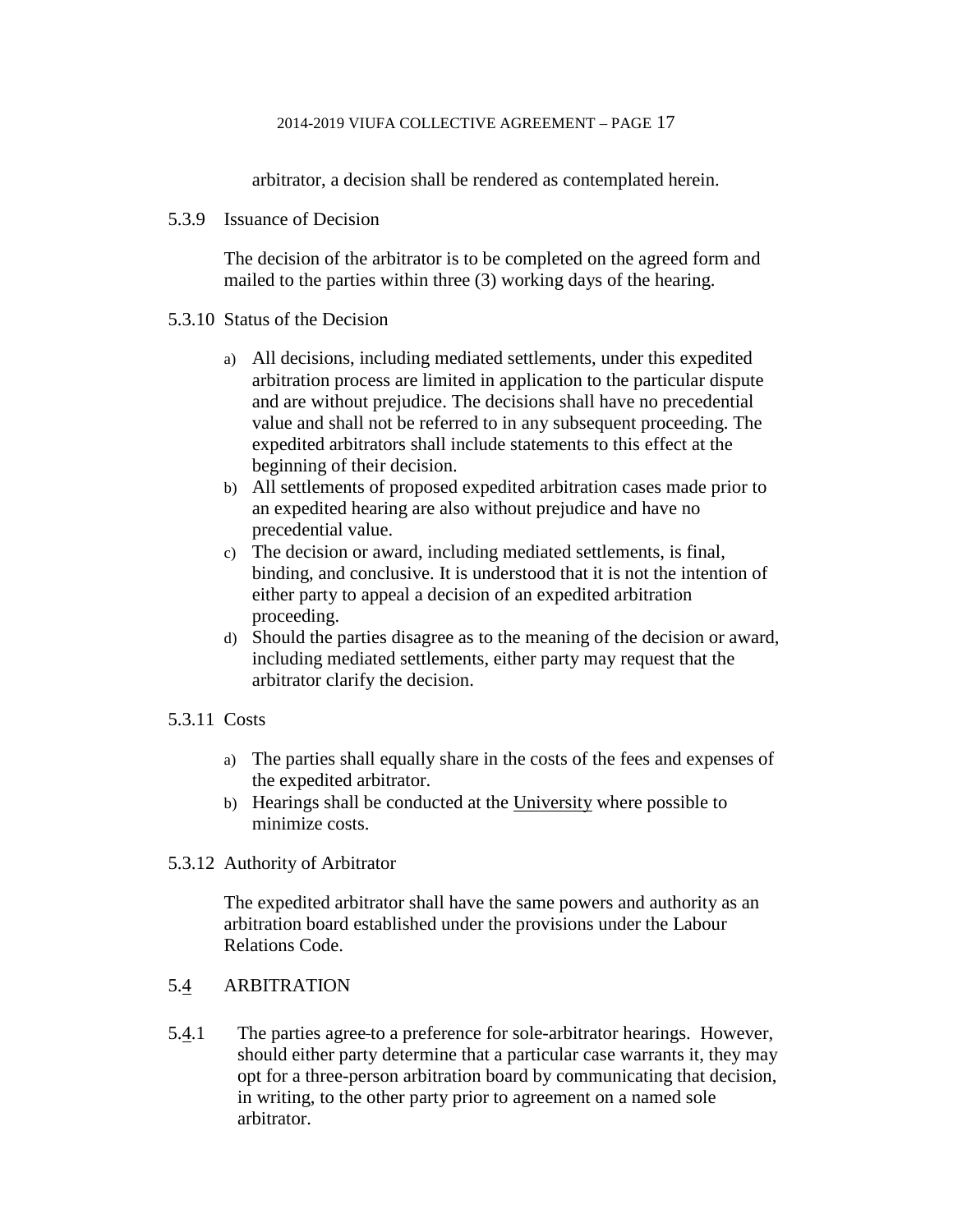- 5.4.2 The expenses of the arbitrator or chairperson of the arbitration board shall be shared equally. The parties shall bear the expenses of their respective nominees.
- 5.4.3 Powers of Arbitrator
- 5.4.3.1 The decision of the Board of Arbitration shall be binding upon the parties, but in no event shall the Board of Arbitration have the power to alter, modify or amend this Agreement in any respect. The Board shall have the power to determine whether the grievance is arbitrable.
- 5.4.3.2 The Board of Arbitration has the same powers, follows the same procedures and has the same authority as an arbitration board under the *Labour Relations Code of British Columbia*. The Board of Arbitration shall give full opportunity to all parties to present evidence and make representation to it. The Board of Arbitration shall commence its proceedings as soon as possible. The decision of a majority shall be the decision of the Board of Arbitration.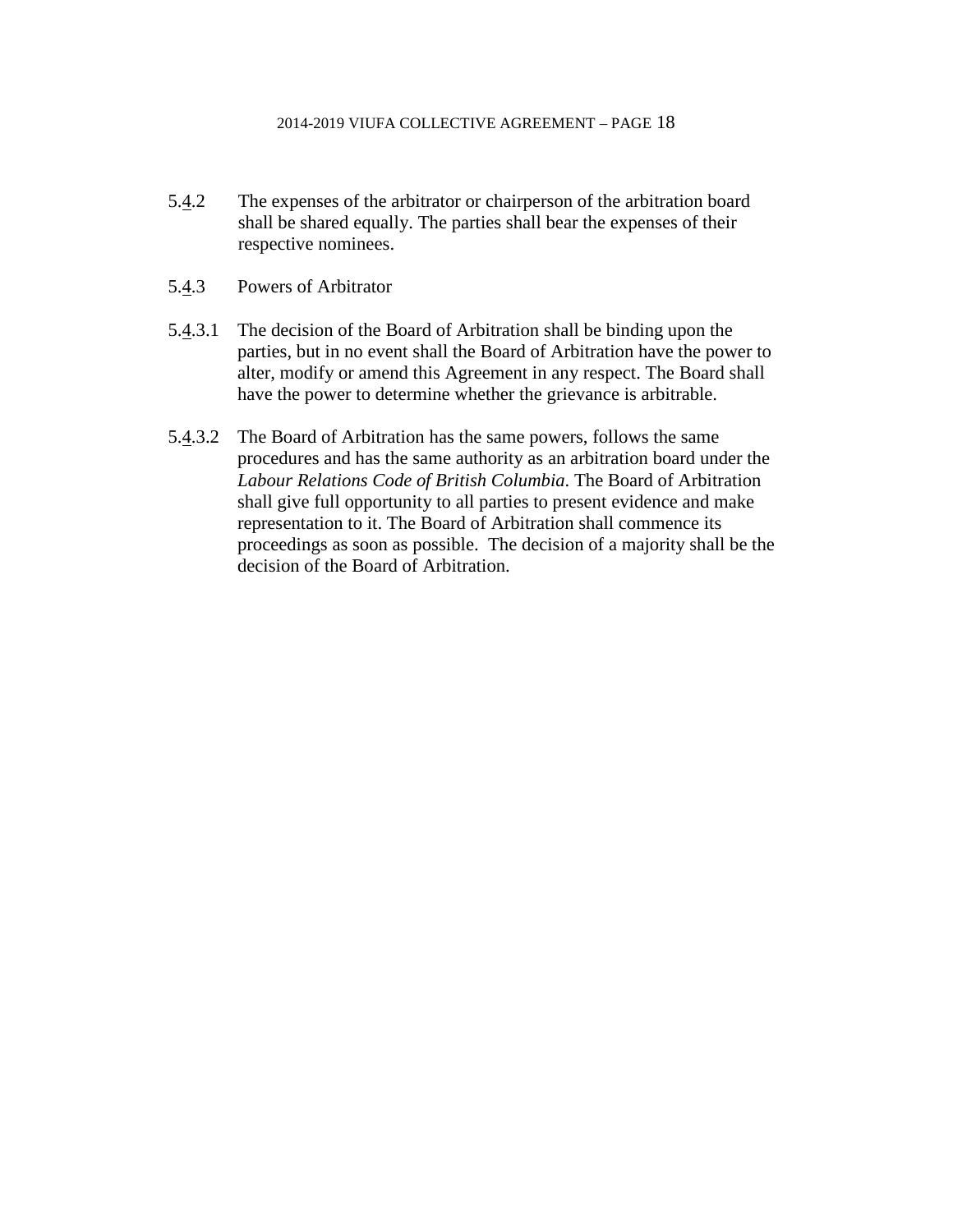# <span id="page-34-0"></span>**6. SENIORITY, PROMOTIONS, HIRING AND LAYOFFS**

#### <span id="page-34-1"></span>6.1 PROBATIONARY EMPLOYEES

6.1.1 First Regular Faculty Appointments

Initial appointments for all regular faculty are for a probationary period of two years.

#### <span id="page-34-2"></span>6.2 CALCULATION OF REGULAR SENIORITY

6.2.1 The means of establishing seniority within the bargaining unit, as defined in Article 2.1 of this agreement, shall be:

> "Seniority is defined as full-time years of continuous University service within the bargaining unit, inclusive of approved leaves or exchanges. Any regular faculty member whose continuous University service included non-regular status shall have this time calculated on a cumulative basis (e.g. 2 years at half-time  $= 1$  year at full-time)." (It should be noted that in lay-off considerations discussed in Article 6.6, seniority shall override contract renewal dates.)

- 6.2.2 Full-time appointments of at least 32 weeks shall be considered equal and equivalent to one full unit of seniority credit.
- 6.2.3 When a faculty member is given a regular contract after serving at Vancouver Island University on a non-regular contract, the time served under the non-regular contract shall be counted towards the faculty member's seniority to a maximum of 0.125 credits less than the regular seniority credits of the regular faculty member(s) with the least seniority in the seniority group(s) as of the last day of the biweekly pay period ending immediately prior to the effective date of the regular contract providing the regular contract commences within ten months of the last non-regular contract.
- 6.2.4 Seniority shall be represented as credits such that one credit equals one year of full-time service. No faculty member shall accumulate more than one credit in one year. Partial credit (without limitation of size of fraction) shall be given in those cases where leaves or appointments other than a full-time appointment have occurred. The date of original appointment continuous with the current appointment shall be printed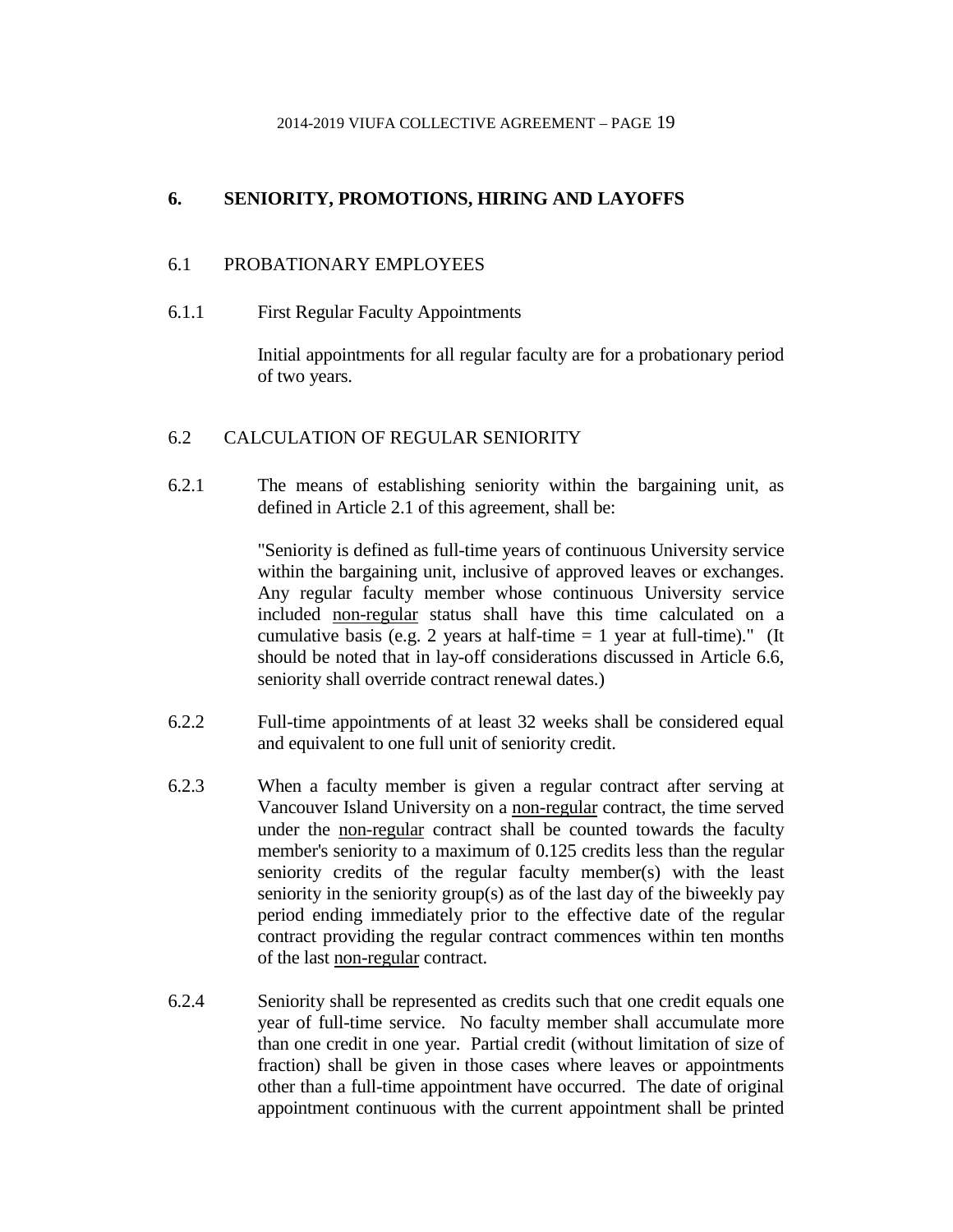with the seniority credits.

6.2.5 Assignment to Seniority Group

The terms of the original appointment of any Association member shall include assignment to a seniority group.

- 6.2.6 Assignment of existing faculty to a seniority group will be in accordance with the major instructional or non-instructional regular assignment over the past two (2) years, excluding temporary secondments. Faculty members with ongoing appointments in more than one seniority group will accumulate seniority equivalent to their full appointment in each of the seniority groups to which they are appointed. This shall be determined by November 30th of each year. A copy of the list shall be forwarded to the Chief Personnel Steward of the Association, and a further copy distributed to each instructional and non-instructional group. All new faculty appointments, courses, programs or services will be assigned to a seniority group at the time of appointment or implementation.
- 6.2.7 Time spent on professional development assisted and unassisted leaves (as approved as professional development by the appropriate authority when the leave was determined to be P.D. Leave) or exchanges shall be calculated towards seniority with full credit. Sick leaves and maternity and parental leaves shall be calculated towards seniority with full credit up to fifteen (15) months maximum.

| <b>Access Services</b>                    | Geography                                      |
|-------------------------------------------|------------------------------------------------|
| Accounting                                | History                                        |
| American Sign Language Interpreters       | Horticulture                                   |
| Anthropology                              | <b>Hospitality Management</b>                  |
| Art and Design                            | <b>International Education Student Advisor</b> |
| <b>BA</b> Degree Advisor                  | Japanese                                       |
| <b>Baccalaureate Nursing</b>              | Liberal Studies                                |
| <b>Biology</b>                            | Library                                        |
| <b>Campus Career Centre</b>               | Management                                     |
| Centre for Innovation & Excellence in     | Marketing                                      |
| Learning                                  | <b>Mathematics</b>                             |
| Chemistry                                 | <b>MBA</b> Hertfordshire                       |
| Child & Youth Care                        | Media Services                                 |
| Chinese                                   | Media Studies                                  |
| Philosophy $\&$<br>Religious<br>Classics, | Music                                          |
| <b>Studies</b>                            | <b>Physical Education</b>                      |
| <b>Community Planning</b>                 | Physics                                        |
| <b>Community Support Worker</b>           | <b>Political Science</b>                       |

6.2.8 The seniority groups currently agreed upon are: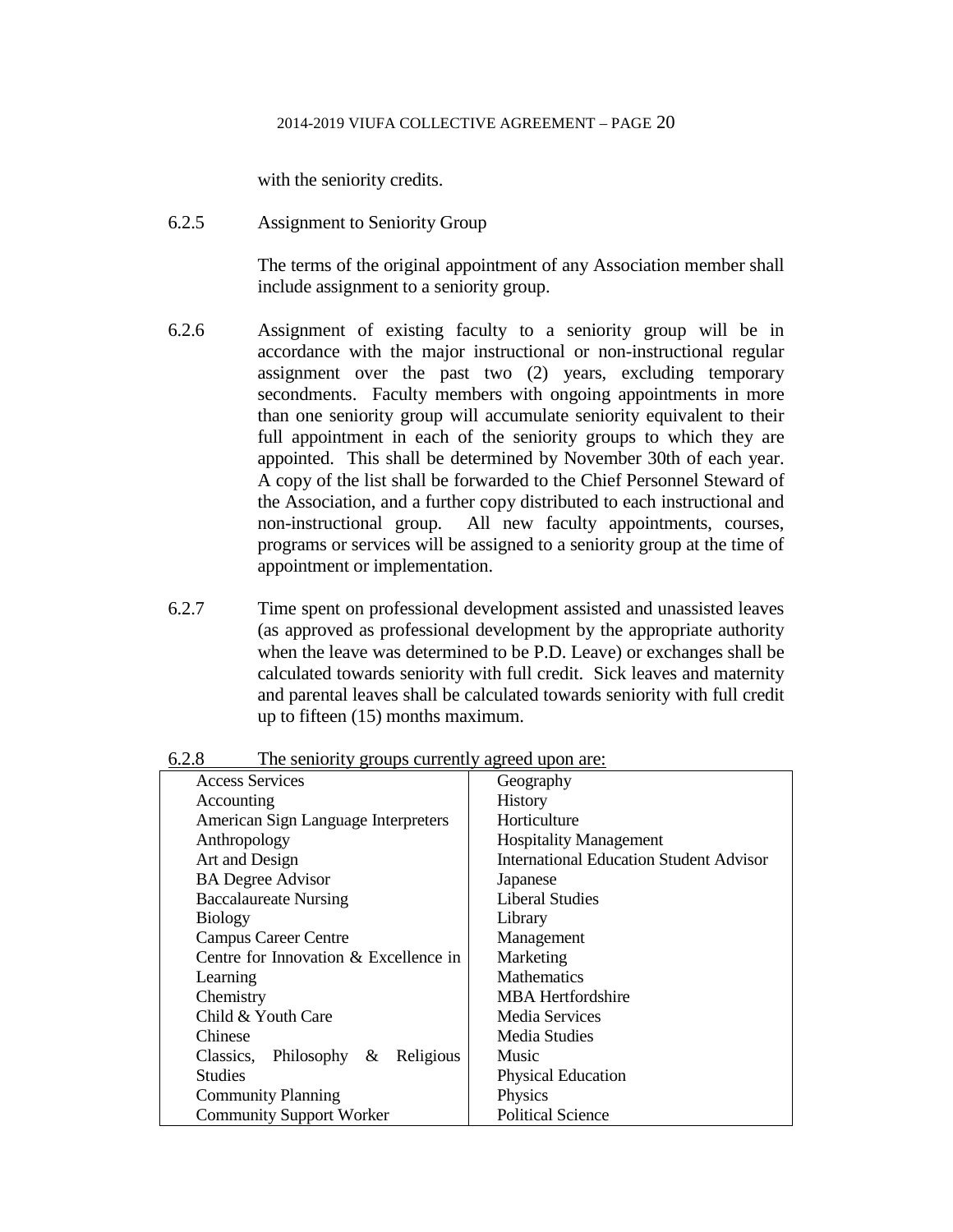| <b>Computer Support</b>               | Practicum Liaison, Health Programs |
|---------------------------------------|------------------------------------|
| <b>Computing Science</b>              | Practicum Liaison, Human Service   |
| Counselling                           | Programs                           |
| Creative Writing and Journalism       | Psychology                         |
| Criminology                           | <b>Quantitative Methods</b>        |
| Dental Hygiene                        | Recreation Administration/Tourism  |
| Early Childhood Education and Care    | Research Chair                     |
| <b>Earth Sciences</b>                 | <b>Resource Management Officer</b> |
| Economics                             | Technology                         |
| Education                             | Social Work                        |
| <b>Educational Advising</b>           | Sociology                          |
| English $(26)$                        | Spanish                            |
| <b>Enrollment Management</b>          | <b>Student Financial Services</b>  |
| Finance (8)                           | Theatre                            |
| Elders                                | <b>University Affairs</b>          |
| <b>First Nations Student Services</b> | <b>Women's Studies</b>             |
| <b>First Nations Studies</b>          | <b>Writing Centre</b>              |
| Fisheries & Aquaculture               |                                    |
| Forestry                              |                                    |
| French                                |                                    |
|                                       |                                    |

- 6.2.8.1 Additions, deletions, or changes may be made to the agreed upon list of seniority groups by mutual agreement of the parties to this agreement.
- 6.2.9 The Seniority list for Article 6.2.6 shall be published yearly by November 30. Copies of the seniority lists shall be sent to the Deans and the Association's President and Chief Personnel Steward of the Association on or before the respective deadlines. Appeals of placement on these lists can be made through the Committee of Personnel Stewards of the Association within ninety days of circulation. Disputes shall be resolved by a joint committee consisting of the Chief Personnel Steward of the Association, President of the Association, the appropriate senior administrator and the Executive Director of Human Resources.
- 6.2.10 A flagging mechanism shall be employed to indicate any faculty member who has seniority accumulation different from the difference between the faculty member's date of original appointment and the date of the seniority lists.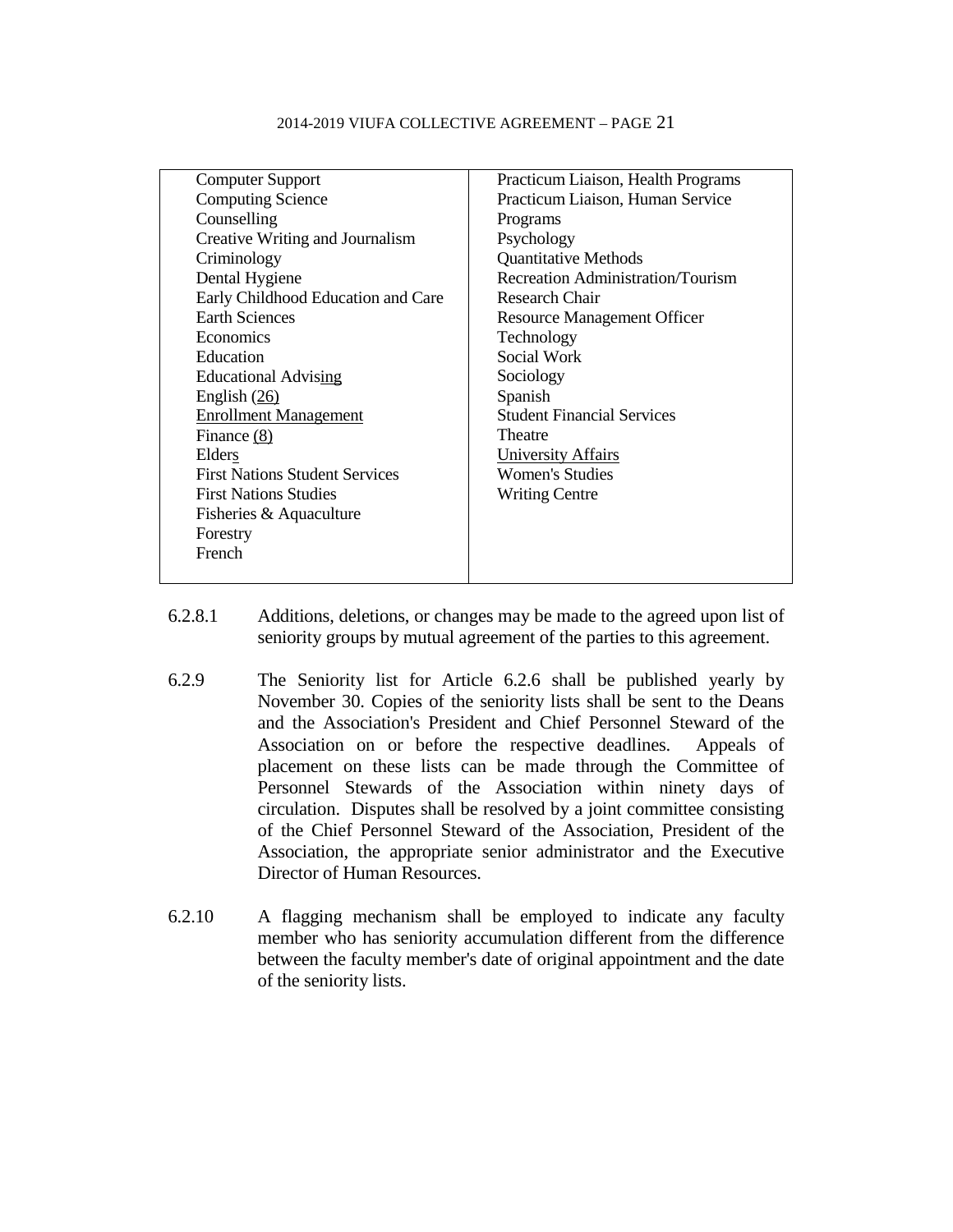## 6.3 JOB POSTINGS AND VACANCIES

The University shall provide, to the Association, a copy of all job postings and of all appointment forms at the time they are processed in Human Resources.

## 6.4 HIRING PROCEDURES

- 6.4.1 Recruitment of Faculty
- 6.4.1.1 References to Vice President in this Article shall include the Vice President Academic and, where appropriate, the Vice President of Administration and Finance.
- 6.4.1.2 "The appropriate senior administrator(s)" shall refer to the Dean(s), or Director(s), or Regional Campus Academic Administrator(s) who take(s) the responsibility designated in Article 6.4.1.5.
- 6.4.1.3 Where a position to be filled is a regular position, the appropriate senior administrator shall develop the job posting after effective consultation with members of the department.
- 6.4.1.4 Should there be any substantial changes in a posted or advertised position in the terms or length of appointment prior to the position being offered an applicant, the position shall be re-posted and readvertised. Such changes do not include changing the position from permanent to non-regular.
- 6.4.1.5 All applications for instructional and non-instructional positions shall be indexed by the Executive Director of Human Resources. Files of applicants shall be maintained in the office of the Executive Director of Human Resources and shall be made available to the appropriate senior administrator(s) and Chair(s), subject to the maintenance of strict confidentiality.
- 6.4.1.6 The appropriate senior administrator(s) shall be responsible, in cooperation with a Selection Committee consisting of her/himself, the appropriate Chair(s) and faculty members from the appropriate department(s) or service group(s), for developing procedures to screen applicants, preparing a short list of applicants, conducting interviews, and making recommendations of candidates for each position.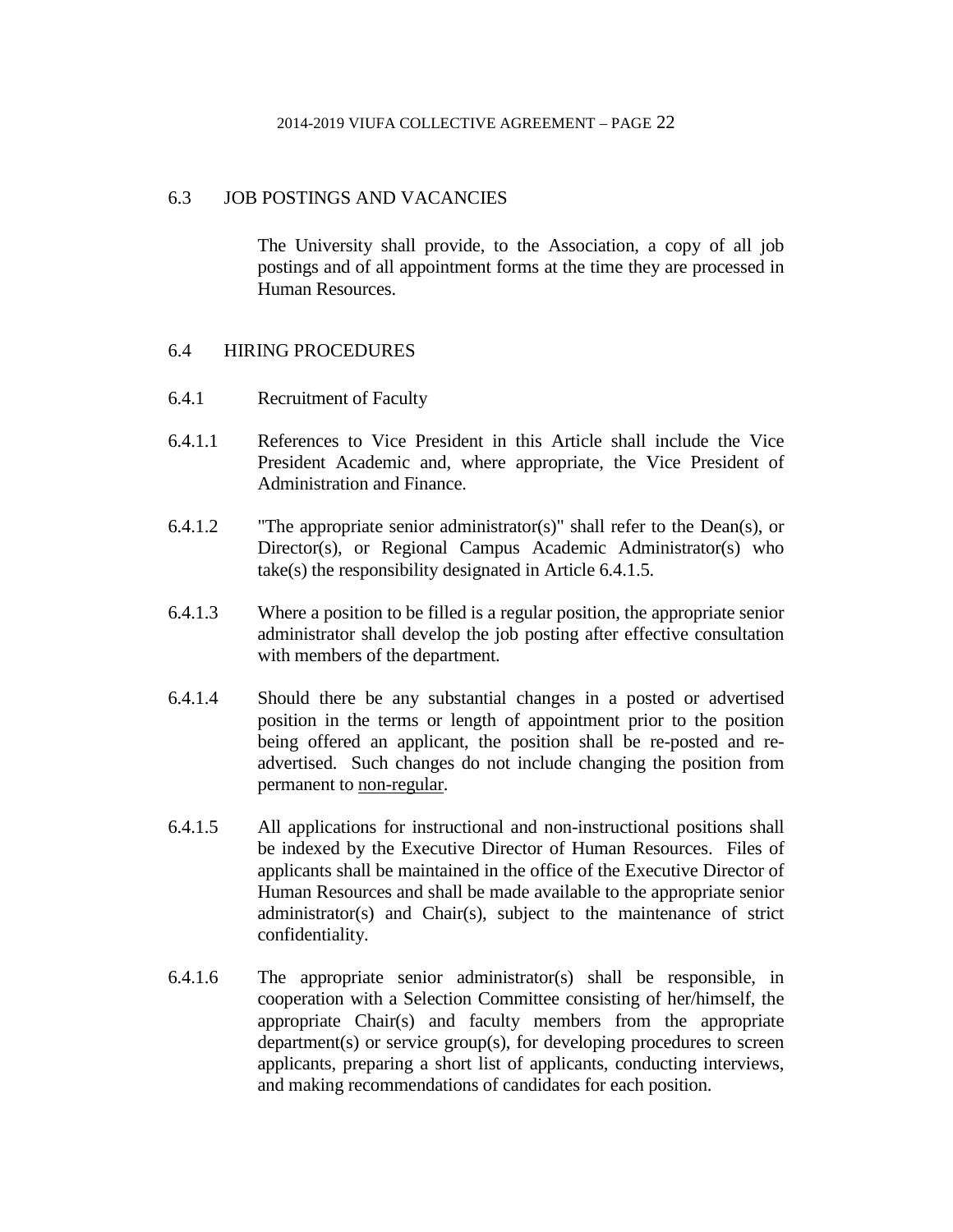Requirement for a Selection Committee may be waived with the mutual agreement of the appropriate senior administrator(s), the appropriate Vice President and the appropriate department(s) or service  $group(s)$ .

6.4.1.6.1 If the position to be filled is a regular one, a faculty member from outside the department(s) or service group(s) under consideration (preferably from outside the area(s) of responsibility of the senior administrator(s) concerned) shall be included in the process described in Article 6.4.1.5.

> A non-regular faculty member will be granted an interview for a regular position being filled through the recruitment process set out in Article 6.4.1 subject to the following conditions:

- a) The faculty member's last evaluation was satisfactory.
- b) The faculty member meets the minimum qualifications established for the position.
- 6.4.1.6.2 If the position to be filled is a limited term contract Instructor, a search will be conducted, and if a qualified internal candidate exists, a selection shall be made from the internal candidates. If there are no qualified internal candidates, external candidates will be considered. Internal searches are open to candidates who have regular seniority, non-regular seniority, are on limited term contracts or who have completed a limited term contract within the previous twelve months.
- 6.4.1.7 The Chair of the Selection Committee shall advise the appropriate member of the Executive of the short-listed candidates for a regular position. Candidates on the short list are then invited to the campus by the Chair of the Selection Committee.
- 6.4.1.8 The Chair of the Selection Committee or designate, with due regard to confidentiality, shall coordinate visits to the University by the shortlisted candidates for a regular position. The Chair shall attempt to ensure the appropriate member of the Executive and other relevant individuals and groups in the University have the opportunity to meet the candidate and to express to the Chair their views on each candidate. The Chair shall ensure a record is maintained of any such information presented and that record shall for part of the documentation for the selection process.
- 6.4.1.9 The Chair of the Selection Committee, in co-operation with the Selection Committee, shall make recommendations to the Vice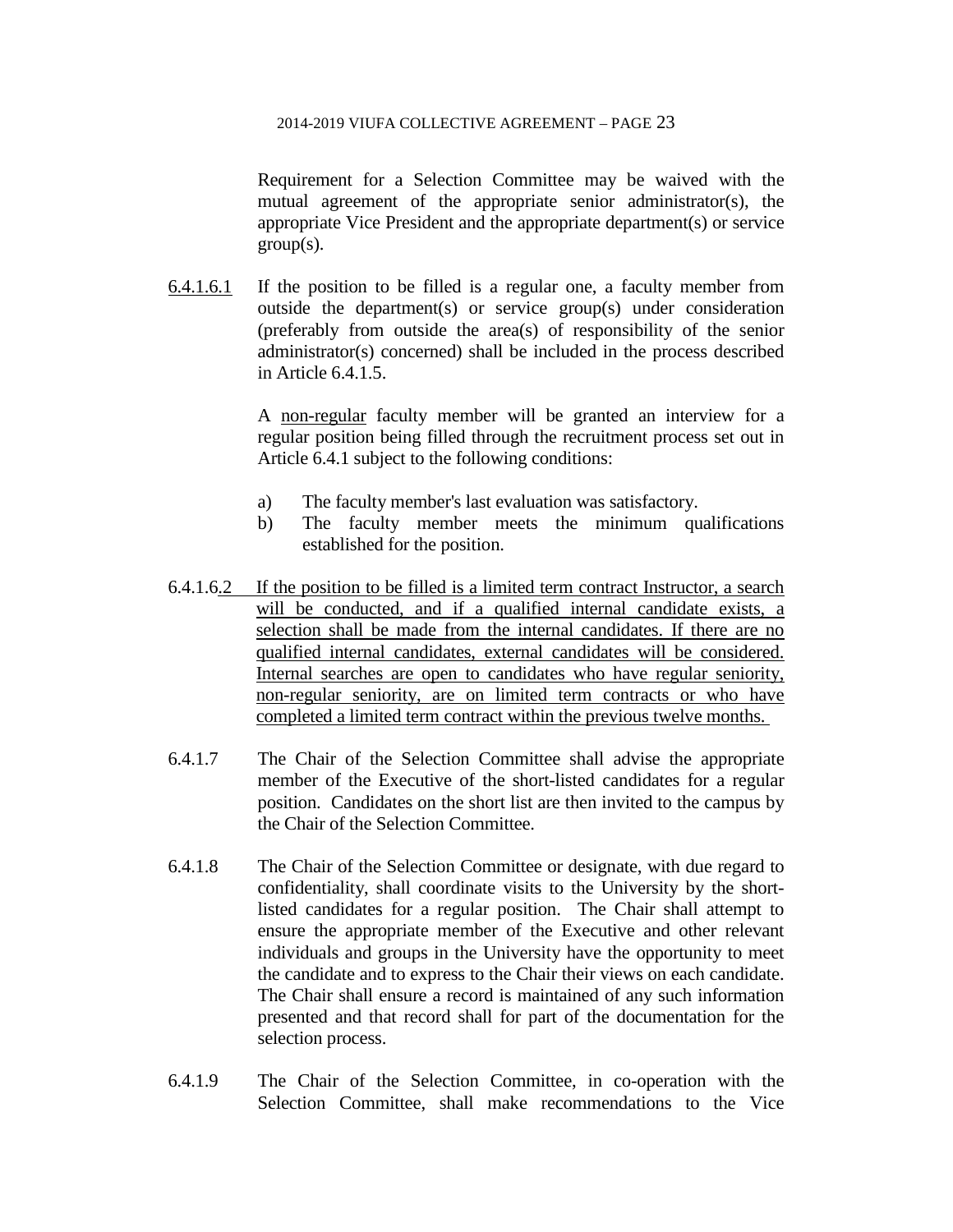President for a regular appointment, and the Vice President, if he/she approves, shall recommend to the President that the formal offer of appointment be made. Dissenting views shall accompany recommendations of the appropriate senior administrator(s) and Vice President.

- 6.4.1.10 The procedure for the initial placement of a new faculty member on the salary schedule is described in Article 11.4.
- $6.4.1.11$  In the recruitment of non-regular faculty, the responsibilities identified for the Vice President may be carried out by the appropriate senior administrator(s).
- 6.4.2 Selection of University Administrators
- 6.4.2.1 Appointments of senior administrators related to instruction, instructional services and student services including the Vice Presidents Academic, Deans, Executive Directors, Directors, and Regional Campus Academic Administrators shall be made according to the University Act. It is recognized however that such persons should be appointed only after wide consultation within the University community. Therefore, in order to assist the University Board in the selection of an Academic Administrator, a Selection Committee which shall include faculty representation shall be constituted. These faculty representatives shall be selected by the faculty.
- 6.4.2.2 Selection of Academic Administrators
- 6.4.2.2.1 This provision applies only to Academic Administrators other than at the Vice-Presidential level and above. Appointments of Academic Administrators shall be made only after wide consultation with the University community and, specifically, after consultation with the members of a Faculty or area(s) reporting to the administrator. Appointees are expected to hold appropriate academic qualifications as specified for the position.
- 6.4.2.2.2 Appointments of Academic Administrators shall be open to internal and external applicants.
- 6.4.2.2.3 The selection committee for an Academic Administrator will have a minimum of one Association Member on it providing that that Academic Administrator supervises at least one VIUFA bargaining unit member. At least two thirds of the selection committee membership shall be made up of the unionized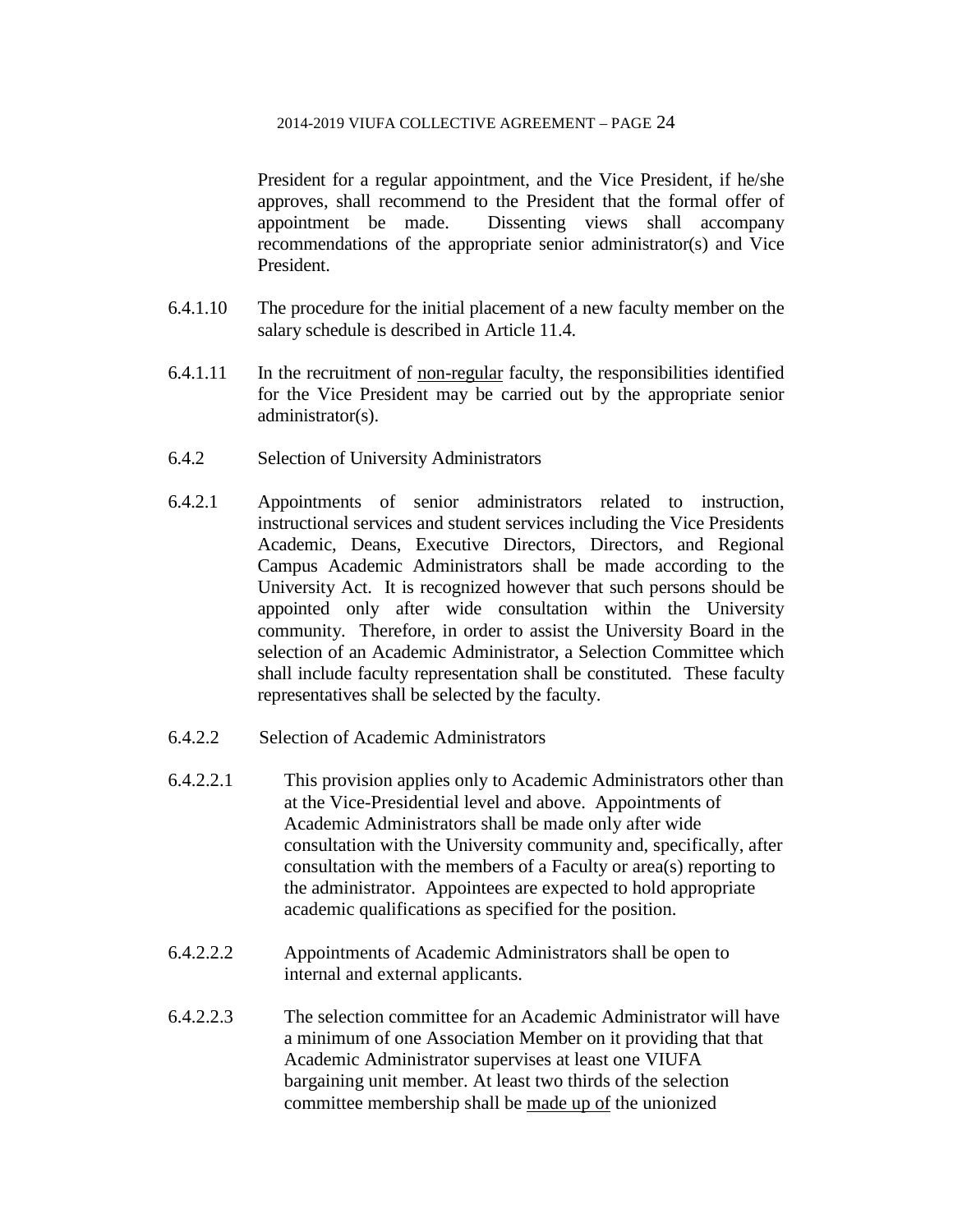employees supervised by the Academic Administrator. The percentage of Association members on the selection committee shall not be less than two thirds multiplied by the percentage of unionized employees supervised by the Academic Administrator who are VIUFA members . Such members will be selected by and from the VIUFA members supervised by the academic administrator. The selection committee shall be chaired by the person to whom the Administrator reports or that person's designate.

6.4.2.2.4 Academic Administrators' rights to a teaching position:

a) An Academic Administrator shall have the right to assume a teaching position in the bargaining unit on the completion of his or her appointment providing that the duration of that appointment, including renewals, is at most 10 years.

b) The selection process will involve a representative selection committee that will shortlist candidates, conduct interviews, and make recommendations to the President.

c) An external candidate shall not be short-listed for a position as an Academic Administrator unless the department into which the Academic Administrator would have the right to assume a teaching position determines that he or she is qualified to teach in that department.

d) When an Academic Administrator completes his or her term(s), if he or she wishes to assume a faculty position, a regular position in his or her discipline shall be created if there is no suitable vacant position available. Where the Academic Administrator was a member of the VIUFA prior to selection as an Academic Administrator, he or she has the right to return to his or her original position as a faculty member with full seniority.

e) If an externally hired Academic Administrator is successful in being renewed, that Academic Administrator shall start to accrue VIUFA seniority at the start of the second appointment.

6.4.2.2.5 Terms for Academic Administrators shall be at most 5 years in duration and may be renewed for further terms of at most 5 years in duration. For an Academic Administrator to be renewed, that Academic Administrator must receive at least 60 percent approval of those casting a ballot in a secret ballot of the employees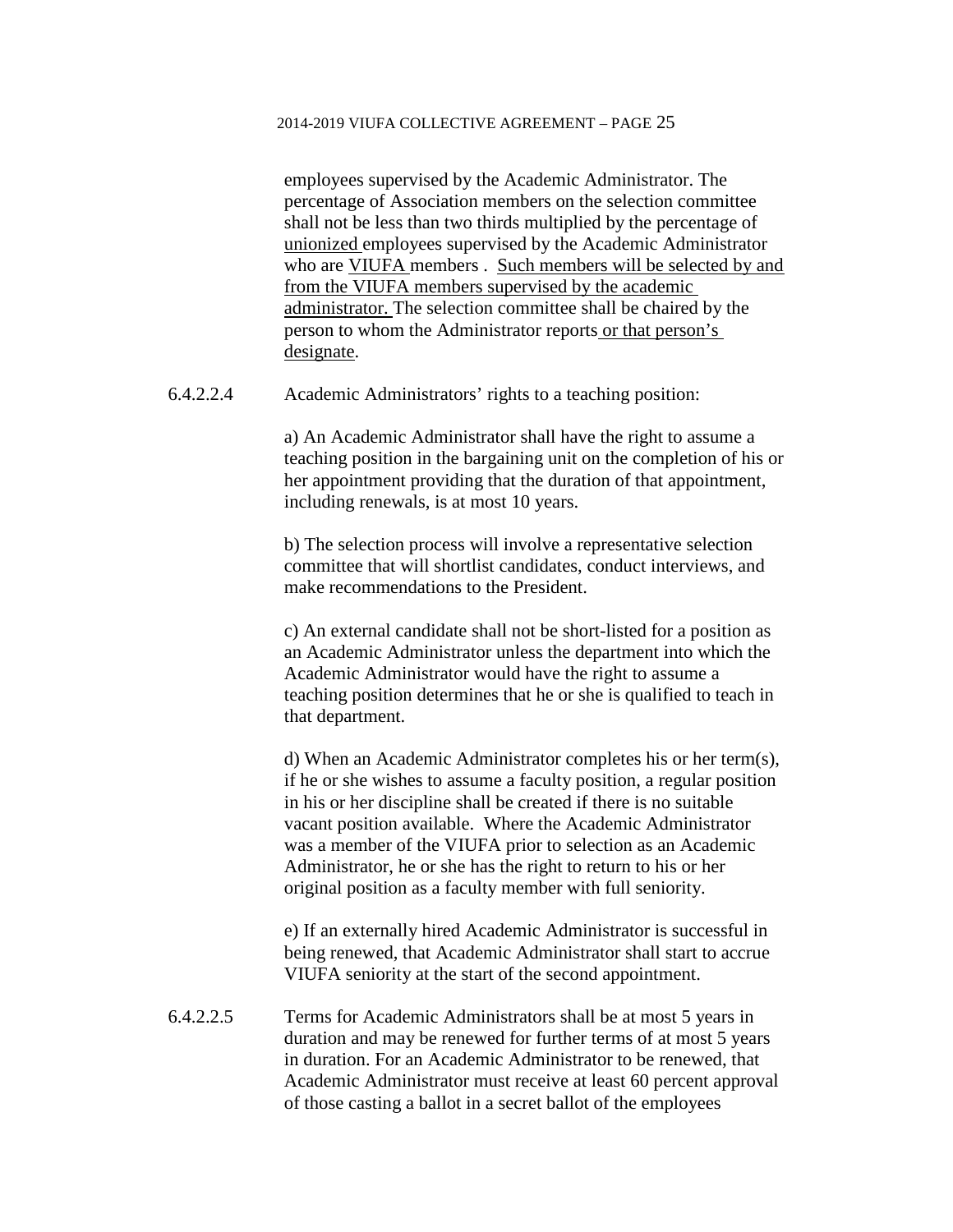supervised by the Academic Administrator. The ratification vote shall be conducted by secret paper ballot, and either party may scrutinize the ratification vote. The vote shall happen only after at least one week's notice is given. The results of the ratification vote, including the number of eligible voters, spoiled ballots, and affirmative votes, will be published.

# **NOTE: This does not retroactively change the duration of the term of any existing senior administrator**

- 6.4.2.3 Selection and appointment of the University President is the duty and responsibility of the University Board. It is recognized however that the President should be appointed only after wide consultation within (and perhaps outside) the University community. Therefore in order to assist the University Board in this task a Search Committee which shall include faculty representation shall be constituted. These faculty representatives shall be selected by the faculty.
- 6.4.2.4 Additional staff, student, or community representatives, up to a number equal to the number of Association members on the Search Committee for the President may also be invited by the Committee, as constituted in Article 6.4.2.2, to serve as voting members of the Committee.
- 6.4.2.5 It shall be the responsibility of the Search Committee to recommend a short list to the University Board or President for appointment to the office in respect to which it is struck.
- 6.4.3 Selection of Provost and Vice-President Academic
- 6.4.3.1 Appointments of the Provost and Vice-President Academic shall be made according to the University Act. It is recognized however that such persons shall be appointed only after wide consultation within the University community. Therefore, in order to assist the President in the selection of a Provost and Vice-President Academic a Selection Committee, which shall include faculty representation, shall be constituted. These faculty representatives shall be selected by the faculty in accordance with procedures established for Senate Elections. No two elected faculty will come from the same Faculty or service group. The number of faculty on the Committee shall be not less than 25% of the Committee exclusive of those faculty members who may be appointed by the University. In addition, the VIUFA President or designate shall be appointed to the selection committee.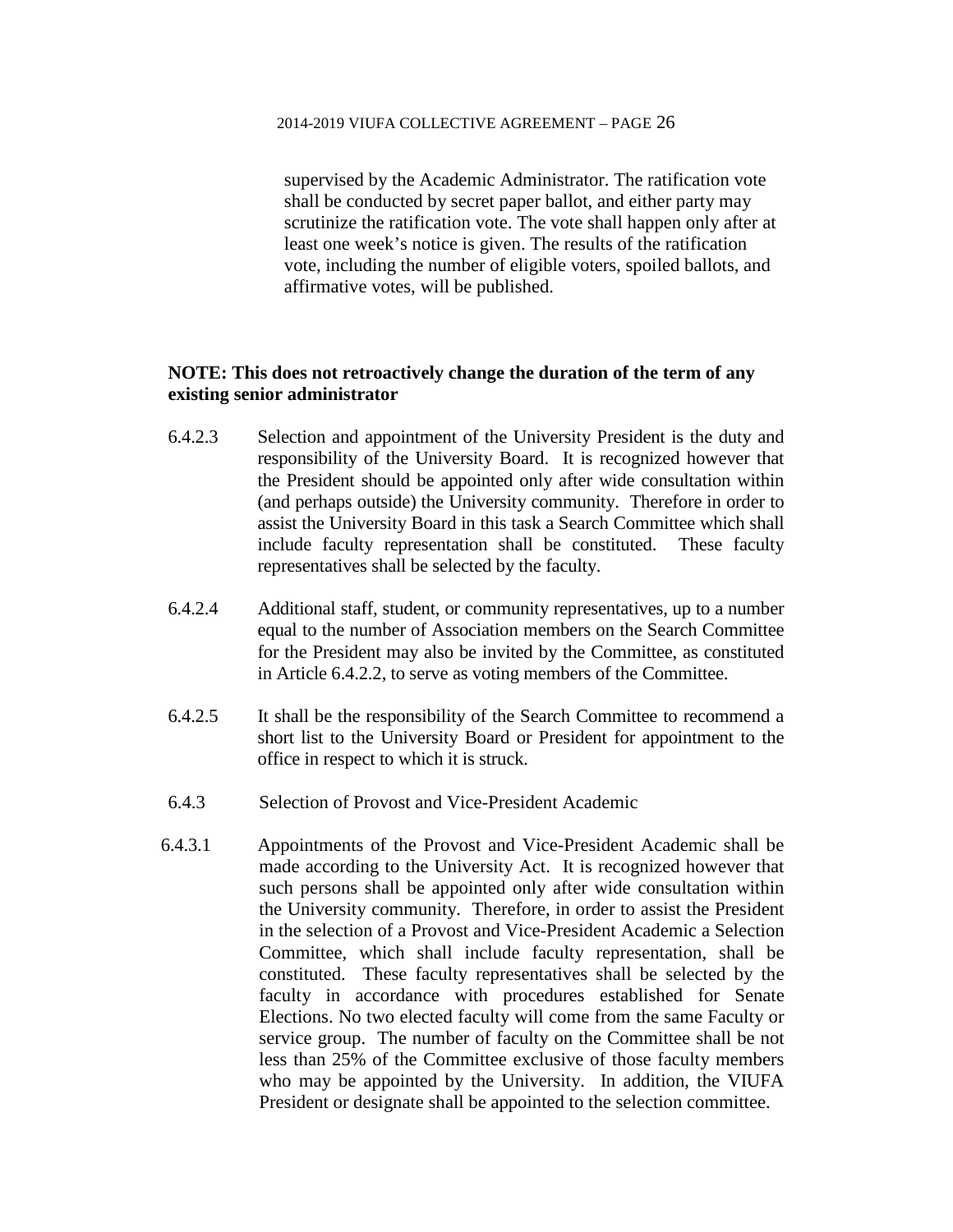## 6.5 TRANSFERS

- 6.5.1 Internal Transfer and Secondments
- 6.5.1.1 "Internal Transfer" means transfer either to an excluded position, another position within the bargaining unit, or to a position within another bargaining unit at the University.
- 6.5.1.2 "Secondment" means movement to an external employer. A secondment can be initiated by the employer or by the faculty member. A secondment will benefit the University. The secondment must have a definite end date, with no expectation of continuing re-assignment or employment.
- 6.5.1.3 If the secondment or internal transfer involves a change in the conditions of employment and/or roles and responsibilities of the faculty member, the Faculty Association and the University will document the secondment/internal transfer agreement that will clarify the application of salary and benefits continuation and the application of seniority provisions.
- 6.5.1.4 Faculty members may accept an internal transfer or secondment and shall accrue seniority for a maximum of three consecutive years except as otherwise provided in this agreement.
- 6.5.1.5 Upon completion of the internal transfer or secondment, faculty shall return to full status within the Association for a period of one year or the length of assignment, whichever is less, before accepting another internal transfer or secondment.
- 6.5.1.6 Except as otherwise provided in this agreement, faculty who continue on internal transfer or a secondment for a period greater than three consecutive years shall lose all seniority credits within the Association Bargaining Unit.
- 6.5.1.7 The University shall not use reassignment, secondment or internal transfer for the purpose of attempting to circumvent its obligation under the Collective Agreement.
- 6.5.2 In the case where a faculty member works within more than one seniority group he or she shall be considered to be on loan from that seniority group consistent with the member's original appointment and he or she shall revert back to that group when the assignment in the other unit he or she is filling is terminated.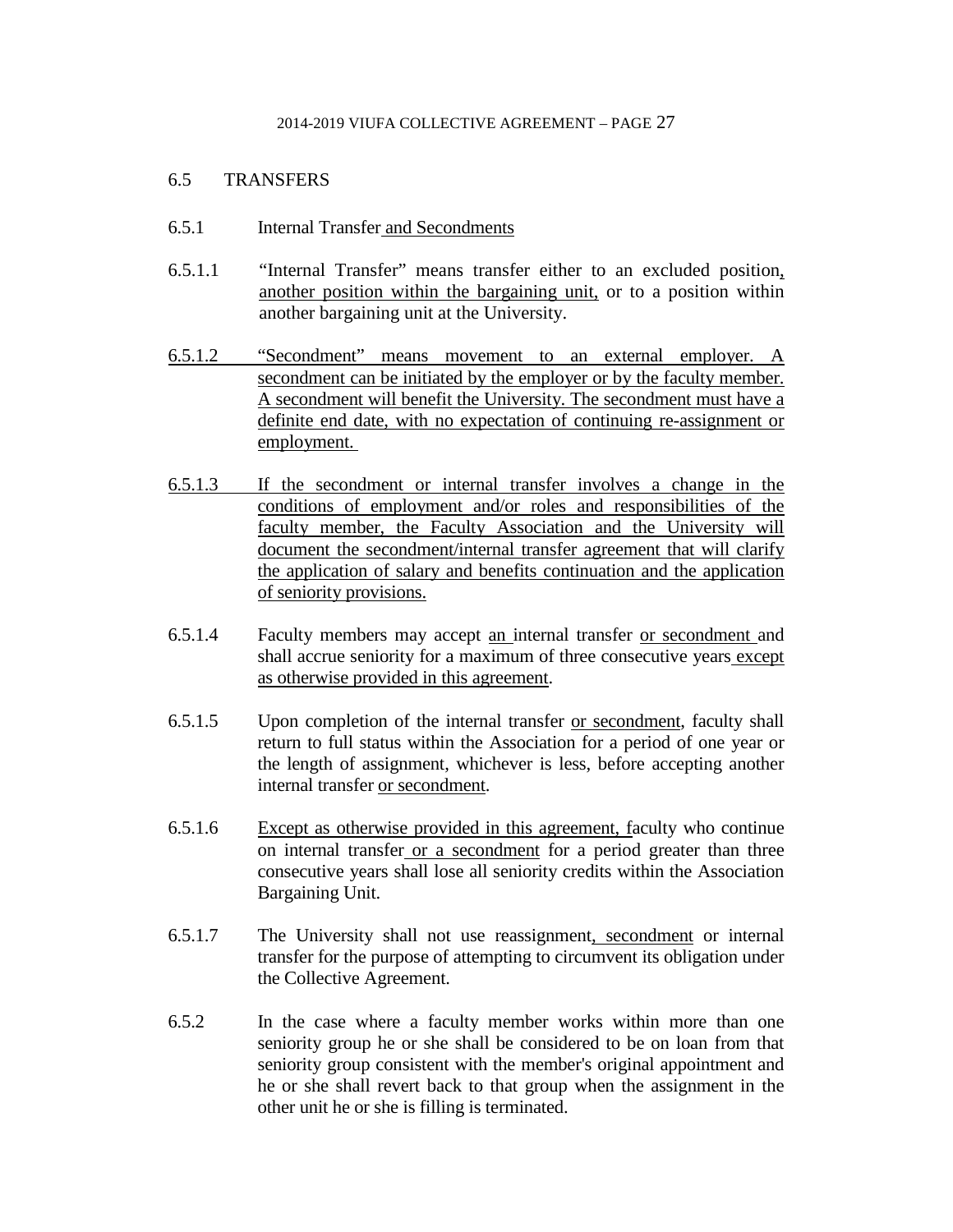## 6.5.3 Home Campus

Within this agreement home campus shall refer to the campus at which a regular or limited term contract faculty member was originally appointed to undertake the majority of his/her designated duties. The faculty member may have his/her home campus changed only on the consent of that faculty member and agreement of the appropriate Senior Administrator. The Chief Personnel Steward of the Association shall be informed of any transfer of home campus prior to that transfer. Compensation for transfer of home campus shall be as stated in Article 6.5.4.

6.5.4 Transfer Expenses

Employer initiated transfer to a campus other than the one which a faculty member was originally assigned shall be assisted by the University in the form of, but not limited to, moving expenses which shall include the cost of moving and insuring the move of household furniture and personal effects to a maximum of \$2,500.00.

## 6.6 LAY OFF

- 6.6.1 Reasons For Lay Off
- 6.6.1.1 Elimination of regular positions by the University for budgetary reasons, or for reasons of program redundancy, including the non-viability of non-teaching positions as a result of the preceding, will be carried out in accordance with this section.
- 6.6.1.2 This section does not include the elimination of regular faculty members through suspension, leave of absence, exchanges, resignations or those circumstances covered under Articles 7 and 8.
- 6.6.1.3 The ending of a limited term contract Instructor appointment does not constitute a layoff.
- 6.6.2 Application

All faculty, whether or not they are on leave, shall be subject to the conditions of this section.

6.6.3 Definitions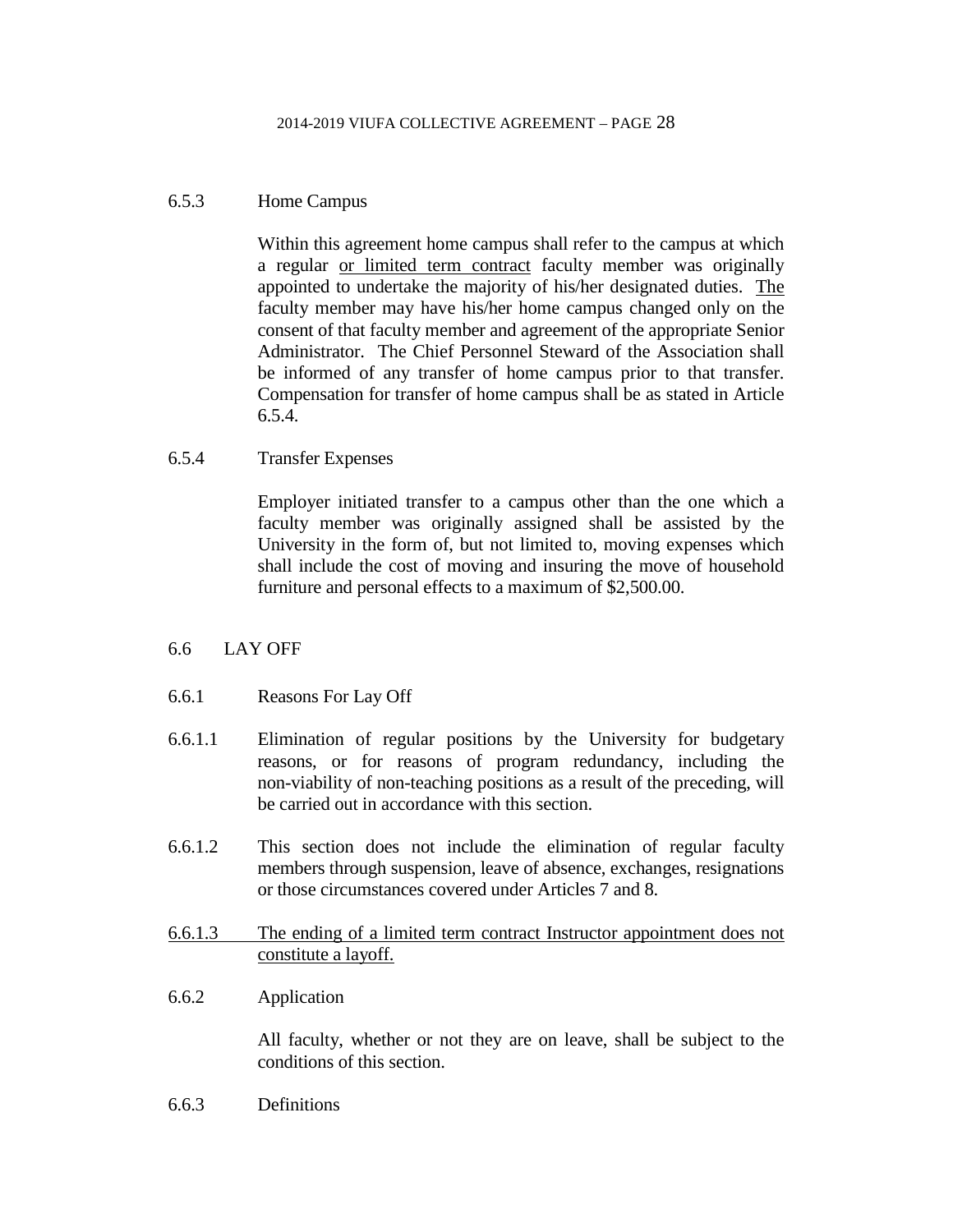The following definitions apply throughout Article 6.6:

- 6.6.3.1 "Lay off" refers to the loss of the employment specified in a faculty member's regular contract.
- 6.6.3.2 "Seniority" is defined in Article 6.2.1 of this agreement.
- 6.6.3.3 "Bumping" is defined as the displacement of a faculty member in another department, program or service area, by a member with more seniority within the Association bargaining unit.
- 6.6.3.4 "Program" means a program as defined by the Senate.
- 6.6.3.5 (a) "Program Redundancy" arises when the Board accepts a recommendation from the Senate that a program can be discontinued.

(b) "Suspension" arises when the Board accepts a recommendation from the Senate that a program be suspended.

6.6.4 Seniority Principle and Seniority Groups

It is recognized that the principle of seniority shall govern the application of this Article.

- 6.6.4.1 It is recognized that the selection of faculty members to be laid off within one of the groups identified in Article 6.2.8 shall be in reverse order of seniority subject to the senior employee(s) having the qualifications to perform the remaining work available within the group following the effective date of lay off.
- 6.6.4.2 Notwithstanding the above, no faculty member employed by the University as at May 1, 1993 who has at least fifteen years of seniority will be laid off if there are junior faculty members remaining in the group to which the faculty member is assigned.
- 6.6.4.3 Faculty with more than 15 years of seniority, as of May 1, 1993, will not be laid off except in cases where a program redundancy has been declared, or in a non-instructional area where there is no longer a demonstrable need for the service.
- 6.6.4.4 Except where a Program Redundancy or suspension has been declared,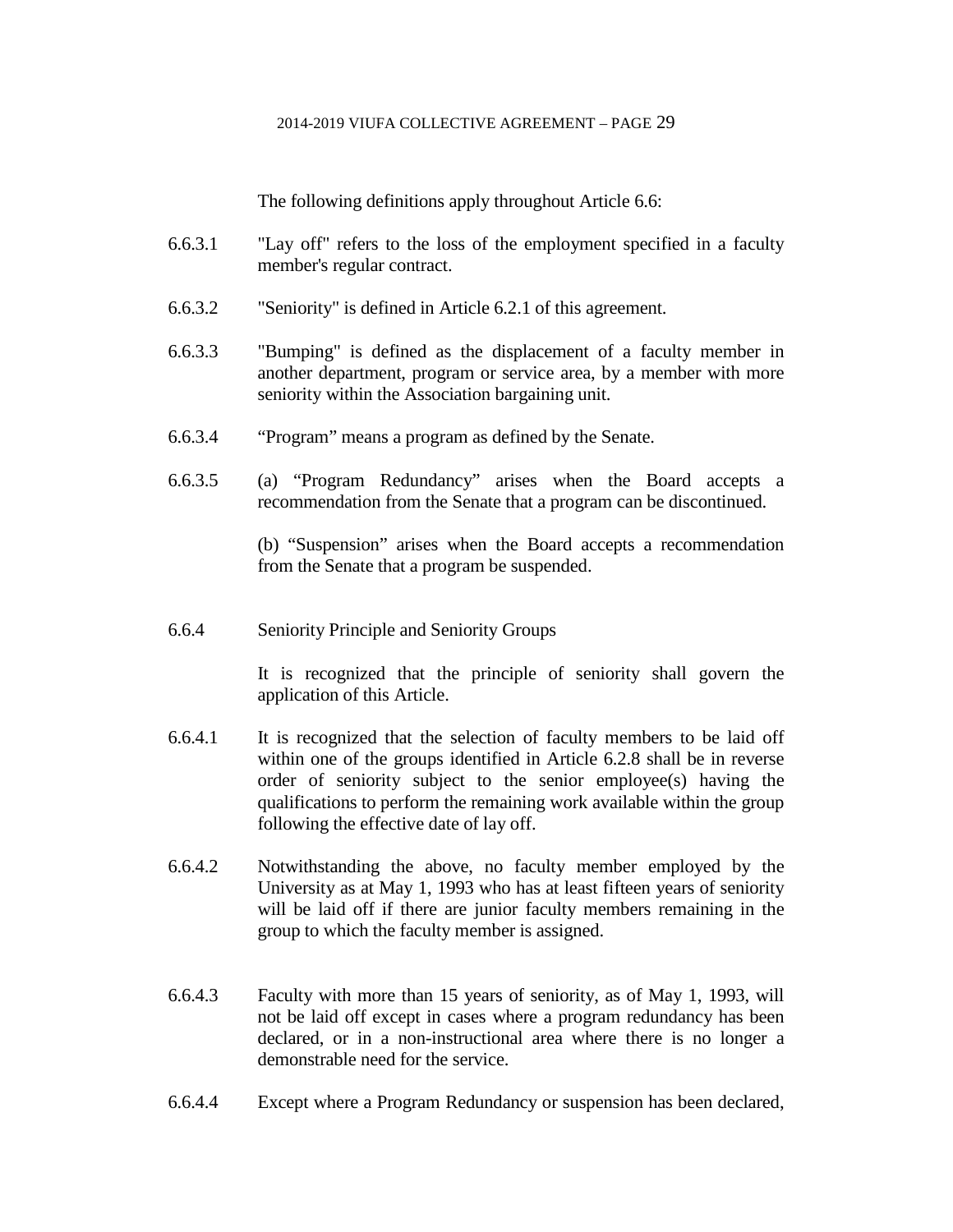a faculty member cannot be laid off if the result of that lay off would be that a program would be discontinued or suspended.

- 6.6.5 University Responsibilities
- 6.6.5.1 It is recognized that the University has a responsibility to explore all alternative ways of preventing the lay off of regular faculty members.
- 6.6.5.2 It is further recognized that the University must have bona fide reasons for the lay off of regular faculty members.
- 6.6.5.3 The University shall not prepare budgets in such a way that any faculty position or alternative position is financially unsupportable for the purpose of bypassing the steps outlined in Article 8.2.1.
- 6.6.5.4 On or before October  $15<sup>th</sup>$  of each year, the University will meet with the Association to present preliminary budget assumptions for the following academic year. The University will give notice at this meeting if there are budgetary shortfalls projected for the following academic year.
- 6.6.5.5 If notice was given according to 6.6.5.4, then the University shall, on or before December  $15<sup>th</sup>$  give notice to the Association if it is expected that the budgetary shortfall will precipitate faculty layoffs.

In the absence of such notice on or before December 15, there shall be no layoffs except in the case of a Program Redundancy.

6.6.5.6. The University will provide to the Association:

a) Annual Audited Financial Statements including all related Variance analysis reports;

- (b) Quarterly Management Variance and Forecast reports;
- (c) The Draft Annual Budget Plan prepared for Board approval;

(d) The consolidated budget submissions from Deans and

Directors as presented to the Vice Presidents;

(e) The annual CAUBO Information Return; and

(f) the University will provide additional detailed information related to the documents in (a)-(e) above, upon request by the Association.

- 6.6.5.7 The information listed in 6.6.5.6 will be provided to the Association as soon as available.
- 6.6.5.8 If notice of layoff for budgetary reasons is given, the University shall: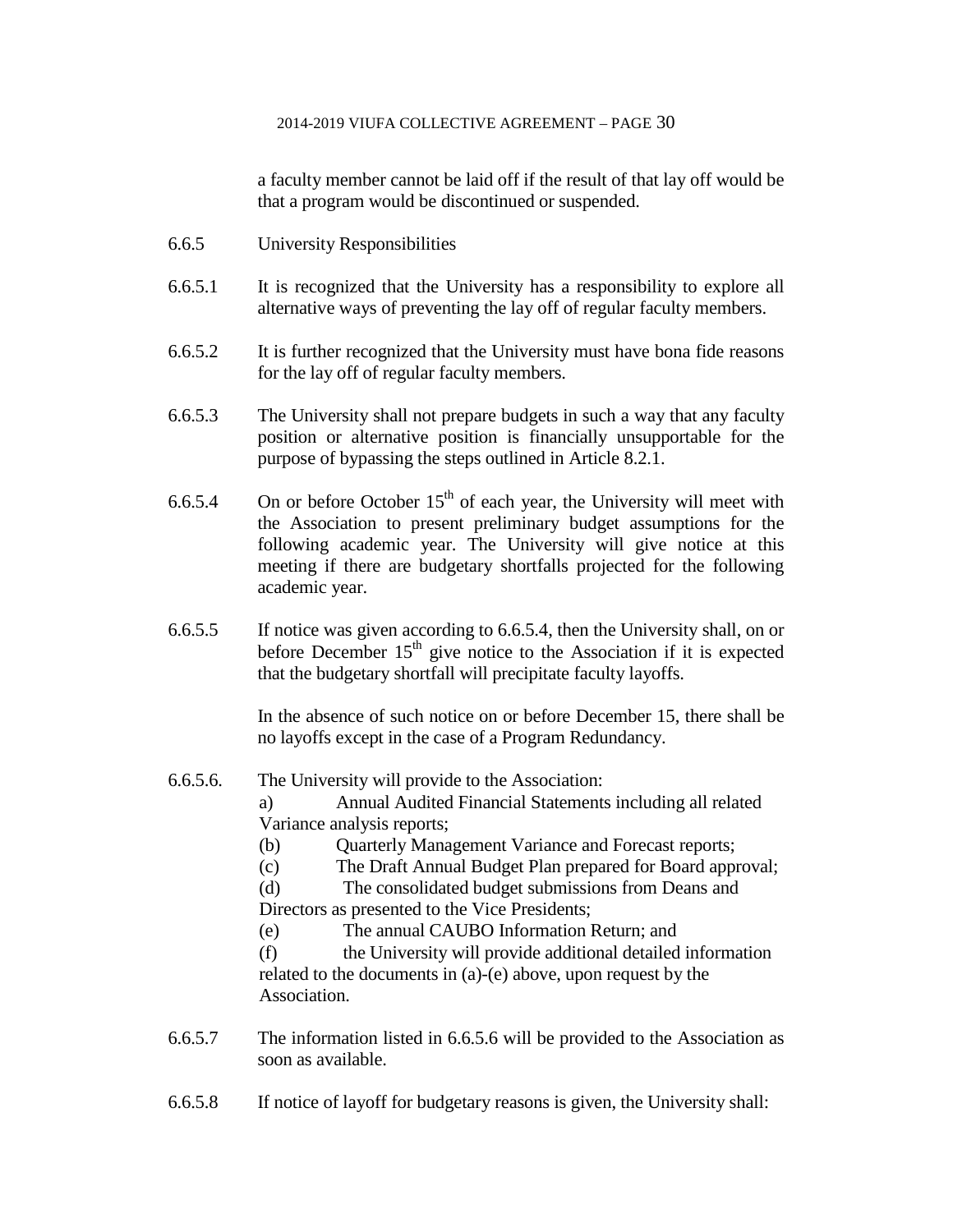(a) provide to the Association any further information that the Association requests that is pertinent to the budgetary shortfall or its remedy, and

(b) allow the Association prior to January  $15<sup>th</sup>$ , the opportunity to make proposals to the University to avoid the layoffs. If any of the proposals are not implemented and layoffs are not avoided, the Association will be notified as to the reasons for the rejection of the alternatives to layoffs.

- 6.6.6 Lay Off Process & Responsibility for Notice
- 6.6.6.1 When the lay off of faculty members appears to be necessary, the following process shall be followed during the academic year in which the lay off may occur:
- 6.6.6.1.1 Not later than at the time of formal notice being given to a faculty member the Administration shall provide a written outline of the reasons for the proposed lay off to the faculty member and to the Chief Personnel Steward of the Association.
- 6.6.6.1.2 A faculty member being terminated from his/her position shall be given formal written notice of the lay off at least four (4) months prior to the effective date of lay off being served.
- 6.6.6.1.3 All alternatives to the lay off of the faculty member involved shall be explored at this time by both the University and the Association. The Chief Personnel Steward of the Association shall be provided with all data and material relied upon by the University in arriving at this decision. The Association can, within twenty (20) working days of receiving formal written notice of the lay off, make a presentation to the University, outlining alternatives to the lay off of the faculty member.
- 6.6.6.1.4 The implementation of any of the alternatives identified above must be agreed to by:
	- a) The Faculty Member;
	- b) The Chief Personnel Steward of the Association;
	- c) An appropriate senior administrator.

The University shall not unreasonably deny any viable alternative.

6.6.6.2 When a recommendation is made by the Senate that may result in a declaration of program redundancy which may result in the layoff of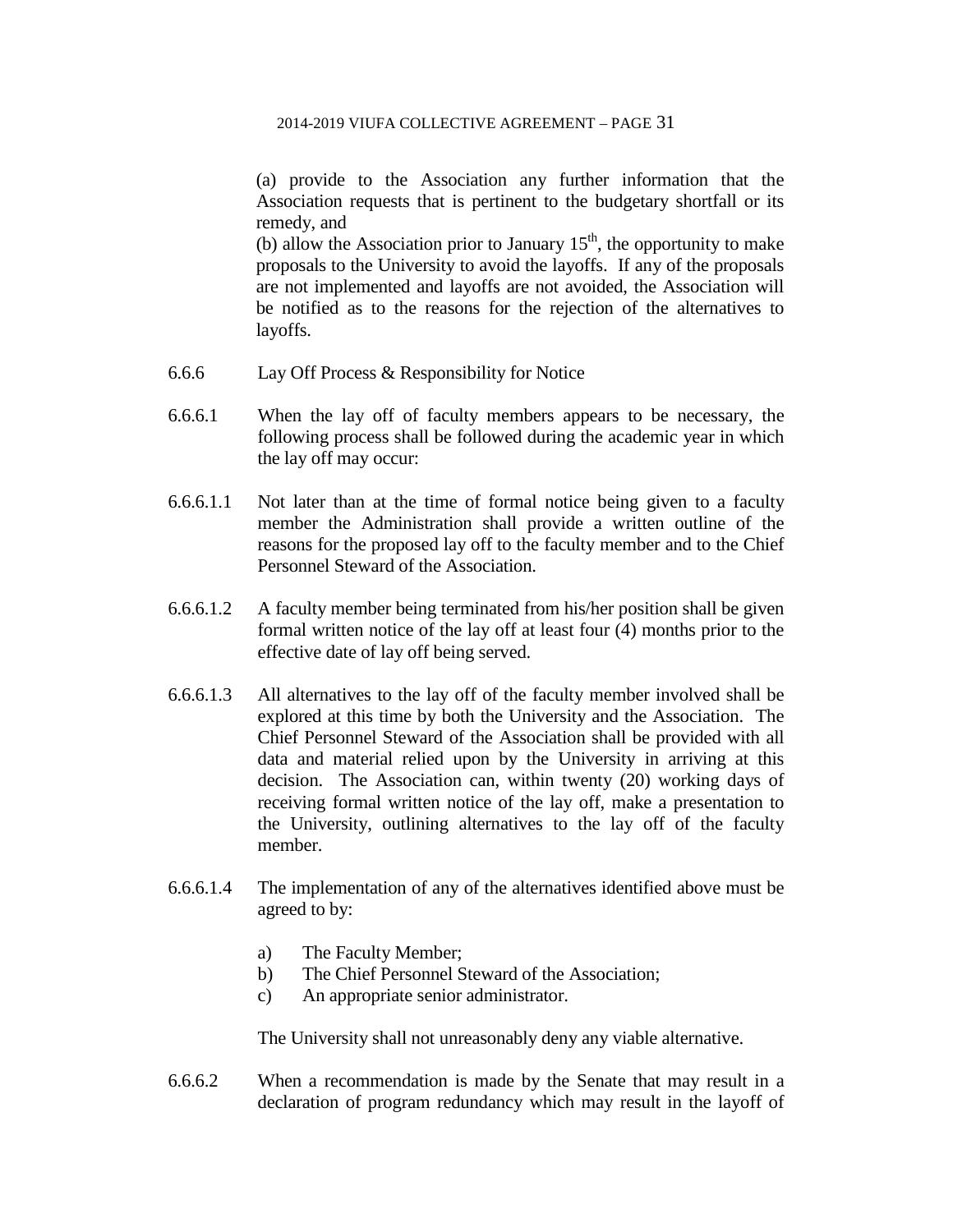member(s), the University shall notify the Association and the Faculty member(s) involved by a minimum of six (6) months prior to formal notice of lay off.

- 6.6.6.3 When written notice is given to the faculty member, the University shall provide the reasons for lay off and inform the faculty member of his/her rights as outlined in these Articles.
- 6.6.7 Bumping (Displacing) of Less Senior Faculty Members
- 6.6.7.1 A faculty member who has been given notice of lay off shall be eligible to bump across the bargaining unit if:
	- a) The faculty member has the current qualifications for the position in question. The qualifications of the faculty member shall be assessed by a hiring committee as outlined in Article 6.4.1.5. This committee shall be responsible for the assessment of whether the faculty member has the qualifications normally required to work in that department or service area.

If a faculty member is found to generally meet the qualifications but lacks currency in the field or specific course work in a required specialty area, the faculty member will file a one year plan to attain currency or course work. If this plan is approved by the hiring committee and the faculty member has had three (3) years or more of full-time service with the University, she or he shall receive an assisted leave in accordance with the provisions of Articles 12.3.1(c) and 12.4; and

- b) There is a faculty member with less seniority in the position.
- 6.6.7.2 A faculty member who is eligible and elects to bump into another position shall:
	- a) make that decision within ten (10) working days of receipt of formal notice of lay off; and
	- b) bump the least senior member of the seniority group in a position for which they are qualified.
- 6.6.7.3 A faculty member who is displaced by the operation of Articles 6.6.7.1 and 6.6.7.2 shall have:
	- a) ten (10) working days to exercise his/her rights under Articles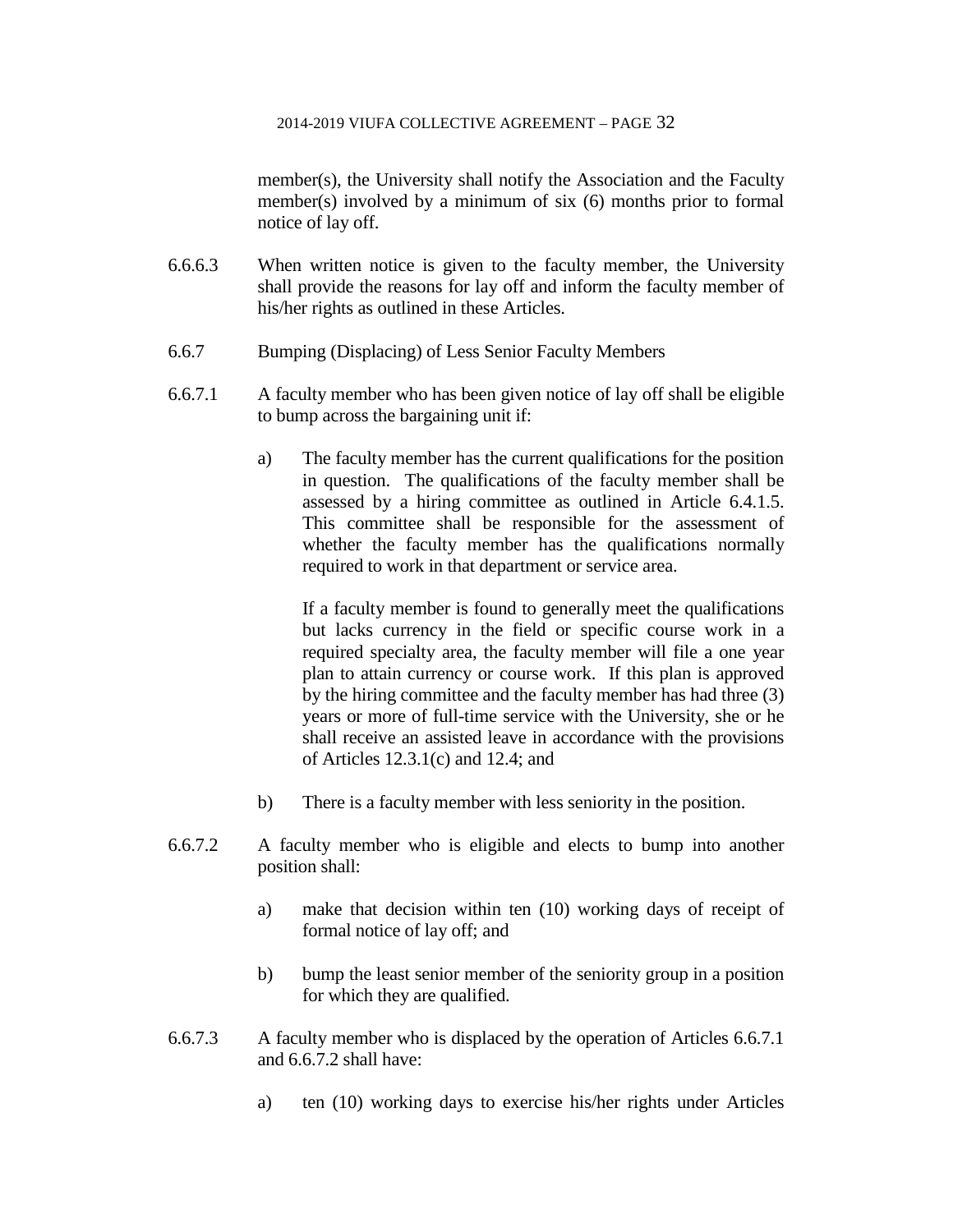6.6.7.1 and 6.6.7.2; and

- b) written notice of lay off if the faculty member is unable or chooses not to exercise his/her rights under Article 6.6.7.1. Length of notice shall be as outlined in Article 6.6.6.1.4; and
- c) eligibility for all provisions accorded laid off faculty (Articles 6.6.7 through 6.14).
- 6.6.8 Employee Records of Laid Off Faculty Members

The records of all faculty members laid off hereunder, and all references supplied by the University or requested by outside agencies, will clearly state that the lay off in no way reflects upon the performance of the person in question.

## 6.6.9 Expiry of Rights

A faculty member who is laid off under this section and is rehired by the University subsequent to the expiry of a retraining leave and/or the recall period shall be treated as a new employee for all purposes.

## 6.7 SEVERANCE PAY

Upon lay off, the faculty member shall receive severance pay of one month's salary for each year of service at the University, with a minimum of two (2) months salary to a maximum of ten (10) months, plus earned vacation pay accrued to the date of lay off. Years of service shall be defined as equal to the faculty member's seniority.

## 6.10 SENIORITY RETAINED

Should a faculty member be transferred on an ongoing basis into a position under another seniority group within the bargaining unit, all the seniority credits accumulated during the previous years under the same or other seniority groups within this bargaining unit shall all be transferred at the time the member accepts the transfer. Transfer shall not be used to circumvent the layoff provisions of Article 6.6.

## 6.11 RECALL

6.11.1 Any faculty member who has been laid off will have right of recall to a regular position for which he/she is qualified. The right of recall shall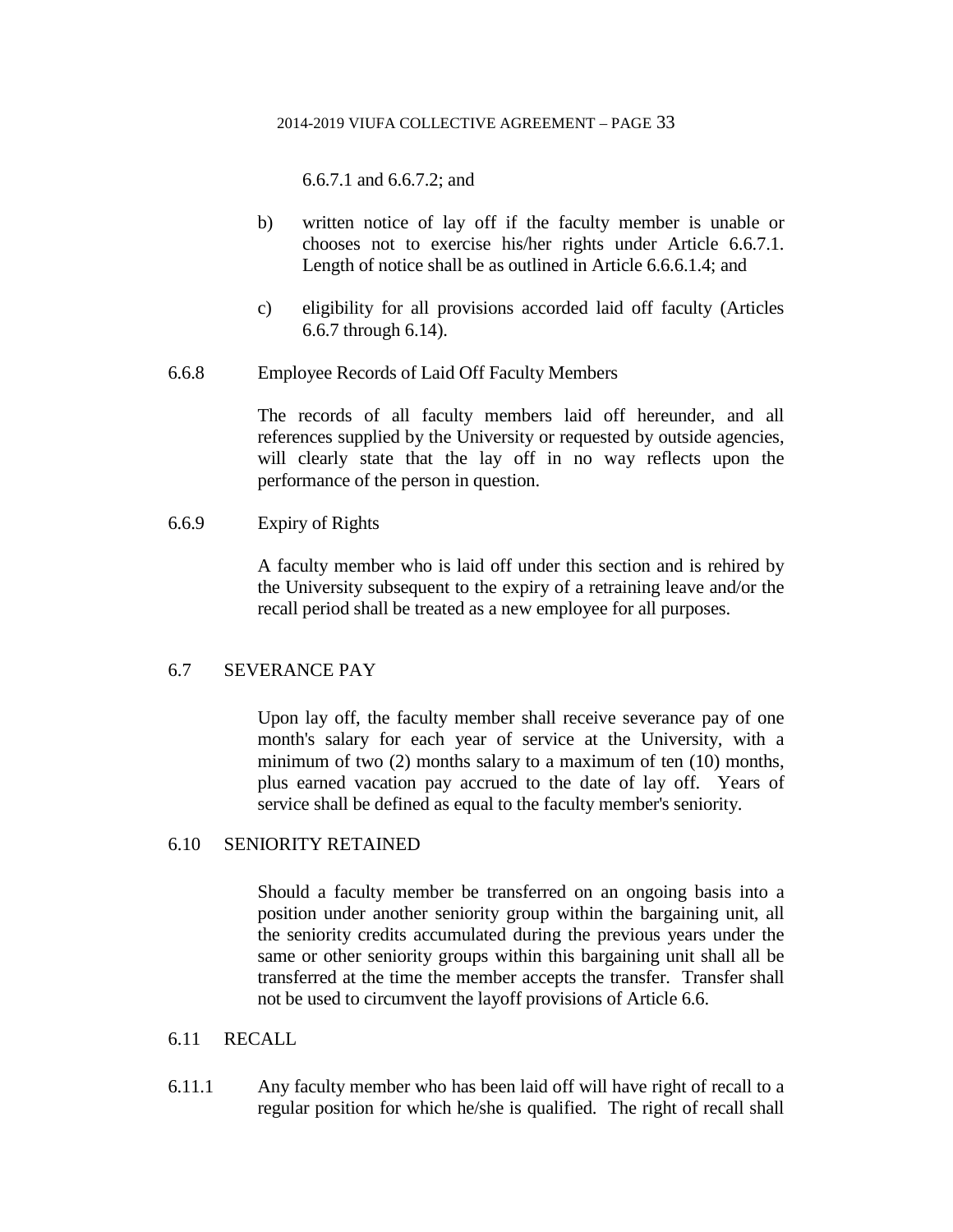extend for twenty-four (24) months from the date of lay off. The obligation for notice of recall shall be by registered mail to the last provided address, with a twenty working day waiting period from the date of mailing.

- 6.11.2 Any faculty member who accepts a recall to a regular position under this section will resume their employment with no loss in seniority. Any future eligibility for severance under this Article will be calculated from the date employment resumed.
- 6.11.3 Within a seniority group in which there has been a lay off of a regular faculty member, the University shall not employ non-regular faculty members for the subsequent two (2) years unless all faculty members laid off from that group have been offered such non-regular work. Acceptance of such non-regular work will not change the period of recall.
- 6.11.4 A faculty member who has been laid off and who, during their recall period, receives a non-regular assignment shall be appointed on a nonregular basis. That faculty member shall have the right of first refusal for any non-regular work for which s/he is qualified within his/her department, up to the level of his/her regular workload prior to lay off, before any part-time regular faculty member in that department exercises the right of refusal for the available non-regular work.

At the end of the recall period all regular and non-regular seniority shall be converted to non-regular seniority.

## 6.13 RETRAINING

- 6.13.1 Faculty who have been laid off pursuant to this Article may elect to retrain, subject to mutual agreement as in Article 6.6.6. If a retraining plan is agreed to in accordance with the above, the faculty member shall receive that amount equivalent to the combined severance and vacation pay entitlement, allocated in such a manner as to provide a payment plan during the retraining period. The total of such payment shall not exceed the amount of the combined severance and vacation pay the faculty member would be entitled to under Article 6.7. Continuation of health and welfare benefits shall be subject to:
	- a) the faculty member meeting the eligibility requirements of existing contracts with insurance carriers; and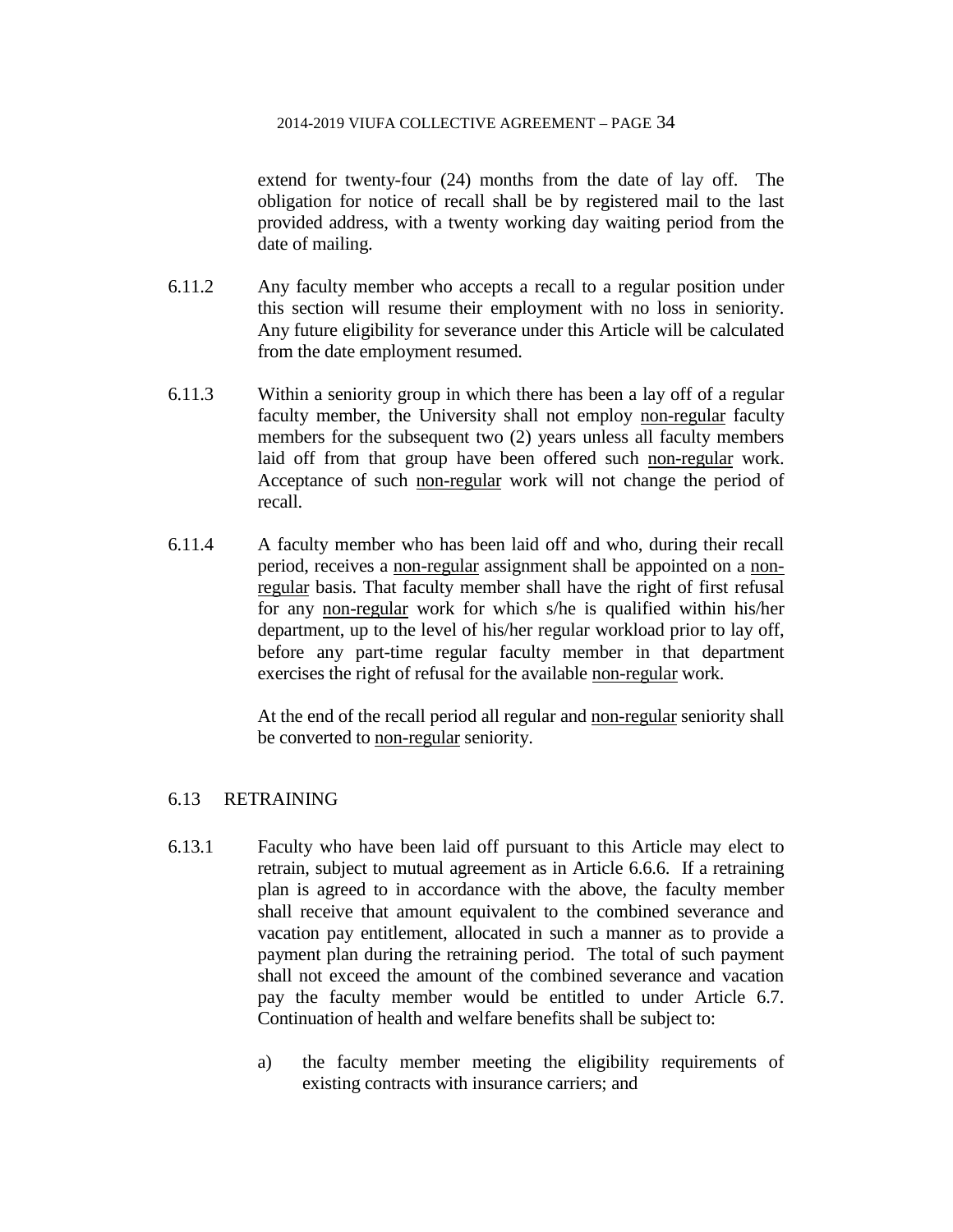- b) the faculty member prepaying by way of post-dated cheques to the University the total cost of such benefits.
- 6.13.2 The maximum period of leave for retraining shall be two (2) years except where the retraining programs involves a Ph.D. program in which the maximum period of such leave shall be three (3) years
- 6.13.3 During the academic year following the completion of the leave, the University will agree to appoint the faculty member to any vacancy for which she/he becomes qualified. Where more than one faculty member becomes qualified for a vacancy as a result of retraining, priority for such vacancies will be on the basis of seniority. Retrained faculty will also be able to displace regular faculty with less than three (3) years seniority from established regular positions for which she/he becomes qualified.
- 6.13.4 Faculty members who are reinstated as a result of retraining will resume their employment on a regular basis, with no loss in seniority. Any future notice or severance under this Article will be calculated from the date regular employment resumed.

## *6.14 REGISTRY OF LAID OFF EMPLOYEES*

## *6.14.1 Electronic Posting of Available Positions*

*On behalf of the parties, the PSEA will maintain a system-wide electronic Registry of job postings and the necessary supporting database.*

- *(a) Institutions are encouraged to use the Registry for the posting of all available positions.*
- *(b) Institutions will post on the Registry all employment opportunities of half-time or more and longer than three months in duration that are available to applicants beyond those employed by the institution by completing the PSEA Electronic Posting of Available Positions form (Appendix E1-Form 1).*
- *(c) Postings will be removed from the Registry and archived to the database one week after the closing by the institution that entered the posting.*
- *(d) Employers may elect to include job postings of positions from*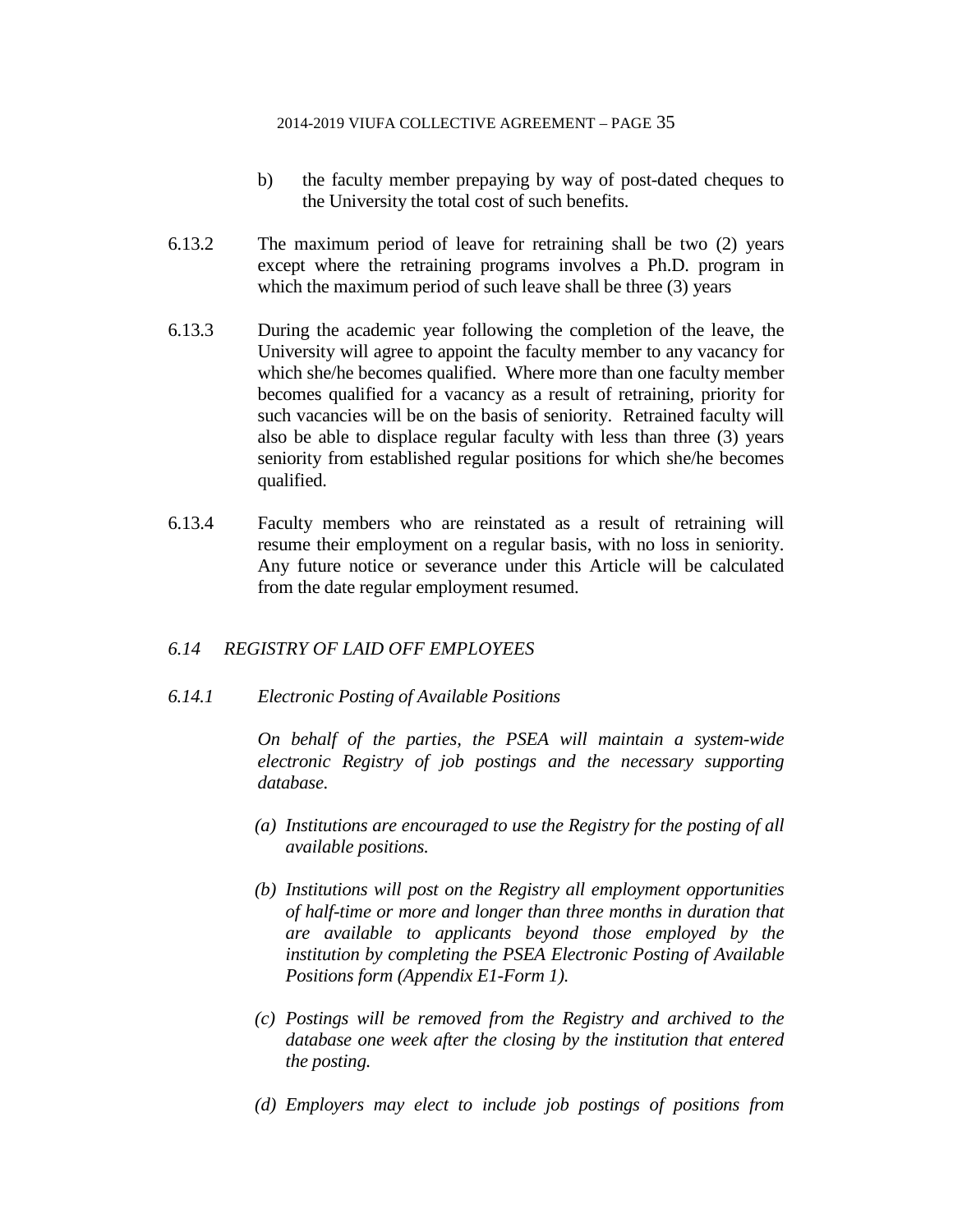*institutions not covered by this Agreement.*

- *(e) All employees covered by this Agreement may access the electronic registry of job postings for purposes of review.*
- *(f) Unions, Employers and eligible employees have the right to access the information on the Registry.*
- *6.14.2 Electronic Registry of Eligible Employees (Registrants)*
	- *(a) Employees covered by this Agreement are eligible for listing on the Registry if they are Employees who have received notice of layoff or have been laid off and are either:*
		- *i. regular employees with one (1) calendar year of service working at fifty (50%) percent workload or greater, as defined in the applicable local agreement, or*
		- *ii. non-regular employees with two (2) calendar years of service working at fifty (50%) percent workload or greater, as defined in the applicable local agreements.*
	- *(b) Employees who meet the service requirements of (1) above and have not had appointments renewed are eligible for listing on the Registry.*
	- *(c) Length of Listing: An employee listed on the Registry may continue to be listed until the earlier of:*
		- *i. recall or reappointment to equivalent employment at the institution from which the person was laid off or was not reappointed.*
		- *ii. obtaining equivalent employment as a result of being listed on the Registry.*
		- *iii. the expiration of the employee's recall rights or two (2) years from the date of registration, whichever is later.*
	- *(d) Implementation*
		- *i. An employee applies for listing through his/her Employee Relations Department by completing the PSEA Registry of Eligible Employees form (Appendix E2 – Form 2).*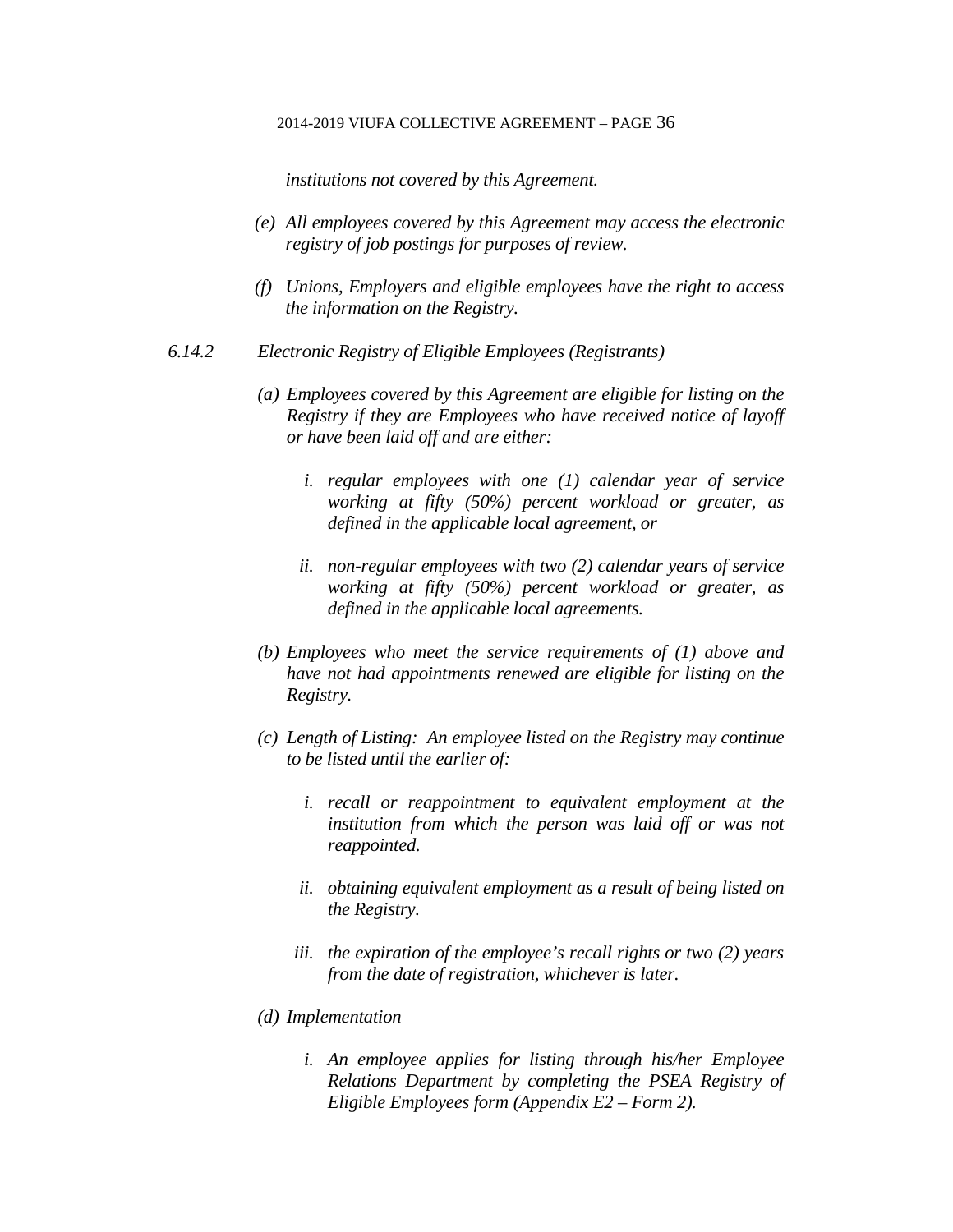- *ii. The institution will immediately forward the completed form to the PSEA who will list eligible employees on the Registry.*
- *iii. A registrant is responsible to ensure that the information on the Registry is current and to notify immediately the Employer and the local union if she/he is no longer available for employment through the Registry.*
- *(e) Employees Not Eligible*

*Employees are not eligible for listing on the Registry if they have:*

- *i. had their employment terminated for just and reasonable cause;*
- *ii. accepted early retirement, or*
- *iii. voluntarily resigned their employment.*
- *6.14.3 Applying for Available Positions*
	- *(a) It is the responsibility of employees listed on the Registry to enquire about and apply for available work as listed on the Electronic Posting of Available Positions.*
	- *(b) Employees applying for a posted position in the manner prescribed by the posting institution must tell the institution at the time of application that she/he is a registrant on the Registry.*
- *6.14.4 Rights for Registrants*
	- *(a) Entitlement for Interview*

*Registrants applying for job postings at institutions who meet the hiring criteria as set by the Selection Committee at the hiring institution will be short-listed and will be interviewed. In the event that more than five (5) qualified registrants apply, the institution shall interview the five (5) most qualified registrants.*

*The application of this language is subject to the provisions of the collective agreement in effect at the receiving institution.*

- *(b) Entitlements for Successful Applicants*
	- *i. Orientation/Training: A registrant who accepts an offer of*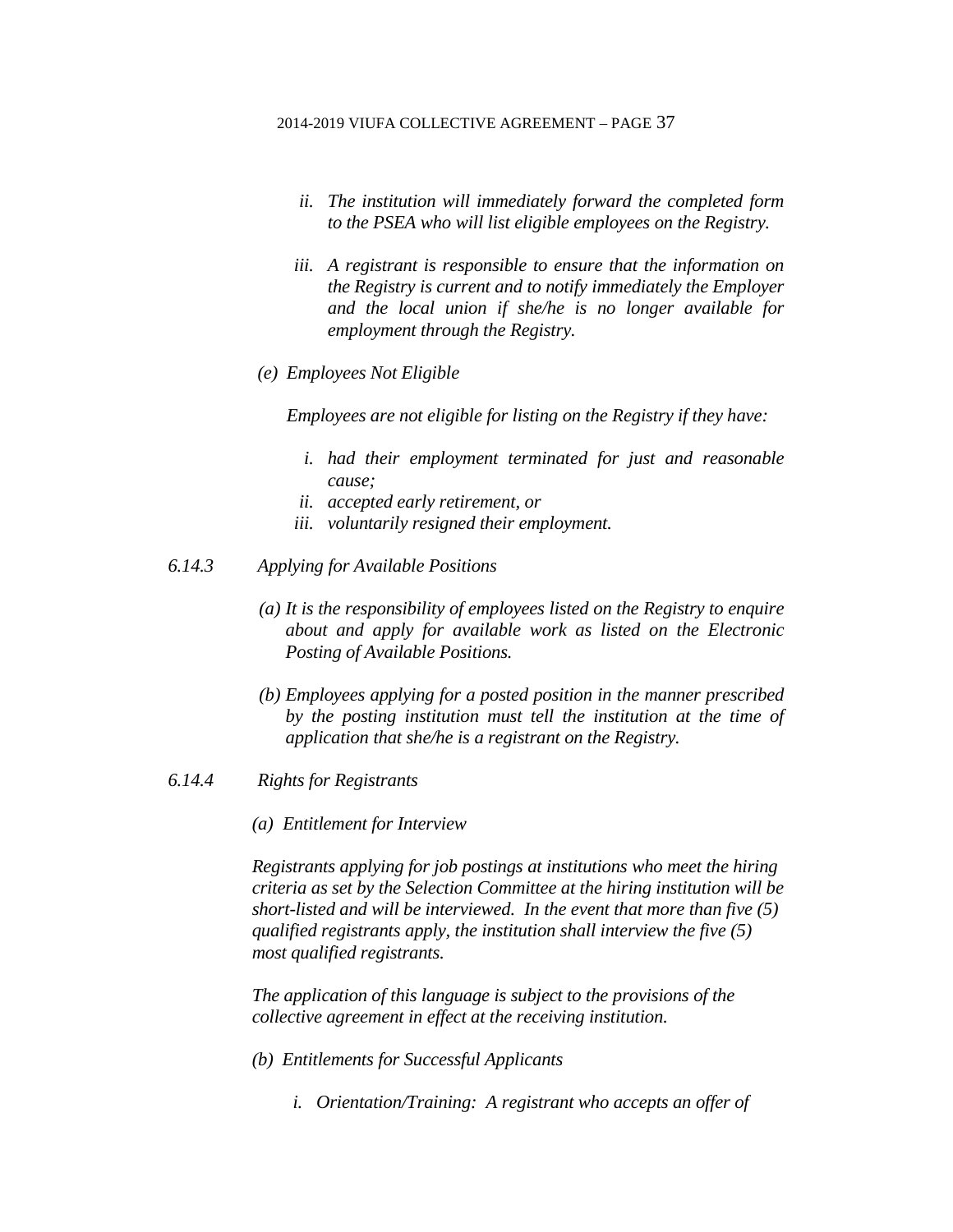*available work shall be entitled to a reasonable amount of orientation and/or training.*

- *ii. Benefits: Registrants who are eligible for health and welfare benefits at the hiring institution shall have the waiting period(s) waived subject to carrier provisions.*
- *iii. Seniority: All registrants who are eligible for health and welfare benefits at the hiring institution shall have the waiting period(s) waived subject to carrier provisions.*
	- *1. In the case of the hiring from the Registry of an applicant represented by the BCGEU into another bargaining unit represented by the BCGEU, she/he will have his or her seniority recognized for all purposes other than severance accrual.*
	- *2. FPSE local unions may elect to participate in a reciprocal arrangement with other participating FPSE locals and with the BCGEU bargaining units for the purposes of recognition of seniority other than severance accrual. FPSE local unions that elect to participate in such a reciprocal arrangement must indicate their participation through formal notification to JADRC.*
	- *3. In the case of the hiring of an applicant from the Registry by and from institutions with bargaining units registered with JADRC, the successful applicant shall carry his or her seniority to that new institution for all purposes other than severance accrual.*
- *iv. Relocation Costs for Registrants: Relocation costs for successful applicants who change residence as a result of the hiring that are supported by proper proof of expenditures within ninety (90) days of commencing employment, will be paid by the hiring institution in accordance with its relocation policies and practices for the position for which the registrant was hired. If funding is available, the costs will be reimbursed to the hiring institution from the Labour Adjustment Fund.*
- *v. Recall and Repayment: An employee hired from the Registry who is recalled by an institution and returns to work at that institution will repay relocation costs received from the*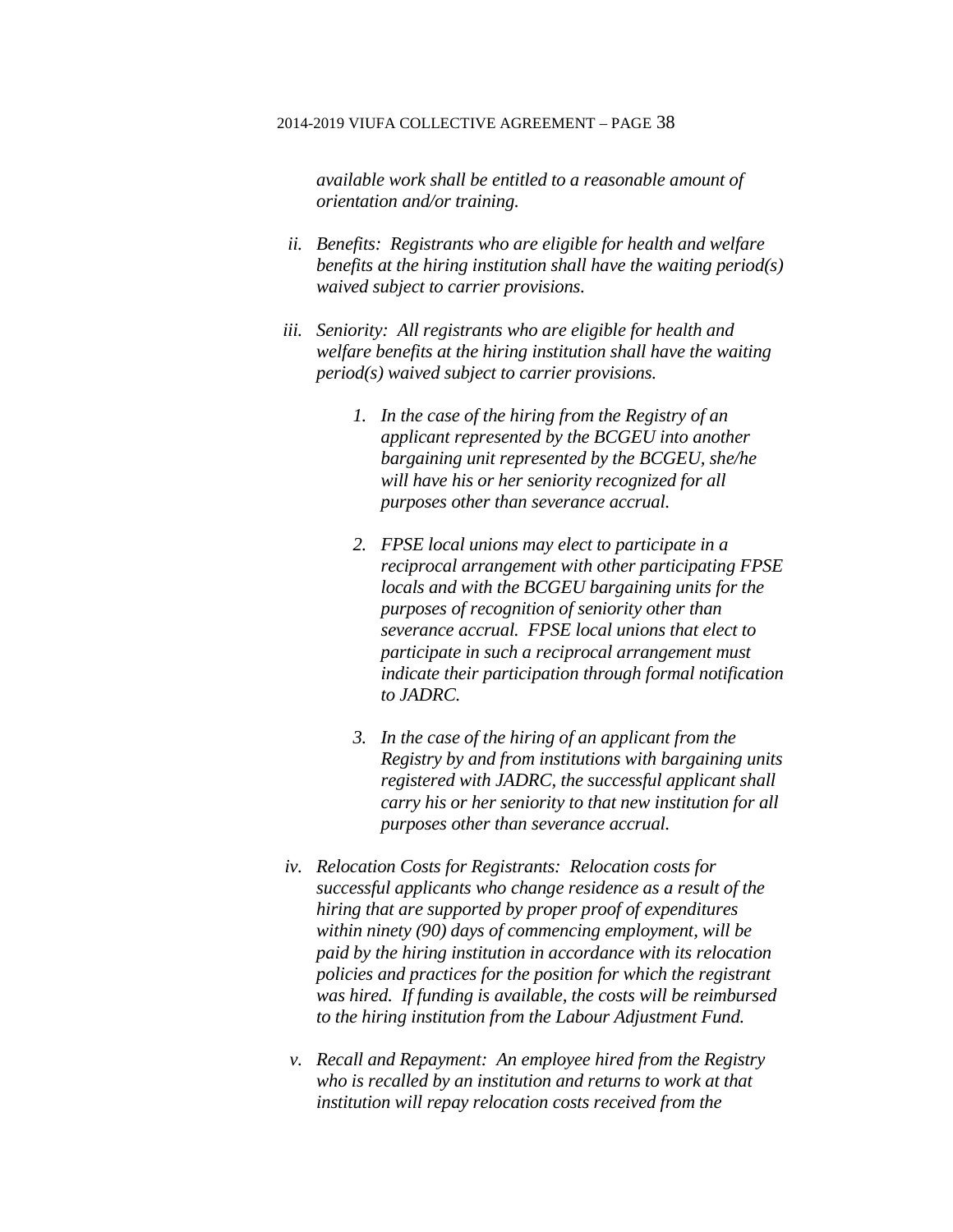*institution that hired him or her in accordance with its relocation policies and practices for the position for which the registrant was hired.*

### *6.15 TARGETED LABOUR ADJUSTMENT*

### *6.15.1 Employer Commitments*

*It is agreed that the institution will make every reasonable attempt to minimize the impact of funding shortfalls and reductions on the work force.*

*Subject to budgetary constraints and the amount of funding available for labour adjustment costs; fairness, flexibility and employee choice will prevail in the implementation of labour force adjustment strategies as approved by the institution.*

*It is incumbent upon institutions to communicate effectively with their employees and the unions representing those employees as soon as the impact of any funding reduction or shortfall or profile change has been assessed.*

*If a work force reduction is necessary, the Joint Labour Management Committee will canvas employees in a targeted area or other areas over a fourteen (14) day period, or such longer time as the Joint Labour Management Committee agrees, to find volunteer solutions that provide as many viable options as possible and minimize potential layoffs.*

## *6.15.2 Menu of Labour Adjustment Strategies*

*To minimize layoffs, the following menu of labour force adjustment strategies will be considered and whenever reasonably possible, offered by institutions at the appropriate time in the employee reduction process set out in each institution's local collective agreement(s):*

### *(a) Job Sharing.*

*(b)Reduced hours of work through partial leaves.*

*(c)Transfers to other areas within the bargaining unit subject to available work and meeting qualifications, with minimal*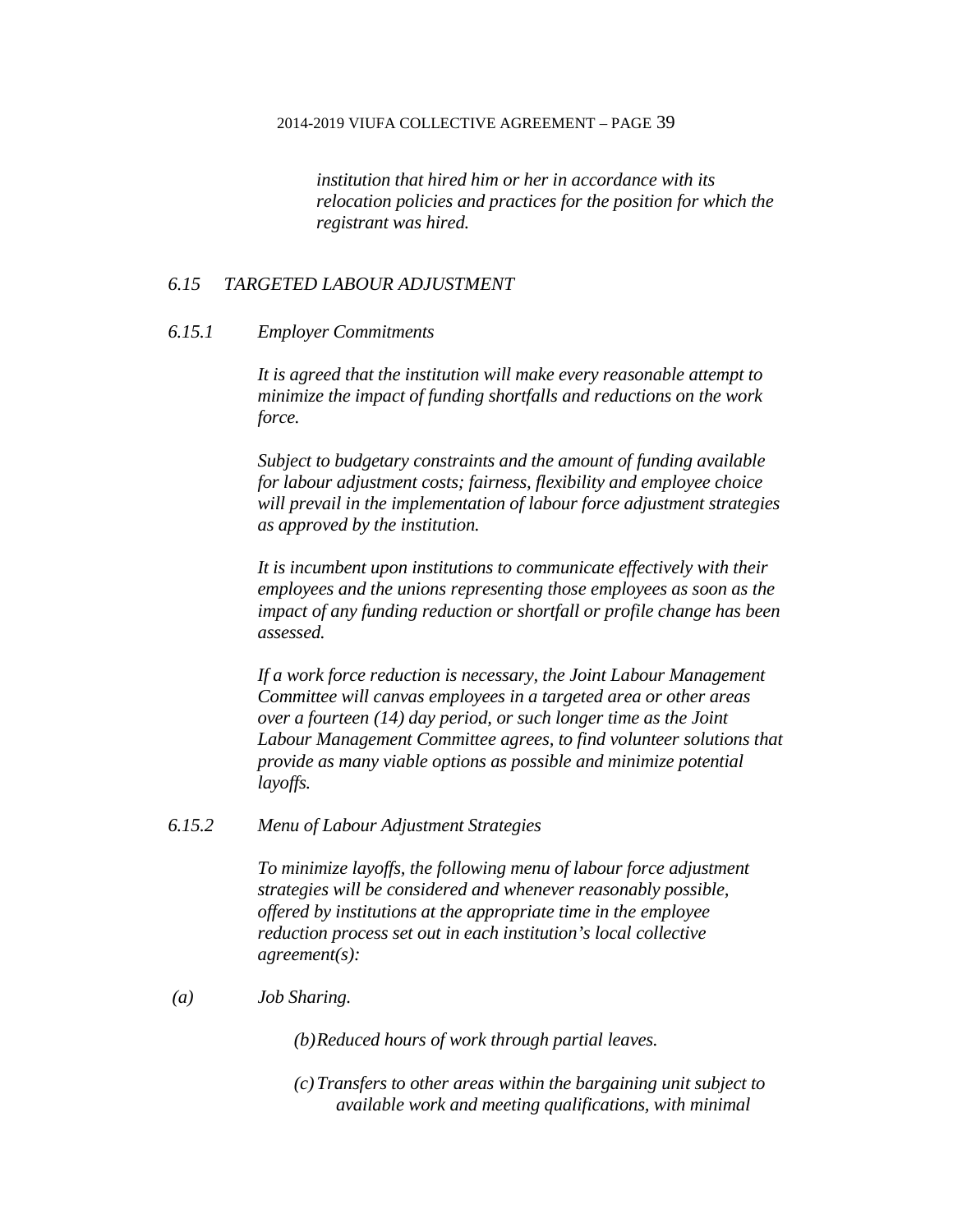*training required.*

- *(d)Paid and unpaid leaves of absence for use to seek alternate employment, retirement adjustment, retraining, etc.*
- *(e)Voluntary severance with up to twelve (12) months' severance payment.*
- *(f) Workload averaging.*
- *(g)Purchasing past pensionable service. If permissible the Employer will match a minimum of three years' contributions to the College Pension Plan where an employee opts for early retirement.*
- *(h)Combined pension earnings and reduced workload to equal 100% of regular salary.*
- *(i) Early retirement incentives pursuant to local collective agreements.*
- *(j) Agreed secondment.*
- *(k)Retraining.*
- *(l) Continuation of health and welfare benefits.*
- *(m) Combinations and variations of the above or other alternatives.*
- *6.15.3 Layoffs May Occur*

*Once strategies other than layoff have been explored, the institutions may proceed, if need be, to layoffs. For those affected by layoff, the provisions of the local collective agreement will apply and the systemwide Electronic Registry of Laid Off Employees will be available.*

*6.15.4 No Stacking of Entitlements*

*While various options may be considered and offered, there will be no stacking of entitlements.*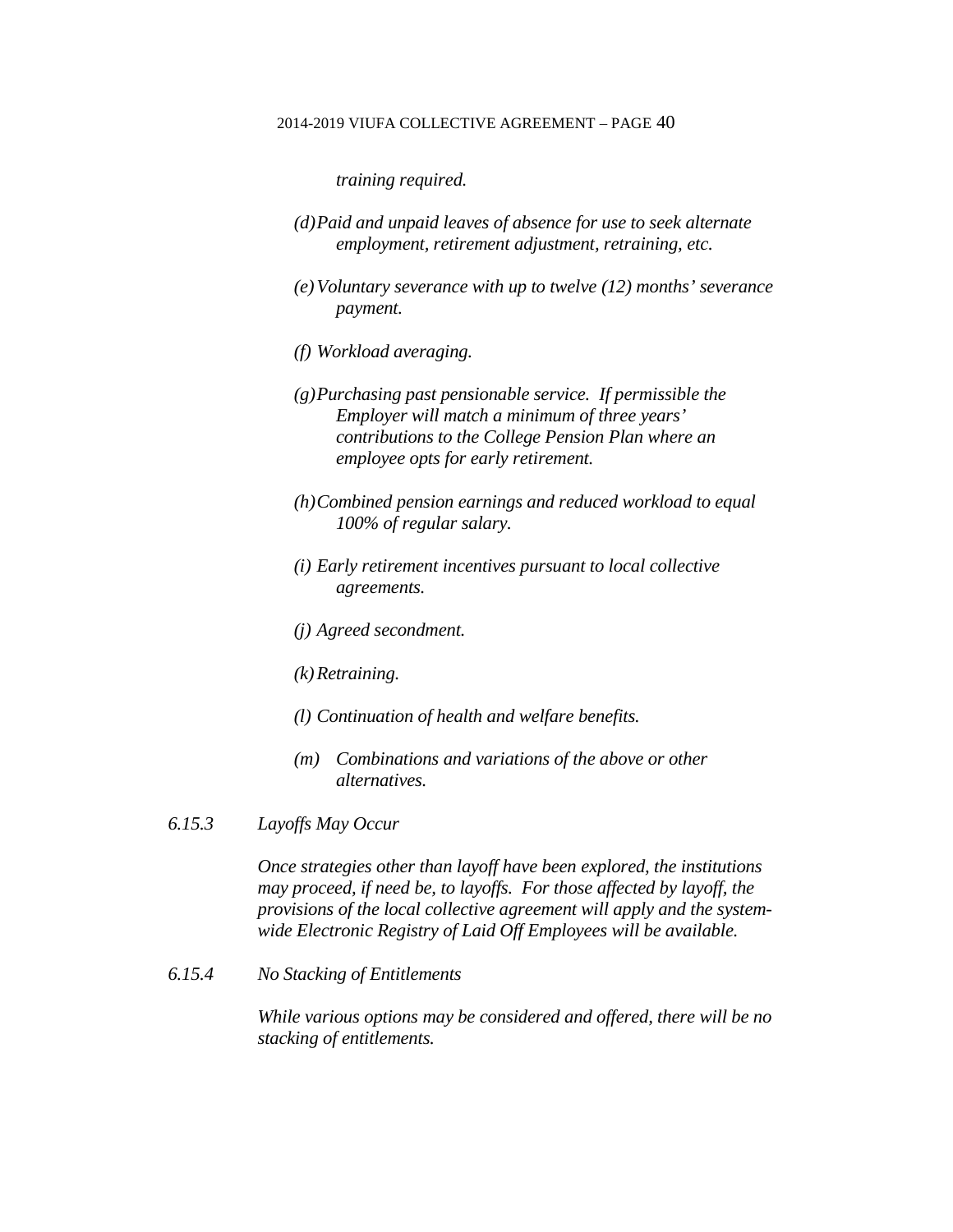# **7. EVALUATION**

# 7.1 PURPOSE OF EVALUATION

The overarching purpose of faculty evaluation is to maintain excellence of instruction, and of service, at the university.

In order to achieve this purpose, several processes are available.

# 7.1.1 TERMINOLOGY

The following definitions are intended to provide clarity around the terms, and the relations between the processes, described here in Article 7.

"Formative evaluation": evaluation undertaken with the aim of assessing a faculty member's current practice and improving it as deemed appropriate.

"Summative evaluation": an evaluation, the results of which contribute to a decision regarding continued employment.

"Self-directed evaluation": an evaluation utilizing a tool or process chosen by the faculty member as part of his/her ongoing formative evaluation and the results of which go only to the faculty member, to be shared only at the discretion of the faculty member.

"Supervised evaluation": an evaluation, whether formative or summative, the results of which go to the faculty member's supervisor.

# 7.2 EVALUATION OF NEW REGULAR INSTRUCTIONAL FACULTY

7.2.1 New faculty shall receive an initial two-year appointment and shall be on probation during this period. New regular faculty who have prior experience at VIU performing the duties of their regular appointment as limited term contract faculty can, at their request and at the beginning of their regular appointment, have that work counted as one year of the probationary period, if that work accumulates to 1.0 FTE. With the agreement of the Dean, this abbreviated probationary period can be extended to non-regular faculty upon appointment to a regular position. A Supervised Formative Evaluation will be completed by no later than the end of the first year or shortly after hire if the faculty member opts for the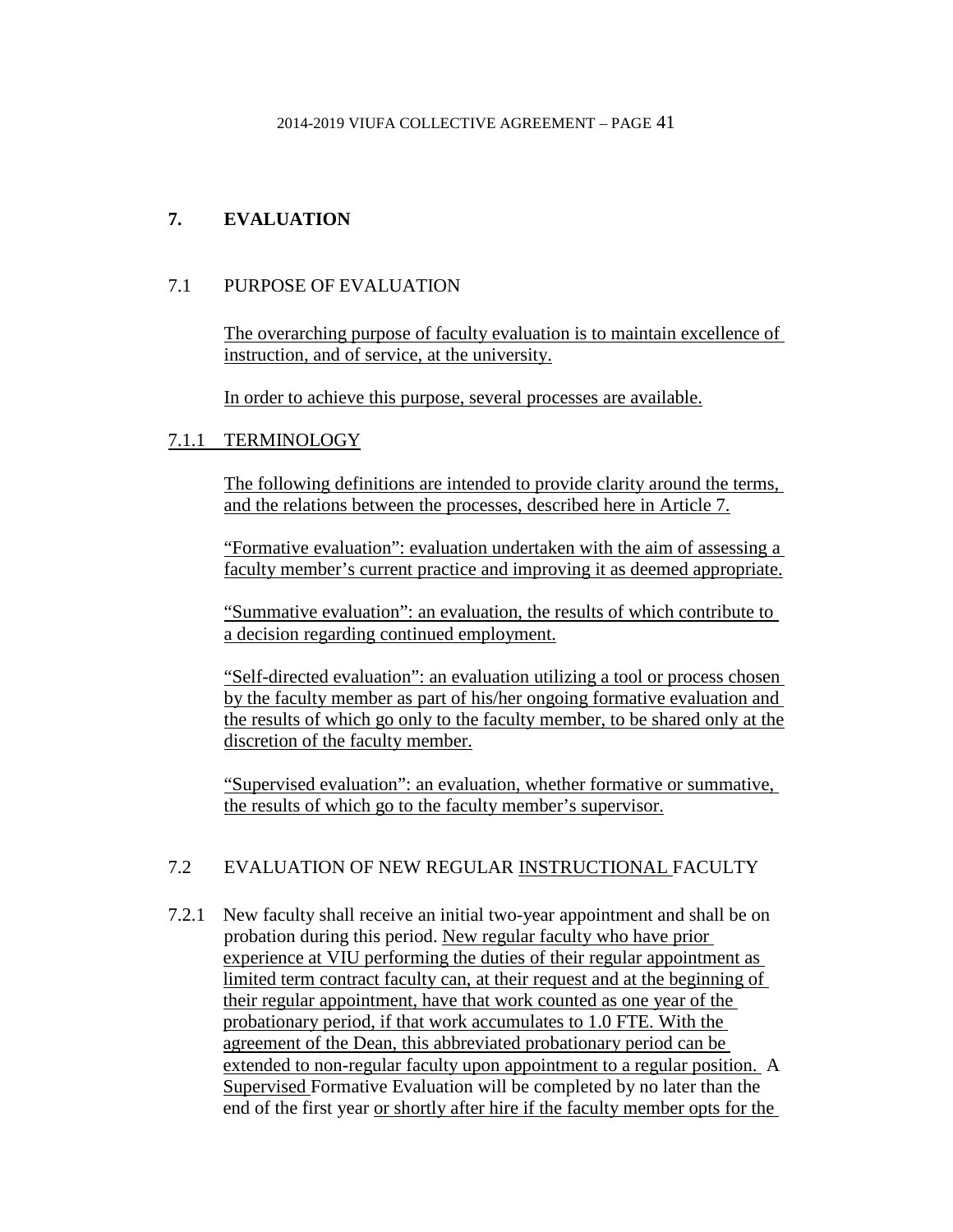abbreviated probationary period. A Summative Evaluation will be completed by the end of the probation period.

- 7.2.2 The primary professional responsibilities of the Professor/Instructor are to prepare and to teach courses and programs within his or her area of competence, and to tutor, advise and evaluate students. As well, all faculty are required to fulfill the following core duties:
	- a) maintain posted office hours and be available to meet with individual students at other mutually agreed upon times;
	- b) provide additional assistance to students in areas such as study skills, academic advising, special events, as well as recruitment and admission of students;
	- c) remain current in his or her field;
	- d) demonstrate participation in professional development and/or scholarly activity;
	- e) participate in departmental and institutional activities.
- 7.2.3 In their first and second years, a review of performance will assess overall performance based on suitability and will include student surveys as well as any of the following in order to assess performance:
	- a) Classroom observation. The timing of the classroom observations shall be subjected to agreement between the faculty member and the Appropriate Senior Administrator.
	- b) Where applicable, interview with students. The students to be interviewed shall be randomly selected. The interviews shall be done either individually or in groups of no more than five (5) students. The faculty member may send an observer to the interviews.
	- c) Review of course materials.
	- d) Discussion with Department Chair.
- 7.2.4 If in the summative evaluation, the Appropriate Senior Administrator determines that a faculty member's overall performance is unsatisfactory, the Appropriate Senior Administrator may invoke the terms of Article 7.2.7 or may indicate that the faculty member will be required and assisted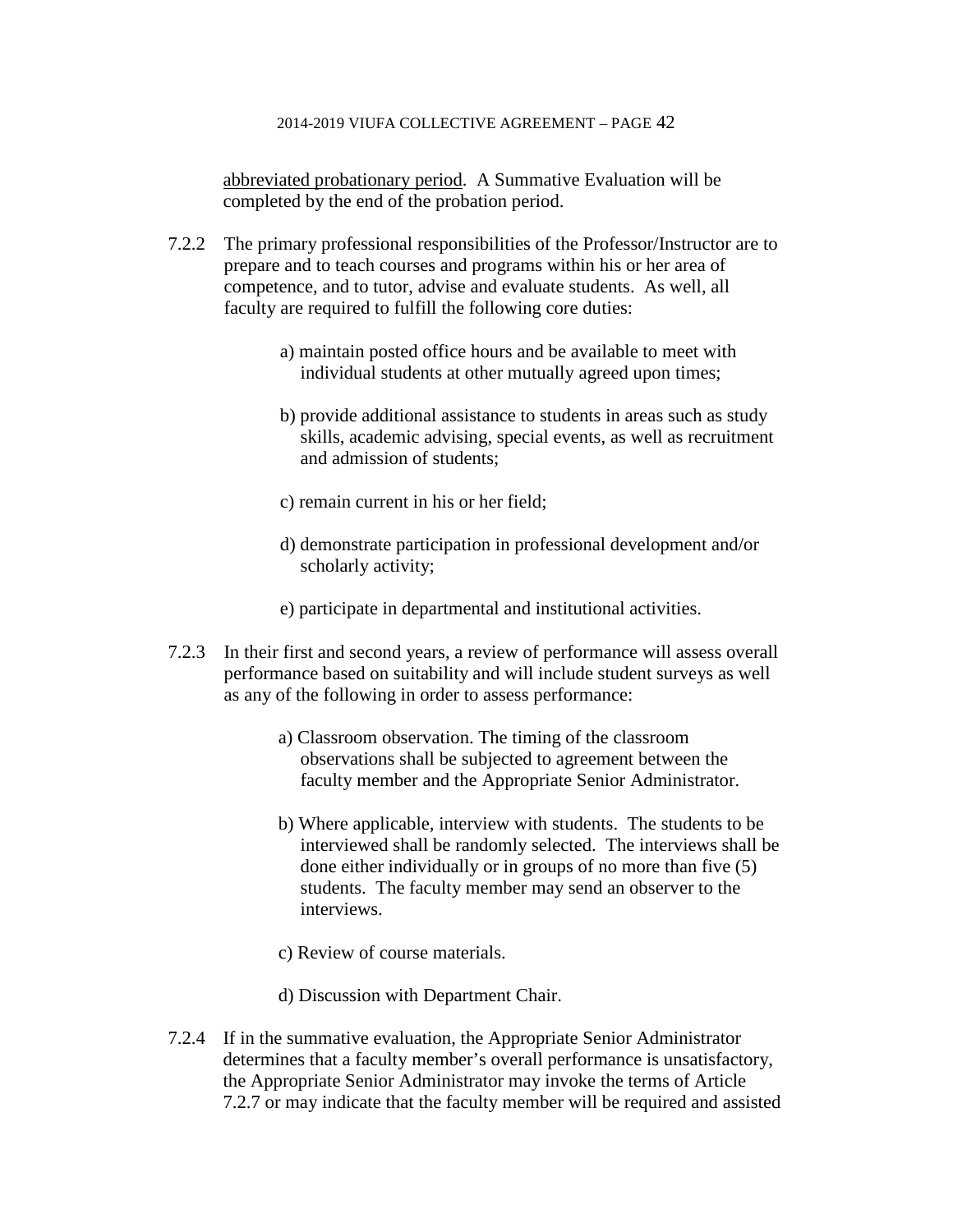to address the areas identified in the evaluation as requiring improvement by a development program specifically designed for the member. This program, as well as the timetable for implementing it, will be determined through a meeting between the faculty member and the Appropriate Senior Administrator. The faculty member may elect to invite a VIUFA shop steward or a colleague chosen by the faculty member. In such cases, the Appropriate Senior Administrator will Chair the meeting. At this meeting the Appropriate Senior Administrator will determine the time of a followup evaluation to determine whether the faculty member has been successful in addressing the areas identified as requiring improvement.

- 7.2.5 The probationary period for a probationary faculty member may be extended for up to a maximum of one (1) year if deemed necessary by the employer for exceptional circumstances.
- 7.2.6 If at the end of the two-year probationary appointment or the extended probationary appointment the faculty member's performance is satisfactory, then the faculty member will be given an ongoing appointment.
- 7.2.7 If at the end of the two-year probationary appointment or extended probationary appointment the faculty member's performance is determined by the Appropriate Senior Administrator to be unsatisfactory, the appointment will be terminated.
- 7.2.8 Nothing in this provision prevents the early termination of a probationary appointment for reasons of professional unsuitability/incompetence.

# 7.3 EVALUATION OF NEW REGULAR NON-INSTRUCTIONAL **FACULTY**

New faculty shall receive an initial two-year appointment and shall be on probation during this period.

Evaluation shall be carried out using methods appropriate to the particular assignment. Interviews with or questionnaires of students, clients and colleagues (where appropriate) and the relevant Appropriate Senior Administrator's assessments based on relevant job related activities shall constitute the basis of the evaluation process.

Whenever appropriate the provisions of Article 7.2 shall also apply to noninstructional faculty.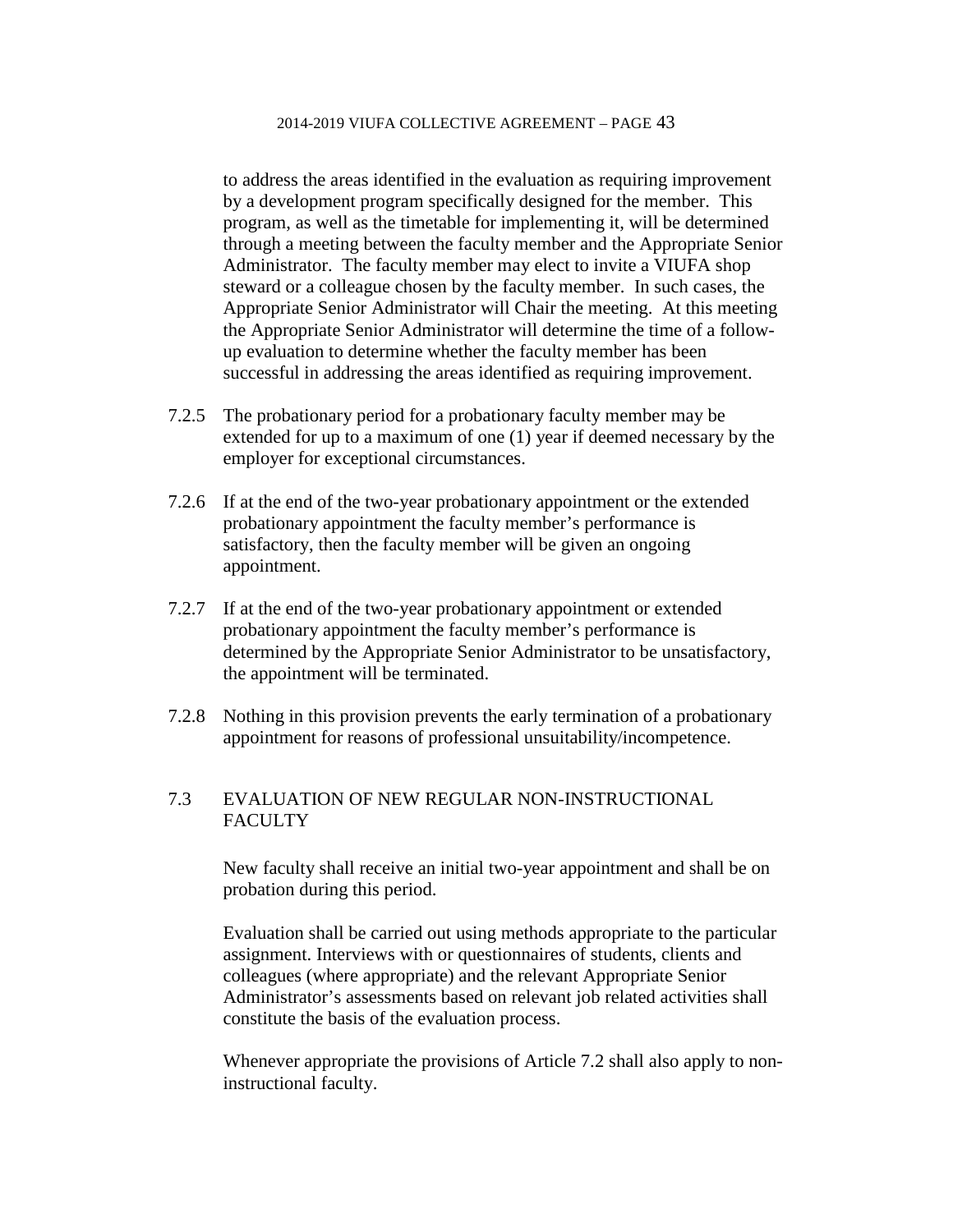# 7.4 FACULTY SELF-DIRECTED FORMATIVE EVALUATION

The parties support periodic formative self-directed evaluation of faculty as a means of collective valuable feedback in order to continue to provide high quality instruction and service.

The approaches to periodic faculty self-directed formative evaluation shall be governed by the following general principles, applicable to both instructional and non-instructional faculty;

- 7.4.1 VIUFA faculty and university administration are committed to formative evaluation and promoting a culture of evaluation in a non-threatening environment.
- 7.4.2 As this is self-directed formative evaluation, access to and control over information gathered in the evaluation process shall remain with the faculty member.
- 7.4.3 The evaluation process will follow a minimum 3-5 year cycle.
- 7.4.4 Faculty members will design their own evaluation process. To accommodate differences in work, program, and discipline, a "menu" of evaluation options, including an "other" category, should be available for each Faculty, department, or administrative unit.
- 7.4.5 The periodic evaluation should not be onerous.
- 7.4.6 The faculty member's conclusions based on information gathered from the evaluation may inform the faculty member in the design of his/her professional development plan for the following cycle.
- 7.4.7 As this is self-directed formative evaluation, access to and control over conclusions drawn or reports to be made shall remain with the faculty member. No adverse inference can be drawn from the failure of the faculty member to report on the results of periodic evaluations.

## 7.5 SUPERVISED EVALUATION OF INSTRUCTIONAL FACULTY ON REGULAR APPOINTMENTS

7.5.1 The Appropriate Senior Administrator may initiate and carry out evaluation procedures for a faculty member about whom a professional concern has arisen.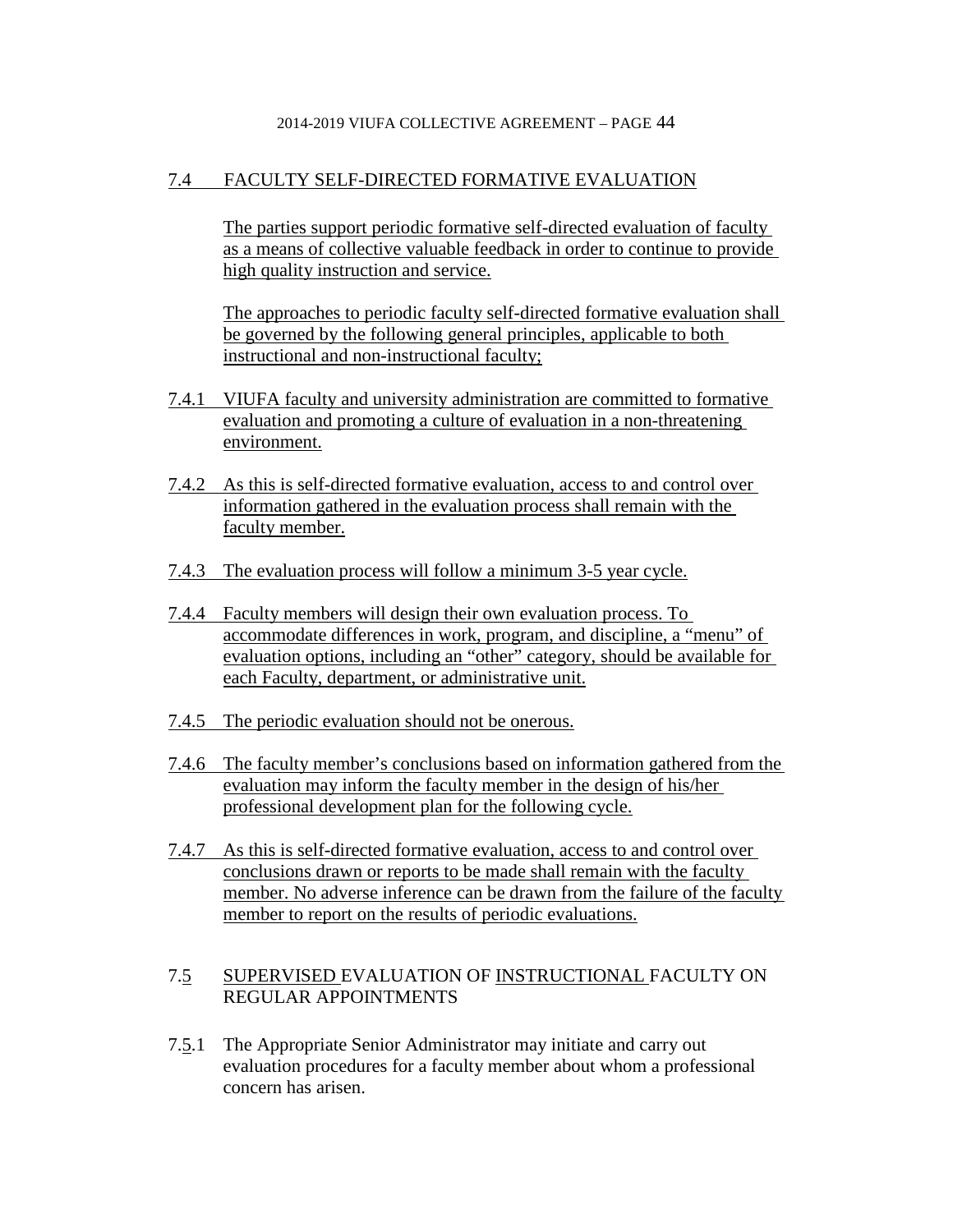- 7.5.2 The following procedures will apply to a faculty member for whom an evaluation procedure is initiated pursuant to Article 7.5.1 above:
	- a) The faculty member will be advised by the Appropriate Senior Administrator that a professional concern(s) has (have) arisen and that an evaluation procedure will be initiated. The faculty member will be given a summary description of the nature of the professional concern(s) that has (have) given rise to the evaluation procedures pursuant to Article 7.5.1
	- b) The Appropriate Senior Administrator will identify suggestions and/or resources which the faculty member may access or utilize in an effort to address the professional concern(s) giving rise to the invoking of the evaluation procedures pursuant to Article 7.5.
	- c) The Appropriate Senior Administrator shall, at the end of the semester in which the notice was given pursuant to Article 7.5.2 a) above, consider whether or not the faculty member has sufficiently addressed the professional concern(s). If the Appropriate Senior Administrator determines that there is no longer any professional concern(s) a Supervised Formative Evaluation pursuant to Article 7.5.3 will not be required.

## 7.5.3 Supervised Formative Evaluation

- a) Commencing in the semester next following the semester in which notice was given to initiate evaluation procedures under Article 7.5.1 a Supervised Formative Evaluation will be conducted by the appropriate Senior Administrator. The intent of this evaluation is to be formative and will identify areas requiring improvement. This evaluation will be concluded after two semesters of teaching following the semester in which the evaluation procedures were initiated in Article 7.5.2.
- b) The supervised evaluation pursuant to Article 7.5.3 will be based on the professional responsibilities outlined in Article 7.2.2 and assessed in accordance with Article 7.2.3. By agreement between the faculty member and the Appropriate Senior Administrator, the above may be supplemented by compendia of activities compiled by the faculty member and the Appropriate Senior Administrator.
- c) The Supervised Formative Evaluation will conclude with a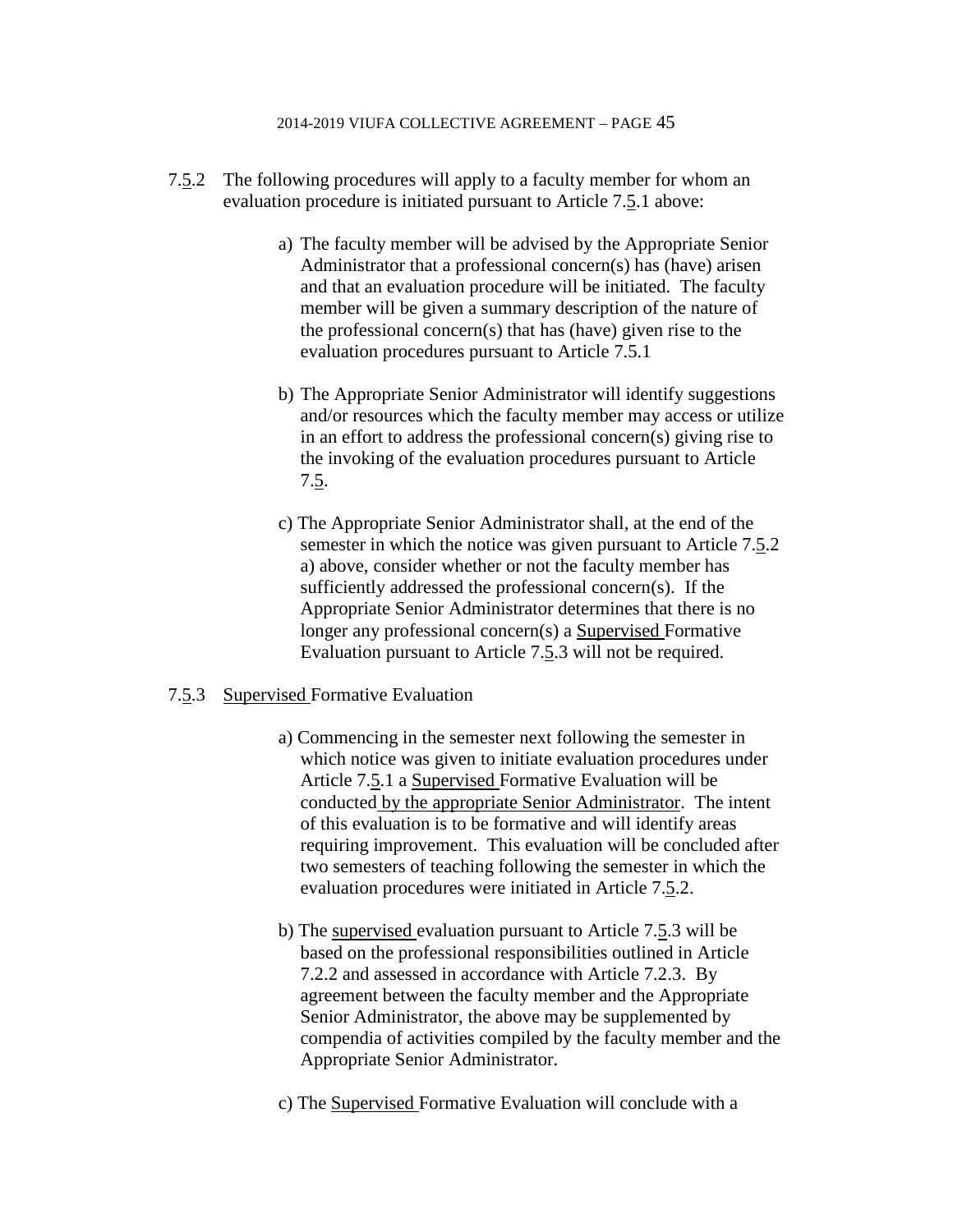meeting with the faculty member in which the faculty member will provide to the Appropriate Senior Administrator a proposed performance improvement plan addressing the areas requiring improvement. The faculty member may elect to invite an Association Shop Steward or a colleague chosen by the faculty member. This proposed plan shall be reviewed and every effort shall be made by those in attendance to provide input to the Appropriate Senior Administrator in the development of a performance improvement plan specifically designed for the faculty member, which shall be mutually acceptable to the Appropriate Senior Administrator and the faculty member. The faculty member shall not unreasonably refuse such agreement

- 7.5.4 Summative Evaluation
- 7.5.4.1 A Summative Evaluation shall be commenced in the first semester in which he or she is teaching following the conclusion of the evaluation referred to in Article 7.5.3 above. This evaluation shall be concluded in the second semester following the semester in which the evaluation pursuant to Article 7.5.3 was concluded.
- 7.5.4.2 The basis of the Summative Evaluation shall be the same as outlined in Article 7.5.3 (b) above.
- 7.5.4.3 a) If the Summative Evaluation results in a satisfactory assessment the faculty member will continue with his or her ongoing appointment.

b) If the Summative Evaluation results in an unsatisfactory assessment the faculty member's appointment shall be terminated.

# 7.6 SUPERVISED EVALUATION OF NON-INSTRUCTIONAL FACULTY ON REGULAR APPOINTMENTS

The Appropriate Senior Administrator may initiate and carry out evaluation procedures for a faculty member about whom a professional concern has arisen.

All of Article 7.3 shall also apply except for 7.3.3 (b). Interviews with or questionnaires of students, clients and colleagues (where appropriate) and the relevant supervisor's assessments based on relevant job related activities shall constitute the basis of the evaluation process.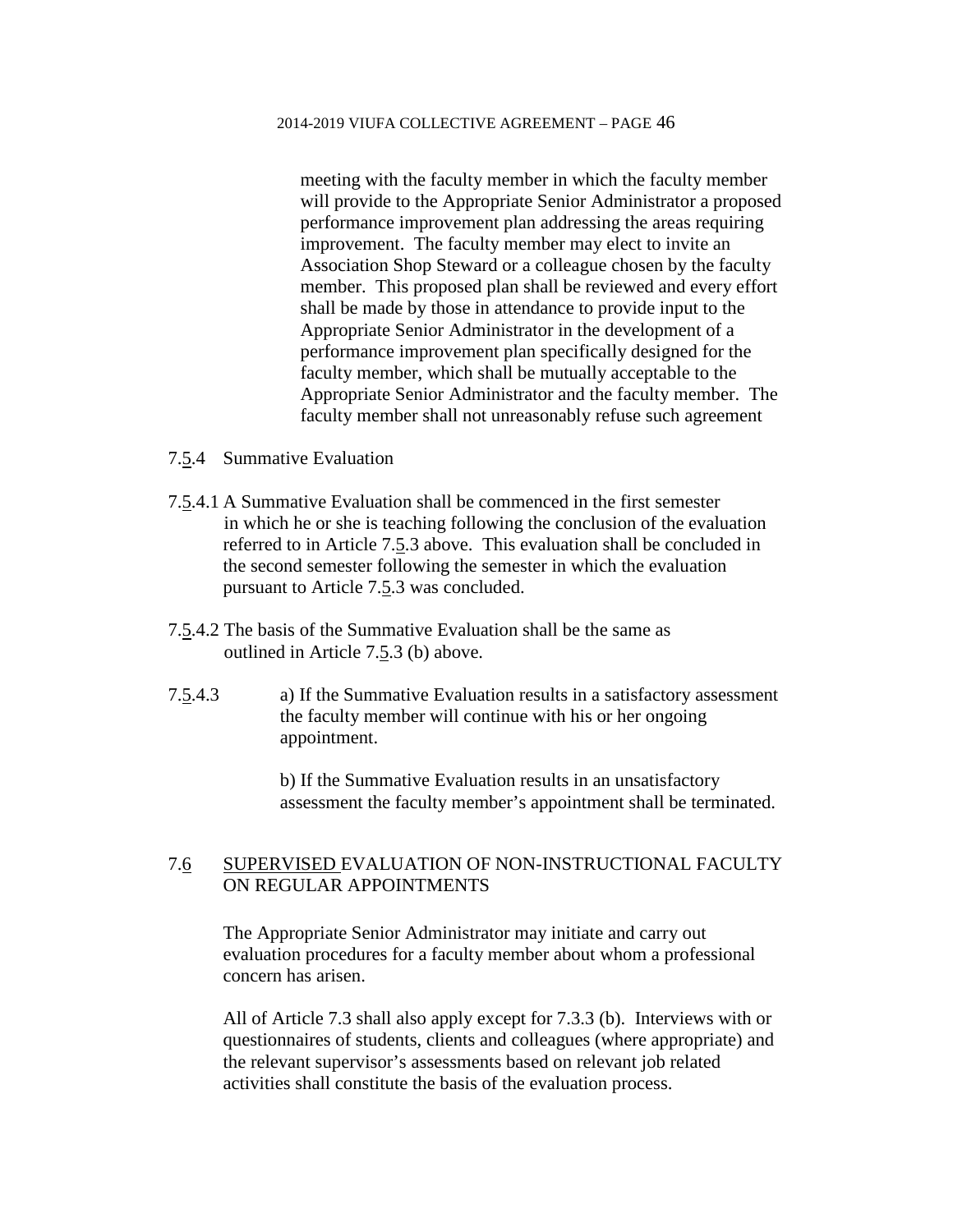# 7.7 SUPERVISED EVALUATION OF NON-REGULAR FACULTY MEMBERS

A non-regular faculty member may be evaluated at the Appropriate Senior Administrator's discretion or upon the request of the Program Coordinator or Department Chair.

Evaluation shall be carried out using methods appropriate to the particular assignment. (See Articles 7.2 and 7.3)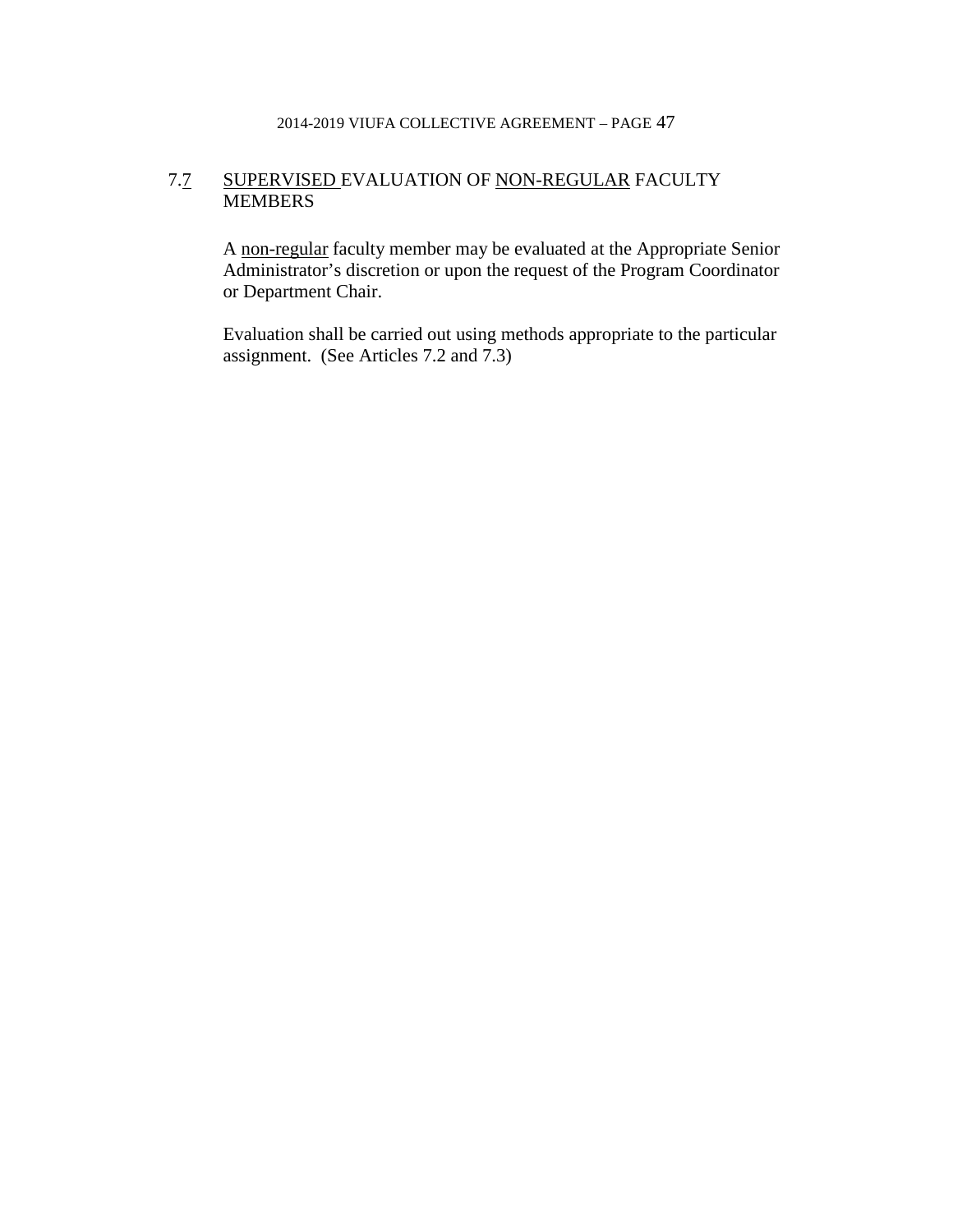# **8. PERSONNEL RECORDS, DISCIPLINE, SUSPENSION AND DISCHARGE**

## 8.1 PERSONNEL FILE

During normal working hours, and in the presence of a Human Resources Office staff member, every faculty member has the right of access to his/her personnel file.

## 8.2 DISCIPLINE

- 8.2.1 The employment of a faculty member shall not be terminated except for just cause.
- 8.2.2 The President or his designate shall state in writing the facts believed to constitute just cause for the disciplinary dismissal of a faculty member. When this statement is prepared, a copy shall be given to the faculty member and the Association Steward and the faculty member shall be advised of his/her right to seek the assistance of the Association.
- 8.2.3 Other Disciplinary Action
- 8.2.3.1 Other disciplinary action includes written censures and letters of reprimand. A faculty member shall be sent a copy of any such document (at the time of filing) placed on the faculty member's personnel file. The faculty member is to provide immediate written acknowledgment of receipt of the copy.
- 8.2.3.2 In response to any such documents placed in a faculty member's personnel file, a faculty member shall be entitled to prepare a statement and include it in said file.
- 8.2.3.3 Upon the faculty member's request, any such document shall be removed from the faculty member's personnel file after the expiration of three years or at the end of his/her current contract whichever is longer provided there has not been a further infraction.

# 8.3 FORMAL MEETINGS & DISCIPLINARY ACTION

8.3.1 Where the employer arranges a formal meeting with a faculty member which it expects will result in discipline, the faculty member will have the right to have a union representative present in such a meeting.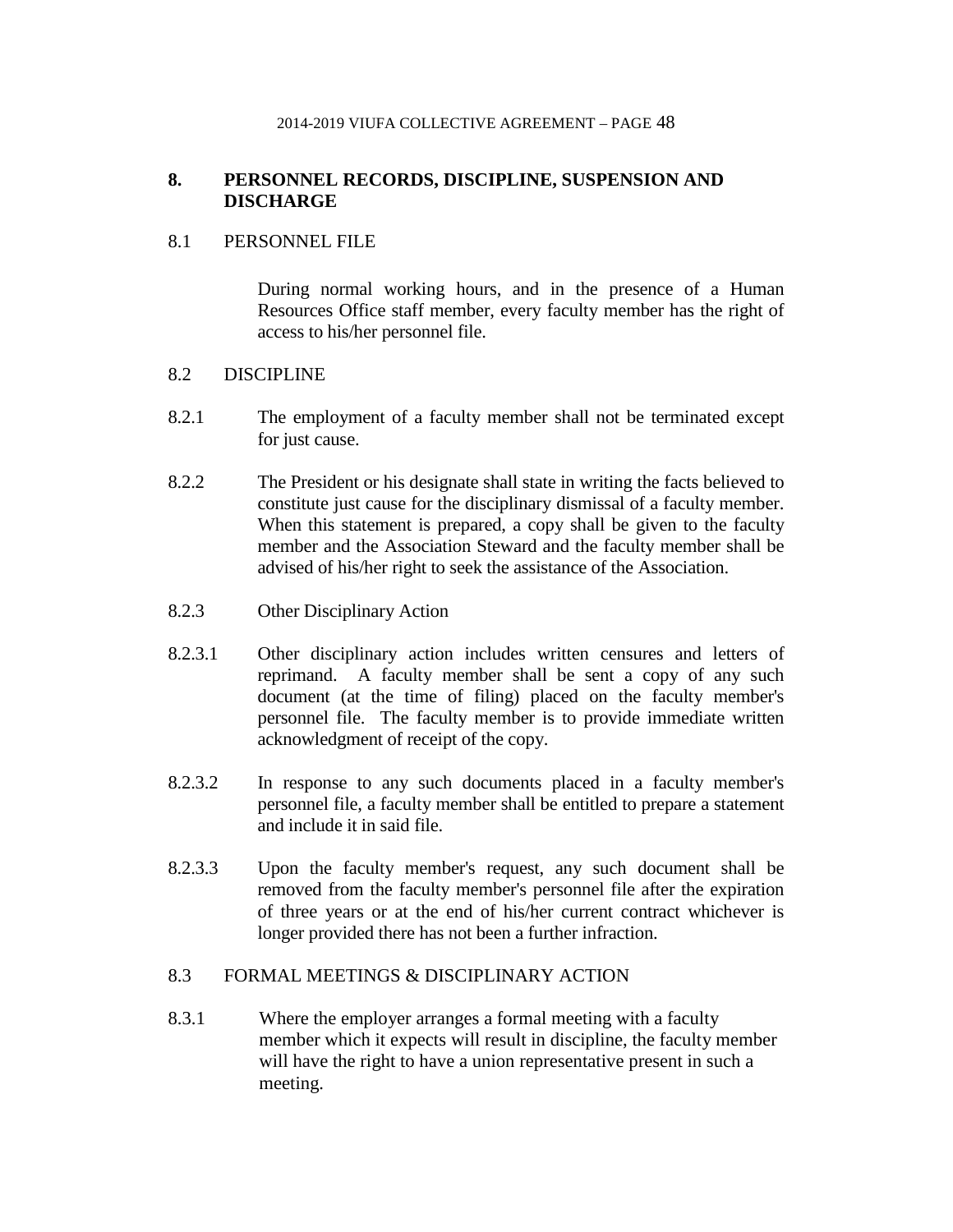8.3.2.1 Any alleged non-compliance with Article 8.3.1 shall not render void any disciplinary action but will result in a reconvening of the meeting with union representation. If a reconvened meeting becomes necessary only the information from the reconvened meeting shall be considered by the employer.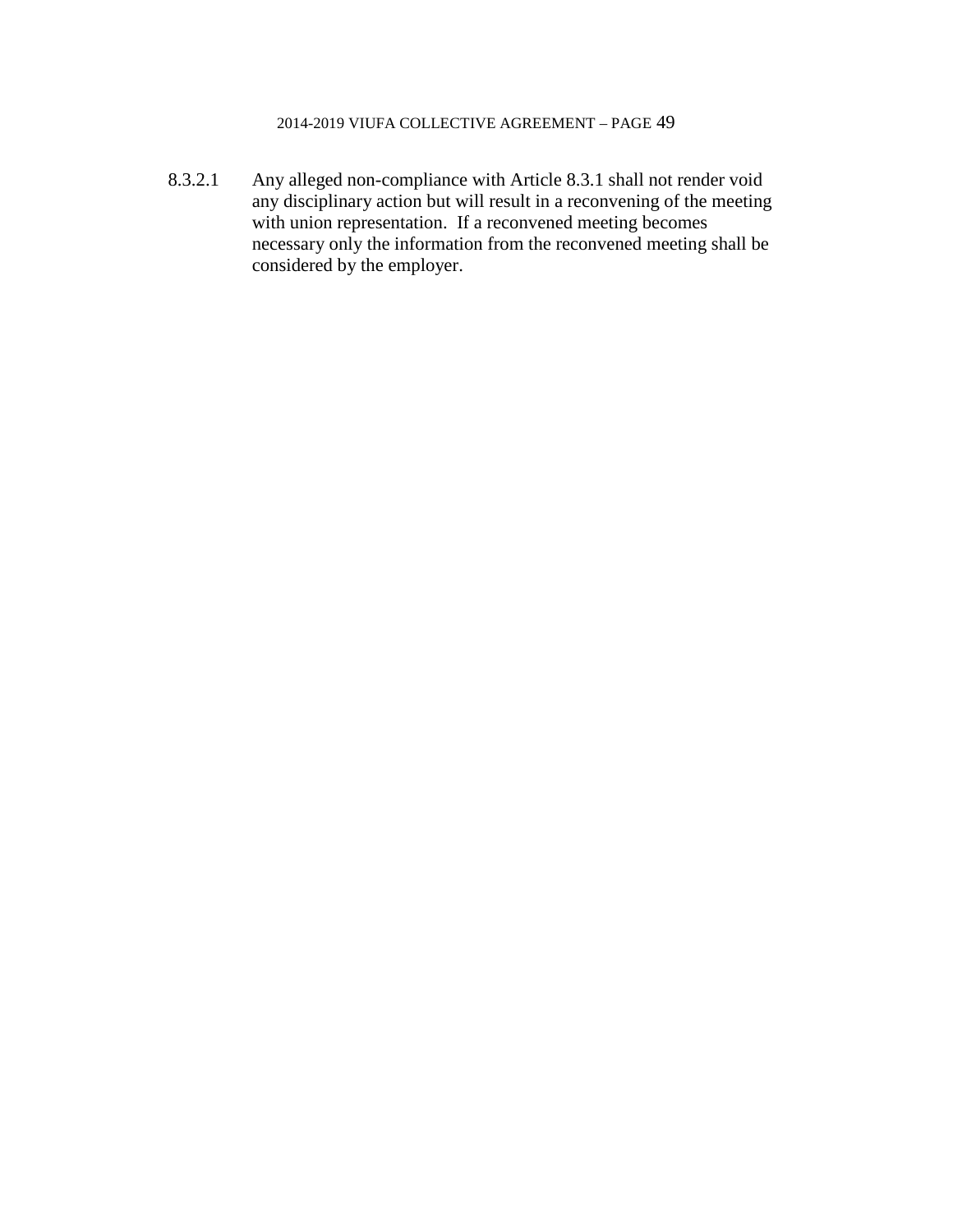# **9. RENEWAL OF APPOINTMENT**

- 9.1 Limited Term Contracts
	- Where possible, subject to 9.2.2.1, limited term contracts will be offered in order to temporarily replace regular faculty who are on a leave of absence. Limited term contract offerings will not be withheld for reasons related to budget or a review of the pool of potential or actual candidates. The appropriate dean shall work with the affected department to identify at least 3 months prior to the start date of such a contract the amount of such work available, and to post the number and type of positions, the amount of work for each position, and the duration of any limited term contracts.
- 9.1.1 The limited term contracts may be terminated before the expiry date of the stipulated term, upon the early return of the incumbent; to be effective the end of the semester closest to that return date. The limited term contracts Instructor will be entitled to at least two months' notice, or pay in lieu of notice, of such early termination.
- 9.1.2 Where VIU and the Association agree that such an offer is warranted, limited term contracts may be offered when the work is unencumbered. Work is considered to be encumbered when the work is part of the assignment of a regular faculty member who is on a reassignment or leave from their regular position.

## 9.2 APPOINTMENT OF NON-REGULAR EMPLOYEES

9.2.1 Seniority of Non-Regular Faculty

Subject to subsequent provisions in this article, a non-regular faculty member whose initial evaluations have been satisfactory shall accrue seniority.

9.2.2 Accrual and Available Work

This clause applies to both non-instructional and instructional faculty.

9.2.2.1 Work in a department will be assigned according to 10.4 to the regular faculty complement. Additional available work in the same department will be offered, on the basis of seniority, first to qualified regular faculty on lay-off who have recall rights under Articles 6.11.1 and 6.11.4 and then to qualified regular faculty who have less than full workloads. If there are two or more regular faculty with equal seniority, the allocation of available work will be made by a hiring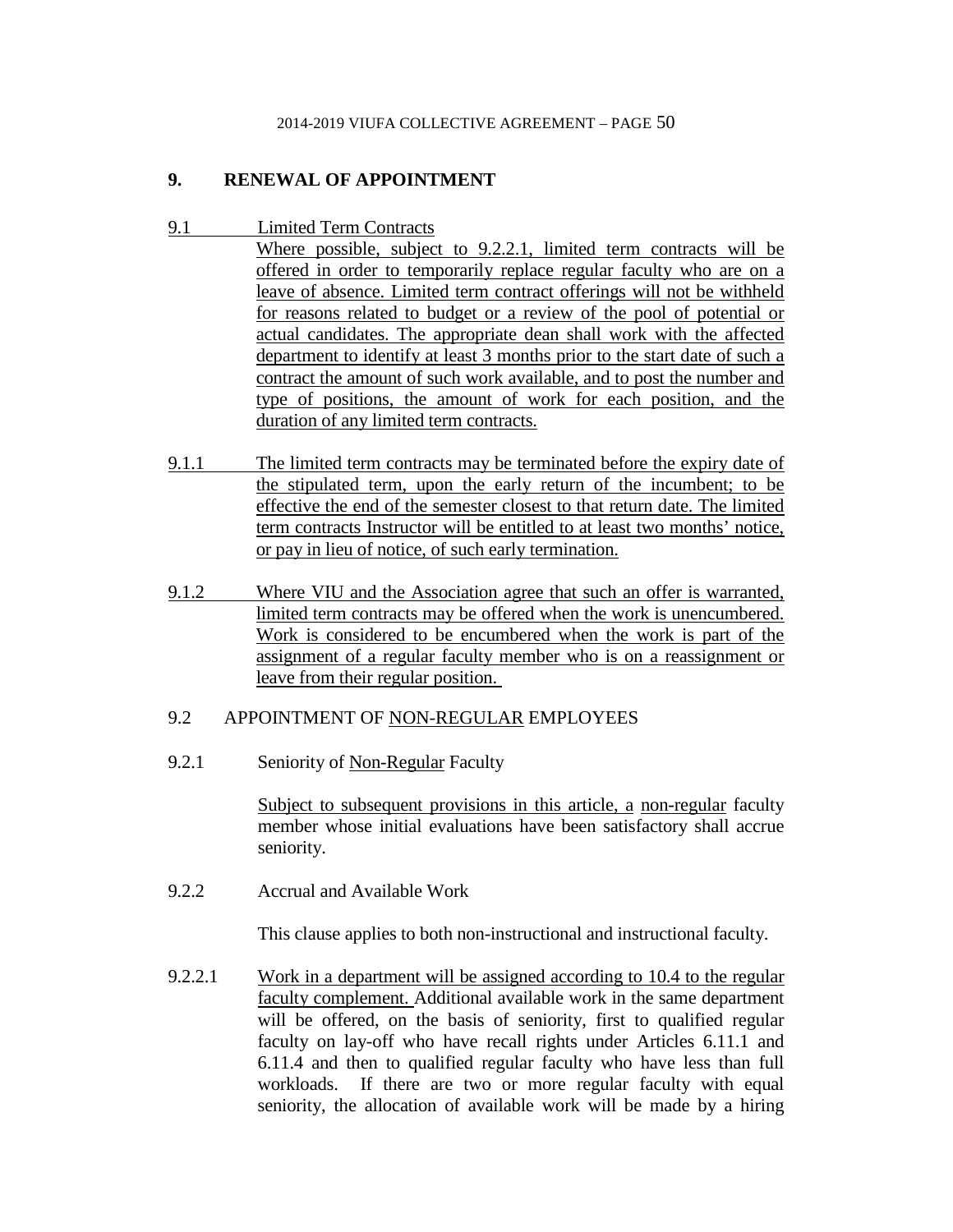committee as per Article 6.4.1.5. Additional available encumbered work may then be aggregated into limiter term contracts, according to Article 4.1.

- 9.2.2.2 Subject to paragraph 9.2.2.1 above, additional available temporary work in the same department will be offered to qualified limited term contract faculty with seniority who have less than full workloads, who have received satisfactory teaching evaluations pursuant to Article 7.6. If there are two or more limited term contract faculty with equal seniority, the allocation of available work will be made by a hiring committee as per Article 6.4.1.5. Such work will be paid according Article 11.1.4.2 (Temporary Instructional Rate).
- 9.2.2.3 Subject to paragraph 9.2.2.1 and 9.2.2.2 above, additional available temporary work in the same department will be offered, on the basis of seniority, to qualified temporary faculty who have received satisfactory teaching evaluations pursuant to Article 7.6, provided that, notwithstanding articles 9.4.3 and 9.4.4, the additional work will not result in the temporary faculty becoming eligible for regularization pursuant to Article 9.4.1. If there are two or more temporary faculty with equal seniority, the allocation of available work will be made by a hiring committee as per Article 6.4.1.5. For the purposes of this article, externally hired instructors holding limited term contract will only accrue non-regular seniority after the completion of their first limited term contracts.
- 9.2.3 The length of contract will reflect the specific needs of the department. Where work is required on a continuous basis, appointments will be without breaks.
- 9.2.4 Additional available temporary work in Powell River will be offered on the same basis as paragraphs 9.2.1, 9.2.2.1, 9.2.2.2, 9.2.2.3 and 9.2.3 above, to faculty having done work for the University at Powell River within the preceding twenty-four months.

Additional available temporary work on Vancouver Island will be offered on a seniority basis to faculty having done work for the University on Vancouver Island within the preceding twelve months, using the processes in paragraphs 9.2.1, 9.2.2.1, 9.2.2.2, 9.2.2.3 and 9.2.3. For courses that are offered less frequently than once every twelve months, and upon agreement of the Association and the University, these courses will be offered on a seniority basis to faculty having done this work for the University within the preceding twentyfour months.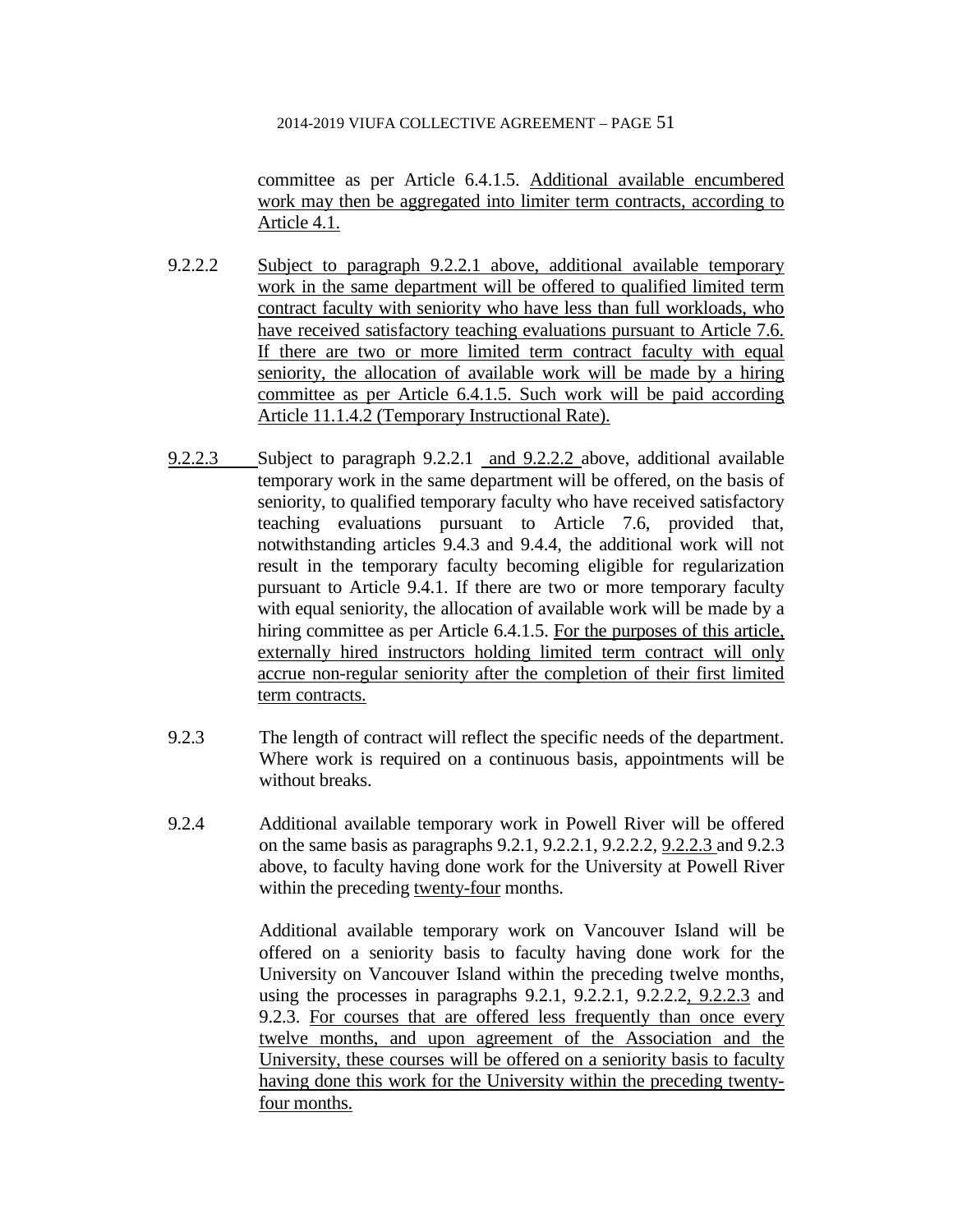9.2.5 Field schools will not be considered additional available temporary work unless the Professor/Instructor who developed the field school declines the work.

## 9.3 LIMITATIONS ON USE OF NON-REGULAR POSITIONS

- 9.3.1 Creating ongoing faculty appointments in a sustainable way provides the best conditions for ensuring program viability, student success, and employee satisfaction. Therefore, where ongoing workload is sufficient, the University shall recruit and appoint regular, rather than non-regular faculty members.
- 9.3.2 Where ongoing full-time work is created (e.g. through the addition of new programs) which can be filled by a single faculty member, a regular position will be created.

# 9.4 CONVERSION OF FACULTY (INSTRUCTIONAL AND NON-INSTRUCTIONAL) TO REGULAR STATUS

Nothing in Article 9.4 prohibits the Employer's right to regularize any position as it deems necessary.

- 9.4.1 Regularization of Non-Regular Faculty
- 9.4.1.1 Eligibility Requirements
- 9.4.1.1.1 Temporary Faculty

A temporary faculty member shall be entitled to be converted to regular status where the temporary faculty member has worked not less than two consecutive academic years immediately preceding regularization with an annual workload of fifty percent (50%) or greater with work in each of the fall and spring semesters in each of those two consecutive academic years, provided:

9.4.1.1.2 Limited Term Contract Faculty

A limited term contract Instructor shall be entitled to be converted to regular status where the limited term contract Instructor has completed no fewer than two consecutive contractual terms totaling at least two academic years as a limited term contract Instructor, while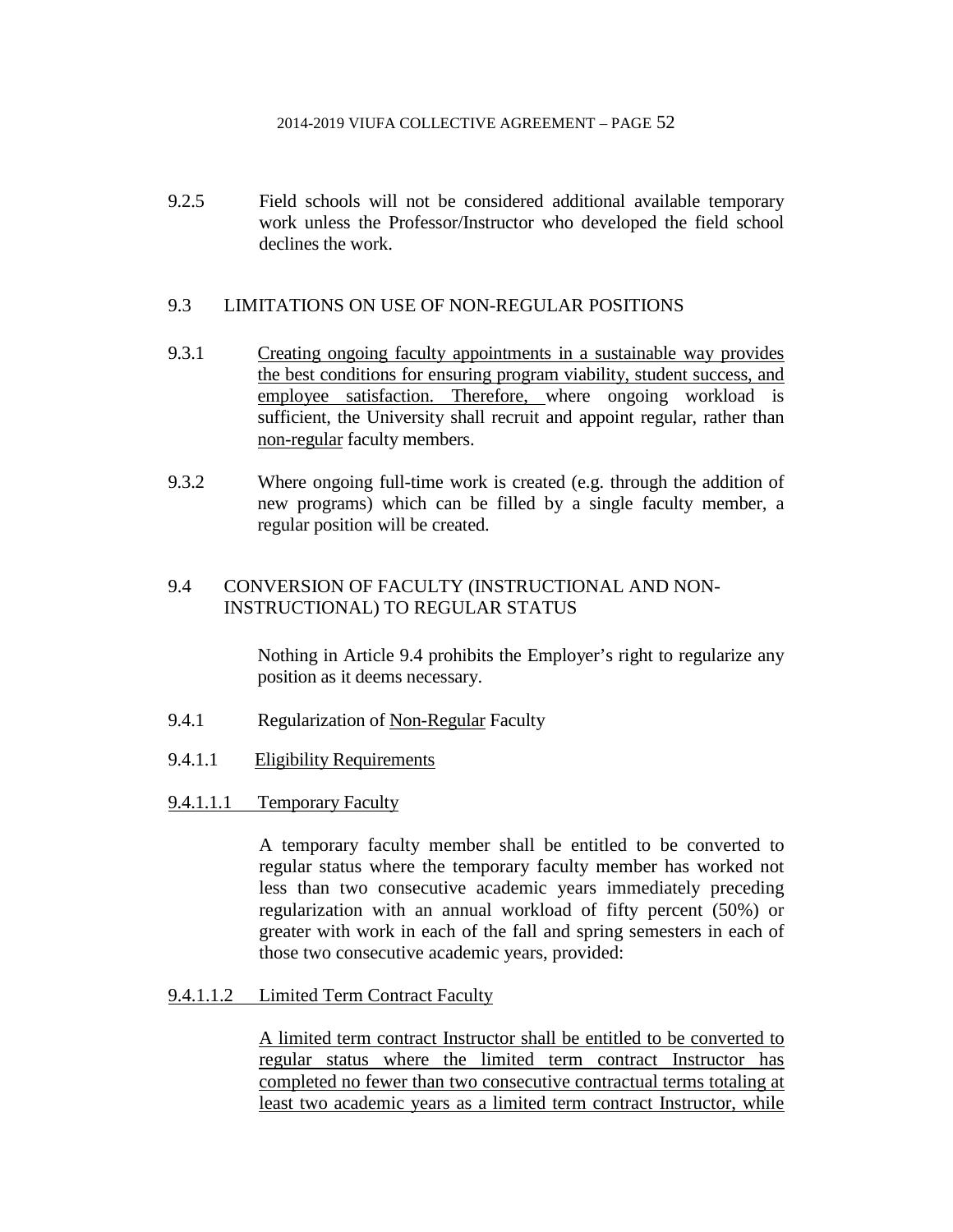maintaining a workload of 50% or greater in each of those academic years, provided:

- a) There is a reasonable expectation that the workload performed by the limited term contract Instructor will be unencumbered and ongoing after the conclusion of the last limited term contract and
- b) The evaluations, if any, of the faculty member during the two consecutive academic years immediately preceding regularization have all been deemed satisfactory.

In the case of workload that becomes unencumbered, and notice of this is given to VIU by February 1, then if VIUFA is provided with notice by February 15 at the latest that the workload in the following academic year will be filled through a posted vacancy, that work is not eligible for regularization. If the Employer receives notice after February 1 that the work will no longer be encumbered, then the deadline for notice to VIUFA is the following February 15 at the latest and the Limited Term Contract instructor will be offered a one year extension of their contract.

For the purposes of determining eligibility for regularization, only the workload and releases associated with that workload will be considered.

## 9.4.1.2 Initial Regular Appointment

The initial regular appointment workload shall be based on the workload available at a minimum of the lesser amount of workload in each of the two qualifying years.

Where the regular appointment is for an annual workload of 50% or greater averaged over the academic year but the actual workload assignment is less than 50% in one semester (e.g., 75% Fall Semester and 25% Spring Semester), payment of salary shall reflect the variation in workload (e.g., 75% of full-time paid for six months and 25% of full-time paid for six months) and the faculty member will be responsible for paying both the employer and employee portions of benefit premiums in order to maintain benefit coverage during the period(s) where the actual workload is less than 50% (Article 13). If the reason for the workload falling below 50% in any one semester is due to the regular workload being assigned over more than two semesters during the appointment year (i.e., part of the workload is assigned during special session as per Article 10.2.1.2.2), salary payment and benefits will be averaged over the full appointment year.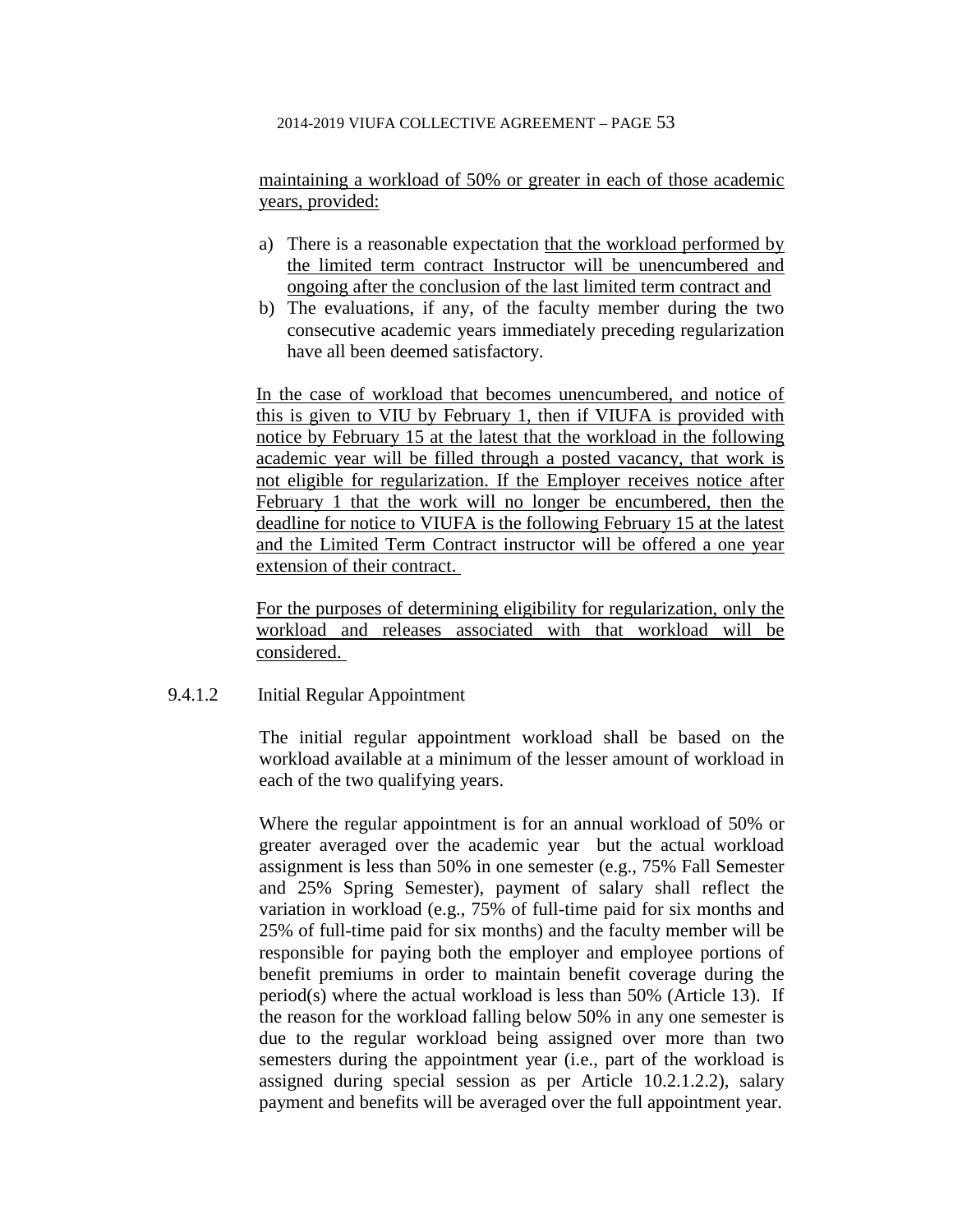The initial regular appointment shall be for a probationary period of two years (Article 6.1.1).

- 9.4.1.3 Seniority
	- a) Where a non-regular faculty member is offered regular status pursuant to Article 9.4.1, the time served under the eligible nonregular contracts and accrued as non-regular seniority shall be counted towards the faculty member's regular seniority as described in Articles 6.2.1 and 6.2.3 of the Collective Agreement. Non-regular seniority shall be counted to a maximum of 0.125 credits less than the regular seniority credits of the regular faculty member(s) employed as of four (4) months prior to the date of regularization with the least seniority in the seniority group(s) as of the last day of the biweekly pay period ending immediately prior to the effective date of the regularization.
	- b) Should lay off subsequently be necessary and two or more faculty members have equal regular seniority credits within the seniority group affected, non-regular seniority credits which were accrued to the date of regularization but were not eligible for conversion to regular seniority under Article 9.4.1.3(a) will be considered for the purpose of determining which of the faculty members with equal regular seniority is considered to be more senior. If, after considering any non-regular seniority credits which were not converted to regular seniority, the seniority credits of two or more of the faculty members continues to be equal, the determination of the least senior faculty member shall be by chance.
- 9.4.2 Regularization of Temporary Workload for Regular Part-Time Faculty
- 9.4.2.1 Eligibility Requirements

A regular part-time faculty member shall be entitled to have his/her regular workload appointment increased on an ongoing basis where the regular part-time faculty member has been assigned a temporary increase in workload of twenty percent (20%)\* or greater in addition to his/her regular part-time workload assignment for not less than two consecutive academic years, provided:

a) There is a reasonable expectation of the continuation of the temporary workload for which the faculty member is deemed qualified at a workload of not less than twenty percent (20%)\* of an annual full-time workload in the next academic year;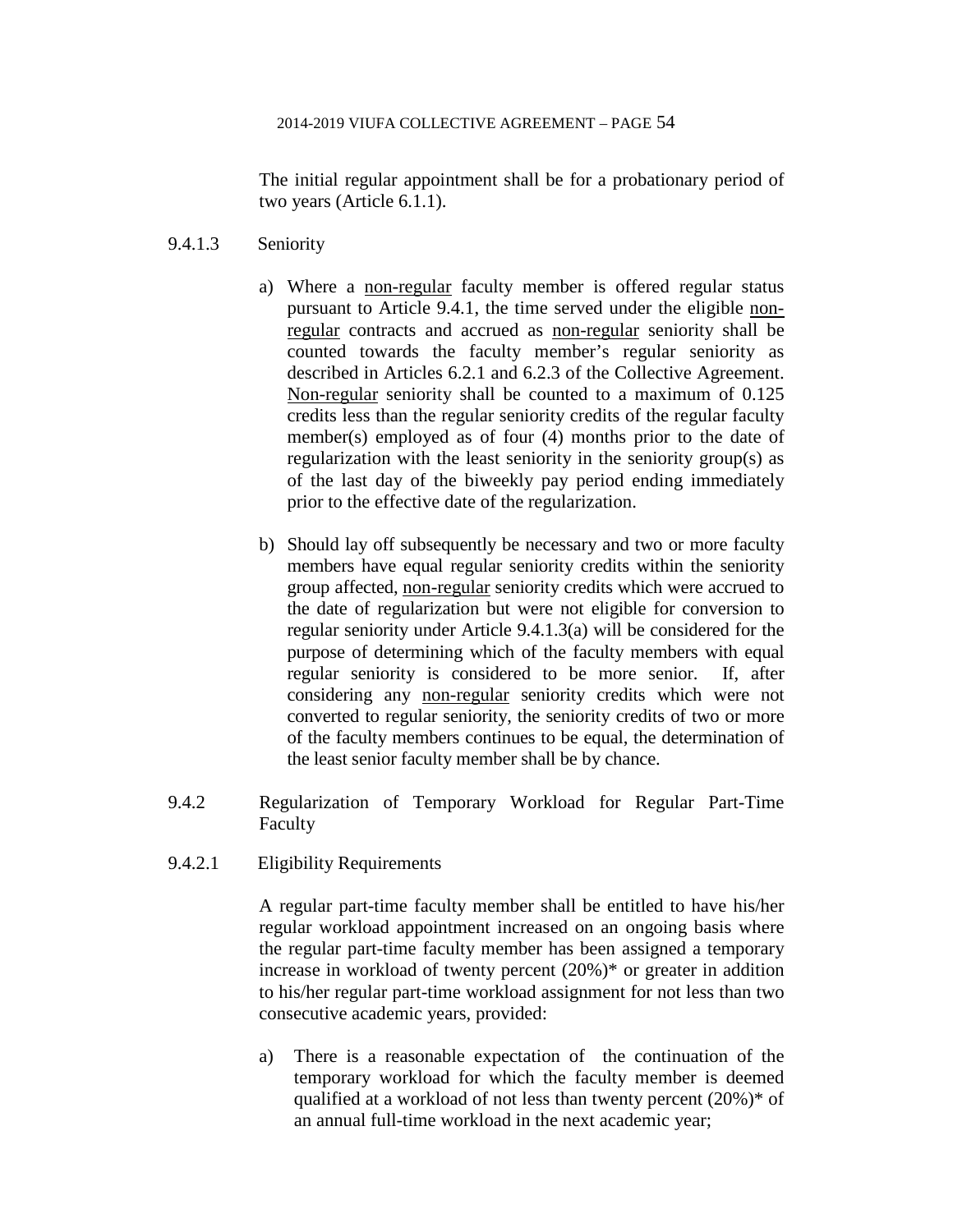- b) The evaluations, if any, of the faculty member during the two consecutive academic years immediately preceding regularization have all been deemed satisfactory; and
- c) A duly constituted selection committee (Article 6.4.1.5), in the applicable seniority group(s), deems the faculty member qualified for the work available.

\*If the appointment is 81% or greater, any percentage less than 20% will result in an increased regular workload to a maximum of 100%, provided all the criteria in this section are met.

The resulting regular workload cannot exceed a one-hundred percent (100%) workload.

The academic year is deemed to commence August 1 and include workload during the subsequent fall, spring and special session (intersession/summer) semesters.

For the purpose of determining eligibility for regularization, the following workload components will be excluded:

- i) Directed Studies;
- ii) Non-release section(s) of Prior Learning Assessment;
- iii) Overload;
- iv) Contract activity not related to the normal delivery of credit instruction during the fall and/or spring semesters;
- v) Courses taught outside the normal fall and spring semesters unless the course is required and designated to be taught in special session in the official program outline as approved by Senate;

Temporary work preceding the date of the initial regular appointment will not be recognized for the purpose of determining eligibility for regularization.

- 9.4.3 It is acknowledged that courses shall not be scheduled for the primary purpose of avoiding provisions related to regularization.
- 9.4.4 If any non-regular faculty member believes that the regularization provisions of the collective agreement have been violated (with respect to his or her assignment, including an assignment in replacement of a faculty member who has chosen to phase in his or her early retirement), he or she may request a review of the assignment by the Vice-President Academic & Research, who will render a written conclusion with a copy to the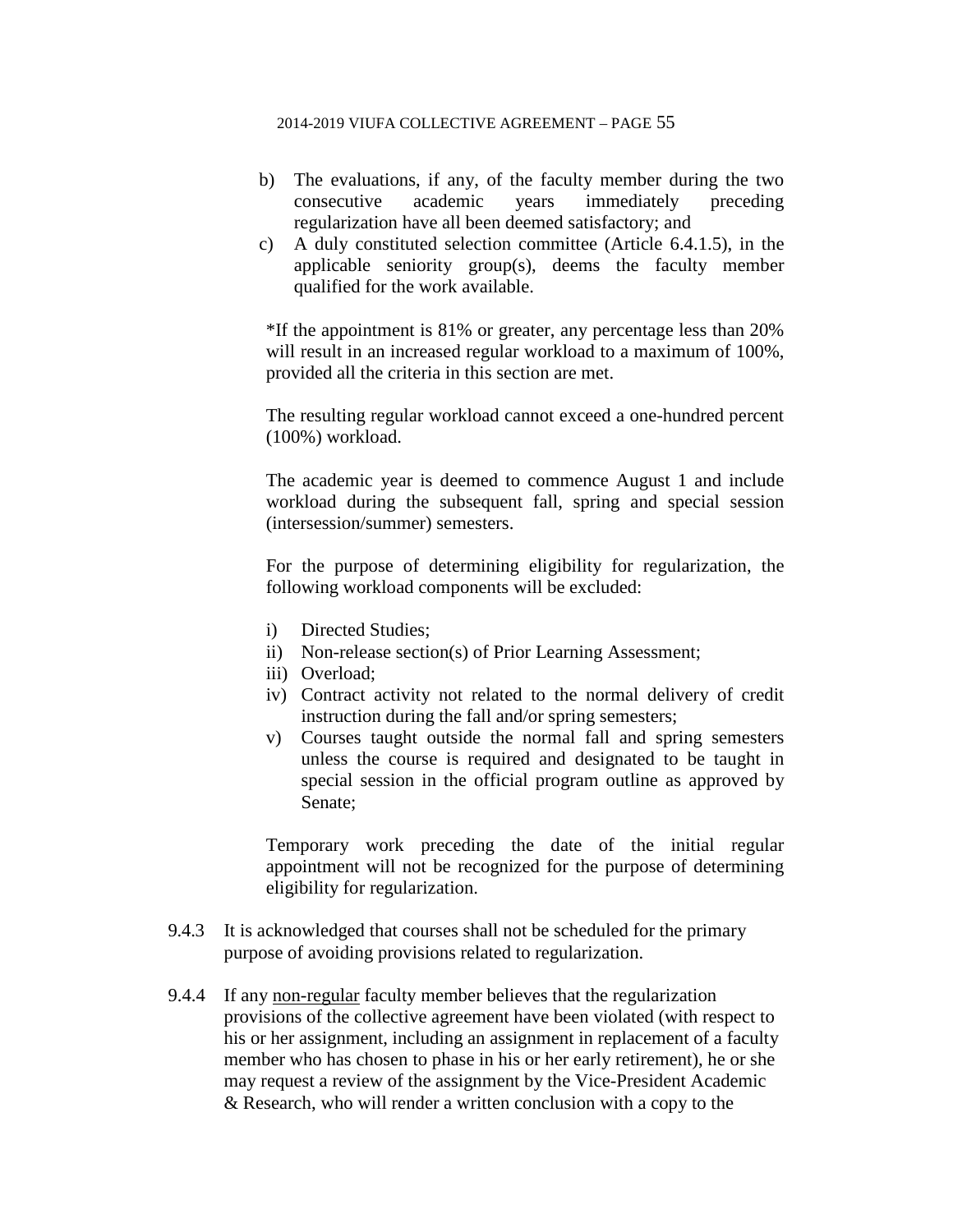VIUFA Chief Personnel Steward.

- 9.4.5 In addition, the Vice-President Academic and Research will meet with the VIUFA Chief Personnel Steward by no later than March 31<sup>st</sup> of each year to review and analyze data related to regularization to assess the overall effects of the regularization provisions.
- 9.4.6 A faculty member will not be discriminated against in any future hiring as a result of a choice to exercise rights under Article 9.4.4.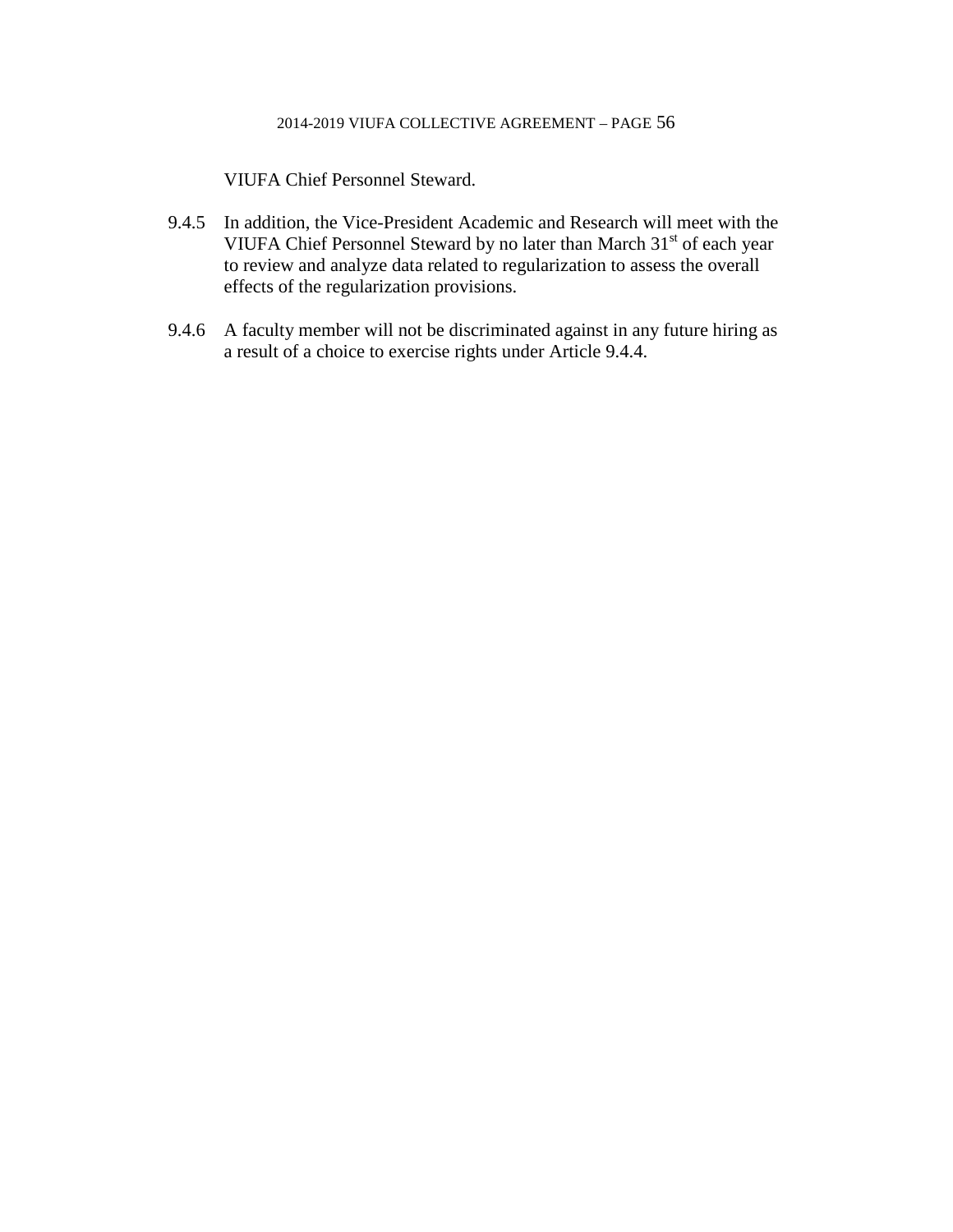# **10. HOURS OF WORK/WORKLOAD**

## 10.1 ACADEMIC YEAR FOR REGULAR FACULTY MEMBERS

- 10.1.1 Regular faculty members are normally appointed on the basis of a twelve-month academic year which runs from August 1 to July 31.
- 10.1.1.1 Limited term contract faculty members are normally appointed on the basis of a twelve-month academic year which runs from August 1 to July 31, within the constraints of the contract's start and end date, or for one semester contracts.
- 10.1.2 Professors and Limited Term Contract Instructors
- 10.1.2.1 The instructional assignment for the academic year normally consists of approximately eight months. In addition to this instructional assignment, Professors and limited term contract Instructors shall normally (except under Article 12.2.3) spend two months on campus engaged in the preparation and review of courses, the interviewing of prospective students, professional development, the ordering of supplies and equipment, and other non-instructional activities of the University. In the event an instructional faculty member is unable to access a six week continuous period to conduct non-instructional activities described above in a given academic year, subject to the approval of the Dean, the instructional faculty member may be provided with a six week continuous period to conduct noninstructional activities in the following academic year. Such approval will not be unreasonably denied.
- 10.1.2.2 Newly appointed regular Professors and limited term contract Instructors shall normally commence duties on the campus on August 1 of their first contract year.
- 10.1.2.3 For the period between Christmas Day and New Year's Day when institutional services have been minimized, the normal attendance expectations of instructional faculty members will be relaxed provided that they have completed their duties.
- 10.1.3 Non-Instructional Faculty Members
- 10.1.3.1 The length of assignment for non-instructional faculty members shall normally be eleven months. However, for counsellors and advisors the length of assignment shall normally be ten months.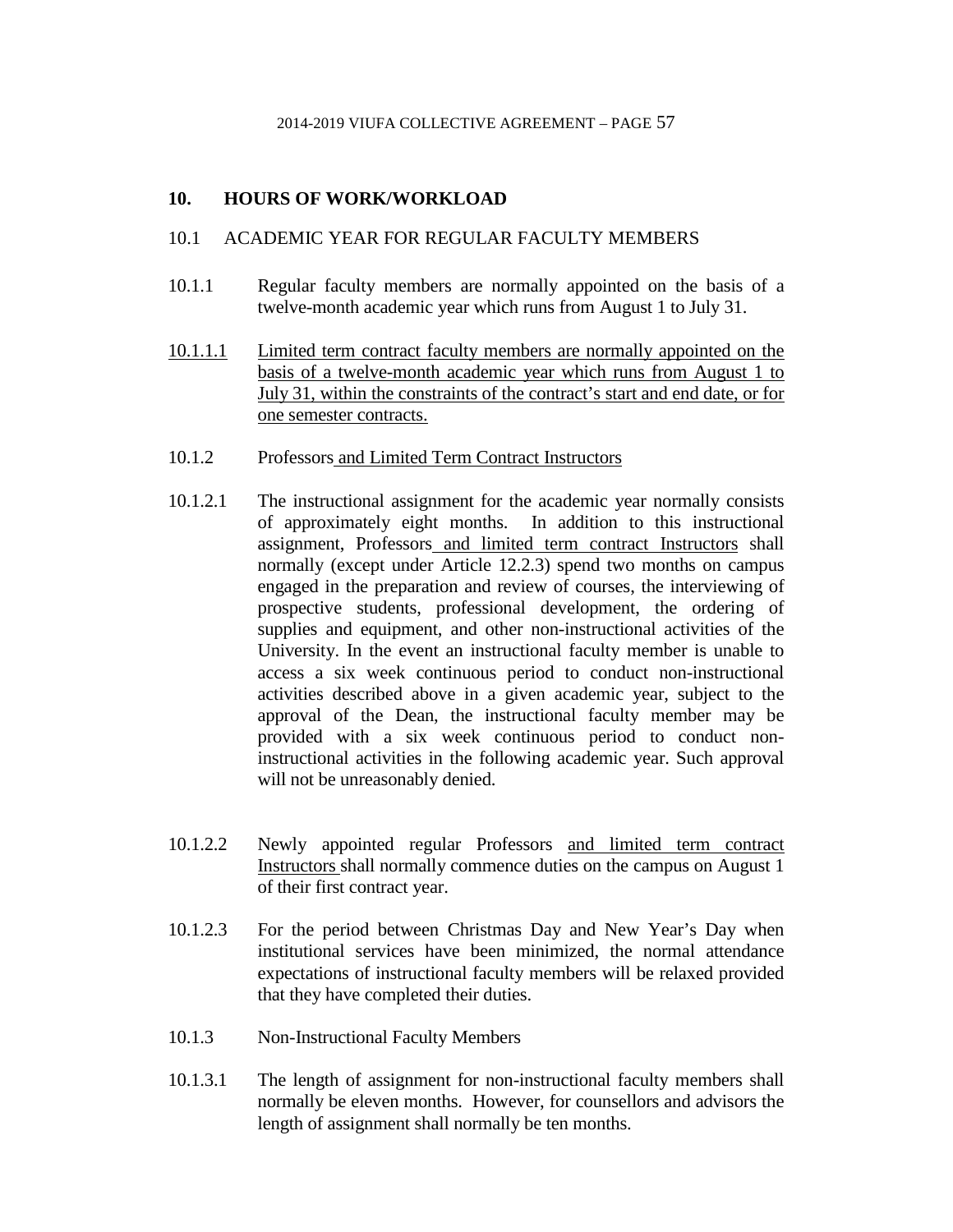## 10.2 WORKLOAD

- 10.2.1 Workload for Regular and Limited Term Contract Instructional Faculty
- 10.2.1.1 High Quality Instruction

Vancouver Island University is committed to maintaining high quality instruction. It is recognized that faculty involvement in the determination of realistic instructional workloads is important for the maintenance of a high quality of instruction at the University, and that excessive workloads shall result in a deterioration of that quality.

Several factors must be considered in determining faculty instructional workloads, including but not limited to: number of separate course preparations; type of course; number of students; number of contact hours with students; number and type of assignments; pedagogy and delivery (on-line, face-to-face, team teaching, shared teaching, etc,); program requirements; scholarly activity; nature and extent of noninstructional assignment. Faculty and departments are in the best position to recommend optimal workloads, and so faculty and departments, in consultation with their Dean, shall work towards acceptable overall workloads, taking into consideration the factors outlined above for instructional assignments, as well as scholarly activity and service.

- 10.2.1.2 Limitations on Faculty Workloads
- 10.2.1.2.1 Workloads shall be established within the following limits.

Maximum number of teaching hours per week  $= 16$  (sixteen) averaged over two semesters.

Teaching hour is one hour of scheduled lecture, studio or lab time per week; one hour of unconventional teaching time (see Letter of Understanding, Unconventional Instruction Designated Under 10.2.1.2.1) is equivalent to 2/3 of a teaching hour.

Maximum number of regular lecture classes  $(3 \text{ or } 4 \text{ hours}) = 8$ .

No non-regular faculty member shall be required to accept a workload higher than as specified in Article 10.2.1.2.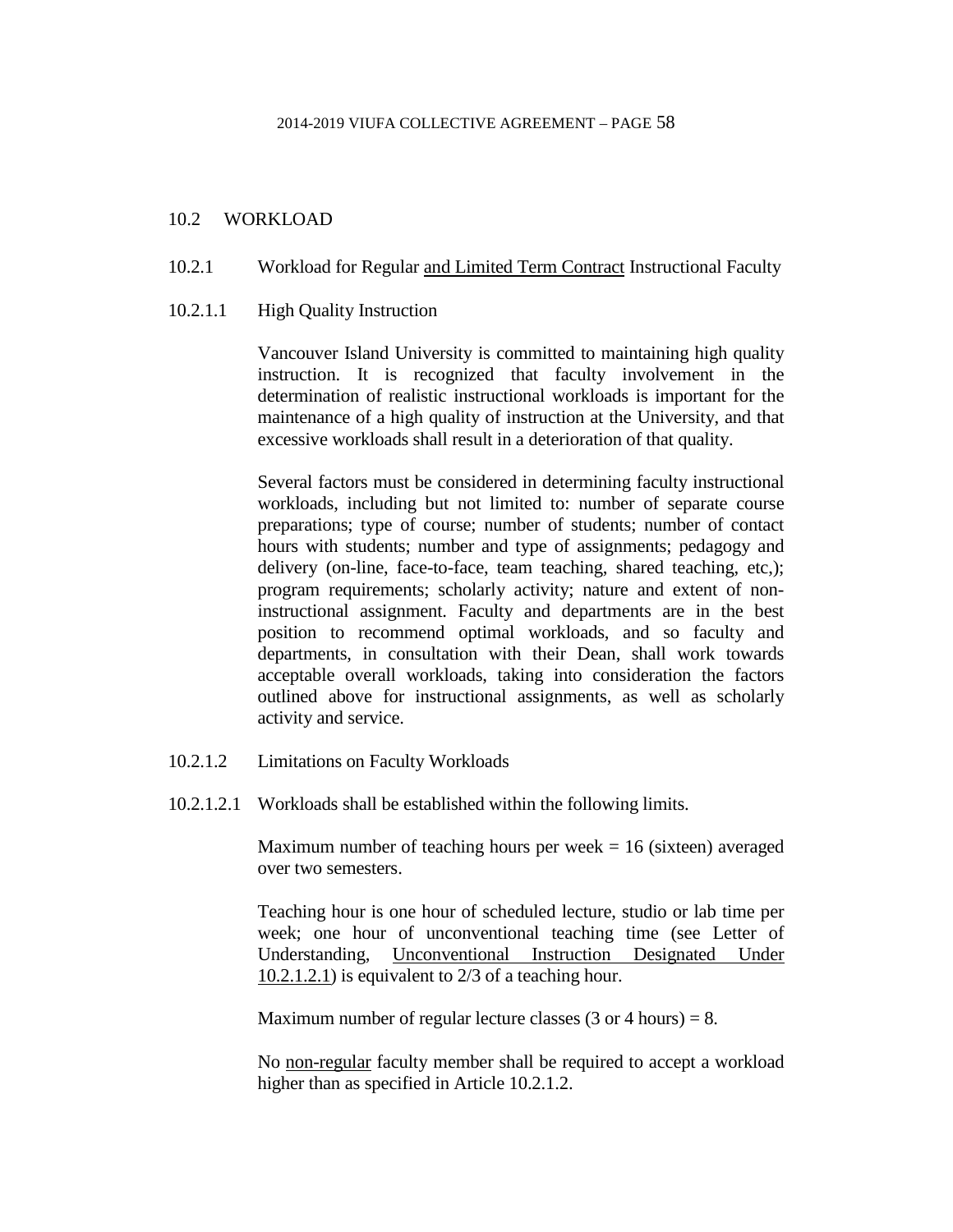- 10.2.1.2.2 Professors and limited term contract Instructors may be assigned portions of their workload in the two month work period during the semester in which holidays are taken (normally such assignments would occur during the May/June period).
- 10.2.1.2.3 All faculty as part of their professional responsibilities shall:
	- a) maintain posted office hours and be available to meet with individual students at other mutually agreed upon times;
	- b) provide additional assistance to students in areas such as study skills, academic advising, special events, as well as recruitment and admission of students;
	- c) remain current in their field through demonstrated participation in professional development and/or scholarly activity;
	- d) participate in departmental and institutional activities.
- 10.2.1.2.4 Student Research Project

With the permission of the Dean and the Department, a faculty member may supervise a student research project. A faculty member who supervises a student research project shall be credited with  $1/64<sup>th</sup>$  of an annual workload for a three-credit course, or  $1/32<sup>nd</sup>$  of an annual workload for a six-credit course, for each student research project.

### 10.2.1.2.5 Team and Shared Teaching

Given the VIU commitment to high quality instruction, effective innovations in course delivery and pedagogy are encouraged. Notwithstanding existing departmental workload agreements, the following definitions are intended to guide departments, Deans, and the VIUFA in calculating acceptable instructional workloads:

"Team teaching" describes courses delivered by teams of two or more faculty, in which faculty members each prepare, attend, deliver, and evaluate all parts of the course. For team teaching, each faculty member is credited with "full" workload credit for the course.

"Shared teaching" describes courses delivered by two or more faculty, in which each takes responsibility for a discrete part of the course. For shared teaching, each faculty member is credited with a portion of the workload credit for the course.

With the approval of the Dean and the Department, a faculty member may at their discretion participate in the shared teaching of a course. The proportion of the course shall be determined by taking into account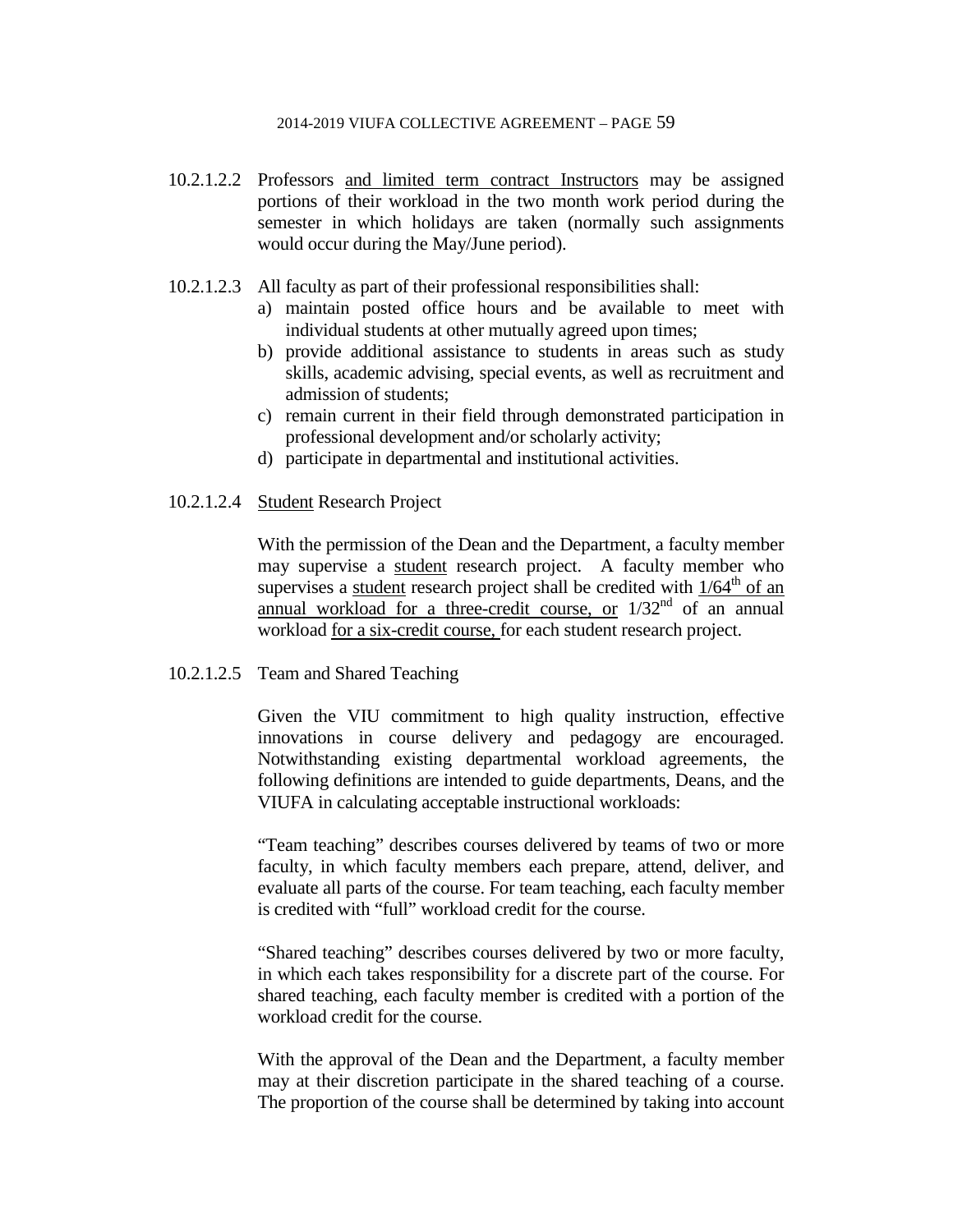the factors outlined in Article 10.2.1.1 above, and through consultation between the Dean and the Department. For example, a standard threecredit course in the BA program would use 45 hours (15 weeks x 3 hours/week) as the standard for determining the appropriate workload portion. For example, a faculty member teaching 3 weeks of a shared course shall be credited with 0.2 of a course.

For non-regular faculty, such an arrangement shall be paid at the corresponding proportion of the appropriate rate. In cases where a shared teaching assignment of less than one course cannot be readily calculated into a regular faculty member's annual workload assignment, the workload credit shall be carried forward.

- 10.2.2 Workload for Regular Non-Instructional Faculty
- 10.2.2.1 The workload of a regular non-instructional faculty member shall be an average of 35 hours per week. The exact hours of work may vary seasonally to allow for peak periods. Particular responsibilities, duties and workload arrangements shall be determined by the Chair or Director or Regional Campus Principal or Dean, as appropriate, in consultation with the faculty member. This decision may be appealed to the next appropriate level of administration. Non-instructional faculty members shall be informed, when they receive their workload allocation of the name of the administrator to whom such appeal may be made.
- 10.2.2.2 Chairs of non-instructional faculty shall be selected in accordance with the procedure in Article 10.11.2.1.

# 10.3 OVERLOAD

- 10.3.1 Overloads shall only be carried on a voluntary basis
	- a) A regular or limited term contract faculty member who works an overload in a given year shall receive no less than either:
		- i) the pro-rated salary for the overload based on the Salary Scale or the secondary scale on which the employee is placed, or,

ii) a reduction of workload in a subsequent year that is commensurate with the amount of the overload.

b) A regular or limited term contract faculty member teaching Summer Session (Article 10.3.2) or Field Schools (Article 10.3.3)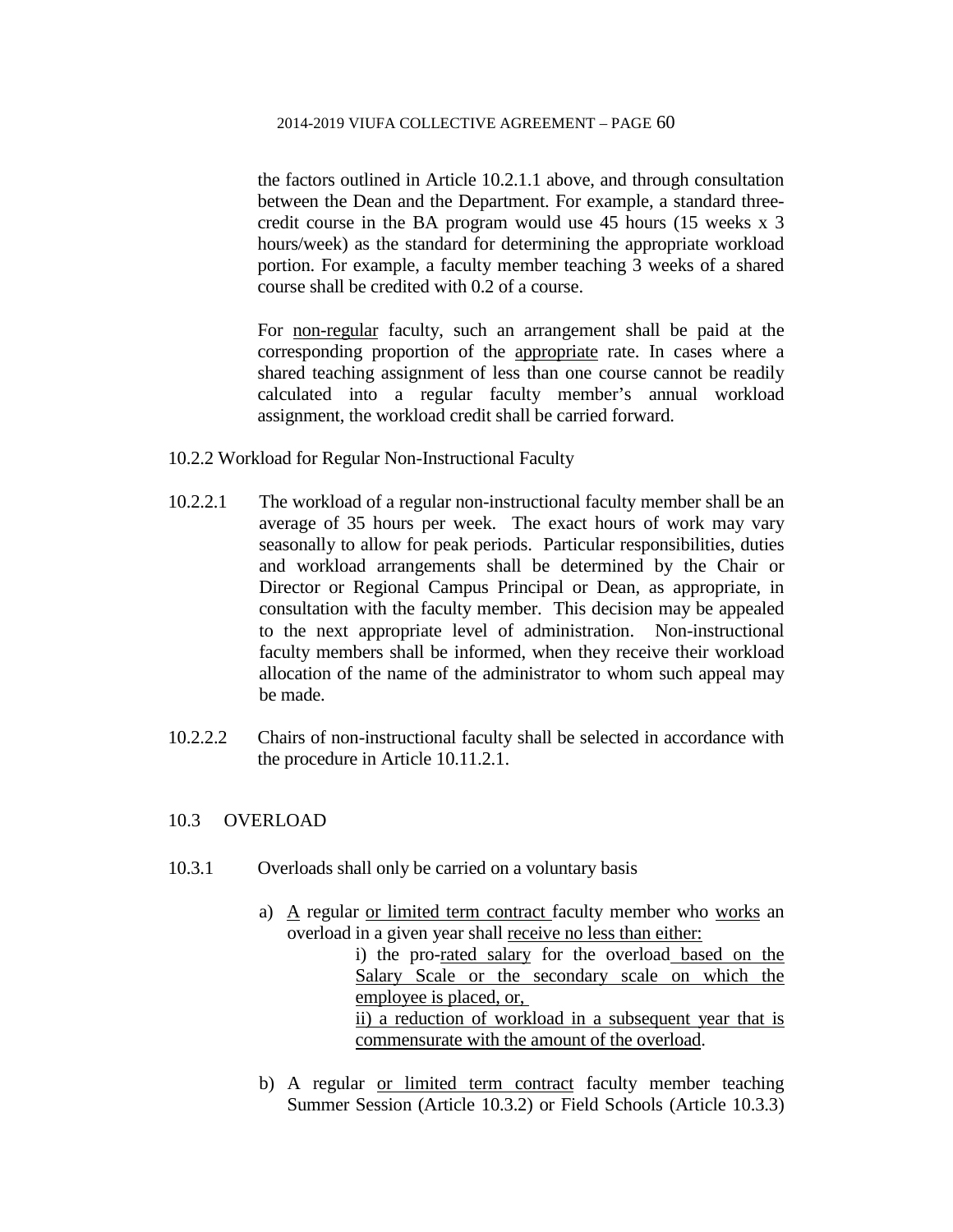shall be paid in accordance with Article 11.1.4.2.

c) A temporary faculty member with a workload in excess of that specified in Article 10.2.1.2 shall be paid for the additional workload in accordance with Article 11.1.4.2.

### 10.3.2 Summer Session

A Summer Session course is a course taught during the period between the spring and fall semesters but does not include courses taught in the May to August Special Session which constitute a program requirement and does not include courses which are assigned as part of a regular faculty member's workload under Article 10.2.1.2.2.

Once summer session course offerings have been finalized and should qualified regular faculty members be identified to teach such courses, a regular faculty member may elect to reduce his/her regular workload in exchange for an equivalent amount of summer session instruction taught at any time in the May to August period immediately preceding the Academic Year in which the exchange was permitted, subject to the approval of the Dean. Such approval shall not be unreasonably refused. All professional development and vacation time that would have been applicable in the summer session shall be deemed to have been taken by the faculty member.

## 10.3.3 Field Schools

A regular or limited term contract faculty member teaching a field school (including studies abroad) except those field schools which are a program requirement shall be paid in accordance with Article 11.1.4.2.

## 10.3.4 Directed Studies

A Directed Studies course shall be provided on a voluntary basis as an addition to an individual faculty member's assigned workload. This course will be provided by agreement of the faculty member, Chair, and Dean, and will have a maximum of five (5) students. The faculty member shall receive three hundred and seventy-nine dollars (\$379) per semester for each Directed Studies student for a 3 credit course.

Where a Directed Studies course has fewer or greater than three credit hours, actual payment for each Directed Studies student enrolled in the course will be pro-rated. For example, faculty will receive \$126.33 (\$379/3) per semester for each Directed Studies student enrolled in a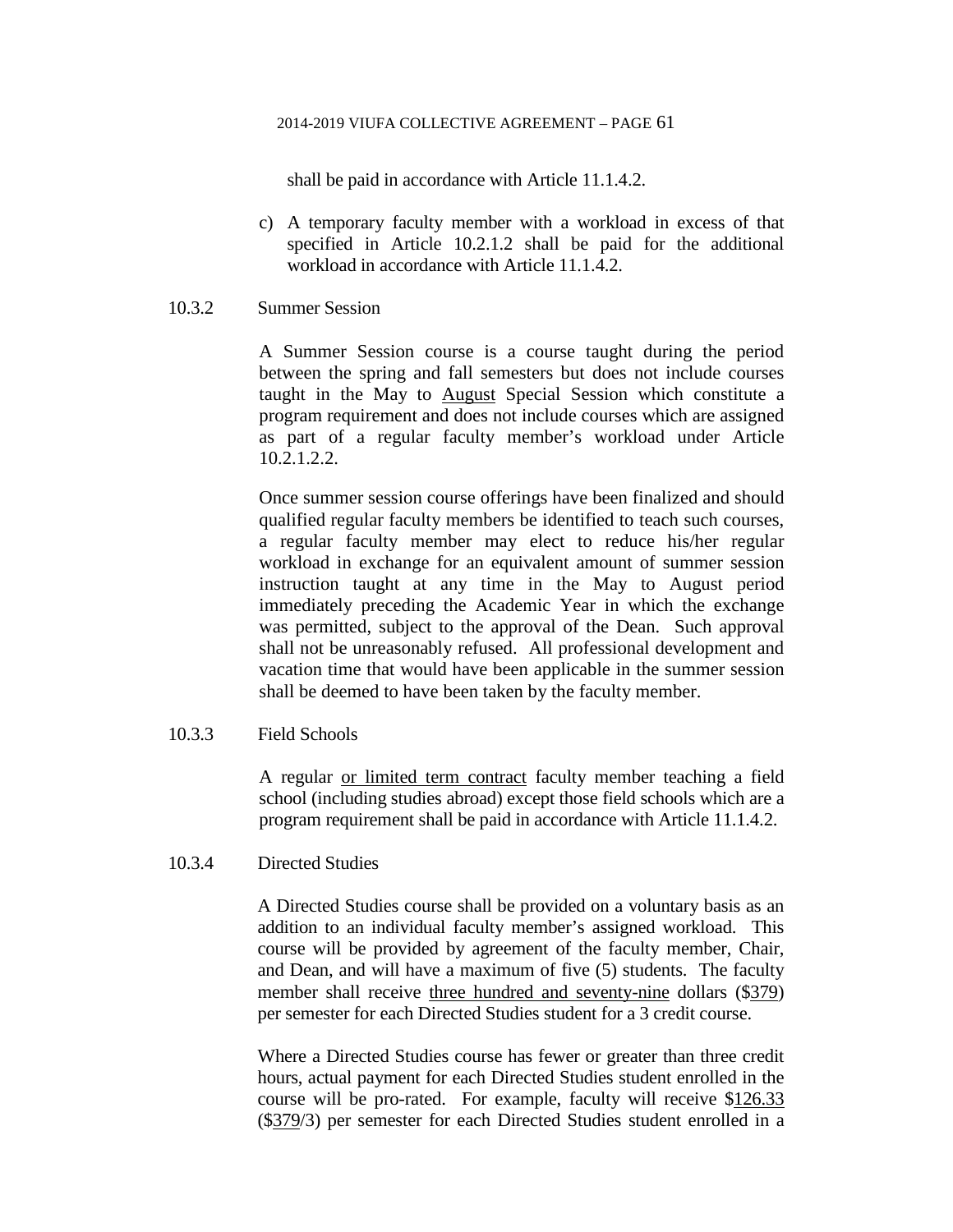one credit course; \$189.50 (\$379/2) for a 1.5 credit course; \$252.67 (\$379 x 2/3) for a two-credit course; \$505.33 (\$379 x 4/3) for a four-credit course, etc.

The Dean will identify Directed Studies on the workload report.

10.3.5 Senior Project

In departments where a Senior Project course is a required or elective component of a degree program, it will be provided on a voluntary basis by an individual faculty member as an addition to their assigned workload. The approval of the Department Chair is required before a student can register in a Senior Project course with an identified Professor/Instructor. The faculty member shall receive two-hundred and fifty dollars (\$250) per semester for each three credit Senior Project student. If two Professors/Instructors jointly supervise a Senior Project, the stipend will be divided equally between them unless there is some other agreement. Deans will identify Senior Projects in Workload Reports.

# 10.4 ASSIGNMENT OF WORKLOAD

10.4.1. In Spring semester, when the approved Program Profile is received from the Ministry, the Dean shall advise each department of its activity level for the next budget year. If subsequent developments necessitate a change to this activity level, the Dean will advise the department accordingly. The initial proposed allocation of each Professor's/Instructor's workload shall first be determined by the Chair of each department (or dean if no chair) in consultation with the members of that department. The proposed workload allocations shall be reviewed by the appropriate Dean in order to ensure a fair distribution within the department. Differences in contact hours, course preparations, student numbers, travel times, and other parameters which are seen to be relevant shall be considered. The workloads determined shall be consistent with the guidelines and limits in all relevant sections of the Collective Agreement.

## 10.4.1.1 Timetabling

The following limits shall be placed on the times that a Professor/Instructor would be expected to teach:

10.4.1.1.1 No Professor/Instructor shall be required to teach more than three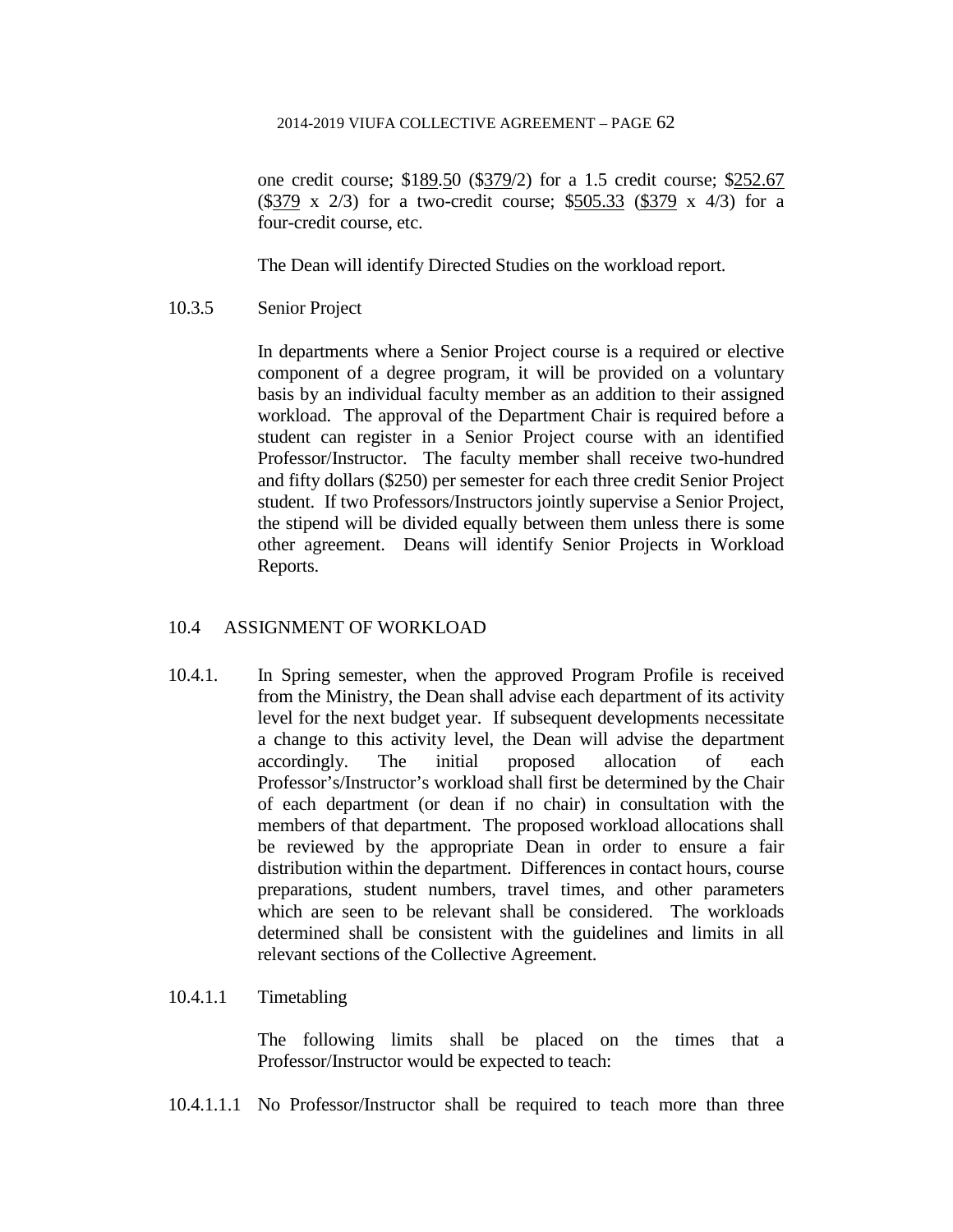consecutive one hour classes, labs or seminars, or more than 2 consecutive classes, labs or seminars of duration more than one hour each. No Professor/Instructor shall be required to conduct more than four consecutive hours of class, lab or seminar.

- 10.4.1.1.2 Where a Professor/Instructor has child care commitments, and where the Professor/Instructor makes a written request, the University shall make every effort to ensure that Professor/Instructor has no classes scheduled before 9:00 am.
- 10.4.1.1.3 Professors/Instructors shall be entitled to a minimum of one continuous hour of unscheduled time in the period between 11:30 and 14:30.
- 10.4.1.1.4 Professors/Instructors shall be entitled to a minimum of twelve continuous hours of unscheduled time between workdays.
- 10.4.1.1.5 Where a Professor/Instructor is required to teach at more than one campus, there shall be reasonable provision for travel time in the Professor's/Instructor's teaching schedule.
- 10.4.1.1.6 The University shall make every effort to ensure that no Professor/Instructor shall be required to conduct a class, a lab or a seminar that ends more than 9 hours after the start of their first class, lab or seminar of that day.
- 10.4.1.1.7 Where a full-time Professor/Instructor is assigned upper level courses and is taking an upper-level release in that academic year, and where the Professor/Instructor makes a written request, the Professor/Instructor shall have no classes, labs or seminars scheduled on at least one of Monday to Friday.
- 10.4.1.1.8 All Professors/Instructors shall be entitled to two consecutive days off per week, and where a Professor/Instructor teaches any part of a course (lab, lecture or seminar) outside of the hours of 8:00 to 17:30 Monday through Friday, the University shall make every effort to provide that Professor/Instructor with a third day off during the week.
- 10.4.1.1.9 Where a faculty member is assigned as part of her/his teaching duties to be on call outside of their regular scheduled teaching assignment, the University shall make every effort to provide that faculty member with an additional day off for each two weeks of on call duty providing there is no additional expense.
- 10.4.2 Within two weeks of the commencement of a term, the Academic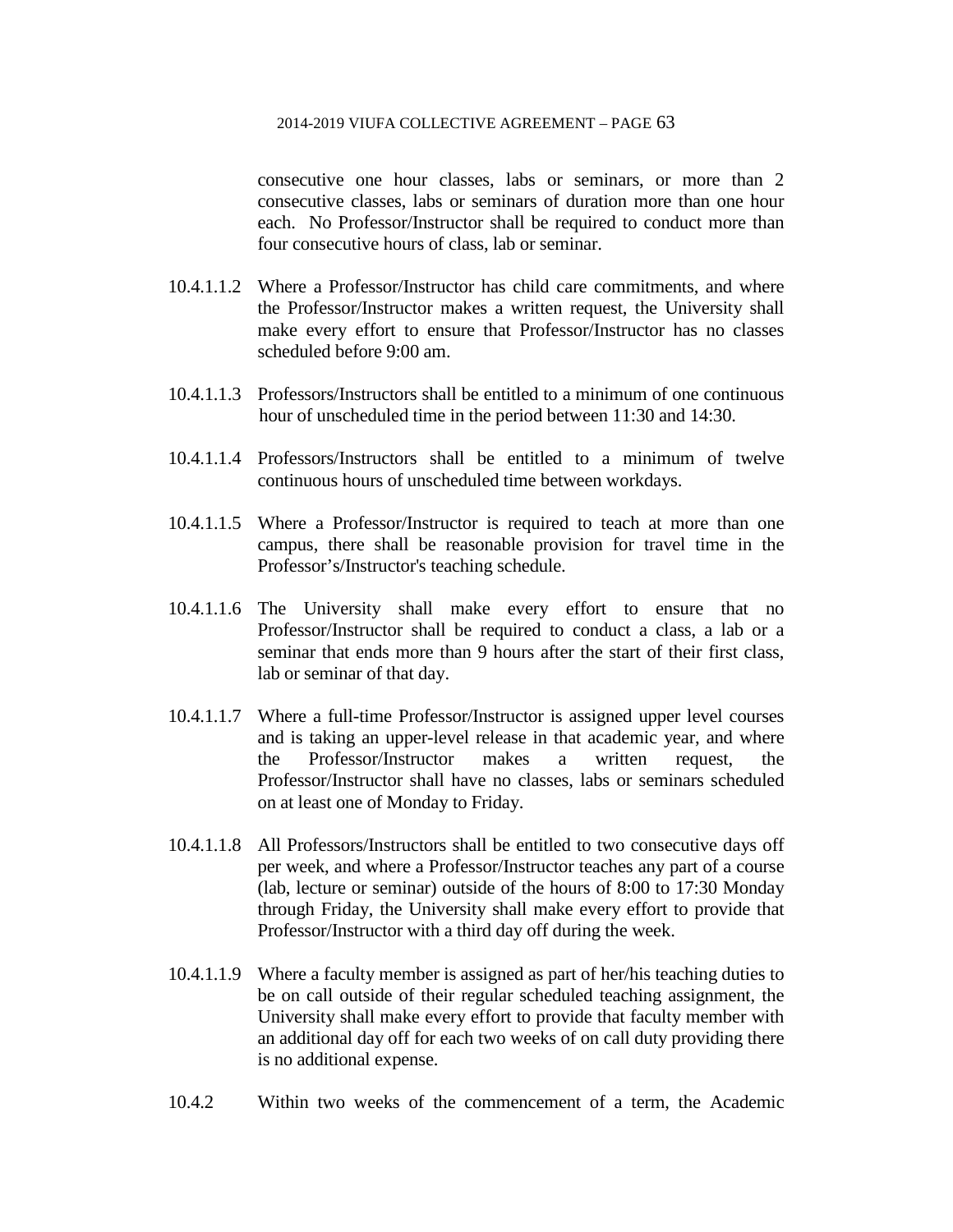Administrator shall forward to the Association workload reports for all faculty who work in that administrator's area. The Chief Personnel Steward or a designate shall, within two weeks following the receipt of the workload reports, meet with the Academic Administrator responsible to review the workload allocations.

The Committee shall present to the Dean, in writing, any concerns about faculty workload. A final report, inclusive of any changes made by the Dean, shall be forwarded immediately by the Chair of the VIUFA faculty Workload Committee to the Dean and the Chief Personnel Steward of the Association no later than four weeks following the first day of classes.

- 10.4.3 Workload allocations determined in accordance with the above Articles 10.4.1 and 10.4.2 may be appealed to the appropriate senior administrator.
- 10.4.5 Other Outside Teaching and Non-Teaching Services Initiated by the University
- 10.4.5.1 Faculty may be given assignments with agencies outside the University (based on the Standard of Reasonableness.) However, such work may not be assigned to a level which exceeds a full workload, except with the agreement of the faculty member. Faculty may refuse such overload assignments without prejudice to their employment and working conditions at the University.
- 10.4.5.2 Should faculty accept such overload, they shall be paid a mutually agreed upon contract fee. Details of financial arrangements shall be made known to the Committee of Personnel Stewards of the Association.

# 10.5 MULTI-CAMPUS TRAVEL

Professors/Instructors may be required to teach a course or courses in one or more of the communities in the University region. Professors/Instructors required to teach at least one day per week at Powell River and whose home campus is Nanaimo, Cowichan or Parksville shall receive a stipend of \$1,500 for each semester in which they teach at Powell River. Effective August 1, 1989, a Professor/Instructor whose home campus is Nanaimo, and is assigned to teach two consecutive semesters and commutes not less than two days per week to the Cowichan Campus, shall receive a stipend of \$500 on the commencement of the second semester.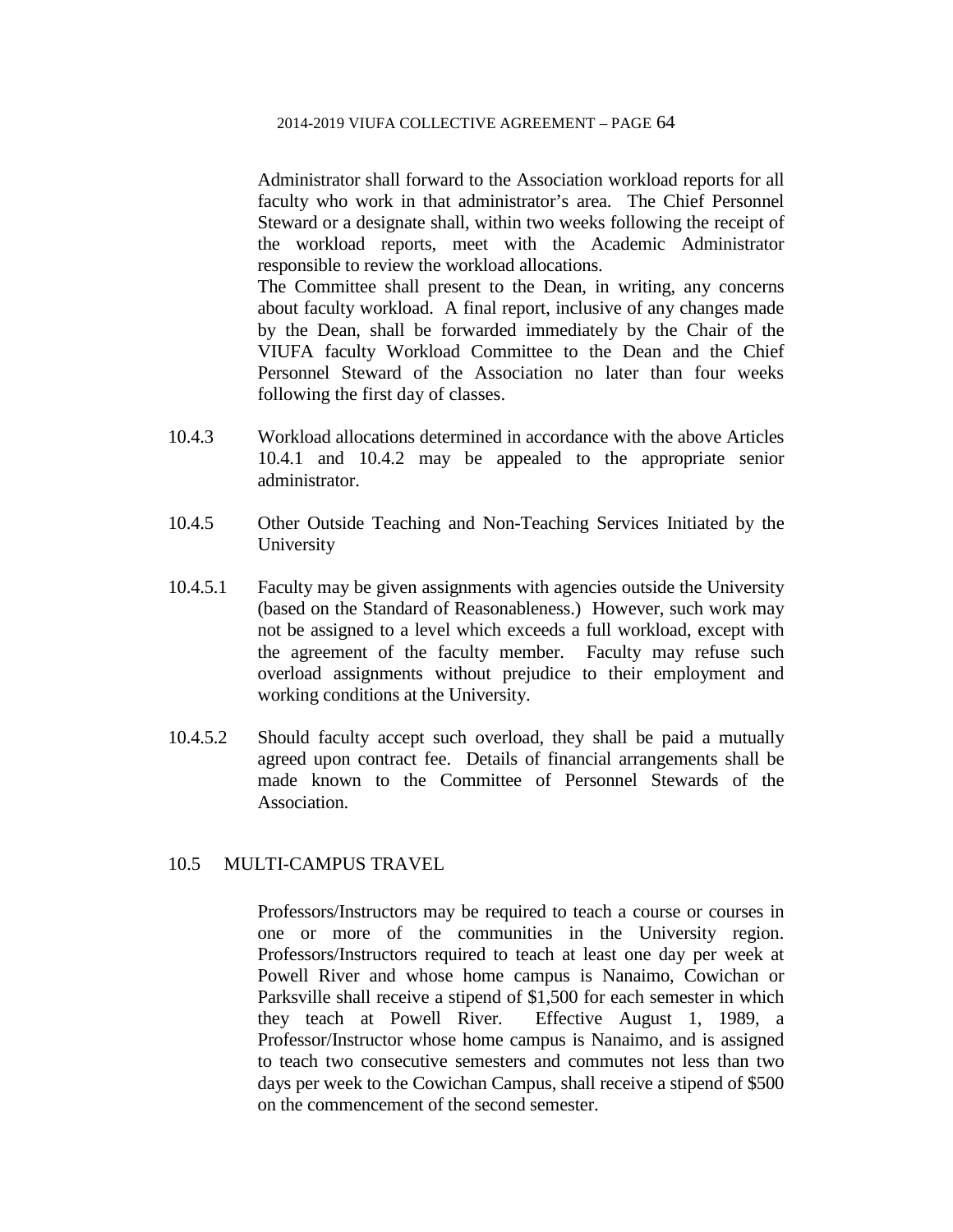# 10.7 FACULTY EMPLOYED IN CO-OPERATIVE EDUCATION

- 10.7.1 The University recognizes that the nature of instruction in Co-operative Education programs differs from the normal delivery of programs.
- 10.7.2 Departments and programs which contain co-operative education components shall collaborate with the University's co-operative education office to ensure uniformity of standards. The University shall ensure that a high level of consultation and cooperation be maintained during development and implementation of these programs between the departments and the Co-op Education office.
- 10.7.3 While faculty members in Co-operative Education programs may be required to teach or supervise co-op positions three semesters a year, under no circumstances shall a Professor/Instructor be required to accept an instructional assignment (workload) which otherwise differs from the provisions stipulated elsewhere in this Collective Agreement.
- 10.7.4 Faculty members shall not be required to teach or supervise co-op positions in more than six semesters in any three-year period commencing on September 1 of the first year of this period.
- 10.7.5 No faculty member shall be denied a two-month summer vacation period, if requested, after being obligated to work a previous summer.
- 10.7.6 For faculty members who are required to teach or supervise co-op positions in three consecutive semesters, vacation and professional development time shall accrue. This vacation and professional time shall be granted within the twelve-month period following the conclusion of the third semester.
- 10.7.7.1 A faculty member who is supporting and supervising students in co-op positions shall receive one-half (1/2) section workload credit for supervision, monitoring and evaluating between one (1) and four (4) students, and one (1) section for between five (5) and ten (10) students. (One section workload credit is equivalent to one-eighth of an annual regular instructional faculty workload.) This credit includes the time required for travel to and from the placement sites. The normal duty per student is two visits per evaluation and reporting.
- 10.7.7.2 If a faculty member carries out these duties for between eleven (11) and nineteen (19) students, the workload credit shall be calculated on the basis of 0.1 credit per student (e.g., fourteen (14) students are equivalent to 1.4 sections of workload credit). For twenty (20)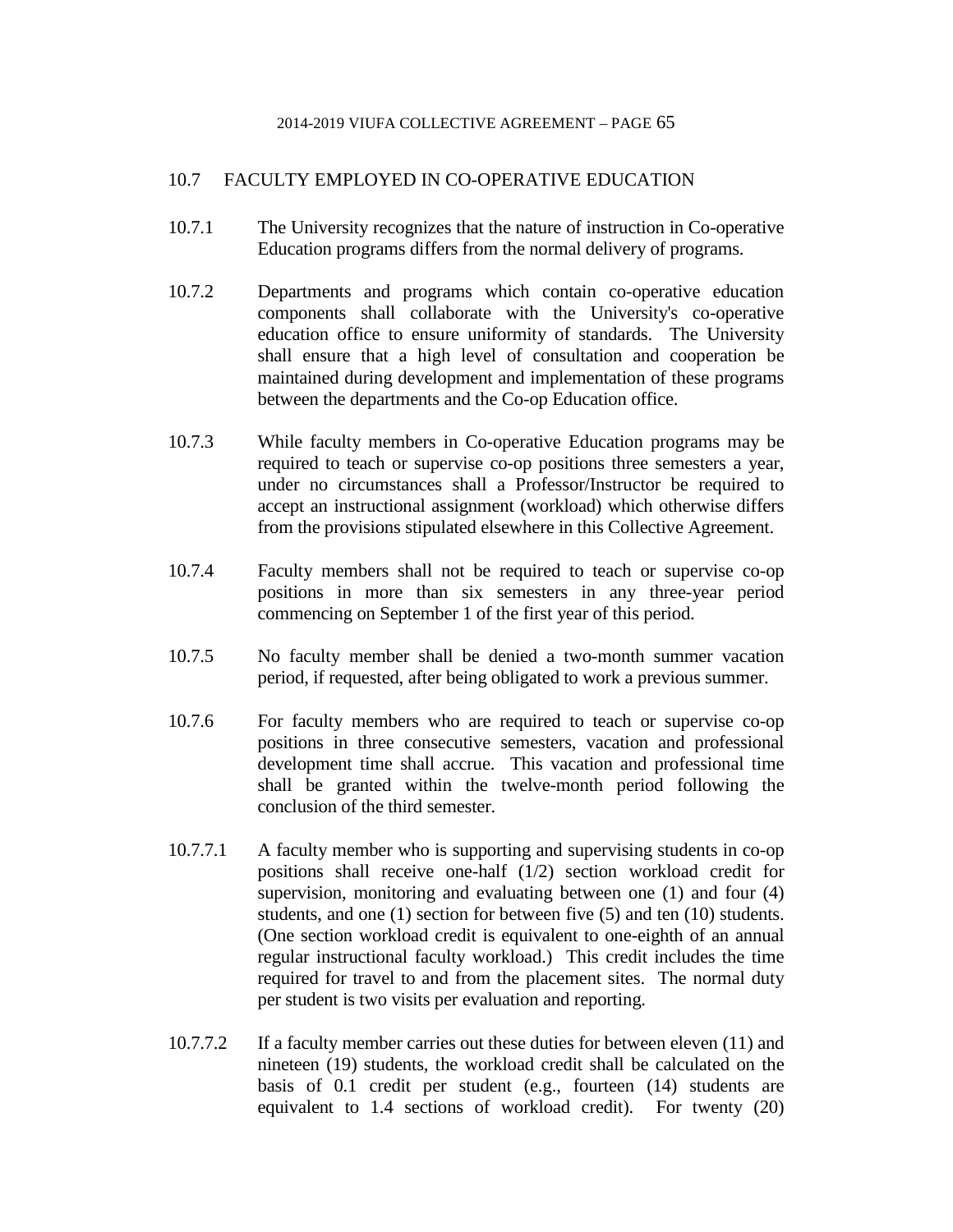students, a Professor/Instructor shall receive two (2) sections workload credit.

- 10.7.7.3 For selection and preparation of work terms, the workload associated in placing up to twenty-seven (27) students in a suitable learning environment is equivalent to one (1) three-hour semester course.
- 10.7.8 Co-op placement monitoring consists of developing, maintaining, and nurturing work-term placements for students, and assisting students in obtaining these placements (writing resumes, job interview skills, setting up interview schedules, etc.)
- 10.7.9 The University recognizes that co-op placement monitoring is carried out by employees who are members of the same bargaining unit that represents faculty teaching in the program for which placements are being sought, unless in unusual circumstances another employee is assigned to monitor a co-op placement in which event the Association shall be notified.

# 10.10 FACULTY ADVISORS

Nothing in this Article 10.10 shall preclude the University from employing individuals as faculty advisors from outside the Association's bargaining unit. Such individuals shall not be covered by this Agreement; this Agreement shall cover only those faculty advisors who were covered by this Agreement immediately prior to the faculty members' assignments.

- 10.10.1 Faculty Advisors are those faculty members who are assigned to the Advising Centre as part of their normal duties.
- 10.10.2 A faculty member's assignment to the Advising Centre as a Faculty Advisor is normally for a one- or two-year term. He/she may be reassigned to that position for further one- or two-year terms.
- 10.10.3 A Faculty Advisor's assignment to the Advising Centre is in direct proportion to the reduction of his/her other assigned duties, and the conditions of this assignment shall be covered in the Articles pertaining to counsellors (non-instructional faculty members) in this Agreement.
- 10.10.4 Faculty Advisors may apply for professional development as described in Article 12.3.2.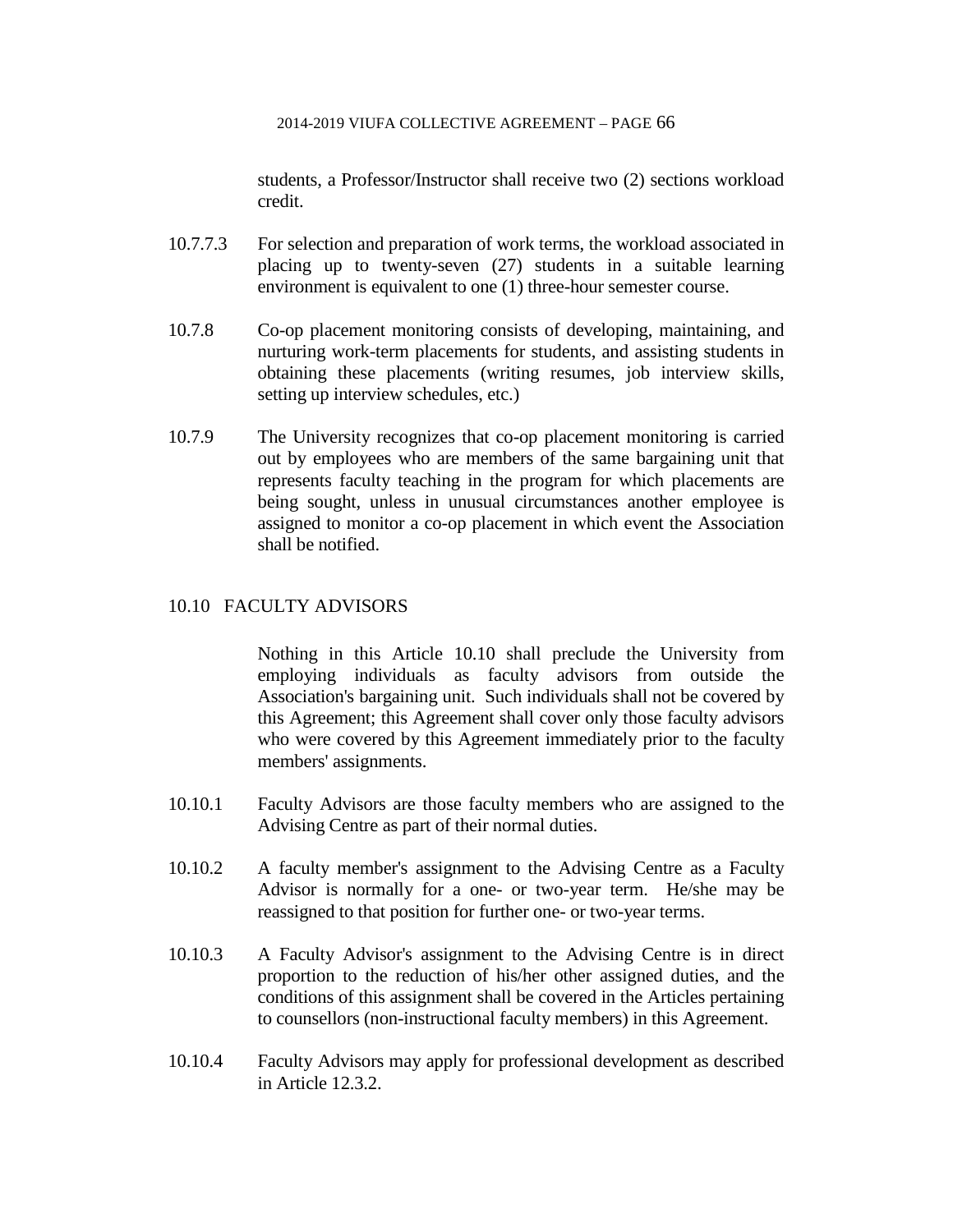10.10.5 Faculty Advisors' seniority shall continue to accumulate in their instructional units.

## 10.11 WORKLOAD RELEASE

- 10.11.1 Upper Level Release
	- For the purposes of scholarly activity, the University agrees that full-time Professors/Instructors who teach upper-level courses shall receive release time on the basis that for Professors/Instructors teaching eight (8) sections, one (1) section release time for one or more upper-level sections taught per year.
- 10.11.1.1 a) A full-time regular faculty member who teaches third or fourth year courses may choose to group his/her scholarly activity release into a single semester providing the grouping results in a single semester of full release from teaching commitments. The faculty member may choose to take the release time in this way provided that:
	- i) the Dean agrees that the faculty member may group his/her scholarly activity release into a single semester, and
	- ii) the workloads can be arranged to meet program needs.
	- b) A full-time regular faculty member who chooses to group his or her scholarly activity release agrees that they will continue grouping their release time and will take the scholarly release semester, and further that they may not opt out of the release time grouping provision except when they neither owe, nor are owed release time. A faculty member may bank a maximum of one semester release.
	- c) A full-time regular faculty member who is permitted to group their scholarly activity release may take the scholarly activity semester after they have received the agreement of the Dean to group their scholarly activity release provided that:
		- i) the faculty member has provided the Dean with notice by February of the preceding academic year that the faculty member intends to take the grouped release, and
		- ii) the Dean agrees with the faculty member taking the specific semester proposed by the faculty member, and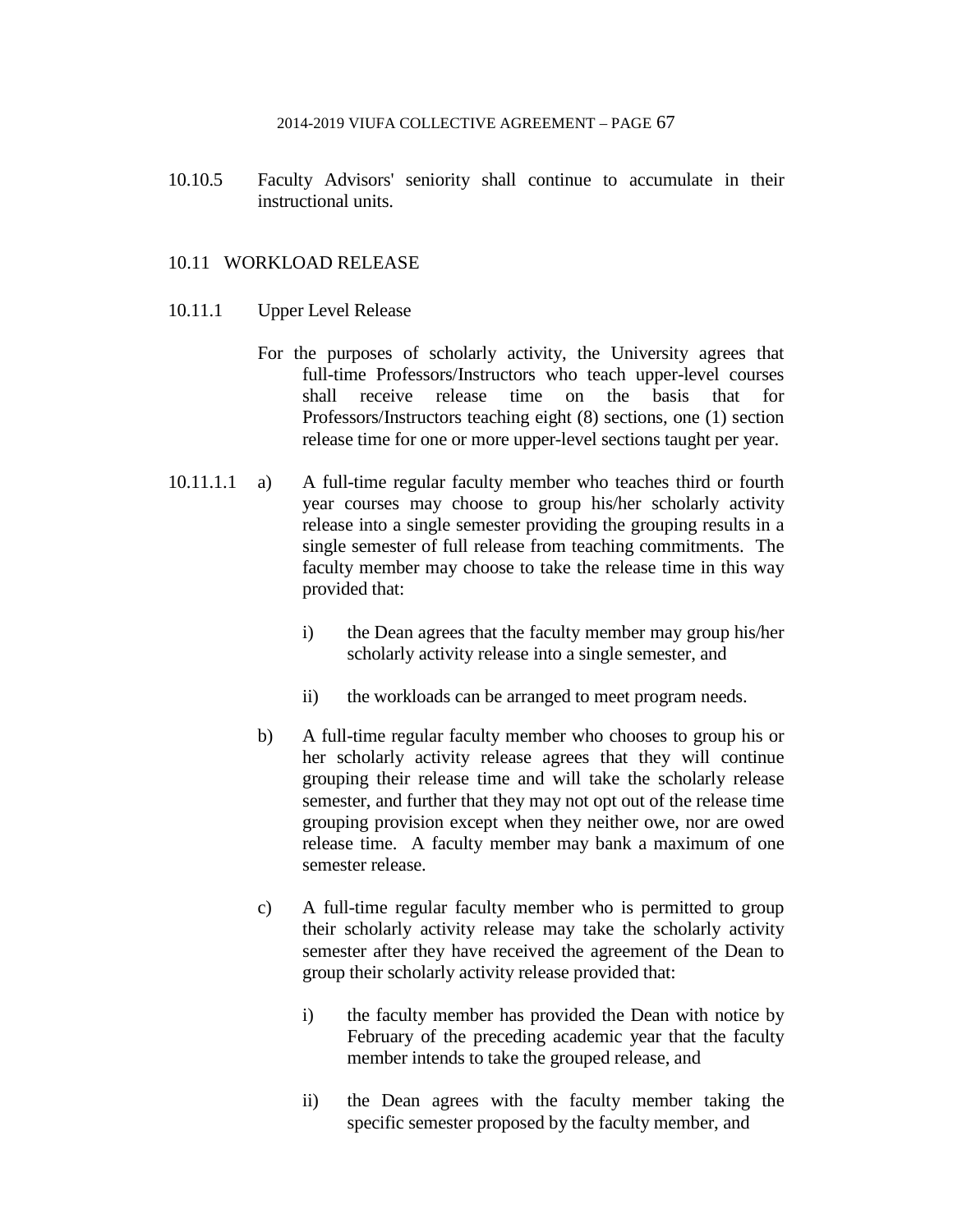- iii) the program needs of the department can be met, and
- iv) the faculty member is not scheduled to take, or applying for a P.D. leave that would occur within five months of the semester that the faculty member is proposing to take the grouped scholarly activity release.
- d) Where a full-time regular faculty member takes a scholarly release semester before he/she has completed a teaching load that includes enough overload under the provisions of the limitations on faculty workload to earn the scholarly activity semester, and where the faculty member resigns or retires from his/her position, the faculty member shall repay the University the portion of his/her salary that he/she received for upper division release that he/she was not entitled to.
- e) Where the University cancels third and fourth year offerings in a department, the faculty member grouping his/her scholarly release will be entitled to take the accumulated scholarly release at any point within the following five years, subject to program needs and Dean's approval.
- f) Where a full-time regular faculty member has chosen to group his or her scholarly activity release time, and where the faculty member is laid off, the University shall pay the faculty member for all unused scholarly activity release at the pay rate that they were at when the scholarly release time would have been taken had the faculty member not been grouping their scholarly activity. If the faculty member has taken a scholarly activity semester and has not accumulated enough scholarly activity release time to earn the scholarly activity semester, the University will recover the portion of that faculty member's salary that the faculty member was not entitled to.
- 10.11.1.2 A limited term contract faculty member whose contract specifies a teaching assignment with more than one section of upper-level scholarly activity release may choose to group his/her scholarly activity release into a single semester within the term of the contract with the approval of the dean.

If extenuating circumstances arise such that the grouped scholarly activity is not claimed by the final semester of the contract, the equivalent value will be paid out in salary at the end of the contract.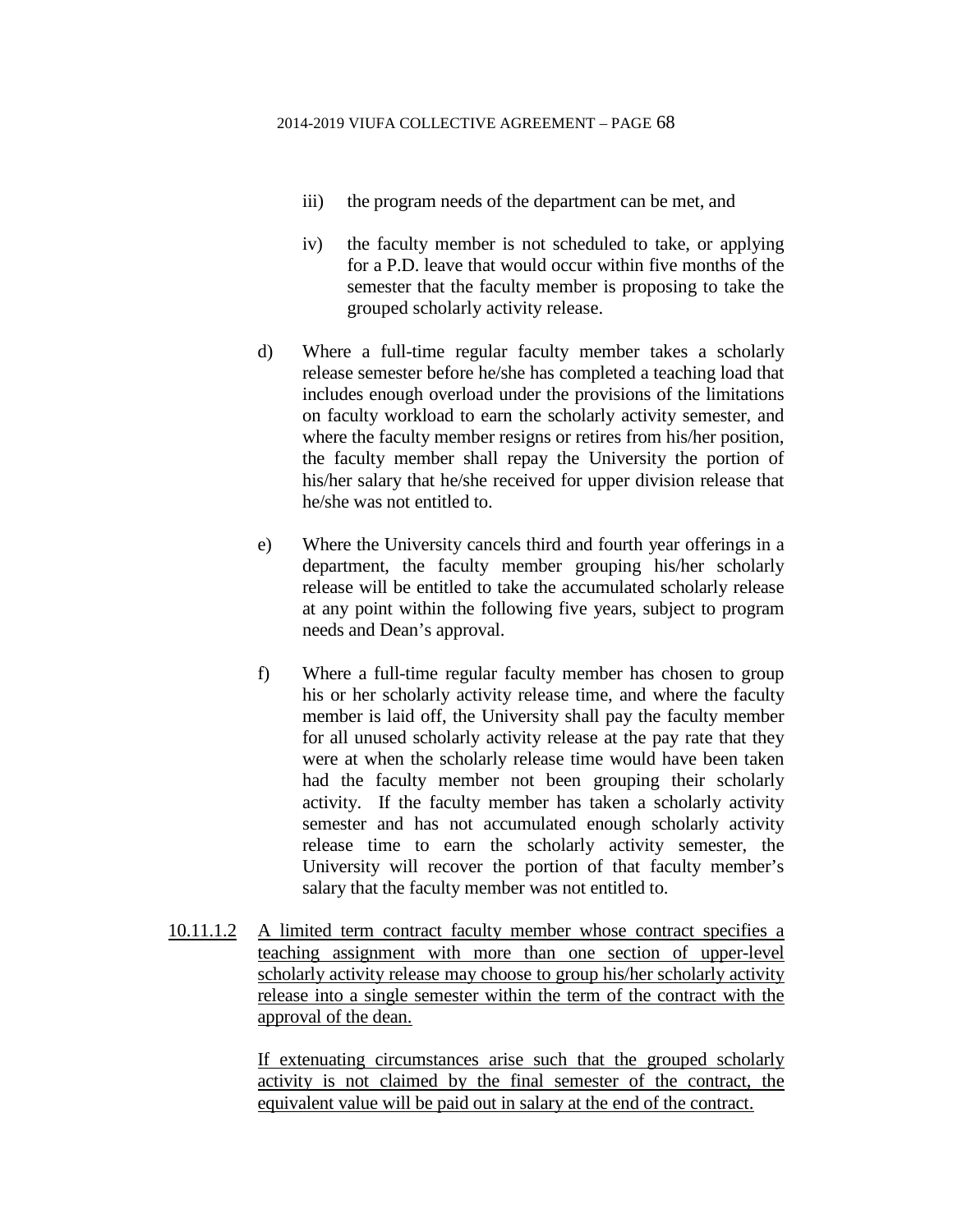- 10.11.2 Chair Release
- 10.11.2.1 Chairs shall be selected by a process established by the appropriate Dean of Instruction in consultation with all faculty members in the program group. Chairs shall be granted release time as per the terms of the Agreement.
- 10.11.2.2 Release sections for Chairs of Departments will be granted on the following basis (based on departmental FTE count as of February 15th prior to the academic year in question):

Instructional Departments with less than 10 FTE faculty: greater than or equal to 1 section

Instructional Departments with 10 to less than 20 FTE faculty: greater than or equal to 2 sections

Instructional Departments with 20+ FTE faculty: greater than or equal to 3 sections

The following conditions will apply to the above:

- a) Departments offering a two-year Career/Technical Program will have a minimum of two sections release.
- b) This formula will not apply to Education Programs. These areas are guaranteed the following minimum number of release sections:

| Education                            | 5 sections |
|--------------------------------------|------------|
| Sport, Health and Physical Education | 2 sections |

It is understood that Education is a new and developing areas. The parties agree to review the changing needs for Chair release time with the intent of applying the formula to these areas in the future.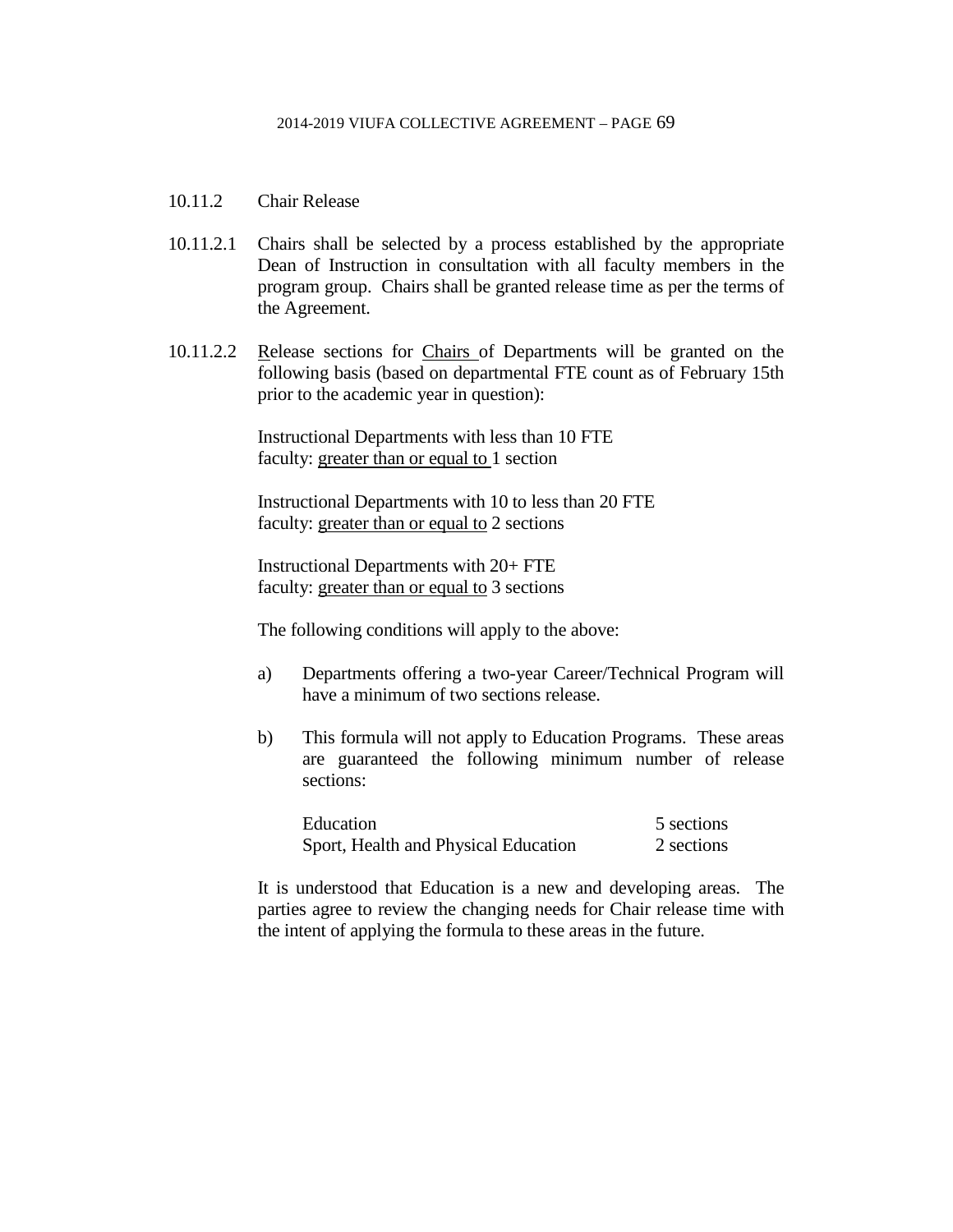### 10.11.2.3 List of Instructional Departments

The following is the list of Instructional Departments that the University and the Association acknowledge. Additions or deletions to this list can only be made with the agreement of the Vice-President Academic and the Chief Personnel Steward of the Association.

### **Arts and Humanities**

Creative Writing and Journalism English First Nations Studies Graphic Design History Interior Design Modern Languages Media Studies Music Theatre Visual Art Women's Studies

### **Education**

### **Health and Human Services**

Baccalaureate Nursing Dental Hygiene Human Services Child and Youth Care Community Support Worker Early Childhood Education and Care Social Work

### **Management**

Accounting Economics Finance and Quantitative Methods Hospitality Management Marketing Recreation and Tourism Management

## **Sport Health and Physical Education**

### **Science and Technology**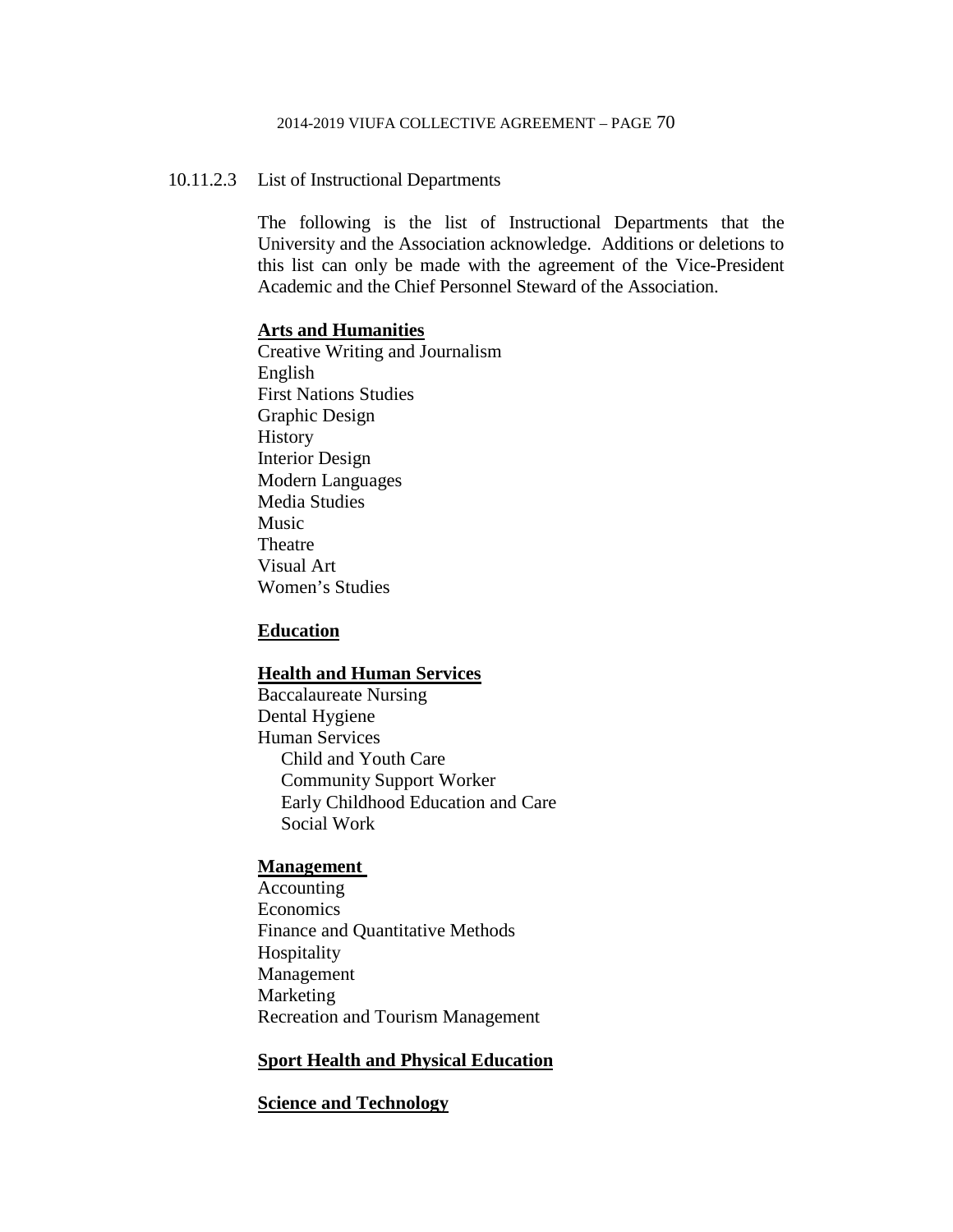Biology Chemistry Computing Science Earth Sciences Fisheries & Aquaculture Forestry Mathematics Physics, Engineering and Astronomy Resource Management Officer Technology

### **Social Sciences**

Anthropology Classics, Philosophy and Religious Studies Criminology Geography Global Studies  $3<sup>rd</sup>$  Year Liberal Studies Teaching Team 4th Year Liberal Studies Teaching Team Political Science Psychology Sociology

### 10.11.3 Senate

In the event the Vice-Chair of the Senate is a member of the Faculty Association, Vancouver Island University shall allocate to the Vice-Chair of the Senate at least one section of release time, or equivalent, for each of the Fall and Spring semesters.

10.11.4 Deans may grant additional release time to faculty, for purposes designated by the Dean. This could include course or program development, special or administrative tasks or other activities.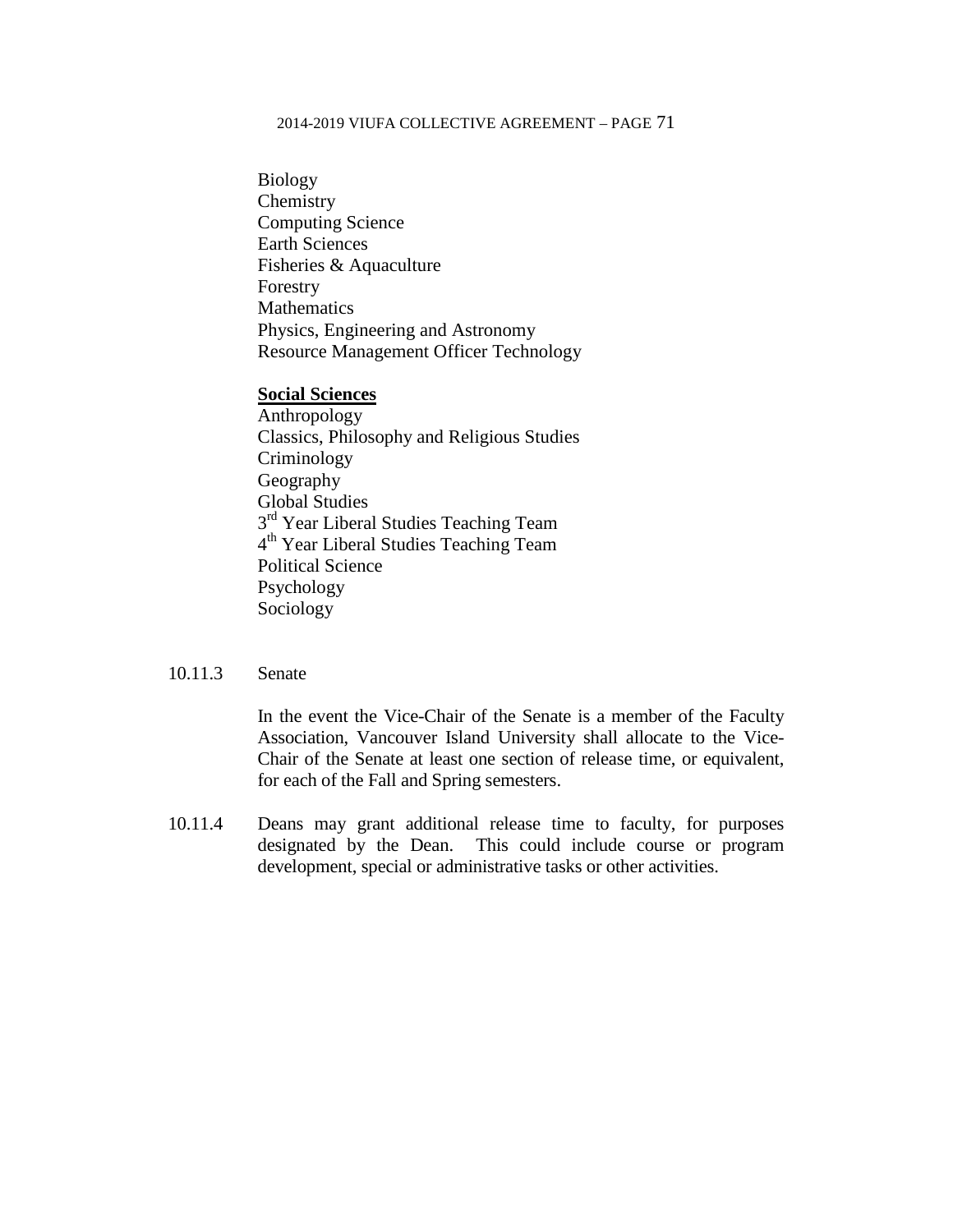# **11. SALARIES AND ALLOWANCES**

### 11.1 SALARIES

11.1.1 A faculty member shall be paid an annual salary in accordance with the following rates.

> Payment of wages will be processed on a biweekly basis and will be deposited directly to the credit of the faculty member's account at a Canadian financial institution of the faculty member's choice.

> Bi-weekly salary is calculated by dividing the annual salary by 26.0893 pay periods.

> > T.

т

T.

|            | 01-Apr-14 to 31-Mar-15 |        |    | 01-Apr-15 to 31-Jan-16* |        |        |            | 01-Feb-16 to 31-Mar-16* | 01-Apr-16 to 31-Jan-17* |        |        |    |          |  |  |  |
|------------|------------------------|--------|----|-------------------------|--------|--------|------------|-------------------------|-------------------------|--------|--------|----|----------|--|--|--|
|            |                        |        |    |                         |        |        |            |                         | <b>ESD</b>              |        |        |    |          |  |  |  |
| Step       |                        | Annual |    | Biweekly                |        | Annual | Biweekly   | Annual                  | Biweekly                |        | Annual |    | Biweekly |  |  |  |
|            | Salary<br>Salary       |        |    |                         | Salary | Salary | Salary     | Salary                  |                         | Salary | Salary |    |          |  |  |  |
| Max F1-    |                        |        |    |                         |        |        |            |                         |                         |        |        |    |          |  |  |  |
| 11         | \$                     | 66,818 | \$ | 2,561.13                | \$     | 67,489 | \$2,586.83 | TBD                     | TBD                     | \$     | 67,826 | \$ | 2,599.75 |  |  |  |
| $F1-10$    | Ś                      | 61,865 | \$ | 2,371.28                | \$     | 62,485 | \$2,395.03 | TBD                     | <b>TBD</b>              | \$     | 62,797 | \$ | 2,407.01 |  |  |  |
| $F1-9$     | Ś                      | 59,210 | Ś  | 2,269.51                | Ś      | 59,799 | \$2,292.10 | <b>TBD</b>              | TBD                     | \$     | 60,099 | \$ | 2,303.57 |  |  |  |
| $F1-8$     | Ś                      | 56,555 | \$ | 2,167.75                | Ś      | 57,118 | \$2,189.34 | <b>TBD</b>              | TBD                     | \$     | 57,404 | \$ | 2,200.29 |  |  |  |
| $F1-7$     | Ś                      | 53,900 | \$ | 2,065.98                | Ś      | 54,440 | \$2,086.67 | <b>TBD</b>              | TBD                     | \$     | 54,712 | \$ | 2,097.12 |  |  |  |
| $F1-6$     | Ś                      | 51,871 | \$ | 1,988.21                | Ś      | 52,391 | \$2,008.16 | <b>TBD</b>              | <b>TBD</b>              | \$     | 52,653 | \$ | 2,018.19 |  |  |  |
| $F1-5$     | Ś                      | 50,257 | \$ | 1,926.35                | \$     | 50,756 | \$1,945.48 | <b>TBD</b>              | TBD                     | \$     | 51,010 | \$ | 1,955.21 |  |  |  |
| $F1-4$     | Ś                      | 48,642 | \$ | 1,864.44                | Ś      | 49,130 | \$1,883.16 | <b>TBD</b>              | TBD                     | \$     | 49,376 | \$ | 1,892.57 |  |  |  |
| $F1-3$     | Ś                      | 47,027 | \$ | 1,802.54                | Ś.     | 47,494 | \$1,820.44 | <b>TBD</b>              | <b>TBD</b>              | \$     | 47,731 | \$ | 1,829.54 |  |  |  |
| $F1-2$     | S                      | 43,995 | \$ | 1,686.32                | Ś.     | 44,434 | \$1,703.14 | <b>TBD</b>              | TBD                     | \$     | 44,656 | \$ | 1,711.66 |  |  |  |
| $Min F1-1$ | Ś                      | 41,929 | Ś  | 1,607.13                | Ś      | 42,348 | \$1,623.20 | <b>TBD</b>              | TBD                     | \$     | 42,560 | \$ | 1,631.31 |  |  |  |

**Provincial SALARY SCHEDULE F1 ( Technicians)**

\* All salary adjustments will occur on the first full pay period after this date. Annual and Biweekly salary amounts will be impacted by previous Economic Stability Dividends as per the Memorandum of Understanding on the Economic Stability Dividend.

|           | 1% Salary Stipend SALARY SCHEDULE F1 |                         |    |          |                  |                        |                  |          |                        |        |        |          |                         |        |        |          |        |                         |          |          |  |
|-----------|--------------------------------------|-------------------------|----|----------|------------------|------------------------|------------------|----------|------------------------|--------|--------|----------|-------------------------|--------|--------|----------|--------|-------------------------|----------|----------|--|
|           |                                      | 01-Feb-17 to 31-Mar-17* |    |          |                  | 01-Apr17-to 31-Jan-18* |                  |          | 01-Feb18 to 31-Mar-18* |        |        |          | 01-Apr-18 to 31-Jan-19* |        |        |          |        | 01-Feb-19 to 31-Mar-19* |          |          |  |
|           |                                      | ESD will adjust salary  |    |          |                  |                        |                  |          | ESD will adjust salary |        |        |          |                         |        |        |          |        | ESD will adjust salary  |          |          |  |
|           |                                      | Annual                  |    | Biweekly |                  | Annual                 | Biweekly         |          | Annual                 |        |        | Biweekly |                         | Annual |        | Biweekly | Annual |                         | Biweekly |          |  |
| Step      |                                      | Salary                  |    | Salary   | Salary<br>Salary |                        | Salary<br>Salary |          | Salary                 |        | Salary |          | Salary                  |        | Salary |          |        |                         |          |          |  |
| Max F1-   |                                      |                         |    |          |                  |                        |                  |          |                        |        |        |          |                         |        |        |          |        |                         |          |          |  |
| 11        | \$                                   | 68,504                  | \$ | 2,625.74 | Ś                | 69,535                 | \$               | 2,665.25 | Ś                      | 70,230 | Ŝ.     | 2,691.89 | Ś                       | 70,581 | Ś      | 2,705.38 | Ŝ      | 71,287                  | Ŝ        | 2,732.44 |  |
| $F1 - 10$ | Ś                                    | 63,426                  |    | 2,431.09 |                  | 64,380                 | \$               | 2,467.68 |                        | 65,024 | \$     | 2,492.35 | Ś                       | 65,349 |        | 2,504.83 |        | 66,003                  | Ś        | 2,529.88 |  |
| $F1-9$    | \$                                   | 60,699                  | \$ | 2,326.60 | Ś                | 61,613                 | \$               | 2,361.61 | Ś                      | 62,229 | \$     | 2,385.22 | \$                      | 62,540 | Ś      | 2.397.14 | Ŝ      | 63,165                  | \$       | 2,421.10 |  |
| $F1-8$    | \$                                   | 57,978                  | \$ | 2,222.30 |                  | 58,851                 | \$               | 2,255.76 | \$                     | 59,440 | \$     | 2,278.31 | \$                      | 59,737 | Ś      | 2,289.70 |        | 60,334                  | Ŝ.       | 2,312.61 |  |
| $F1-7$    | \$                                   | 55,260                  | \$ | 2,118.09 | Ś                | 56,091                 | \$               | 2.149.96 | Ś                      | 56,652 | \$     | 2,171.47 | \$                      | 56,935 | Ś      | 2.182.30 |        | 57,504                  | \$       | 2,204.13 |  |
| $F1-6$    | \$                                   | 53,180                  | Ŝ  | 2,038.38 |                  | 53,980                 | \$               | 2.069.04 |                        | 54,520 | \$     | 2.089.73 | Ś                       | 54,793 | Ś      | 2.100.21 |        | 55,341                  | Ś        | 2,121.22 |  |
| $F1-5$    | \$                                   | 51,520                  |    | 1,974.77 |                  | 52,296                 | \$               | 2,004.50 |                        | 52,819 | \$     | 2,024.54 | \$                      | 53,084 |        | 2,034.69 |        | 53,615                  | Ŝ.       | 2,055.05 |  |
| $F1-4$    | \$                                   | 49,870                  | \$ | 1,911.49 |                  | 50,620                 | \$               | 1,940.25 | Ś                      | 51,126 | \$     | 1,959.65 | \$                      | 51,382 |        | 1,969.45 |        | 51,895                  | Ŝ.       | 1,989.13 |  |
| $F1-3$    | \$                                   | 48,209                  | \$ | 1,847.84 |                  | 48,935                 | \$               | 1,875.66 | Ś                      | 49.424 | Ś      | 1.894.41 | Ś                       | 49,671 |        | 1,903.88 |        | 50,167                  | Ś        | 1,922.90 |  |
| $F1-2$    | \$                                   | 45,103                  | \$ | 1,728.78 |                  | 45,782                 | \$               | 1,754.81 | \$                     | 46,240 | \$     | 1,772.37 | Ś                       | 46,470 |        | 1,781.20 |        | 46,935                  | \$       | 1,799.00 |  |
| Min F1-1  | \$                                   | 42,985                  |    | 1,647.62 |                  | 43,632                 | \$               | 1,672.40 |                        | 44.068 | \$     | 1,689.12 | Ś                       | 44,288 |        | 1,697.56 |        | 44,731                  | \$       | 1,714.53 |  |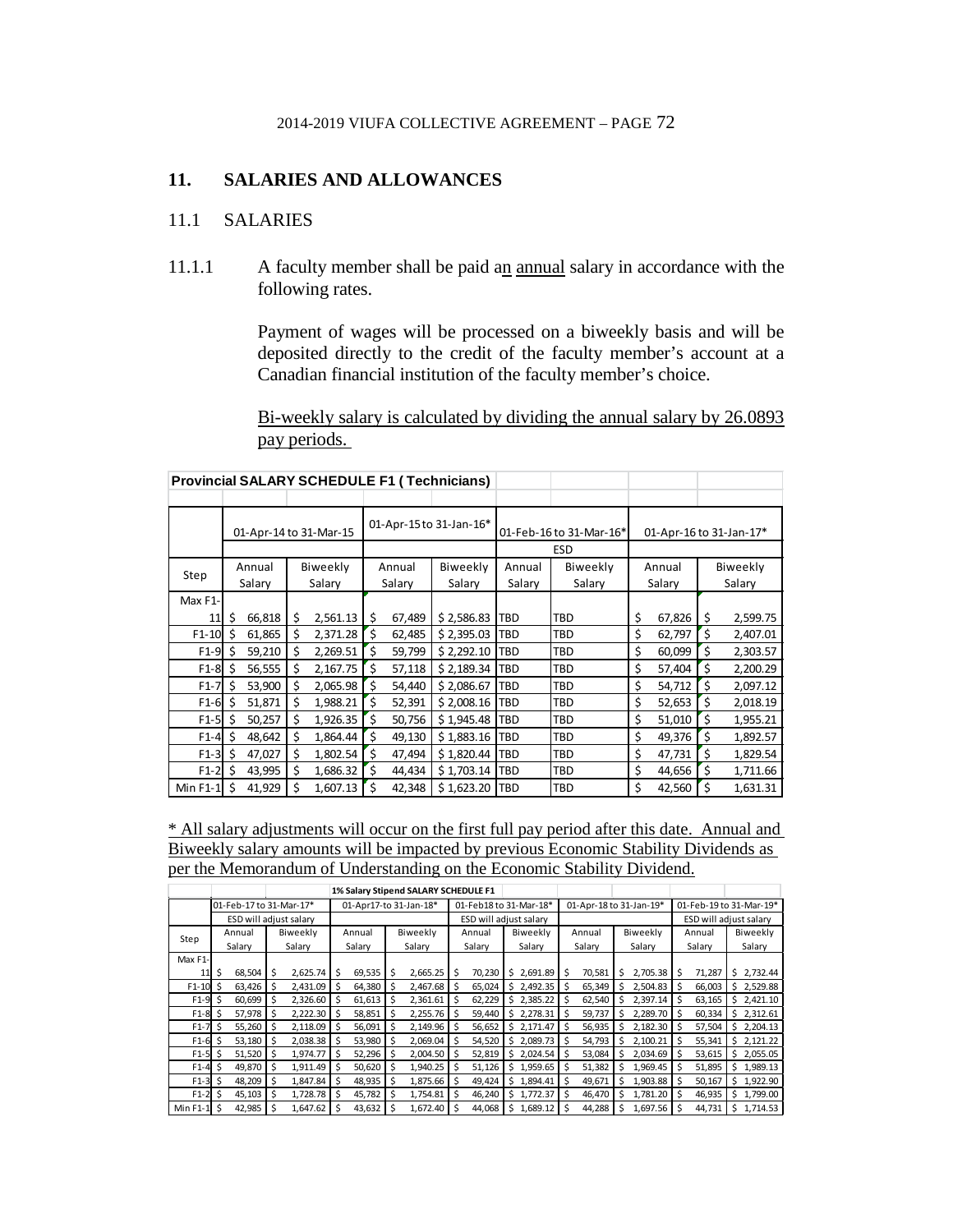\* All salary adjustments will occur on the first full pay period after this date. Annual and Biweekly salary amounts will be impacted by previous Economic Stability Dividends as per the Memorandum of Understanding on the Economic Stability Dividend.

| Provincial SALARY SCHEDULE F2 (All reqular faculty and limited term contract Instructors, excepting Technicians) |             |                                   |               |                               |            |            |    |        |                         |                         |                        |        |    |          |
|------------------------------------------------------------------------------------------------------------------|-------------|-----------------------------------|---------------|-------------------------------|------------|------------|----|--------|-------------------------|-------------------------|------------------------|--------|----|----------|
|                                                                                                                  |             |                                   |               |                               |            |            |    |        |                         |                         |                        |        |    |          |
| 01-Apr-14 to 31-Mar-15                                                                                           |             | 01-Apr-15 to 31-Jan-16*           |               | 01-Feb-16 to 31-Mar-<br>$16*$ |            |            |    |        | 01-Apr-16 to 31-Jan-17* | 01-Feb-17 to 31-Mar-17* |                        |        |    |          |
|                                                                                                                  |             |                                   |               |                               |            | <b>ESD</b> |    |        |                         |                         | ESD will adjust salary |        |    |          |
| Step                                                                                                             | Annual      | Biweekly                          | Annual        | Biweekly                      | Annual     | Biweekly   |    | Annual |                         | Biweekly                |                        | Annual |    | Biweekly |
|                                                                                                                  | Salary      | Salary                            | Salary        | Salary                        | Salary     | Salary     |    | Salary |                         | Salary                  |                        | Salary |    | Salary   |
| $F2-1$                                                                                                           | Ś<br>86,611 | 3,319.79                          | Ś<br>87,477   | \$3,352.98                    | <b>TBD</b> | TBD        | \$ | 87,914 | Ś                       | 3,369.73                | Ś                      | 88,793 | Ŝ  | 3,403.43 |
| $F2-2$ \$                                                                                                        | 81.136      | 3.109.93<br>Ŝ                     | Ś<br>81,947   | \$3.141.02 TBD                |            | TBD        | \$ | 82,357 | Ŝ                       | 3,156.73                | ٔ s                    | 83,181 | Ŝ  | 3,188.32 |
| $F2-3$ \$                                                                                                        | 75,577      | 2,896.86<br>Ŝ                     | Ŝ.<br>76,333  | \$2,925.84 TBD                |            | TBD        | \$ | 76,715 | \$                      | 2,940.48                | ' \$                   | 77,482 | \$ | 2,969.88 |
| $F2-4$                                                                                                           | 72,485      | 2.778.34                          | Ś<br>73,210   | \$2,806.13 TBD                |            | TBD        | \$ | 73,576 |                         | 2,820.16                | Š.                     | 74,312 | Ŝ  | 2,848.37 |
| $F2-5$                                                                                                           | 69,829      | 2,676.54                          | \$.<br>70,527 | \$2,703.29 TBD                |            | TBD        | \$ | 70,880 | S                       | 2,716.82                | .S                     | 71,589 | S  | 2,744.00 |
| $*$ F2-6 S                                                                                                       | 67,175      | 2,574.81                          | Ŝ.<br>67,847  | \$2,600.57 TBD                |            | TBD        | \$ | 68,186 |                         | $2,613.56$ \$           |                        | 68,868 | Ŝ  | 2,639.70 |
| $F2-7$                                                                                                           | Ŝ<br>64,519 | 2,473.01<br>Ŝ                     | 's<br>65,164  | \$2,497.73 TBD                |            | TBD        | \$ | 65,490 | \$                      | 2,510.22                | ۰\$                    | 66,145 | Ś  | 2,535.33 |
| F2-8                                                                                                             | 61,864      | 2,371.24                          | -S<br>62,483  | \$2,394.97                    | <b>TBD</b> | TBD        | \$ | 62,795 | S                       | 2,406.93                | '\$                    | 63,423 | Ŝ  | 2,431.00 |
| $F2-9$                                                                                                           | 59,209      | 2,269.47                          | Ŝ<br>59,801   | \$2,292.17                    | <b>TBD</b> | TBD        | \$ | 60,100 | S                       | 2,303.63                | -S                     | 60,701 | Ś  | 2,326.66 |
| $F2-10$                                                                                                          | 56.554      | 2.167.71                          | Ś<br>57,120   | \$2.189.40 TBD                |            | TBD        | \$ | 57,406 | S                       | 2,200.37                | Ŝ                      | 57,980 | Ŝ  | 2,222.37 |
| $F2-11$ \$                                                                                                       | 53,900      | 2,065.98                          | Ŝ.<br>54,439  | \$2,086.64 TBD                |            | TBD        | \$ | 54,711 | \$                      | 2,097.07                | \$                     | 55,258 | Ŝ  | 2,118.03 |
|                                                                                                                  |             | Maximum initial placement is F2-6 |               |                               |            |            |    |        |                         |                         |                        |        |    |          |

\* All salary adjustments will occur on the first full pay period after this date. Annual and Biweekly salary amounts will be impacted by previous Economic Stability Dividends as per the Memorandum of Understanding on the Economic Stability Dividend.

Provincial Salary Schedule F2 (All regular faculty and limited term contract Instructors, excepting Technicians).

|                                   |   |        |    | 01-Apr17-to 31-Jan-18* |    | 01-Feb18 to 31-Mar-18* |                        | 01-Apr-18 to 31-Jan-19* |    |          |                        | 01-Feb-19 to 31-Mar-19* |          |          |  |  |  |
|-----------------------------------|---|--------|----|------------------------|----|------------------------|------------------------|-------------------------|----|----------|------------------------|-------------------------|----------|----------|--|--|--|
|                                   |   |        |    |                        |    |                        | ESD will adjust salary |                         |    |          | ESD will adjust salary |                         |          |          |  |  |  |
|                                   |   | Annual |    | Biweekly               |    | Annual                 | Biweekly               | Annual                  |    | Biweekly |                        | Annual                  | Biweekly |          |  |  |  |
| Step                              |   | Salary |    | Salary                 |    | Salary                 | Salary                 | Salary                  |    | Salary   | Salary                 |                         |          | Salary   |  |  |  |
| $F2-1$                            | Ś | 90,129 | \$ | 3,454.63               | \$ | 91,030                 | \$3,489.17             | \$91,486                | \$ | 3,506.65 | \$                     | 92,401                  | \$       | 3,541.72 |  |  |  |
| $F2-2$                            | Ś | 84,433 | Ś  | 3,236.31               | Ś  | 85,277                 | \$3,268.66             | \$85,704                | Ś  | 3,285.02 | Ŝ.                     | 86,561                  | Ś        | 3,317.87 |  |  |  |
| $F2-3$                            | S | 78,648 |    | 3,014.57               | \$ | 79,434                 | \$3,044.70             | \$79,831                | \$ | 3,059.91 | \$                     | 80,629                  | \$       | 3,090.50 |  |  |  |
| $F2-4$                            |   | 75,431 | Ś  | 2,891.26               | \$ | 76,185                 | \$2,920.16             | \$76,566                | \$ | 2,934.77 | \$                     | 77,332                  | Ś        | 2,964.13 |  |  |  |
| $F2-5$                            | S | 72,666 | Ś  | 2,785.28               | \$ | 73,393                 | \$2,813.15             | \$73,759                | \$ | 2,827.17 | \$                     | 74,497                  | \$       | 2,855.46 |  |  |  |
| $* F2-6$                          | Ś | 69,904 | Ś  | 2,679.41               | \$ | 70,603                 | \$2,706.21             | \$70,957                | \$ | 2,719.77 | \$                     | 71,667                  | Ś        | 2,746.99 |  |  |  |
| $F2-7$                            | Ś | 67,141 | Ś  | 2,573.51               | Ś  | 67,812                 | \$2,599.23             | \$68,152                | \$ | 2,612.26 | \$                     | 68,834                  | \$       | 2,638.40 |  |  |  |
| $F2-8$                            | Ŝ | 64,377 | Ś  | 2,467.56               | \$ | 65,021                 | \$2,492.25             | \$65,346                | \$ | 2,504.70 | \$                     | 65,999                  | \$       | 2,529.73 |  |  |  |
| $F2-9$                            | Ś | 61,615 | Ś  | 2,361.70               | \$ | 62,231                 | \$2,385.31             | \$62,542                | \$ | 2,397.23 | \$                     | 63,167                  | Ś        | 2,421.18 |  |  |  |
| $F2-10$                           | Ŝ | 58,853 | \$ | 2,255.83               | \$ | 59,442                 | \$2,278.41             | \$59,738                | \$ | 2,289.75 | \$                     | 60,335                  | \$       | 2,312.63 |  |  |  |
| $F2-11$                           | Ś | 56,089 | Ś  | 2,149.89               | \$ | 56,650                 | \$2,171.39             | \$56,933                | \$ | 2,182.24 | \$                     | 57,502                  | \$       | 2,204.05 |  |  |  |
| Maximum initial placement is F2-6 |   |        |    |                        |    |                        |                        |                         |    |          |                        |                         |          |          |  |  |  |

**1% Salary Stipend SALARY SCHEDULE F2 (All regular faculty and limited term contract Instructors, excepting Technicians)**

\* All salary adjustments will occur on the first full pay period after this date. Annual and Biweekly salary amounts will be impacted by previous Economic Stability Dividends as per the Memorandum of Understanding on the Economic Stability Dividend.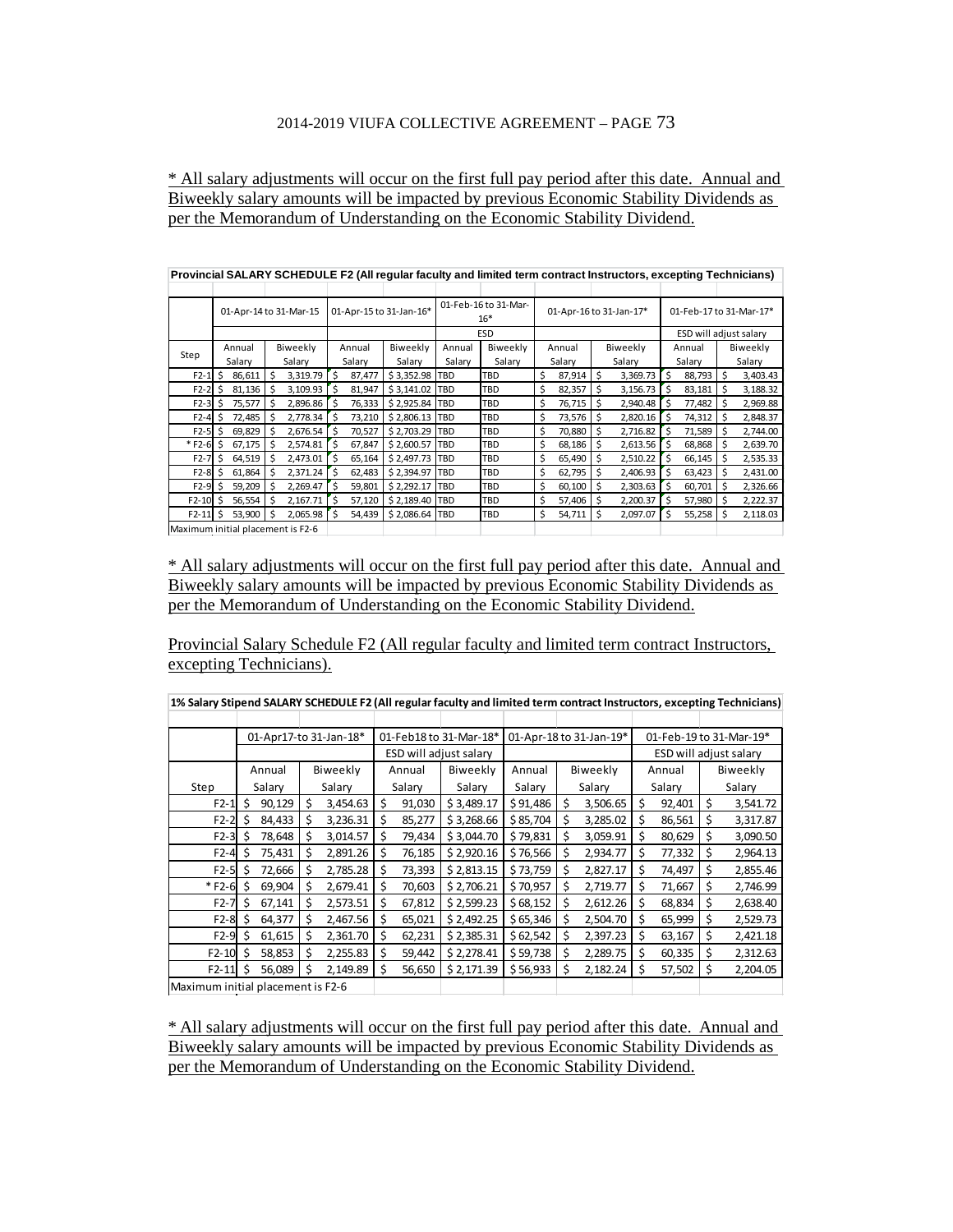# **Memorandum of Understanding**

# **ECONOMIC STABILITY DIVIDEND**

# **Definitions**

**1.** In this Letter of Agreement:

"Collective agreement year" means each twelve (12) month period commencing on the first day of the renewed collective agreement. For example, the collective agreement year for a collective agreement that commences on April 1, 2014 is April 1, 2014 to March 31, 2015 and each period from April 1 to March 31 for the term of the collective agreement.

"Economic Forecast Council" means the Economic Forecast Council appointed under s. 4 of the *Budget Transparency and Accountability Act*, [S.B.C. 2000] c. 23;

"Forecast GDP" means the average forecast for British Columbia's real GDP growth made by the Economic Forecast Council and as reported in the annual February budget of the government;

"Fiscal year" means the fiscal year of the government as defined in the *Financial Administration Act* [1996 S.B.C.] c. 138 as 'the period from April 1 in one year to March 31 in the next year';

"Calendar year" Is a twelve (12) month period starting January 1st and ending December 31st of the same year based upon the Gregorian calendar.

"GDP" or "Gross Domestic Product" for the purposes of this LOA means the expenditure side value of all goods and services produced in British Columbia for a given year as stated in the BC Economic Accounts;

"GWI" or "General Wage Increase" means a general wage increase resulting from the formula set out in this LOA and applied as a percentage increase to all wage rates in the collective agreement on the first pay day after the commencement of the eleventh (11th ) month in a collective agreement year;

"Real GDP" means the GDP for the previous fiscal year expressed in constant dollars and adjusted for inflation produced by Statistics Canada's Provincial and Territorial Gross Domestic Product by Income and by Expenditure Accounts (also known as the provincial and territorial economic accounts) and published as "Real Gross Domestic Product at Market Prices" currently in November of each year.

# **The Economic Stability Dividend**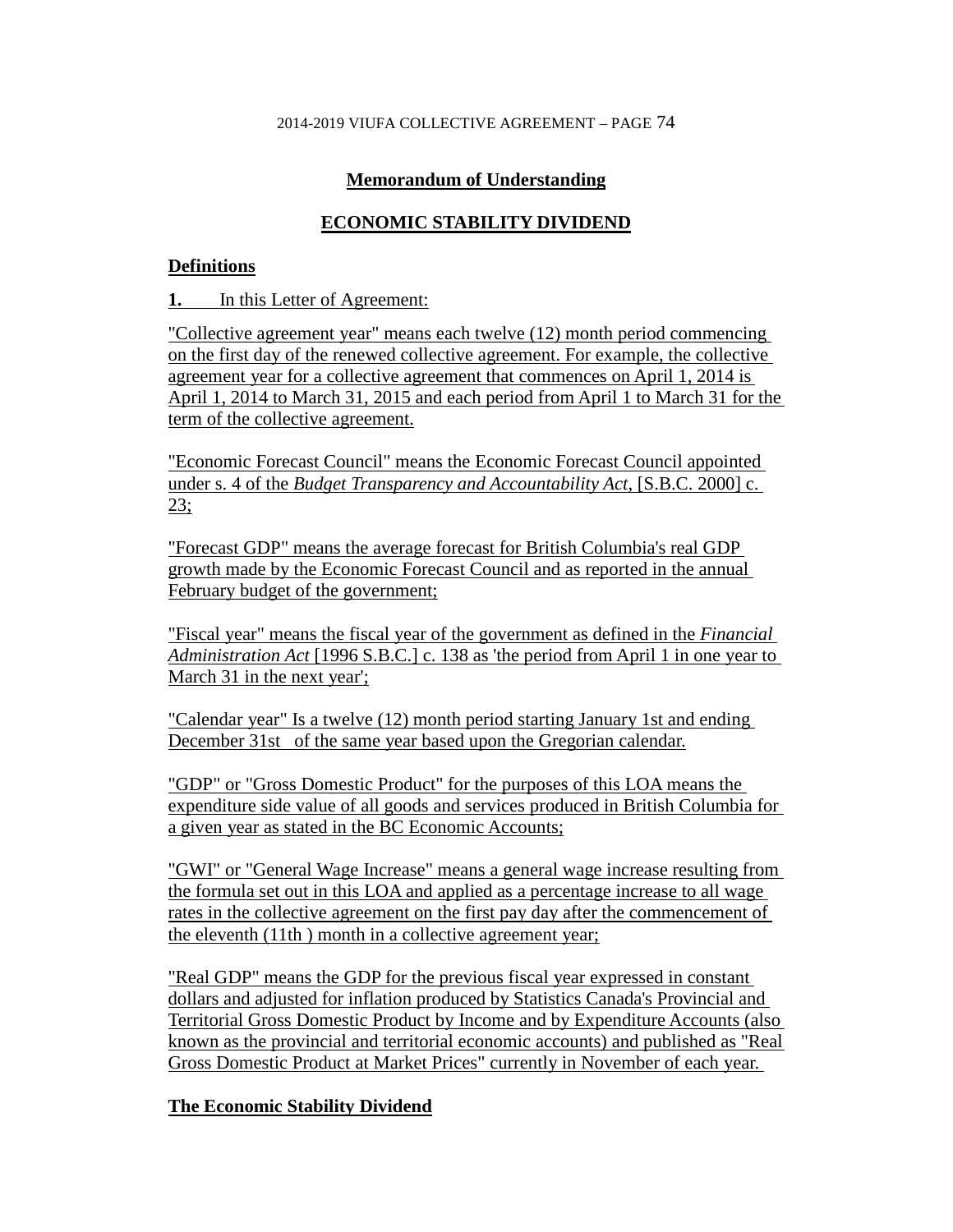The Economic Stability Dividend shares the benefits of economic growth between employees in the public sector and the Province contingent on growth in BC's real GDP.

3. Employees will receive a general wage increase (GWI) equal to one-half (1/2) of any percentage gain in real GDP above the forecast of the Economic Forecast Council for the relevant calendar year.

4. For greater clarity and as an example only, if real GDP were one percent (1%) above forecast real GDP then employees would be entitled to a GWI of onehalf of one percent  $(0.5\%)$ .

# **Annual Calculation and publication of the Economic Stability Dividend**

5. The Economic Stability Dividend will be calculated on an annual basis by the Minister of Finance for each collective agreement year commencing in 2015/16 to 2018/2019 and published through the PSEC Secretariat.

6. The timing in each calendar year will be as follows:

(i) February Budget - Forecast GDP for the upcoming calendar year;

(ii) November of the following calendar year- Real GDP published for the previous calendar year;

(iii) November- Calculation by the Minister of Finance of fifty percent (50%) of the difference between the Forecast GDP and the Real GDP for the previous calendar year;

(iv) Advice from the PSEC Secretariat to employers' associations, employers and unions of the percentage allowable General Wage Increase, if any, for each bargaining unit or group with authorization to employers to implement the Economic Stability Dividend.

7. For greater clarity and as an example only:

For collective agreement year 3 (2016/17):

(i) February 2015 - Forecast GDP for calendar 2015;

(ii) November 2016 - Real GDP published for calendar 2015;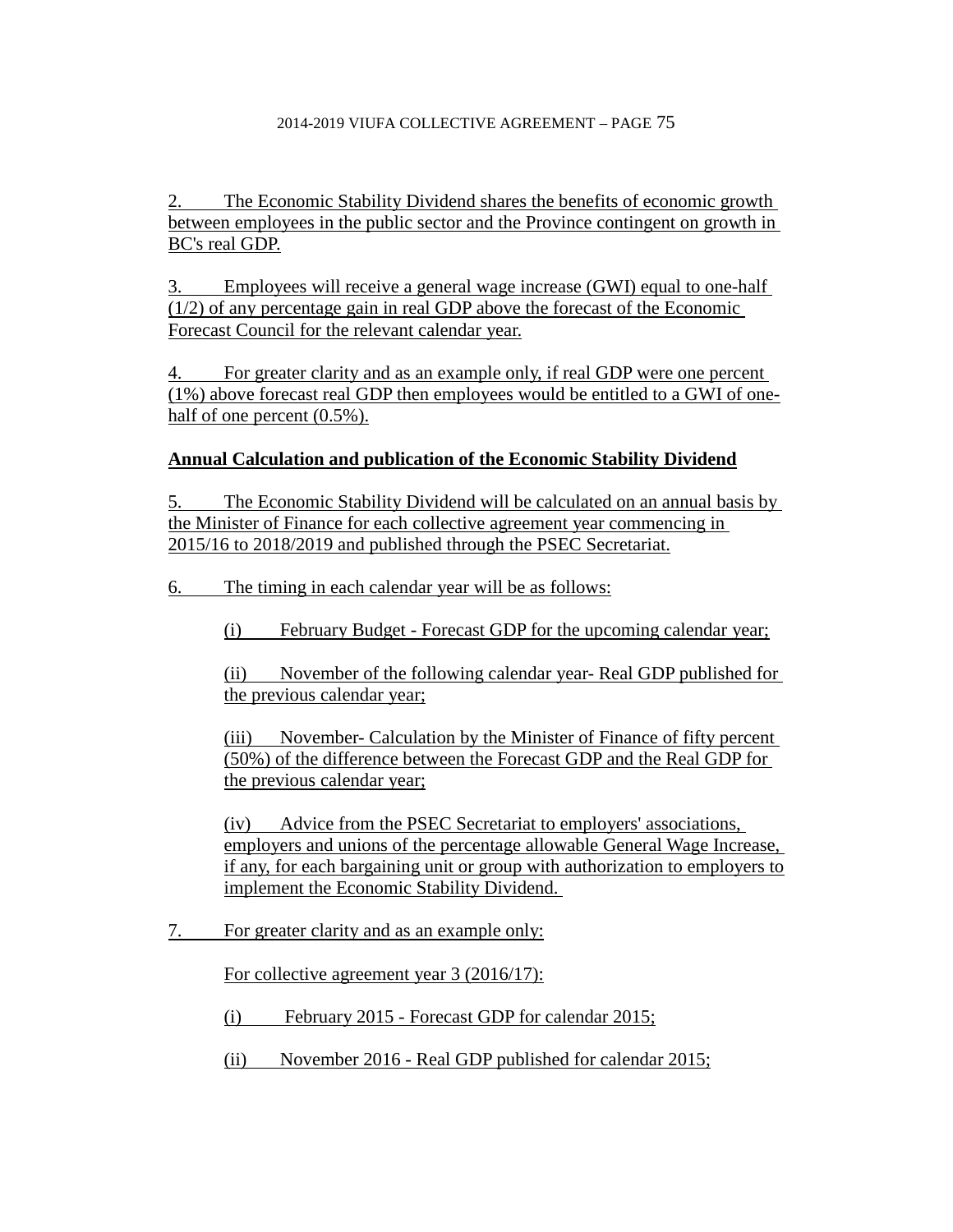(iii) November 2016 - Calculation of the fifty percent (50%) of the difference between the 2015 Forecast GDP and the 2015 Real GDP by the Minister of Finance through the PSEC Secretariat;

(iv) Direction from the PSEC Secretariat to employers' associations, employers and unions of the percentage allowable General Wage Increase, if any, for each bargaining unit or group with authorization to employers to implement the Economic Stability Dividend.

(v) Payment will be made concurrent with the General Wage Increases on the first pay period after respectively February, 1, 2016, February 1, 2017, February 1, 2018 and February 1, 2019.

# **Availability of the Economic Stability Dividend**

8. The Economic Stability Dividend will be provided for each of the following collective agreement years: 2015/16 (based on 2014 GDP); 2016/17 (based on 2015 GDP); 2017/18 (based on 2016 GDP); and, 2018/19 (based on 2017 GDP).

# **Allowable Method of Payment of the Economic Stability Dividend**

9. Employers must apply the Economic Stability Dividend as a percentage increase only on collective agreements wage rates and for no other purpose or form.

11.1.2 Salary Schedule for Regular Part-Time Faculty

Regular part-time faculty shall be positioned on the salary scale in the same manner as a regular faculty member. His/Her salary shall be the biweekly rate times the percentage of a full-time workload consistent with his/her original appointment paid evenly on a biweekly basis.

- 11.1.3 Limited term contract Instructors shall be positioned on the salary scale in the same manner as a regular faculty member. For part time limited term contract faculty his/her salary shall be the biweekly rate times the percentage of a full-time workload consistent with his/her original appointment paid evenly on a biweekly basis.
- 11.1.4 Salary Schedule for Temporary Faculty Members
- 11.1.4.1 A temporary non-instructional faculty member shall be positioned on the salary scale in the same manner as a regular faculty member.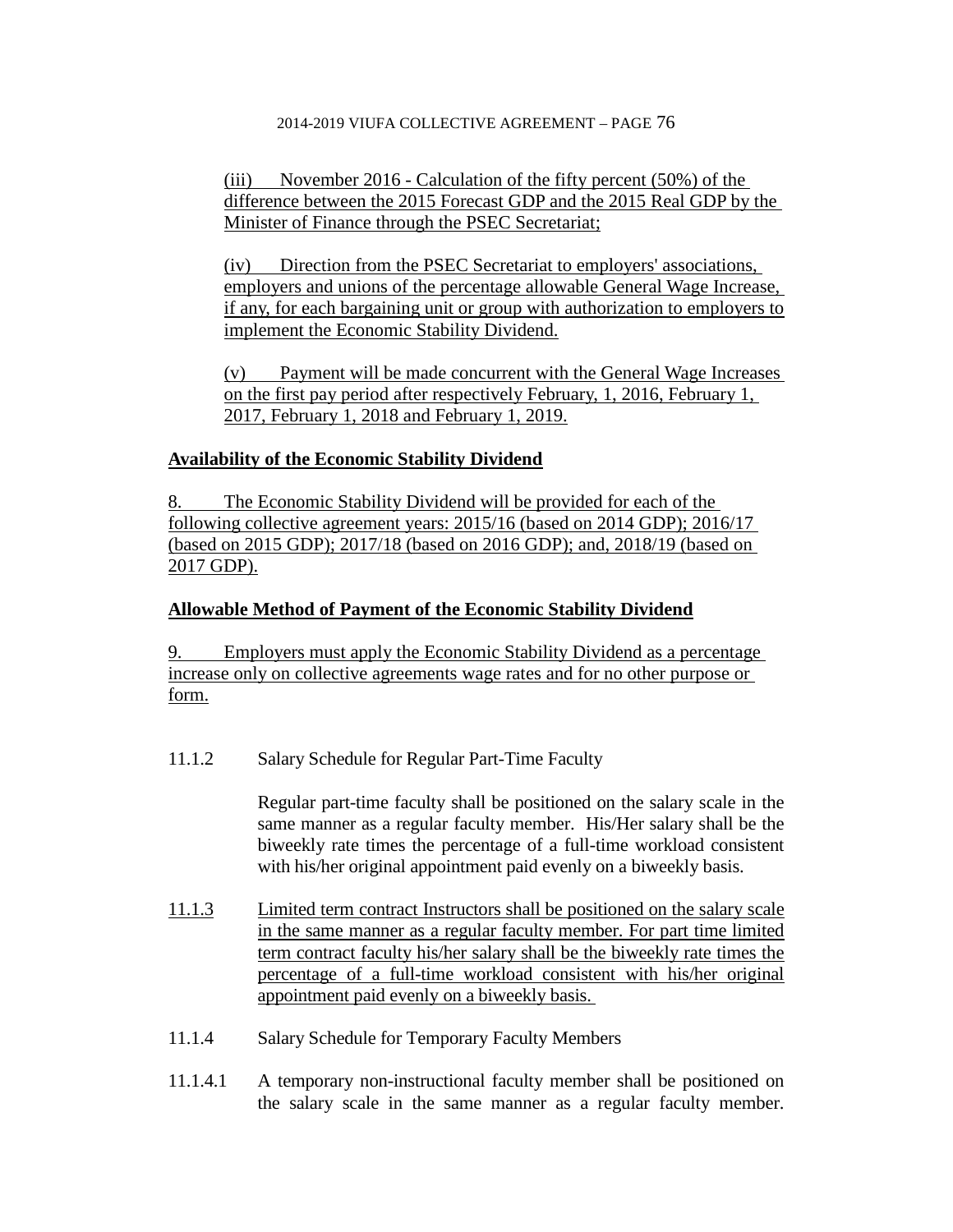His/Her contract salary shall be the biweekly rate times the percentage of a full-time workload for the position times the number of biweekly pays falling within the contract period. Temporary non-instructional appointments include a vacation entitlement as outlined in Article 12.2.7.

11.1.4.2 Effective January 1, 2014, a temporary instructional faculty member shall be paid the flat rate of \$6,045.98 per assigned course consisting of three lecture or equivalent hours per week over the normal fall or spring semester. The rate for any courses requiring fewer or more hours per week shall be based upon a rate of one-third of the above amount for each hour of teaching per week, for one semester. The flat rate shall be increased as follows:

> Effective the first day of the first full pay period after April 1, 2015, by one percent (1.0%) to \$6,106.44.

> Effective the first day of the first full pay period after February 1, 2016: Economic Stability Dividend\*.

> Effective the first day of the first full pay period after April 1, 2016, by one-half of one percent (0.5%).

> Effective the first day of the first full pay period after February 1, 2017 by one percent (1.0%), plus the Economic Stability Dividend\*.

> Effective the first day of the first full pay period after April 1, 2017 by one-half of one percent (0.5%).

> Effective the first full pay period after February 1, 2018 by one percent (1.0%), plus the Economic Stability Dividend\*.

> Effective the first day of the first full pay period after April 1, 2018, by one-half of one percent (0.5%).

> Effective the first day of the first full pay period after February 1, 2019, by one percent (1%) plus the Economic Stability Dividend\*.

> The temporary instructional rate shall be paid in biweekly installments over the period of the actual teaching assignment. Assignments taught during the normal fall and/or spring semesters will be paid over a period of 16 weeks. This duration will be extended or shortened to reflect the period of the actual teaching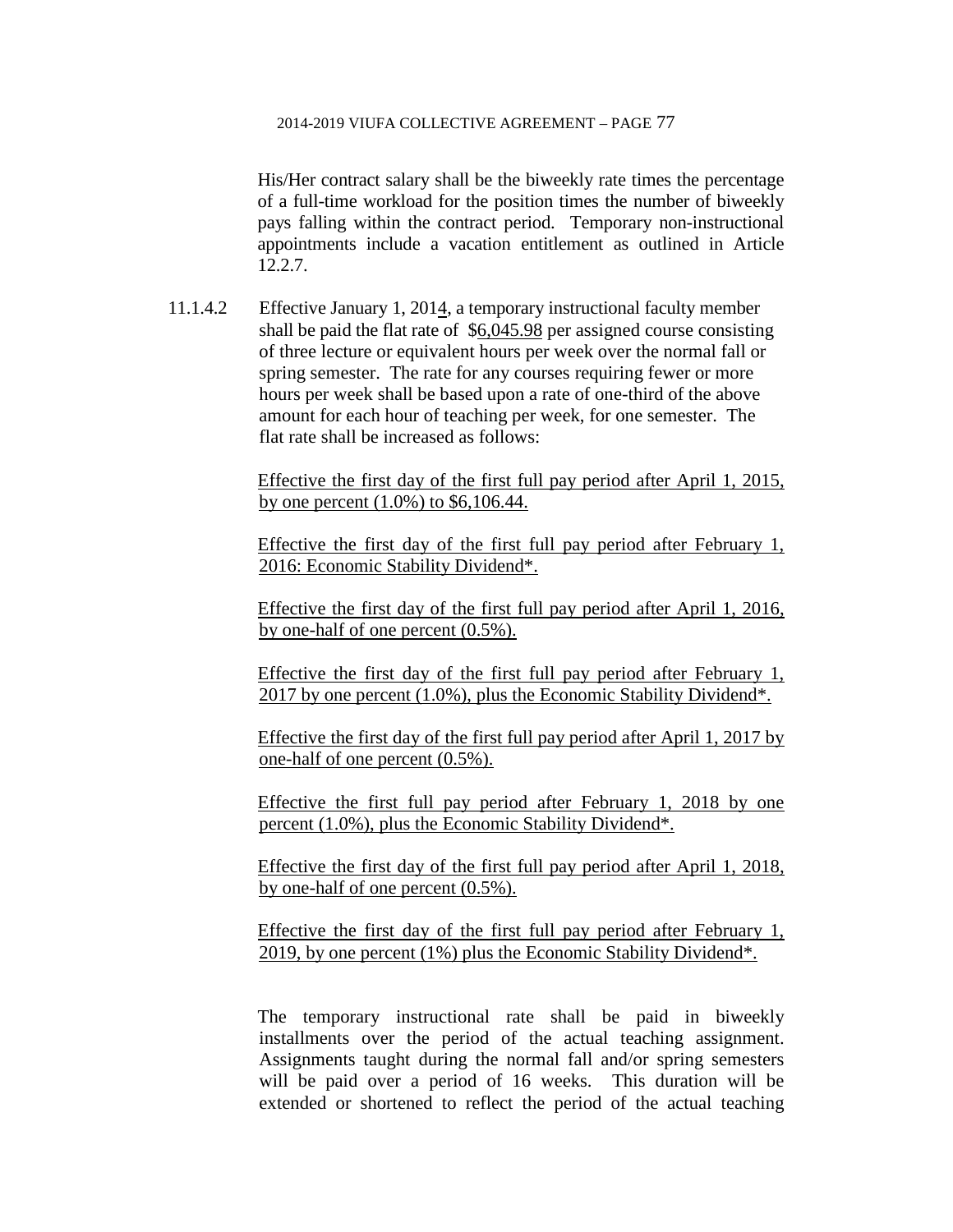assignment for courses taught outside of the normal fall and/or spring semesters.

\*Economic Stability Dividend is described in Article 11.1.1.

11.1.4.3 Non-regular faculty not already in receipt of health and insurance benefits under Article 13 shall be entitled to payment of eight percent (8%) biweekly in lieu of health and insurance benefits. If the employee is participating in an employer paid LTD plan, the payment in lieu of benefits shall be reduced to six percent (6%).

# 11.2 ALLOWANCES

11.2.1 Allowance for Administrative Duties

Any and all allowances or stipends for administrative duties shall be reported to the Committee of Personnel Stewards of the Association by the Administration each semester by September 30 or February 28 as appropriate.

## 11.2.2 Travel Allowances

The University shall pay the expenses, as per section 42.08 of the Vancouver Island University Policy Book, of a faculty member when on University business as approved by the Dean of Instruction. In instances where no other means of transportation can be made available by the University, and a faculty member is required to drive his/her personal vehicle for Vancouver Island University business more than six days in one calendar month in his/her I.C.B.C. year, then the University shall pay the extra costs of necessary insurance. Prior approval of the senior administrator is required. A copy of insurance documentation reflecting additional 007 coverage premium costs must be attached to the claim for reimbursement.

A faculty member using their own vehicle for eligible and approved travel shall be entitled to reimbursement for the use of that vehicle in the amount equal to the per kilometer rate set out in Vancouver Island University Policy and the Guidelines for Reimbursement of Travel and Other Expenses.

If a faculty member is directed to perform and performs work away from their home campus (in the case of a temporary faculty member away from the campus(es) of their posted assignment(s)), the faculty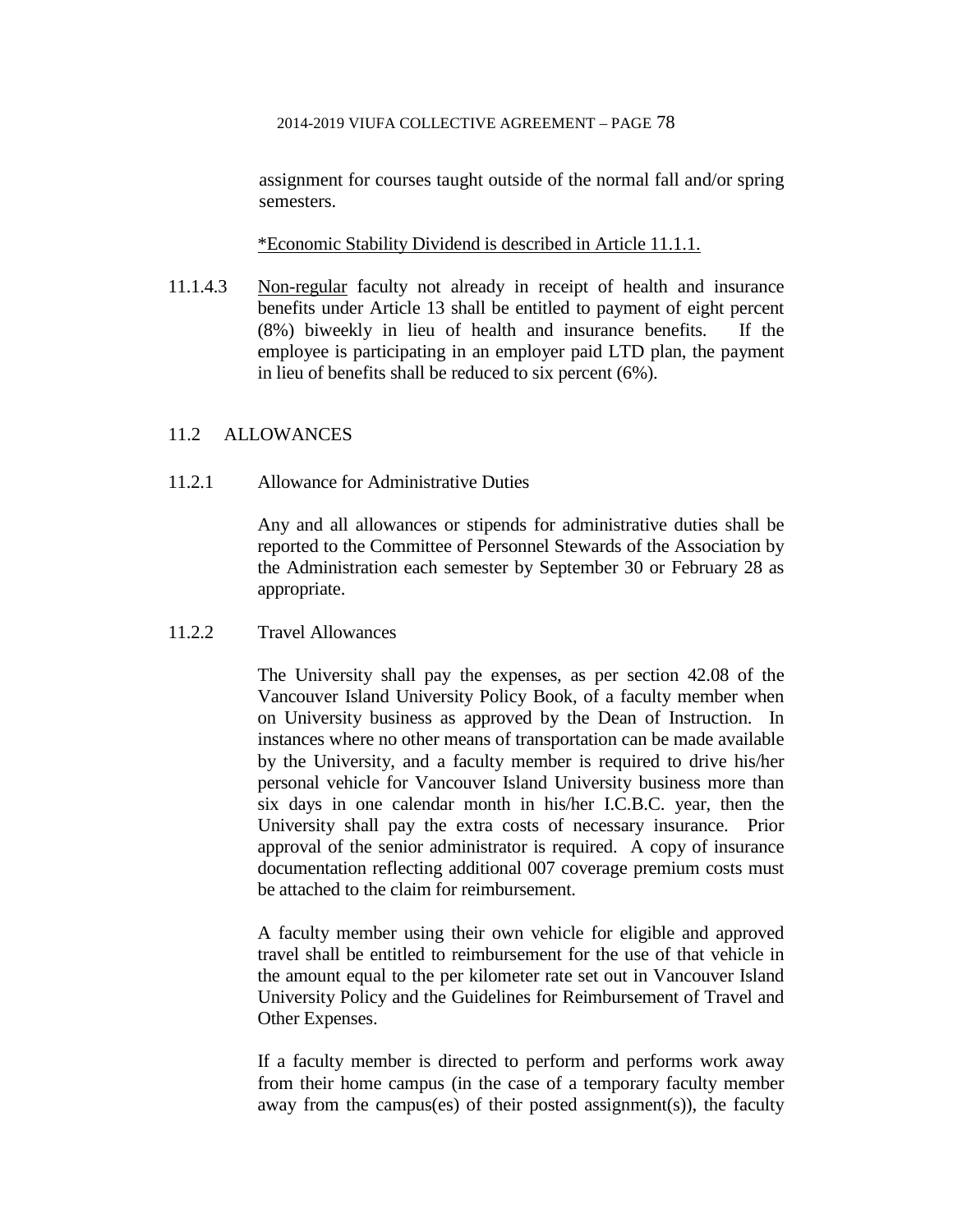member will be entitled to claim all other eligible expenses actually incurred in accordance with the Guidelines for Reimbursement of Travel and Other Expenses.

11.2.3 Where the duties of a faculty member require, as a condition of employment and as specified in the posting, that the faculty member belong to a professional association Vancouver Island University shall reimburse the faculty member for any fee paid to maintain membership in that professional association.

# 11.4 INITIAL PLACEMENT ON SALARY SCALE

- 11.4.1 Procedure for Salary Placement of Faculty (Excluding Technicians)
- 11.4.1.1 Initial salary placement shall take place upon appointment. Upon reappointment of a limited term contract or temporary non-instructional faculty member, salary placement shall not take place unless such reappointment occurs more than one academic year after the expiry of the last limited term contract or temporary non-instructional appointment.
- 11.4.1.2 A candidate who may be appointed to a position shall be asked to complete a "VIUFA Salary Placement Experience Credit Data Summary" form, as contained in Appendix B.
- 11.4.1.3 "Initial Salary Placement Forms" are used to place all candidates for regular and non-regular positions, except those to be paid the rates given in Article 11.1.4.2. Samples are provided in Appendix C and Appendix D. A completed form used to evaluate each new faculty appointment must be signed by the Executive Director of Human Resources or designate, and be given to the candidate with the letter of appointment. The candidate shall not be required to accept or reject an appointment until at least 24 hours have elapsed after he/she has received this form.
- 11.4.1.4 A master file of all completed VIUFA Salary Placement Experience Credit Data Summary forms and Initial Salary Placement Forms shall be kept in the Human Resources Office. Copies of the VIUFA Salary Placement Experience Credit Data Summary form and the Initial Salary Placement form for each successful candidate shall be sent to the Chief Personnel Steward of the Association.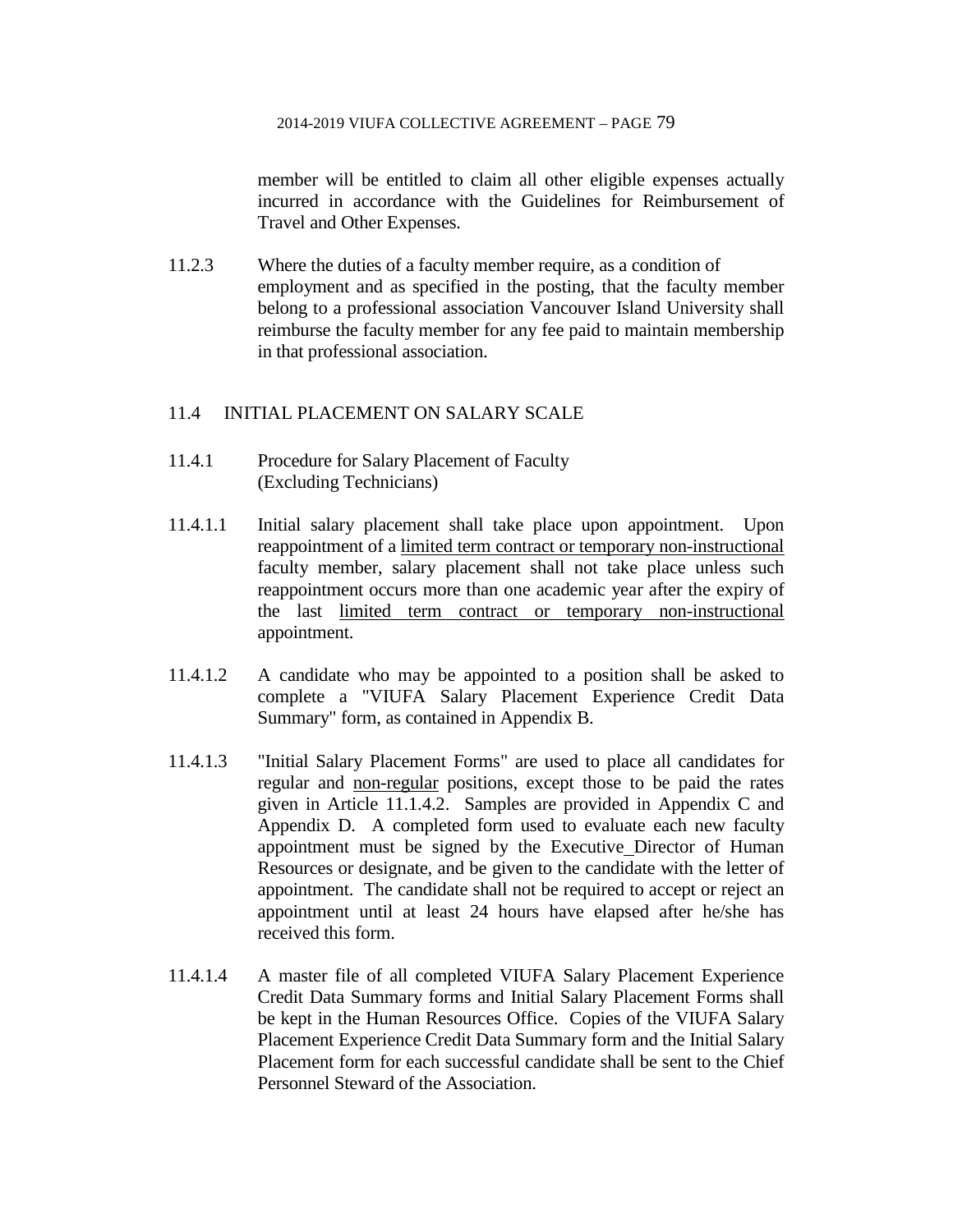11.4.1.5 The minimum initial placement for a faculty member on the salary schedule for Professors or for Non-Instructional Faculty excluding technicians (Appendix A), shall be as follows:

| Qualifications                                                                            | Placement                                          |  |  |  |  |  |  |  |  |
|-------------------------------------------------------------------------------------------|----------------------------------------------------|--|--|--|--|--|--|--|--|
| Diploma representing two full<br>years of formal study or more,<br>or equivalent          | F <sub>2</sub> Provincial Salary Scale,<br>Step 11 |  |  |  |  |  |  |  |  |
| Bachelor's Degree, or<br>equivalent                                                       | F <sub>2</sub> Provincial Salary Scale,<br>Step 11 |  |  |  |  |  |  |  |  |
| Master's Degree, or equivalent                                                            | F <sub>2</sub> Provincial Salary Scale,<br>Step 10 |  |  |  |  |  |  |  |  |
| Double Master's Degree, or at<br>least one full year of study<br>beyond a Master's Degree | F <sub>2</sub> Provincial Salary Scale,<br>Step 9  |  |  |  |  |  |  |  |  |
| Doctorate                                                                                 | F2 Provincial Salary Scale,<br>Step 8              |  |  |  |  |  |  |  |  |

- 11.4.1.5.1 Only credentials from accredited institutions shall be recognized when awarding initial minimum placement and for incremental progression based on completion of Master's or Doctorate degrees.
- 11.4.1.6 Equivalency

In initial placements an equivalency may be established in lieu of a formal diploma or degree, (Article 11.4.1.5). In such case, credit may be granted toward an equivalency on the basis of two or more years experience equals one year of a diploma or degree. The actual value of the experience shall depend on the nature and relevance of the experience. Where experience is used to establish equivalency, it cannot be used for salary increments.

## 11.4.1.7 Experience Credit

- a) Professors limited term contract Instructors (excluding Education Programs):
	- i) Employment directly related to primary assignment shall mean employment in the following areas which are directly related to primary assignment:
		- 1) teaching in field of instructional assignment, at college, university or senior secondary school level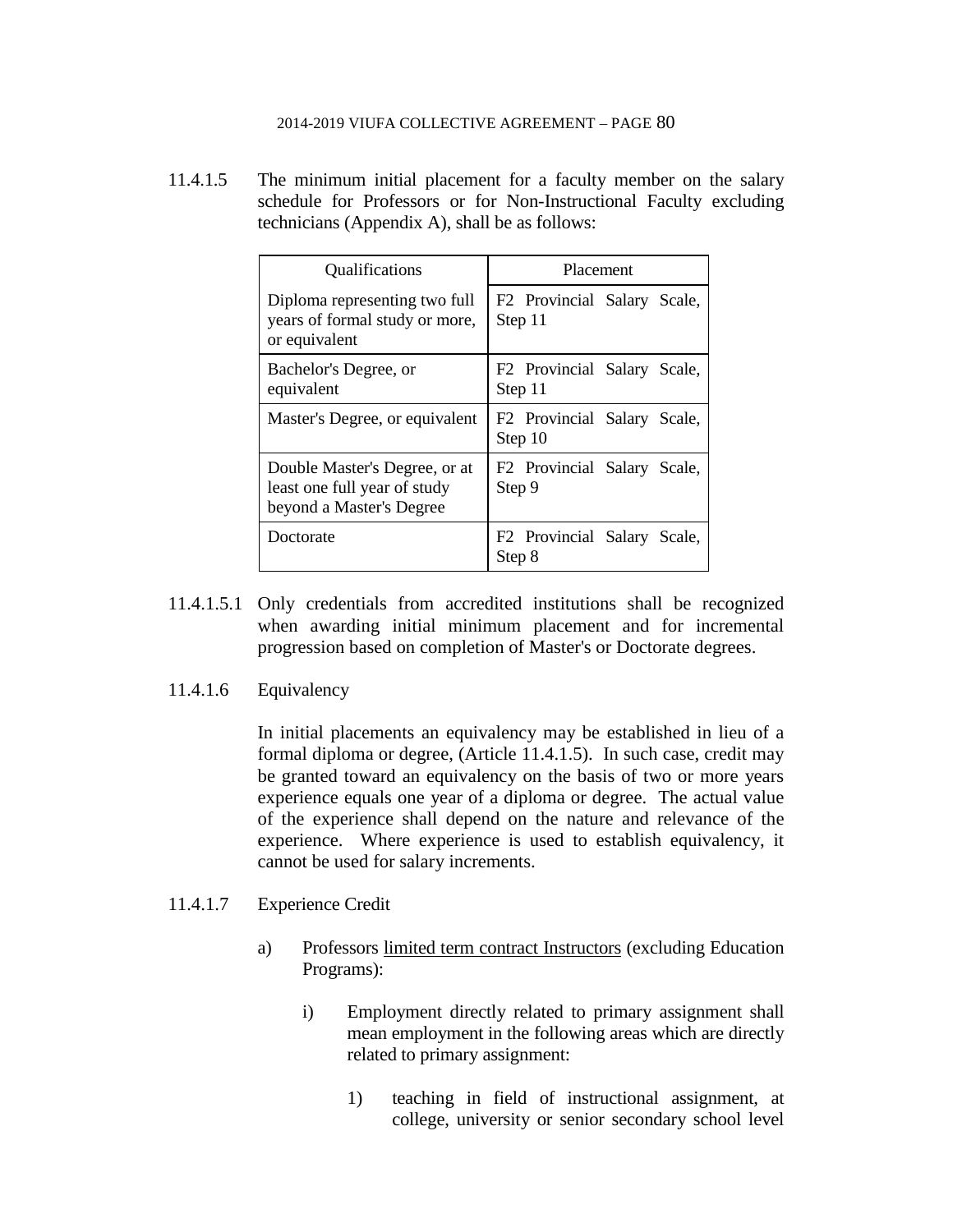(grade 11 or higher)

- 2) senior administrative experience in the field of the instructional assignment
- 3) research at the post-Doctoral level
- 4) teaching assistantships or other similar teaching assignments done while working on a Master's or Doctorate only for the periods in which they constitute full-time workloads
- 5) teaching not in field of instruction, at college, university or senior secondary school level (grade 11 or higher)
- 6) other employment in field of instructional assignment after date of first Diploma, Degree or Teaching Certificate.
- ii) Other relevant employment in the following areas which are relevant to appointment:
	- 1) teaching at elementary or junior secondary school level (kindergarten to Grade 10)
	- 2) senior administrative experience
	- 3) research at the post-Master's level
	- 4) other employment after date of first Diploma, Degree or Teaching Certificate.
- b) Professors and limited term contract Instructors in Education Programs:
	- i) Employment directly related to primary assignment shall mean employment in the following areas which are directly related to primary assignment:
		- 1) teaching in field of instructional assignment, at college or university level
		- 2) teaching in public school system after certification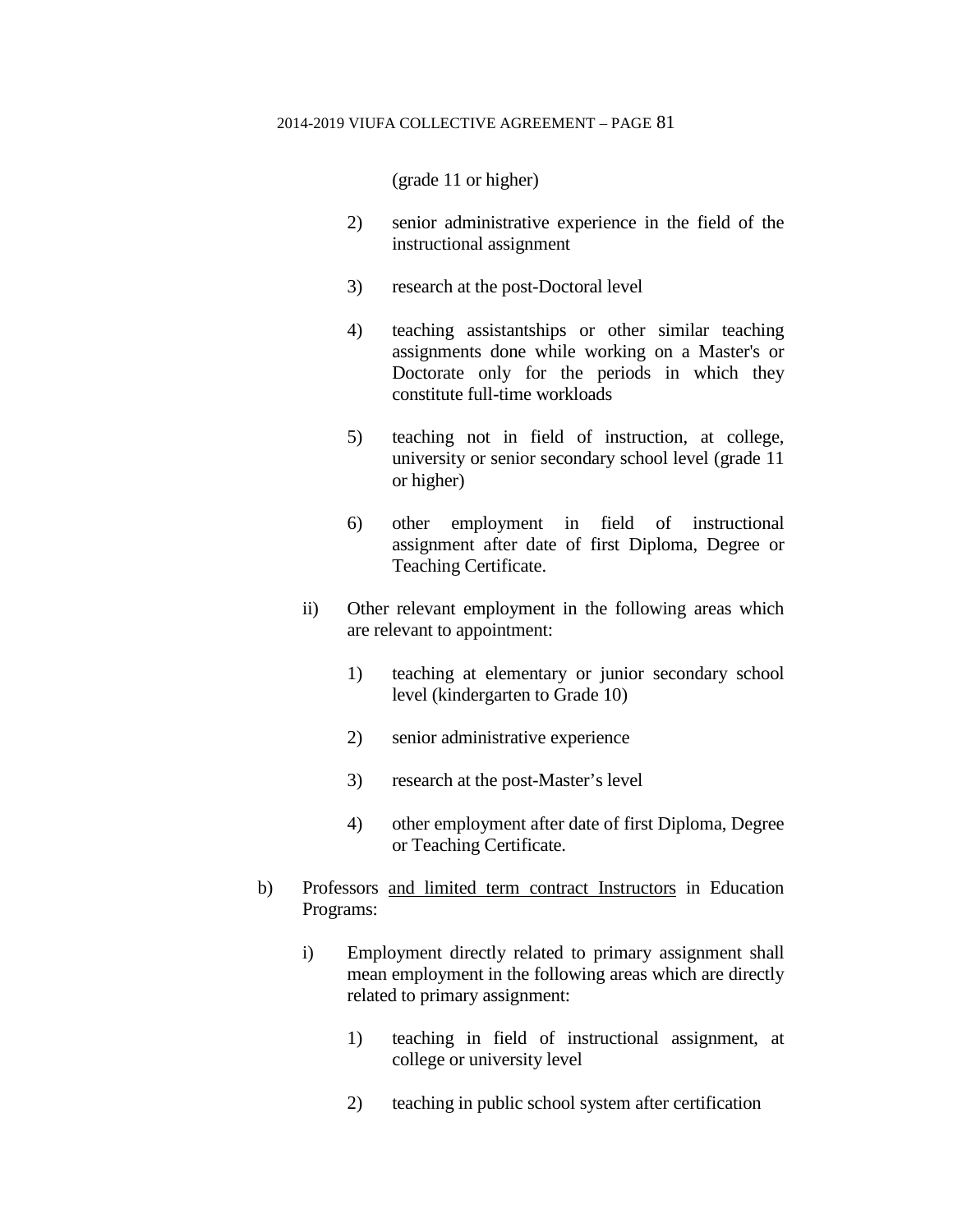- 3) teaching in certified private school system, or equivalent, after certification
- 4) senior administrative experience in the field of the instructional assignment or in the public education sector
- 5) research at the post-Doctoral level
- 6) teaching assistantships or other similar teaching assignments done while working on a Master's or Doctorate only for the periods in which they constitute full-time workloads
- 7) teaching not in field of instructional assignment, at college or university level
- 8) other employment in field of instructional assignment after date of first Diploma, Degree or Teaching Certificate.
- ii) Other relevant employment in the following areas which are relevant to appointment:
	- 1) senior administrative experience
	- 2) research at the post-Master's level
	- 3) other employment after date of first Diploma, Degree or Teaching Certificate.
- c) Counsellors and Advisors:
	- i) Employment directly related to primary assignment shall mean employment in the following areas which are directly related to primary assignment:

Note: Directly related experience for those employees whose primary assignment is Counselling shall be limited to Counselling experience. Directly related experience for those employees whose primary assignment is Advising shall be limited to Advising experience.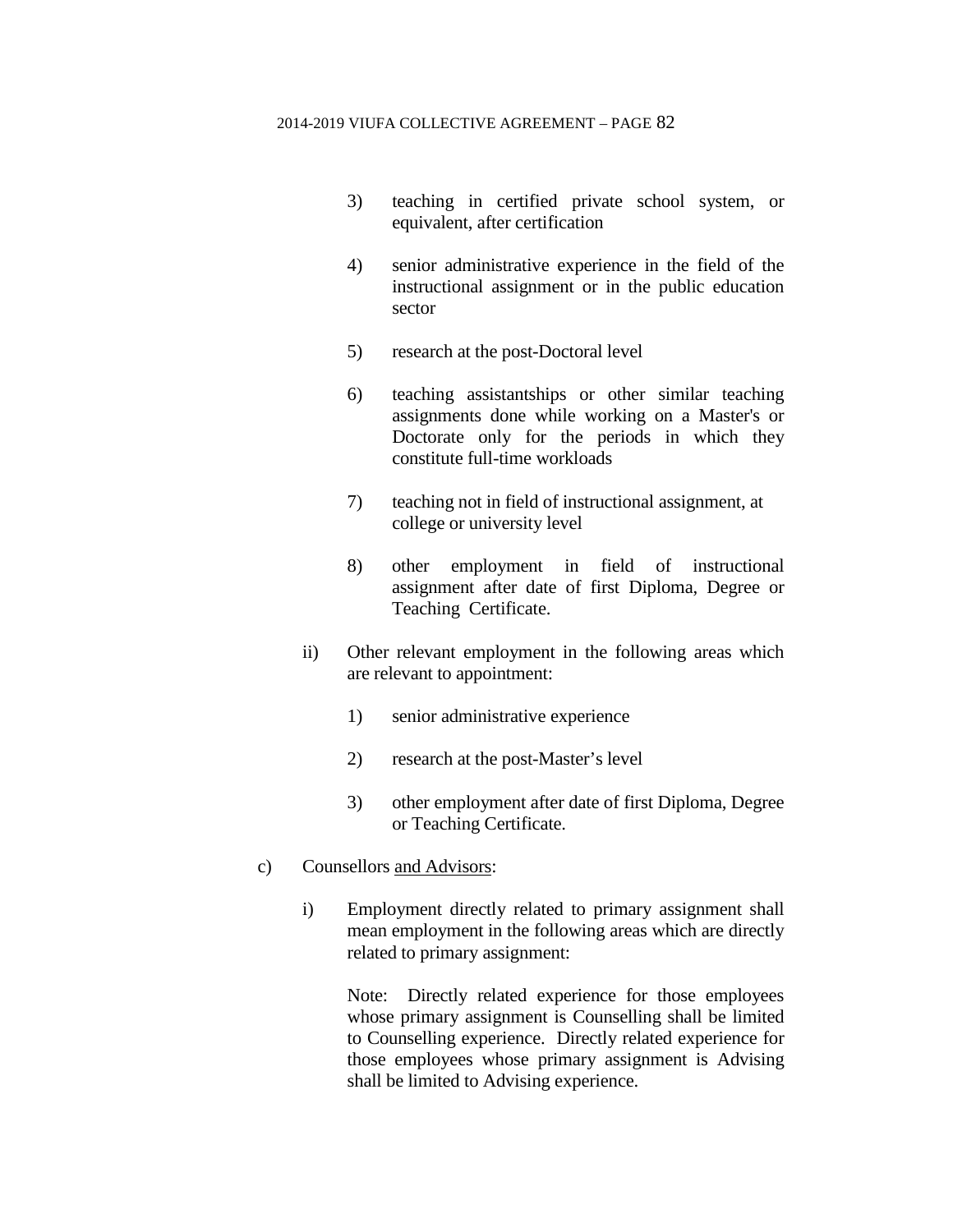- 1) counselling or advising at colleges, universities and senior secondary level of public and certified private schools or equivalent, social service agencies, and medical facilities
- 2) for Counsellors, teaching in field of assignment, such as in counselling programs, psychology and social work at colleges, universities, public and certified private schools or equivalent
- 2.1) for Advisors, (Educational Counsellors) teaching at Colleges, universities, or senior secondary school level
- 3) senior administrative experience in the field of the assignment
- 4) research at the post-Doctoral level
- 5) teaching assistantships or other similar teaching assignments done while working on a Master's or Doctorate only for the periods in which they constitute full-time workloads
- 6) other employment in field of primary assignment after date of first Diploma, Degree or Teaching Certificate.
- ii) Other relevant employment in the following areas which are relevant to appointment:
- 1) counselling or advising at levels below senior secondary level of public and certified private schools or equivalent.
- 2) teaching not in field of assignment at colleges, universities, public and certified private or equivalent schools
- 3) senior administrative experience
- 4) research at the post-Master's level
- 5) other employment after date of first Diploma, Degree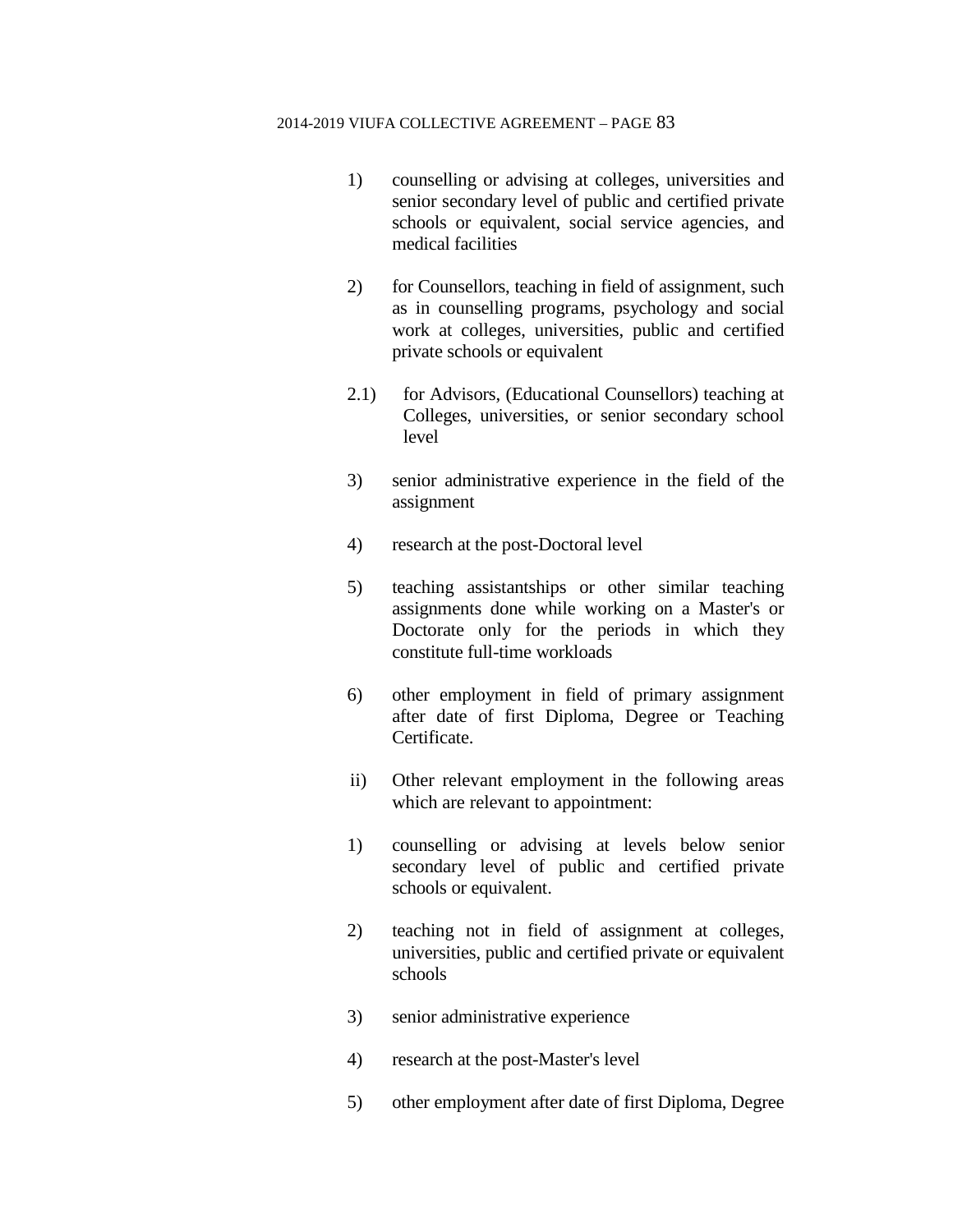or Teaching Certificate.

- d) Librarians:
	- i) Employment directly related to primary assignment shall mean employment in the following areas which are directly related to primary assignment:
		- 1) as a professional librarian, following the M.L.S. degree or equivalent
		- 2) teaching in field of assignment
		- 3) senior administrative experience in the field of the assignment
		- 4) research at the post-Doctoral level
		- 5) teaching assistantships or other similar work assignments done while working on a Master's or Doctorate only for the periods in which they constitute full-time workloads
		- 6) other employment in field of primary assignment at post-Bachelor's level
	- ii) Other relevant employment in the following areas which are relevant to appointment:
		- 1) employment after a two-year diploma level as a library technician or senior supervisory library assistant
		- 2) senior administrative experience
		- 3) research at the post-Master's level
		- 4) other employment at post-Bachelor's level
- e) Technicians:
	- i) Employment directly related to primary assignment shall mean employment in the following areas which are directly related to primary assignment: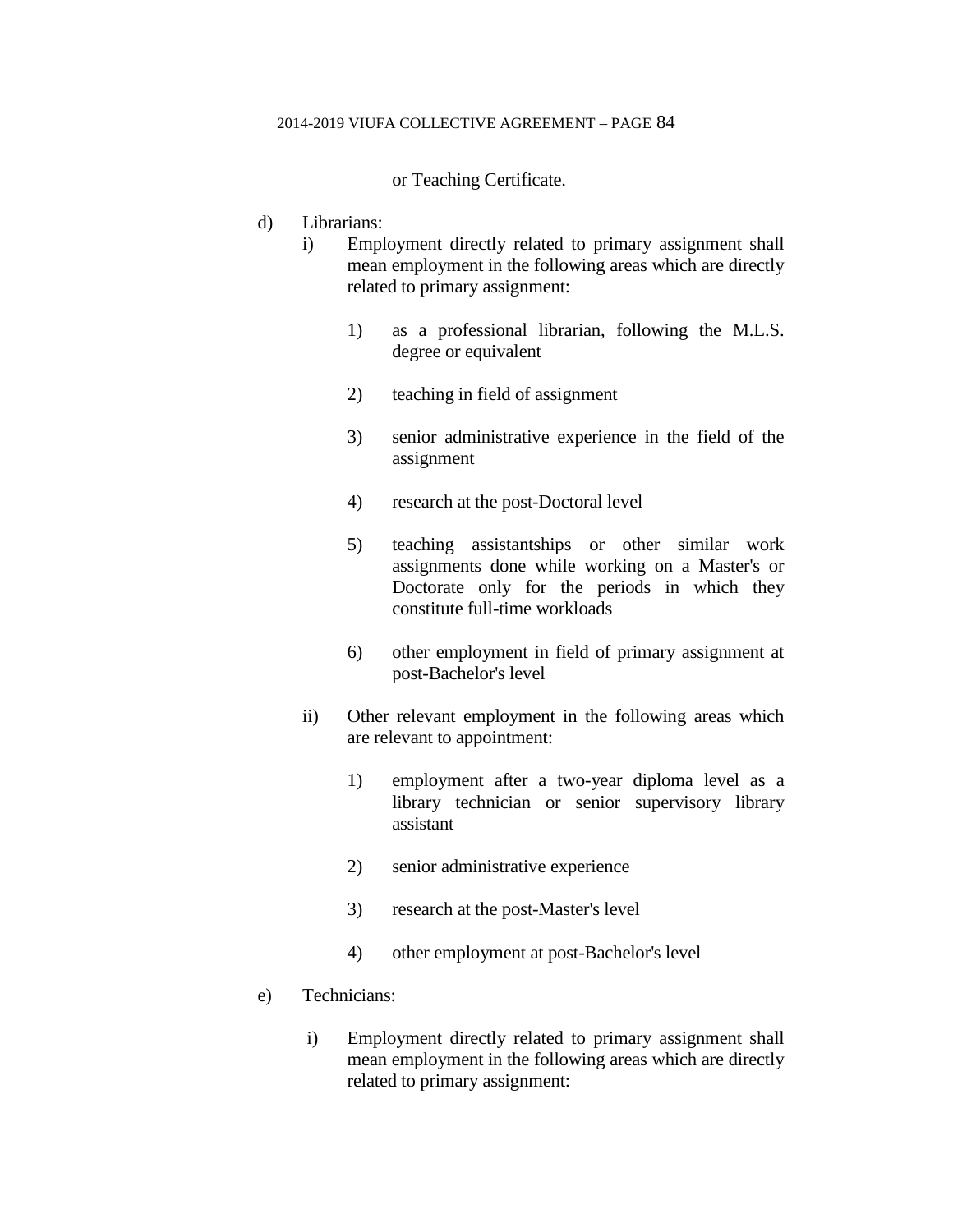- 1) teaching, research, and work in field of assignment at post-diploma or equivalent level.
- ii) Other relevant employment in the following areas which are relevant to appointment:
	- 1) teaching, research, and work.
- 11.4.1.7.1 Part-time teaching experience shall be pro-rated based on a two-semester teaching year. Other part-time work experience shall be pro-rated based on a 35-hour work week and 12-month year. In no event shall more than one year experience credit be granted for experience in any 12-month period.
- 11.4.1.7.2 Teaching of non-credit courses shall be excluded.
- 11.4.1.7.3 The decimal fraction of a year's experience leading to initial salary placement shall not be carried forward as a credit towards an increment on the salary schedule.
- 11.4.2 Procedure for Salary Placement of Technicians
- 11.4.2.1 The minimum initial placement for a technician on the salary schedule given in Appendix A shall be as follows:

| Qualifications                                          | Placement |
|---------------------------------------------------------|-----------|
| Diploma in Technology or<br>equivalent                  | $F1-1$    |
| Diploma in Technology plus<br>one year of related study | $F1-2$    |
| Bachelor's Degree or<br>equivalent                      | $F1-3$    |
| Bachelor's Degree plus<br>one year of related study     | $F1-4$    |
| Bachelor's Degree plus<br>two years of related study    | F1-5      |

11.4.2.2 A technician who, as part of his/her workload, has responsibilities for instructing and evaluating students in a laboratory or other teaching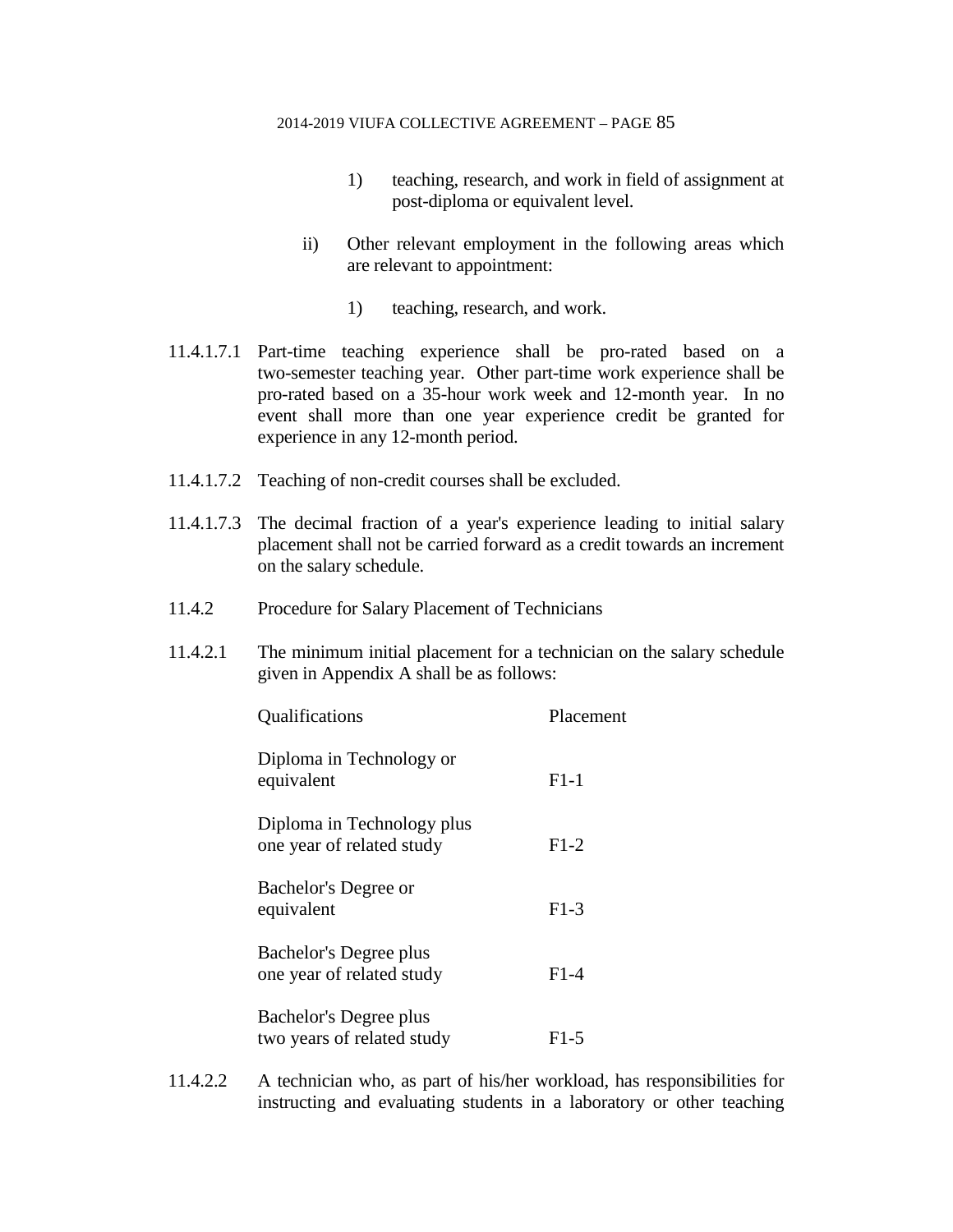situation shall be placed as both a Professor and a Technician (Articles 11.4.1 and 11.4.2) and shall be paid for the proportion of time devoted to each of the two activities as determined by the Program Group Workload Committee. Other conditions of employment shall be determined by this same ratio. The duration of the teaching assignment shall be set at the time that the technician accepts the assignment.

- 11.4.3 Salary Placement Appeals
- 11.4.3.1 Appeals on initial salary placement may be made on questions regarding the interpretation and application of the salary placement criteria.
- 11.4.3.2 Appeals on salary placement shall be made to a Salary Placement Appeals Committee which shall consist of the following: the Vice-President Academic, the appropriate Dean of Instruction, and four (4) faculty members elected annually in May by the Association. The Chief Personnel Steward of the Association, or designate, shall be the advocate for the faculty member involved.
- 11.4.3.3 The Vice-President Academic Provost and the four (4) faculty members on the Salary Placement Appeals Committee shall elect a Chair in May. The Chair shall be responsible for calling meetings of the Committee as necessary.
- 11.4.3.4 A new faculty member must initiate any appeal regarding his/her placement on the salary schedule within ninety (90) days of commencing duty at the University, or within sixty (60) days of receiving the placement form, whichever is the later. The Chair of the Salary Appeals Committee shall call a meeting of the Committee within sixty (60) days of receipt of an appeal.
- 11.4.3.5 The decision of the Salary Placement Appeals Committee is final.
- 11.4.4 Change of Assignment

A regular faculty member or limited term contract faculty member who has been placed on the salary schedule shall not receive a new placement if he/she is reassigned to another position within the same salary scale, at any time after he/she has been appointed to more than a one-year term.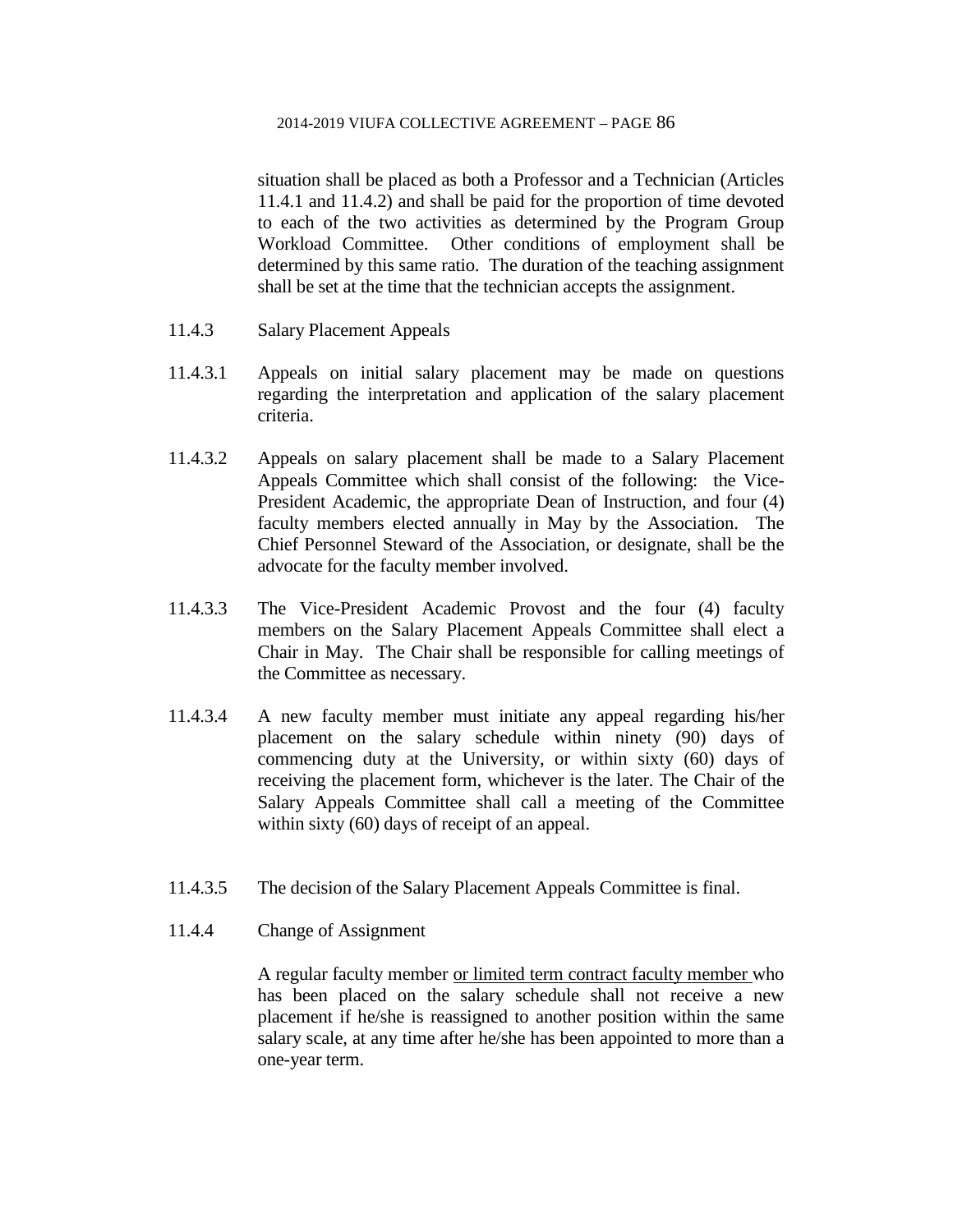# 11.5 ADDITIONAL FORMAL QUALIFICATIONS

- 11.5.1 Faculty members who complete additional formal qualifications shall be awarded additional increments corresponding to the differences indicated in the criteria for initial placement (Articles 11.4.1.5 and 11.4.2.1). Where experience increments have been given for work toward the additional formal qualifications (not teaching) an additional educational increment shall not be given within the same year for the completion of the said qualifications.
- 11.5.2 Placement on a new step within a category, resulting from a faculty member's completion of additional formal qualifications, shall be effective from the first day of the pay period following receipt of formal notification by the appropriate Senior Administrator and the Executive Director of Human Resources with notification of change to the appropriate Vice President.

# 11.8 INCREMENTAL ADVANCEMENT ON SALARY SCALE

- 11.8.1 Since experience usually results in improved teaching ability and/or increased knowledge in an area of expertise, a faculty member can normally expect an annual increment on the basis of this experience. Each part-time faculty member shall accumulate experience credits in the same proportion as his/her salary compared to the salary he/she would receive as a full-time faculty member. If the increment is not granted, the Dean of Instruction must state the reasons in writing to the faculty member by February 15 of the year preceding the contract year when the increment is to be withheld. The Committee of Personnel Stewards of the Association may make representation to the Vice-President Academic should the faculty member so request. Increments will be effective on the first day of the pay period following that date in which the faculty member accrued 1.000 credits towards an incremental salary increase. Normally, only one work experience increment or additional educational increment shall be awarded in a twelve-month period subject to Articles 11.5.1 and 11.5.2.
- 11.8.2 Full-time faculty members who have appointments in more than one category of the salary scale (that is, those who have split appointments) shall have the salary in each category fully incremented annually.

# *11.9 PROVINCIAL SALARY SCALE*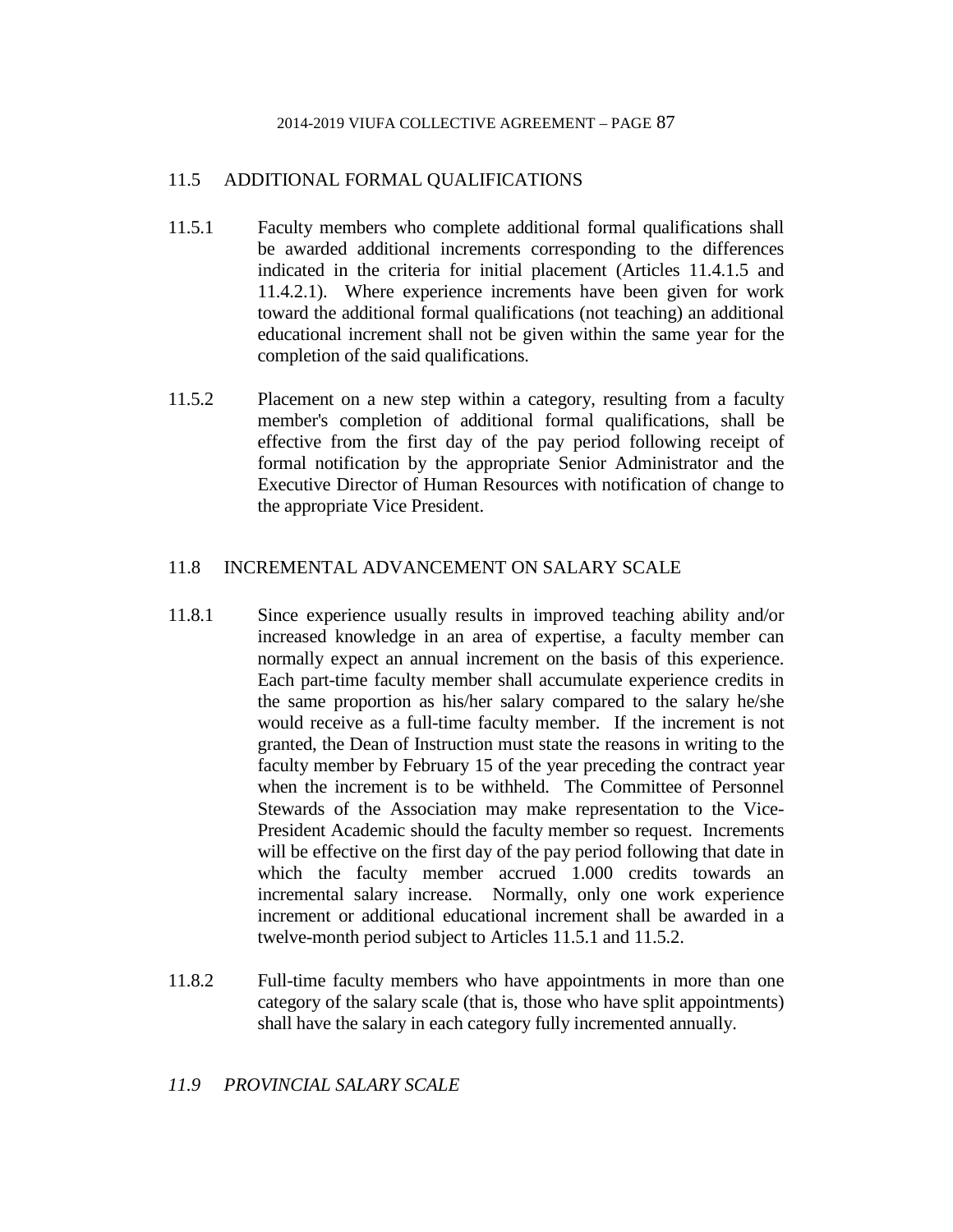*11.9.1 The Provincial Salary Scale is attached as Appendix A.*

*(a) Effective January 1, 2013, all annual rates of pay in Appendix A of the collective agreement which were in effect on December 31, 2012 shall be increased by one percent (1.0%). The new rates shall be rounded to the nearest whole dollar.*

*(b) Effective April 1, 2013, all annual rates of pay in Appendix A of the collective agreement which were in effect on March 31, 2013 shall be increased by one percent (1.0%). The new rates shall be rounded to the nearest whole dollar.*

*(c) Effective September 1, 2013 or the date of tentative settlement of the local parties' Memorandum of Agreement (whichever is later), all annual rates of pay in Appendix A of the collective agreement which were in effect on August 31, 2013 shall be increased by one percent (1.0%). The new rates shall be rounded to the nearest whole dollar.*

*(d) Effective January 1, 2014, all annual rates of pay in Appendix A of the collective agreement which were in effect on December 31, 2013 shall be increased by one percent (1.0%). The new rates shall be rounded to the nearest whole dollar.* 

*The general wage increases listed above are reflected in the revised Provincial Salary Scale which is referenced as Appendix A of this Schedule.*

## *11.9.2 Secondary Scale Adjustment*

*11.9.2.1 (a) Effective January 1, 2013, all steps on secondary scales which were in effect December 31, 2012 shall be increased by one percent (1.0%). The new rates shall be rounded to the nearest whole cent or dollar as applicable.*

> *(b) Effective April 1, 2013, all steps on secondary scales which were in effect on March 31, 2013 shall be increased by one percent (1.0%). The new rate shall be rounded to the nearest whole cent or dollar as applicable.*

> *(c) Effective September 1, 2013 or the date of tentative settlement of the local parties' Memorandum of Agreement (whichever is later), all steps on secondary scales which were in effect on August 31, 2013 shall be increased by one percent (1.0%). The new rates shall be rounded to the nearest whole cent or dollar as applicable.*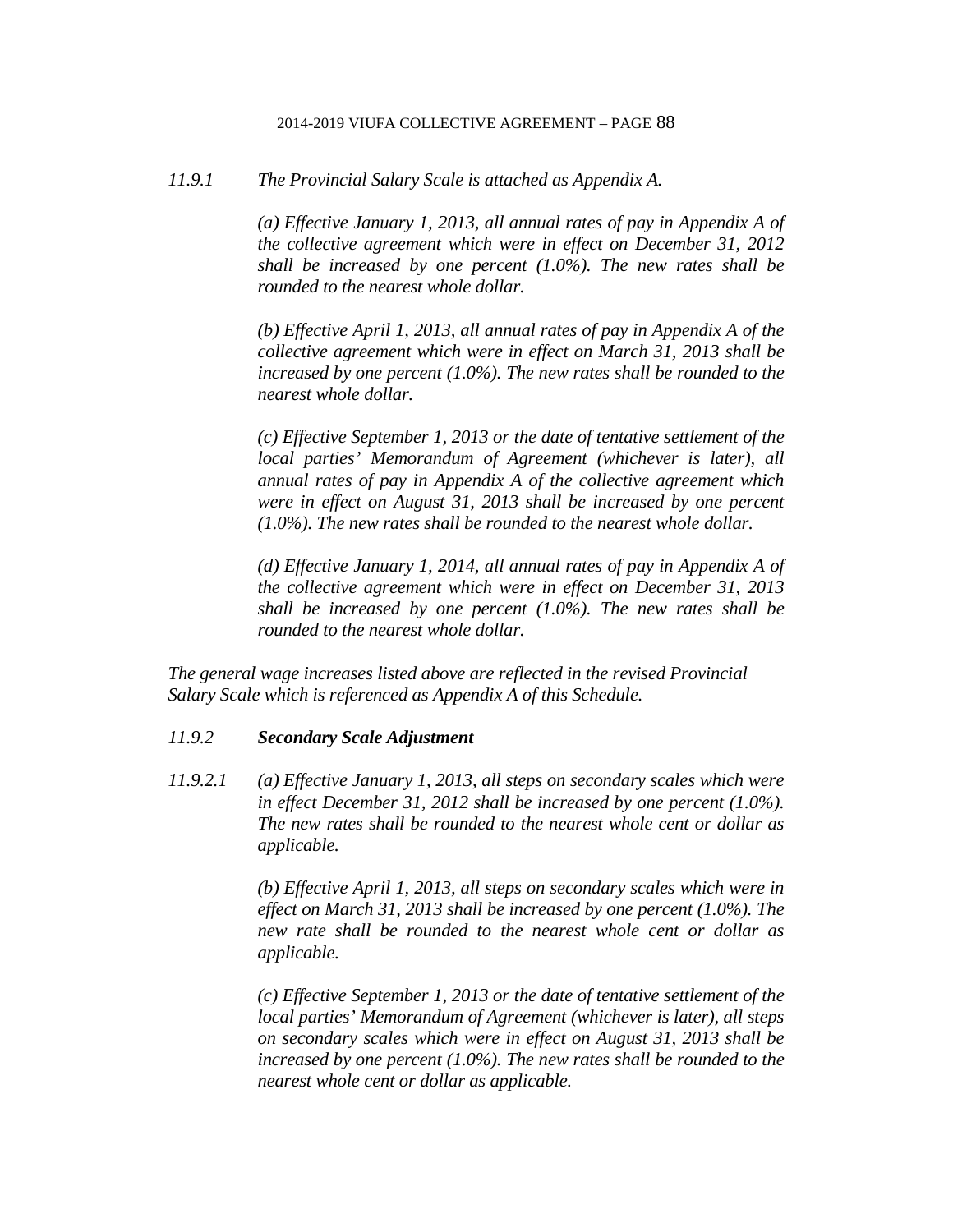*(d) Effective January 1, 2014, all steps on secondary scales which were in effect on December 31, 2013 shall be increased by one percent (1.0%). The new rates shall be rounded to the nearest whole cent or dollar as applicable.*

*11.9.2.2 Despite Article 11.9.2.1 above, local parties may elect to revise secondary scales to the extent possible within a weighted average of the salary increases specified in Article 11.9.2.1.*

## *11.9.3 Maintenance of Placement*

*Where an employee covered by this Agreement becomes employed within two (2) years by another institution* of the former Common Agreement *also covered by this Agreement, initial placement shall be made at the higher of the placement formula at the hiring institution or his or her current or most recent salary step. This will only apply when the employee becomes employed in the same or a substantially similar field. The normal probation provisions of the hiring institution will apply.* 

Vancouver Island University will commit to place new employees from the following institutions at the current salary placement:

*College of New Caledonia, College of the Rockies, Camosun College, Capilano* University*, Douglas College, Kwantlen* Polytechnic *University, North Island College, Northern Lights College, Northwest Community College, Selkirk College,* Thompson Rivers University*, Vancouver Community College.*

# *11.9.4 Calculation of Pay*

*Vancouver Island University will review its division of annual pay into pay periods to ensure that employees receive the full or pro-rated (as applicable) gross annual salary in the Provincial Salary Scale in Appendix A.*

### *11.9.5 Overload*

*A regular employee who works an overload in a given year shall receive no less than either:*

*(a) the pro-rate salary for the overload based on the Provincial Salary Scale or the secondary scale on which the employee is placed or,*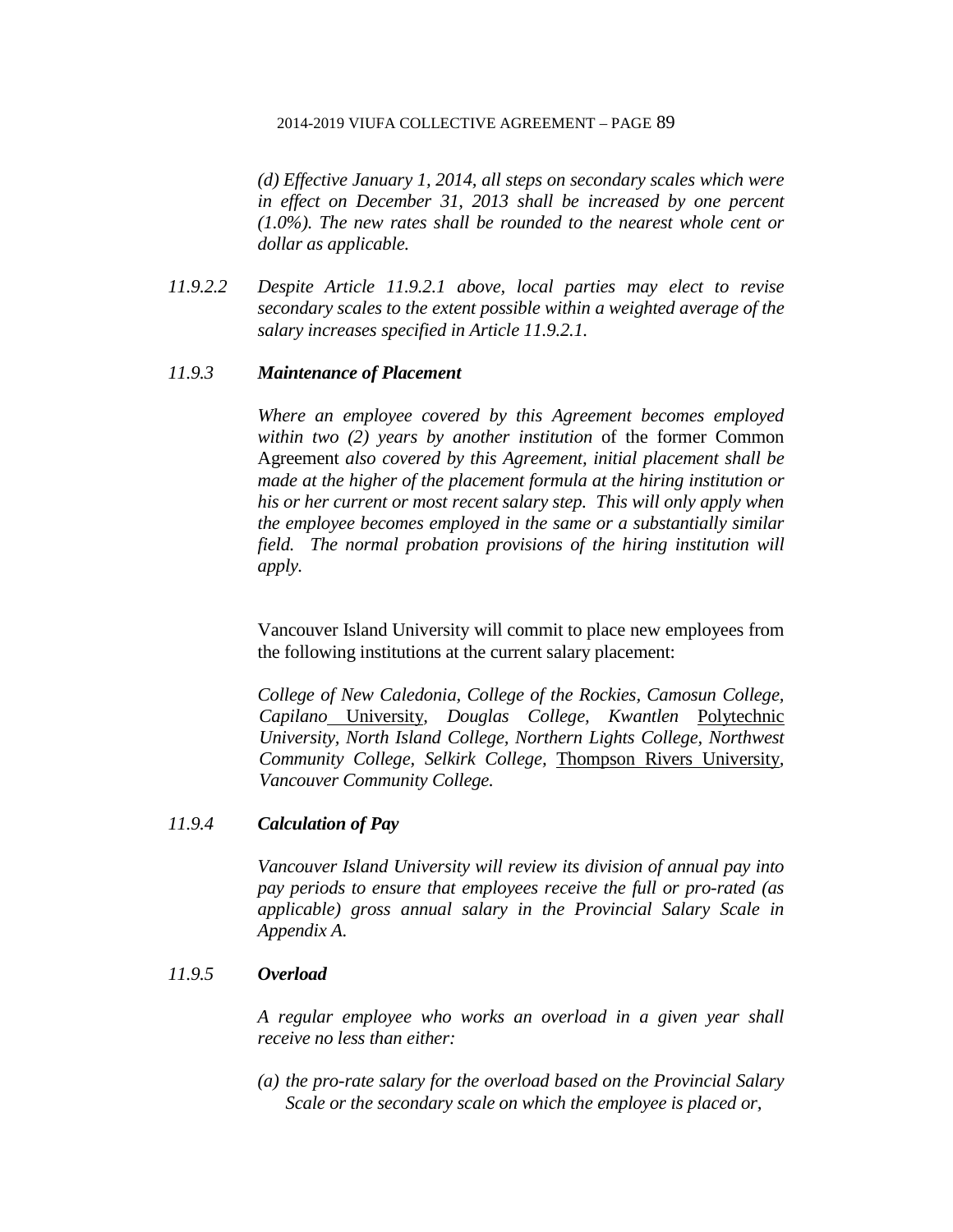*(b) a reduction of workload in a subsequent year that is commensurate with the amount of the overload.*

*The conditions governing overloads are as set out in the regular employee's local collective agreement, subject to the above provision.*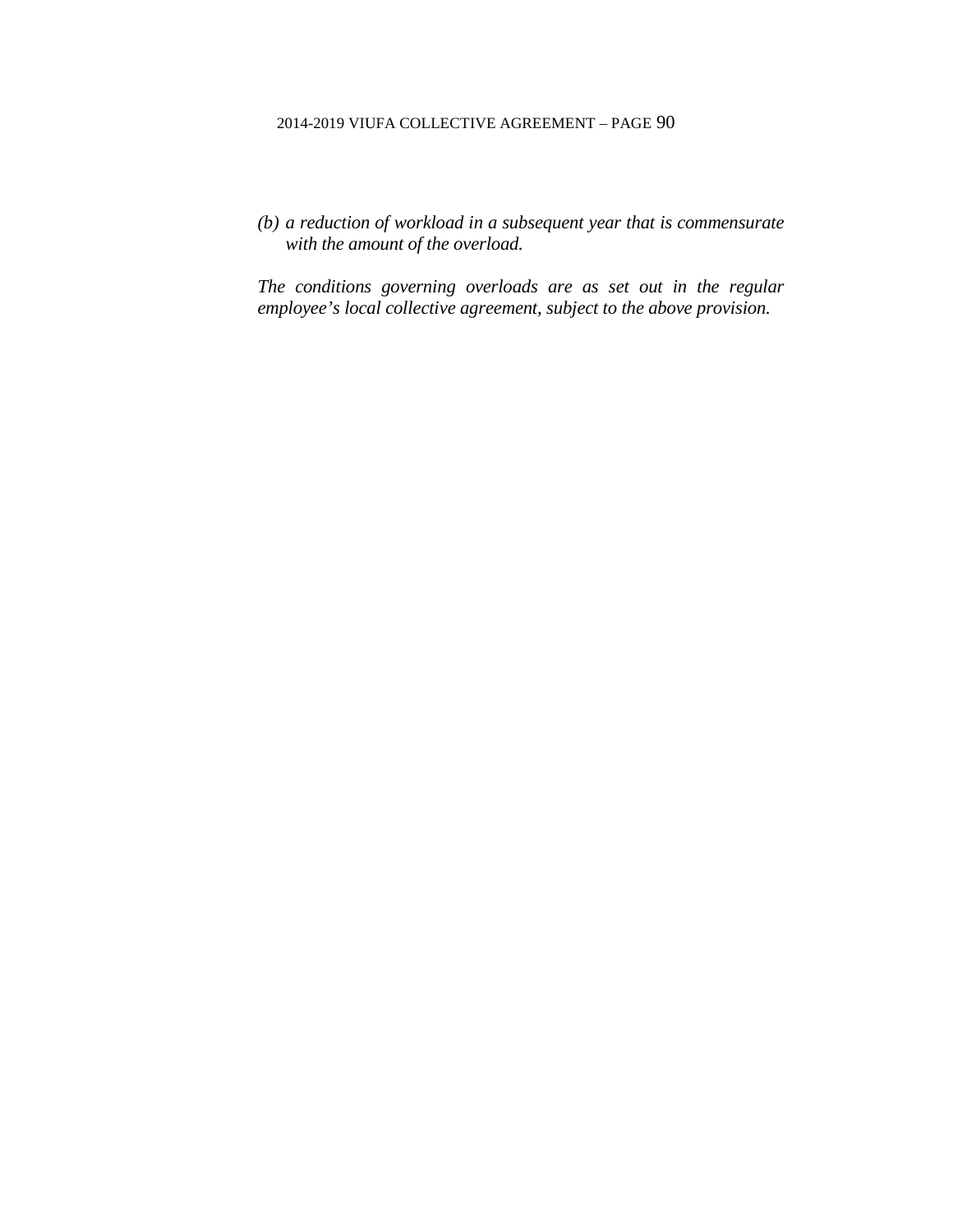# **12. LEAVE, PAID AND UNPAID, PROFESSIONAL DEVELOPMENT AND SCHOLARLY ACTIVITY**

# 12.2 VACATIONS

12.2.1 The employer shall provide each regular instructional and limited term contract faculty member, counsellor, advisor, and librarian who works a full annual workload with forty-four (44) days of paid vacation in each year, exclusive of statutory holidays and the days between Christmas and New Years.

> It will normally be the responsibility of the faculty member to utilize their annual vacation entitlement in each academic year. The responsibility is shared when work has been approved and/or assigned by the relevant administrator, to be performed during the normal vacation period for the faculty member as per Article 12.2.3 and 12.2.5 in which case it is the shared obligation of the administrator and the faculty member to identify alternative vacation times.

- 12.2.2 Regular instructional faculty members, limited term contract instructors, counsellors, advisors, and librarians who work less than a full workload shall be entitled to paid vacation in each year on a pro-rated basis.
- 12.2.3 An instructional faculty member and limited term contract instructors may request vacation at times other than the June 15 to August 15 period. Such a request shall normally be approved unless the requested period falls within the specified teaching period, including each full regular semester (including examination period) and each designated teaching period for special session or summer session in which the Professor or limited term contract instructor has assigned teaching duties.
- 12.2.4 If the University requires an instructional faculty member to report for duty or otherwise be in attendance during his or her vacation time, then the Professor or limited term contract instructor is given equivalent time off. Both the request and arrangements for equivalent time off are to be made in writing.
- 12.2.5 The vacation period for Faculty Advisors is from June 1st to July 31st. This shall begin in the year in which the Faculty Advisor's assignment begins. In the year in which the Faculty Advisor's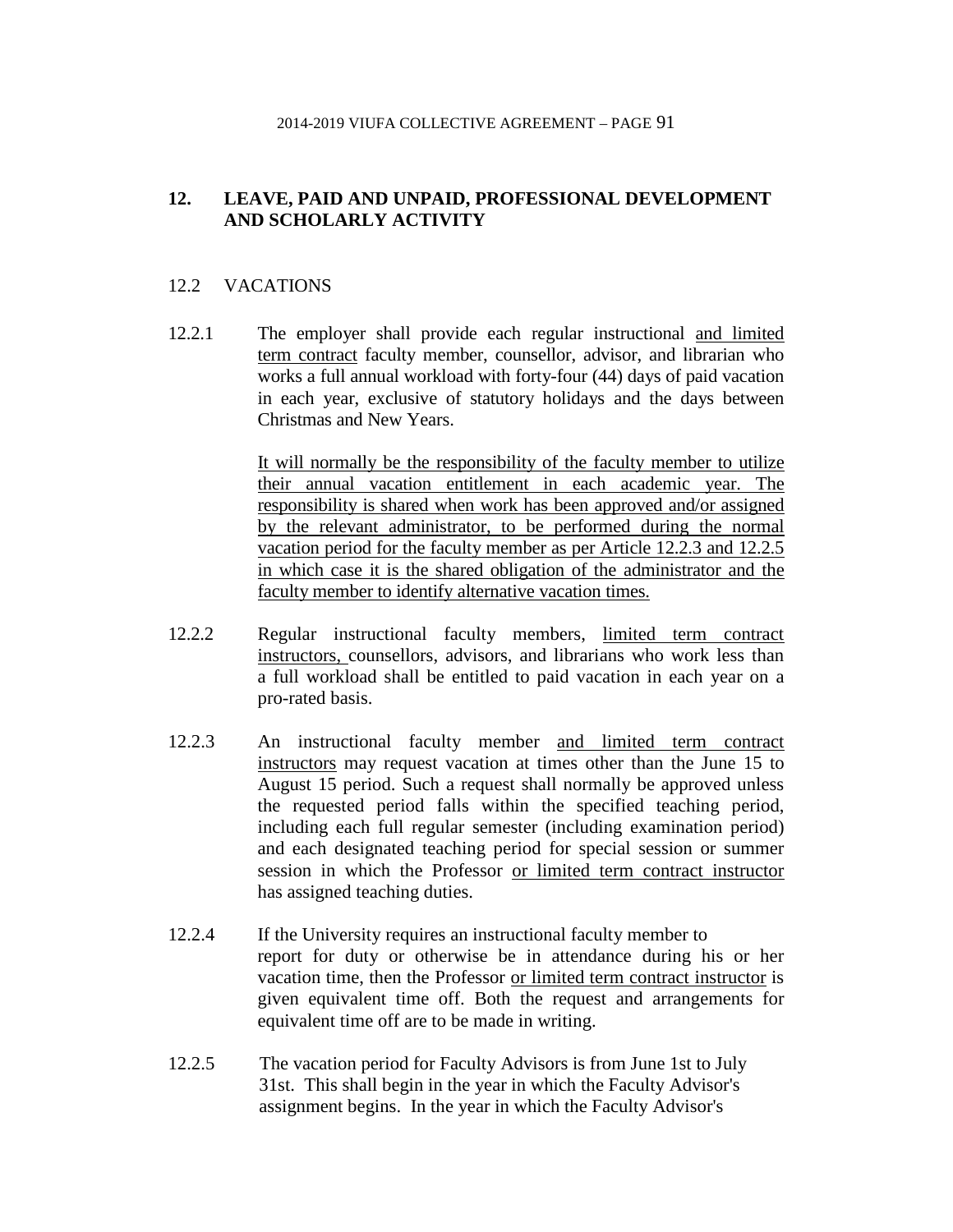assignment to the Advising Centre ends, he or she has the option of continuing with the June 1st to July 31st vacation period, or returning to the vacation period for instructional faculty, or any two-month period agreed to mutually by the Faculty Advisor, the Appropriate Senior Administrator in which the Faculty Advisor's assignment is being reinstated.

# 12.2.6 **Technicians:**

Technicians are entitled to twenty-one (21) days annual vacation. The scheduling of this vacation shall be arranged by the technician in consultation with and subject to the approval of the Appropriate Senior Administrator. Full-time technicians who have provided five (5) years continuous service in that capacity to the University shall be entitled to an additional five (5) days vacation.

# 12.2.7 **Vacation for Part-Time Appointees:**

- a) Temporary appointments for counsellors and librarians shall include a vacation entitlement of 8% in the first year of employment, 12% in the second year of employment, and 16% in the third year of employment.
- b) Temporary appointments for technicians shall include a vacation entitlement of 8%.

Vacation entitlement shall be:

- i) Paid out on a biweekly basis for contracts of duration less than five months.
- ii) For contracts of at least five months, the vacation entitlement shall be given as time off, and any unused vacation entitlement will be paid out at the end of the contract.

Non-instructional temporary faculty, in at least their third year of employment, shall be entitled to professional development time as outlined in Article 12.3.1.1 on a pro-rated basis.

# 12.3 PROFESSIONAL DEVELOPMENT

12.3.1 In order to maintain excellence of instruction and educational service at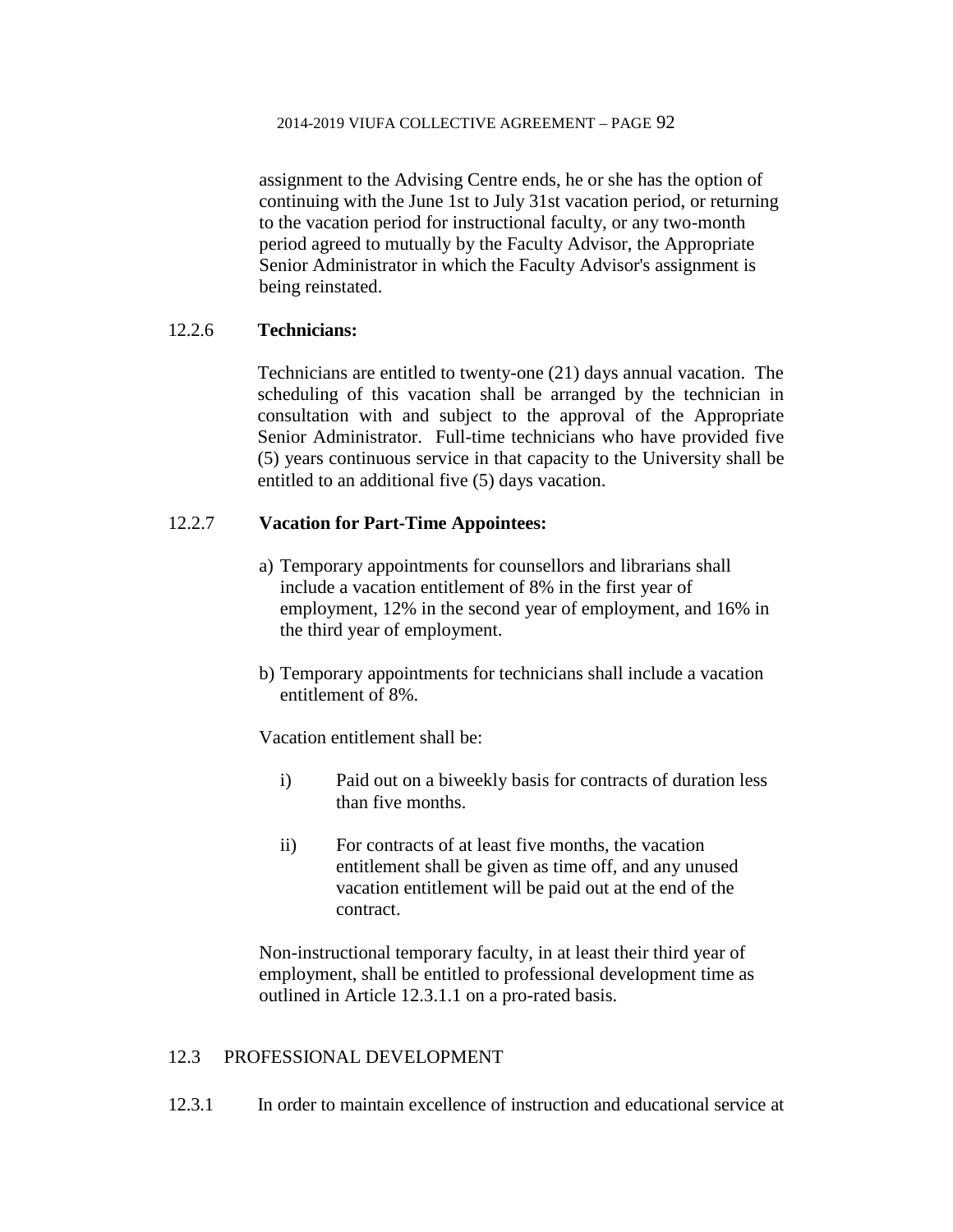the University, it is recognized that there is a need for faculty to have the opportunity to participate in and pursue activities related to professional development. Towards this end the University shall:

a) provide each regular faculty member, upon application, a minimum of \$1,000 for professional development activities approved by the appropriate Academic Administrator. .

Only those activities undertaken primarily for the benefit of University can be considered for non-taxable reimbursement.

The following expenses may be eligible for reimbursement:

- i) Membership fees in professional organizations and learned societies;
- ii) Books, periodicals, journals and other materials directly associated with the faculty member's duties and responsibilities;
- iii) Registration fees or other fees for courses, workshops and similar activities;
- iv) Travel expenses related to attending meetings, conferences, courses and other approved activities. (These reimbursements will be made in accordance with the travel policies of the University);
- v) Other activities deemed of significant benefit to Vancouver Island University.

As non-taxable reimbursements, goods purchased through Professional Development funds remain the property of the University.

Faculty members may elect to open Research Accounts.

Unexpended balances at the end of the fiscal year (March 31) can be:

1. Claimed on an expense claim form authorized by the Dean, Director or Regional Campus Principal. Payment to the faculty member of 75% of the unexpended balance at the end of the fiscal year (March 31) will be added to his/her taxable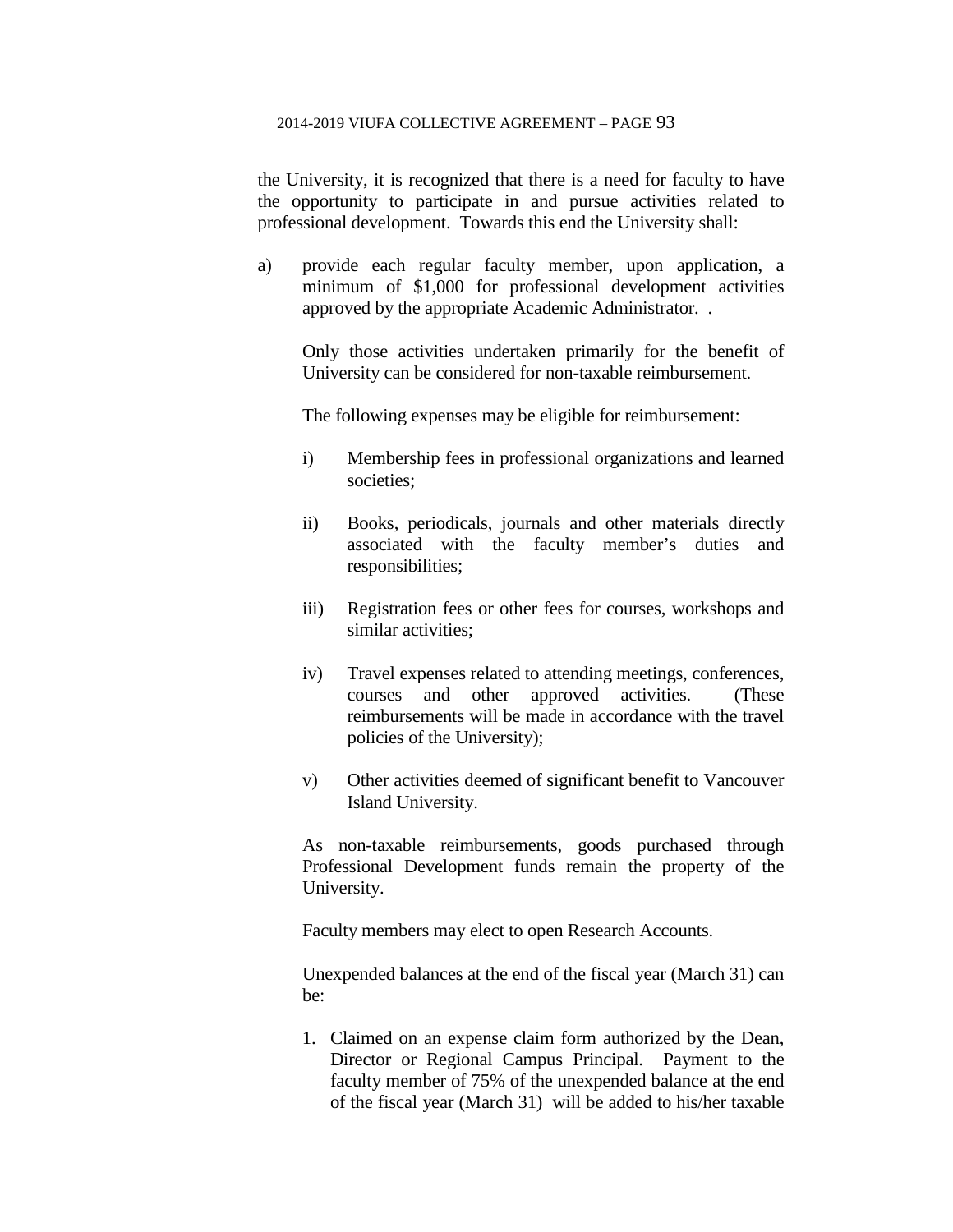income for the calendar year in which the payment is received. The remainder (25%) of the unexpended balance claimed by the faculty on the expense claim, at the end of the fiscal year (March 31), will be retained by the University;

- 2. Carried forward to the following fiscal year provided that at no time will an employee's Professional Development fund balance exceed \$3,000; or
- 3. Carried forward into the faculty member's Research Account.

In addition to this the University shall cover expenses for one faculty member, in each discipline where Provincially-approved articulation meetings are held, to attend one such meeting per year.

- b) provide the Association Professional Development Committee a minimum of \$4,500 for the sponsorship of activities which in the opinion of the committee shall be of professional interest to the general faculty.
- c) provide funds to support the equivalent of eight and one-half full-time professional development leaves of absence (assisted leaves) at a minimum of 70% of regular salary.
- d) Reimburse each limited term contract instructor, whose contract, or combined contracts, exceed 1 year in length, for Professional Development activities to a maximum of \$1000 per year provided:

1. The activities (as per Article 12.3.1.a) have been approved by the appropriate academic administrator and

2. Receipts of expenses are submitted to but no later than 30 calendar days after the conclusion of the limited term contract.

12.3.2 Regular non-instructional faculty members shall receive two (2) weeks to engage in professional development activities per year (following the submission of the leave request form**).** Faculty who do not have twelve month appointments shall have this time prorated commensurate with the length of their appointment.

> When additional professional development time is needed noninstructional faculty may, upon written application to the appropriate Dean, Director or Regional Campus Principal, receive special permission to be absent from the University.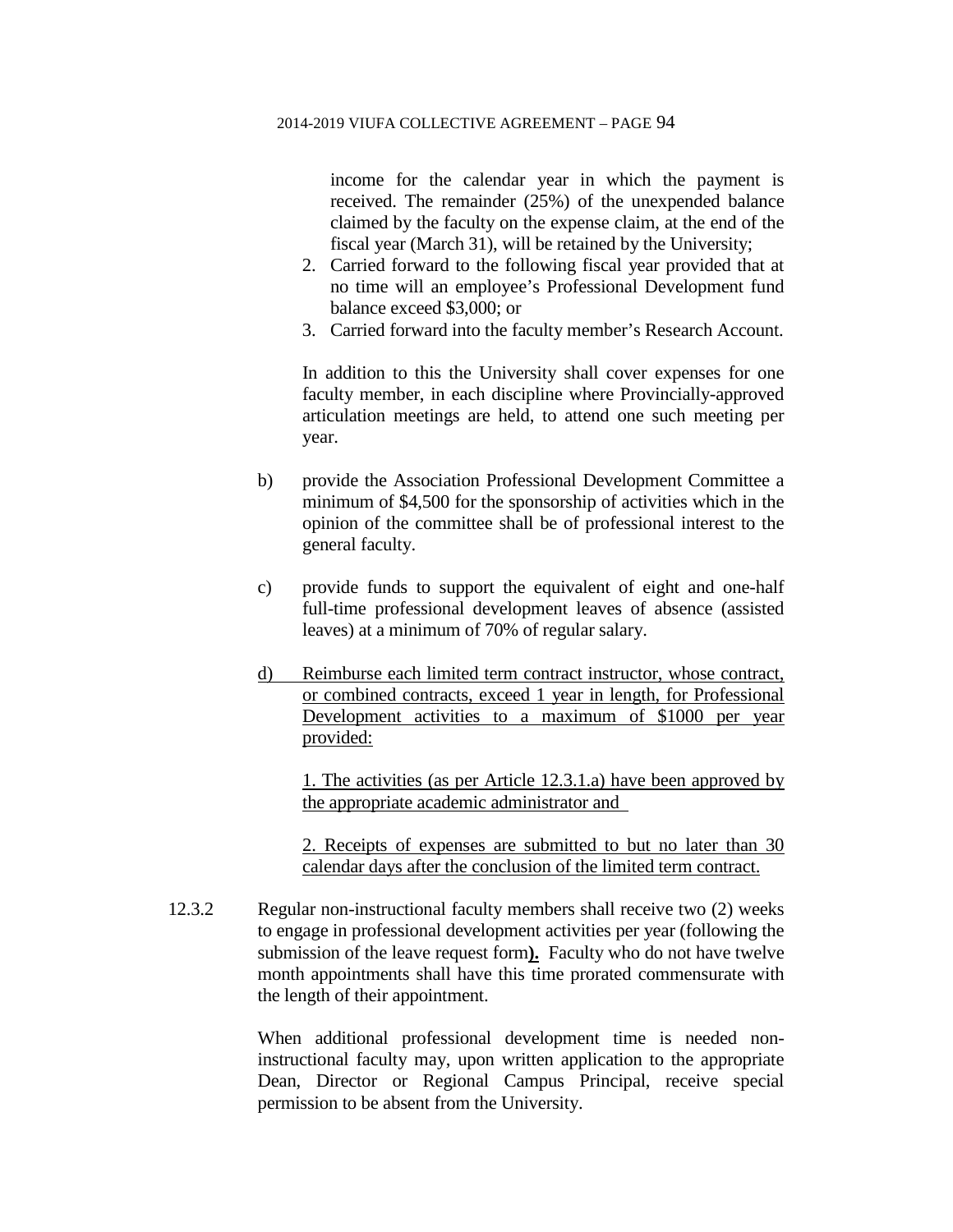### 12.3.3 Waiver of Tuition Fees for University Employees

a) Credit Courses

Employees who have a regular appointment may register in University courses, at no cost, provided that no fee-paying student is displaced. Such registration will be subject to admission requirements and enrolment procedures which will be set from time to time by the Registrar.

b) Professional Development and Training Courses

Eligible\* employees will be allowed to enroll in one non-credit or part-time Professional Development and Training course per term, at no cost, subject to procedures which will be set from time to time by Professional Development and Training.

\*Eligible employee means a faculty member who is employed for a minimum of three months and only during the period of employment.

# 12.4 ASSISTED LEAVE (PROFESSIONAL DEVELOPMENT LEAVE OF ABSENCE)

It is recognized that many opportunities for professional development require a longer period of time than is available between the spring and fall instructional periods. In order to encourage faculty to take advantage of these opportunities, a program of professional development leave of absence has been developed.

12.4.1 Faculty members may apply for either a full or partial release Assisted Professional Development leave of absence. A partial release leave is designed to free a regular faculty member from between .25 and .75 of a full time workload at the University. The salary received by a faculty member on partial release leave shall be calculated on a percentage basis: e.g. A regular full time faculty member receiving a .25-FTE Assisted PD Leave and working the rest of their full workload would receive 75% of their regular salary plus 25% of 70% of their regular salary. A regular .75 time faculty member receiving a .25-FTE PD Leave from their 75% workload would receive 50% of the salary they would be entitled to as a full time faculty member plus 25% of 70% of the salary they would be entitled to as a full time faculty member.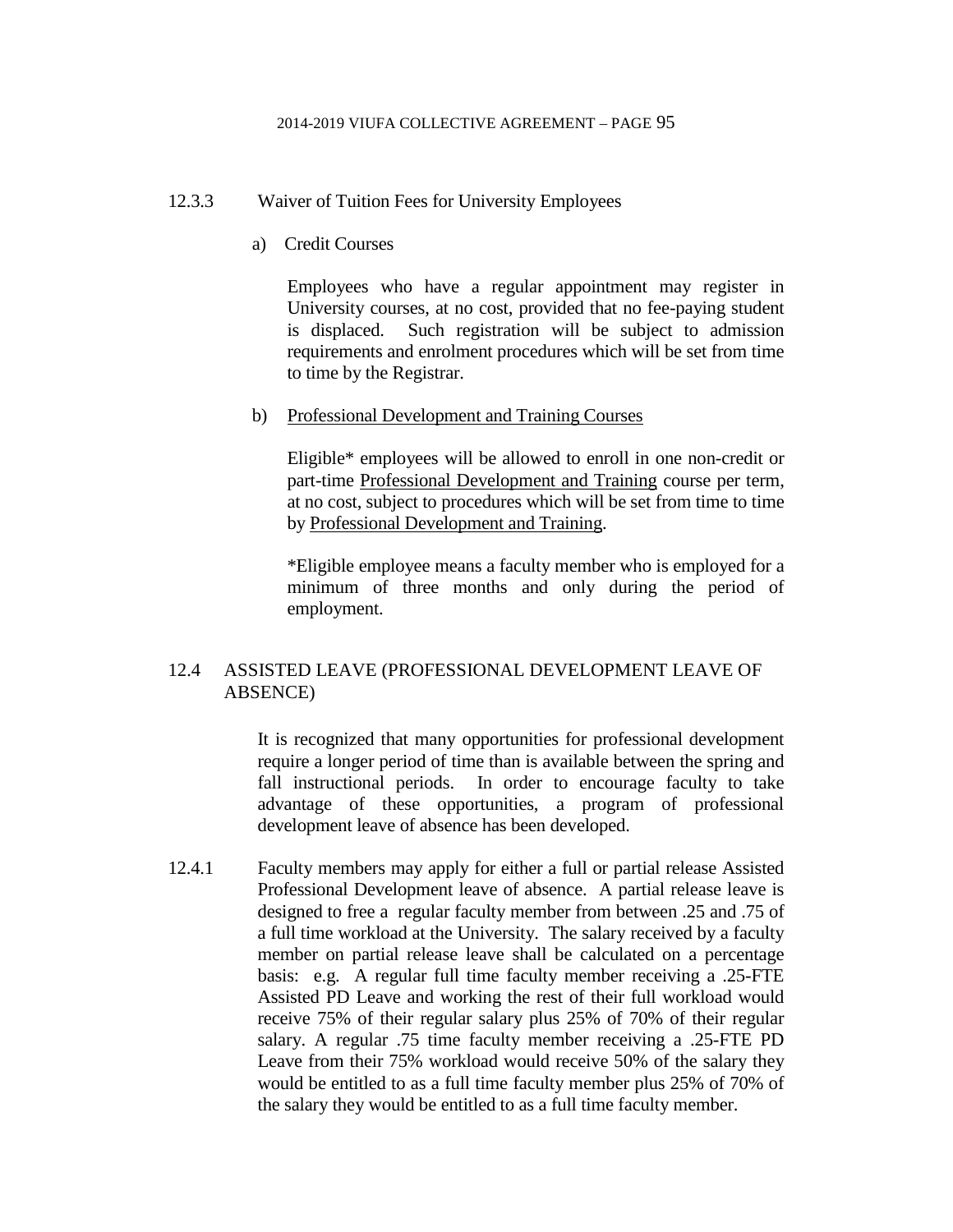A one-half year P.D. leave of absence shall normally be for the period January 1 to June 30 or the period July 1 to December 31. A full-year P.D. leave shall be for the twelve-month period following commencement of the leave.

12.4.2 Since P.D. leaves are recognized in Articles 12.4 and 12.4.9 as contributing to the instructional quality and educational services offered by Vancouver Island University, a faculty member on P.D. leave is considered to be continuing to perform his/her duties of employment.

> Except for the professional development allowance under Article 12.3.1, a faculty member on P.D. leave is expected to pay, from his/her salary, all travel, meal and accommodation costs incurred while fulfilling his/her duties of employment under the terms of his/her leave proposal and while away from the employer's normal place of business and the faculty member's principal residence. In addition, supplies consumed directly in the performance of the P.D. leave responsibilities must be paid for by the faculty member on leave.

- 12.4.3 The University shall, during the period of a P.D. leave of absence, continue to contribute to the faculty benefit plans which are applicable to the faculty member providing the faculty member continues to contribute.
- 12.4.4 It is recognized that faculty members should not realize direct financial gain from the assisted leave program. Consequently, the University is entitled to recover from a recipient of an assisted leave the amount by which his/her earnings from employment or contracts while on assisted leave exceed his/her normal annual income and benefits.
- 12.4.5 The faculty member shall be required to return to the service of the University upon completion of his/her P.D. leave of absence for a period equal to the length of the leave. In the event of failing to do so, the faculty member shall refund the amount of any money paid to him/her or on his/her behalf by the University during the P.D. leave of absence.
- 12.4.6 Upon completion of P.D. leave of absence, the faculty member is assured of resuming duties at a salary level equal to that which he/she would have received, had he/she remained in his/her usual position at the University.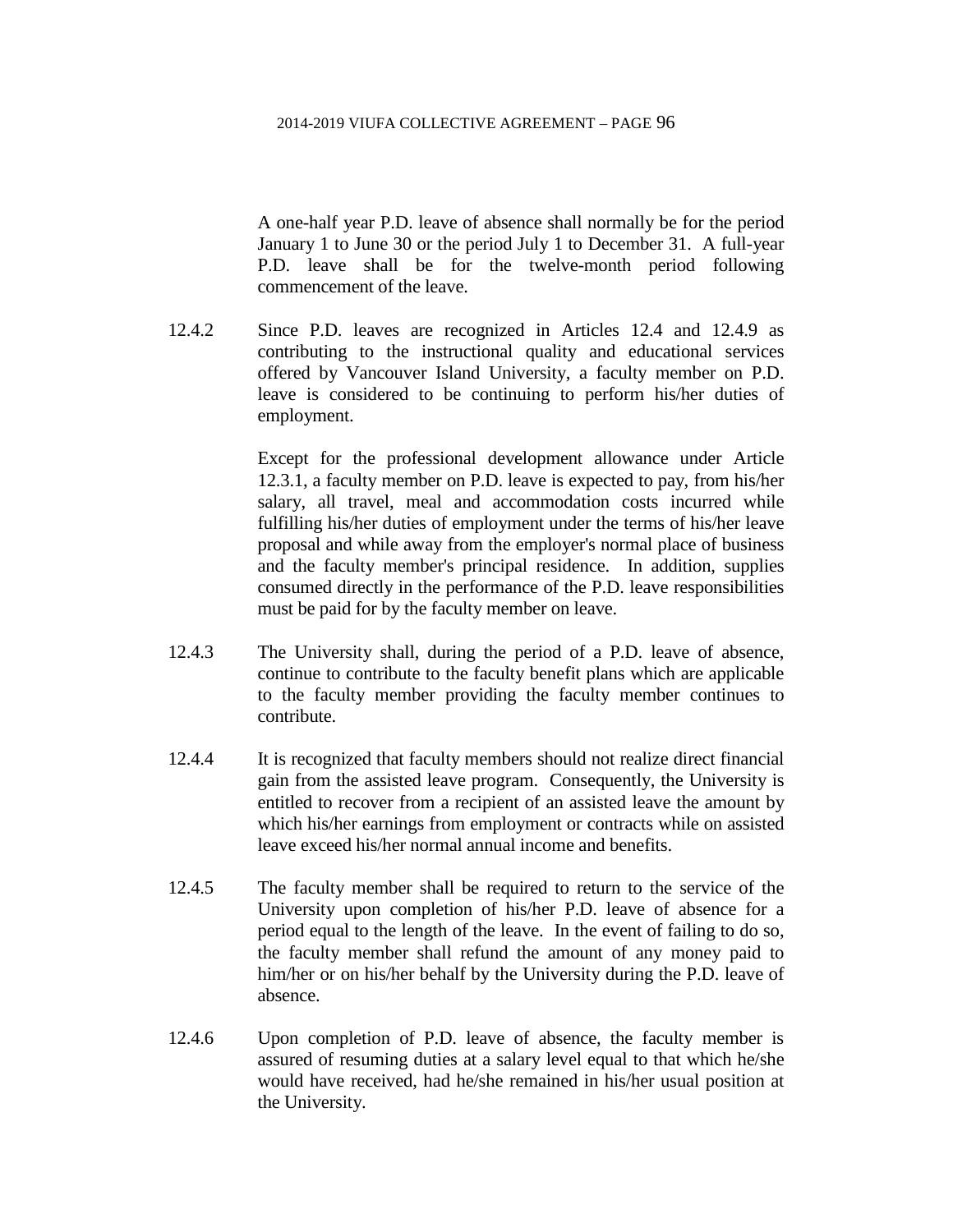- 12.4.7 If a faculty member on assisted professional development leave, by mutual agreement with a Dean, Director, or Regional Campus Principal, returns to work prior to the commencement of the leave or during the period of the leave, a new assisted professional development leave equivalent to the length of time remaining in the leave shall be created. The new leave, or any portion thereof, shall be carried over in to the following fiscal year if unused in the year in which it is created.
- 12.4.8 In the first semester after returning from a Professional Development Leave of Absence, the faculty member shall submit a report, to the President, summarizing the professional development that has been accomplished on the leave. Failure to fill this requirement shall render the faculty member ineligible for future assisted leaves.
- 12.4.9 In order to be eligible for a P.D. leave of absence, a faculty member must:
	- a) have a regular appointment and at least three FTE years of VIUFA seniority preceding the commencement date of the leave.
	- b) notify the Executive Director of Human Resources on or before 1:00 p.m. of the last business day of May in the year prior to that in which the proposed leave is to commence that he or she plans to apply for a P.D. leave of absence. The Executive Director of Human Resources shall forward the list of names and the categories of each person proposing to apply for a leave to the President of the VIUFA and the Chair of the Leave Committee. Applicants should also provide copies of their letter of intent to their Dean, in the case of instructional faculty or to the Dean, Director or Regional Campus Principal (which ever is appropriate) in the case of non-instructional faculty.
	- c) submit a complete application to the Chair of the Leave Committee after August 15 and before September 15 of the academic year prior to that in which the proposed leave shall commence. This application shall include a description of the program proposed for the leave, and any supporting statements that the faculty member may consider important to his/her application.
	- d) propose in his/her application a program which shall be of professional benefit to himself and which shall increase his/her potential contribution to the University. Such programs may include: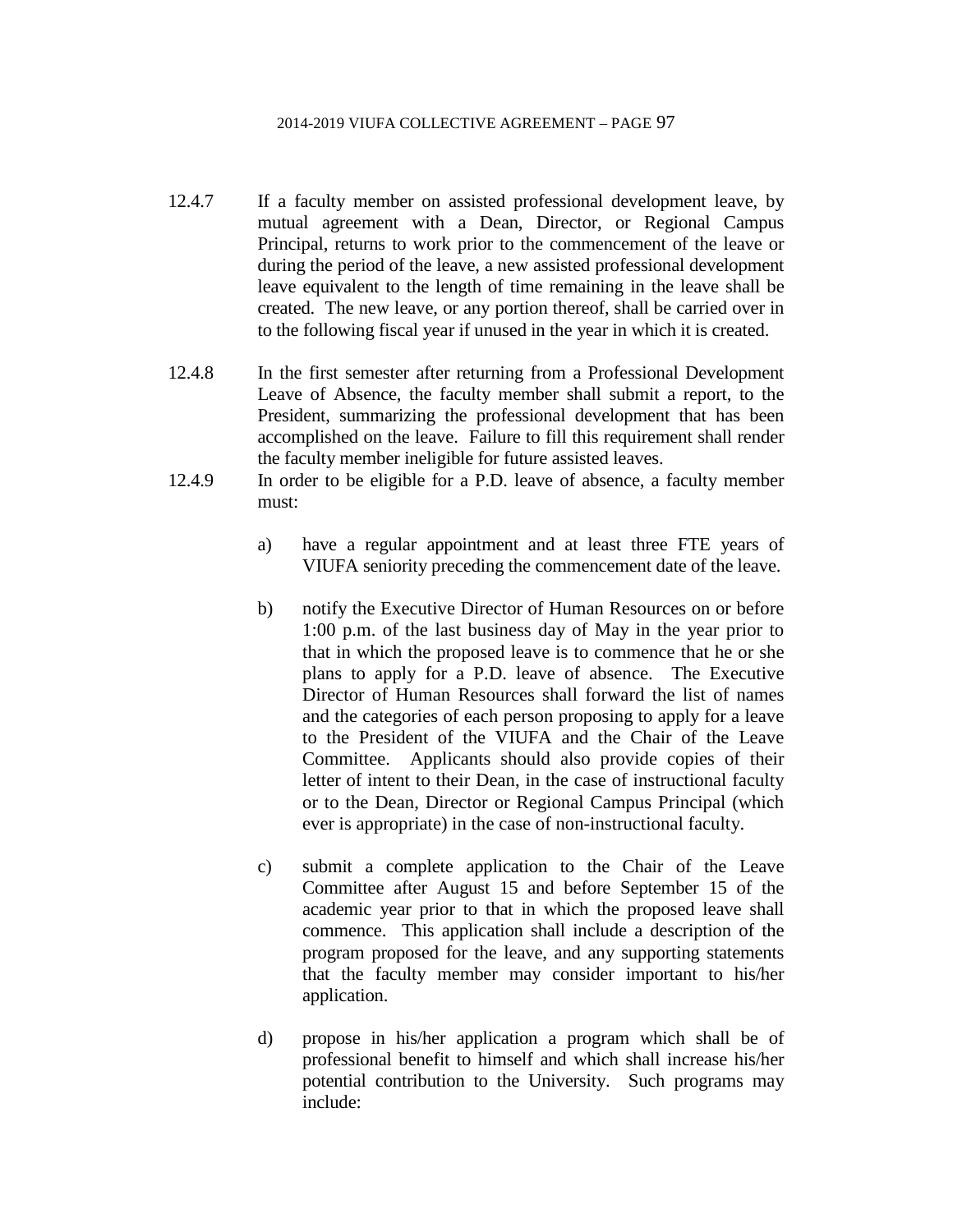- i) Further academic studies relevant to the professional growth of the faculty member in his/her particular area of scholarship and/or to the Vancouver Island University curriculum.
- ii) Experience in business, industry, research, community service, or in government or educational institutions which is directly relevant to the role of the faculty member within the University.
- iii) Studies of educational systems and methods in other institutions.
- iv) Other activities which can be seen to ultimately benefit the faculty member professionally, such as private study or research, textbook compilation, travel, or scholarly or creative writing.
- v) Any change in the originally approved plan requires a new submission to the Leave Committee outlining the rationale for the change. The new plan is subject to re-evaluation under Article 12.4.9.
- 12.4.10 University Leave Committee

A University Leave Committee shall be formed for the purpose of recommending applicants for Professional Development Leaves to the University Board, and to carry out its duties under Article 12.15 (Unassisted Leave of Absence). Its constitution and responsibilities shall be as follows:

12.4.10.1 Constitution

The committee shall consist of eight members, including

- a) the Vice-President Academic, who shall be an ex officio, non-voting member;
- b) a Dean of Instruction; and
- c) six faculty representatives including one elected by the non-instructional faculty.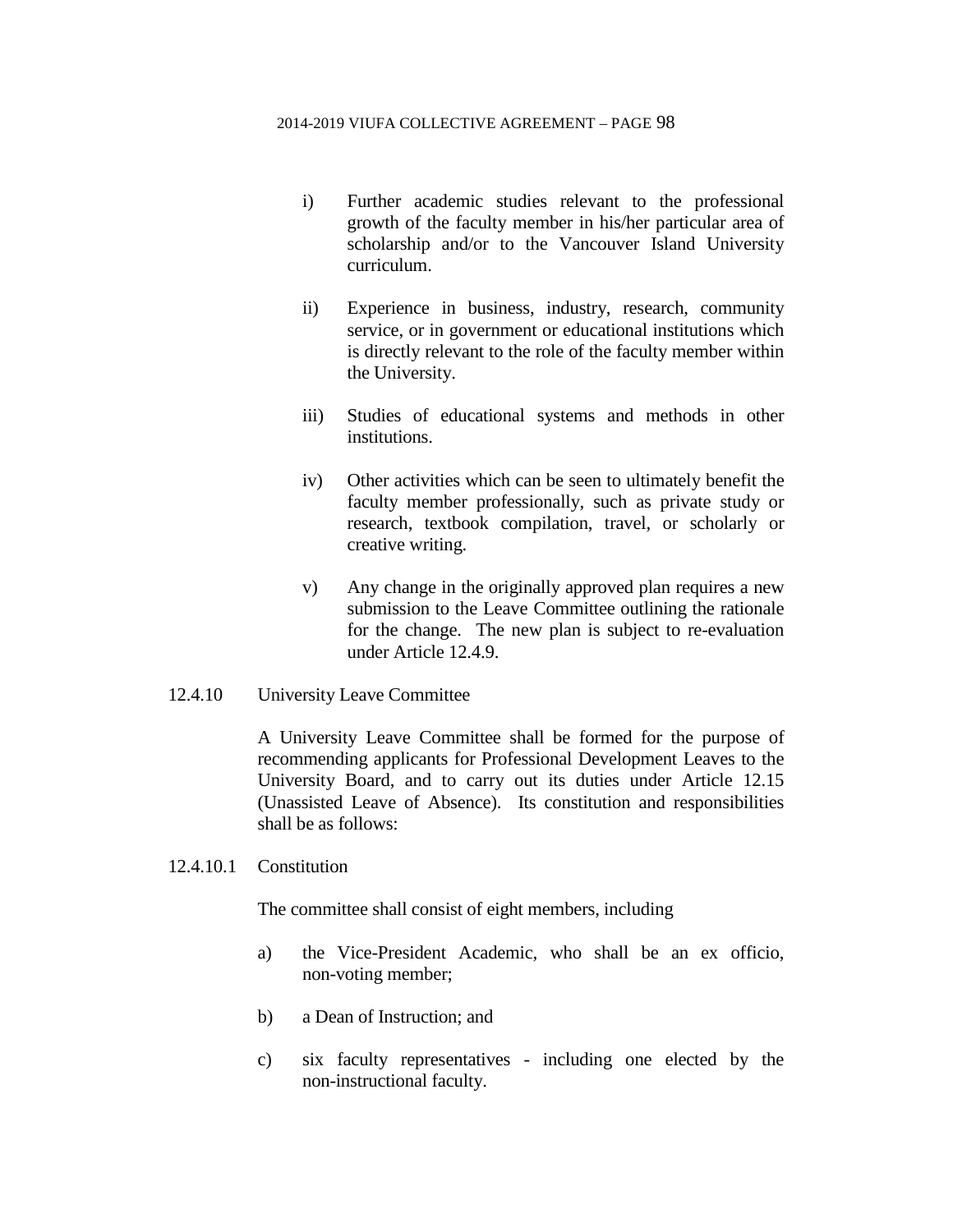The normal term of membership on the Committee for faculty representatives shall be three years. A faculty representative shall be a regular faculty member with at least two years service at the University; he/she shall not himself/herself apply for a P.D. leave during his/her term of membership on the Committee. A faculty representative shall be elected not later than August 31 of the year in which his/her term commences.

12.4.10.2 Responsibilities

The Committee shall elect a Secretary/Chair from its members no later than September 1 of each year.

- 12.4.10.2.1 For Professional Development Leave
- 12.4.10.2.1.2 The Committee shall consider all applications for P.D. leave and shall determine which applicants have satisfied the eligibility conditions of Article 12.4.9.
- 12.4.10.2.1.2 The Committee shall rank all eligible applicants on the basis of the perceived merit of their proposals. Where two proposals are deemed to be of equal merit, the ranking shall be by seniority according to the procedures outlined in Article 12.4.10.3.
- 12.4.10.2.1.3 The Committee shall forward its list of recommendations to the University President no later than October 15 along with a brief description of the Professional Development pursuit.
- 12.4.10.2.1.4 Within one (1) week of making its decision, the Committee shall inform each applicant, in writing, of whether it is recommending acceptance or rejection of the application, or whether it finds the applicant ineligible.
- 12.4.10.2.1.5 The Committee shall return all applications and confidential papers to the applicants not later than October 31.
- 12.4.10.2.2 For Unassisted Leave of Absence Professional Development Status

The Committee shall carry out its responsibilities under Article 12.15 not later than October 15.

12.4.10.3 Procedures for Professional Development Leave (Assisted Leave)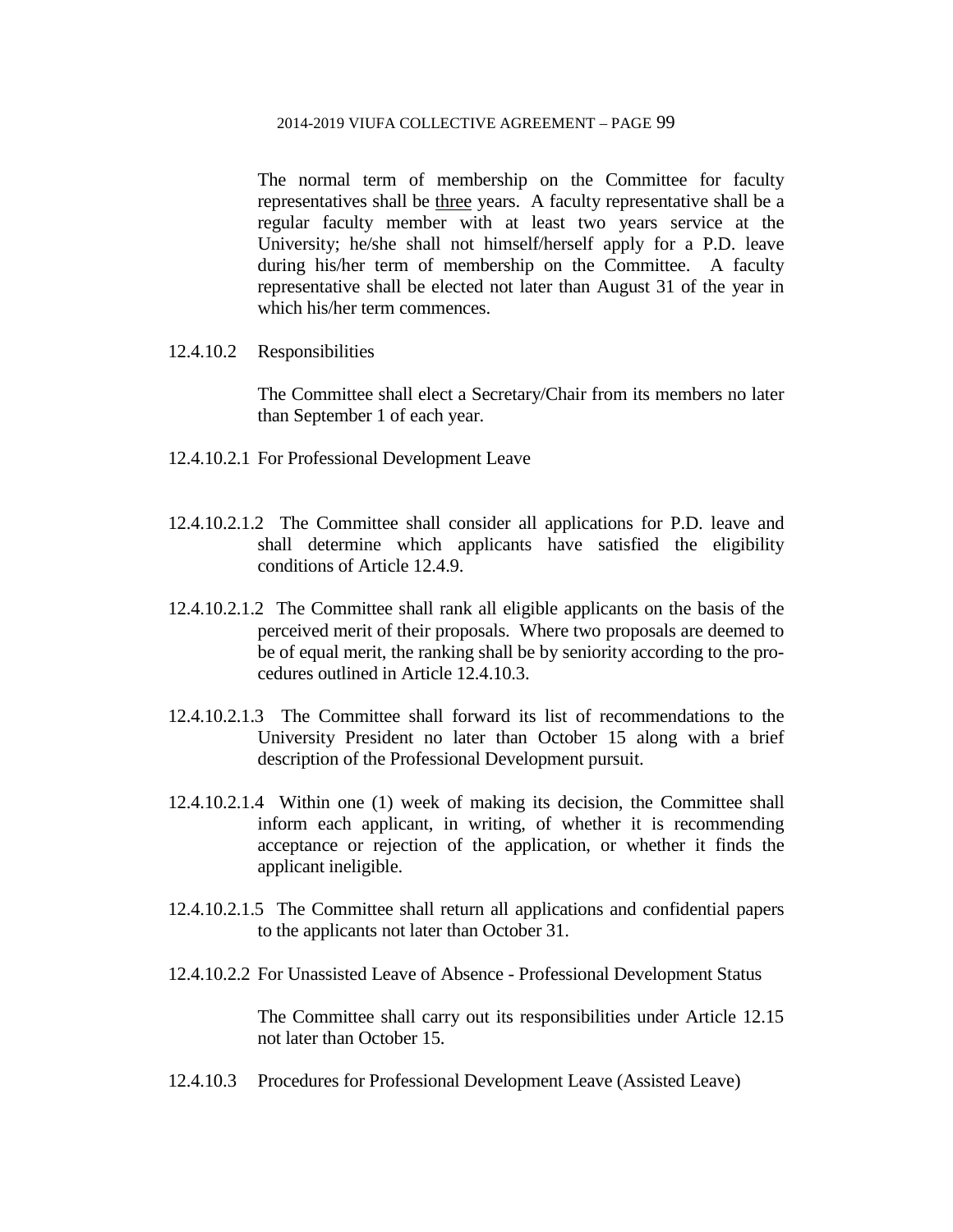Each year all eligible applicants for assisted leave shall be considered by the University Leave Committee in two groups.

### 12.4.10.3.1 **Group I**

A faculty member who applies for an assisted leave shall be considered to be in Group I if at the time of their application they have accumulated 3 FTE years of VIUFA seniority since their hiring or their last assisted leave, which ever is less, and

the following formula produces a value that is greater than or equal to zero:

VIUFA Seniority - (8 \* FTE Leaves So Far) - (6 \* FTE Leave Applied For)

Where:

VIUFA Seniority is the number of FTE years of VIUFA seniority that the leave applicant has at the time the leave application is considered;

FTE Leaves So Far is the total number of FTE years of assisted leave that the applicant has had so far; and

FTE Leave Applied For is the number of FTE years of assisted leave that the Professor is applying for.

The Leave Committee shall give first consideration to applicants in Group I.

#### **Group II**

Faculty members eligible for assisted leave who do not qualify for consideration in Group I will be considered in Group II provided they have completed the equivalent of not less than three years or more than seven years of full-time service within the Association; or either 1) a minimum of four years but less than the equivalent of seven years since completing a full-year assisted leave, or 2) a minimum of two years and less than an equivalent of three and one-half years since completing a one-half year assisted leave.

12.4.10.3.2 In determining rank in each group the primary consideration shall be the projected value of the leave proposal to the improvement of University service. In the event that two or more applications are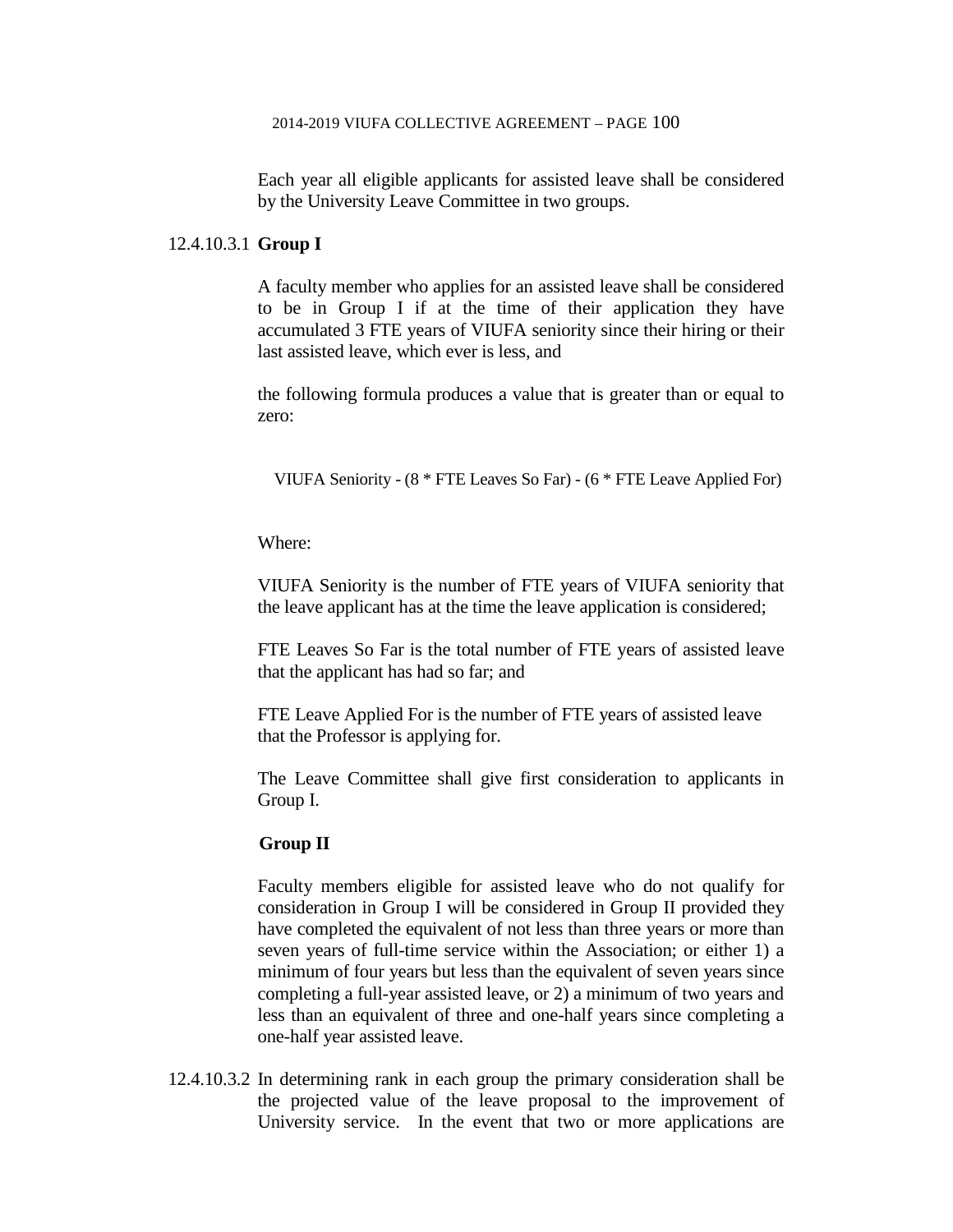considered to be of equal value, those applications shall be ranked in order of seniority of service within the Association or seniority of service since the applicant last received an assisted leave from the University, whichever is the lesser. In the event that two or more applications are considered to have equal seniority, their ranking shall be by a random chance selection procedure.

- 12.4.10.4 The University Board shall notify in writing, not later than October 31 all faculty recommended for P.D. leave as to the outcome of their applications. If the application has been refused, the reasons for refusal shall be stated.
- 12.4.10.5 The Chair of the Committee will forward a copy of the approved application(s) to the President of the Vancouver Island University Faculty Association.
- 12.4.10.6 If a faculty member on assisted leave wishes to extend his/her period of absence from duties beyond the scheduled date of return and defer compliance with Article 12.4.5 of the contract, a written request for unassisted leave under Article 12.15 must be made. Such a request must be given in writing and requires at least three (3) months notice.

### 12.5 SCHOLARLY ACTIVITY

- 12.5.1 The University recognizes that Scholarly Activity is important to academic excellence, and is an essential component of the faculty workload. It is also recognized that major curriculum development and innovation are undertakings that benefit the University and its programs, and may require a workload commitment that necessitates release from other duties.
- 12.5.2 The University will provide a minimum of two (2) sections of release time in order to encourage scholarly activity. Further sections of release may be provided as resources allow, and may be allocated for either scholarly activity or curriculum development projects.
- 12.5.3 Faculty members may apply for a maximum of one section release time per year to the Research, Scholarly Activity, and Curriculum Development Committee (RSACD Committee). A proposal which outlines the member's plan for scholarly activity or curriculum development shall be submitted to the RSACD Committee by November 15 for scholarly activity or curriculum development release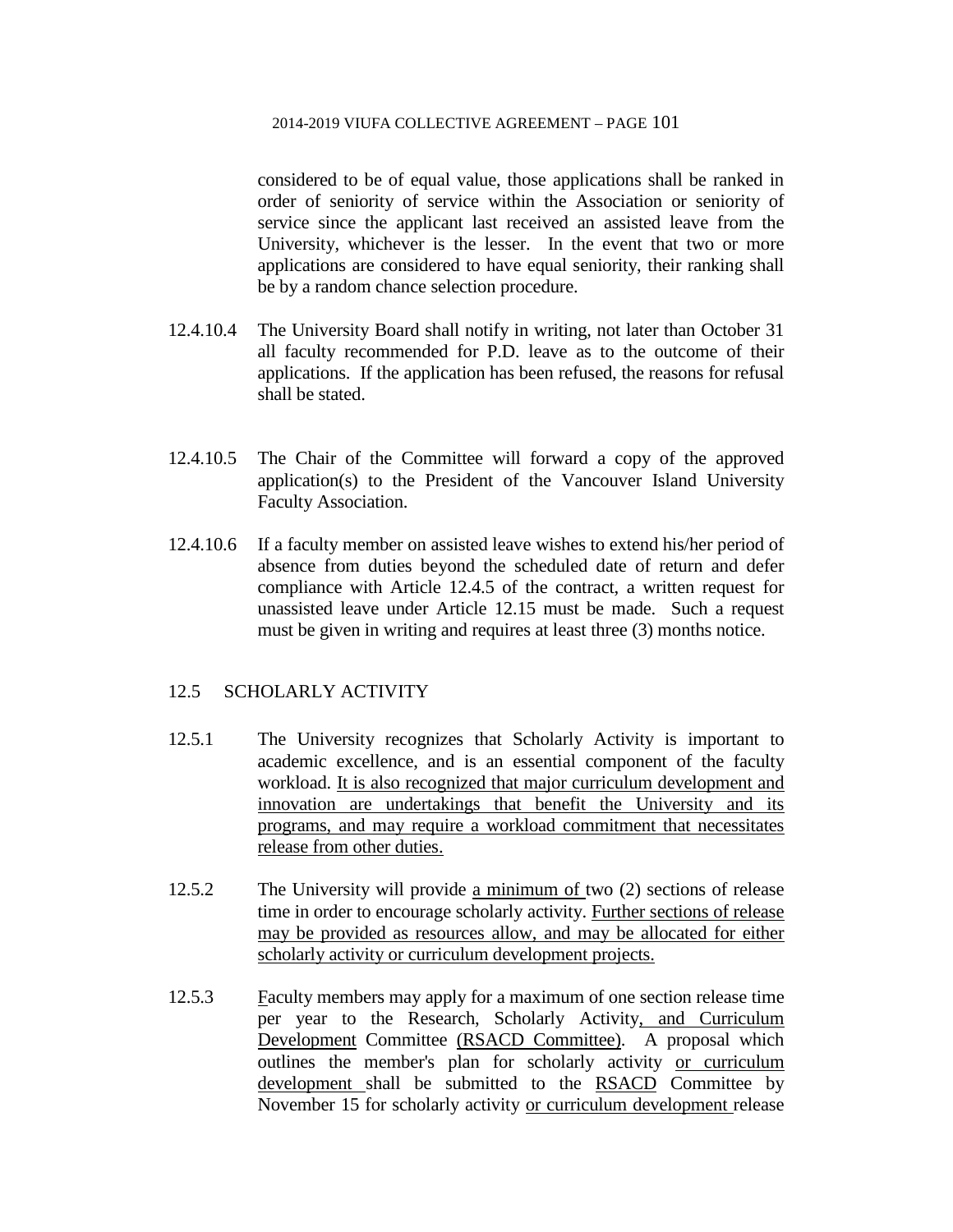time the following year. Scholarly activity shall be defined as study and research that is designed to further knowledge in the faculty member's field or fields of expertise, not solely for maintaining currency. The Chair of the Committee will forward a copy of the approved application(s) to the President of the Vancouver Island University Faculty Association.

- 12.5.4 Research, Scholarly Activity and Curriculum Development Committee
- 12.5.4.1 The University and the Association agree to establish a joint committee which shall:
	- a) Stimulate scholarly activity on behalf of regular faculty through grants from a Research Fund, to which the University shall contribute \$5,000 per year.
	- b) Review scholarly activity/curriculum development reports from faculty who have been granted time for scholarly activity or curriculum development from all sources including those sections offered in accordance with Article 12.5.2. In addition to protecting the integrity of Article 12.5.2, this reporting mechanism will foster awareness of the scope of scholarly and curriculum development activity at VIU,
	- c) A faculty member who has received release time for research, scholarly activity, or curriculum development shall submit a report to the Provost and Vice-President Academic and the Research, Scholarly Activity, and Curriculum Development Committee summarizing the scholarly activity or curriculum development project. Failure to fulfill this requirement shall render the faculty member ineligible for future scholarly activity or curriculum development release time under Article 12.5.2. Reports under this provision will be supplied in electronic form to VIUFA and to the Associate Vice President of Scholarship and Community Engagement.
	- d) Notwithstanding the operations of the (VIU) RSACD Committee, Faculties and services areas may establish and resource their own Faculty or area specific RSACD Committees. The granting of releases for the purpose of research, scholarly activity and/or curriculum development may be reported to the (VIU) RSACD Committee, and final reports for such releases will be submitted to the (VIU) RSACD Committee and to the office of the Provost and Vice-President Academic.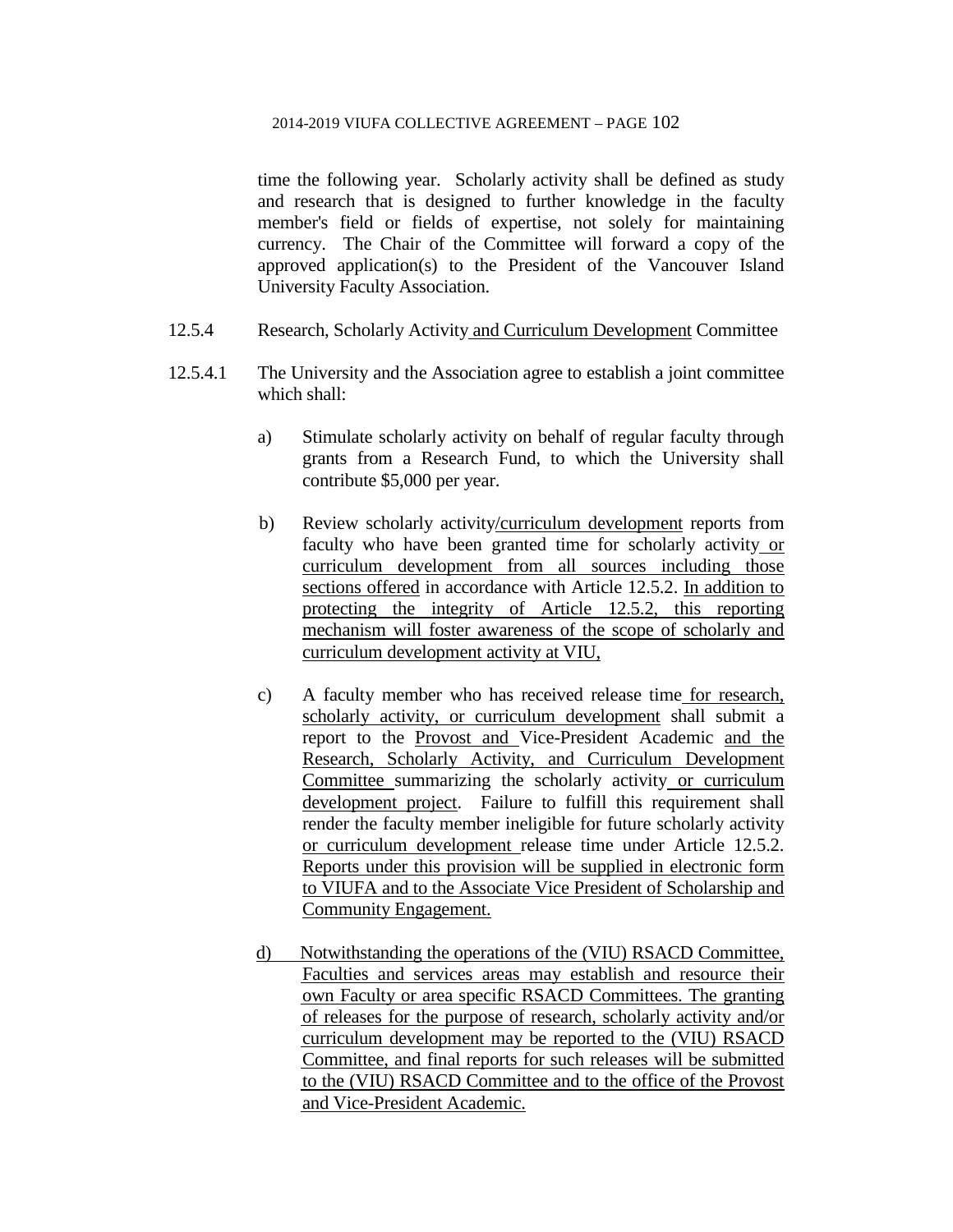12.5.4.2 The Committee shall consist of the Vice-President Academic and the Chair of the Professional Development Committee of the Association as well as three other individuals, one who is appointed by the Vice-President Academic and two others appointed by the Association. The Chair of the Committee will forward a copy of the approved application(s) to the President of the Vancouver Island University Faculty Association.

### 12.6 PURCHASE OF RELEASE TIME

A faculty member may purchase release time from his or her duties at Vancouver Island University under the following conditions:

- a) the faculty member has a research grant that permits the purchase of release time; or
- b) the faculty member has taken on an external part time paid position related to his or her work at Vancouver Island University and that work has been approved as PD by the PD Committee.

Where the faculty member purchases release time from his or her duties at Vancouver Island University, the faculty member shall pay only the replacement cost.

### 12.8 FAMILY ILLNESS

- 12.8.1 *All references to spouse within the leave provisions of this Agreement include heterosexual, common-law and same sex partners. References to family include spouse, children, children's spouses, stepchild, stepchild in-law, siblings, in-law siblings, parents, step-parents, parents-in-law, grandparents, grandchildren, nieces and nephews, and any other person living in the same household who is dependent upon the employee. For the purpose of Article 12.8.11 – Compassionate Care Leave – only, the definition of "family member" is as set out in Appendix I.*
- 12.8.10 Absence due to illness in the immediate family or, with the approval of the appropriate Senior Administrator, absence due to other circumstances that affect the satisfactory performance of the faculty member, may be charged against the individual's sick leave credits to a maximum of six days per year.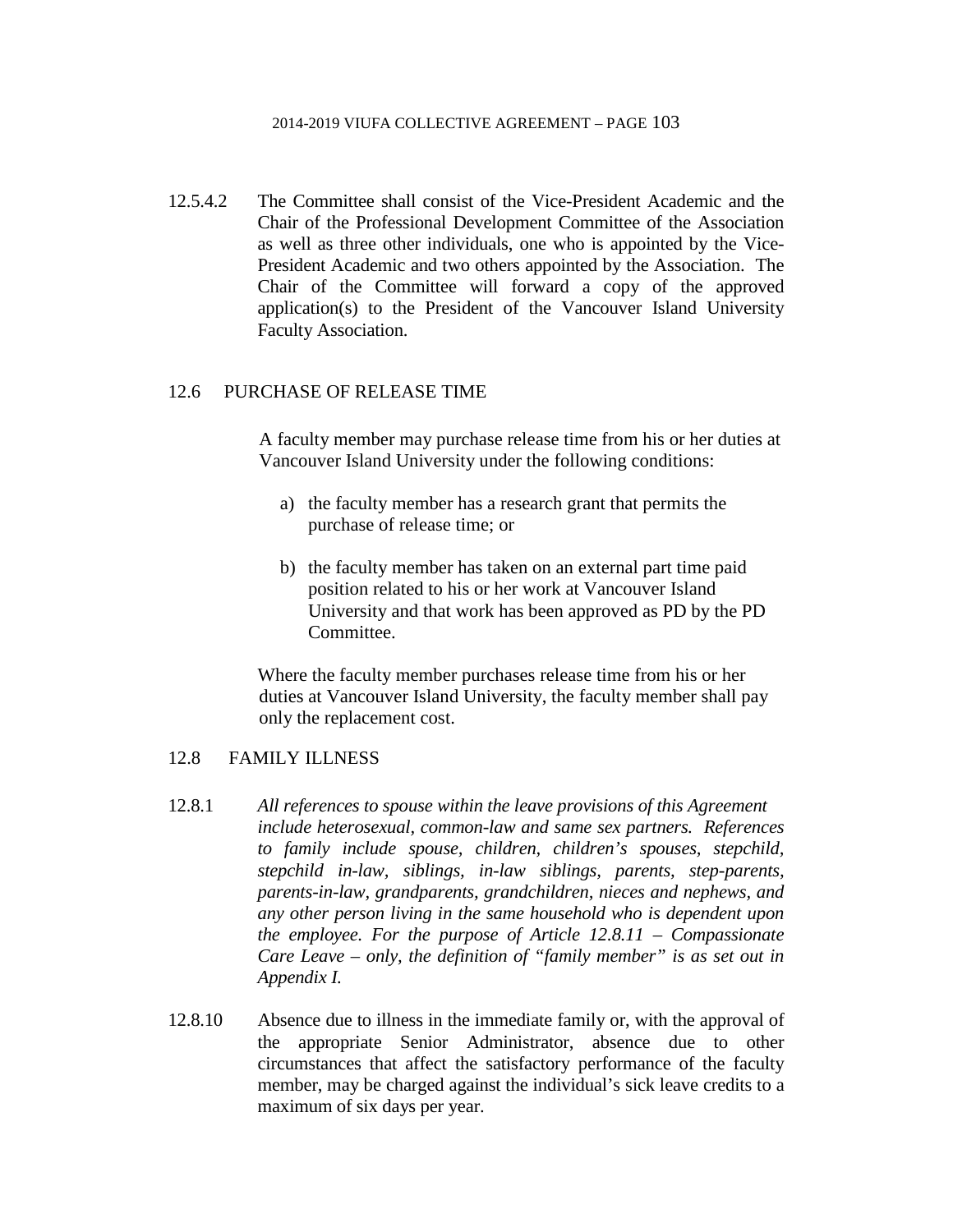#### *12.8.11 Compassionate Care Leave*

#### *(a) Entitlement*

*An employee will be granted a compassionate care leave of absence without pay for up to eight (8) weeks to care for a gravely ill family member. For the purpose of this Article, "family member" is defined as one of the persons listed in Appendix I – Family Members for the purpose of Article Compassionate Care Leave. In order to be eligible for this leave, the employee must provide a medical certificate as proof that the ill family member needs care or support and is a risk of dying within twenty-six (26) weeks.*

*An employee who is granted a compassionate care leave of absence to care for a gravely ill family member shall be entitled to the benefits as follows:*

- *i. The employee's benefit coverage will continue for the duration of the compassionate care leave, to a maximum of eight (8) weeks, and the premium payment shall be on the same basis as if the employee were not on leave.*
- *ii. Where an employee elects to buy back pensionable service for part or all of the duration of the compassionate care leave, to a maximum of eight (8) weeks, the employer will pay the employer portion of the pension contribution in accordance with the Pension Plan regulations.*
- *iii. Compassionate care leave, up to a maximum of eight (8) weeks, shall be treated as continuous employment for the purposes of seniority accrual under this Agreement.*
- *iv. An employee who returns to work following a leave granted under this provision shall be placed in the position the employee held prior to the leave or in a comparable position*.

#### 12.9 BEREAVEMENT LEAVE

*An employee will be entitled to five (5) days leave with no loss of pay and benefits in the case of the death of a family member and upon notification to the Employer. The Employer may grant additional leave with pay.*

### 12.10 MATERNITY, PARENTAL AND ADOPTION LEAVE

12.10.1 Maternity Leave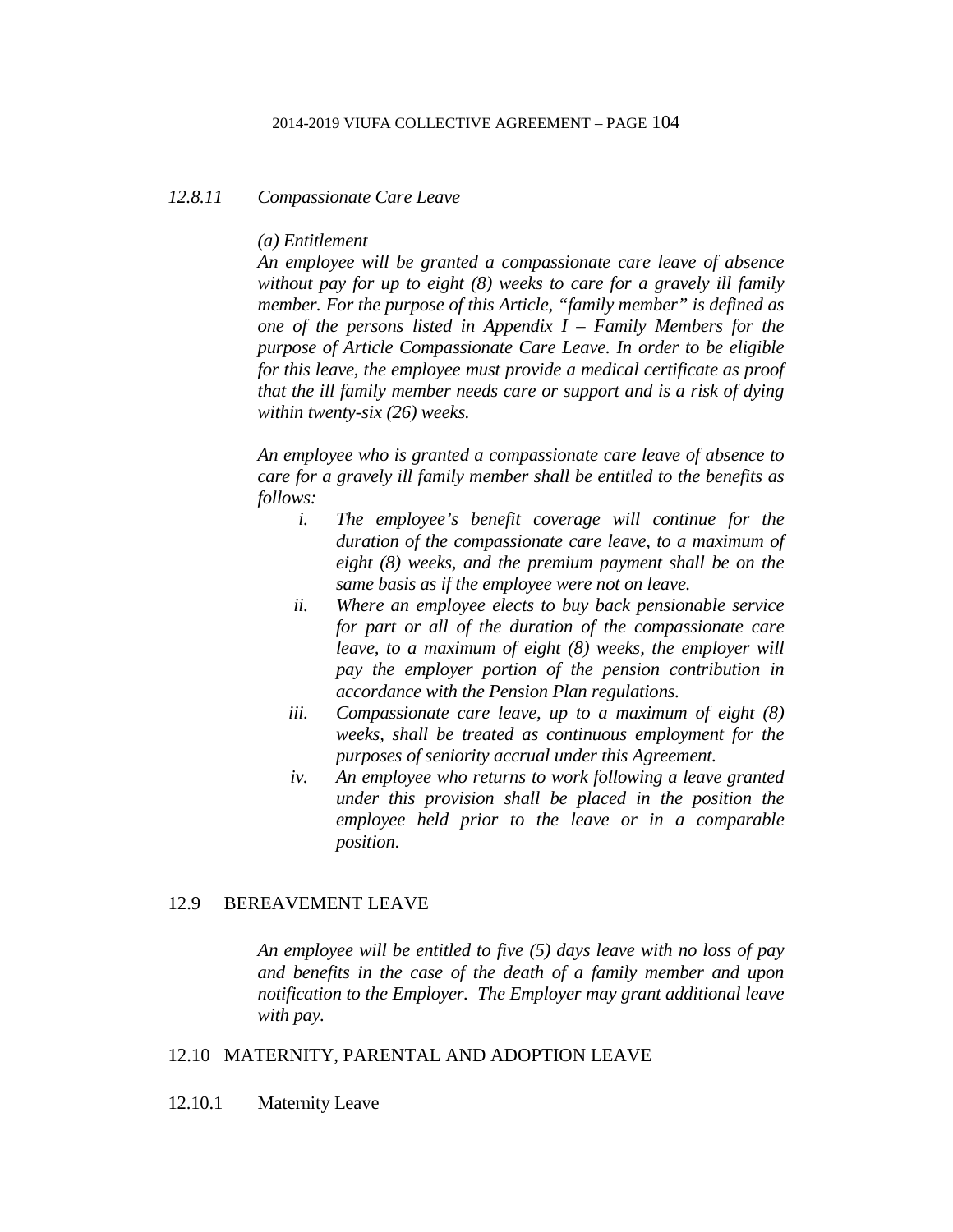Maternity Leave of Absence shall be granted. Whenever possible, a written request, specifying the desired period of leave, should be submitted at least 16 weeks in advance of the date on which the leave is to commence to the appropriate Dean, Director or Regional Campus Principal. The duration and other terms shall be decided on an individual basis taking into account individual needs as far as possible, but shall be subject to the following general provisions:

- 12.10.1.1 If the leave of absence shall affect part or all of any semester, the faculty member shall give as much notice as possible to the appropriate Senior Administrator, to allow satisfactory arrangements to be made for any classes involved.
- 12.10.1.2 The leave of absence shall not exceed twelve (12) months.
- 12.10.1.3 The University shall maintain its share of benefits during the leave of absence, up to a period of six months. In the event that the faculty member does not return to service at the University, he/she shall refund to the University an amount equivalent to the University contribution to the benefit schemes paid under this article.
- 12.10.1.4 On completion of leave, the faculty member shall resume her faculty position without disadvantage in seniority, salary, or benefits.
- 12.10.2 Parental Leave

Natural and adoptive parents will be entitled to parental leave. A written request, specifying the desired period of leave, should be submitted whenever possible at least 16 weeks in advance of the date on which the leave is to commence to the appropriate Dean, Director or Regional Campus Principal. The leave shall be subject to the following provisions:

- 12.10.2.1 Whenever possible, parental leave for instructional faculty (exclusive of adoption and maternity leave) shall not begin or end during a teaching semester.
- 12.10.2.2 Combined maternity/parental leave shall not exceed fifteen (15) months for natural mothers, and twelve (12) months for all others.
- 12.10.2.3 The University shall maintain its share of benefits during the leave of absence up to a period of six (6) months. Beyond the six month period all benefits, including the University's share, shall be the responsibility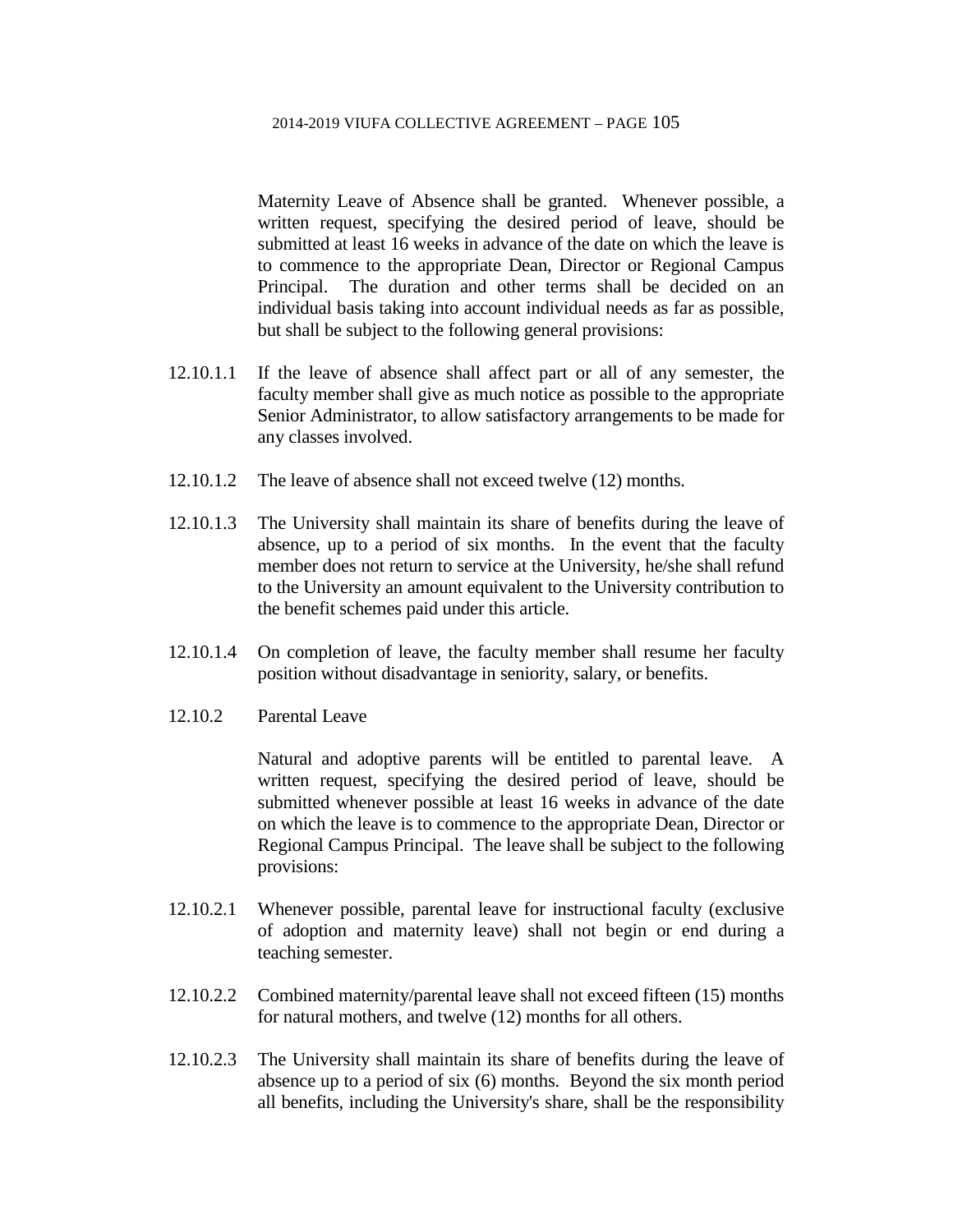of the faculty member. The faculty member must make advance payment to the University, to ensure continuous coverage.

- 12.10.2.4 Upon completion of leave, the faculty member shall resume his/her faculty position without disadvantage in seniority, salary, or benefits.
- 12.10.2.5 Parental leave for a natural mother must begin when maternity leave expires, unless the University agrees otherwise. Parental leave for a natural father must commence within 52 weeks of the child's date of birth. Adoption leave must commence within 52 weeks of the date of adoption.
- 12.10.2.6 In the event that the faculty member does not return to the University, he/she shall refund the amount of the premiums paid on their behalf by the University during the leave of absence.
- 12.10.2.7 Where both parents are employees of the University the total entitlement shall not exceed the six (6) months of benefits entitlement and twelve (12) months of leave, fifteen (15) months in the case of natural mothers as indicated.
- 12.10.2.8 Maternity and Parental/Adoption leaves shall be treated as continuous employment for the purposes of seniority accrual and for movement up the salary increment scale for the duration of such leave.

### *12.10.3 PARENTAL LEAVE*

### *12.10.3.1 Entitlement*

*Upon written request, an employee shall be entitled to a leave of absence without pay of up to twelve (12) consecutive months in addition to statutory requirements.*

### *12.10.3.2 Commencement of Leave*

*Leave taken under this provision shall commence:*

- *12.10.3.2.1 for the birth mother, immediately after the end of the leave taken under the pregnancy leave provisions unless the Employer and the employee agree otherwise.*
- *12.10.3.2.2 for the birth father, after the child's birth and within fifty-two (52) weeks of the birth.*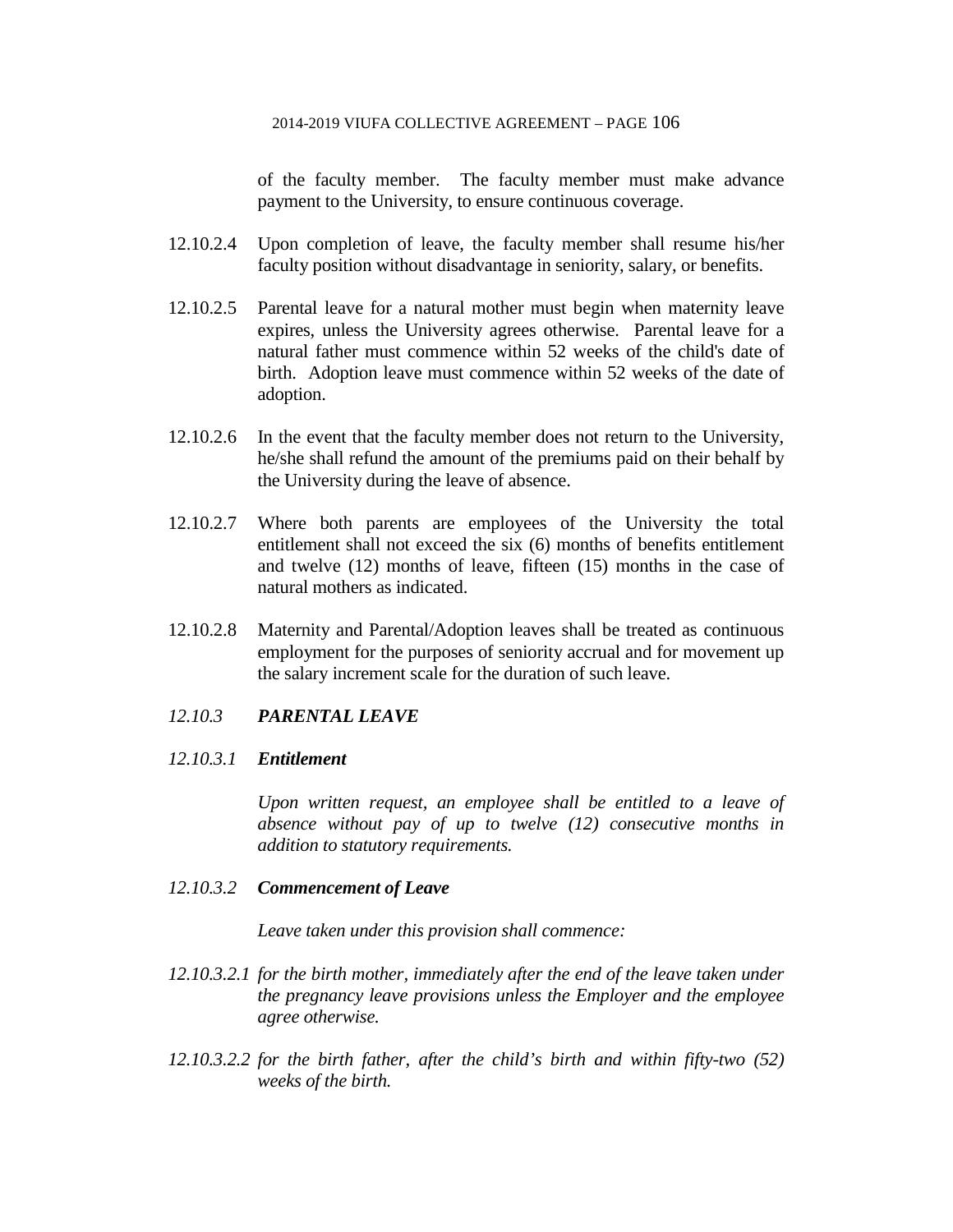*12.10.3.2.3 for an adopting parent, within fifty-two (52) weeks after the child is placed with the parent.*

### *12.10.3.3 Benefits Continuation*

- *12.10.3.3.1 The Employer will maintain coverage for medical, extended health, dental, group life and long term disability benefits for leaves taken under this clause and will pay the Employer's portion of premiums.*
- *12.10.3.3.2 An employee who returns to work following a parental leave shall retain the seniority the employee had attained prior to the leave and shall accrue seniority for the period of leave.*
- *12.10.3.3.3 An employee who returns to work following a parental leave, shall be placed in the position the employee held prior to the leave or in a comparable position.*
- *12.10.3.3.4 An employee who has taken leave under this provision is entitled to all increases in wages and benefits the employee would have been entitled to had the leave not been taken.*
- *12.10.3.3.5 Where the proposed commencement of the leave or return to work does not coincide with the instructional calendar the local parties will negotiate mutually acceptable dates.*
- *12.10.3.3.6 Graduated Return to Work*

*Upon written request, an employee on parental leave under Article 20 may return to work on a graduated basis. Upon receipt of a request, the local parties will mutually agree to an acceptable graduated parental leave return to work plan for the employee.*

- *12.10.3.4 Supplemental Employment Benefit for Maternity and Parental Leave*
- *12.10.3.4.1 When on maternity or parental leave, an employee will receive a supplemental payment added to Employment Insurance benefits as follows:*
	- *(a) For the first two (2) weeks of maternity leave an employee shall receive one hundred percent (100%) of her salary calculated on her average base salary.*
	- *(b) For a maximum of fifteen (15) additional weeks of maternity leave the employee shall receive an amount equal to the difference between the Employment Insurance benefits and ninety-five (95%)*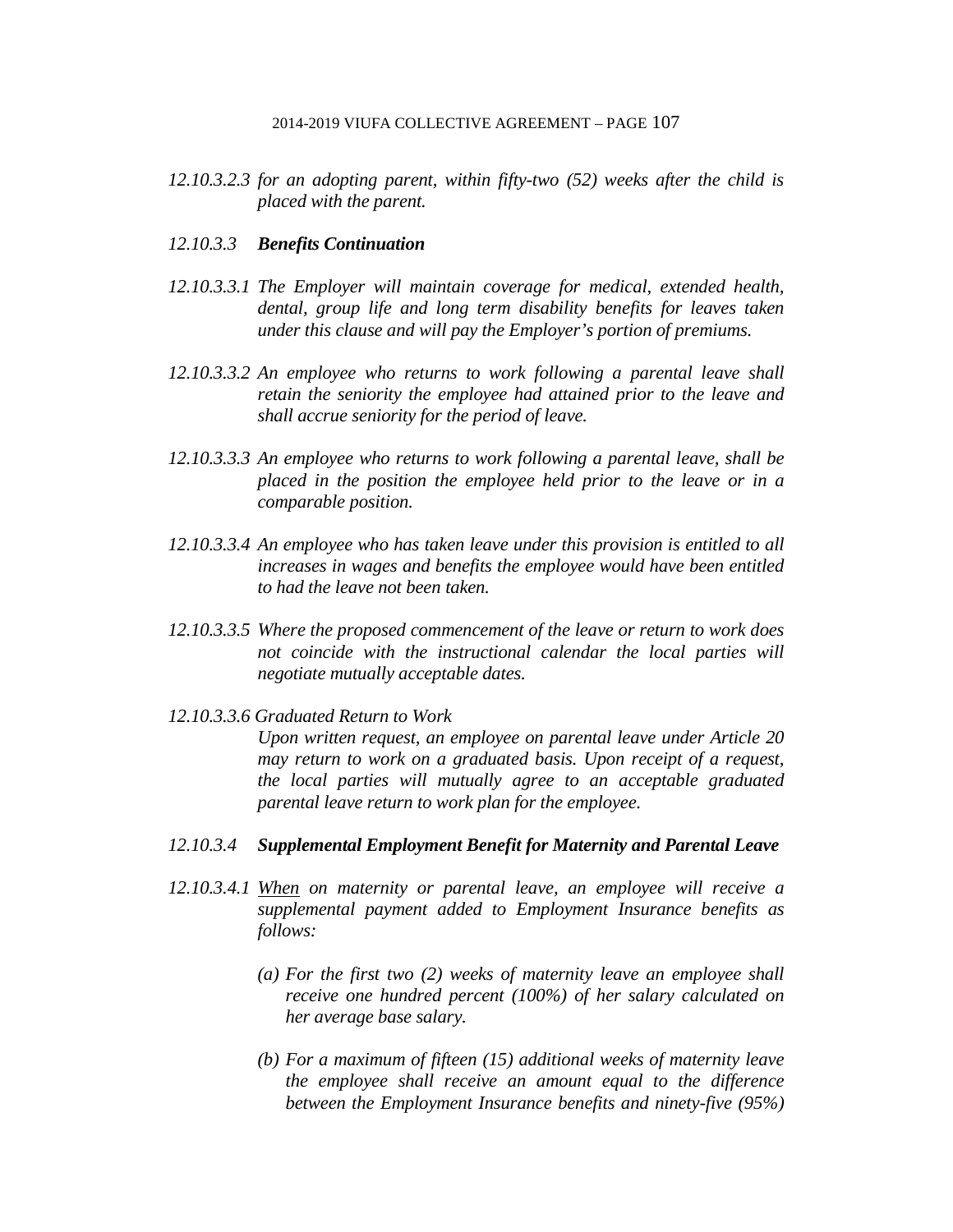*of her salary calculated on her average base salary.*

- *(c) For up to a maximum of thirty-five (35) weeks of parental leave, the biological mother shall receive an amount equal to the difference between the Employment insurance benefits and eighty-five percent (85%) of the employee's salary calculated on her average base salary.*
- *(d) For up to a maximum of thirty-seven (37) weeks of parental leave, the biological father or adoptive parent shall receive an amount equal to the difference between the Employment Insurance benefits and eighty-five (85%) of the employee's salary calculated on his or her average base salary.*
- *(e) The average base salary for the purpose of Article 12.10.3.4.1 (a) through (d) is the employee's average base salary for the twenty-six (26) weeks preceding the maternity or parental leave. If the employee has been on unpaid leave for part of the preceding twenty-six (26) weeks, then up to four (4) weeks of that unpaid leave will be subtracted from the twenty-six (26) weeks for the purpose of calculating the average base salary.*
- *12.10.3.4.2 An employee is not entitled to receive Supplemental Employment Benefits and disability benefits concurrently. To receive Supplemental Employment Benefits the employee shall provide the Employer with proof of application for and receipt of Employment Insurance benefits.*
- *12.10.3.4.3 If an employee is disentitled or disqualified from Employment Insurance maternity or parental benefits, the employee shall receive the supplemental payment to the appropriate percentage less the amount of Employment Insurance benefits the employee would have received if qualified for Employment Insurance benefits.*

### 12.14 EXCHANGE LEAVE

Exchange leave involves a program whereby a faculty member exchanges, for an extended period of time, his/her position and responsibilities with a qualified person from another institution.

12.14.1 A faculty member on Exchange Leave shall gain professionally from the insights into the workings of another institution, and also from the obvious benefits which may result from a change in environment, geography, and personal experience.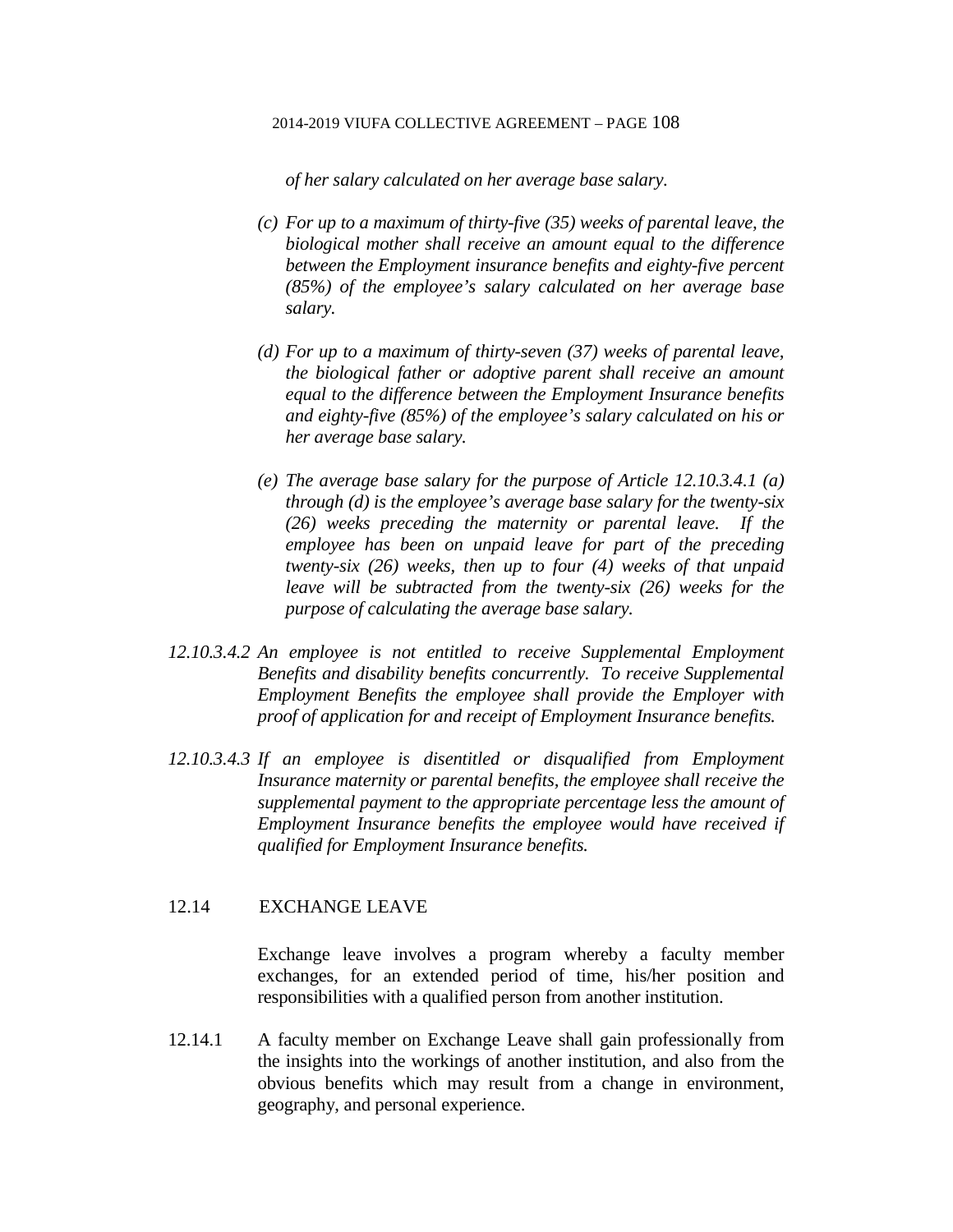- 12.14.2 The Exchange Leave shall normally be for one full semester or for one academic year.
- 12.14.3 The salary of the faculty member on exchange leave shall be paid by Vancouver Island University, and the replacement's salary by the exchange institution. This may be modified, however, in cases where Exchange Leave presents problems of inequities in salary, and the appropriate senior administrator and Board shall then attempt to arrive at a financial arrangement that is feasible and agreeable to all parties.
- 12.14.4 The University shall, during the period of Exchange Leave, continue to contribute to the faculty benefit plans which are applicable to the faculty member providing the faculty member continues to contribute.
- 12.14.5 The President shall recommend suitable candidates for exchange leave to the University Board.

### 12.15 GENERAL LEAVE, UNPAID

Non-instructional faculty members may receive, on written application to the appropriate Senior Administrator, permission to be absent from the University, without pay.

- 12.15.1 A faculty member may apply for a partial or full release Leave of Absence from the University for a maximum period of three (3) consecutive years. Requests should be forwarded to the Chair and then to the Dean for comments and recommendation. The request will then be reviewed by the Executive Director of Human Resources prior to final approval from the Vice-President Academic. The decision to grant the leave shall be based on the Standard of Reasonableness. Requests should be submitted to the appropriate Dean, with three (3) month's notice required.
- 12.15.2 Faculty members on a full release leave of absence may maintain their benefit plans by monthly payments of the full faculty and employer shares. Faculty members on a partial release leave of absence shall continue to contribute to the benefit plans as provided in Article 13.
- 12.15.3 Faculty members on a Leave of Absence shall bank their accrued seniority credits earned up until the commencement of the leave. No seniority credits shall be granted for the leave period (except under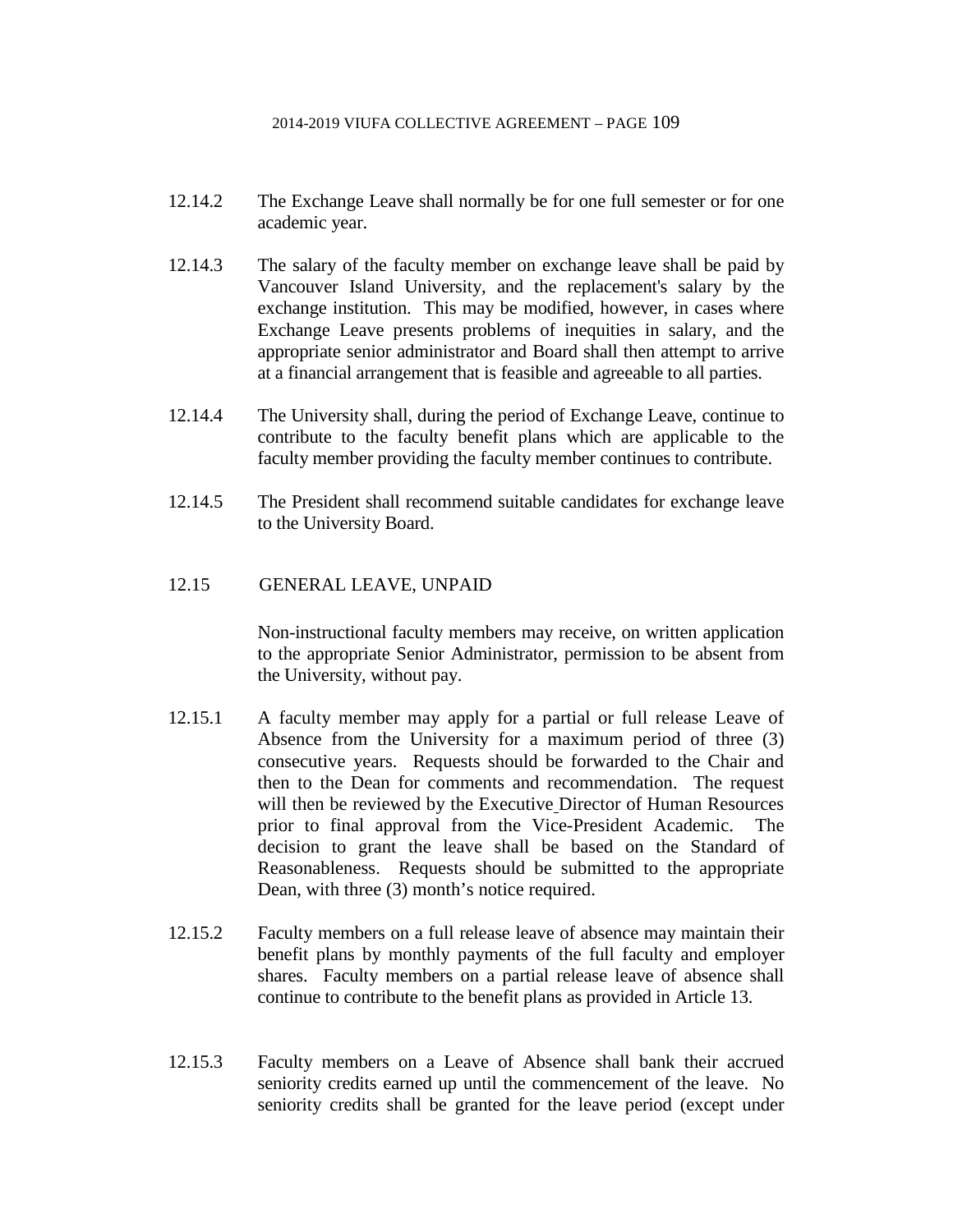Article 12.15.4). Faculty members shall lose all seniority credits should they continue their Leave of Absence beyond three years except the case of leaves for serving in public office, as described in Article 12.16, in which case leave can be extended to a maximum of five years plus the intervening months between the next August 1 or January 1, whichever comes first.

12.15.4 Upon receiving an approved Leave of Absence (Article 12.15) and before taking said Leave of Absence, faculty shall submit a written description of their plans to the University Leave Committee. The University Leave Committee shall then determine whether said leave shall be granted "Preliminary Approval as Professional Development Leave of Absence" under the guidelines of Article 12.4.9(d).

> Upon the faculty member's return from a Leave of Absence which was given "Preliminary Approval as Professional Development Leave of Absence", he or she shall supply supporting documentation and evidence that the plans were successfully completed to the University Leave Committee. The Committee shall review the original application, the supporting documentation and evidence to determine if the leave conformed to the original plans.

> Should the Committee determine by simple majority vote, after reviewing the application to confirm and grant the leave P.D. status, the faculty member shall be given his/her full seniority credits for the period of his/her Leave of Absence.

- 12.15.4.1 The Leave Committee shall also recommend to the President persons who are given P.D. status shall be eligible for normal increments for the period of the leave.
- 12.15.5 A one-half year leave of absence shall normally be for a period January 1 to June 30 or the period July 1 to December 31. A full year leave shall be for the twelve-month period following commencement of the leave.
- 12.15.6 Faculty on unassisted leave must give at least five months notice to the appropriate Dean, Director, or Regional Campus Principal, that they intend to return to the University at the predetermined date. This provision applies to leaves that commence on or after August 1, 2001. The Human Resources Office will note this requirement and quote the relevant contract section on the appointment form initiating the commencement of the leave. As a further step, if notice has not been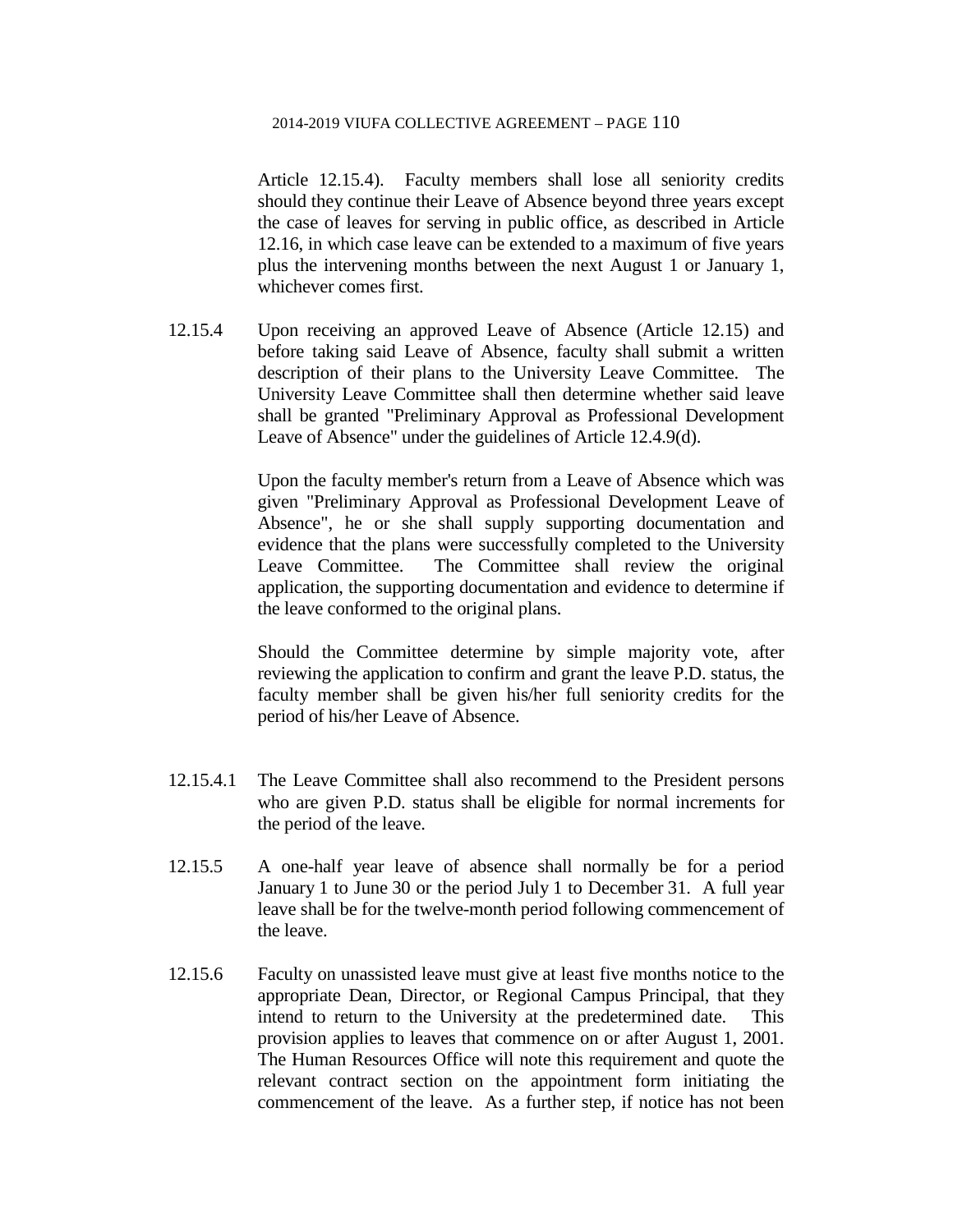received four months prior to the expiry of the leave, the Human Resources Office will send notification by certified mail to the last known address provided by the employee outlining the requirement to confirm the return-to-work date. Failure to so notify the University by the required date will result in the leave automatically being extended for the subsequent semester. The University shall, having extended the faculty member's leave for one semester, inform the faculty member by certified mail, at least four months prior to the end of the extended leave, to their last known address, that their leave has been extended and of the consequences of not providing a written commitment to return at the end of the extended leave.

Should no official written commitment to return to work be forthcoming from the faculty member three months before the end of the extended leave, the faculty member will be deemed to have abandoned their position with the University.

### *12.16 PUBLIC DUTIES*

- *12.16.1 An employer will grant a leave of absence without pay to an employee to engage in election campaign activities in a municipal, provincial or federal election to a maximum of ninety (90) days. Such leaves will not be unreasonably denied.*
- *12.16.2 An employer will grant a leave of absence without pay to an employee:*
	- *(a) to seek election in a municipal, provincial or federal election to a maximum of ninety (90) days.*
	- *(b) where elected to public office, for up to two (2) consecutive terms.*

### *12.17 JURY DUTY AND COURT APPEARANCES*

*Leave of absence without loss of pay and benefits will be provided to an employee summoned to serve on a jury or when subpoenaed or summoned as a witness in a criminal or civil proceeding not occasioned by the employee's private affairs, or when the employee accompanies a dependent child when the child is subpoenaed or summoned to appear as a witness in a criminal or civil proceeding. An employee in receipt of pay or benefits under this article has the*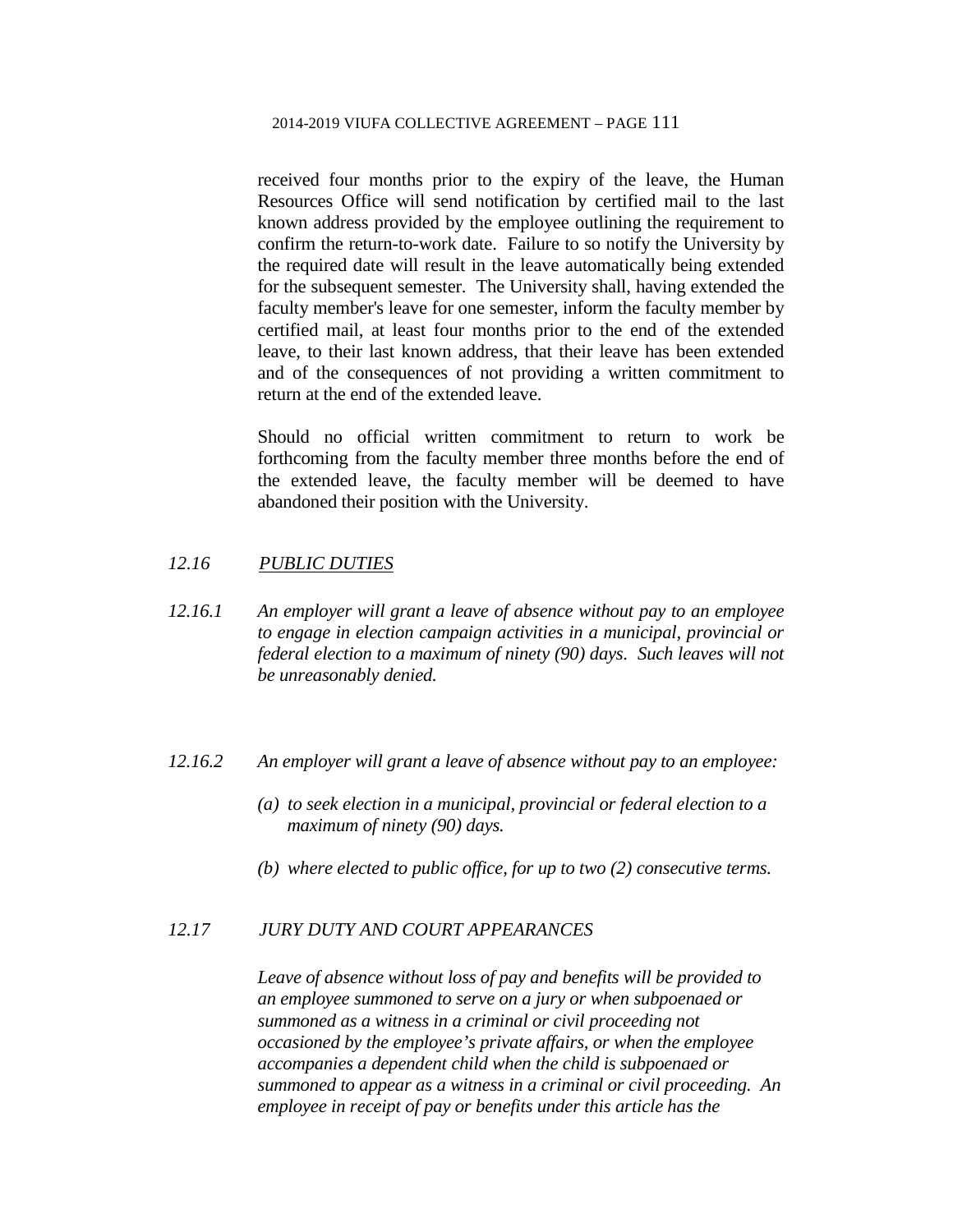*responsibility to reimburse the Employer all monies paid to him or her by the Court, except traveling and meal allowances not reimbursed by the Employer.*

## *12.18 DEFERRED SALARY LEAVE*

*Each Employer ratifying this Agreement will continue or establish a deferred salary leave plan consistent with Regulations issued by Canada Customs Revenue Agency under the Income Tax Act.*

# *12.19 SENIORITY ACCRUAL*

*All paid leaves shall be treated as continuous employment for the purposes of seniority accrual.*

# *12.20 RETENTION OF STATUS*

*An employee on approved paid or unpaid leave will retain his or her employment status for the duration of the leave.*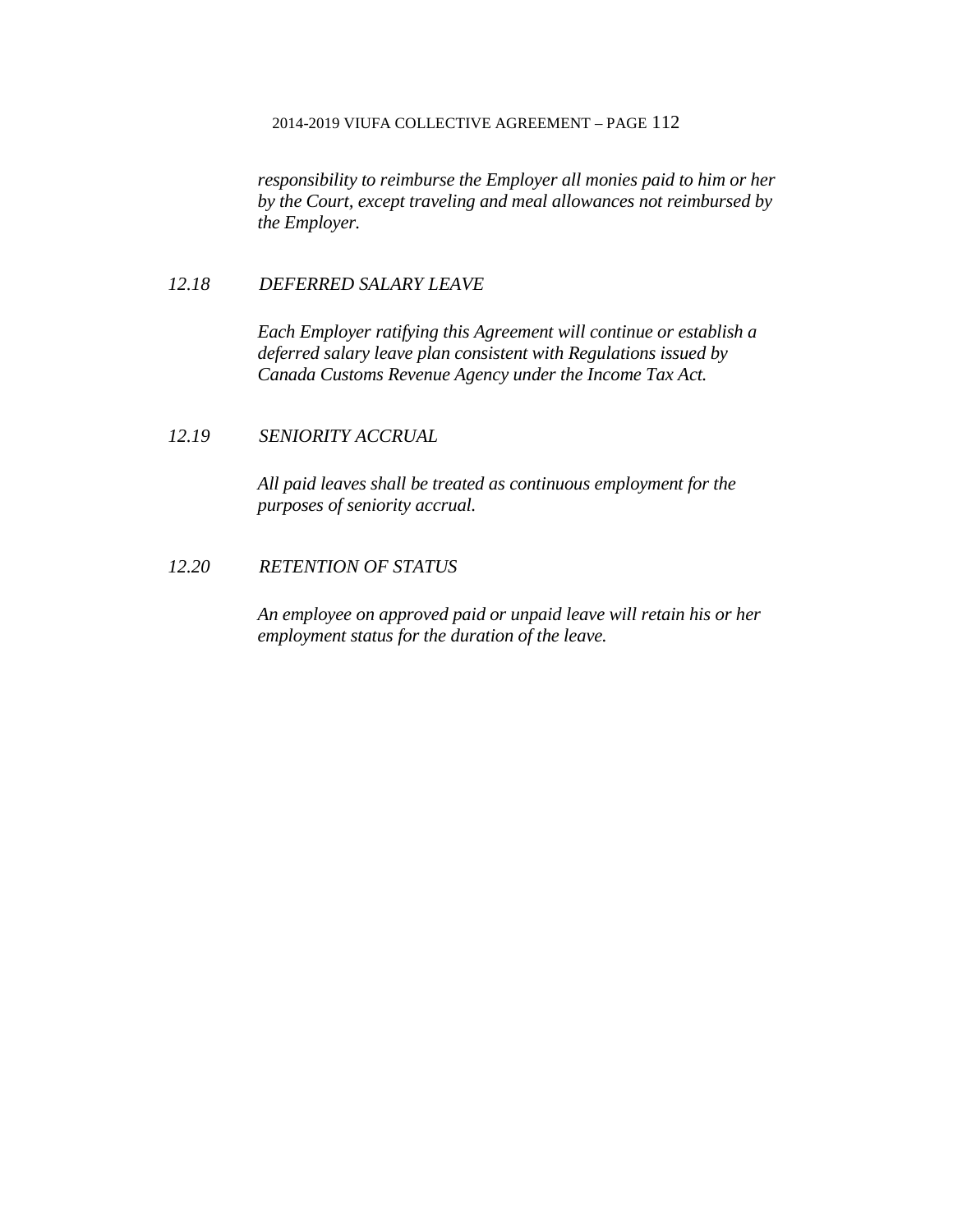# **13. HEALTH, INSURANCE AND PENSION BENEFITS**

Information on the benefit entitlements identified in this Article is available on the Human Resources Website (Benefit Plans) at http://www2.viu.ca/HumanResources/BENEFIT.asp. Whenever a change to these benefits occurs, the Chief Personnel Steward will be notified in writing by the Human Resources Department.

# 13.1 Eligibility for Benefits

a) Regular Faculty and Limited Term Contract Instructors

Except where provided for by law only regular faculty members and limited term contract instructors shall be eligible for the benefits outlined in this section.

Eligibility requirements for benefit coverage outlined in Articles 13.3 a), b), and d) include, a workload of at least 50% and an appointment length of at least 5 full months; and, for benefit coverage outlined in Article 13.3 (c), a workload of at least 50% and appointment length of at least 10 full months.

Should a limited term contract instructor not qualify for benefits, Article 13.1(b) applies.

A regular part-time faculty member who is not eligible for continued employer paid coverage due to a workload less than 50% shall be entitled to payment under Article 13.1 (b) for that time period only.

All faculty members will be eligible for disability benefits in accordance with Article 13.4.

b) Non-Regular Instructional Faculty

Temporary instructional faculty not already in receipt of health and insurance benefits under Article 13 shall be entitled to payment of eight percent (8%) biweekly in lieu of health and insurance benefits. If the employee is participating in an employer paid LTD plan, the payment in lieu of benefits shall be reduced to six percent (6%).

c) Temporary Non-Instructional Faculty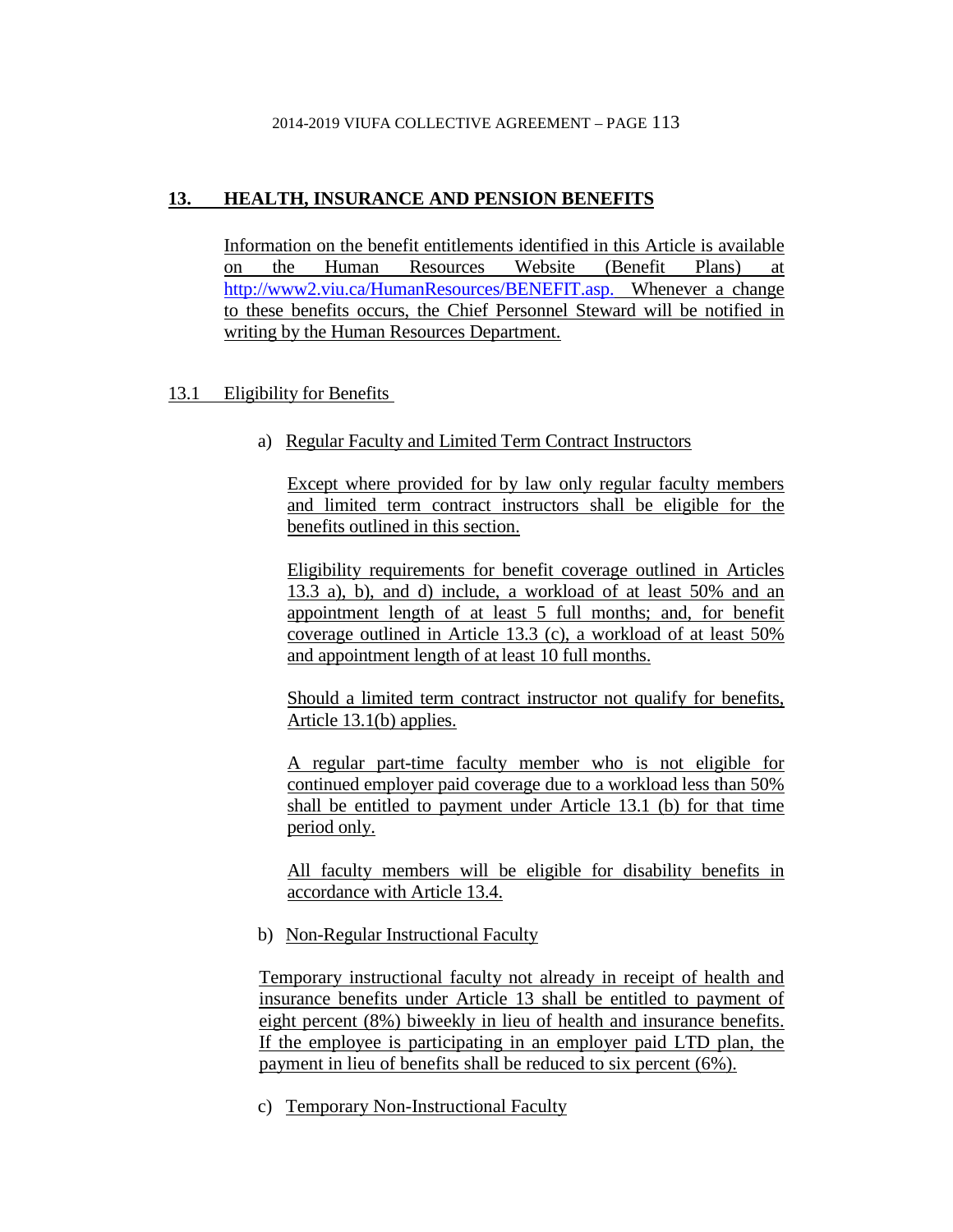Temporary non-instructional faculty with a workload of at least 50% and an appointment length of at least 5 full months are eligible for benefit coverage outlined in Articles 13.3 a), b) and d). Temporary non-instructional faculty with a workload of at least 50% and an appointment length of at least 10 full months are eligible for benefit coverage outlined in Article 13.3 (c).

# 13.2 Specific Benefits

# 13.3 Benefit Provisions

a) Basic Medical Insurance under the British Columbia Medical Plan, subject to Plan provisions. Premiums are 100% employer paid.

# b) Extended Health Benefits

- i. Premiums are 100% employer paid.
- ii. To qualify for the Extended Health Benefit Plan, the employee must have medical coverage under a provincial plan. Eligible employees may commence participation on the first of the month following the date of employment.
- iii. Total lifetime coverage level will be unlimited.
- iv. Extended Health Benefits coverage shall provide for 95% reimbursement for all covered expenses in excess of a \$25 deductible in a calendar year. Effective January 1, 2016, Extended Health Benefits coverage shall provide for 95% reimbursement for all covered expenses in excess of a \$50 deductible in a calendar year. Covered expenses include, but are not limited to, eligible prescription drugs, ambulance charges and emergency medical expenses while travelling outside Canada. The maximum lifetime benefit is unlimited.
- v. Hearing Aid benefits claims will be to a maximum of \$600 every five years. Effective January 1, 2017, hearing aid benefit claims will be to a maximum of \$1000 every three years.
- vi. Medical Travel Referral Benefit shall be in accordance with the provisions set out in the benefits summary document found at https://www2.viu.ca/HumanResources/BENEFIT.asp.
- vii. Emergency Travel Assistance coverage shall provide 24 hour assistance to the employee and dependant for locating medical care and arranging medical transportation during a medical emergency occurring almost anywhere in the world.
- viii. Eye vision exams shall be reimbursed to a maximum of \$75.00 every two (2) years.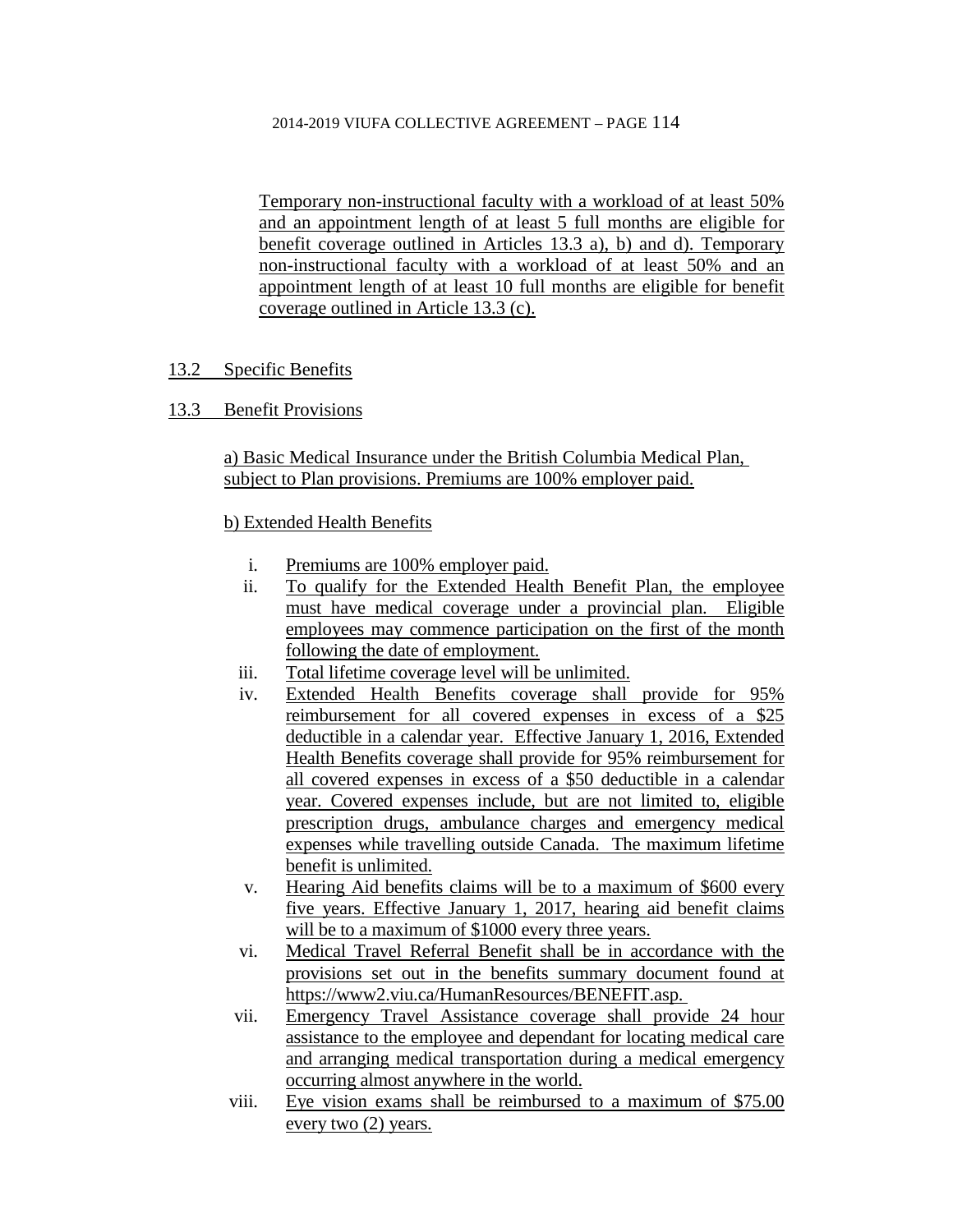- ix. Vision Care coverage shall provide 100% reimbursement for corrective lenses and frames or contact lenses up to a maximum of \$500 per person every 24 consecutive months.
- x. Health and welfare benefits coverage will cease on the day that an employee's employment terminates.

c) Group Life and Accidental Death and Dismemberment Insurance

- i. The University contributes 100% of the premiums for life insurance, accidental death and dismemberment benefits for eligible participating faculty members.
- ii. Group Life and Accidental Death and Dismemberment benefits each shall be set at three (3) times the employee's annual salary.
- iii. The amount of insurance coverage and eligibility is shown on the Human Resources website at [https://www2.viu.ca/HumanResources/BENEFIT.asp.](https://www2.viu.ca/HumanResources/BENEFIT.asp)

# d) Dental Plan

- i. Premiums are 100% employer paid.
- ii. Eligible employees may commence participation on the first of the month following one full calendar month of continuous employment.
- iii. The Dental Plan shall provide coverage including:
	- 100% basic diagnostic, preventative, restorative and periodontic services, including of cleaning of the teeth (prophylaxis and scaling) every nine (9) months except dependent children (7 to age 19) and those with gum disease and other dental problems as approved by the Plan.
	- 60% of major restorative services such as crowns, bridges, and dentures.
	- 50% of orthodontia for dependent children to a maximum \$2000 per child.
- e) Termination of Coverage

Retiring employees who are eligible for health and welfare benefits and who have applied for College Pension Plan benefits will maintain coverage until the commencement of pension health and welfare benefits and in any event no later than ninety (90) calendar days following the date of the employee's retirement.

13.4 Disability Benefits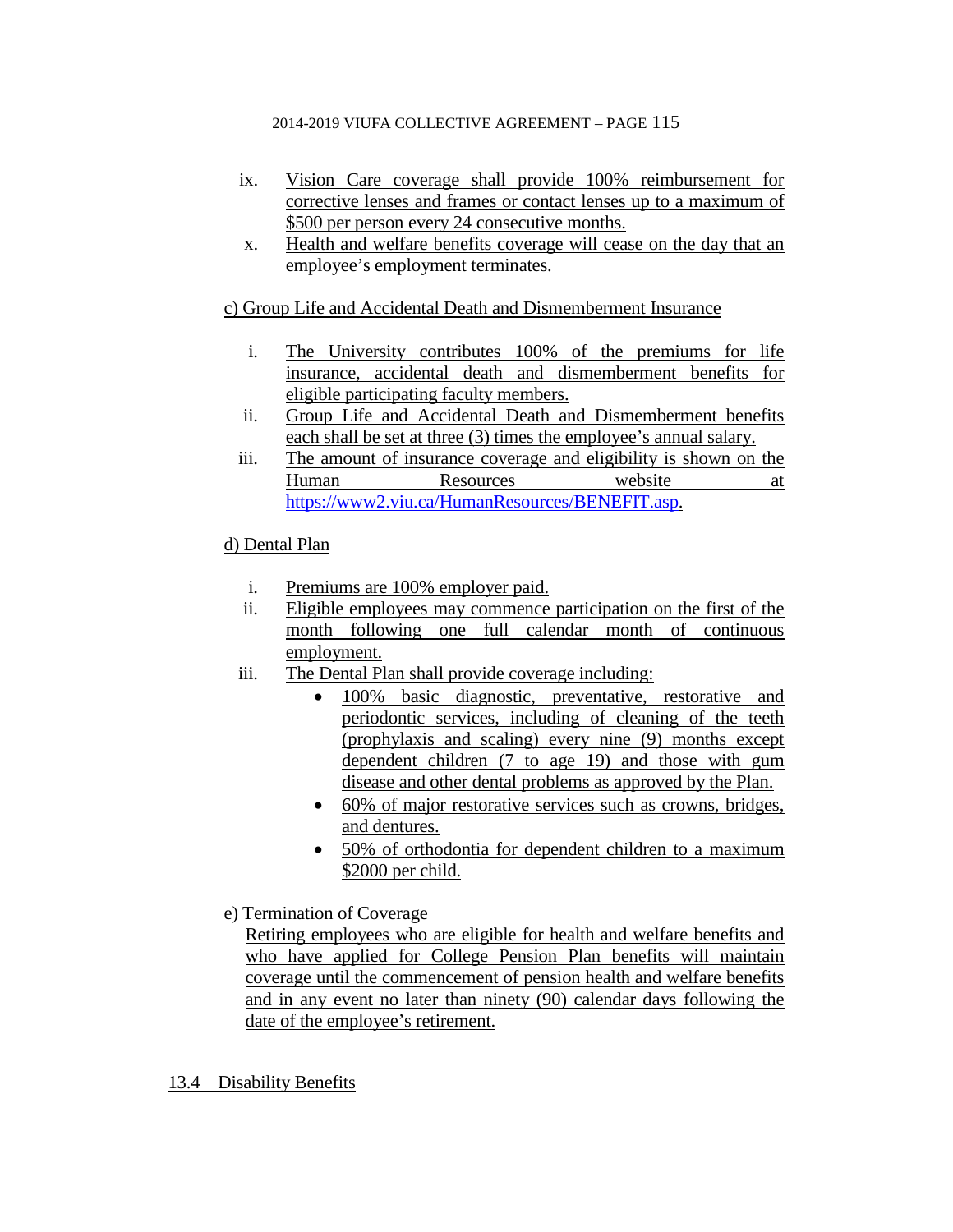- 13.4.1 The Employers shall continue a single plan for the provision of disability benefits for eligible employees who are covered by this Agreement.
- 13.4.2 The disability benefits plan will be set an insured plan and will include the following elements:

a) Benefit level of sick leave at one-hundred percent (100%) for the first thirty (30) calendar days, short-term disability at seventy percent (70%) weekly indemnity for the next twenty-one (21) weeks, and longterm disability leave of seventy percent (70%) thereafter;

b) Partial Sick Leave and Partial Disability

The parties agree that it is in the interests of both employees and the employer to enable an employee to remain at work when the employee is only partially disabled:

- i. An employee who is determined to be partially disabled shall be entitled to sick leave under Article 13.4.2.2 on a prorated basis until the employee has satisfied the qualifying period for short-term disability benefits of the equivalent of thirty (30) complete calendar days;
- ii. Should an employee on partial disability leave return to his/her full normal duties during this qualifying period for short term disability and then become disabled again from the same or related disability within fourteen (14) consecutive calendar days after returning to full active employment, he/she will be considered to be within the same qualifying period;
- iii. Partial Sick Leave and Partial Disability shall otherwise be governed by provisions as described in the Faculty Common Disability Plan (FCDP).
- c) Long-term disability as defined on the basis of two-year own occupation and any other occupation thereafter as described by the FCDP.
- d) Health and welfare benefit premiums will be paid by the Employer or the Plan for employees on sick leave, short-term disability and long-term disability;
- e) Employer payment of premiums for both short-term and long-term disability benefits;
- f) Claims Review Committee made up of three (3) medical doctors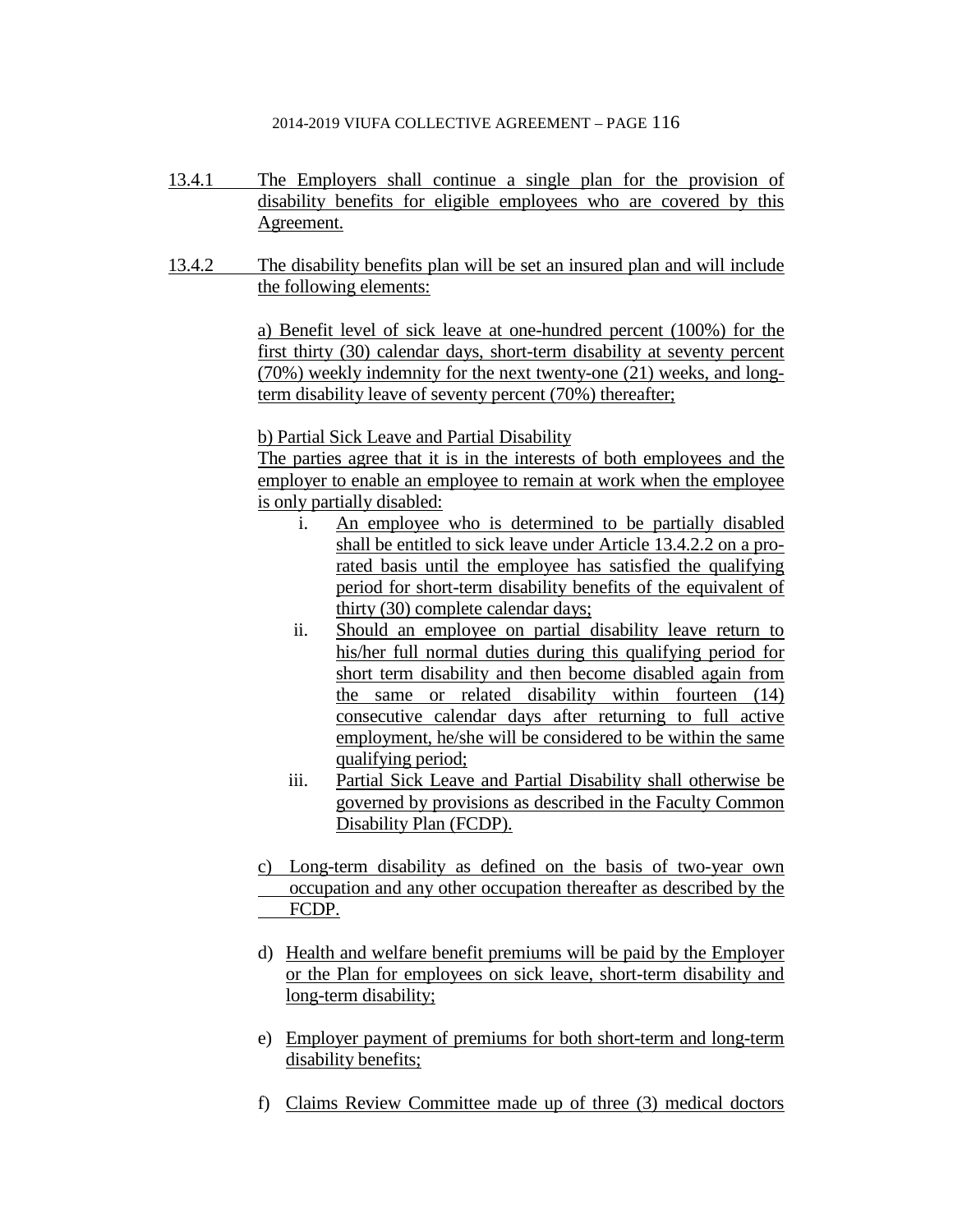(one designated by the claimant, one by the Employer and the third agreed to by the first two doctors);

- g) Mandatory rehabilitation as described in the JCBA plan;
- h) Subject to provisions of the Plan, enrolment is mandatory for all active regular employees and for active non-regular employees employed on a continuing basis for at least a four (4) month period with fifty percent (50%) or more of a full-time workload.
- 13.4.3 Current employees shall retain any sick leave banks accrued up to but not beyond March 31, 2002 including any entitlement to full or partial payout of such sick leave banks. The provisions for use of those sick leave banks including payout, where applicable, shall continue to apply.
- 13.4.4 The Joint Committee on Benefits Administration (JCBA) shall oversee the continuation of the plan as described in Article 13.4.2 and shall address such matters pertaining to the plan as are included in the JCBA's mandate as set out in Article 13.6.1.2.
- 13.4.5 Those employees not eligible for participation in this plan will continue to not have pay deducted for absences due to illness of up to three (3) contact hours or equivalent per course per month for the duration of the Collective Agreement.
- 13.5 Health and Welfare Benefits
- 13.5.1 Joint Committee on Benefits Administration

The Parties agree to maintain a Joint Committee on Benefits Administration (JCBA) with four members appointed by the Association's sectoral representative organization; and four members appointed by the Employer's sectoral representative organization.

13.5.2 Committee Mandate

The Joint Committee on Benefits has a mandate to undertake tasks related to health and welfare benefits and disability benefits including:

- (a) Comparison and analysis of contract administration and costs, using criteria developed by the committee.
- (b) Monitoring carrier performance including receiving reports from the plan administrator(s).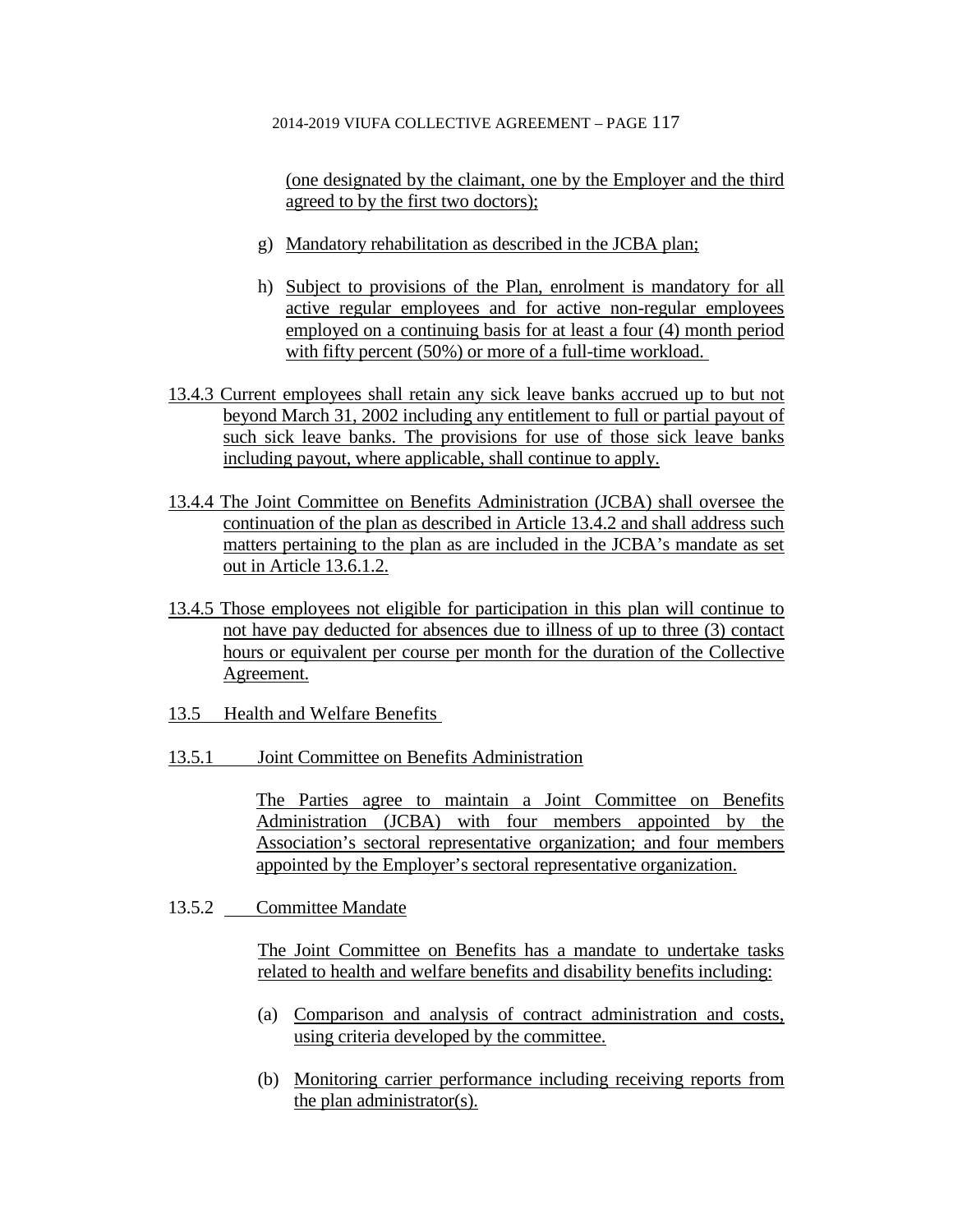- (c) Reviewing the cost effectiveness and quality of benefit delivery, service, and administration by carriers, including access issues.
- (d) Tendering of contracts.

Participation in the existing Benefits user Group will continue. Participation is open to institutions that are not currently members of the Benefits User Group.

## 13.5.3 Constraints

The Joint Committee on Benefits will not make any changes to the plan provisions that would increase the costs of health and welfare benefits or disability benefits for individual Employers or reduce plan provisions without the agreement of the Parties to this Agreement.

13.5.4 Costs of the Joint Committee

The Employers will pay up to \$50,000 for the costs of the committee's operations, exclusive of salaries and benefits.

# 13.6 COLLEGE PENSION PLAN

Participation in the College Pension Plan is mandatory for:

- a) Faculty appointed to regular positions after September 1, 1999.
- b) Non-regular faculty who earn, in any calendar year, a salary exceeding fifty (50) percent of the year's maximum pensionable earnings (YMPE).

Participation in the College Pension Plan is optional for:

- a) Faculty appointed to regular positions prior to September 1, 1999 who opted to waive participation.
- b) Non-regular faculty who earn less than fifty (50) percent of the YMPE provided a waiver form is completed and placed on file with Human Resources.

A faculty member who has waived enrolment may apply to participate in the College Pension Plan at any time and shall be covered effective the first day of the pay period following application to the Human Resources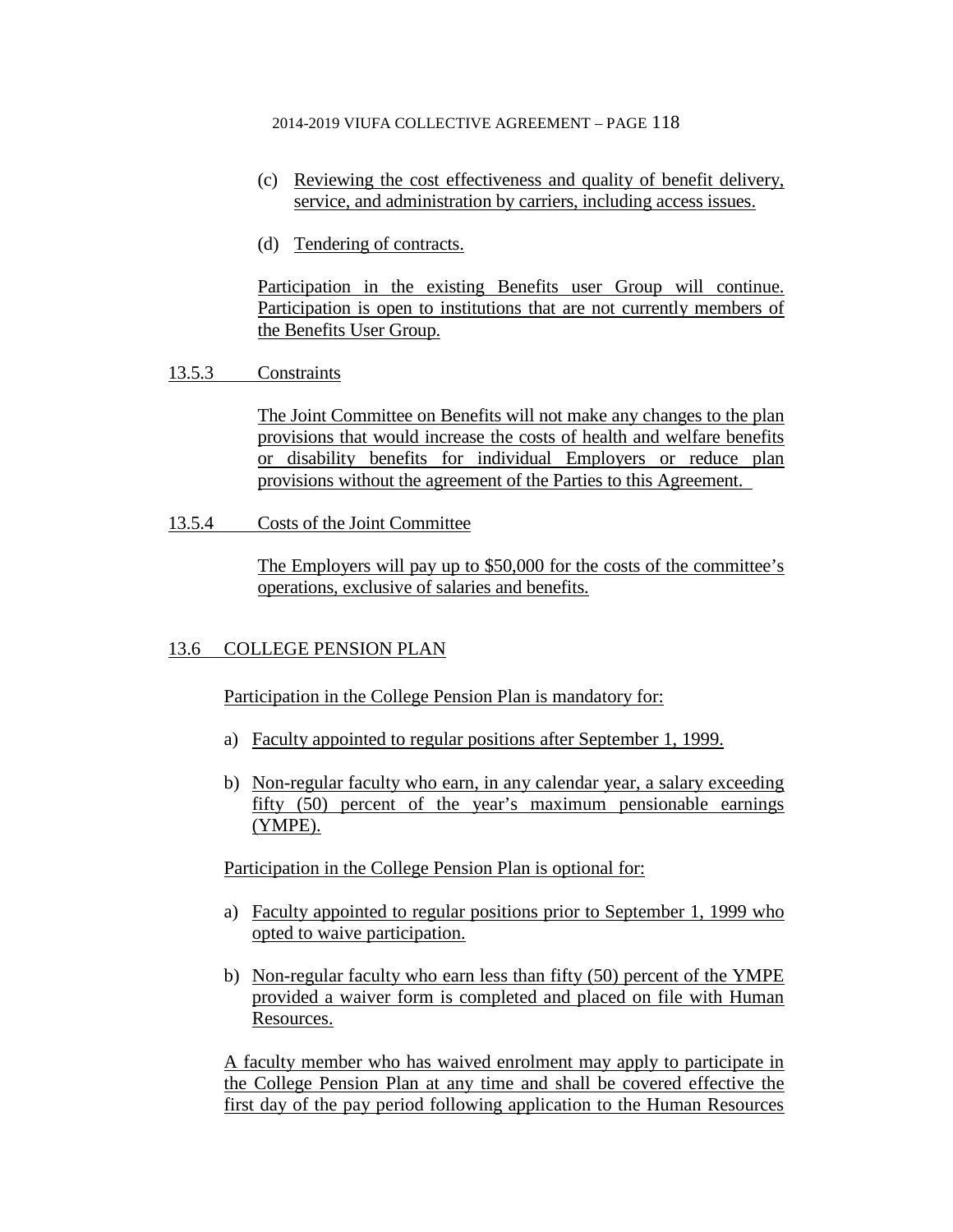### Department.

# 13.7 SUBROGATION

Details of all benefit plans shall form part of this agreement. There shall be no reduction in benefits under these plans or increases in premium costs without advance consultation with the committee of Personnel Stewards of the Association. During the term of this agreement neither party shall unilaterally alter the benefits of the plans. The selection of Insurance Carrier shall be made following consultation between the parties.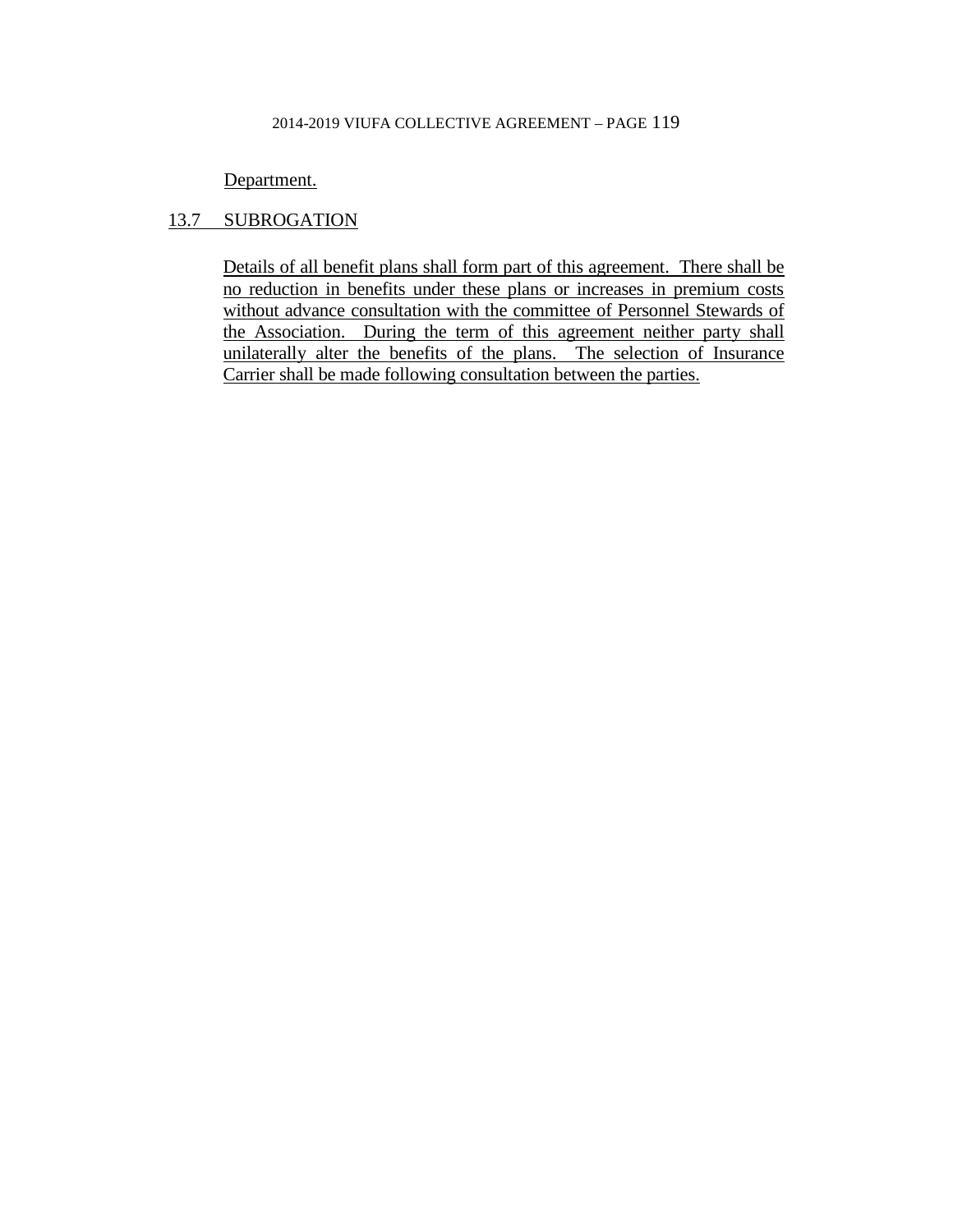# **14. PROTECTION OF EMPLOYEES**

### 14.3 DISCRIMINATION AND HARASSMENT

The University and the Association recognize the right of employees to work in, and students to study in, an atmosphere free from discrimination and harassment. All employees and students have the right to employment and equal treatment without discrimination or harassment because of the race, colour, ancestry, place of origin, political belief, religion, marital status, family status, physical or mental disability, sex, sexual orientation or age of that person or because that person has been convicted of a criminal or summary conviction offence that is unrelated to the employment or to the intended employment of that person, or membership or activity in the Faculty Association.

### *14.4 HARASSMENT*

#### *14.4.1 Statement of Commitment*

*The* University *promote*s *teaching, scholarship and research and the free and critical discussion of ideas.* 

*Unions and employers are committed to providing a working and learning environment that allows for full and free participation of all members of the institutional community. Harassment undermines these objectives and violates the fundamental rights, personal dignity and integrity of individuals or groups of individuals. Harassment is a serious offence that may be cause for disciplinary sanctions including, where appropriate, dismissal or expulsion.*

*The* University has *a responsibility under the BC's Human Rights Code* and the Workers' Compensation Act *to prevent harassment and to provide procedures to handle complaints, to resolve problems and to remedy situations where harassment* and bullying *occurs.*

The employer will offer educational and training programs designed to prevent *harassment and to support the administration of the institutional policies and to ensure that all members of the institutional community are aware of their responsibility with respect to the* policies*. The union and employer agree that attendance is required and will take place during compensated work time.*

#### *14.4.2 Definitions*

*14.4.3 Harassment is a form of discrimination that adversely affects the recipient on one or more of the prohibited grounds under the BC Human Rights Code [R.S.B.C. 1996 c.210].*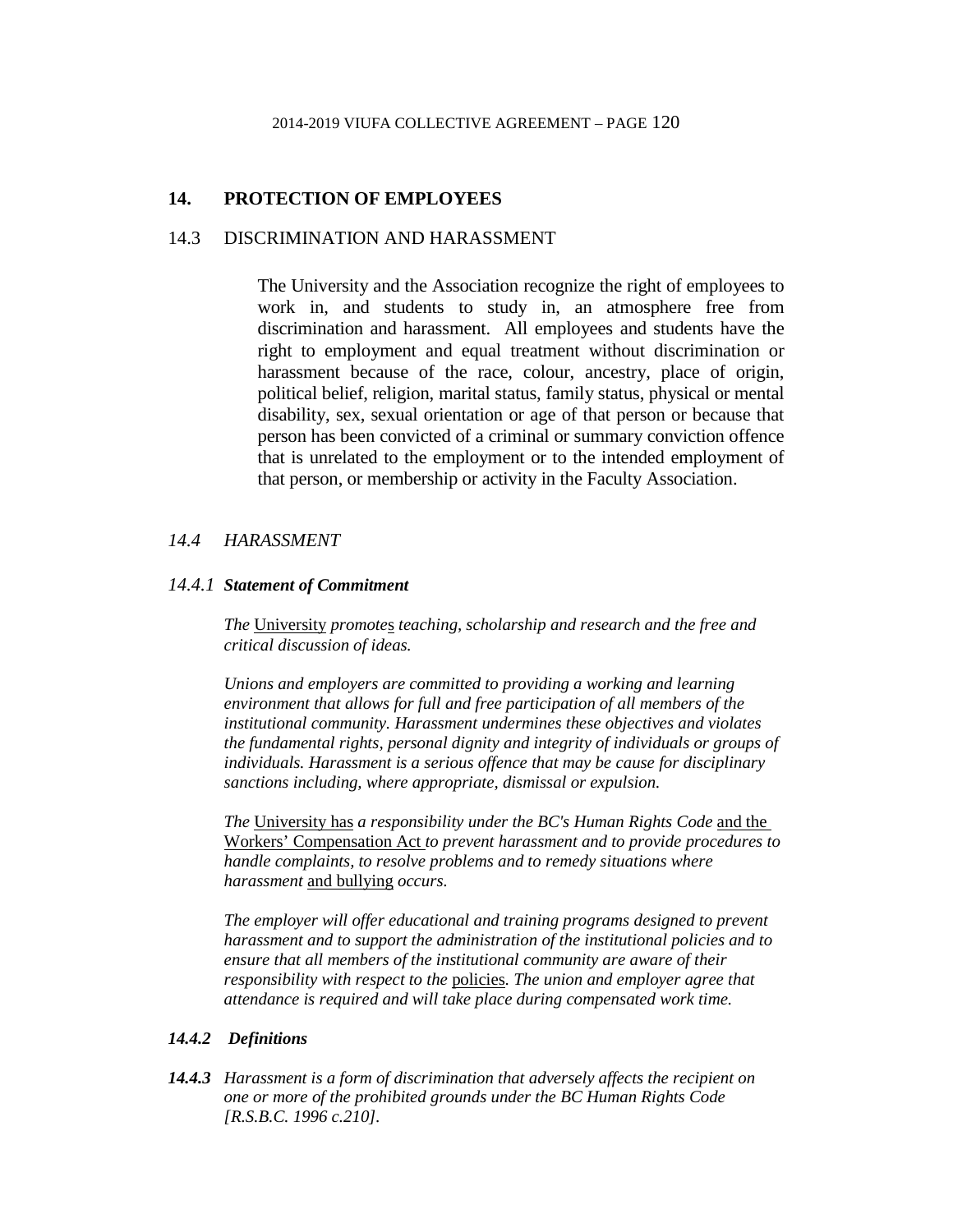*Harassment as defined above is behaviour or the effect of behaviour, whether direct or indirect, which meets one of the following conditions:*

- *(a) is abusive or demeaning;*
- *(b) would be viewed by a reasonable person experiencing the behaviour or effect of the behaviour, as an interference with her/his participation in an institutional related activity;*
- *(c) creates a poisoned environment.*

*As of this date, the grounds protected against discrimination by BC's Human Rights Code [R.S.B.C. 1996 c.210] are age, race, colour, ancestry, place of origin, political belief, religion, marital status, physical or mental disability, sex, sexual orientation and, in the case of employment, unrelated criminal convictions.*

- *14.4.4 Sexual Harassment is behaviour of a sexual nature by a person who knows or ought reasonably to know that the behaviour is unwanted or unwelcome; and*
	- *(a) which interferes with another person's participation in an institution related activity; or*
	- *(b) leads to or implies employment, or academically-related consequences for the person harassed; or*
	- *(c) which creates a poisoned environment.*

### *14.4.5 Procedures*

#### *14.4.5.1 Local Informal Processes*

*The Parties agree that the local parties where mutually agreeable, may first attempt to use local policies or processes to resolve complaints of harassment and sexual harassment prior to accessing the following procedures in Article 14.4.5.3 Mediation and 14.4.5.4 Investigation.*

#### *14.4.5.2 Right to Legal Counsel*

*The union is the exclusive bargaining agent for the bargaining unit employee and as such has the exclusive right to represent the employee in all matters pertaining to his/her terms and conditions of employment, including matters that may lead to discipline by the employer. An individual bargaining unit employee has no right to be represented by legal counsel during an Article 14.4 investigation involving an allegation of harassment.*

#### *14.4.5.3 Mediation*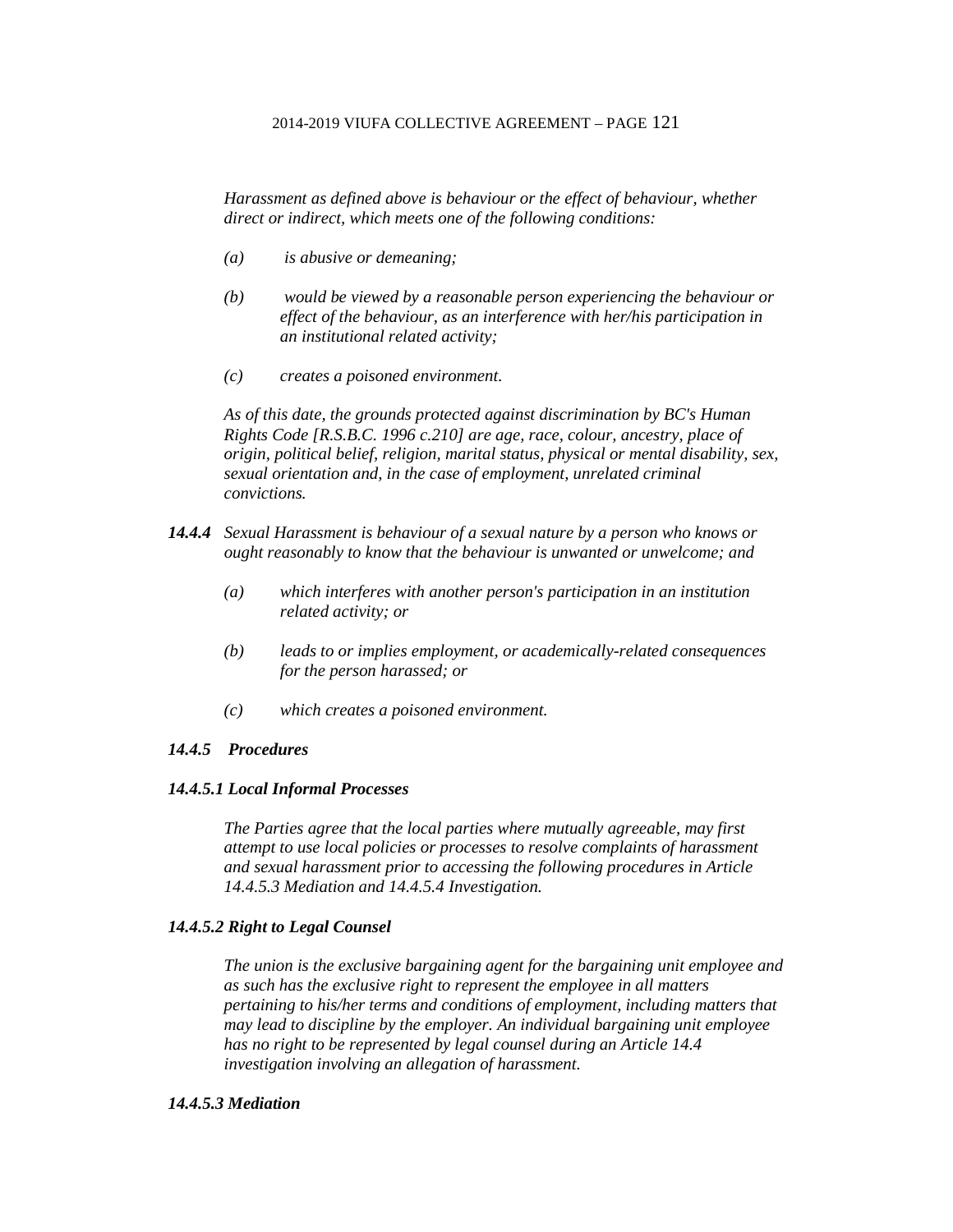*When a complaint is received by the employer involving an individual covered by this collective agreement, the local parties will initiate a mediation procedure at the bargaining unit level. The mediation process is the recommended avenue of resolution.* 

*Consensual mediation will require the agreement of the complainant and the alleged harasser to use the following process:*

- *(a) the local parties will discuss the nature of the complaint and agree upon who will conduct the mediation;*
- *(b) the mediation process and resolution will be kept strictly confidential by all participants;*
- *(c) where a resolution is reached, the complainant and the alleged harasser must agree in writing to the resolution and the matter will then be considered concluded;*
- *(d) no record of the mediation except the written agreed resolution will be placed on an employee's file. The written resolution will be removed from the employee's file after twelve (12) months unless there has been a subsequent complaint of harassment against the employee within the twelve (12) month period.*

#### *14.4.5.4 Investigation*

*Where either the complainant or alleged harasser does not agree to mediation, or no resolution is reached during the mediation, the complaint will be referred to an investigator selected from a list of investigators agreed upon by the local parties.*

*An investigator will be appointed within ten (10) working days of referral.*

*Where the local parties are unable to agree on a list of investigators, JADRC will determine a list.*

*The referral should, where possible, include a written statement from the complainant and the alleged harasser which succinctly outlines the issue(s) in dispute. The referral should be assembled by the Institution and forwarded to the Investigator with a copy sent to the union(s).*

*The appointment of an investigator does not preclude an investigator from mediating the dispute where possible up to the time of submission of the Investigator's report to the local parties pursuant to Article 14.4.5.5(a) below.*

*Any complaint of harassment will be kept confidential except as is necessary to investigate and resolve the issue. Investigators will stress the confidentiality of the investigation with the person(s) interviewed.*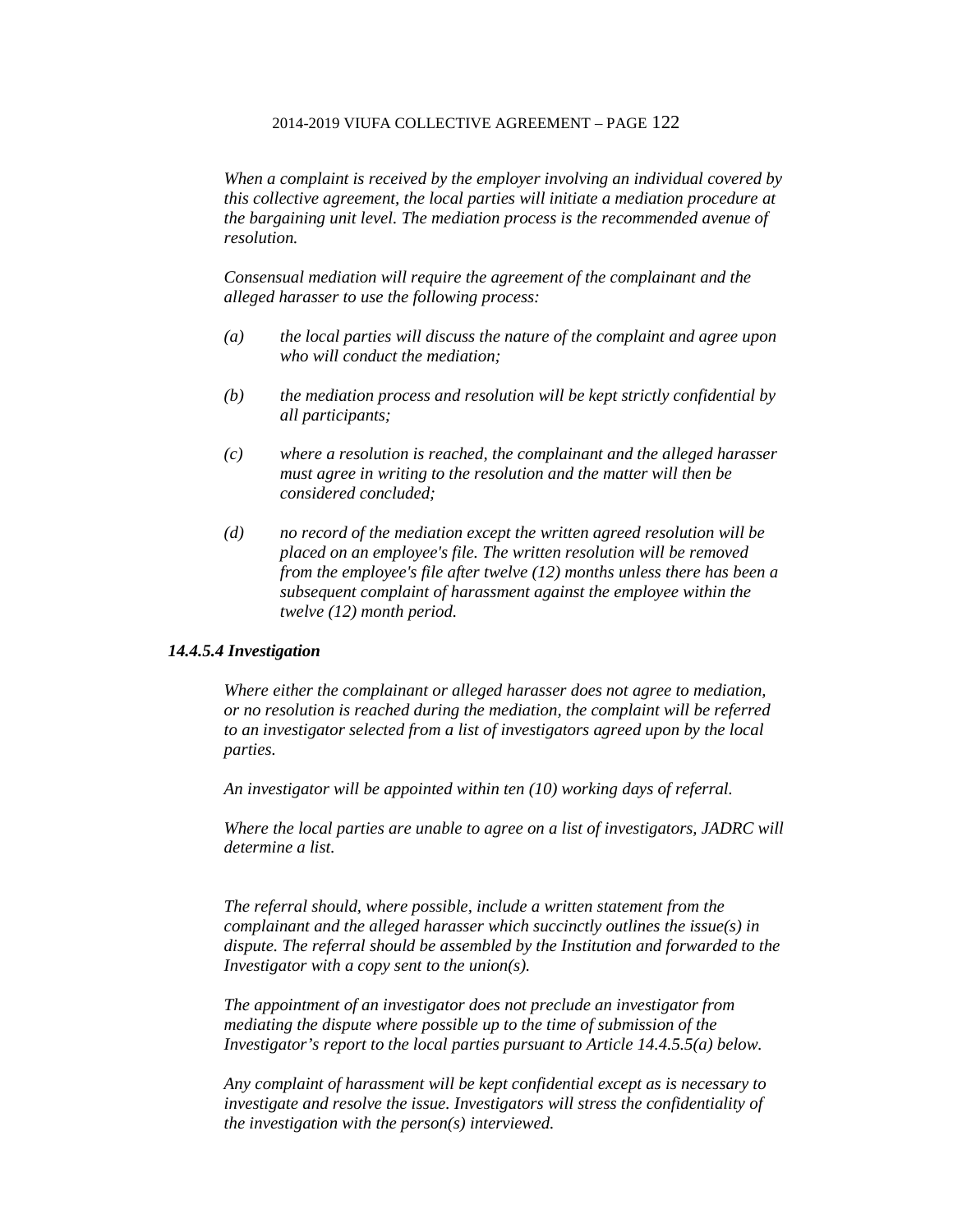### *14.4.5.5 Terms of Reference of the Investigator*

- *(a) The purpose of the investigator will be to ascertain facts.*
- *(b) All persons quoted in the investigation will be named by initials.*
- *(c) The* complete *report of the Investigator will be given, in confidence, to the union(s) and the employer. It is the responsibility of the employer to forward a copy of the report to the complainant and the respondent. The employer will state, in a covering letter, that the report is confidential. The report should refer to individuals involved by initials only. However, a key will be provided to the employer and the union(s) for internal use. This practice should be repeated at any subsequent arbitral proceeding.* Upon consultation with the union, the employer may redact information from the forwarded report if the release of that information would violate the personal privacy of individuals.
- *(d) The report will not be introduced as evidence or have standing in any arbitration, or other legal procedure. This does not preclude the parties from reaching an Agreed Statement of Fact based upon facts in the report in preparation for an arbitral proceeding.*
- *(e) Reliance on Report of Third Party Investigator*

*Despite Article 14.4.5.5 (d), an institution is entitled to rely on the fact of mediation or the report of a third party investigator as evidence that may mitigate liability in a proceeding that follows receipt of the third party investigator's report.*

*The employer is entitled to rely on the investigator's report as evidence that it acted in good faith in any disciplinary action that it undertook following receipt of the third party investigator's report where the issue of good faith is raised by a grievor or the union.*

- *(f) The investigator will not be compellable as a witness in any arbitration or other legal procedure which may result from the investigation.*
- *(g) The investigator will conclude her/his work within twenty (20) days of appointment and will render a report within a further ten (10) days. These timelines may be extended if deemed appropriate by the local parties. If a dispute arises with respect to the extension, the matter will be referred to JADRC. If requested by the investigator, the employer will provide meeting space and contact information about persons to be interviewed.*
- *(h) The investigator may, as part of her/his report, make recommendations for resolution of the complaint.*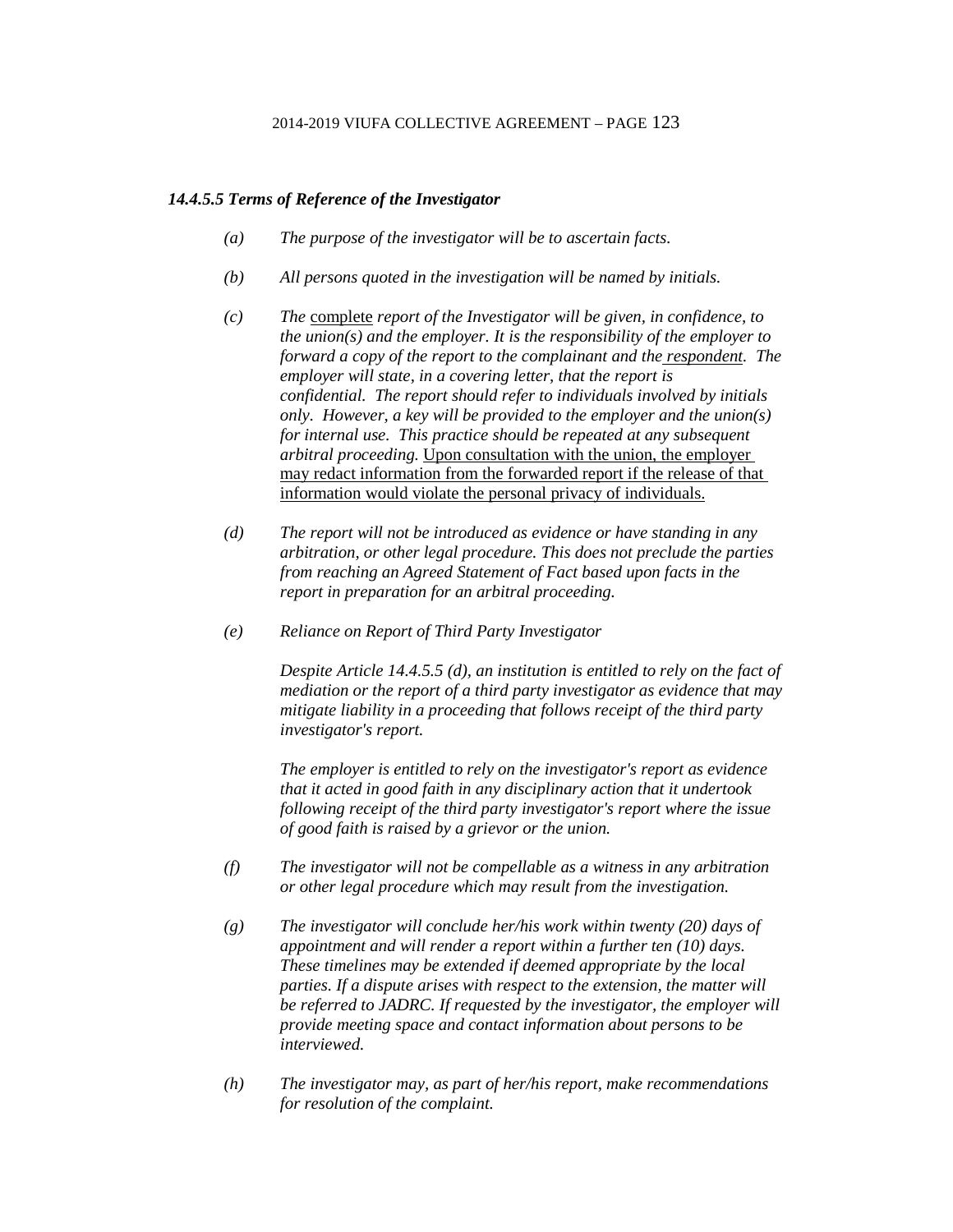*(i) The investigator's report will not be placed on an employee's file.*

### *14.4.6 Findings*

*14.4.6.1 The employer will make a written determination based upon the facts and recommendation, if any, within ten (10) working days of the receipt of the Investigator's report. If necessary, this timeline may be extended by mutual agreement between the local parties.*

#### *14.4.6.2 The determination will:*

- *(a) state the action(s), if any, to be taken or required by the employer.*
- *(b) include, where appropriate, a statement of exoneration.*

### *14.4.7 Rights of the Parties*

*Should a complainant file a complaint under the provisions of the Human Rights Code, it is understood that the Human Rights Code complaint will be set aside until such time as the procedures under this Article have been completed.*

*Where an allegation includes both complaints under the Human Rights Code and a personal harassment complaint, the local parties may agree to have the Investigator investigate all of the complaints, in order to relieve against expense and duality of process.*

*14.4.8 The above noted procedure does not restrict:*

*(a) The employer's right to take disciplinary action; (b) The union's right to grieve such disciplinary action or to grieve an alleged violation of this Article.*

*14.4.9 The report of the investigator may be used in the development of an Agreed Statement of Fact for an arbitral proceeding.*

#### *14.4.10 False Complaints, Breaches of Confidentiality and Retaliatory Action*

*Frivolous, vexatious or malicious complaints of harassment or breaches of the confidentiality provisions of this clause or retaliation in respect of a complaint may result in discipline. Should retaliation be alleged following the filing of a complaint, an Investigator may deal with that allegation and make a finding.*

### *14.4.11 Local Discussion*

*The local parties will meet as necessary to facilitate the administration and other aspects of the application of this Article including issues arising under Article 14.4.12 below. The local parties may refer any differences over the administration or application of this Article to JADRC for resolution.*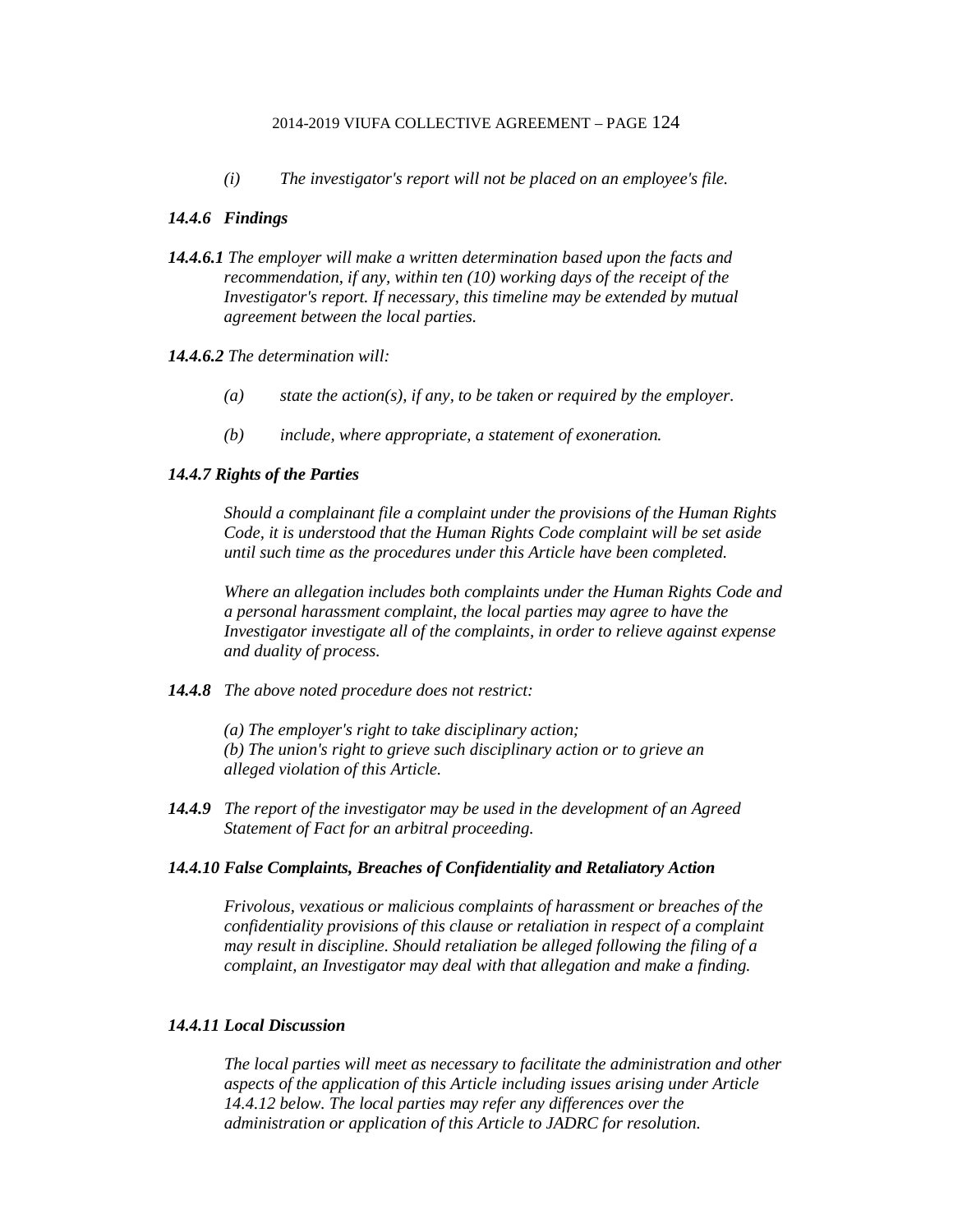#### *14.4.12 Relation to Other Agreements*

*Where a complaint under Article 14.4 involves individuals who are covered by another collective agreement the local parties will meet to clarify and agree upon a procedure.*

### 14.5 TECHNOLOGICAL CHANGE

The parties agree to apply the provisions of Section 54 of the 1992 Labour Relations Code except that a significant number of employees shall be defined as one or more regular or non-regular employees. Copies of this legislation are available from the Chief Personnel Steward or Human Resources.

# 14.6 DISTRIBUTED LEARNING

- 14.6.1 Distributed learning includes, but is not limited to, print based education courses, online or web-based instruction, video-conferencing, teleconferencing, instructional video and audio tapes, hybrid or mixedmode programs and courses.
- 14.6.2 In developing and offering distributed learning programs and courses, the employer will plan in collaboration with the department or functional area and the employee(s) who will develop and/or deliver the program or course.

For the purposes of this Article departments or functional areas are defined as the operational or administrative sub-division of an institution within which an employee is appointed and assigned workload and may include geographical limitations.

- 14.6.3 Subject to mutual agreement, the local parties may develop criteria for the determination of the appropriate release time for the development, delivery and revisions of distributed learning programs or courses. To the extent that they contain provisions that address release time and workload for the development, delivery and revisions of distributed learning programs or courses, local letters of understanding shall apply.
- 14.6.4 The Employer will provide the necessary technological and human resources for employees assigned to develop and deliver the program and courses.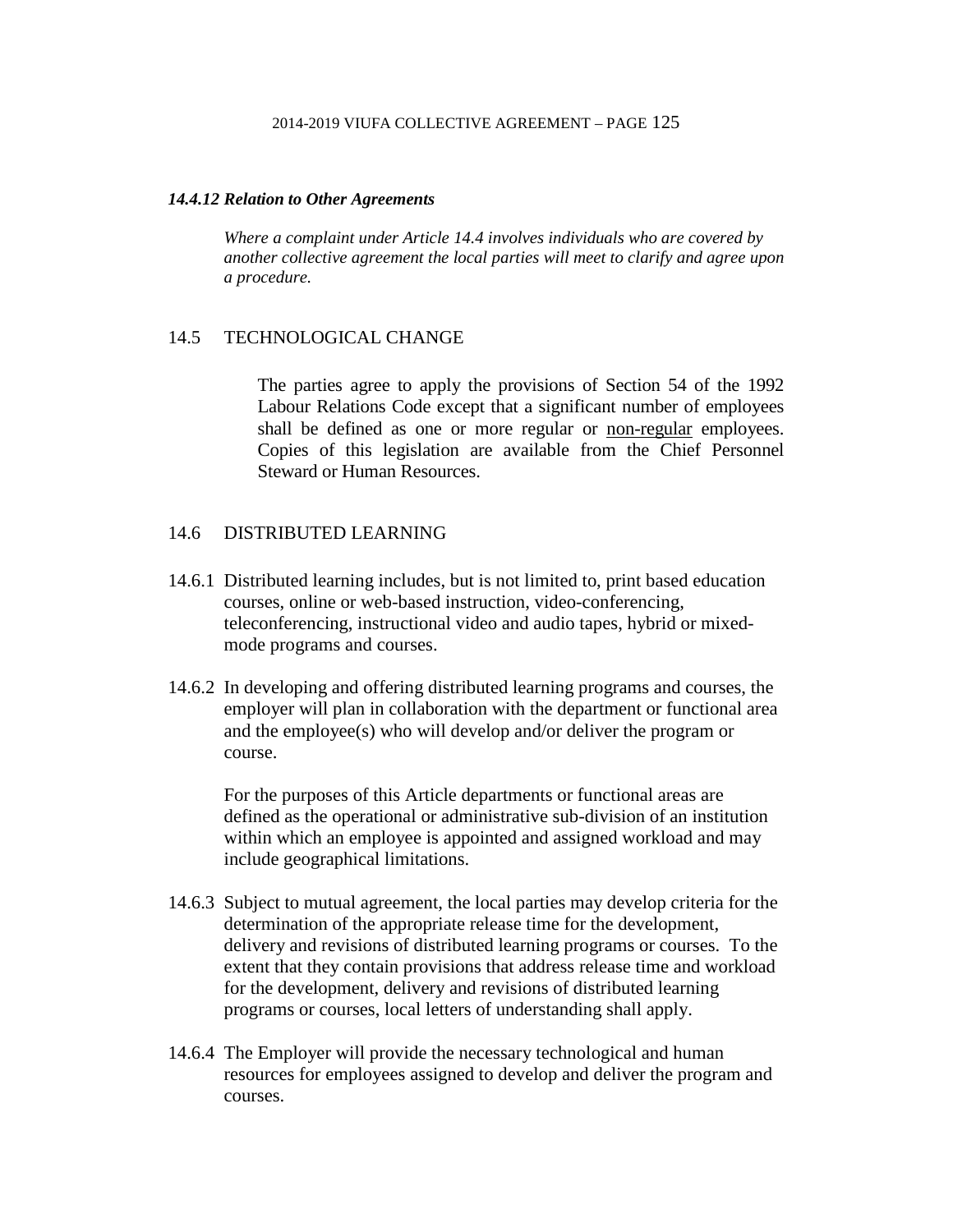- 14.6.5 The Employer will provide the necessary and appropriate training in the use of relevant educational technology for employees assigned to deliver distributed learning programs and courses.
- 14.6.6 Employees delivering distributed learning programs/courses shall not be required to provide technical support to students taking distributed learning courses.
- 14.6.7 Employees shall not be required to deliver distributed learning programs/courses from their home. Employees delivering or developing distributed learning courses shall be provided with office space and the appropriate technology to support them in their work.
- 14.6.8 Where an employee has been assigned an online course and agrees to the employer's request to teach all or part of that course from home, the employer shall provide the appropriate technology and pay for the reasonable and approved costs of delivering those courses from home.
- 14.6.9 No regular employee will be laid off as a direct result of the introduction of distributed learning.

# 14.8 COPYRIGHT

### 14.8.1 *Copyright Ownership*

*The copyright or patent for any work product, including creative work, instructional strategies or curriculum/instructional material, software or any other material or technology that may be copyrighted or patented:*

- *14.8.1.1 Belongs to the employee(s) where the work product has been prepared or created as part of assigned duties, other than the duties listed in Article 14.8.7.2 below, and the copyright to all copyrightable material shall be the sole property of the employee(s) and shall be retained throughout his or her lifetime and upon his/her death by his/her heirs or assigns; and,*
- *14.8.1.2 belongs to the institution where one or more employees:*
	- *(a) have been hired or agrees to create and produce copyrightable work product for the institution, or*
	- *(b) are given release time from usual duties to create and produce copyrightable work product, or*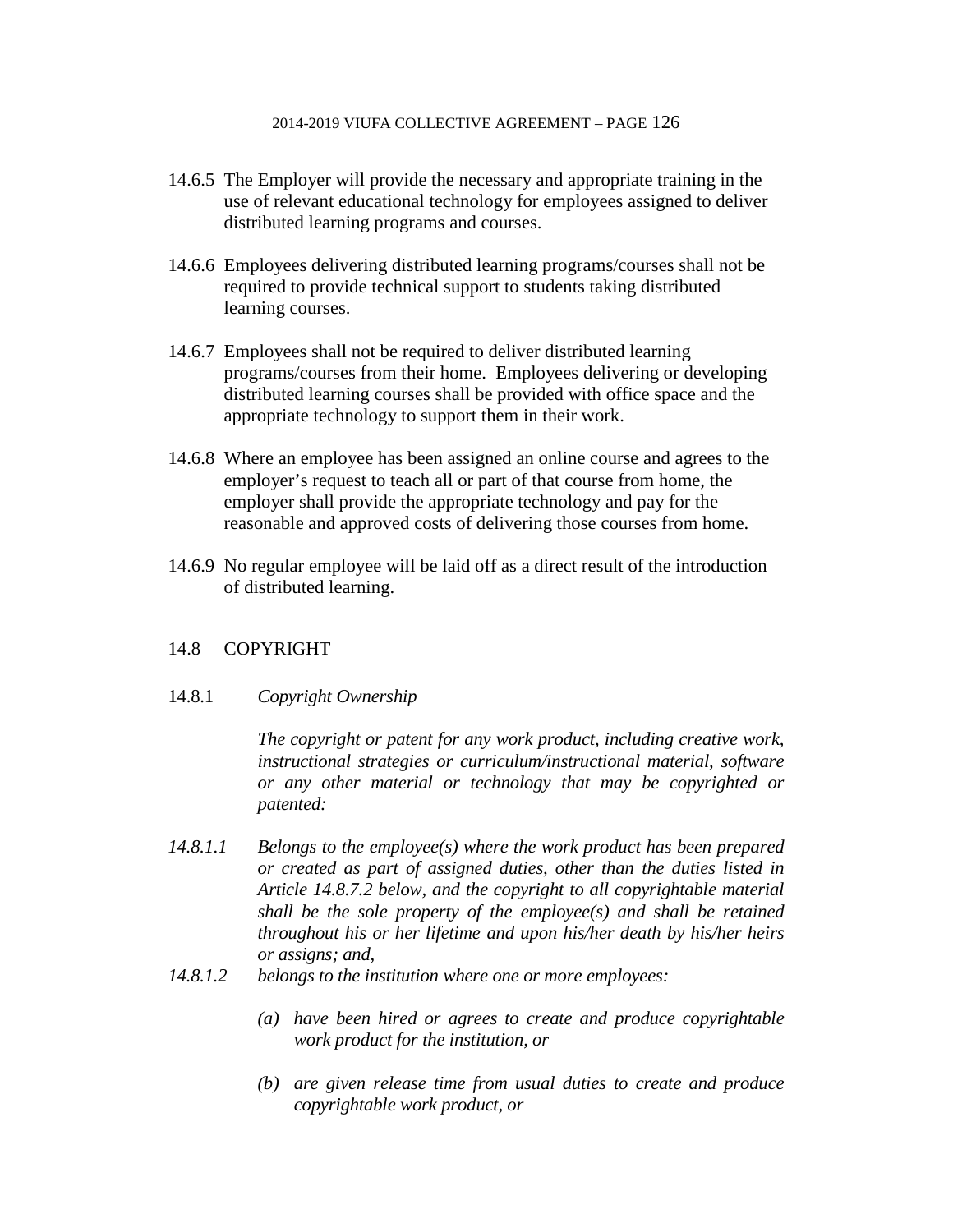- *(c) are paid, in addition to their regular rate of pay, for their time in an appointment to produce copyrightable work product.*
- *14.8.2 Employer Rights to Materials Copyrighted by Employee(s)*

*Where the employee holds the copyright pursuant to Article 14.8.7.1, the institution shall have a right to use his/her copyrighted material for the duration of the employee's employment with the institution, for institutional purposes. The institution may amend and update the copyrighted material with the approval of the employee(s) holding the copyright to the material. Such approval will not be unreasonably withheld.*

*14.8.3 Employee Rights to Materials Copyrighted by the Employer*

*Where the institution holds the copyright pursuant to Article 14.8.7.2 above, the employee(s) shall have the right to use in perpetuity, free of charge, such copyrighted material. The employee may amend and update the copyrighted material with the approval of the institution holding the copyright to the material. Such approval will not be unreasonably withheld.*

*14.8.4 Joint Review*

*JADRC, may, at the request of either party, review issues arising from the application of Article 14.8.*

# 14.10 LEGAL INDEMNIFICATION

- 14.10.1 Vancouver Island University shall maintain:
	- a) The University's Self-Insured Comprehensive General Liability Coverage under the University, College, and Institute Protection Program, including the extension of general liability coverage thereunder to faculty to the extent liability arises from activities in connection with the University; or
	- b) similar general liability insurance, no less effective than the above program as of December 1, 1995.
- 14.10.2 To the extent that such coverage is available, the University shall: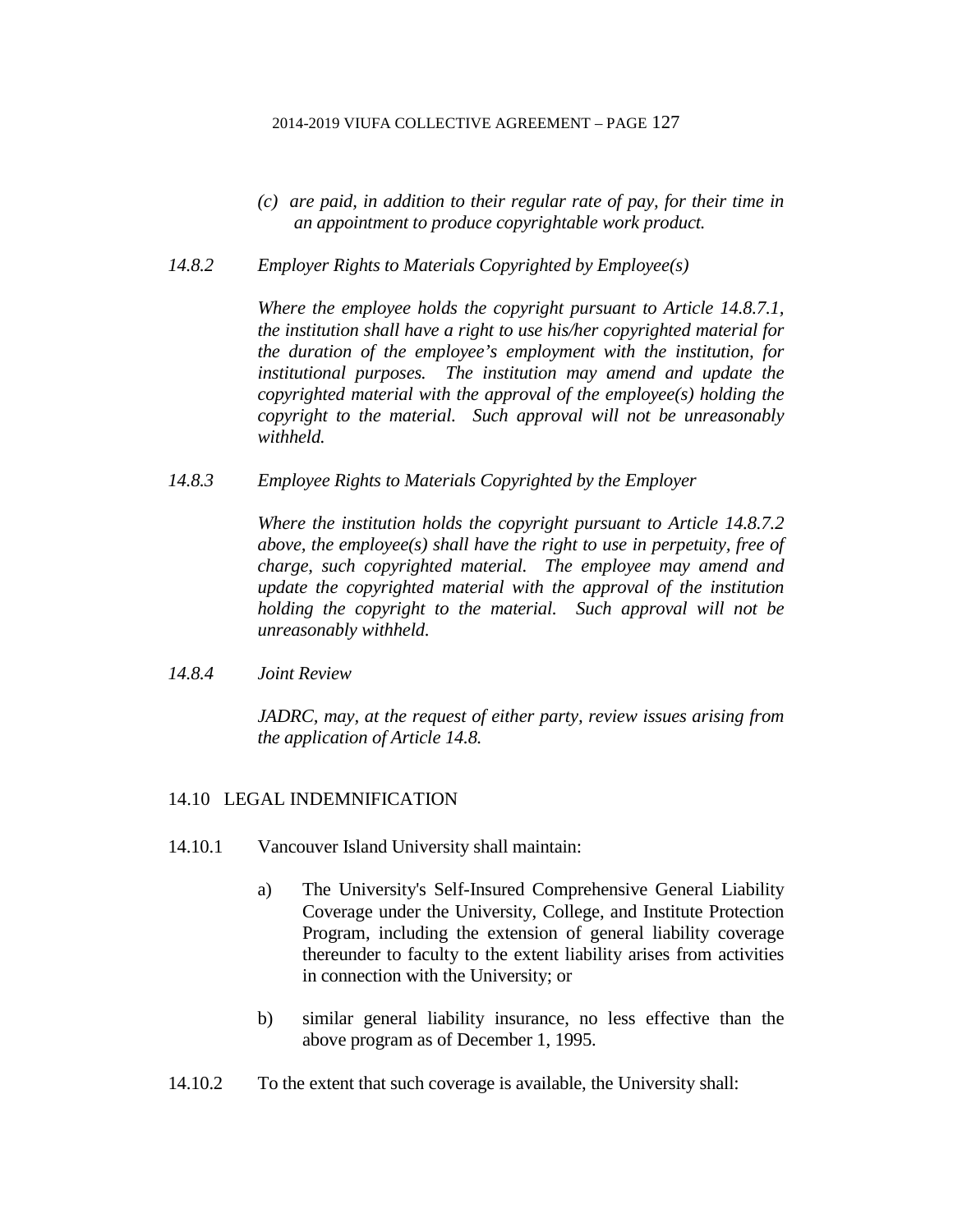- a) exempt and save harmless each current and former faculty member from any liability action arising from the proper performance of duties for the University, and
- b) assume all costs, legal fees and other expenses arising from any such action.
- 14.10.3 Providing the Employer requests the use of tools, reference texts and instruments, and the declared value is recorded in writing with the Dean of Instruction at the time the items are brought on campus, coverage is provided for:

All risks of direct physical loss or damage consistent with policy provisions.

### 14.14 ACADEMIC FREEDOM

Society benefits from the search for knowledge and its free exposition. Academic freedom is essential to both these purposes in the teaching function of the University as well as in its scholarship and research. There shall be no infringement or abridgement of the academic freedom of any faculty member. Faculty members are entitled, regardless of prescribed doctrine, to freedom in carrying out research and in publishing the results thereof, freedom of teaching and of discussion, freedom to criticize the University and freedom from institutional censorship. Academic freedom does not require neutrality on the part of the individual. Rather, academic freedom makes commitment possible. Academic freedom carries with it the duty to use that freedom in a fair manner consistent with the scholarly obligation to base research, criticism, and teaching on an honest search for knowledge.

### 14.15 RETIREMENT

Notwithstanding any other provisions herein, a faculty member's regular appointment shall not extend beyond July 31 of the year subsequent to the faculty member reaching the age of 65 years.

### 14.22 TEACHING ASSIGNMENTS TO UNIVERSITY ADMINISTRATORS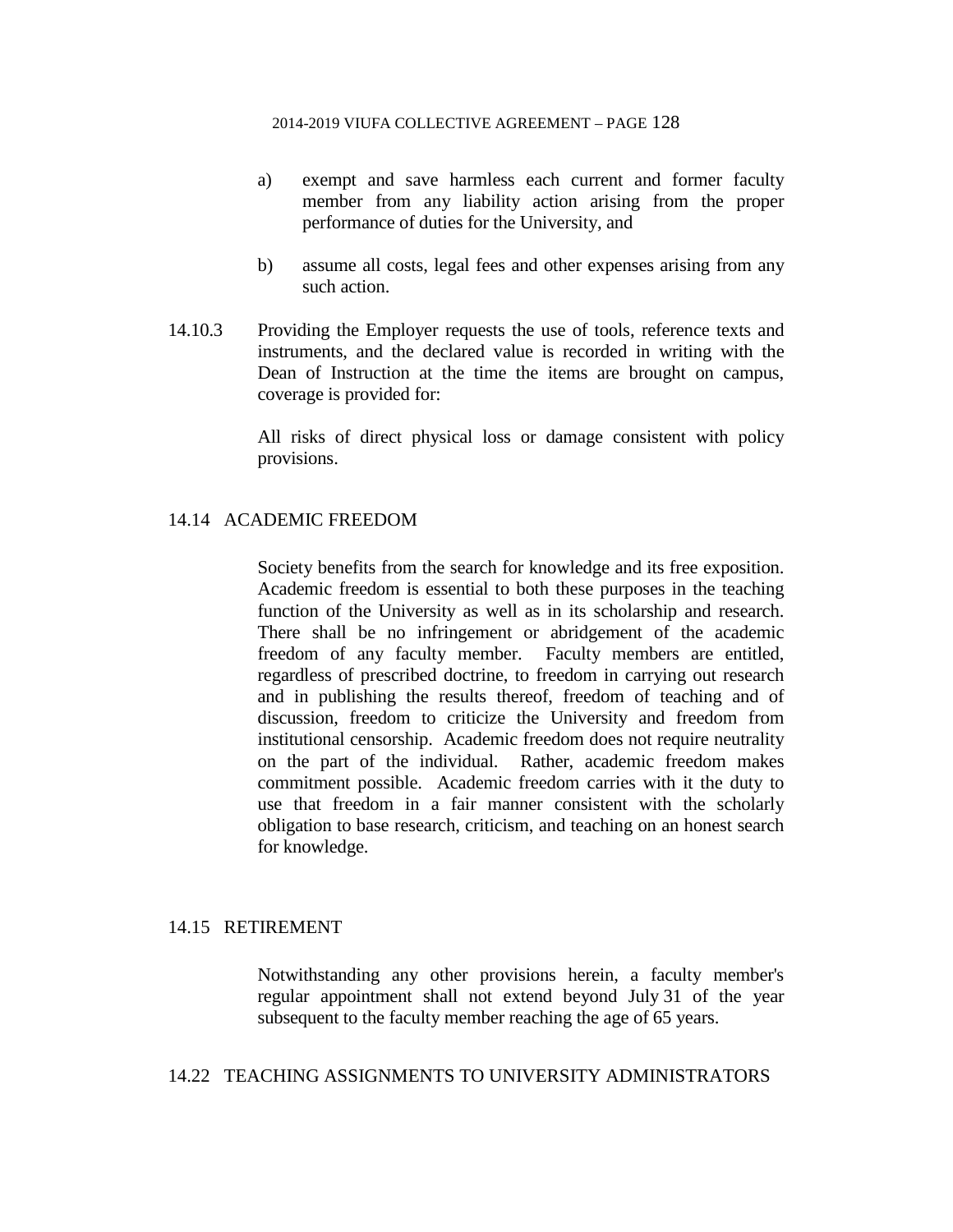University administrators, who are given a teaching assignment as part of their regular workload, and receive no extra remuneration for doing so, shall retain their excluded status so long as their teaching load does not exceed one section in a semester (with associated seminars and labs) and a maximum of one Directed Studies student in a semester. Said administrators shall be required to meet the educational background required of Professors/Instructors who teach similar courses in the division.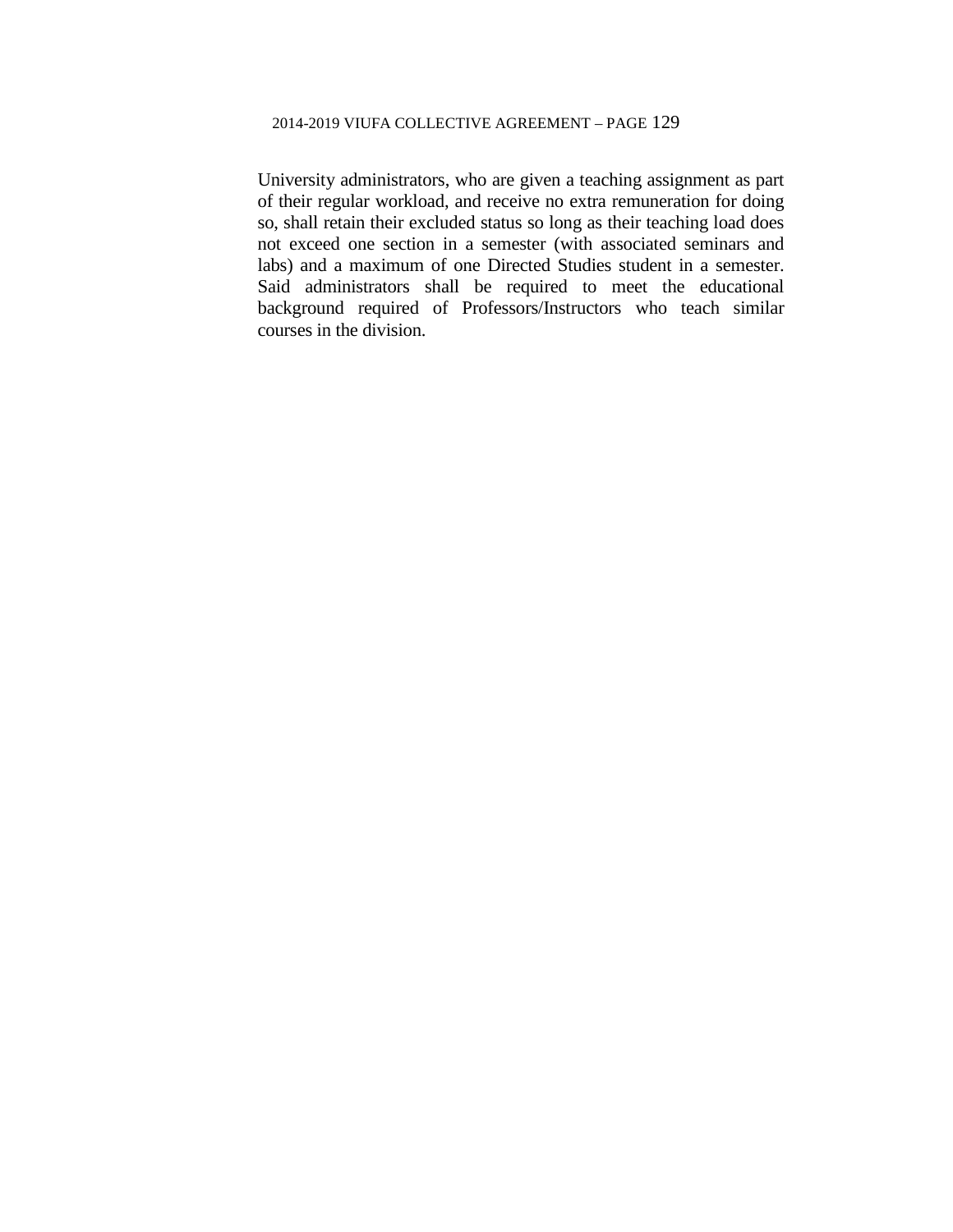## **15. GENERAL**

## 15.1 FACULTY ROLE IN CURRICULUM AND PROGRAM DEVELOPMENT

- 15.1.1 It is recognized that faculty involvement in curriculum and program development is vital for the maintenance of the quality of instruction at Vancouver Island University. Further, as faculty are expected to maintain currency within areas of expertise and are provided opportunity to do so, it is essential that faculty are recognized as key players in both curriculum and program change and development.
- 15.1.2 The process of curriculum and program changes and development will involve faculty, chairs and Deans within each program group. Each program group will establish methodology incorporating the above that will satisfy the respective needs of the program or discipline group.
- 15.1.3 The process does not negate the possibility of either program or curriculum changes emanating from other sources but where this does occur the aforementioned group is to have a meaningful part in the curriculum and program development process.

### 15.2 EARLY RETIREMENT INCENTIVE

- 15.2.1 Until the end of the 2017-2018 Academic Year, the University may offer, or the faculty member may request a choice of one of the early retirement incentive alternatives described herein provided the faculty member meets the following qualifications:
	- a) is age 55 or over
	- b) has a minimum of ten years pensionable service
	- c) is a regular faculty member on continuing appointment at the time of early retirement
	- d) is not eligible for future incremental progression
	- e) retires from his/her regular position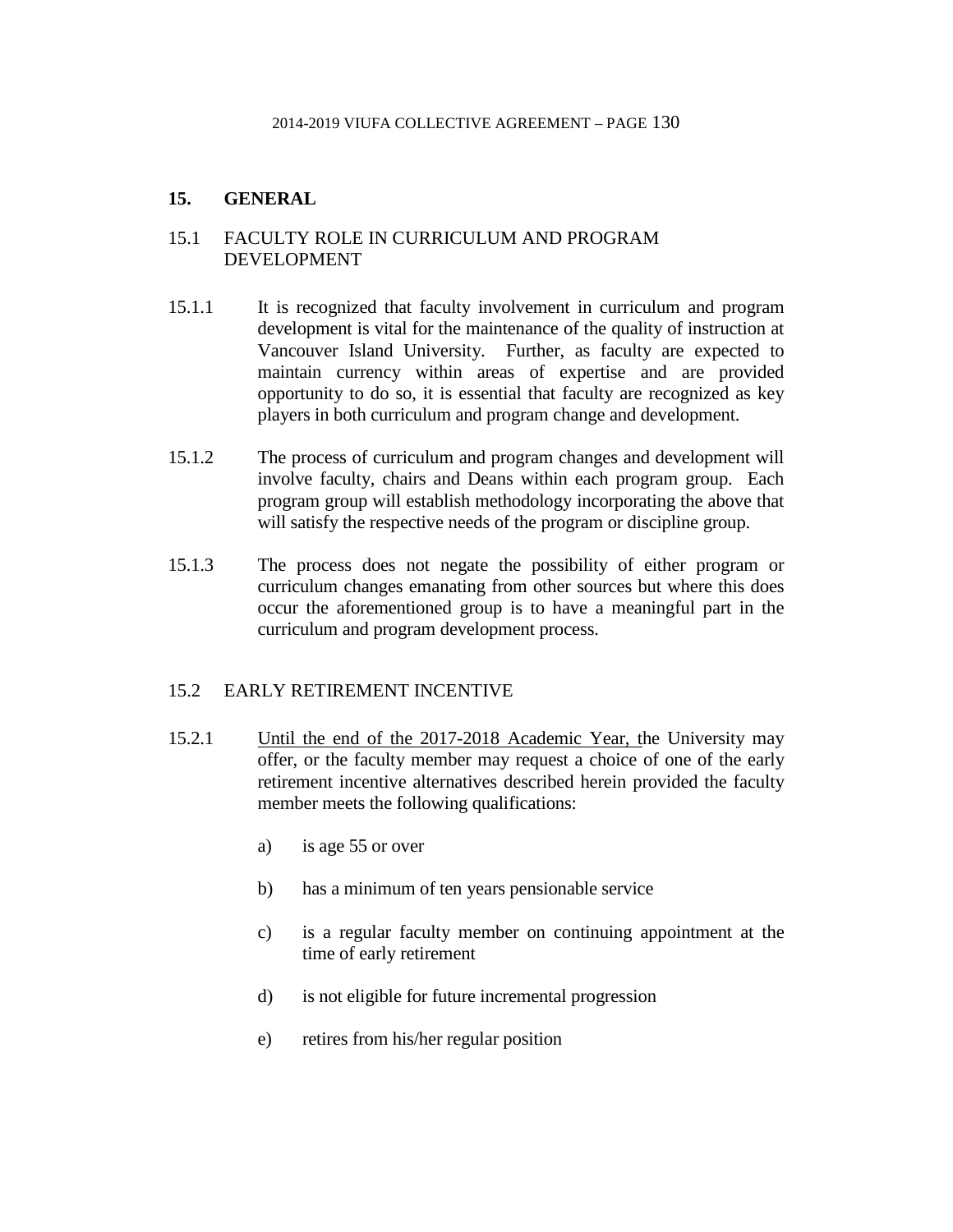- 15.2.2 A regular faculty member has the right to accept or decline an early retirement incentive offer made by the University within ten (10) working days of the offer being proposed.
- 15.2.3 In the event of acceptance of an offer of early retirement, a regular faculty member's date of retirement shall be effective on a date mutually agreed upon between the regular faculty member and the President. That date shall be during the contract year in which the offer occurred.
- 15.2.4 During the Academic Year 2015-2016, the University shall make available a fund equal to three times the annual salary of a faculty member at the top of the faculty salary scale. During the Academic Year 2016-2017, the University shall make available a fund equal to two times the annual salary of a faculty member at the top of the faculty salary scale. During the Academic Year 2017-2018, the University shall make available a fund equal to one times the annual salary scale of a faculty member at the top of the faculty salary scale.
- 15.2.5 Eligible employees may apply for an early retirement incentive up to a maximum of the value of their annual salary. Employees aged 60 to 64 years at the time of the offer of the incentive will have the incentive pro-rated as follows:

|                   | Percentage of Annual Salary  |
|-------------------|------------------------------|
|                   | At Time of Retirement as the |
| Age at Retirement | Basis of the Incentive       |
|                   |                              |
| 55-59             | 100%                         |
| 60                | 80%                          |
| 61                | 60%                          |
| 62                | 40%                          |
| 63                | 20%                          |
| 64                | 0%                           |

15.2.6 Subject to the limits in Article 15.2.5, each faculty member receiving an ERI will receive an amount calculated as follows:

Member Seniority

|                        | * 3 (or the appropriate multiplier | * Annual     |
|------------------------|------------------------------------|--------------|
| <b>Total Seniority</b> | as identified in $15.2.4$ )        | Top of Scale |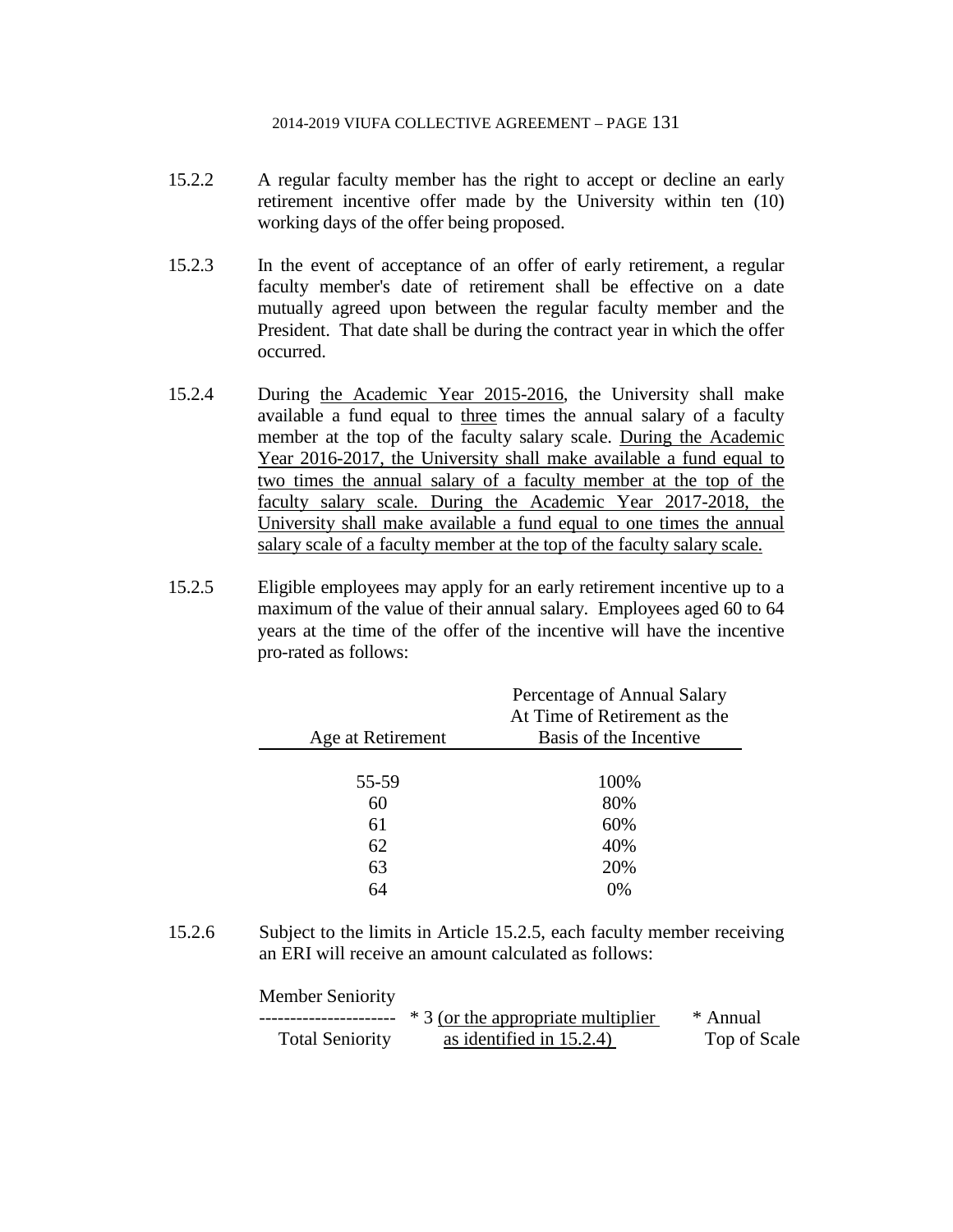Where Total Seniority is the sum of the number of years of seniority of all applicants receiving an Early Retirement Incentive. For the purposes of this calculation, the number of years of seniority for a person receiving the maximum benefit pursuant to Article 15.2.5 shall be deemed to be exactly the number necessary to generate that maximum amount. The seniority shall be calculated as of the first pay in August of the year in which the application is made.

The process for allocation of the ERI shall be as follows:

- (a) The deadline for applications shall be the last business day of October.
- (b) Once all applications have been received, an initial calculation shall be made to determine the minimum amount each applicant shall receive should all applicants accept the ERI offers.
- (c) The amount of the faculty member's ERI offer shall be communicated to the faculty member within five business days of the last business day of October.
- (d) A faculty member wishing to accept the offer must communicate her or his acceptance by the end of the  $5<sup>th</sup>$  business day following the receipt of the Early Retirement Incentive calculation. The applicant's acceptance or rejection of the offer shall be in writing or via E-mail to the Executive Director of Human Resources.
- (e) the calculation of the value of the ERI shall be redone using only the seniority of those faculty members accepting the original offer, and that (equal or higher) value shall be the amount the faculty member receives as her or his ERI.
- 15.2.6.1 Where there is any residual money left, that residual shall be allocated to the Faculty Association P.D. fund referred to in Article 12.3.1 (b).
- 15.2.7 Agreement shall be in writing and shall specify the early retirement date with the incentive option agreed upon.
- 15.2.8 Payment of the early retirement incentive will be scheduled according to the mutual agreement of the University and the faculty member but will not extend beyond the faculty member's  $65<sup>th</sup>$  birthday.
- 15.2.9 A faculty member receiving an ERI may not teach more than one course per term or two courses per academic year after retiring.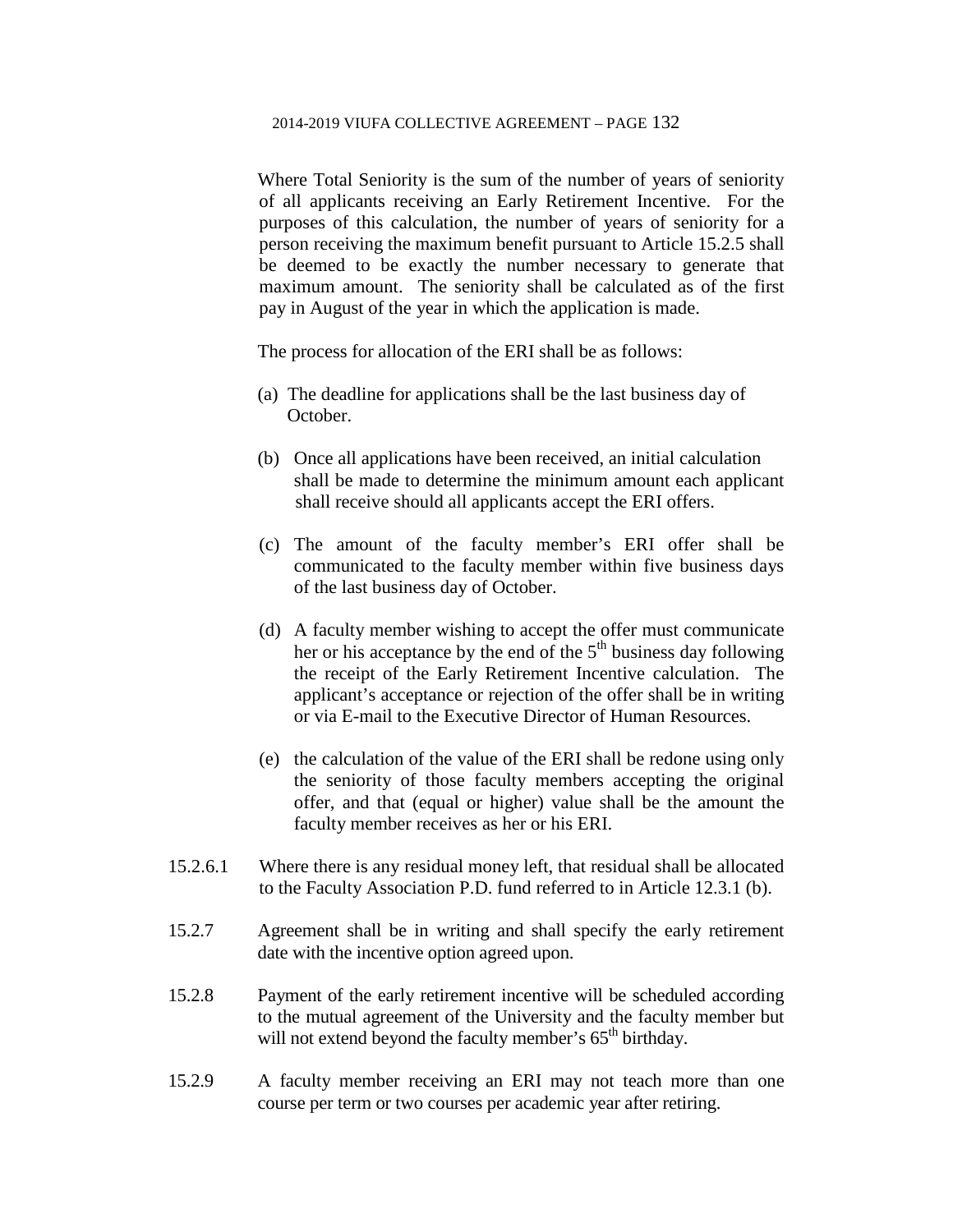- a) Subject to approval by the Appropriate Senior Administrator, faculty members who are offered early retirement incentives may choose to postpone their date of retirement for two (2) years by means of a one-time reduction of their workload. The combined payout of the early retirement incentive and salary for part-time work in each fiscal year shall not exceed the salary the faculty members would receive if they were working full time. Any unpaid balance will be paid out at the end of the two-year period. The full regular position shall be posted at the end of the two years, in accordance with Article 9.3.1.
- b) The portion of the workload of a temporary faculty member who is replacing the work of a regular faculty member in accordance with a) above, shall not be eligible to be counted for regularization purposes.

## 15.3 CONTINUATION OF VANCOUVER ISLAND UNIVERSITY FACULTY PRIVILEGES

- 15.3.1 Non-regular faculty shall continue to have access to the following Vancouver Island University services and facilities for the twelve (12) months following the end of their last employment with Vancouver Island University:
	- a) e-mail;
	- b) library, with the exception of interlibrary loans;
	- c) computers and networks that are accessible to students.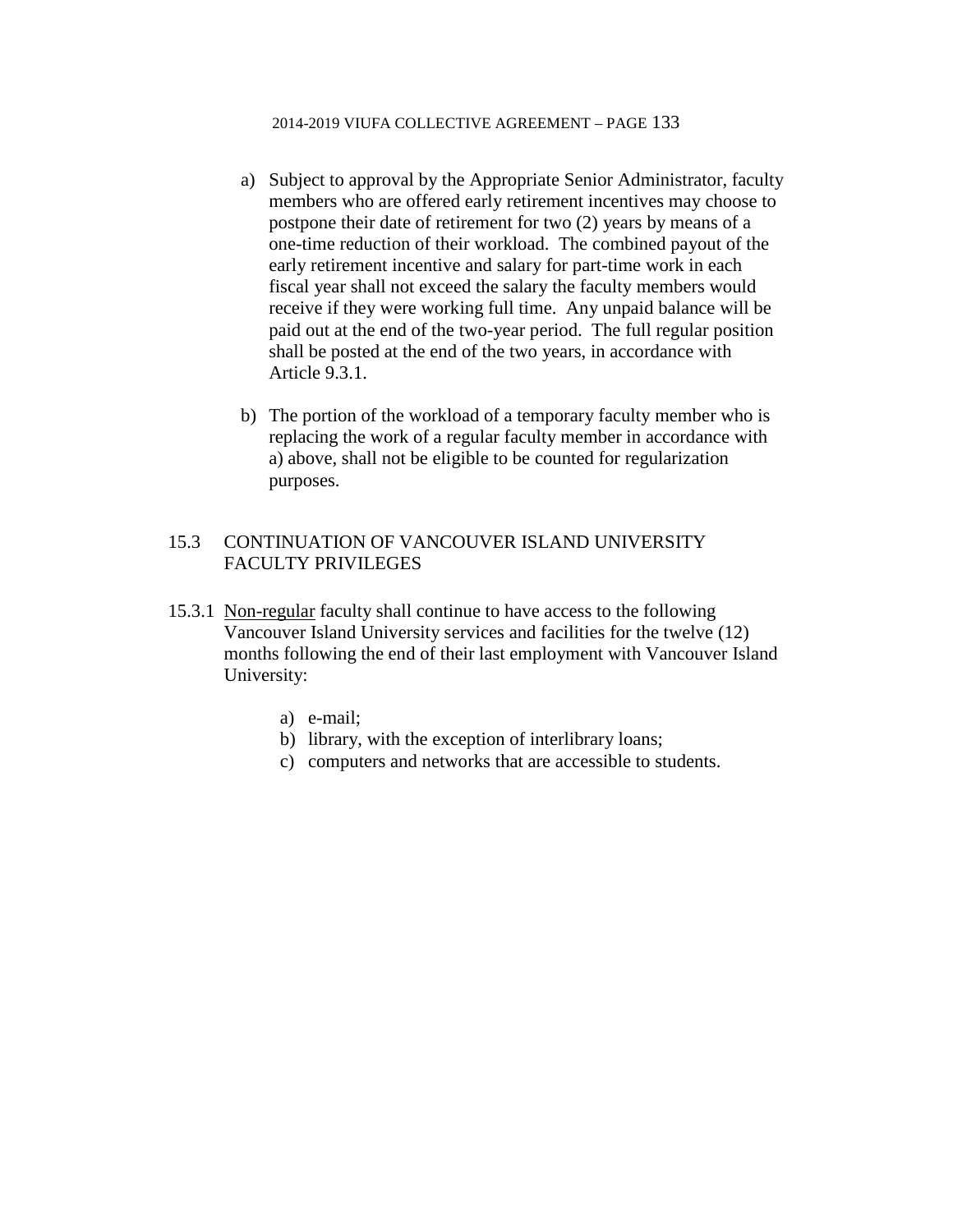### *16. HUMAN RESOURCES DATABASE AND JADRC*

### *16.1 HUMAN RESOURCES DATABASE*

*The Parties believe that their on-going and collective bargaining relationships are enhanced through useful, timely and accessible data on relevant human resources matters, including those listed below.*

*The Parties agree to provide and support the accumulation and dissemination of available data to the PSEA, which will be responsible for the management of the HRDB project including the gathering, analysis, and maintenance of such date. The Parties may undertake joint projects for the comparative analysis of such data.*

*The Parties agree that a Steering Committee will oversee this program. The Committee will include representatives designated by each Party.*

*The Parties recommend that the Ministry of Advanced Education, Training and Technology continue to provide funding to assist in the gathering, analysis, and maintenance of such data through the agreed-upon organization.*

### *16.1.1 Relevant Matters include:*

*(a) Health and Welfare*

- *(i) Types of coverage*
- *(ii) Participation rates*
- *(iii) Premiums*
- *(iv) Cost sharing*
- *(v) Commission costs*
- *(vi) Available studies commissioned by Government agencies (e.g. comparative benefit analysis)*
- *(vii) Carrier contracts*

*(b) Collective Bargaining*

- *(i) Salary information by classification*
- *(ii) Demographics: age, sex, salary, placement, status*
- *(iii) Analysis of local collective agreements within the system*
- *(iv) Pension plan participation rates*

#### *(c) Contract Administration*

- *(i) Arbitration, Labour Relations Board, JADRC, Harassment, Jurisdictional and other third-party decisions and costs thereof for the system*
- *(ii) Local Letters of Understanding*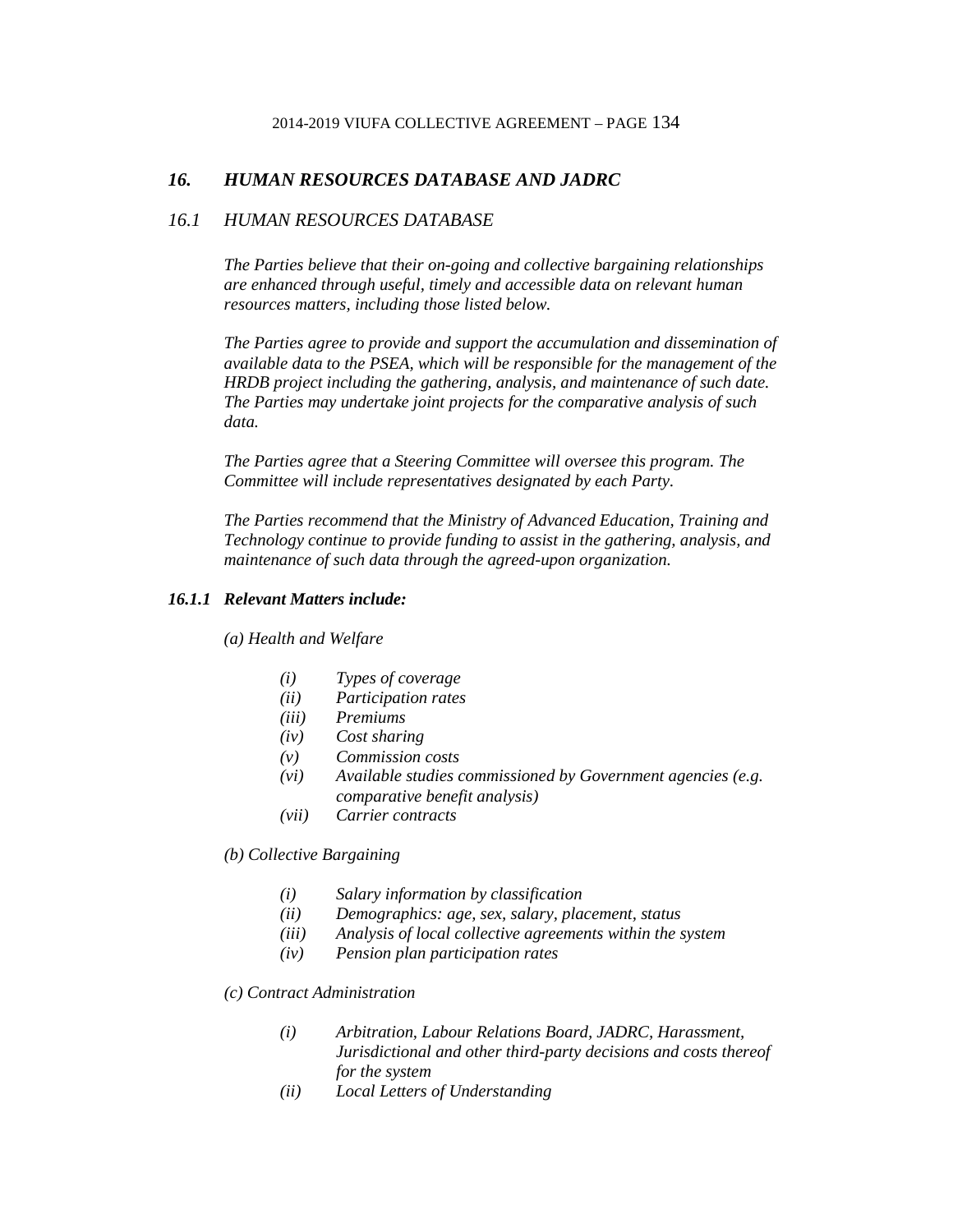## *16.2 JOINT ADMINISTRATION AND DISPUTE RESOLUTION COMMITTEE (JADRC)*

#### *16.2.1 Formation and Composition*

*The Parties to this agreement will maintain a Joint Administration and Dispute Resolution Committee (JADRC) consisting of five (5) representatives of the employers and five (5) representatives of the Provincial Bargaining Council.*

### *16.2.2 Operation*

*Meetings of JADRC shall be held as needed. A meeting shall be called within twenty (20) days of the written request of either party unless mutually agreed otherwise. A minimum of six (6) representatives with equal representation from the Common Parties will constitute a quorum. JADRC will set its own procedures and protocols. All decisions of JADRC will be mutual decisions between the Parties and will be recorded or confirmed in writing.*

#### *16.2.3 Purpose*

*The purpose of JADRC is to:*

- *(a) Assist in the administration of collective agreements.*
- *(b) Provide a forum for dialogue between the Parties respecting issues impacting labour relations.*
- *(c) Provide a means for resolving issues pertaining to the implementation, interpretation and resolution of matters arising from the Common Agreement.*
- *(d) Appoint arbitrator(s) as applicable for Common Agreement Dispute Resolution*
- *(e) Develop strategies to reduce arbitration and related costs.*

#### *16.2.4 Common Articles Dispute Resolution*

*Where a dispute arises concerning the interpretation, application, operation or alleged violation of any articles common to the Sector, the local parties will refer the dispute to JADRC using the Dispute Referral Form at Appendix E to this Agreement. Such referral would occur after the local grievance procedure is exhausted or deemed completed by agreement of the local parties.*

*JADRC will act as the registrar for referred disputes and will forward the matter to an arbitrator, within thirty (30) calendar days of the receipt of the dispute by JADRC's designated registrar.*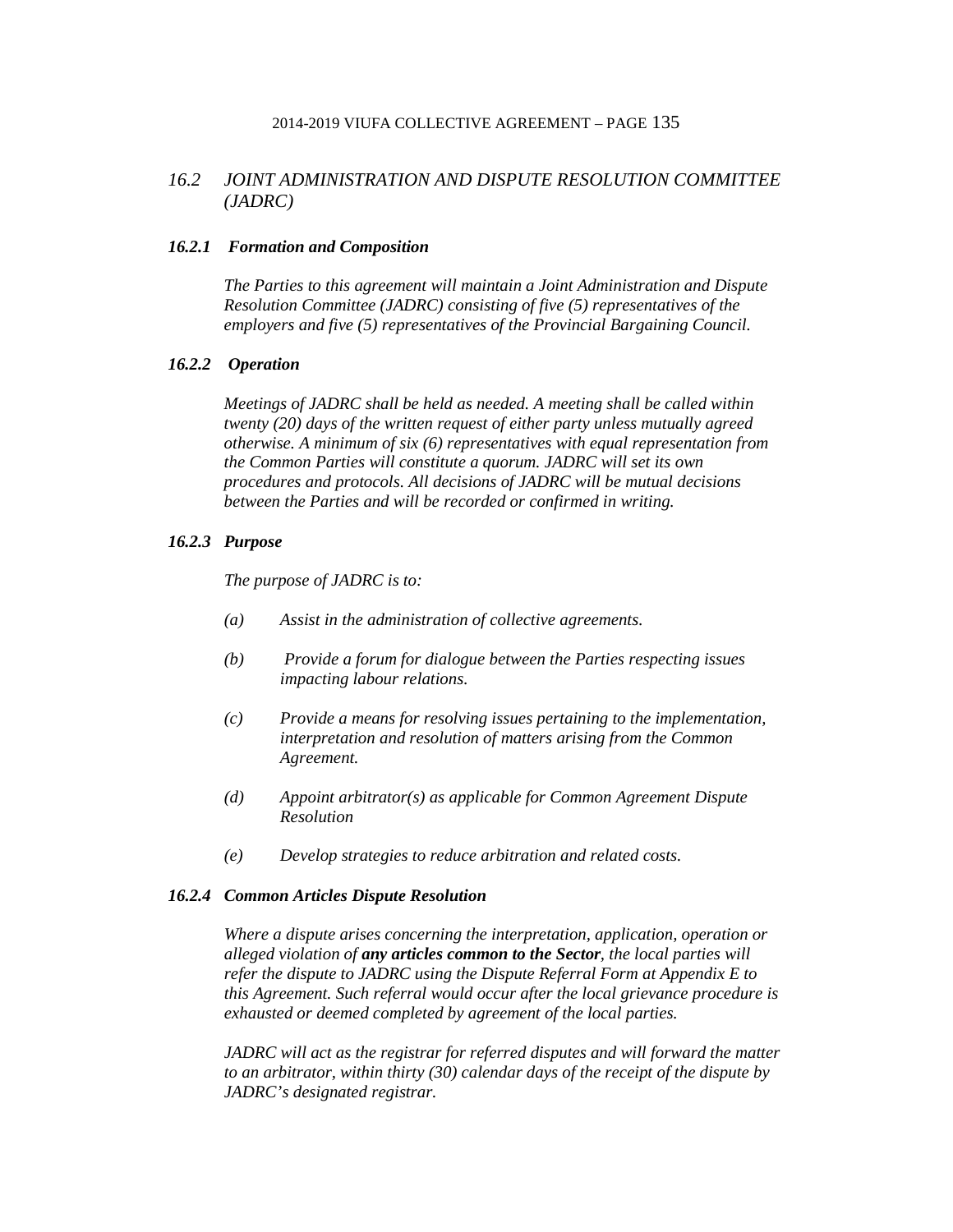*Notwithstanding the referral of a dispute to an arbitrator, the local parties may mutually agree to request that JADRC attempt to resolve the matter through a pre-hearing discussion at the JADRC level. Where JADRC reaches a mutual decision on a matter referred, the decision will be final and binding upon the local parties.*

*Prior to an arbitral hearing, and in the absence of any JADRC decision, the local parties may resolve a dispute which relates to the interpretation, application, operation or allege violation of this Agreement. The resolution is without prejudice or precedent.*

### *16.2.5 Process and Costs*

*A matter referred to an arbitrator will be scheduled and heard within sixty (60) calendar days of referral unless otherwise mutually agreed by the local parties. Decisions will be final and binding except as provided by Section 99 of the Labour Relations Code.*

*Arbitral decisions shall be rendered within fifteen (15) calendar days of the conclusion of the hearing. Time limits may be altered by mutual agreement between the parties.*

*An arbitrator has the authority to order pre-hearing disclosure and to act as a mediator provided such action does not unduly delay a decision.*

*Each local party will be responsible for its own costs. The costs of the arbitrator will be shared by the local parties.*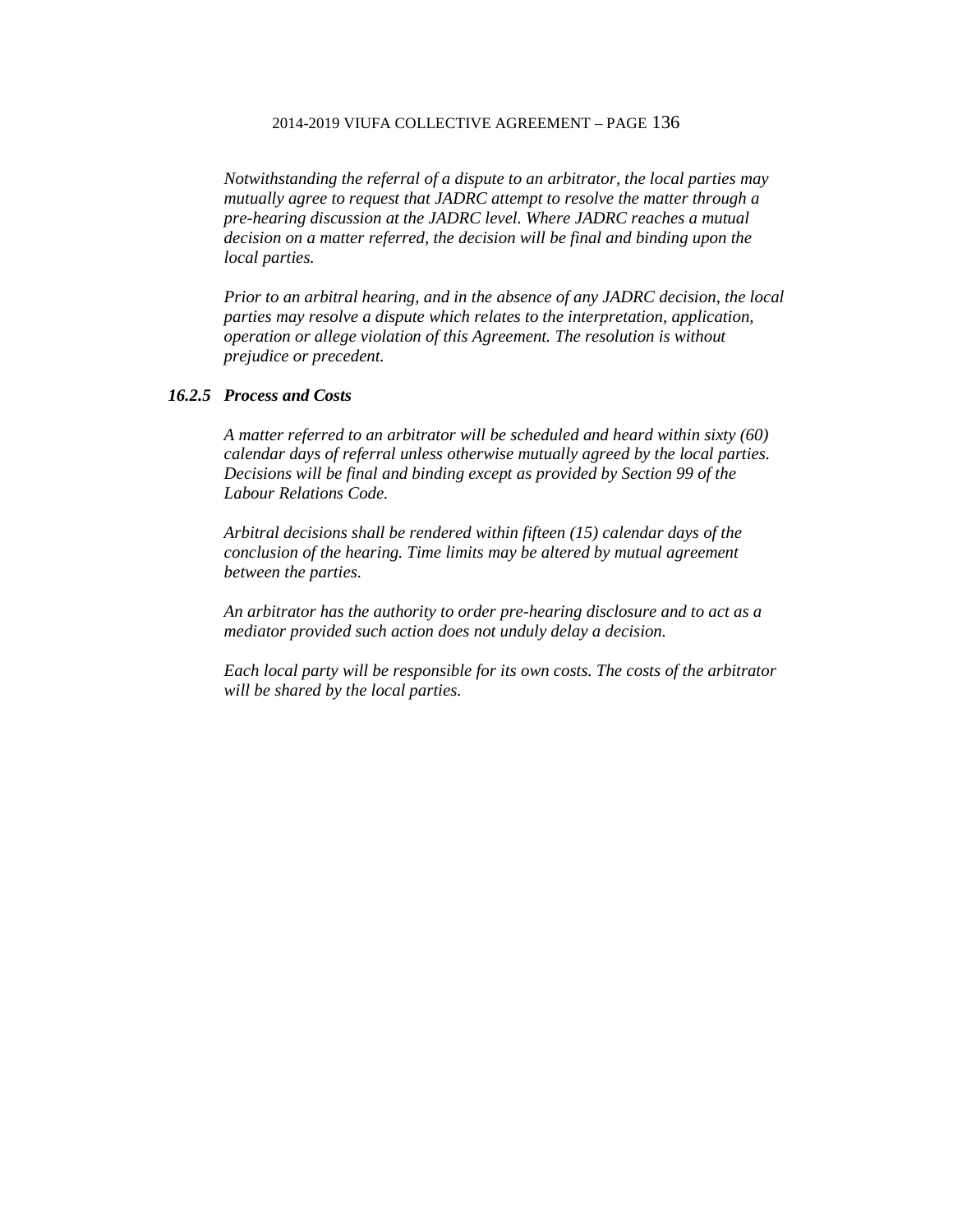## **17. INTERNATIONAL EDUCATION**

The Parties agree that participation in international education is important and valuable, enhancing student and faculty opportunities.

The Parties agree that this Article shall govern the terms and conditions for faculty who travel outside Canada and the U.S. to perform assigned work pursuant to the collective agreement.

## 17.1 GENERAL

- a) Faculty participation in international education is voluntary.
- b) Subject to Article 17.1 (d) below, the terms and conditions of the Collective Agreement will apply.
- c) The University will meet and review the terms and conditions for each assignment outside Canada and the U.S. with the faculty member participating in an international education project.
- d) Should an international education project require the interpretation of the workload provisions of the Collective Agreement, the University will apply to the faculty such workload expectations as are reasonably equivalent to those workload expectations that would normally apply.

### 17.2 EXPENSES

- a) The University will reimburse, pursuant to Policy 42.08, receipted expenses incurred by a faculty member while on University business. The University may grant a sufficient travel advance to cover those expenses that can reasonably be anticipated prior to travel, including appropriate transportation, accommodation and meal expenses.
- b) The University will waive the requirement that receipts be provided in situations where these are not reasonably obtainable. In such cases, a per diem allowance consistent with Policy 42.08 will be provided to the faculty member.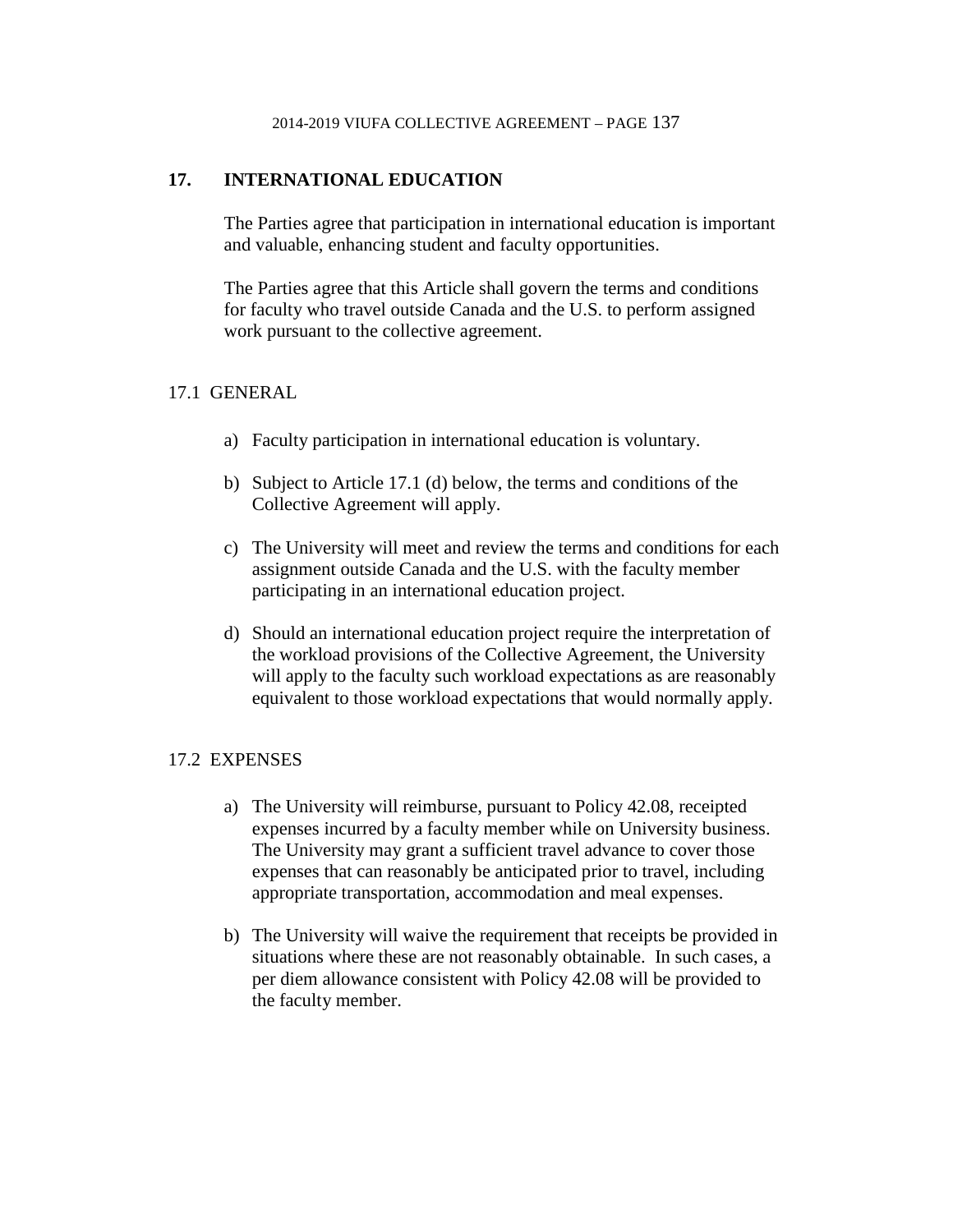## 17.3 HEALTH AND WELFARE BENEFITS

17.3.1 Subject to eligibility pursuant to the Collective Agreement, Vancouver Island University will provide current health and welfare benefits coverage for faculty working under this article. Premiums for this coverage will continue to be paid as if the faculty member was continuing to work for the University in British Columbia.

### Limitations:

- a) Dental expenses incurred will be reimbursed based on the British Columbia fee schedule in effect under the University's group policy.
- b) Benefit coverage will not extend beyond the date the policy or any benefits terminate with the University insurance carrier.
- c) When a faculty member is working in countries where payment for medical services may require cash payment, the faculty member will submit his or her claim to the insurance carrier for reimbursement of such expenses. The University will advance monies in such instances if there is an anticipated delay from the insurance carrier.
- d) A faculty member will be referred to the Human Resources Department to clarify the benefit and travel medical insurance coverage.
- e) In no event will a faculty member who is eligible for benefits receive greater benefits than he or she would have been covered for while employed at his or her home campus.
- 17.3.2 Notwithstanding the provisions of 17.3.1, in cases where a faculty member does not have Extended Health Benefit Coverage, the University will supply travel medical insurance. Article 17.3 also applies to travel in the United States.

## 17.4 EMERGENCIES AND EMERGENCY EVACUATION

The Faculty of International Education shall maintain procedures for dealing with emergencies while working overseas and shall provide same to a faculty member as part of his or her orientation.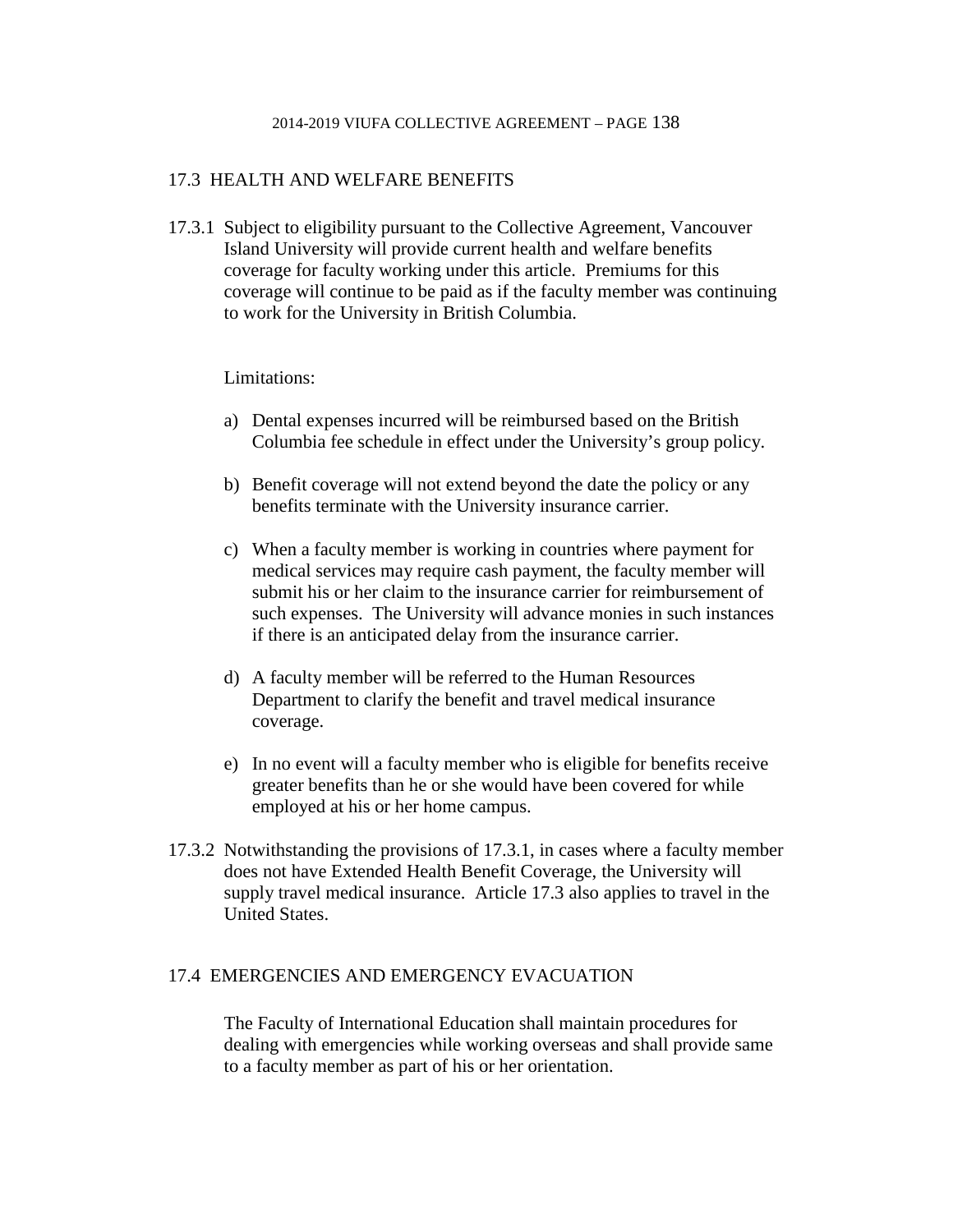### 17.5 ORIENTATION

Faculty working under this Article will receive an orientation prior to departure that includes but is not limited to:

- a) The project;
- b) The culture and country;
- c) Travel, safety or medical concerns, benefits issues;
- d) Emergency procedures; and
- e) Other issues related to the work.

## 17.6 RETURN

The University will arrange the scheduling of international work in such a way that faculty members will be provided up to three (3) days inclusive of required travel time between the completion of their international education assignments before assuming regular duties at the institution. The duration of travel shall be a factor in determining the number of days off upon return. This will not apply in situations where a faculty member elects to extend his or her stay through the use of vacation.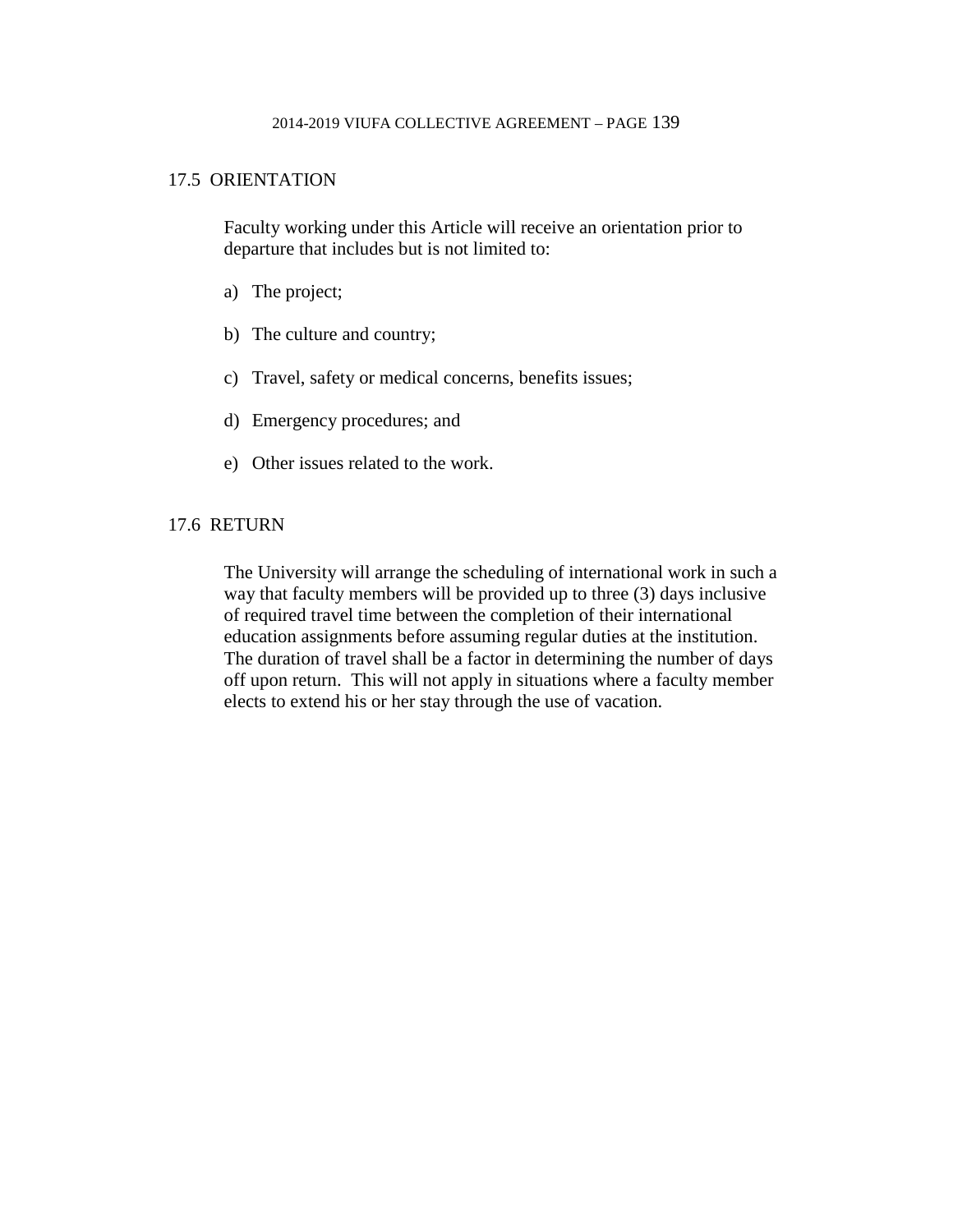| <b>STEP</b>      |               | 1-Apr-2014<br>to |               | 1-Apr-2015<br>to | 01-Feb-2016<br>to | 01-Apr-2016<br>to |                           | 01-Feb-2017<br>to |
|------------------|---------------|------------------|---------------|------------------|-------------------|-------------------|---------------------------|-------------------|
|                  |               | 31-Mar-2015      |               | 31-Jan-2016*     | 31-Mar-2016*      | 31-Jan-2017*      |                           | 31-Mar-2017*      |
| $\mathbf{1}$     | \$            | 86,611           | $\mathcal{S}$ | 87,477           | <b>TBD</b>        | \$<br>87,914      | \$                        | 88,793            |
| $\boldsymbol{2}$ | \$            | 81,136           | $\mathcal{S}$ | 81,947           | <b>TBD</b>        | \$<br>82,357      | $\boldsymbol{\mathsf{S}}$ | 83,181            |
| $\mathbf{3}$     | \$            | 75,577           | \$            | 76,333           | <b>TBD</b>        | \$<br>76,715      | $\boldsymbol{\mathsf{S}}$ | 77,482            |
| 4                | $\mathcal{S}$ | 72,485           | $\mathcal{S}$ | 73,210           | <b>TBD</b>        | \$<br>73,576      | $\boldsymbol{\mathsf{S}}$ | 74,312            |
| 5                | $\mathcal{S}$ | 69,829           | $\mathcal{S}$ | 70,527           | <b>TBD</b>        | \$<br>70,880      | $\boldsymbol{\mathsf{S}}$ | 71,589            |
| 6                | $\mathcal{S}$ | 67,175           | $\mathcal{S}$ | 67,847           | <b>TBD</b>        | \$<br>68,186      | \$                        | 68,868            |
| 7                | \$            | 64,519           | $\mathcal{S}$ | 65,164           | <b>TBD</b>        | \$<br>65,490      | \$                        | 66,145            |
| 8                | $\mathcal{S}$ | 61,864           | $\mathcal{S}$ | 62,483           | <b>TBD</b>        | \$<br>62,795      | $\mathbb{S}$              | 63,423            |
| 9                | \$            | 59,209           | \$            | 59,801           | <b>TBD</b>        | \$<br>60,100      | $\$$                      | 60,701            |
| 10               | \$            | 56,554           | \$            | 57,120           | <b>TBD</b>        | \$<br>57,406      | \$                        | 57,980            |
| 11               | \$            | 53,900           | $\mathcal{S}$ | 54,439           | <b>TBD</b>        | \$<br>54,711      | \$                        | 55,258            |

# *APPENDIX A1: PROVINCIAL SALARY SCALE SCHEDULE*

**\***All salary adjustments will occur on the first full pay period after this date. Annual amounts will be impacted by previous Economic Stability Dividends as per the Memorandum of Understanding on the Economic Stability Dividend.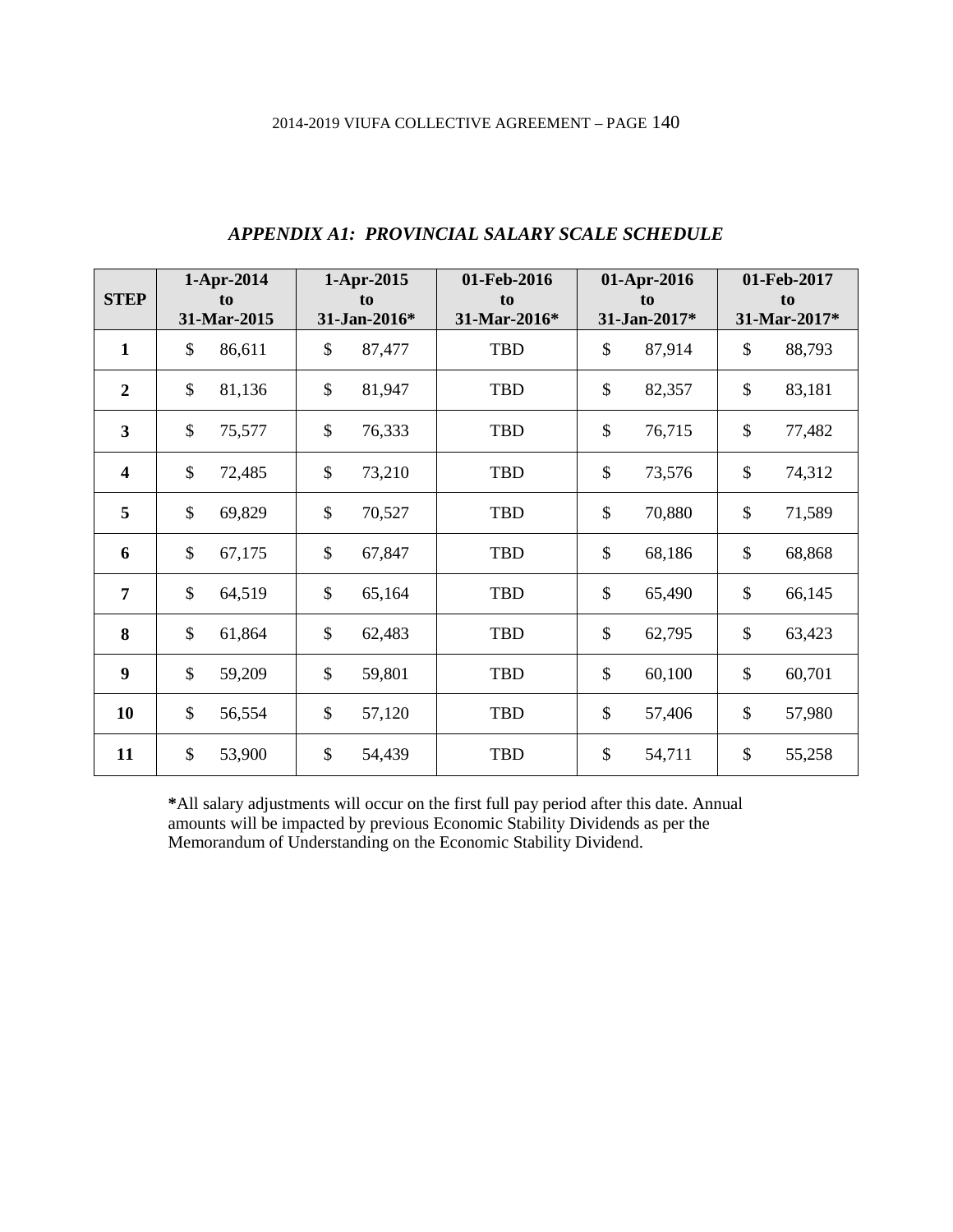| <b>STEP</b>             | 1-Apr-2017<br>to<br>31-Jan-2018* | 1-Feb-2018<br>to<br>31-Mar-2018* | 01-Apr-2018<br>to<br>31-Jan-2019* | 01-Feb-2019<br>to<br>31-Mar-2019* |
|-------------------------|----------------------------------|----------------------------------|-----------------------------------|-----------------------------------|
| $\mathbf{1}$            | \$<br>90,129                     | \$<br>91,030                     | \$91,486                          | \$<br>92,401                      |
| $\boldsymbol{2}$        | \$<br>84,433                     | \$<br>85,277                     | \$85,704                          | \$<br>86,561                      |
| $\overline{3}$          | \$<br>78,648                     | \$<br>79,434                     | \$79,831                          | \$<br>80,629                      |
| $\overline{\mathbf{4}}$ | \$<br>75,431                     | \$<br>76,185                     | \$76,566                          | \$<br>77,332                      |
| 5                       | \$<br>72,666                     | \$<br>73,393                     | \$73,759                          | \$<br>74,497                      |
| 6                       | \$<br>69,904                     | \$<br>70,603                     | \$70,957                          | \$<br>71,667                      |
| 7                       | \$<br>67,141                     | \$<br>67,812                     | \$68,152                          | \$<br>68,834                      |
| 8                       | \$<br>64,377                     | \$<br>65,021                     | \$65,346                          | \$<br>65,999                      |
| 9                       | \$<br>61,615                     | \$<br>62,231                     | \$62,542                          | \$<br>63,167                      |
| 10                      | \$<br>58,853                     | \$<br>59,442                     | \$59,738                          | \$<br>60,335                      |
| 11                      | \$<br>56,089                     | \$<br>56,650                     | \$56,933                          | \$<br>57,502                      |

# *APPENDIX A1: PROVINCIAL SALARY SCALE SCHEDULE*

**\***All salary adjustments will occur on the first full pay period after this date. Annual amounts will be impacted by previous Economic Stability Dividends as per the Memorandum of Understanding on the Economic Stability Dividend.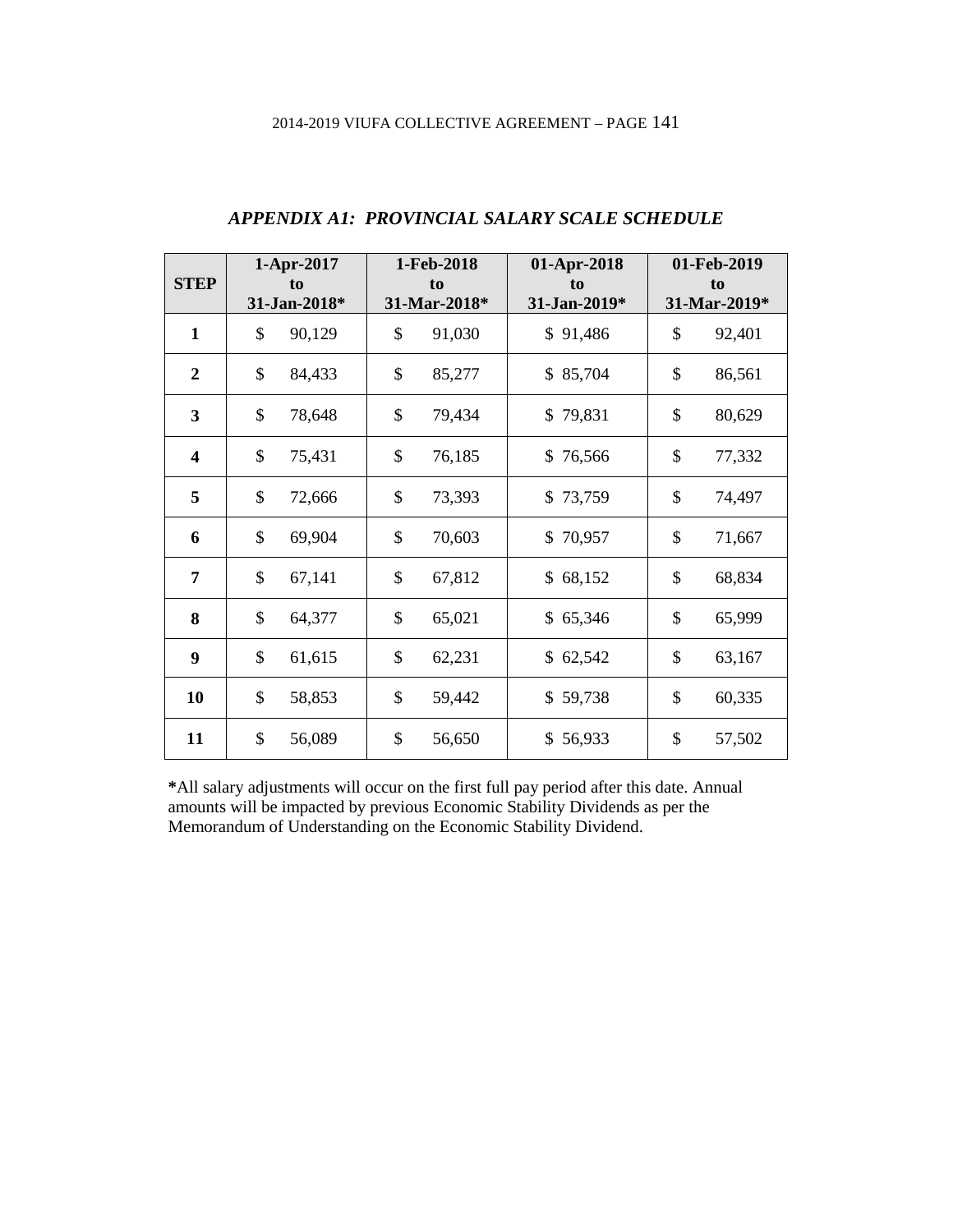### **APPENDIX A2: TECHNICIAN'S SALARY SCHEDULE**

| <b>Salary Scale</b> | <b>April 1-2014</b><br>to<br>31-Mar-2015 | 1-Apr-2015<br>to<br>31-Jan-<br>2016* | 01-Feb-2016<br>to<br>31-Mar-<br>2016* |               | 01-Apr-2016<br>to<br>31-Jan-2017* | 01-Feb-2017<br>to<br>31-Mar-2017* |
|---------------------|------------------------------------------|--------------------------------------|---------------------------------------|---------------|-----------------------------------|-----------------------------------|
| $F1-11$             | \$<br>66,818                             | \$<br>67,489                         | <b>TBD</b>                            | \$            | 67,826                            | \$<br>68,504                      |
| $F1-10$             | \$<br>61,865                             | \$<br>62,485                         | <b>TBD</b>                            | \$            | 62,797                            | \$<br>63,426                      |
| $F1-9$              | \$<br>59,210                             | \$<br>59,799                         | <b>TBD</b>                            | \$            | 60,099                            | \$<br>60,699                      |
| $F1-8$              | \$<br>56,555                             | \$<br>57,118                         | <b>TBD</b>                            | \$            | 57,404                            | \$<br>57,978                      |
| $F1-7$              | \$<br>53,900                             | \$<br>54,440                         | <b>TBD</b>                            | \$            | 54,712                            | \$<br>55,260                      |
| $F1-6$              | \$<br>51,871                             | \$<br>52,391                         | <b>TBD</b>                            | \$            | 52,653                            | \$<br>53,180                      |
| $F1-5$              | \$<br>50,257                             | \$<br>50,756                         | <b>TBD</b>                            | \$            | 51,010                            | \$<br>51,520                      |
| $F1-4$              | \$<br>48,642                             | \$<br>49,130                         | <b>TBD</b>                            | \$            | 49,376                            | \$<br>49,870                      |
| $F1-3$              | \$<br>47,027                             | \$<br>47,494                         | <b>TBD</b>                            | \$            | 47,731                            | \$<br>48,209                      |
| $F1-2$              | \$<br>43,995                             | \$<br>44,434                         | TBD                                   | $\mathcal{S}$ | 44,656                            | \$<br>45,103                      |
| $F1-1$              | \$<br>41,929                             | \$<br>42,348                         | TBD                                   | \$            | 42,560                            | \$<br>42,985                      |

#### **Technician's Salary Schedule**

1. All salary adjustments will occur on the first full pay period after this date. Annual amounts will be impacted by previous Economic Stability Dividends as per the Memorandum of Understanding on the Economic Stability Dividend.. The value of each step of the Technicians' Salary Scale shall maintain its ratio to the value of each of the corresponding steps of the Faculty Salary Scale as set out in the Table below.

2. The intent of #1 is to ensure that the salaries of employees on the Technicians' Salary Scale maintain their current value relative to the Faculty Salary Scale as set out in the Table below.

3. Should the parties agree in future bargaining to changes to the Faculty Salary Scale's structure or to the creation of new faculty salary scales or other faculty salary payments that are not part of a faculty salary scale, the ratios specified in #1 above shall not apply.

4. The ratio for each step as specified in #1 above is a fixed ratio.

5. Technicians shall not be placed on the Faculty Salary Scale, and the Technicians' Salary Scale and the Faculty Salary Scale shall continue to be separate scales. The provisions set out above for the maintenance of the current ratio between Technicians' Salary Scale steps and the Faculty Salary steps is for determination of salary amounts only.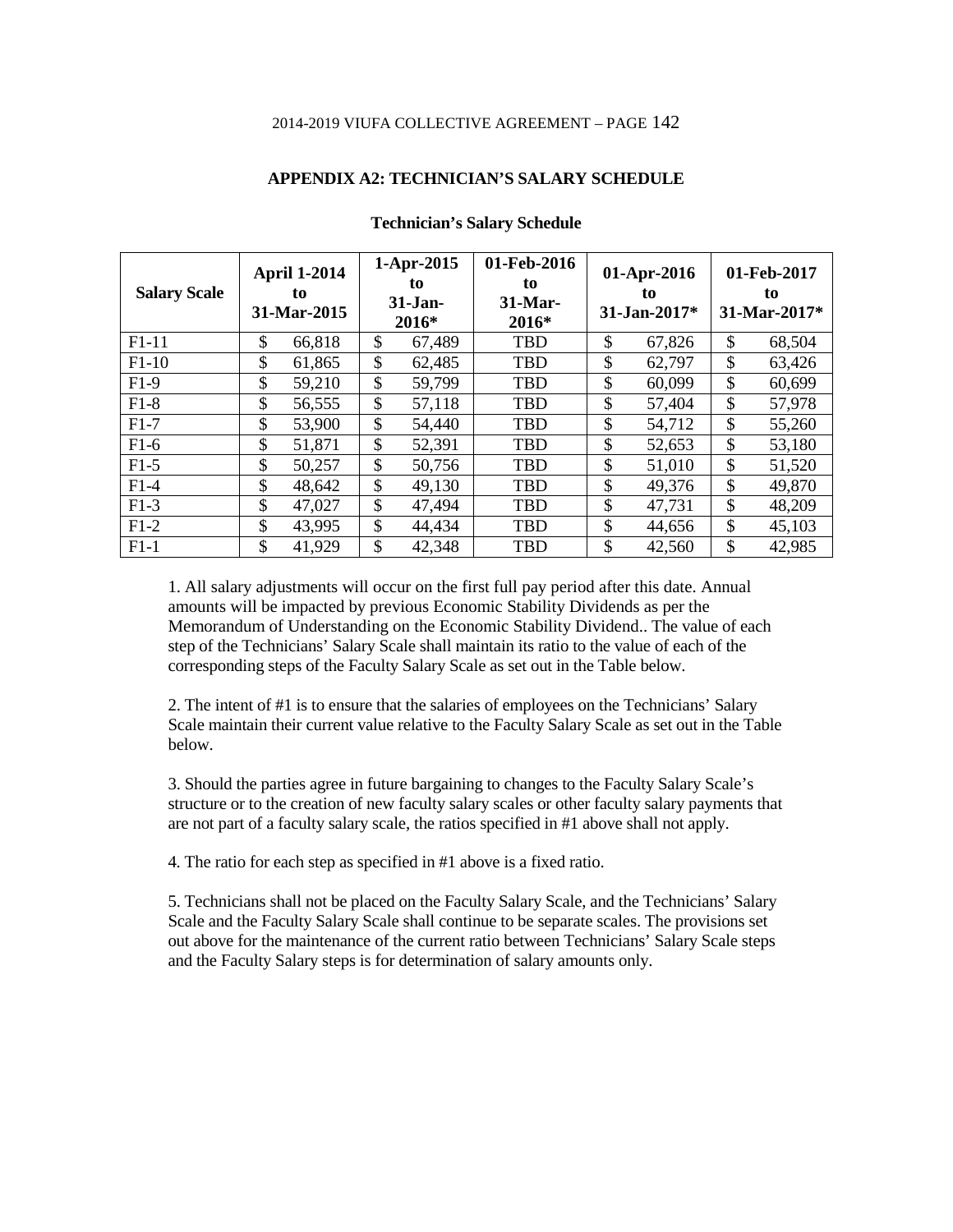### **APPENDIX A2: TECHNICIAN'S SALARY SCHEDULE**

|                     |    | 1-Feb-2018<br><b>April 1-2017</b> |    | 01-Apr-2018  |     | 01-Feb-2019        |    |              |
|---------------------|----|-----------------------------------|----|--------------|-----|--------------------|----|--------------|
| <b>Salary Scale</b> |    | to                                |    | to           |     | to                 |    | to           |
|                     |    | 31-Jan-2018*                      |    | 31-Mar-2018* |     | $31 - Jan - 2019*$ |    | 31-Mar-2019* |
| $F1-11$             | S  | 69,535                            | S  | 70,230       | S.  | 70,581             | S  | 71,287       |
| $F1-10$             | \$ | 64,380                            | \$ | 65,024       | \$  | 65,349             | \$ | 66,003       |
| $F1-9$              | \$ | 61,613                            | \$ | 62,229       | \$. | 62,540             | \$ | 63,165       |
| $F1-8$              | \$ | 58,851                            | \$ | 59,440       | \$  | 59,737             | \$ | 60,334       |
| $F1-7$              | \$ | 56,091                            | \$ | 56,652       | \$  | 56,935             | \$ | 57,504       |
| $F1-6$              | \$ | 53,980                            | \$ | 54,520       | \$. | 54,793             | \$ | 55,341       |
| $F1-5$              | \$ | 52,296                            | \$ | 52,819       | \$  | 53,084             | \$ | 53,615       |
| $F1-4$              | \$ | 50,620                            | \$ | 51,126       | \$. | 51,382             | \$ | 51,895       |
| $F1-3$              | \$ | 48,935                            | \$ | 49,424       | \$  | 49,671             | \$ | 50,167       |
| $F1-2$              | \$ | 45,782                            | \$ | 46,240       | \$  | 46,470             | \$ | 46,935       |
| $F1-1$              | \$ | 43,632                            | \$ | 44,068       |     | 44,288             | \$ | 44,731       |

#### **Technician's Salary Schedule**

1. All salary adjustments will occur on the first full pay period after this date. Annual amounts will be impacted by previous Economic Stability Dividends as per the Memorandum of Understanding on the Economic Stability Dividend.. The value of each step of the Technicians' Salary Scale shall maintain its ratio to the value of each of the corresponding steps of the Faculty Salary Scale as set out in the Table below.

2. The intent of #1 is to ensure that the salaries of employees on the Technicians' Salary Scale maintain their current value relative to the Faculty Salary Scale as set out in the Table below.

3. Should the parties agree in future bargaining to changes to the Faculty Salary Scale's structure or to the creation of new faculty salary scales or other faculty salary payments that are not part of a faculty salary scale, the ratios specified in #1 above shall not apply.

4. The ratio for each step as specified in #1 above is a fixed ratio.

5. Technicians shall not be placed on the Faculty Salary Scale, and the Technicians' Salary Scale and the Faculty Salary Scale shall continue to be separate scales. The provisions set out above for the maintenance of the current ratio between Technicians' Salary Scale steps and the Faculty Salary steps is for determination of salary amounts only.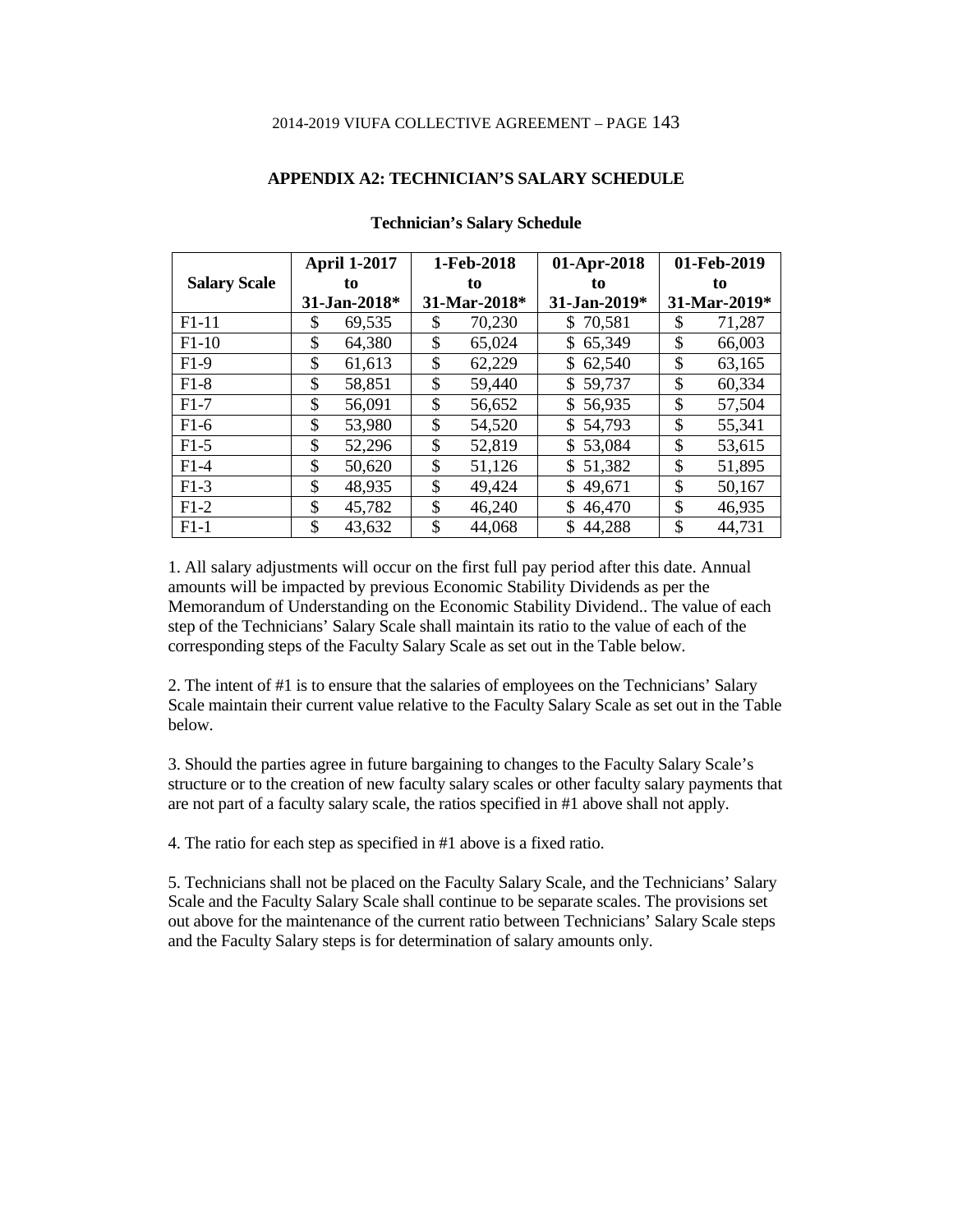| Technicians' Salary Scale |          |  |  |
|---------------------------|----------|--|--|
| 11                        | \$66,818 |  |  |
| 10                        | \$61,865 |  |  |
| 09                        | \$59,210 |  |  |
| 08                        | \$56,555 |  |  |
| 07                        | \$53,900 |  |  |
| 06                        | \$51,871 |  |  |
| 05                        | \$50,257 |  |  |
| 04                        | \$48,642 |  |  |
| 03                        | \$47,027 |  |  |
| 02                        | \$43,995 |  |  |
| $_{01}$                   | \$41,929 |  |  |

| Technicians' Salary Scale and Faculty Salary Scale:          |  |  |  |  |
|--------------------------------------------------------------|--|--|--|--|
| Table of Corresponding Steps & Their Fixed Ratio Percentages |  |  |  |  |

|   | <b>Faculty Salary Scale</b> |          |  |
|---|-----------------------------|----------|--|
|   | 01                          | \$86,611 |  |
|   | 02                          | \$81,136 |  |
| → | 03                          | \$75,577 |  |
| ▸ | 04                          | \$72,485 |  |
| → | 05                          | \$69,829 |  |
| ▸ | 06                          | \$67,175 |  |
| ▸ | 07                          | \$64,519 |  |
| ▸ | 08                          | \$61,864 |  |
|   | 09                          | \$59,209 |  |
|   | 10                          | \$56,554 |  |
|   | 11                          | \$53,900 |  |

| <b>Fixed Ratio Percentages</b> |
|--------------------------------|
| 77.15%                         |
| 76.25%                         |
| 78.34%                         |
| 78.02%                         |
| 77.19%                         |
| 77.22%                         |
| 77.89%                         |
| 78.63%                         |
| 79.43%                         |
| 77.79%                         |
| 77.79%                         |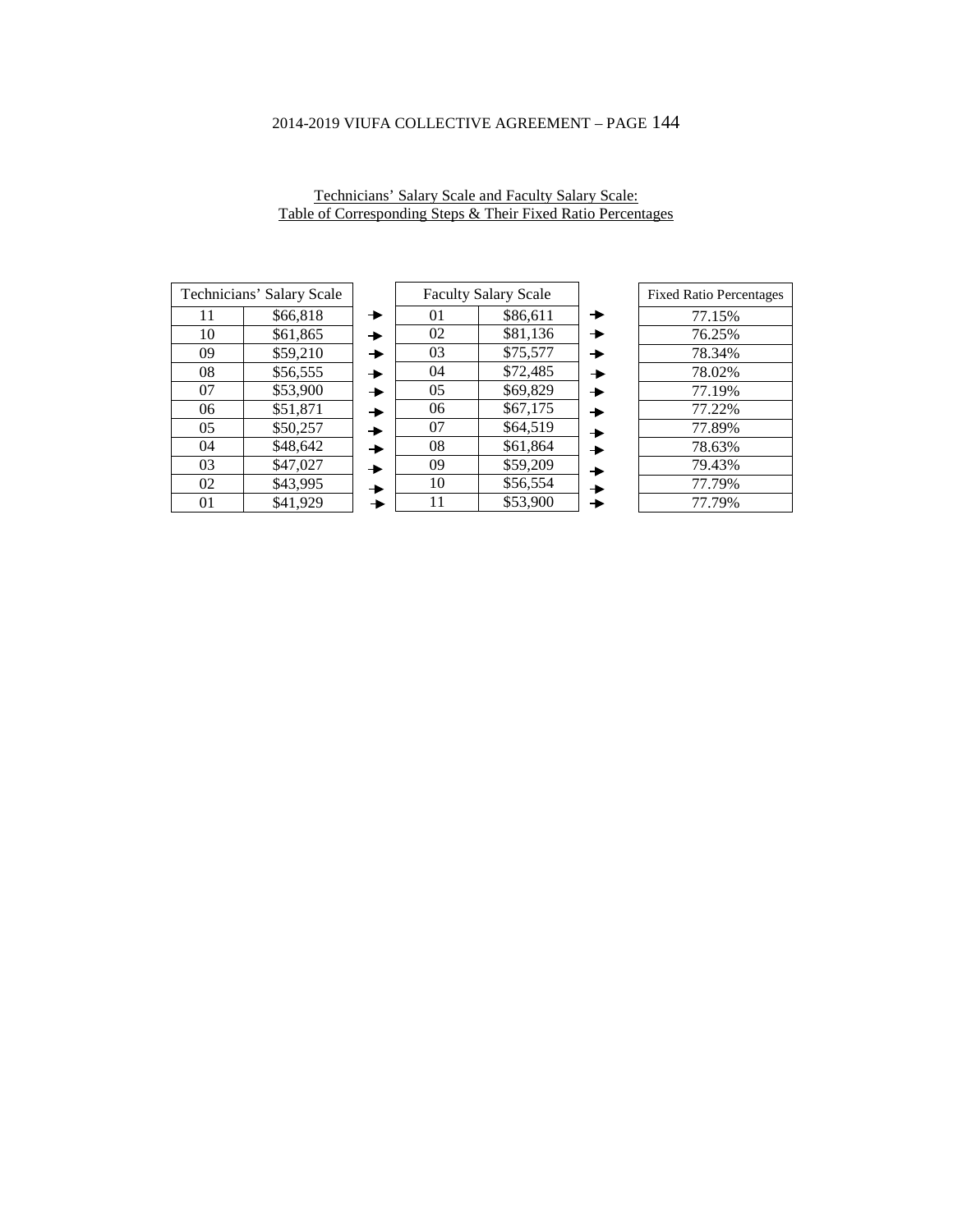# **APPENDIX B: VIUFA SALARY PLACEMENT EXPERIENCE CREDIT DATA SUMMARY**

| NAME:        |               |                  | Professor_ | Counsellor                          | Librarian | Technician |                 |
|--------------|---------------|------------------|------------|-------------------------------------|-----------|------------|-----------------|
| <b>START</b> | <b>FINISH</b> | % OF             |            |                                     |           |            | OFFICE USE ONLY |
| (mo/yr)      | (mo/yr)       | <b>FULL TIME</b> |            | NATURE AND DETAILS OF PREVIOUS WORK |           | 1.00       | 0.50            |
|              |               |                  |            |                                     |           |            |                 |
|              |               |                  |            |                                     |           |            |                 |
|              |               |                  |            |                                     |           |            |                 |
|              |               |                  |            |                                     |           |            |                 |
|              |               |                  |            |                                     |           |            |                 |
|              |               |                  |            |                                     |           |            |                 |
|              |               |                  |            |                                     |           |            |                 |
|              |               |                  |            |                                     |           |            |                 |
|              |               |                  |            |                                     |           |            |                 |
|              |               |                  |            |                                     |           |            |                 |
|              |               |                  |            |                                     |           |            |                 |
|              |               |                  |            |                                     |           |            |                 |
|              |               |                  |            |                                     |           |            |                 |
|              |               |                  |            |                                     |           |            |                 |
|              |               |                  |            |                                     |           |            |                 |
|              |               |                  |            |                                     |           |            |                 |
|              |               |                  |            |                                     | TOTALS:   |            |                 |

The above information is complete and accurate to the best of my knowledge. A current detailed curriculum vitae is attached or is on file with the Human Resources Office. I understand this information will be used to determine salary placement.

SIGNED: DATE:

Employee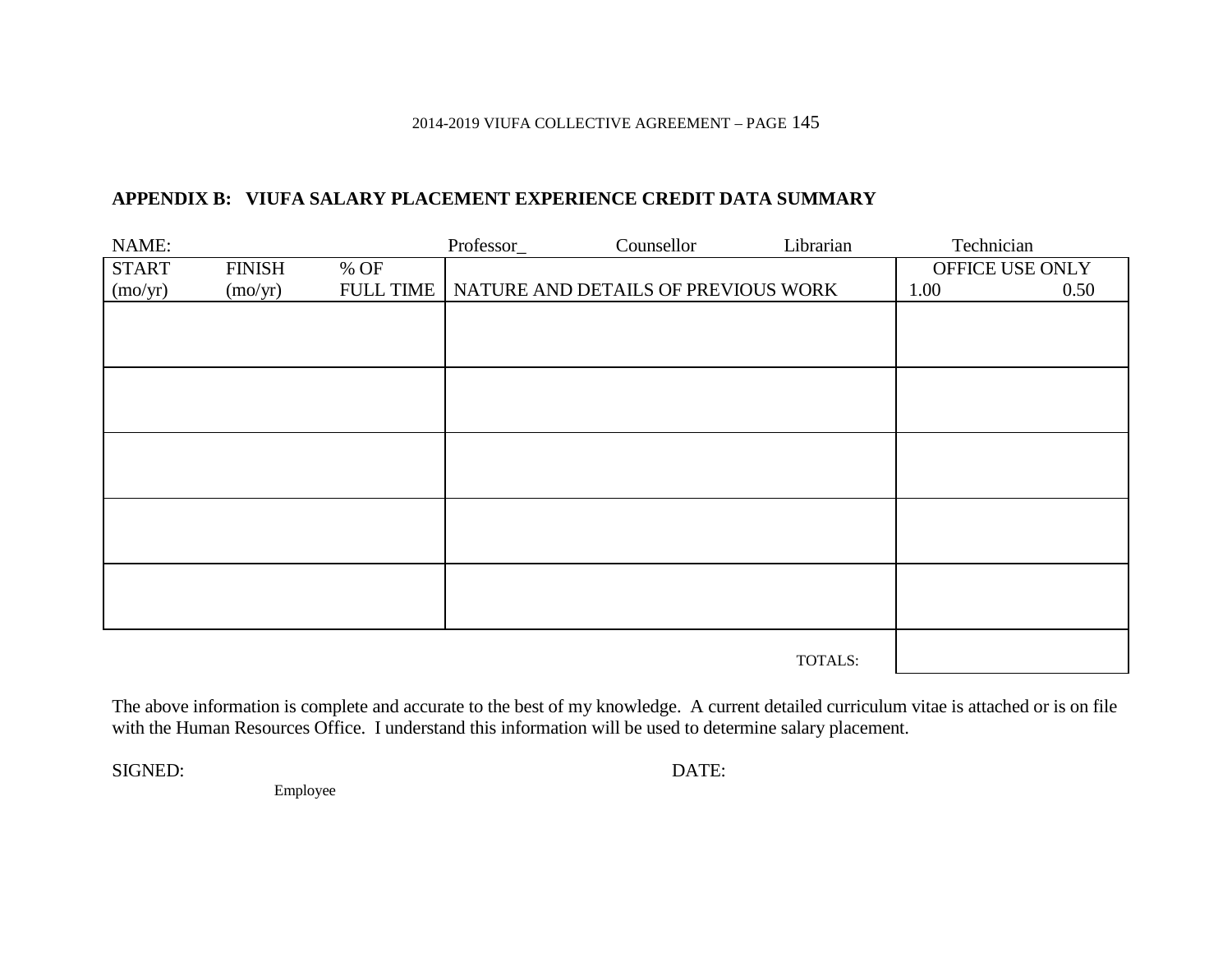| APPENDIX C: INITIAL SALARY PLACEMENT FORM - FACULTY                                                                                                                                                                                                                                                                                                                                                                                                                       |
|---------------------------------------------------------------------------------------------------------------------------------------------------------------------------------------------------------------------------------------------------------------------------------------------------------------------------------------------------------------------------------------------------------------------------------------------------------------------------|
| VANCOUVER ISLAND UNIVERSITY                                                                                                                                                                                                                                                                                                                                                                                                                                               |
| PROFESSOR: __________COUNSELLOR <u>/ADVISOR:</u> ______________LIBRARIAN: __________                                                                                                                                                                                                                                                                                                                                                                                      |
| LIMITED TERM CONTRACT :                                                                                                                                                                                                                                                                                                                                                                                                                                                   |
| NAME: _________________DEPARTMENT: ______________________________DATE: ________________                                                                                                                                                                                                                                                                                                                                                                                   |
| <b>PART I EDUCATION CREDIT</b>                                                                                                                                                                                                                                                                                                                                                                                                                                            |
| a) Highest degree or diploma                                                                                                                                                                                                                                                                                                                                                                                                                                              |
| Institution: Date: Date:                                                                                                                                                                                                                                                                                                                                                                                                                                                  |
| b) Equivalent granted in lieu of degree or diploma:<br>Description of experience used to grant equivalency:                                                                                                                                                                                                                                                                                                                                                               |
| <b>INITIAL MINIMUM PLACEMENT:</b><br><b>STEP</b>                                                                                                                                                                                                                                                                                                                                                                                                                          |
| Related Study: If Master's degree, subtract one step for one year<br>C)<br>of additional study or for double Master's degree                                                                                                                                                                                                                                                                                                                                              |
| SUBTOTAL EDUCATION CREDIT: (minimum placement minus related study)                                                                                                                                                                                                                                                                                                                                                                                                        |
| <b>PART II EXPERIENCE CREDIT</b> (see reverse for details)<br>Experience which is used to establish equivalency above cannot again be used for experience<br>credit.<br>Full-time equivalent employment directly related to primary assignment<br>1.<br>obtained after completion of the first diploma, degree or teaching certificate<br>in the field as defined in Article 11.4.1.7.<br>Date of first diploma, degree or teaching certificate<br>$($ # of years) x 1.00 |
| 2. Full-time equivalent employment related to field, obtained after<br>completion of the first diploma, degree or teaching certificate in the<br>field as defined in Article 11.4.1.7.                                                                                                                                                                                                                                                                                    |
| Date of first diploma, degree or teaching certificate<br>$-$ (# of years) x 0.50                                                                                                                                                                                                                                                                                                                                                                                          |
| <b>SUBTOTAL EXPERIENCE CREDIT:</b>                                                                                                                                                                                                                                                                                                                                                                                                                                        |
| <b>TOTAL EDUCATION CREDIT minus EXPERIENCE CREDIT =</b><br>$(\geq 50$ round up; $\leq 50$ round down)<br>Note: Normal maximum placement: STEP 6                                                                                                                                                                                                                                                                                                                           |
| <b>INITIAL SALARY PLACEMENT:</b><br><b>STEP</b>                                                                                                                                                                                                                                                                                                                                                                                                                           |
| <b>APPEAL</b> : (11.4.3) Any appeal regarding initial salary placement must be initiated within ninety<br>(90) days of commencing duty at the University or within sixty (60) days of receiving the<br>placement form, whichever is later. Appeals should be directed to the Salary Placement Appeals<br>Committee Chairman.                                                                                                                                              |

Date **Executive Director of Human Resources or** Designate

Revised Form: March 2013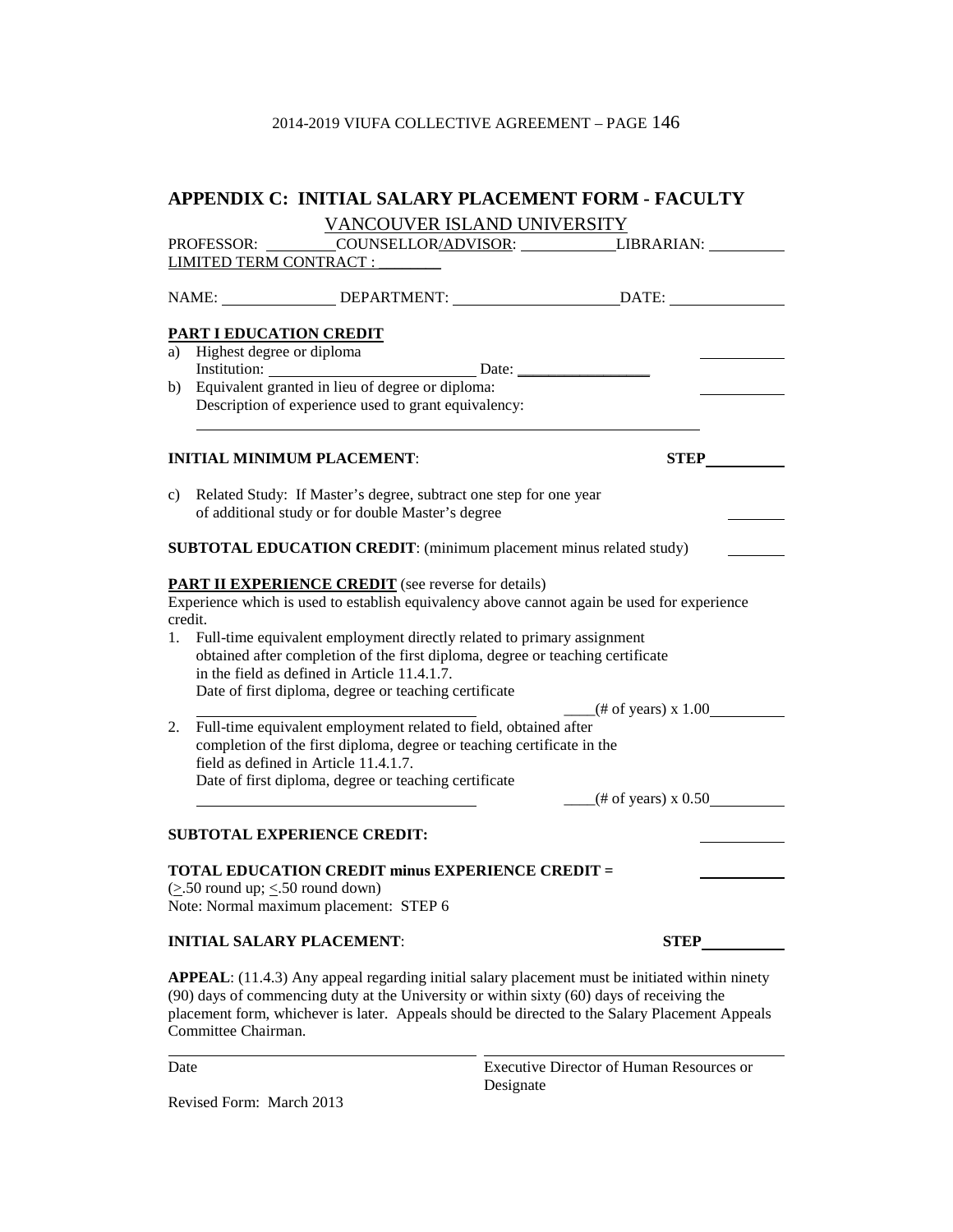## NOTES RE INITIAL SALARY PLACEMENT:

- 1. Initial salary placement will take place upon appointment. Upon reappointment of non-regular faculty, salary placement will not take place unless such reappointment occurs more than one academic year after the expiry of the last non-regular appointment.
- 2. Experience directly related to primary assignment will include: teaching for those employed as instructors, counselling when employed as a counsellor, all librarian assignments for those employed as librarians, and all experience as a technician for those employed as technicians.
- 3. Research at the post-Doctoral level, and/or senior administrative experience in the field of hire or in the public education sector will be included as experience directly related to primary assignment.
- 4. Teaching assistantships or other similar teaching assignments done while working on a Master's or PhD will not be given extra credit unless the teaching assignment constitutes a full-time workload.
- 5. Part-time teaching experience will be pro-rated based on a two-semester teaching year. Other part-time work experience will be pro-rated based on a 35 hour work week and 12-month year. In no event shall more than one year experience credit be granted for experience in any 12-month period.
- 6. Teaching of non-credit courses is not included.
- 7. The decimal fraction of a year's experience leading to initial salary placement will not be carried forward to salary incremental progression.
- 8. Only credentials from accredited institutions will be recognized when awarding initial minimum placement and for incremental progression based on completion of Master's or Doctorate degrees.
- 9. The decision of the Salaries Placement Appeals Committee is final.

==========================================================

DESCRIPTION OF EXPERIENCE CREDIT CALCULATION: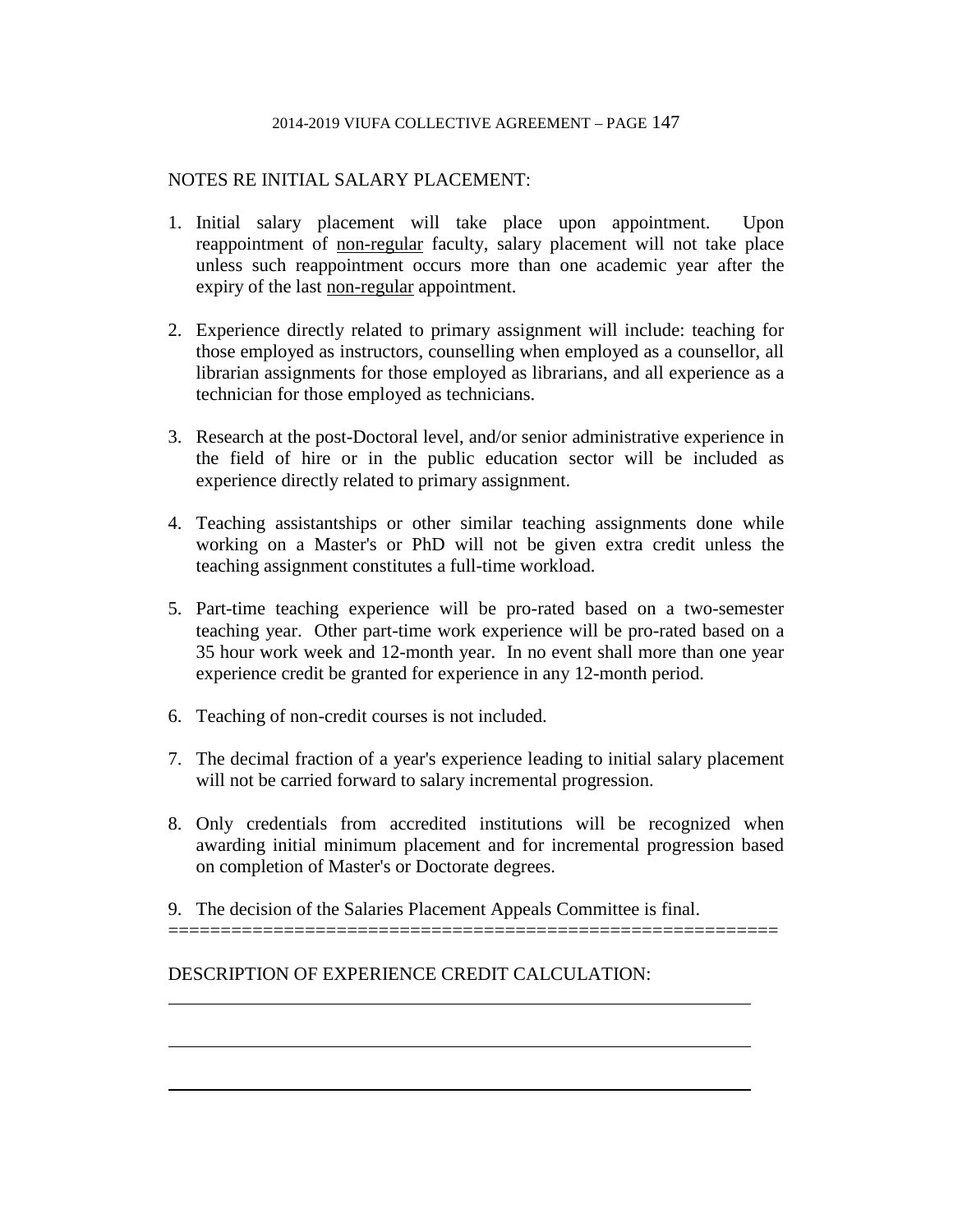# **APPENDIX D: INITIAL SALARY PLACEMENT FORM TECHNICIANS**

| PART I EDUCATION CREDIT<br>a) Highest degree or diploma                                                                                                                                                                                                                                                                      |                                                                                                                    |                                     |  |  |
|------------------------------------------------------------------------------------------------------------------------------------------------------------------------------------------------------------------------------------------------------------------------------------------------------------------------------|--------------------------------------------------------------------------------------------------------------------|-------------------------------------|--|--|
|                                                                                                                                                                                                                                                                                                                              |                                                                                                                    |                                     |  |  |
| b)                                                                                                                                                                                                                                                                                                                           | Equivalent granted in lieu of degree or diploma:                                                                   |                                     |  |  |
|                                                                                                                                                                                                                                                                                                                              | Description of experience used to grant equivalency:                                                               |                                     |  |  |
|                                                                                                                                                                                                                                                                                                                              | <b>INITIAL MINIMUM PLACEMENT:</b>                                                                                  | $STEP$ F1-1                         |  |  |
| c)                                                                                                                                                                                                                                                                                                                           | <b>Related Study:</b>                                                                                              |                                     |  |  |
|                                                                                                                                                                                                                                                                                                                              | 1. If Diploma or equivalent, subtract one step for one year of related study.                                      |                                     |  |  |
|                                                                                                                                                                                                                                                                                                                              | 2. If Bachelor's degree or equivalent, subtract one step for one year of                                           |                                     |  |  |
|                                                                                                                                                                                                                                                                                                                              | additional study,                                                                                                  |                                     |  |  |
|                                                                                                                                                                                                                                                                                                                              | OR two steps for two or more years of additional study.                                                            |                                     |  |  |
|                                                                                                                                                                                                                                                                                                                              | <b>SUBTOTAL EDUCATION CREDIT:</b> (minimum placement plus related study)                                           |                                     |  |  |
|                                                                                                                                                                                                                                                                                                                              | <b>PART II EXPERIENCE CREDIT</b> (see over for details)<br>Experience which is used to establish equivalency above |                                     |  |  |
|                                                                                                                                                                                                                                                                                                                              | cannot again be used for experience credit.                                                                        |                                     |  |  |
| 1.                                                                                                                                                                                                                                                                                                                           | Full-time equivalent employment directly related to primary assignment                                             |                                     |  |  |
|                                                                                                                                                                                                                                                                                                                              | obtained after completion of the first diploma, degree or teaching certificate                                     |                                     |  |  |
|                                                                                                                                                                                                                                                                                                                              | in the field as defined in Article 11.4.1.7(e).                                                                    |                                     |  |  |
|                                                                                                                                                                                                                                                                                                                              | Date of first diploma or degree:                                                                                   |                                     |  |  |
|                                                                                                                                                                                                                                                                                                                              |                                                                                                                    | $\frac{4}{100}$ (# of years) x 1.00 |  |  |
| 2.                                                                                                                                                                                                                                                                                                                           | Full-time equivalent employment related to field, obtained after                                                   |                                     |  |  |
|                                                                                                                                                                                                                                                                                                                              | completion of the first diploma or degree in the field as defined                                                  |                                     |  |  |
|                                                                                                                                                                                                                                                                                                                              | in Article 11.4.1.7(e).                                                                                            |                                     |  |  |
|                                                                                                                                                                                                                                                                                                                              | Date of first diploma or degree:                                                                                   |                                     |  |  |
|                                                                                                                                                                                                                                                                                                                              |                                                                                                                    | $\frac{1}{2}$ (# of years) x 0.50   |  |  |
|                                                                                                                                                                                                                                                                                                                              | <b>SUBTOTAL EXPERIENCE CREDIT:</b>                                                                                 |                                     |  |  |
| <b>TOTAL EDUCATION CREDIT plus EXPERIENCE CREDIT =</b>                                                                                                                                                                                                                                                                       |                                                                                                                    |                                     |  |  |
|                                                                                                                                                                                                                                                                                                                              | $(\geq 50$ round up; $\leq 50$ round down)                                                                         |                                     |  |  |
| Normal maximum placement will be F1-8<br>STEP_<br><b>INITIAL SALARY PLACEMENT:</b>                                                                                                                                                                                                                                           |                                                                                                                    |                                     |  |  |
|                                                                                                                                                                                                                                                                                                                              |                                                                                                                    |                                     |  |  |
| <b>APPEAL</b> : (11.4.3) Any appeal regarding initial salary placement must be initiated within ninety<br>(90) days of commencing duty at the University or within sixty (60) days of receiving the<br>placement form, whichever is later. Appeals should be directed to the Salary Placement Appeals<br>Committee Chairman. |                                                                                                                    |                                     |  |  |

Date **Executive Director of Human Resources or** Designate

Revised Form: March 2013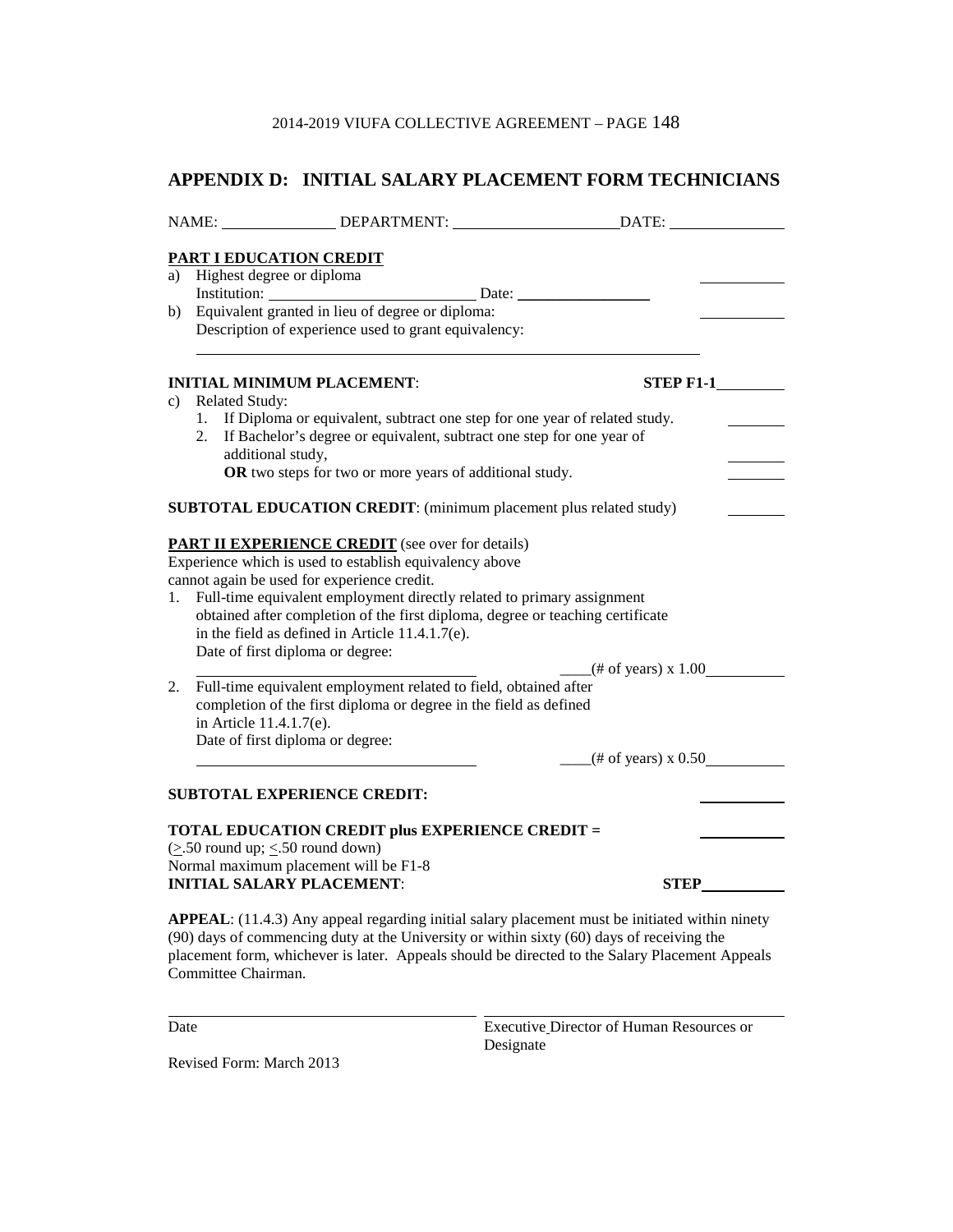### NOTES RE INITIAL SALARY PLACEMENT:

- 1. Initial salary placement will take place upon appointment. Upon reappointment of temporary faculty, salary placement will not take place unless such reappointment occurs more than one academic year after the expiry of the last temporary appointment.
- 2. Experience directly related to primary assignment will include: teaching for those employed as instructors, counselling when employed as a counsellor, all librarian assignments for those employed as librarians, and all experience as a technician for those employed as technicians.
- 3. Research at the post-Doctoral level, and/or senior administrative experience in the field of hire or in the public education sector will be included as experience directly related to primary assignment.
- 4. Teaching assistantships or other similar teaching assignments done while working on a Master's or PhD will not be given extra credit unless the teaching assignment constitutes a full-time workload.
- 5. Part-time teaching experience will be pro-rated based on a two-semester teaching year. Other part-time work experience will be pro-rated based on a 35 hour work week and 12-month year. In no event shall more than one year experience credit be granted for experience in any 12-month period.
- 6. Teaching of non-credit courses is not included.
- 7. The decimal fraction of a year's experience leading to initial salary placement will not be carried forward to salary incremental progression.
- 8. Only credentials from accredited institutions will be recognized when awarding initial minimum placement and for incremental progression based on completion of Master's or Doctorate degrees.
- 9. The decision of the Salaries Placement Appeals Committee is final.

==========================================================

DESCRIPTION OF EXPERIENCE CREDIT CALCULATION: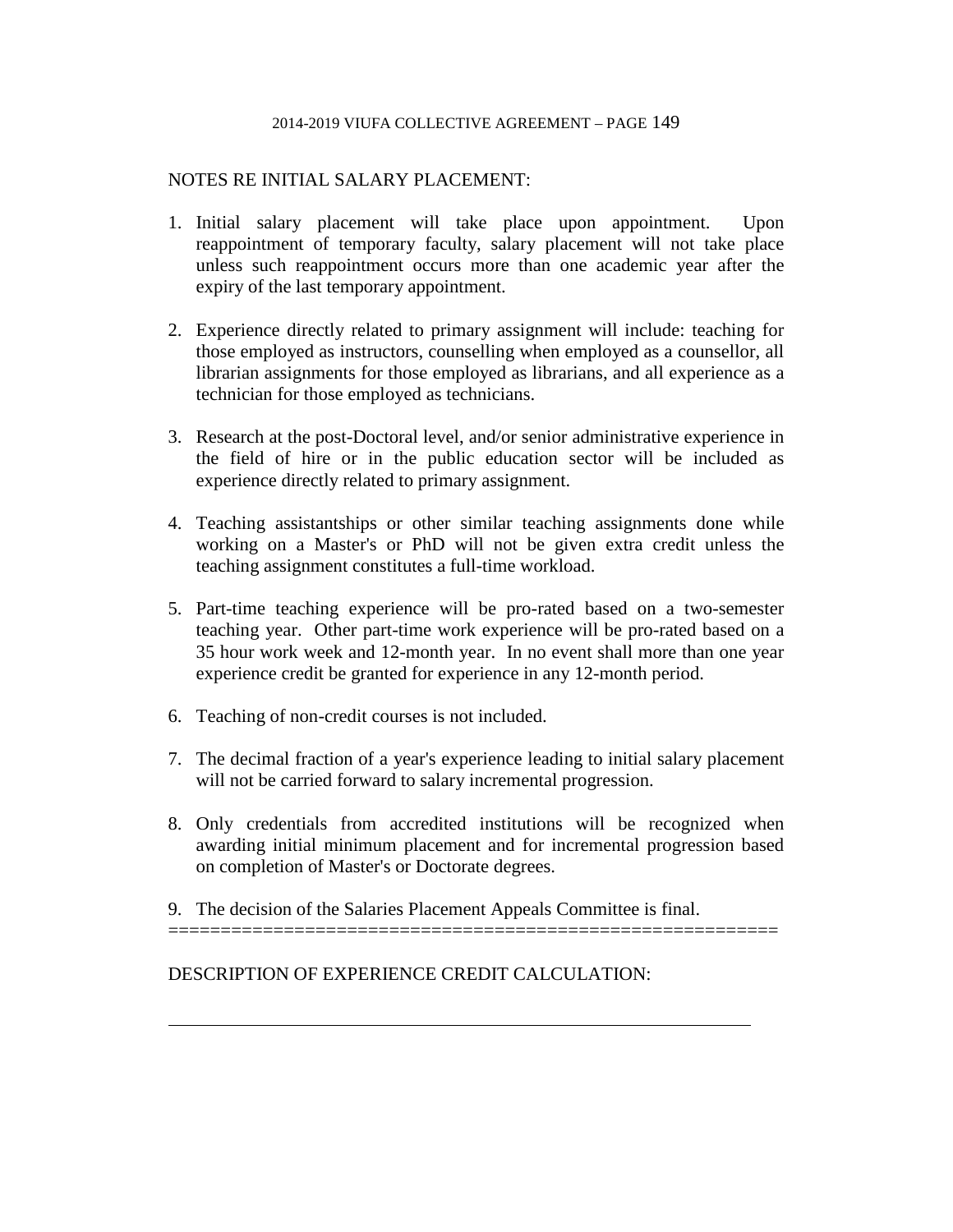|      | Date:                 |              |  |  |  |
|------|-----------------------|--------------|--|--|--|
|      | COLLEGE/INSTITUTE     |              |  |  |  |
|      | <b>CONTACT PERSON</b> |              |  |  |  |
| OYER | <b>ADDRESS</b>        |              |  |  |  |
| EMPL |                       |              |  |  |  |
|      |                       |              |  |  |  |
|      | <b>PHONE</b>          | <b>FAX</b>   |  |  |  |
|      |                       | <b>EMAIL</b> |  |  |  |

## *APPENDIX E: DISPUTE REFERRAL FORM*

|                  | <b>COLLEGE/INSTITUTE</b> |              |
|------------------|--------------------------|--------------|
| NOI              | <b>CONTACT PERSON</b>    |              |
|                  | <b>ADDRESS</b>           |              |
| ↘<br>$\mathbb Z$ |                          |              |
|                  |                          |              |
|                  | <b>PHONE</b>             | <b>FAX</b>   |
|                  |                          | <i>EMAIL</i> |

| <b>ARTICLE OF AGREEMENT IN DISPUTE:</b>                                  |  |
|--------------------------------------------------------------------------|--|
| COPY OF THIS REFERRAL GIVEN TO LOCAL PARTIES? NO $\Box$ YES $\Box$ DATE: |  |
| STATEMENT OF ISSUE(S) IN DISPUTE:                                        |  |
|                                                                          |  |
|                                                                          |  |
|                                                                          |  |
|                                                                          |  |
|                                                                          |  |
|                                                                          |  |
|                                                                          |  |
| Title:<br>Signature:                                                     |  |

| <b>FOR JADRC USE ONLY</b>              |                                     |  |
|----------------------------------------|-------------------------------------|--|
| <b>II DATE RECEIVED:</b>               | DATE CIRCULATED:                    |  |
| JOINT STATEMENT RECEIVED:              |                                     |  |
| UNION STATEMENT RECEIVED:              | <b>EMPLOYER STATEMENT RECEIVED:</b> |  |
| $\parallel$ FILE NUMBER ASSIGNED: $\#$ | <b>REFERRED TO ARBITRATOR:</b>      |  |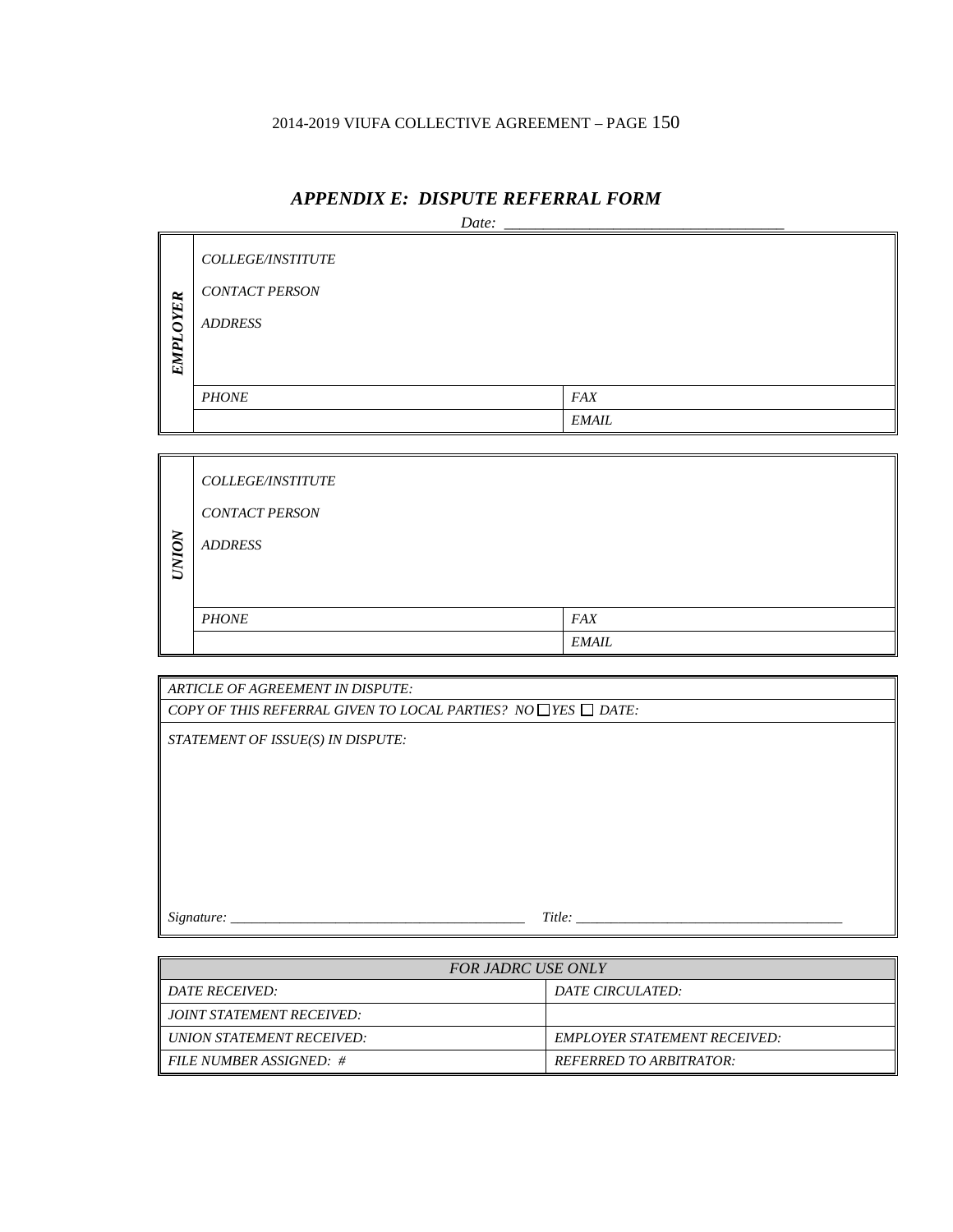# *APPENDIX F-1 - REGISTRY OF LAID OFF EMPLOYEES - FORM 1*

# *PSEA ELECTRONIC POSTING OF AVAILABLE POSITIONS*

- *0. (For PSEA use only)*
- *1. College/University College/Institute and Location:*
- *2. Job Title:*
- *3. Area/Program/Discipline(s):*
- *4. Job Description:*
- *5. Minimum and Preferred Qualifications:*
- *6. Start Date:*
- *7. Close Date:*
- *8. Contact Person and Address:*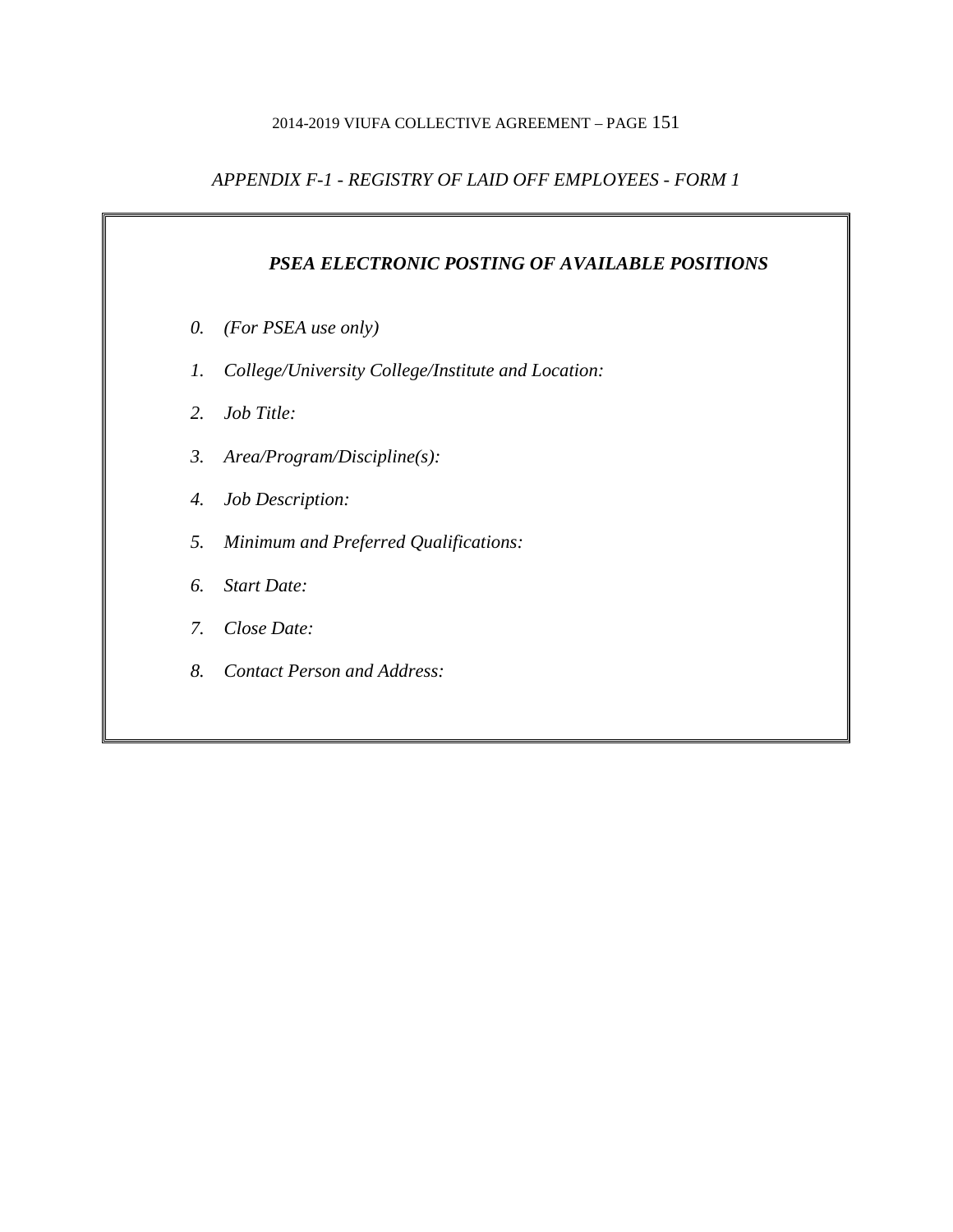# *APPENDIX F-2 - REGISTRY OF LAID OFF EMPLOYEES - FORM 2*

| PSEA REGISTRY OF ELIGIBLE EMPLOYEES                                                                                                                                                       |                                                            |  |
|-------------------------------------------------------------------------------------------------------------------------------------------------------------------------------------------|------------------------------------------------------------|--|
| 0.                                                                                                                                                                                        | (For PSEA use only:)                                       |  |
| 1.                                                                                                                                                                                        | College, University College, Institute:                    |  |
| 2.                                                                                                                                                                                        | Registrant:                                                |  |
| 3.                                                                                                                                                                                        | Service Date (length of service):                          |  |
| 4.                                                                                                                                                                                        | Program/Area:                                              |  |
| 5.                                                                                                                                                                                        | Date of Availability (Lay-off or End of Contract):         |  |
|                                                                                                                                                                                           |                                                            |  |
|                                                                                                                                                                                           | Registrant Electronic Resume available at:                 |  |
|                                                                                                                                                                                           | College/University College/Institute Contact Person:       |  |
|                                                                                                                                                                                           | College/University College/Institute Contact Phone Number: |  |
|                                                                                                                                                                                           | <b>Bargaining Unit Contact Person:</b>                     |  |
| <b>Bargaining Unit Contact Phone Number:</b>                                                                                                                                              |                                                            |  |
|                                                                                                                                                                                           |                                                            |  |
| Information Release Waiver for the purposes of the Freedom of Information and Protection of<br>Privacy:                                                                                   |                                                            |  |
| I agree that the above personal information including my Resume (if available) can be made<br>available to prospective Institutional Employers and Union via the internet or other means. |                                                            |  |
|                                                                                                                                                                                           | Signature of Registrant<br>Date                            |  |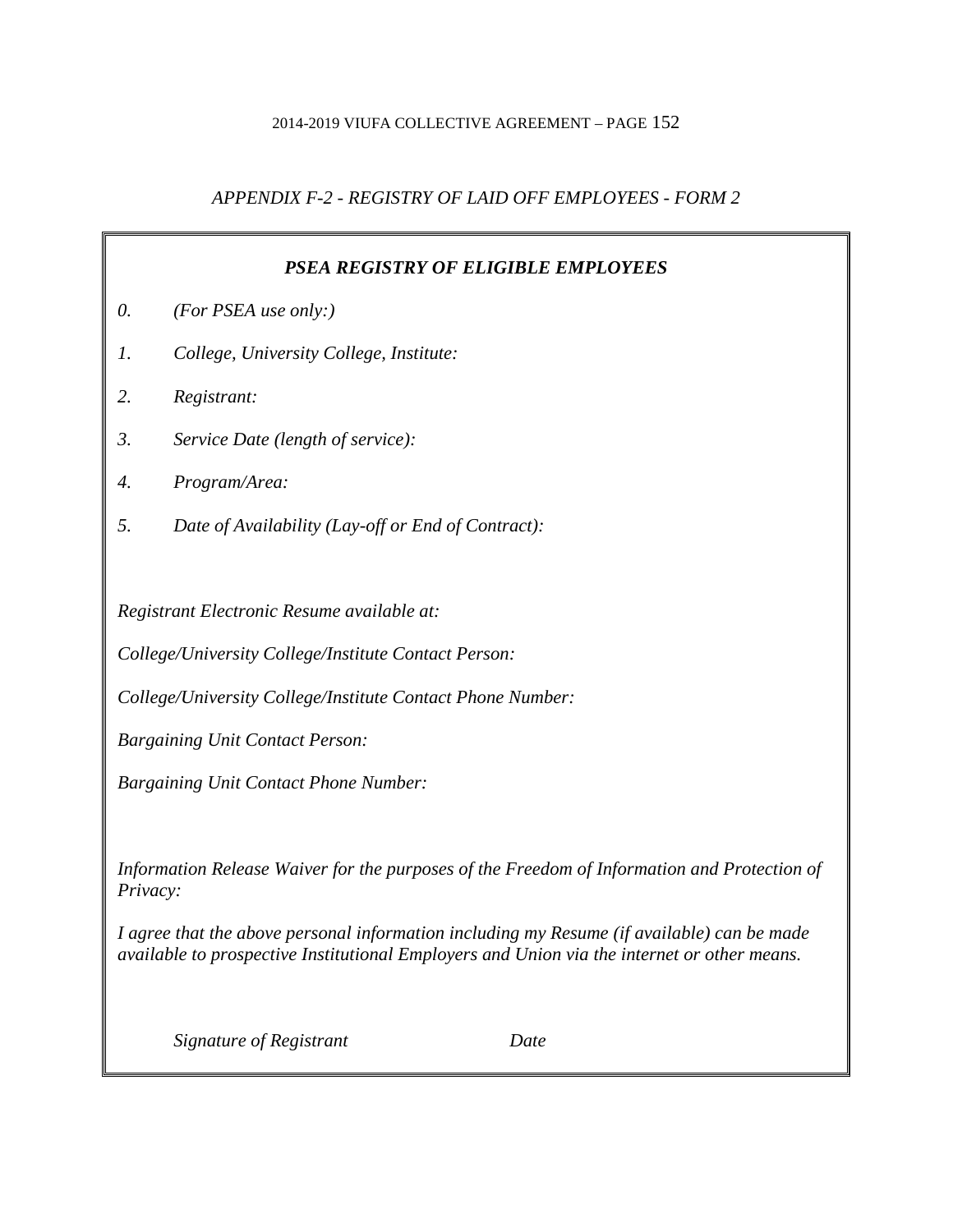# *APPENDIX G - MEDICAL TRAVEL REFERRAL BENEFIT*

## *Benefit Summary*

*Deductible Amount: None*

*Benefit Amount: 100% of eligible expenses*

*Individual Maximum: \$10,000 per year*

*Coverage Limitations:*

- *\$125 per day for a maximum of 50 days per calendar year for all eligible expenses combined;*
- *Where an employer requires it, receipts must be submitted with the expense claim;*
- *Where the eligible expenses exceed \$125 per day, but do not exceed the average of \$125 per day for the year, the average will be paid. For example, where the expenses claimed in a given calendar year are \$150 day 1, \$125 day 2 and \$160 day 3, a total of \$375 will be paid. Where the expenses claimed in a given calendar year are \$150 day 1, \$75 day 2 and \$300 day 3, a total of \$375 will be paid;*
- *Coverage will not be provided for travel and expenses incurred outside of BC except where the cost of travel to Alberta is less than the required travel within BC;*
- *Referral must be made by a physician to a specialist (a physician whose specialized services and treatments routinely performed are those that general practitioners do not perform).*

# *List of Eligible Expenses*

*Medical Travel: When ordered by the attending physician because in his/her opinion adequate medical treatment is not available within a 100 kilometer radius of the employee's home campus, the following are included as eligible expenses:*

- *Public transportation (e.g. scheduled air, rail, bus, taxi and/or ferry);*
- *Automobile use as set out in the policy or collective agreement (as applicable) of employee's institution*

*Accommodation: Where transportation has been provided as outlined above, accommodation in a commercial facility, Easter Seal House, Heather House,*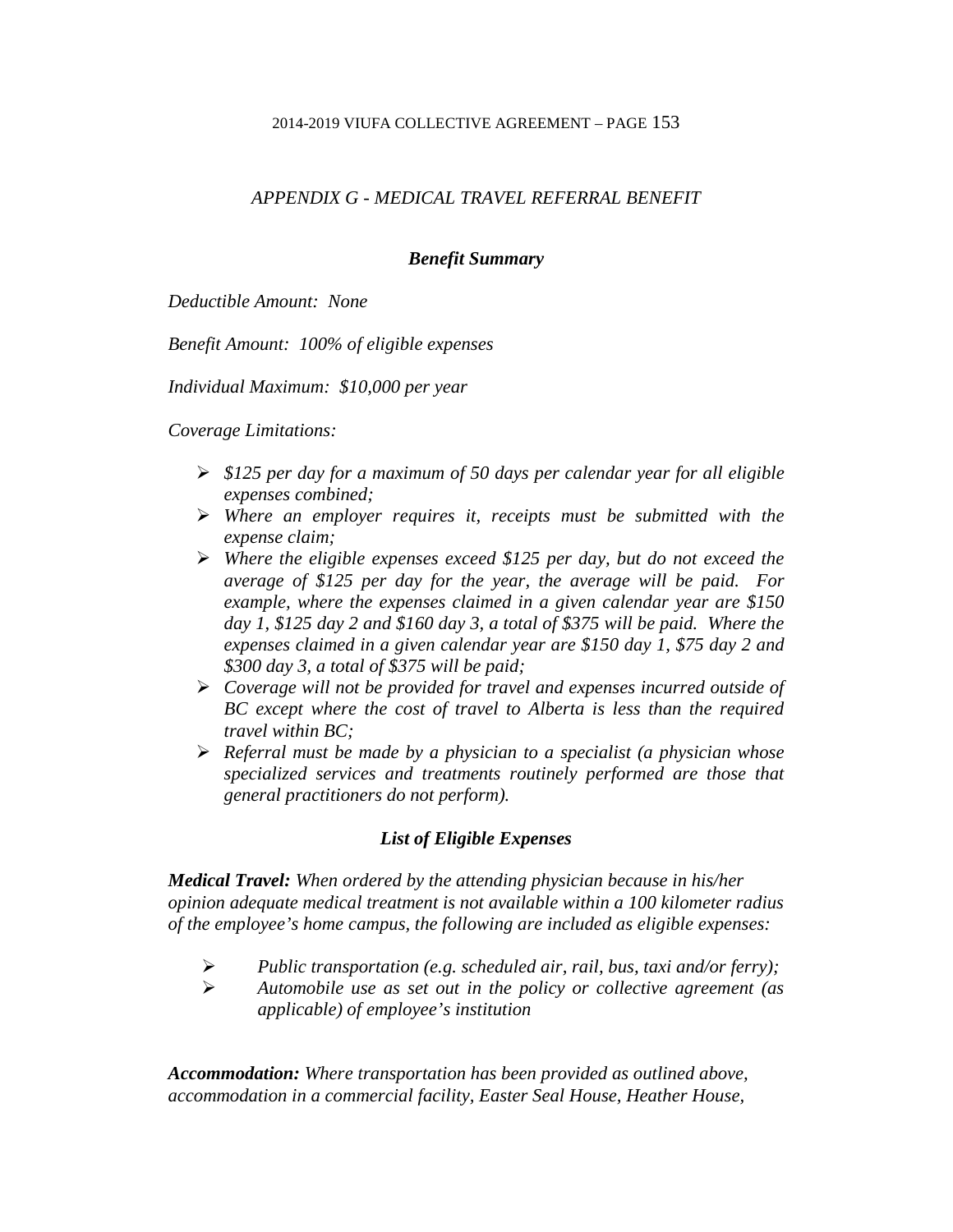*Vancouver Lodge, Ronald McDonald House, or other similar institutions as approved by the administrator, before and after medical treatment.*

*Meals: Where transportation has been provided above, reasonable and customary expenses for meals as set out in the policy or collective agreement (as applicable) of the employee's institution.*

*Attendant: Where necessary, and at the request of the attending physician, transportation and accommodation of an attendant (e.g. family member or registered nurse) in connection with expenses incurred under items 1 and 2 above.*

### *Superior Benefits*

*A superior benefit that existed in an institution's Medical Travel Referral Benefit Plan or Collective agreement that was in place prior to the 1998 Common Agreement continues to apply.*

## *Exclusions*

### *No benefit shall be payable for:*

- *Charges which are considered an insured service of any provincial government plan;*
- *Charges which are considered an insured service under the extended health plan, or any other group plan in force at the time;*
- *Charges for a surgical procedure or treatment performed primarily for beautification, or charges for hospital confinement for such surgical procedure or treatment;*
- *Charges for medical treatment, transport or travel, other than specifically provided under eligible expenses;*
- *Charges not included in the list of eligible expenses;*
- *Charges for services and supplies which are furnished without the recommendation and approval of a physician acting within the scope of his/her license;*
- *Charges which are not medically necessary to the care and treatment of any existing or suspected injury, disease or pregnancy;*
- *Charges which are from an occupational injury or disease covered by any Workers' Compensation legislation or similar legislation;*
- *Charges which would not normally have been incurred but for the presence of this coverage or for which the employee or dependent is not legally allowed to pay;*
- *Charges which the administrator is not permitted, by any law to cover;*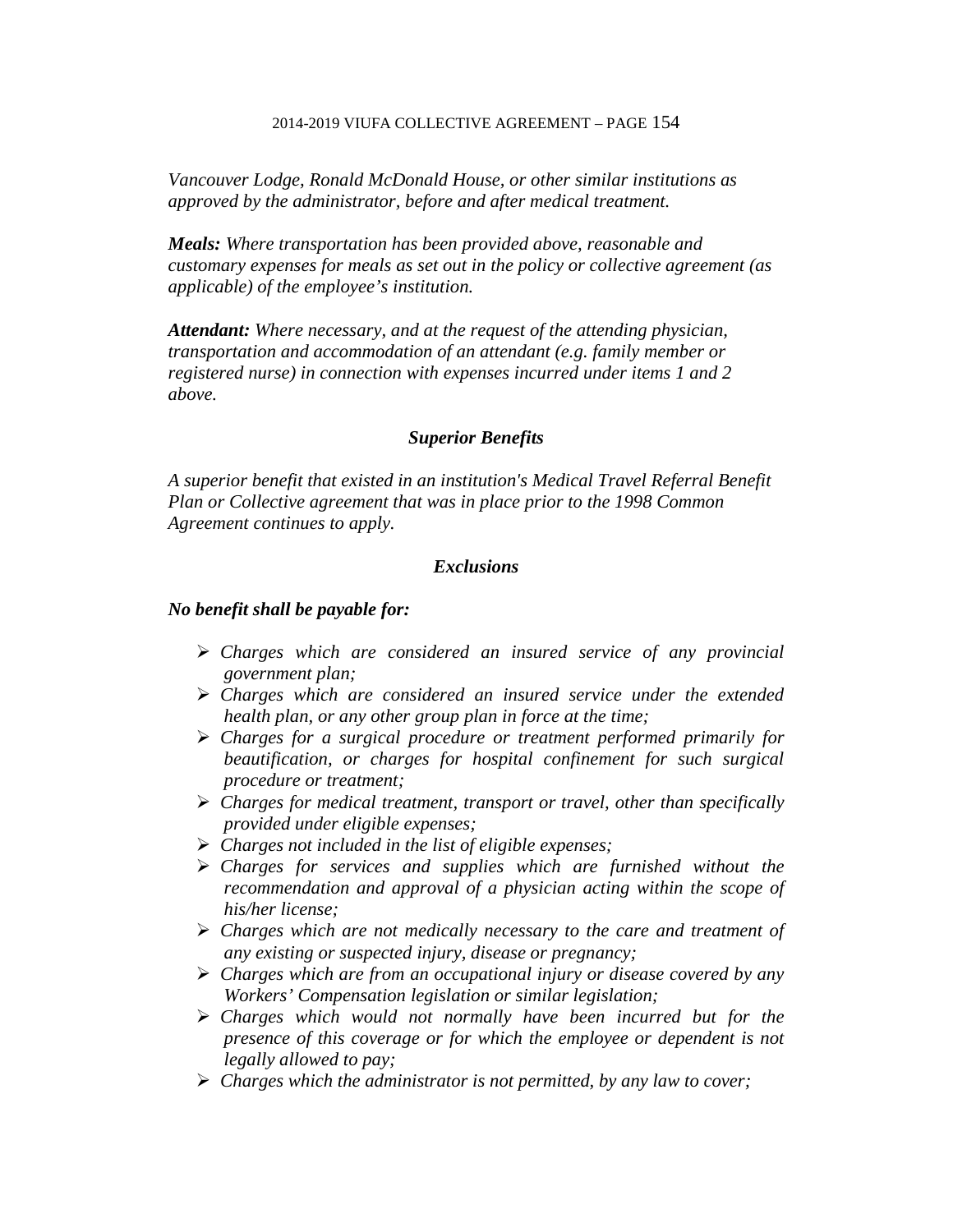- *Charges for dental work where a third party is responsible for payments of such charges;*
- *Charges for bodily injury resulting directly or indirectly from war or act of war (whether declared or undeclared), insurrection or riot, or hostilities of any kind;*
- *Charges for services and supplies resulting from any intentionally selfinflicted wound;*
- *Charges for experimental procedures or treatment not approved by the Canadian Medical Association or the appropriate medical specialty society;*
- *Charges made by a physician for travel, broken appointments, communication costs, filling in forms, or physician's supplies.*

## *Claims Adjudication*

## *To claim benefits, the employee or dependent must:*

- *Submit original receipts or photocopies of receipts if accompanied by an explanation of benefits from another carrier, and a claim form;*
- *Provide explanation and proof to support the claim including itemized bills and the attending physician's statement that the referral to the location where treatment was received was medically necessary;*
- *Provide explanation and proof to support the claim that an attendant (if any) was necessary and made at the request of an attending physician.*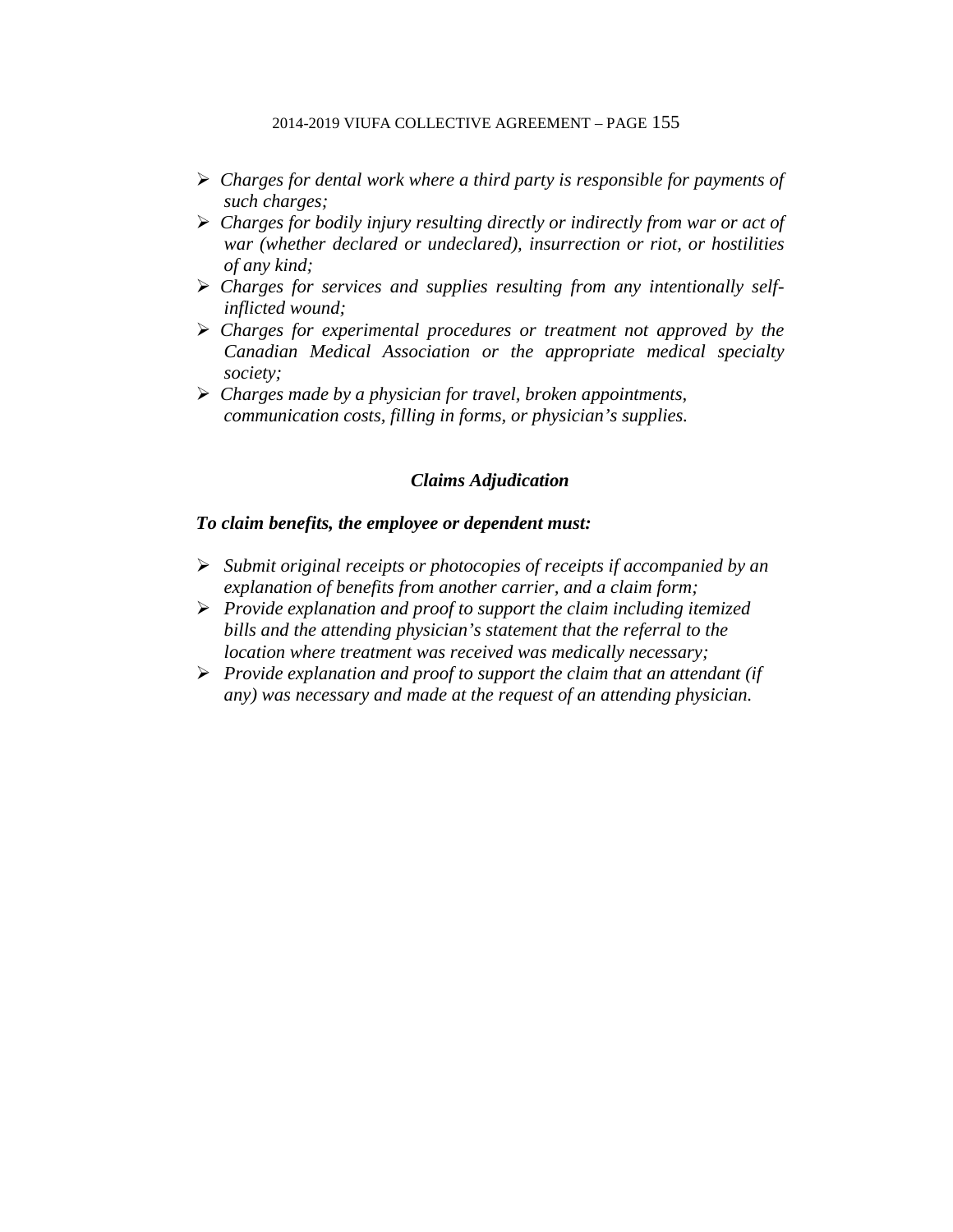## *APPENDIX H - DENTAL PLAN*

*The nine (9) month limitation applies to 1) polishing, 2) the application of fluoride, and 3) the recall itself. The nine (9) month limitation does not apply to scaling; any current scaling limits in dental contracts apply.*

*The process for an individual faculty employee to have his/her teeth cleaned more frequently than every nine (9) months as provided by Former Common Agreement Article 9.2.1 (d) is as follows:*

- *Faculty employee visits dentist as usual*
- *Dentist advises that the faculty employee has gum disease or other dental problem which requires cleaning more frequently than every nine (9) months*
- *Dentist fills in the usual claim form, but in addition notes that the faculty employee has gum disease or specifies the other dental problem that requires more frequent cleaning*
- *Faculty employee or dentist submits the form to the Insurance Carrier as normal*
- *The Insurance Carrier determines if the reasons set out by the dentist fit within the approved reasons under the dental plan for having teeth cleaned more frequently than every nine (9) months*

*The employers' approval of the more frequent cleaning is not required.*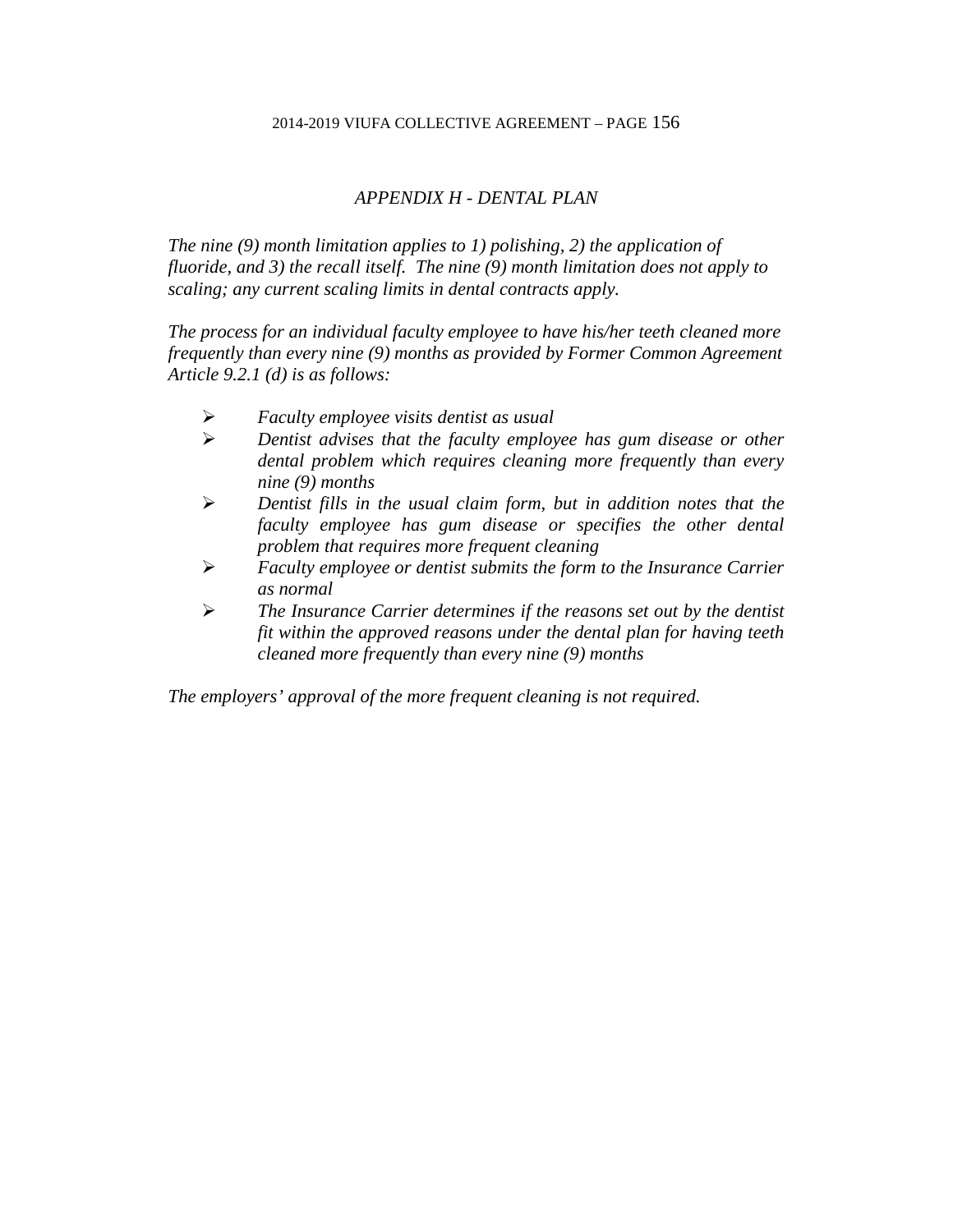# *APPENDIX I – FAMILY MEMBERS FOR THE PURPOSE OF ARTICLE 12.8.11 COMPASSIONATE CARE LEAVE*

## *1. The following "family members" are persons identified through their relationship to the employee.*

- *Spouse (includes heterosexual, common-law, and same-sex relationships)*
- *Children*
- *Children's spouses*
- *Step-children*
- *Step-children-in-law*
- *Siblings*
- *In-law siblings*
- *Parents*
- *Step-parents*
- *Parents-in-law*
- *Grandparents*
- *Grandchildren*
- *Nieces/Nephews*
- *Guardians*
- *Step-siblings*
- *Aunts/Uncles*
- *Current or former foster-parents*
- *Current or former foster children*
- *Current or former wards*
- *Current or former guardians*
- *Spouse of sibling or step-sibling*
- *Spouse of child or step-child*
- *Spouse of a grandparent*
- *Spouse of a grandchild*
- *Spouse of an aunt or uncle*
- *Spouse of a niece or nephew*
- *Spouse of a current or former foster child*
- *Spouse of a current or former guardian*
- *2. The following "family members" are persons identified through their relationship to the employee's spouse.*
	- *Spouse's parents or step-parents*
	- *Spouse's siblings or step-siblings*
	- *Spouse's children*
	- *Spouse's grandparents*
	- *Spouse's grandchildren*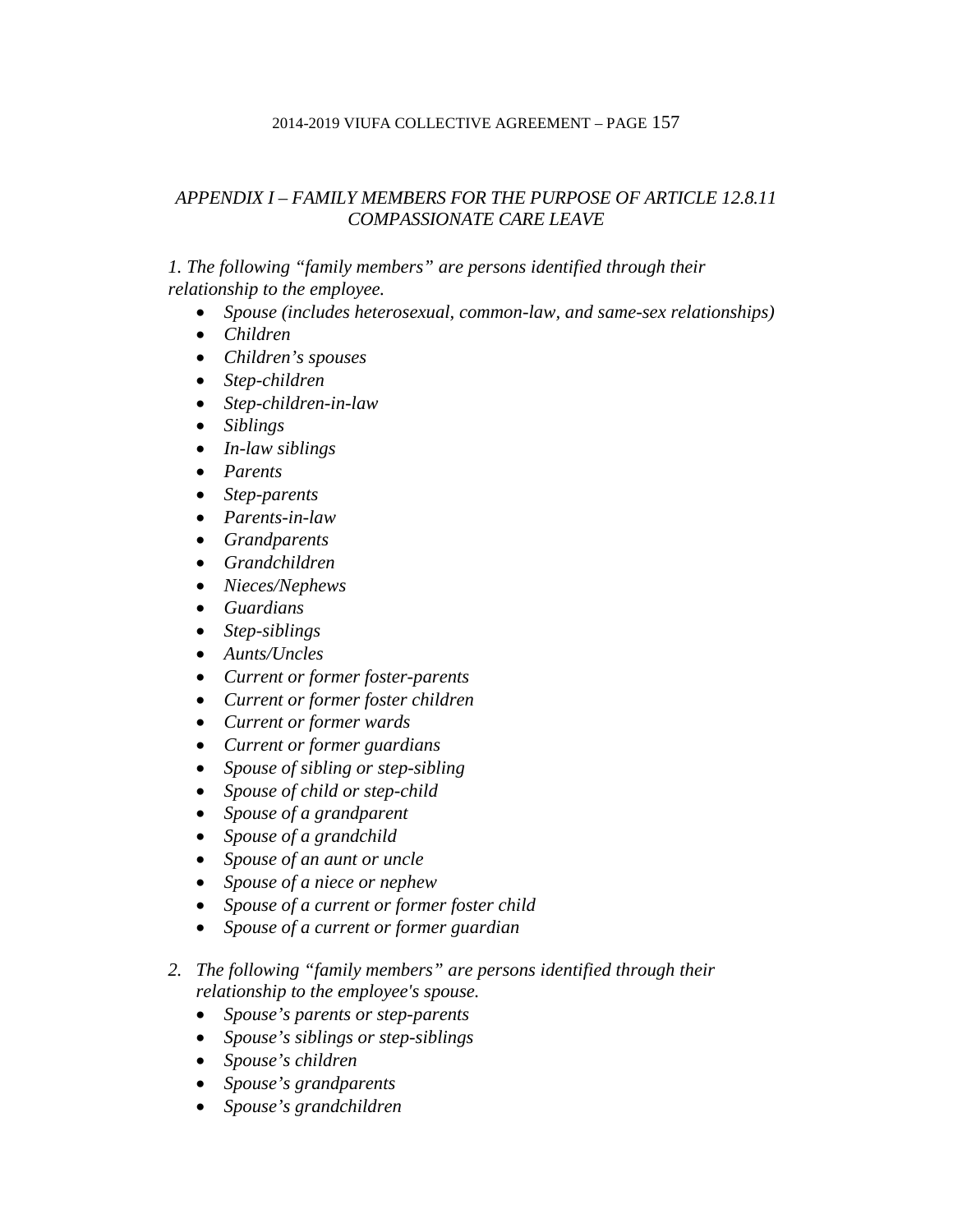- *Spouse's aunts or uncles*
- *Spouse's nieces or nephews*
- *Spouse's current or former foster parents*
- *Spouse's current or former wards*
- *Spouse of an employee's current or former foster parent*
- *Spouse of an employee's current or former ward*
- *Spouse of a person who is living with the employee as a member of the employee's family*
- *3. The following "family members" are deemed family members*
	- *Any other person in the same household who is dependent upon the employee*
	- *Any person who lives with the employee as a member of the employee's family*
	- *Whether or not related to an employee by blood, adoption, marriage or common-law partnership, an individual with a serious medical condition who considers the employee to be, or whom the employee considers to be, like a close relative.*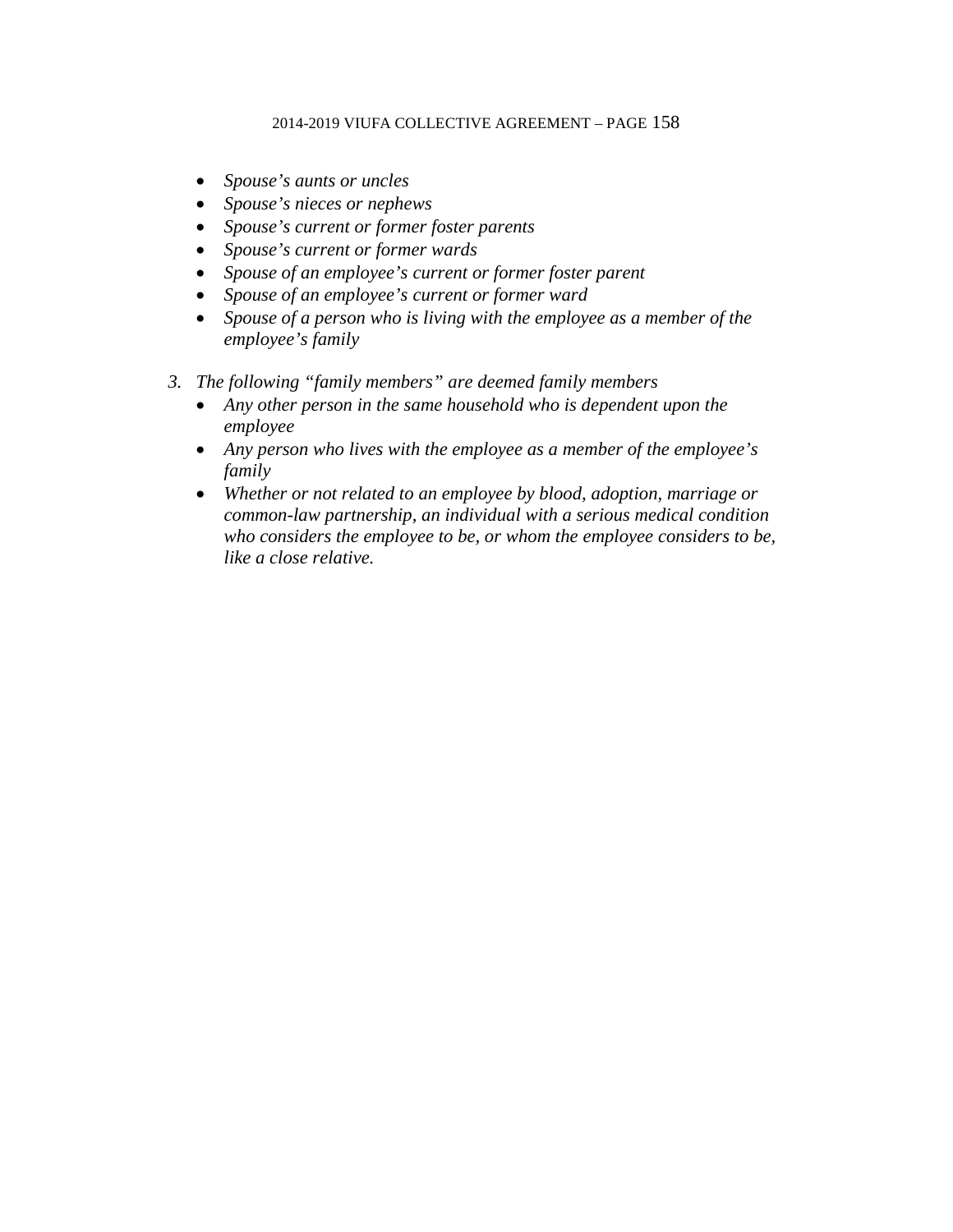## LETTER OF UNDERSTANDING #1: UNCONVENTIONAL INSTRUCTION DESIGNATED UNDER 10.2.1.2.1

The listing of cases of unconventional instructional referred to in Article 10.2.1.2.1 of the Collective Agreement is as follows:

Activity Course**s** Aquaculture and Fisheries 171T, 172T, 173T, 191T, 192T, 271T, 272T Forestry 201T, 291T, 292T, 293T Music labs, ensembles, individual instruction Recreation 152, 199, 299 Study Skills labs

These and others which may arise with clear parallels to them, shall be classified as unconventional instruction for purposes of determining maximum workloads under Article 10.2.1.2.1.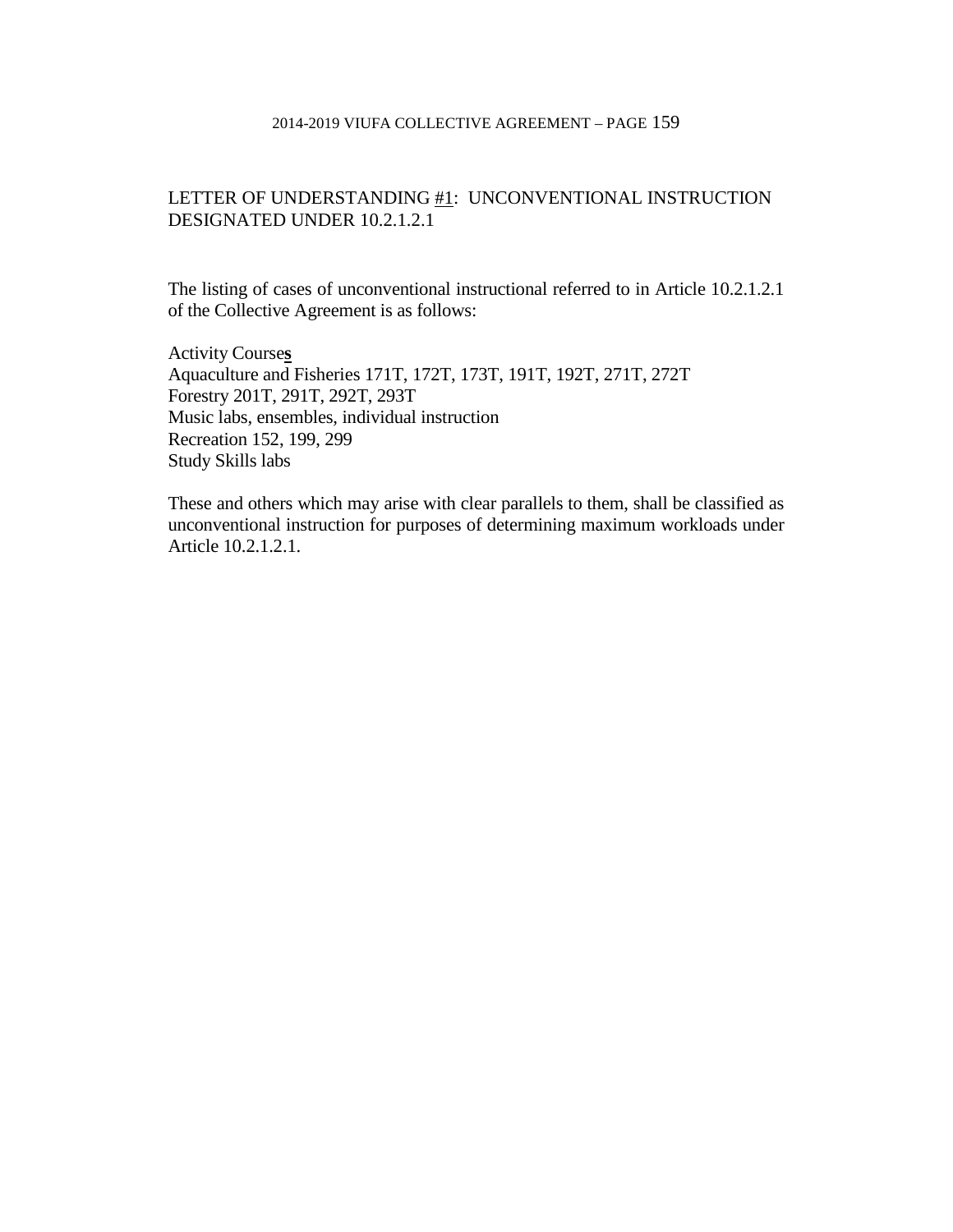## LETTER OF AGREEMENT #2: DENTAL HYGIENE DIPLOMA PROGRAM

Courses in the Dental Hygiene Diploma program that are considered as unconventional for the purposes of calculating workload are:

DENH 150 Dental Hygiene Foundations I (clinic portion) DENH 155 Dental Sciences I (lab portion) DENH 160 Dental Hygiene Foundations II (clinic portion) DENH 169 Radiology (lab portion) DENH 171 Dental Hygiene Clinic I DENH 251 Dental Hygiene Clinic II DENH 261 Dental Hygiene Clinic III DENH 271 Dental Hygiene Clinic IV

Regular<sup>[3](#page-175-0)</sup> faculty members will normally have annual teaching assignment that include courses from both those listed above (unconventional) and those not listed above that are part of the approved program matrix.

No regular full-time faculty member will have a teaching assignment that is solely comprised of the courses listed above. Non-regular faculty members with an annual teaching assignments equal or more than 0.75 FTE will normally have a workload inclusive of some conventional instruction.

Signed 2006

<span id="page-175-0"></span> $\overline{a}$  $3$  Refers to both regular full-time and regular part-time status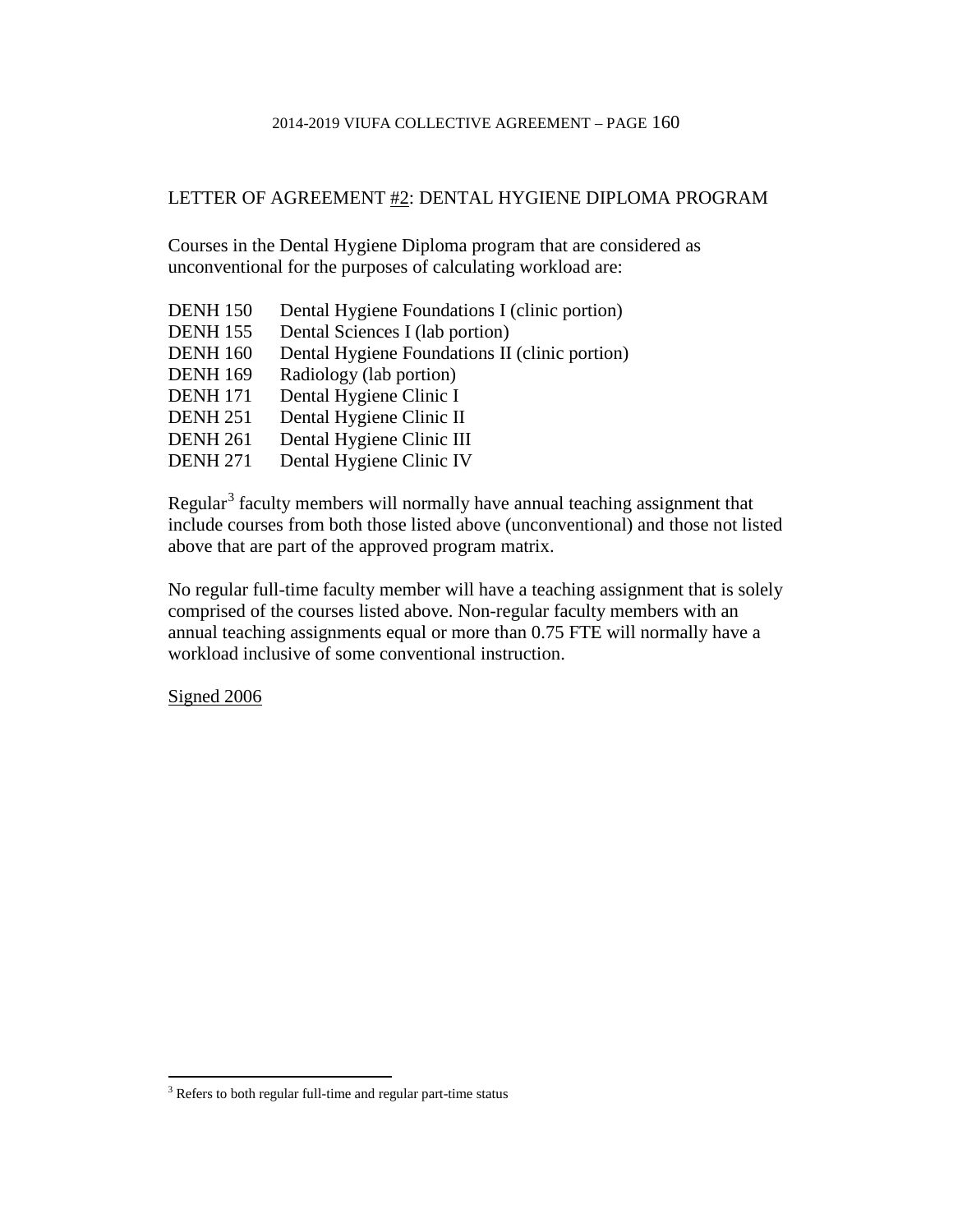## LETTER OF AGREEMENT #3: USE OF AREA CHAIRS

From time to time, developments in an area or changes to Deans' assignments may make it desirable to create an elected Area Chair position. The University administration may elect to create new Area Chair positions following consultation with faculty in the area about the need for the position and the appropriate term of the position (see below). All such positions will be posted internally. The position of Area Chair will remain within the appropriate Bargaining Unit.

- 1. Chairs will be elected by a majority vote of faculty in the area. The Dean and each regular staff member will be eligible to cast a vote. The election will be by secret ballot. In the case of a single candidate, a ballot will be used to ensure that the candidate is supported by a majority of eligible voters.
- 2. Any faculty member holding a regular position in the area will be eligible to stand for election as Area Chair.
- 3. The position of Area Chair will be for a period of up to three (3) years, with terms commencing August 1, January 1 or May 1 after consultation with the faculty. Faculty will resume their normal duties at the expiry of their term.
- 4. Elections of Area Chairs will be held at least six (6) months before the term commences.

### RELEASE TIME

Release time for Area Chair positions shall be at least a half-time workload with additional release time by agreement between the two parties taking the following factors into account:

- number of programs/departments for which the chair is responsible
- number of FTE faculty and FTE students in the area
- complexity and demands of the program and responsibilities
- role of the dean
- number of students in the program/courses
- number of faculty in the program/courses
- number of new programs (required or approved), faculty or departments
- degree of collaboration required with other agencies, institutions or certifying bodies
- number, size and diversity of educational service contracts
- degree of planning required in the area (e.g. new facilities planning)

## JOB DESCRIPTION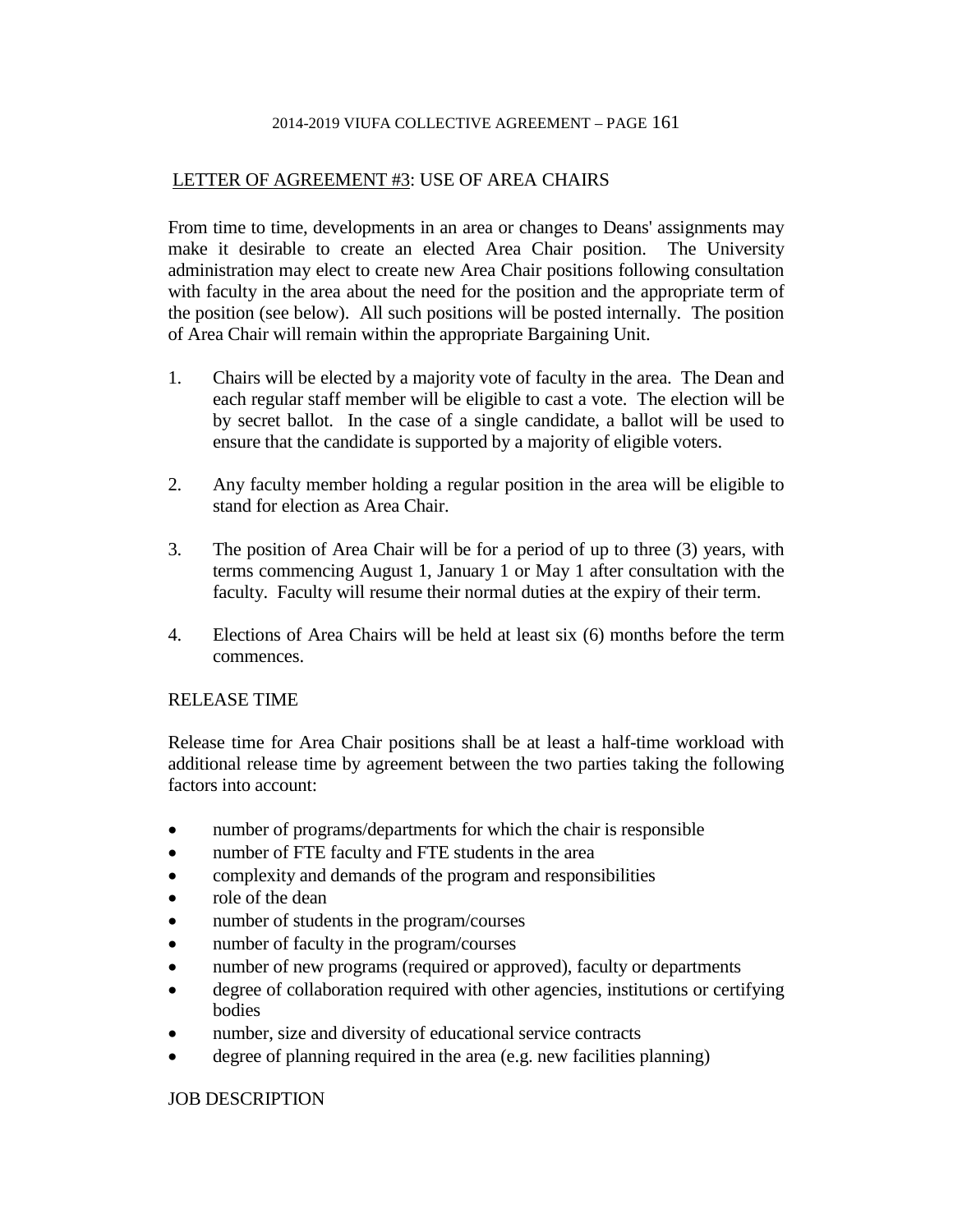When the position of Area Chair falls within the VIUFA, the duties and responsibilities must not conflict with provisions of the Vancouver Island University/Vancouver Island University Faculty Association Collective Agreement. The job description should be generic, and reflect duties across the University; and allow for the job description to be adapted to meet needs of the Area.

## DUTIES AND RESPONSIBILITIES OF CHAIR

- 1. Budgets:
	- Prepares the capital budgets, annual operating budget, mid-year review and/or other budgets for review by the Dean, who retains responsibility as budget-holder
	- Monitors budget expenditures
	- Has Level 3 operating fund signing authority.
- 1. Works with Departments to coordinate the faculty hiring process in accordance with the Collective Agreement.
- 2. Supervises special projects (e.g. B.A. General Degree) as assigned by the Dean.
- 3. Manages Area office as assigned by the Dean.
- 4. Represents the Area Faculty at meetings and on internal and external committees as assigned by the Dean.
- 5. At the Dean's request, Chairs or Faculty meetings.
- 6. Coordinates program admission and timetable requirements and initiates changes in cooperation with the Chair(s) and the Dean.
- 7. Assists the Chair(s) in arranging faculty replacement as required, in accordance with the Human Resources policy.
- 8. Assists the Dean and Chair(s) in the drafting of instructional policies and procedures.
- 9. Chairs the Area Workload Committee in accordance with the Collective Agreement.
- 10. Shares responsibility with the Dean to promote courses and programs.
- 11. Responsible for the development and management of educational service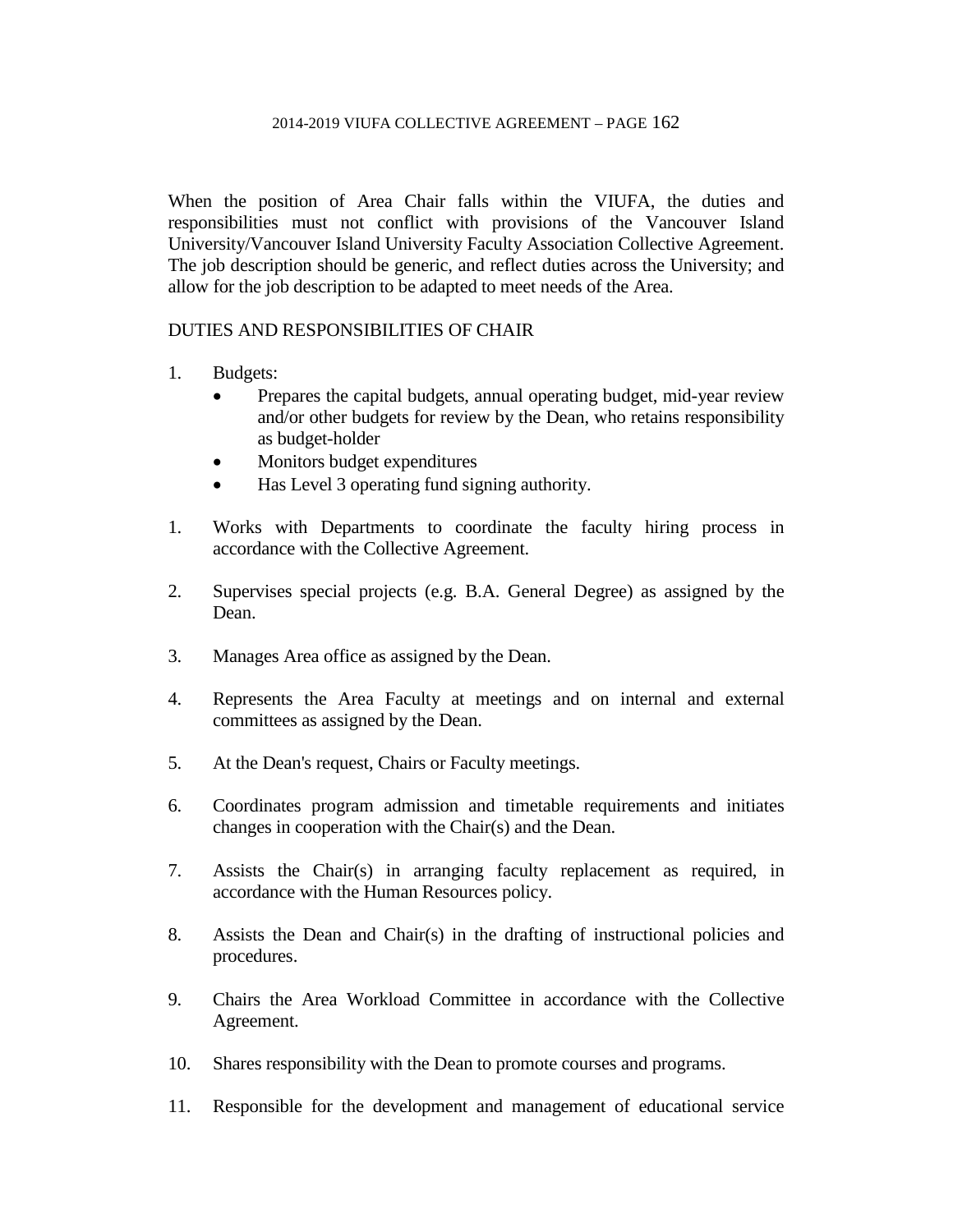contracts as required by the Dean.

- 12. Where there is an elected Chair in accordance with this agreement, Chairs are responsible for faculty evaluation, notwithstanding Article H.3.
- 13. Coordinates orientation of new faculty in consultation with Departments and the Dean.
- 14. Consults as required with regional campuses regarding program delivery and management.
- 15. Student complaints and grade appeals are the initial responsibility of the Chair, who will refer unresolved cases to the Dean.
- 16. Carries out other duties as agreed with the Dean.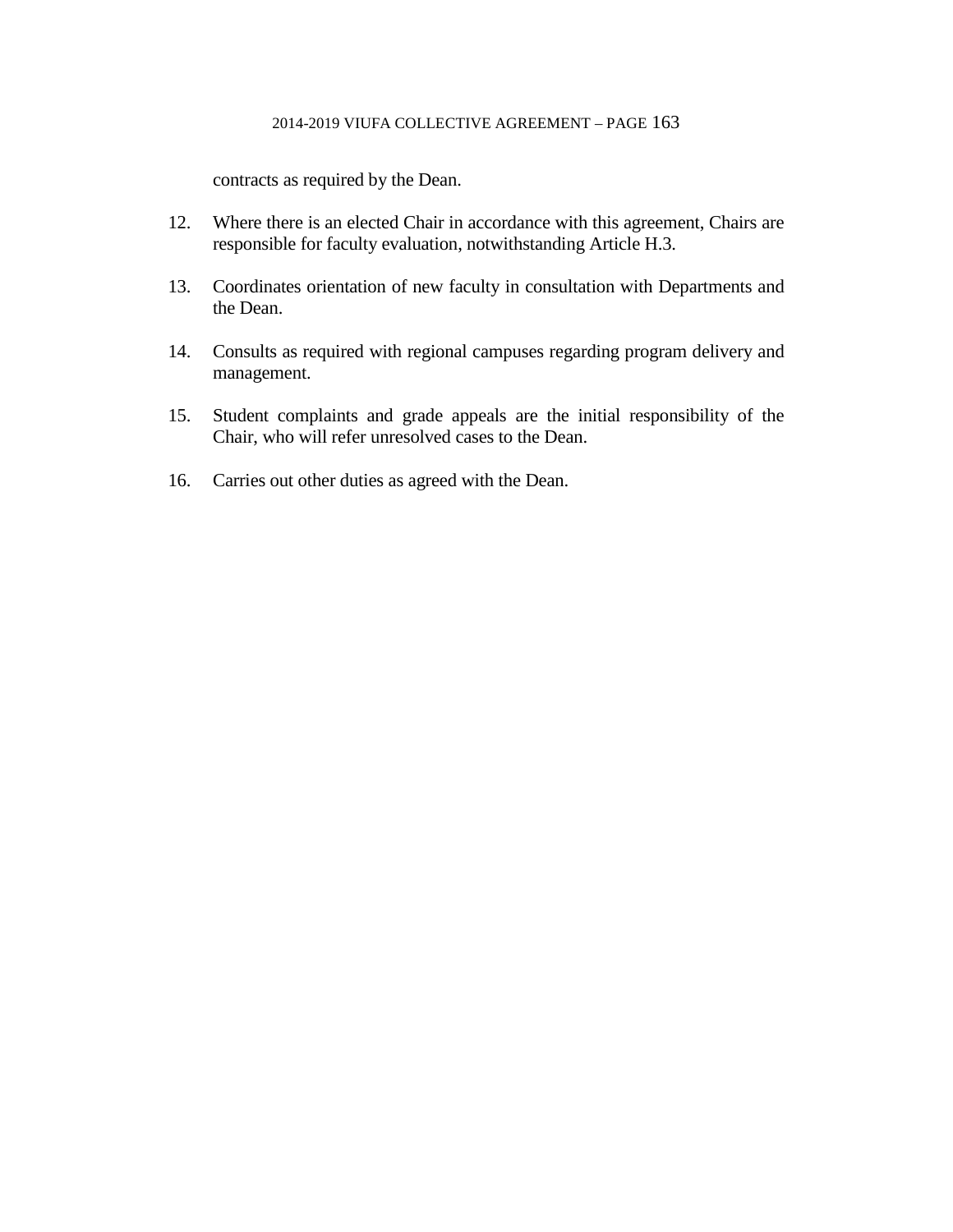## LETTER OF AGREEMENT #4: WORKLOAD AVERAGING LEAVE

The Vancouver Island University Faculty Association agrees to the interim arrangement proposed by the University as defined and outlined below:

Definition: Workload Averaging Leave is a partial unassisted averaging salary across two semesters available, on the recommendation of a Dean and the approval of the appropriate Vice President, to regular, full-time faculty at the top of their salary scale.

### Terms:

- 1. The University will pay its share of health and insurance coverage during the leave providing the faculty member's workload for the academic year is 0.50 or greater.
- 2. Workload Averaging Leaves can be used to defer, but not prepay salaries.
- 3. Averaging must be across two semester within an academic year but not across academic years.
- 4. There must be a minimum of one section of instruction or seven hours per week of non-instructional workload in any term.
- 5. The provisions of Workload Averaging Leave must be in accordance with any language arising from the provincial Framework Agreement.
- 6. This provision can be utilized in consecutive academic years to a maximum time period not to exceed the equivalent of three years as provided in F.7.1.1 of the current collective agreement.

The parties agree to review this letter of agreement during the term of the collective agreement with the goal of incorporating the provisions of the letter of agreement into the collective agreement.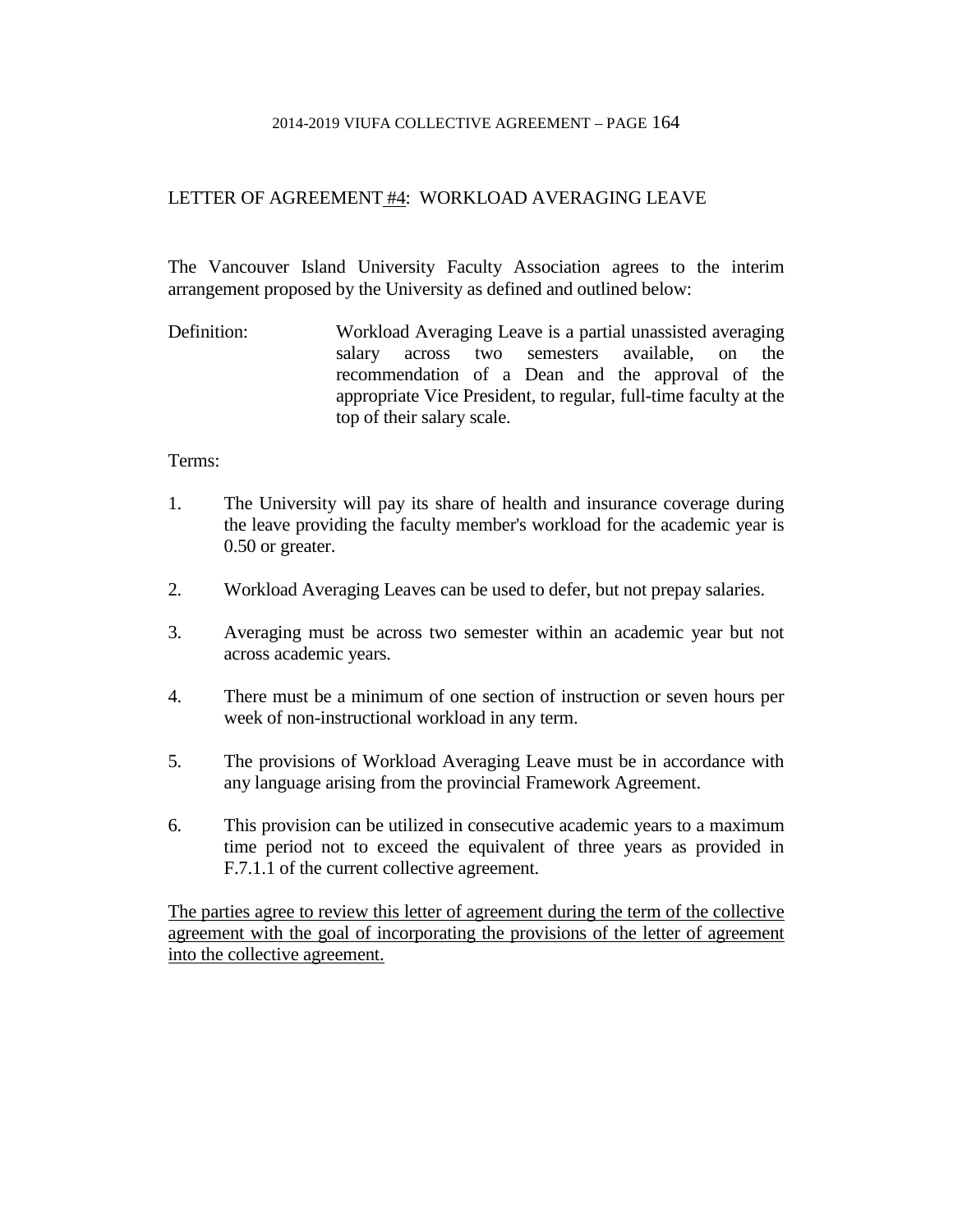### LETTER OF UNDERSTANDING #5: PRIOR LEARNING ASSESSMENT

#### *Definition:*

*Prior Learning Assessment (PLA) is the assessment by some value and reliable means, of what has been learned through formal and non-formal education/training or experience, that is worthy of credit in a course or program offered by the institution providing credit.*

*The assessment and evaluation of prior learning and the determination of competency and credit awarded will be done by instructional or faculty staff who have the appropriate subject matter expertise, but other staff may have a supporting role in the process.*

*The work required for prior learning assessment includes but is not limited to: classroom-based and individual advising; classroom-based and individual assessment, training and upgrading; development of assessment tools; and training in the use of flexible assessment.*

*Training in Prior Learning Assessment:*

*An employee required to perform prior learning assessment responsibilities as part of his/her workload, has a right to Employer-paid training time and expenses, in the methodology and application of prior learning assessment as necessary for the assigned task.*

### *Prior Learning Assessment Coordinators*

*Prior Learning Assessment coordinators will be faculty or instructional bargaining unit members.*

Prior Learning Assessment (PLA) assignments shall be provided on a voluntary basis as an addition to an individual faculty member's assigned workload. A PLA assignment will be provided by agreement of the faculty member, Chair and Dean.

An individual faculty member may accept PLA assignments for up to a maximum of ten (10) students and not exceeding 30 credits in an academic year (e.g., ten (10) 3-credit PLA assignments = 30 PLA credits). Acceptance of PLA assignments for more than ten students or totaling more than thirty (30) credits in an academic year requires the written approval of the VIUFA Chief Personnel Steward and the Vice President, Instruction.

PLA assignments will be identified on the workload report and considered as part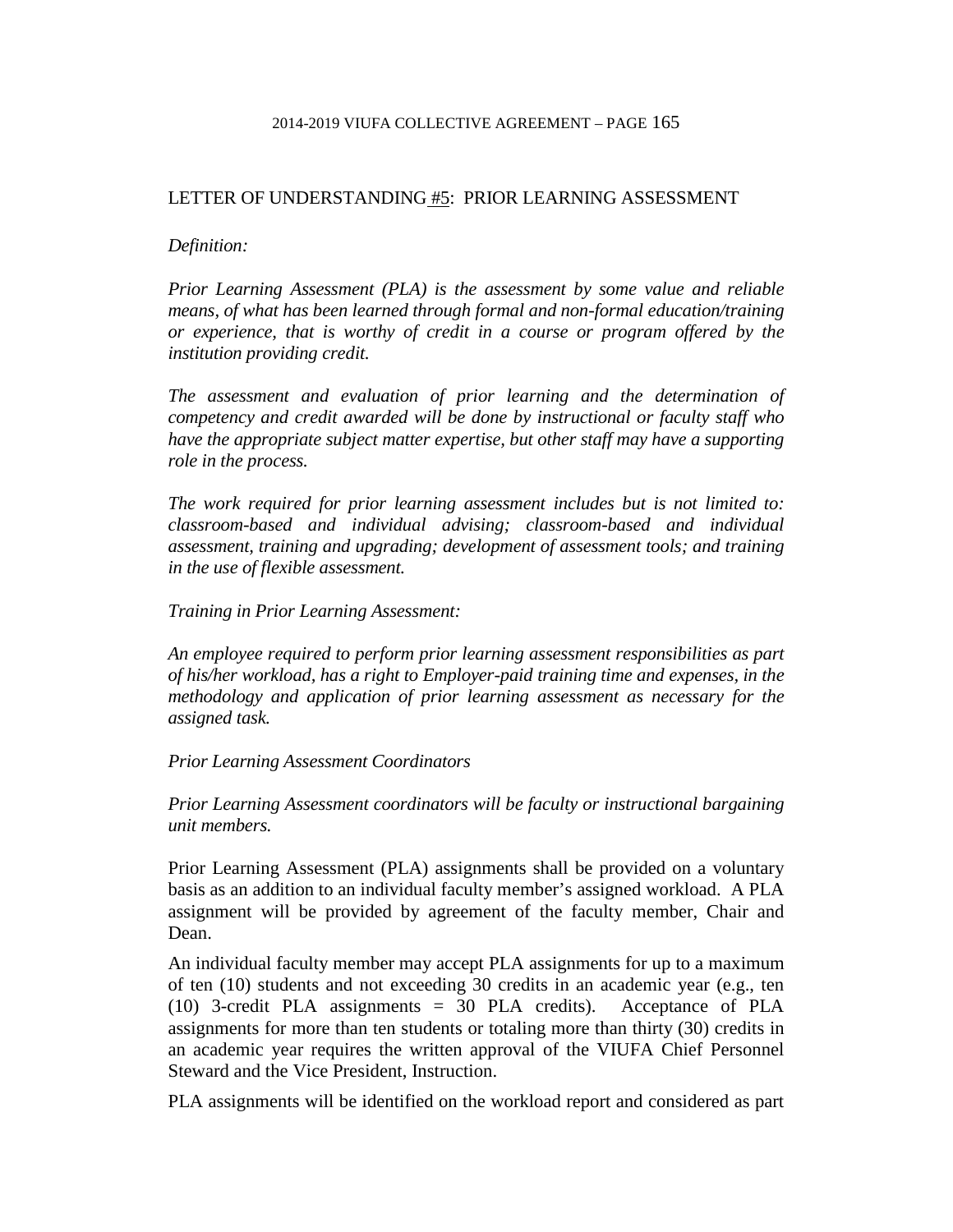of the non-teaching responsibilities of VIUFA instructional faculty to be referenced in formal evaluations (Article 7.5.1).

The faculty member shall receive two-hundred and fifty dollars (\$250) for each 3 credit PLA assignment. One-half of this amount shall be paid to the faculty member on the first pay period following confirmation of registration and payment of PLA fees by the student being received in Human Resources and the remaining one-half shall be paid to the faculty member on the pay period occurring eight weeks after the registration and payment of PLA fees. The faculty member will be compensated for the full amount whether or not the student completes the PLA process.

Where a PLA is undertaken for a course with fewer or greater than three credits, actual payment for each PLA assignment will be pro-rated. For example, faculty will receive \$83.34 (\$250/3) for each PLA assignment for one student in a onecredit course; \$125.00 (\$250/2) for a 1.5-credit course; \$166.67 (\$250 x 2/3) for a two-credit course; \$333.34 (\$250 x 4/3) for a four-credit course, etc.

For the purpose of this agreement, where the PLA solely involves the administration of a challenge examination for the course, reimbursement shall be as follows:

- 1. Pre-existing format (with minor revisions to existing assessment tool) \$50.00
- 2. Customized format (exam designed specifically for individual assessment) \$100.00

Should it be known in advance of a semester that PLA assignments in an instructional area will likely exceed 30 PLA credits, the appropriate Dean of Instruction may, at his/her discretion and with the mutual agreement of the faculty member and the departmental chair, provide release time in lieu of payment to a faculty member qualified to accept these assignments. Such release time can occur only during the academic year in which the PLA workload is assigned. Release time shall be awarded on the basis of 30 PLA credits being deemed equal to one-hour of instructional workload release or 90 PLA credits being equal to one section of workload release (i.e., 1/8 of a full-time workload).

If PLA credits in an academic year are insufficient to warrant workload release, payment will be processed as noted above.

Three months prior to the expiry of this Letter of Agreement the Joint VIUFA-Management committee will review the implementation of this agreement, using data and input from the PLA Coordinator, Deans and the VIUFA.

The Letter of Agreement will be in effect for the period of August 1, 2001 through June 30, 2002 and may be extended by mutual agreement.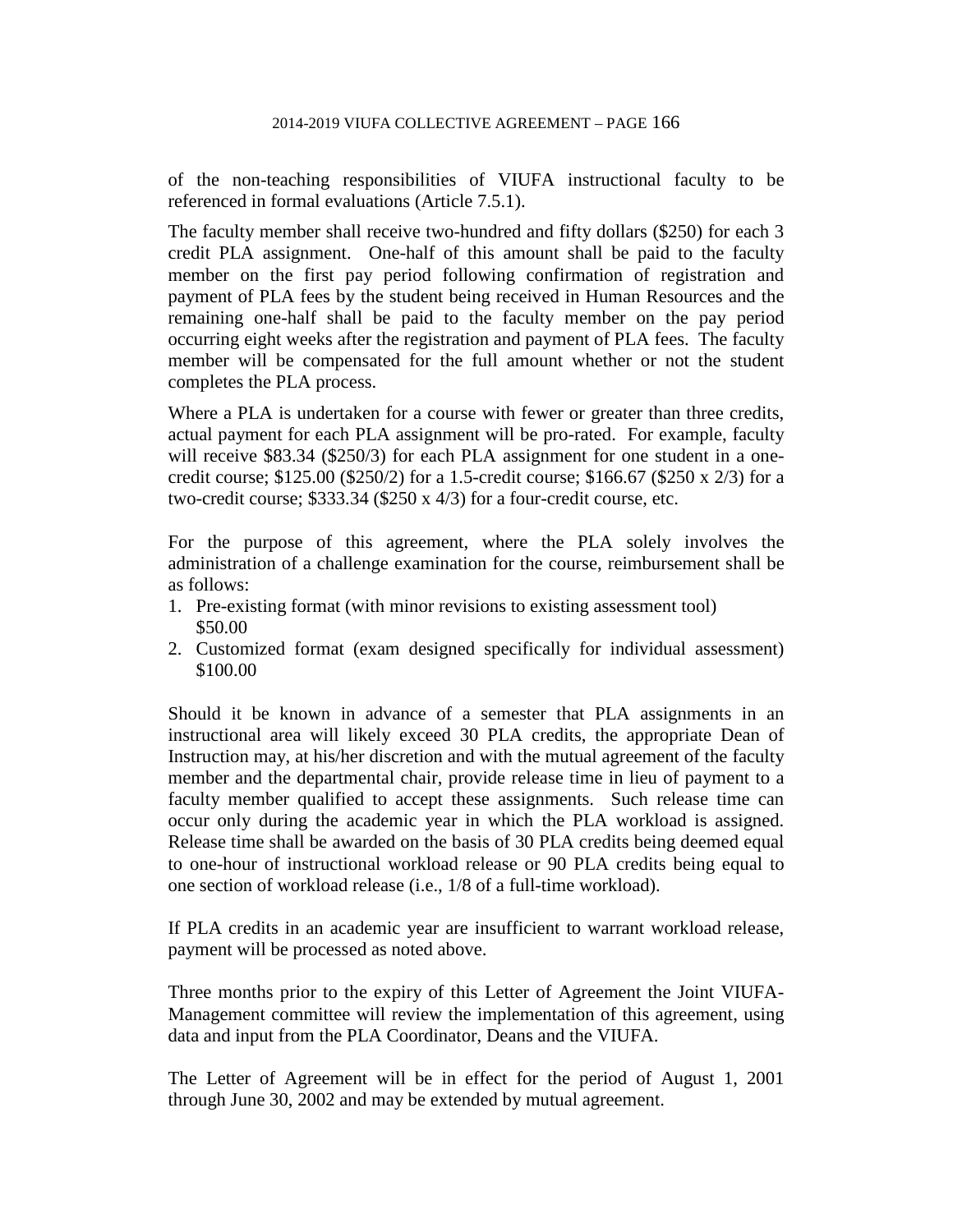*Signed: June 22, 2001*

Addendum to Letter of Understanding:

With the permission of the appropriate Dean, rather than choosing to administer individual assessments for one student for individual courses that total nine credits or more, a faculty member may choose to conduct one PLA Comprehensive Assessment for the outcomes of a block of courses that total nine credits or more for one student.

Reimbursement for a PLA Comprehensive Assessment conducted by one faculty member for one student is as follows:

• \$500.00 for the first nine credits and \$15.00 per credit above nine credits.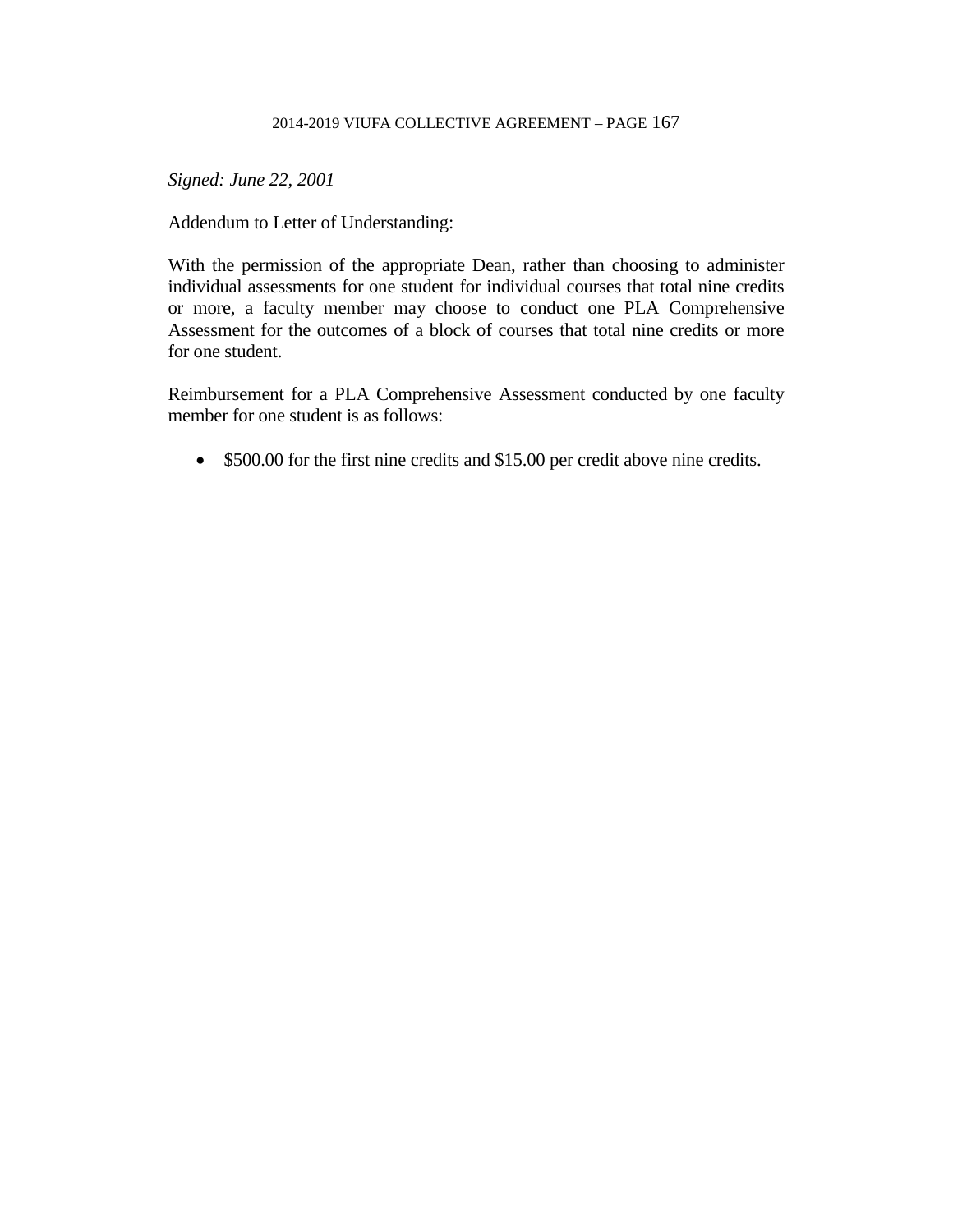## LETTER OF UNDERSTANDING #6: SABBATICALS/UPPER LEVEL RELEASE/WORKLOAD

It is agreed that a Joint Committee of representatives of Vancouver Island University ("VIU") and Vancouver Island University Faculty Association ("VIUFA") will be established to review and make recommendations to VIU and VIUFA on revisions to the current provisions in the Collective Agreement related to assisted professional development leave, upper level release and workload in accordance with the provisions of the following Letter of Understanding:

It is agreed as follows:

- 1. The parties are committed to develop positive changes/modifications to the current contractual provisions related to assisted professional development leave, upper level release and workload in ways that would be of benefit to all faculty and the institution as a whole. To this end, such changes/modifications to the current collective agreement provisions may provide:
	- (a) the replacement of upper level release with a more comprehensive approach to scholarly activity in the form of guaranteed sabbaticals
	- (b) more flexible workload arrangements
	- (c) simplification of workload reporting
- 2. A Joint Committee shall be established comprised of eight (8) representatives, four (4) appointed by the VIUFA and four (4) appointed by the VIU. This Committee shall be established as soon as possible.
- 3. This Joint Committee shall commence its deliberations as soon as practicable following August 15, 2001 and shall make recommendations to both parties by no later than December 31, 2001.
- 4. The recommendations of the Joint Committee shall include specific changes to the Collective Agreement which are necessary in order to give effect to its recommendations.
- 5. The deliberations of the Joint Committee and its recommendations shall be guided by and be made in accordance with the following terms of reference:

(a) The effect of the proposed changes to the Collective Agreement will not increase net costs attributable to direct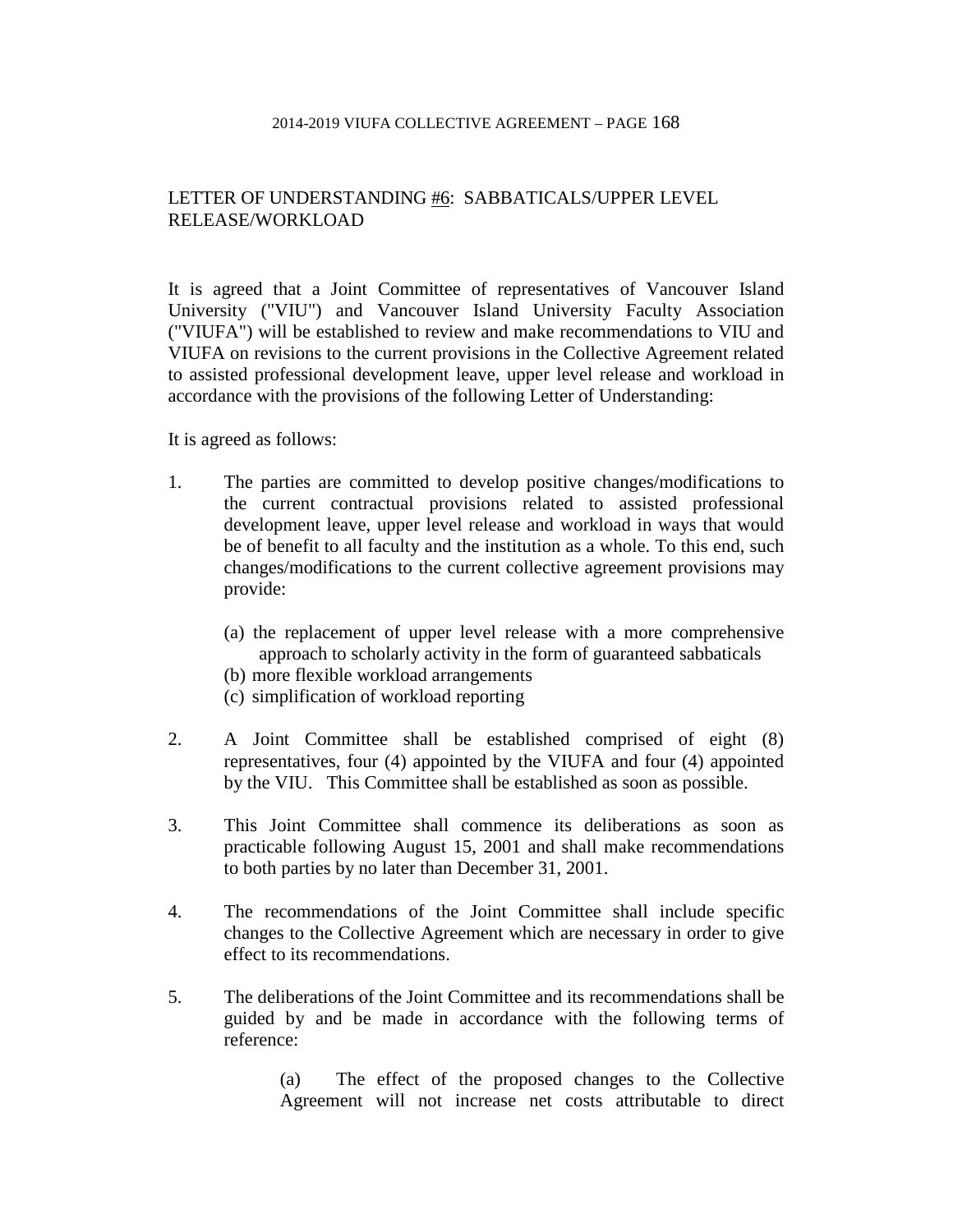instruction. In addition, delivery of FTE students contained in the 2001/02 Program Profile will be maintained, as much as is practicable.

(b) The focus of proposed changes should be on fairness, simplicity, flexibility and transparency.

(c) The intent is to change the current system of leaves and releases to a system of sabbatical leaves applicable to all regular instructional faculty.

(d) It is intended that non-instructional faculty would continue to have the opportunity for Professional Development leaves on the same general proportional basis as they would have under the Collective Agreement replacing the one expiring on March 31, 2001.

(e) It is recognized that consequential changes to provisions of the Collective Agreement may be recommended in order to give effect to the Joint Committee's recommendations.

(f) The recommendations shall include, if possible, recommendations to implement the proposed changes to commence in the 2002/2003 academic year but in no event later than the 2003/2004 academic year.

(g) In the event that the recommendations contemplate implementation for the 2002/2003 academic year, the recommendations shall include proposed ways to implement the transition.

(h) Every reasonable effort shall be made to achieve a consensus on the Joint Committee's recommendations.

6. The Joint Committee shall, no later than December 31, 2001, either:

(a) Present its recommendations to the VIU and VIUFA on the proposed changes to the Collective Agreement; or

(b) In the absence of a consensus on all proposed changes, present to the VIU and VIUFA those proposed changes on which consensus was reached and outline the areas or issues on which full consensus was not reached.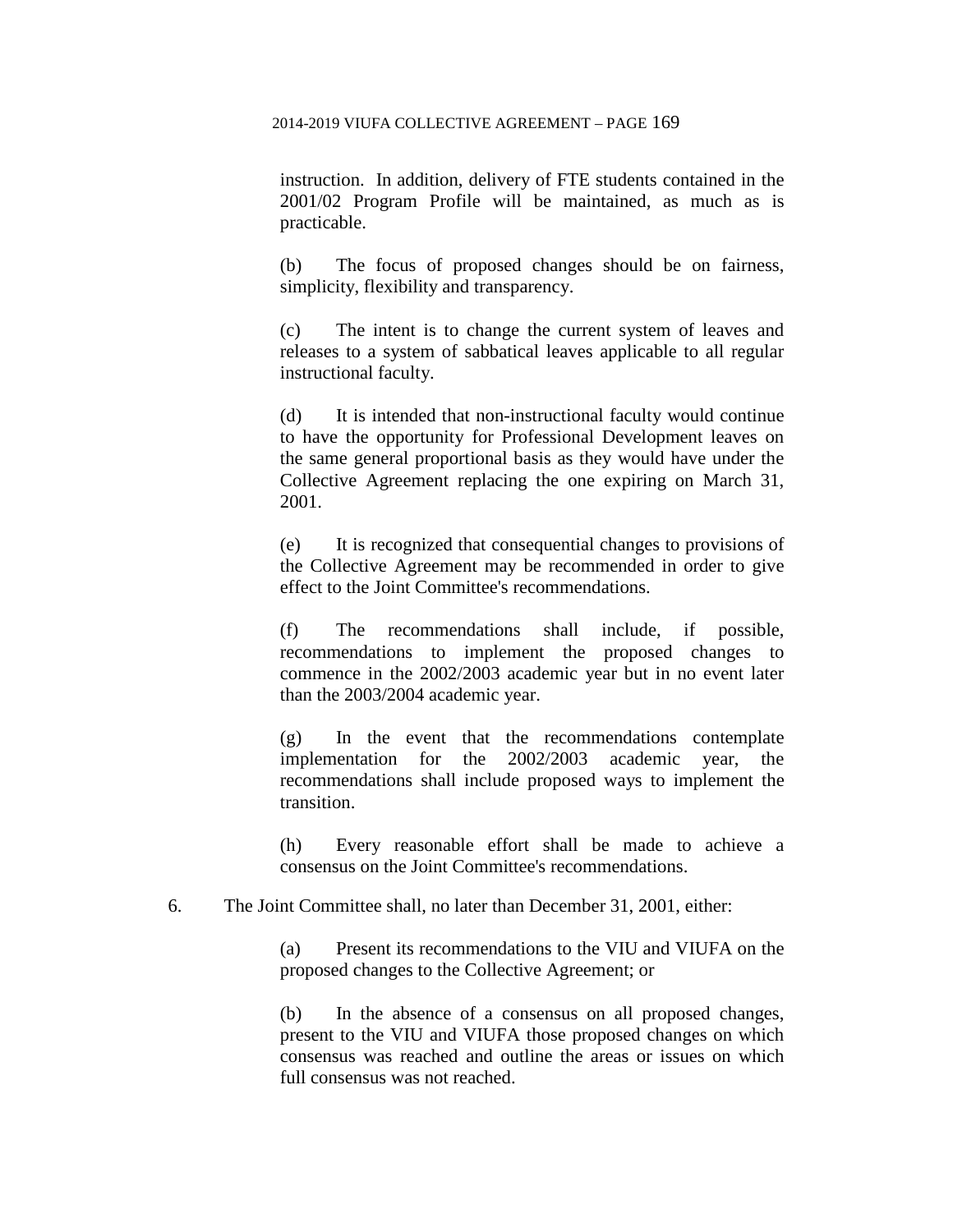- 7. In the event that the Joint Committee's report to the parties is made in accordance with 5(b) above, it is agreed that a mutually agreeable mediator/facilitator from the academic community will be requested to assist the Joint Committee to arrive at a consensus on the outstanding issues.
- 8. The role of the mediator shall be to:

(a) Meet and confer with the Joint Committee within the 30 calendar day period immediately following the Joint Committee's report made in accordance with 5(b) above.

(b) Assist the Joint Committee in arriving at a consensus on the outstanding issues.

(c) If unable to assist the Joint Committee achieve a consensus on proposed changes to make non-binding recommendations to the VIU and VIUFA on proposed changes to the Collective Agreement on the outstanding issues. These recommendations are to be made within 10 days of the mediator/facilitator concluding his/her conferring with the Joint Committee.

- Recommendations made by the Joint Committee in accordance with 5(a) or recommendations of the mediator/facilitator made in accordance with 7(c) shall be considered by the VIUFA and the VIU and if accepted by both parties shall be implemented as recommended. It is agreed that recommendations made by the Joint Committee in accordance with 5(a) or by the mediator/facilitator in accordance with  $7(c)$  shall be put to a vote of the members of the VIUFA bargaining unit once approved by the Vancouver Island University Board and if accepted by a majority of those voting shall be considered approved by the VIUFA.
- Each party shall advise the other within 10 days whether or not the recommendations are accepted or not.
- In the event that either party does not accept the recommendations made to it in accordance with this Letter of Understanding, the provisions of the 1998-2001 Collective Agreement including all letters of agreement related to workload will continue to apply.

Signed: May 29, 2001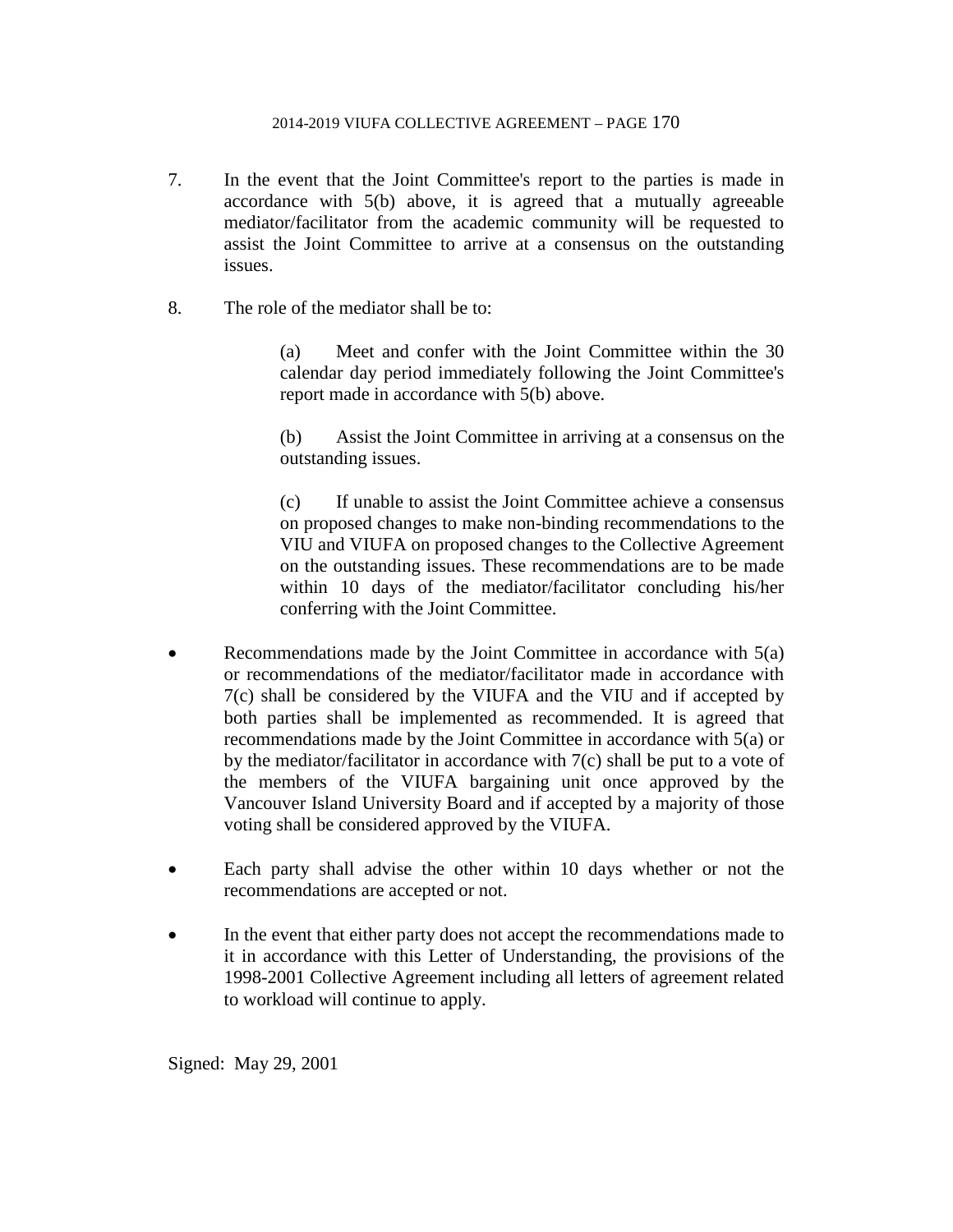# LETTER OF AGREEMENT #7: UPPER LEVEL RELEASE FOR NON-REGULAR FACULTY

It is agreed that nothing in the establishment of the flat rate and related provisions, will reduce the previous entitlement for Upper Level release afforded to nonregular faculty.

Accordingly, Article 10.11.1 (a) will apply to non-regular faculty with a seven section or equivalent assignment which includes one or more upper level sections per academic year in that the non-regular faculty member will be paid for the eighth section or equivalent.

Signed: June 28, 2001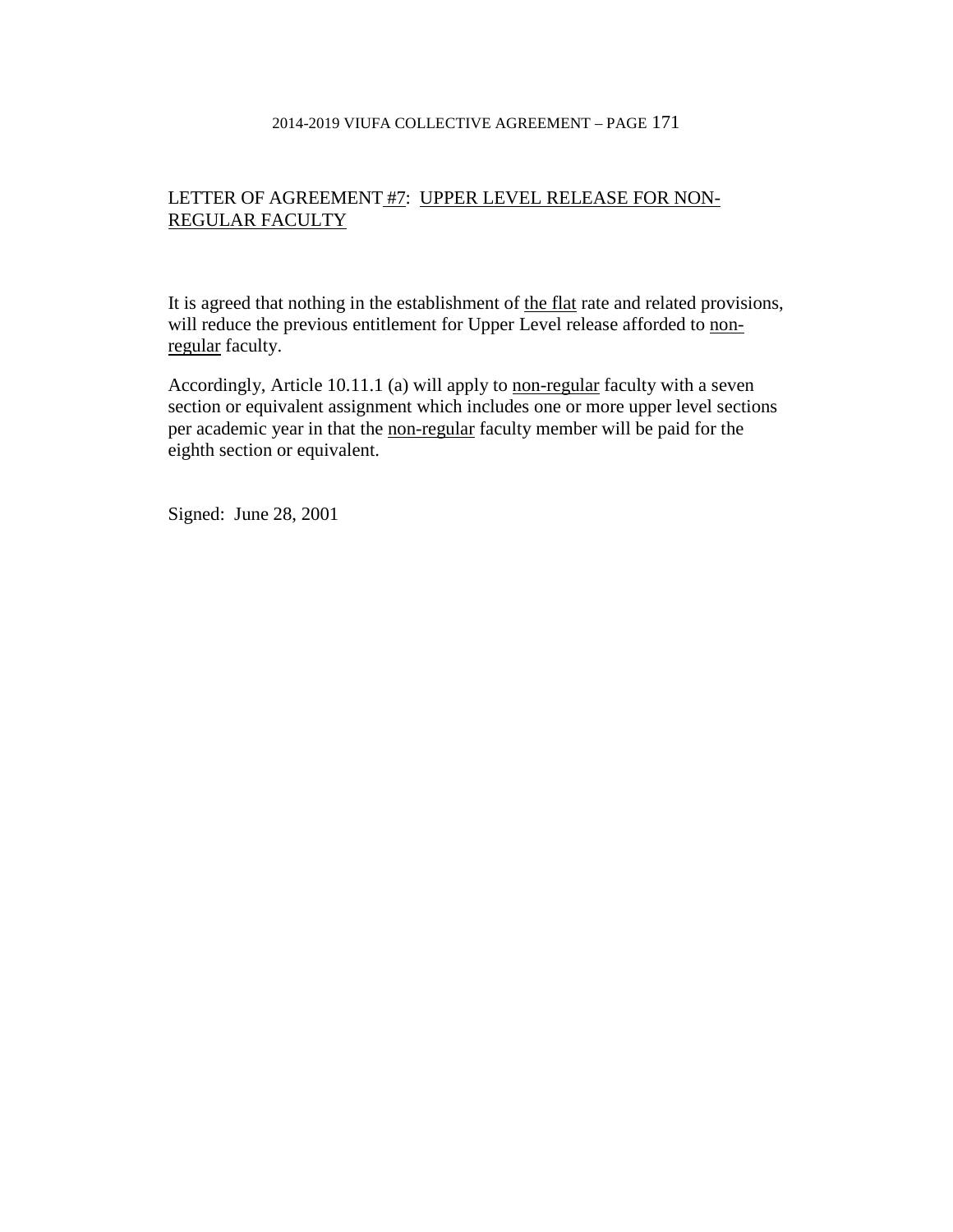## LETTER OF AGREEMENT #8: WORKLOAD

Class size maxima

Class size maxima for the years 2001/2002 shall be the same as they were in 1997/1998 except where specified below or where changed according to the provisions below.

The 1998/1999 letter of agreement limiting the number of contact hours in biology shall be renewed for 2001/2002.

Where a department offers multiple sections of a course and where the workload in that department is capped by the number of contact hours, the department may choose to reconfigure the delivery of its courses by increasing the class size maxima and decreasing the number of sections offered providing that:

- the number of student spaces available for each course is the same as the number of student spaces that would be delivered had the department not decided to reconfigure its course delivery,
- the reconfiguration of any course ensures that students in the course each have at least one scheduled lab, lecture or seminar hour per week where the student instructor ratio is at most the 1997/1998 class size.
- the workload can be assigned so that no instructor is assigned a workload that results in more than a 10 percent increase in the total number of students they would have had under the 1997/1998 class size limits.
- the number of contact hours for instructors teaching an upper division course is at least 21 hours per year and the number of contact hours for other instructors is at least 24 hours per year (exclusive of release time for other activities)
- the reconfigured workload results in a new maximum number of contact hours for the members of the department. The new maximum number of contact hours shall form part of the reconfiguration plan.

Where a department chooses to reconfigure its classes, it shall file the reconfiguration plan with the Dean and the Dean shall approve the plan and forward a copy of the plan to the VIUFA within 2 weeks of receiving the plan. The reconfiguration plan shall include the maximum class sizes for each section and the teaching assignments for each instructor in the department.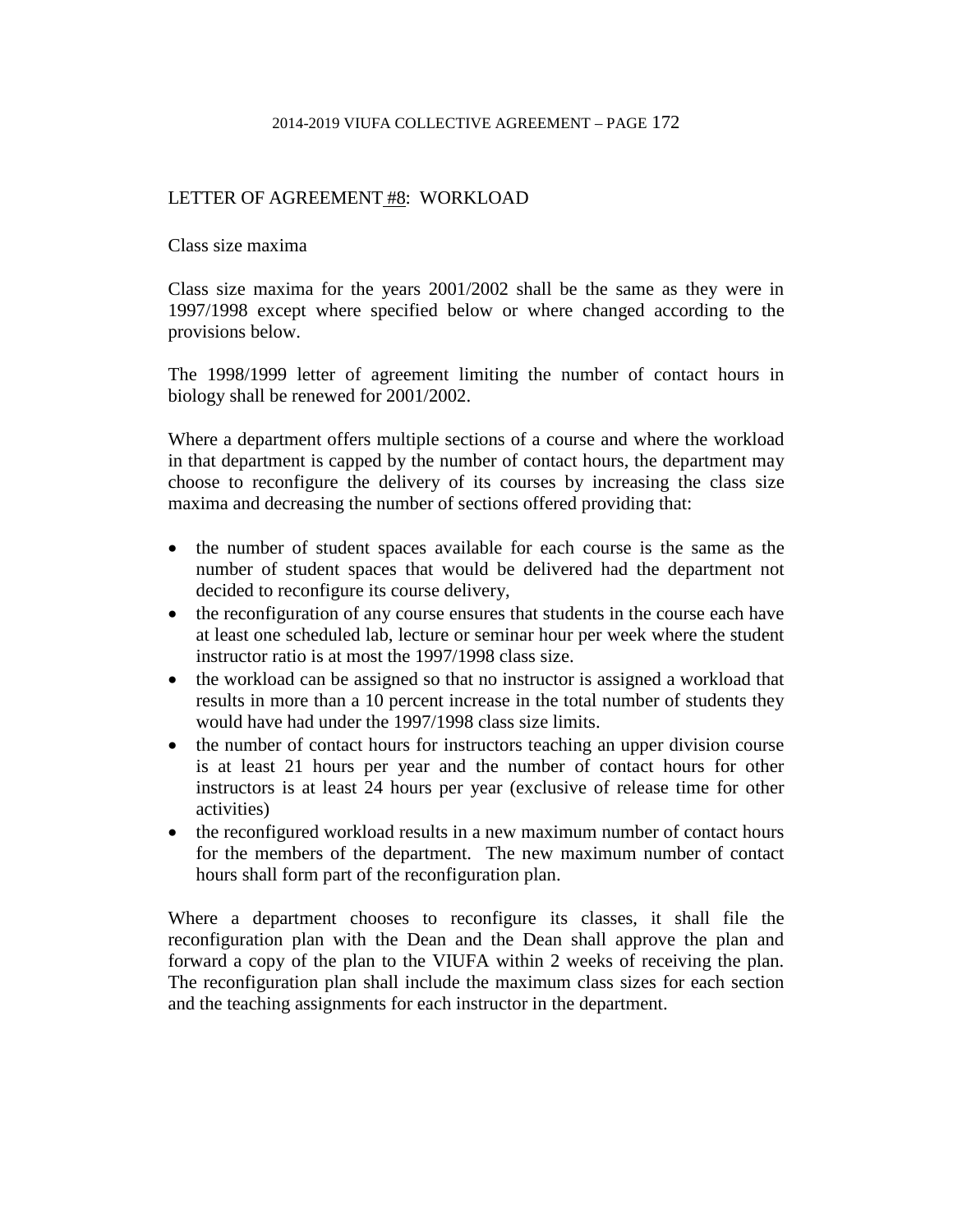Where a department's reconfiguration results in an increase in student numbers, seventy three (73) percent of the money generated by the increased tuition shall be used exclusively for funding teaching release or research activity as jointly determined by the Dean and the department. The money generated in a year may be carried over for use in a subsequent year.

Where the money is to be used for teaching release, the provisions of subsection (d) above shall apply.

This clause shall be effective from August 1, 2001 to July 31, 2002.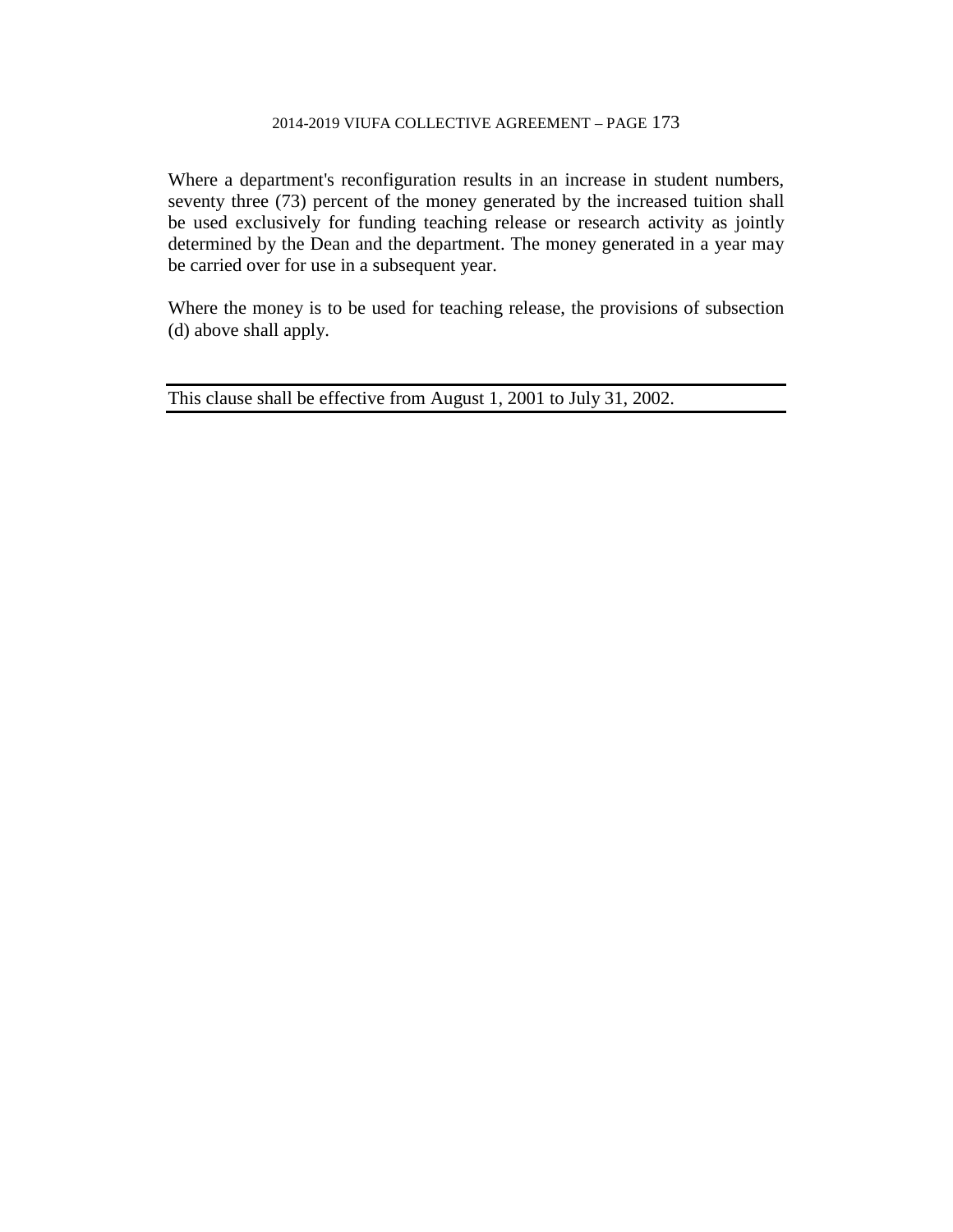## LETTER OF AGREEMENT #9: UPPER LEVEL RELEASE

The parties agree to the following interpretation of Article 10.11.1 (a):

In order to be eligible for Upper Level release, the FTE instructional appointment of the instructor must be 1.00 for the academic year. The actual workload assignment, which may include paid release sections for a variety of purposes (including but not limited to the cases of governance committee release, scholarly release, chair/coordinator release, release for research funded by external sources, union leave and discretionary release) and the assignment of non-instructional duties, does not eliminate the entitlement to the Upper Level release.

A leave for the purposes of assisted leave (i.e., paid professional development leave of absence) under Article 12.4 or maternity, parental or adoption leave under Article 12.10 does not eliminate the Upper Level release entitlement.

If an instructor is on partial or full unpaid leave for one complete semester, that faculty member has no entitlement to Upper Level release in the academic year during which the leave occurs.

In the case where a faculty member, whose original instructional workload assignment includes upper-level release, is absent as a result of unplanned sick leave (including Long Term Disability leave), the original instructional assignment inclusive of the upper level release shall be followed for that portion of the academic year in which the faculty member is not absent.

In addition, the following workload components do not qualify in determining eligibility for Upper Level release:

- Directed Studies;
- Senior Projects;
- Non-release section(s) of Prior Learning Assessment;
- Overload:
- Contract activity not related to the normal delivery of credit instruction during the fall and/or spring semesters;
- Courses taught voluntarily outside the normal fall and spring semesters unless the course is required for a program and designated to be taught in intersession in the official program outline as approved by Senate. (Notwithstanding this, where part of the regular workload for a faculty member is assigned during intersession, it will be considered in determining eligibility for Upper Level release.)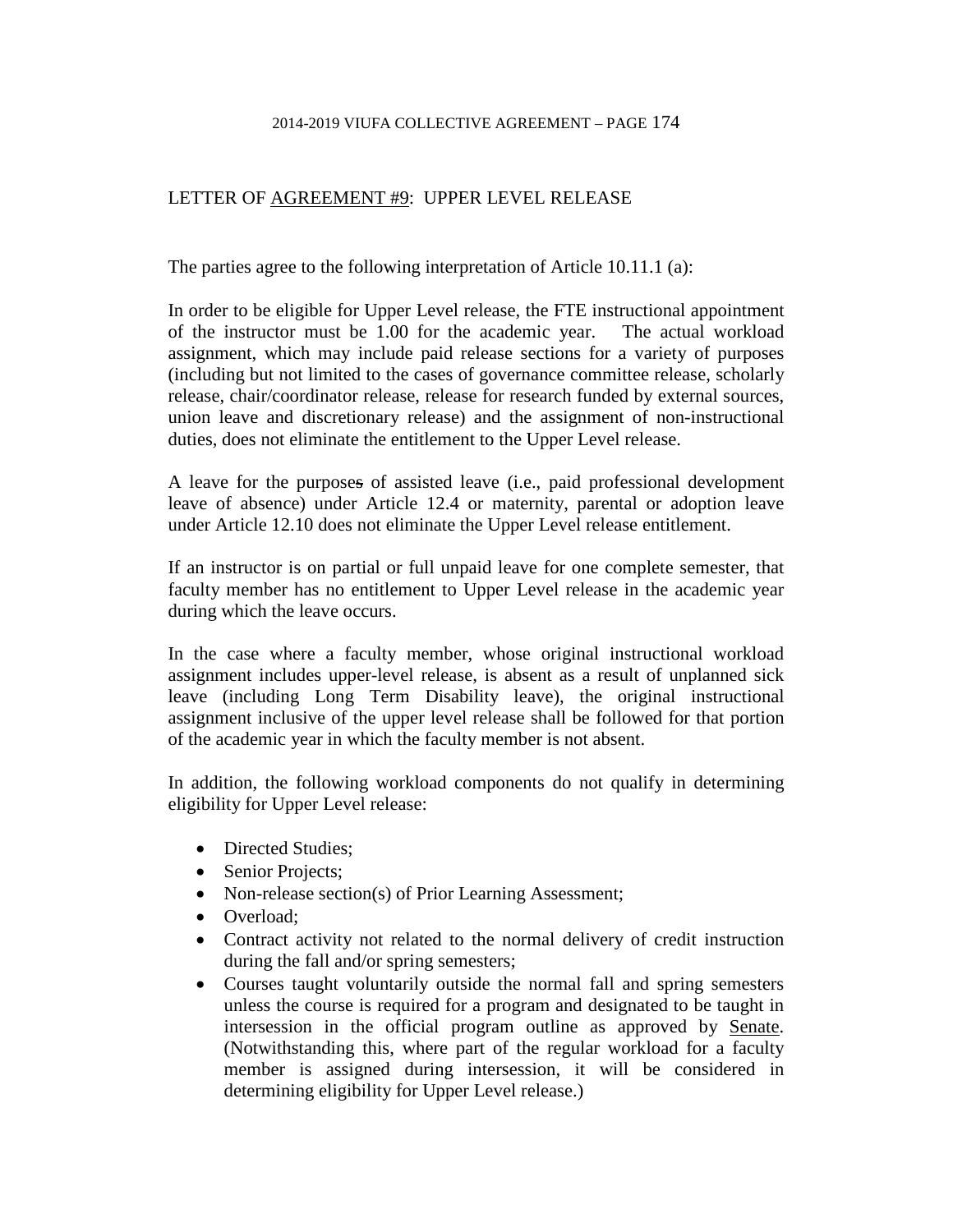The parties further agree that those faculty members who were denied upper level release during the academic year 2000-2001 but who are entitled to it under this Letter of Understanding, will be granted such release, in addition to any release to which they are otherwise entitled, in the academic year 2001-2002.

This agreement represents final resolution to Grievance 00-04 and regarding certain issues related to upper-level release. Notwithstanding this, the parties acknowledge that they differ on the interpretation of the Collective Agreement as it applies to eligibility for upper level release during an academic year in which a faculty member takes a scholarly activity semester as a result of grouping previous upper level release under Article 10.11.1.1. This agreement does not preclude the discussion and formal negotiation of alternative approaches to the question of release.

Signed: April 25, 2001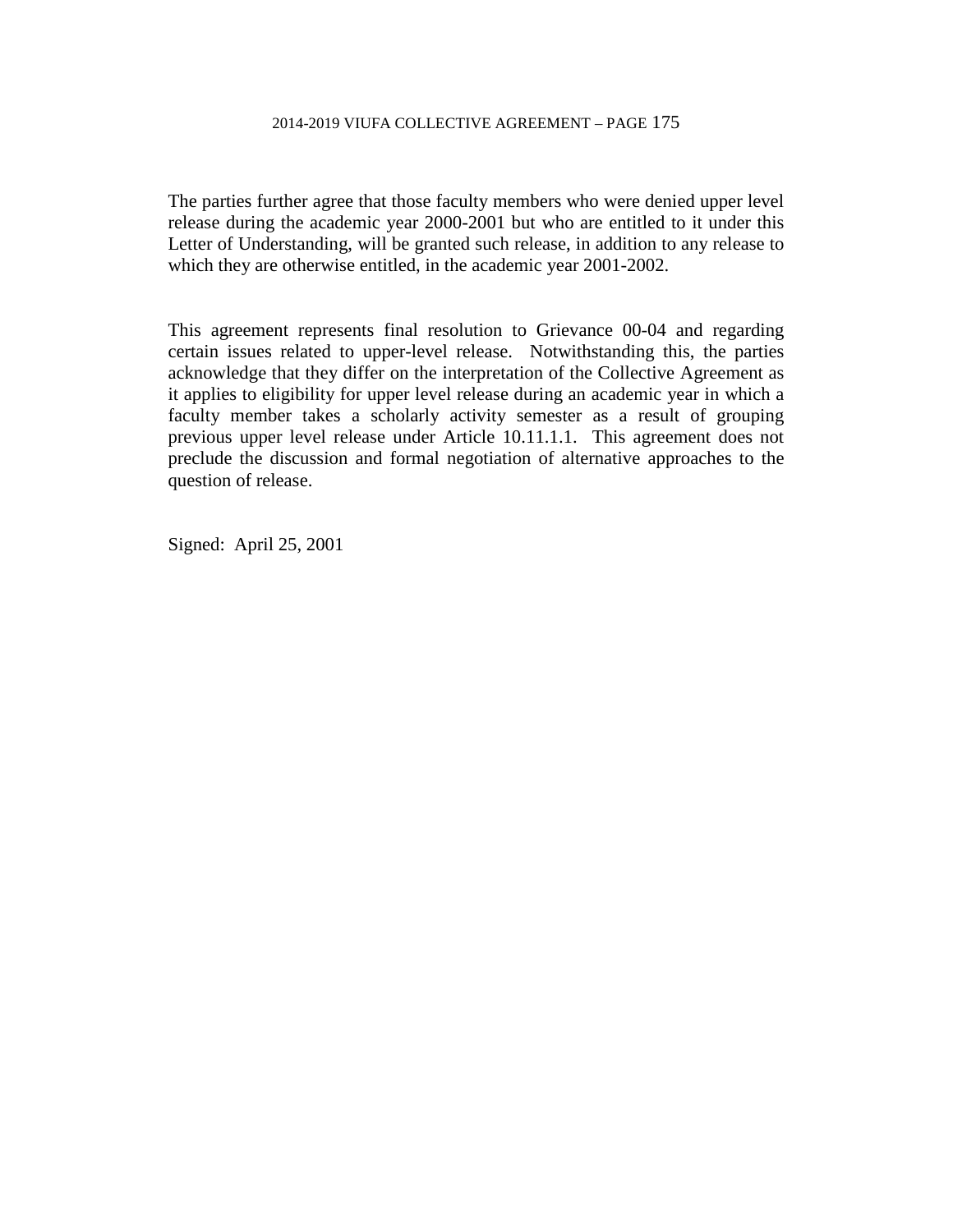# LETTER OF AGREEMENT #10: MBA LOU

This Letter applies to the Vancouver Island University MBA degree and the University of Hertfordshire (UH) MSc-IB. The program is a dual degree program. In this Letter, any reference to "degree" shall mean the MBA.

It is recognized that there are three semesters in the MBA degree and each faculty member in the degree will:

- Teach a minimum of one MBA section;
- Supervise up to eight students on their Applied Projects;
- Serve as second marker for one other section;
- Attend three faculty development workshops;
- Prepare and make additional assignment where students are granted rewrites;
- Attend University of Hertfordshire subject boards.

A faculty member may choose to supervise a maximum of 24 Applied Projects in any 12 month period.

# **A. Workload**

# 1. Teaching

1a. Teaching – Full-time Regular Faculty

Each section of an MBA course offered shall count as one section for the purposes of workload calculation regardless of whether there are two, three or four contact hours associated with that course.

The maximum workload of a faculty member teaching two or more sections of an MBA course (or courses) shall be six sections.

No faculty member shall be required to teach more than two different MBA courses during an academic year.

The maximum workload of a faculty member teaching only a single section of an MBA course shall be seven sections. If that faculty member is also teaching an upper level course, the maximum workload will be six sections.

Regular faculty teaching in the degree shall not be required to teach more than two sections of degree courses in an academic year and shall not be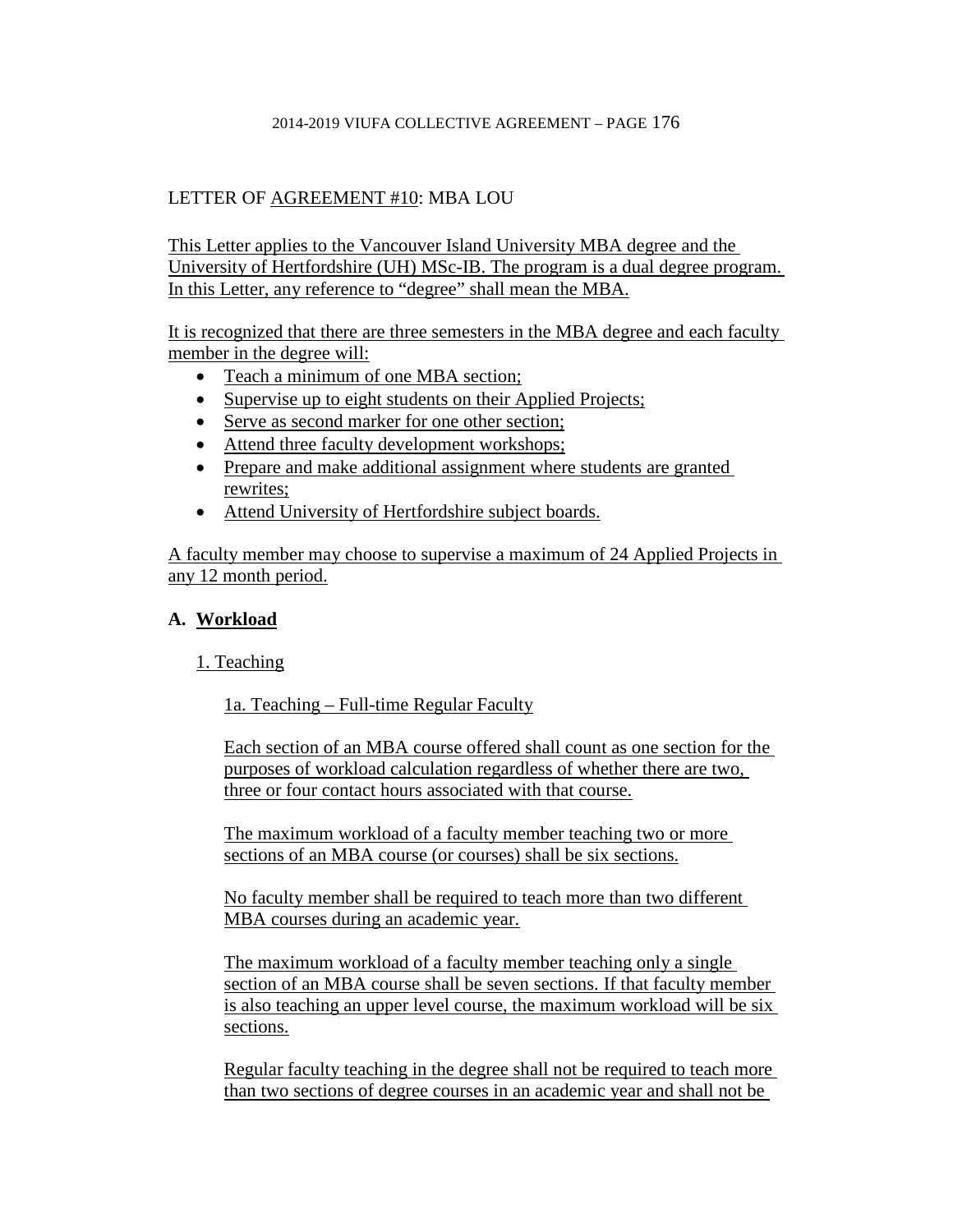## required to teach any Pre-MBA courses.

1b. Teaching – Part-time Regular and Temporary Faculty and Pre-MBA teaching

A temporary faculty member shall be compensated at the applicable flat rate for each section taught. Temporary workload contains no release time.

If a full-time or part-time regular faculty member teaches Pre-MBA courses they shall be compensated at the flat rate for each summer section taught, and at 1/12 of their annual full-time salary for each section taught in any semester other than summer.

Any regularization of faculty will be determined as per 9.4.1.1 of the VIUFA Collective Agreement with the following modifications:

- Including all MBA courses regardless of the semester they are offered;
- Teaching eight sections (or equivalent combination of sections and student supervision) over any sequential 24 months period, with a minimum of four sections in each of both 12 months periods, shall be sufficient to meet the 50 percent requirement for triggering regularization rights;
- The supervision of six to eight student projects will count as the equivalent of one section for the purposes of regularization.

## 2. Other Duties

It is acknowledged that the degree calls for duties that may not be present in other graduate programs. Such duties include serving as second marker for one other section, attending three half-day faculty development workshops, attendance at Subject board meetings and preparing and marking additional assignments where students have been granted rewrites. Regular and temporary faculty members shall be required to complete these duties as part of their teaching assignment in the MBA degree.

Temporary faculty members will be paid a stipend of \$750 for performing these other duties.

A faculty member who is required to act as a second marker for more sections than he/she is teaching shall be paid a stipend of \$1000 for each section above the number of sections taught.

3. Applied Business Project Supervision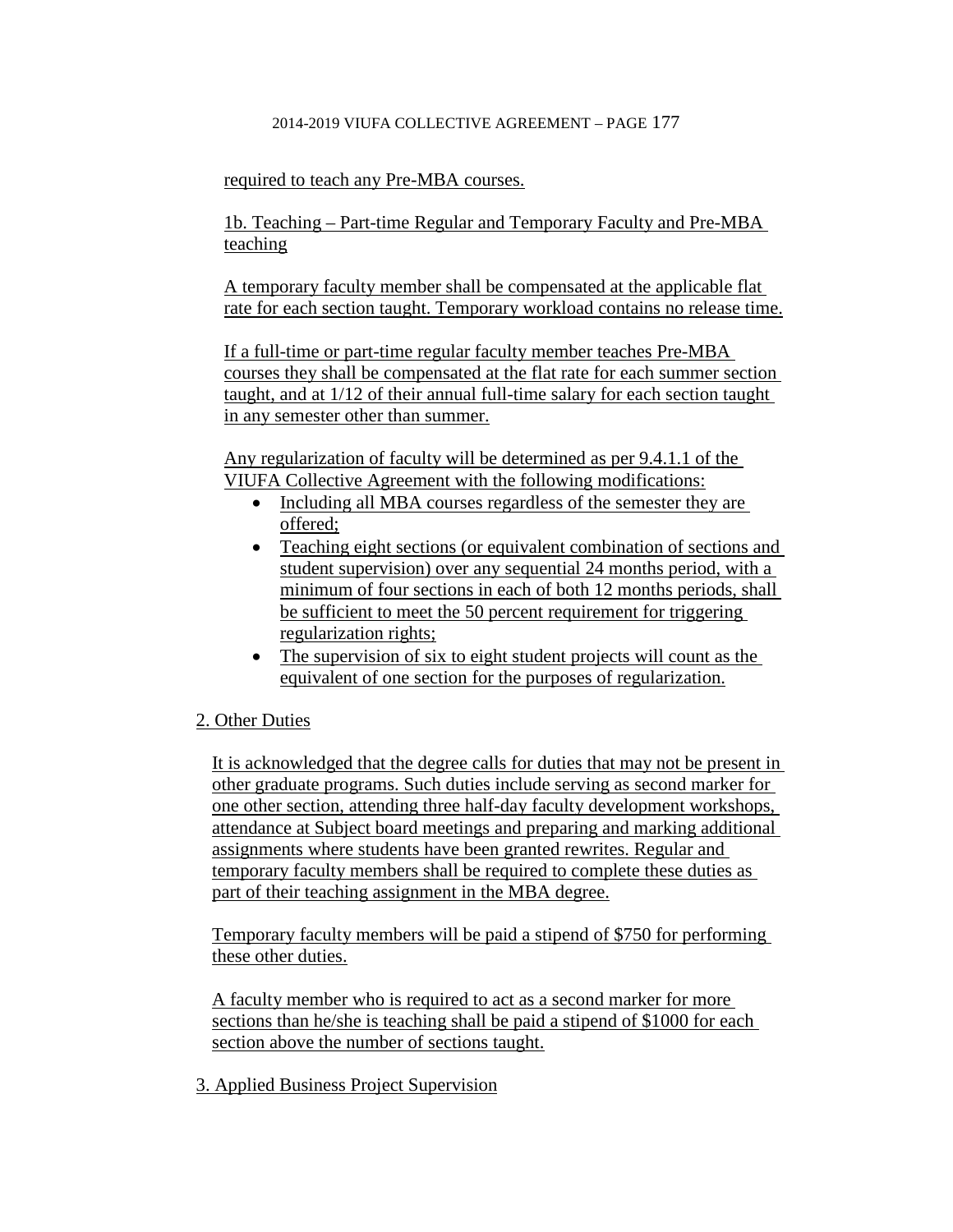Regular and temporary faculty members shall be required to supervise Applied Business Projects of up to eight graduate students in an academic year.

Regular faculty members supervising a graduate student Applied Project may be required to meet with their students at most two times during the vacation period, and the second meeting, if required, shall be a minimum of two weeks after the first meeting. Regular faculty members may request vacation exchanges, which shall be granted except in rare and unusual circumstances.

Regular faculty may choose either a workload credit or cash payment.

For each graduate student, a regular faculty member supervises, the faculty member shall, at their discretion, either be paid an additional payment of the greater of \$1,100 or 1/64 of their annual full-time salary, or be permitted to bank an overload credit equal to 1/8 of a section. It is recognized that some projects may be group projects, with a normal maximum of five students. In the situation where more than two students are working on the same project, the compensation for the third, fourth and fifth students will be \$1,000 per student. No faculty member will be required to supervise a group project.

Temporary faculty shall be paid \$1,100 per supervised graduate student.

4. Scheduling and teaching beyond the provisions of 1a above

Full workload credit will be given for any MBA courses taught regardless of when they are taught.

Teaching during the May through August period shall be at the discretion of the faculty member. If a faculty member agrees to teach during the May through August period, their workload assignment shall, if the faculty member so desires, be structured to ensure that they have two blocks of non-teaching time each of which has duration of two months. The scheduling of those blocks shall be mutually agreed upon by the faculty member and the Dean.

The faculty member will identify a 44 day vacation period, consistent with Article 12.2.3. All other time during the above two two-month blocks will be professional development time and non-instructional duty time in keeping with Article 10.1.2.1. During this time the faculty member will be on campus unless a plan is approved by the Dean for the member to be off campus.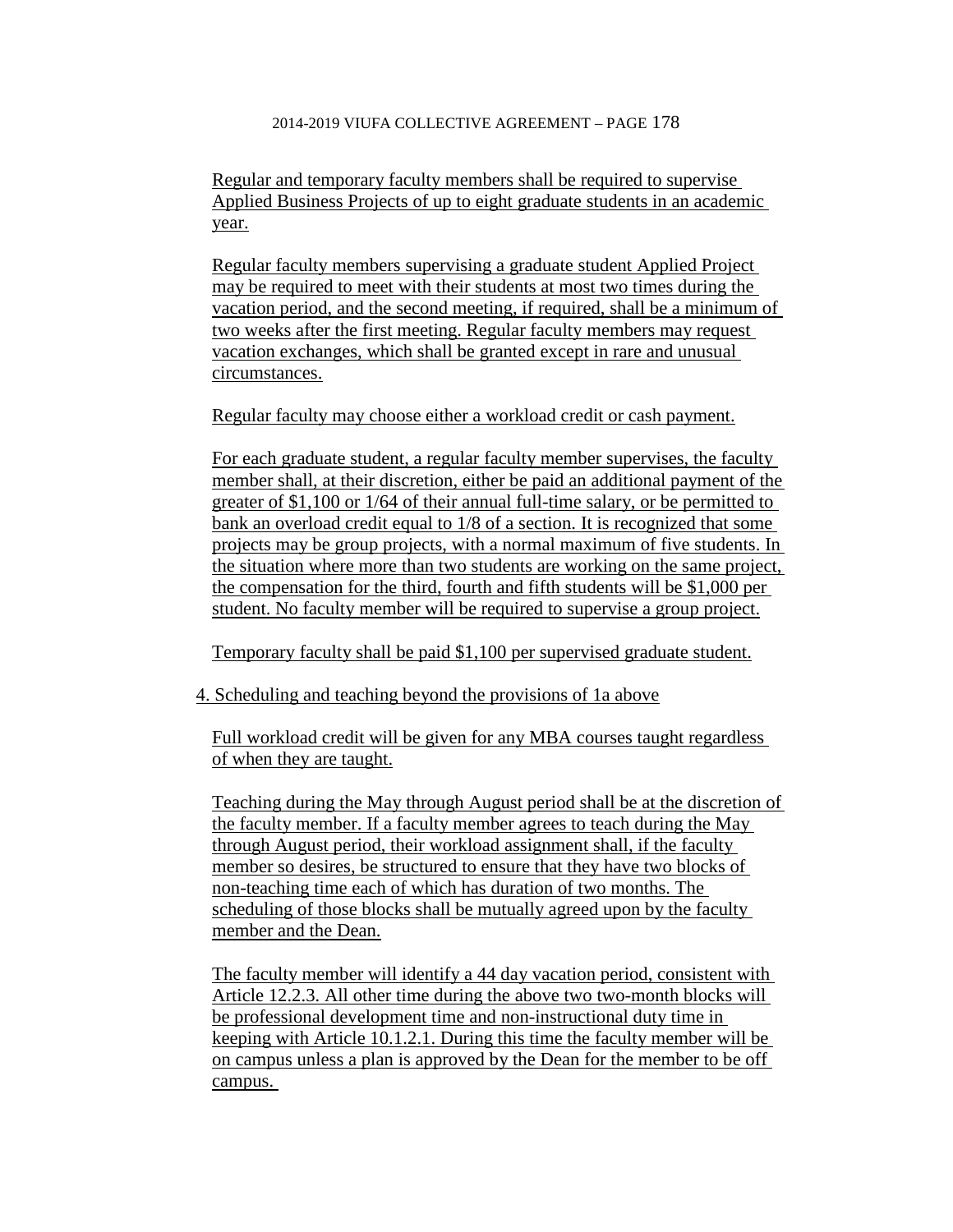## 5. Second Applied Business Project Reading

For each graduate student Applied Business Project supervised, regular or temporary faculty members may be required to act as the second reader for the Project of one student being supervised by another faculty member. Where a regular or temporary faculty member acts as second reader for more than the number of graduate student Applied Business Project she or he is supervising, the regular or temporary faculty member shall receive \$250 for each Applied Business Project in excess.

## 6. MBA Internship Coordinators

MBA Internship coordinators will be faculty engaged in facilitating student learning who are called upon to exercise judgment in ensuring a successful and safe internship experience. Professionally qualified coordinators prepare students for the internship with a combination of group and individual learning activities, develop internship placements, oversee the internship experience, troubleshoot problems encountered by students or employers and recommend students on a pass/fail basis according to primarily objective criteria.

B. **Payment for Applied Project Referrals** (Submission of a revised Applied Project), Re-enrolments (Submission of a new Applied Project after reenrolling) and Deferrals (Submission of a deferred Applied Project because of extenuating circumstances).

1. Definitions (extracted and adapted from the University of Hertfordshire Academic Regulations for Undergraduate and Taught Postgraduate Programmes (UPR AS/C/5 Section D5)):

*Referral:* Defined as a reassessment opportunity for students who have been unsuccessful at their first attempt. Students are not required to reenroll in the course.

*Re-enrolment:* Students are given the opportunity to repeat a course or courses, which they have previously failed at first or second attempt.

*Deferral:* The Director may decide that a student with valid reasons for not having attempted one or more assessments may be permitted to undertake deferred assessments at a later date.

## 2. Payments for referrals

In the event that a student has been granted a referral after receiving a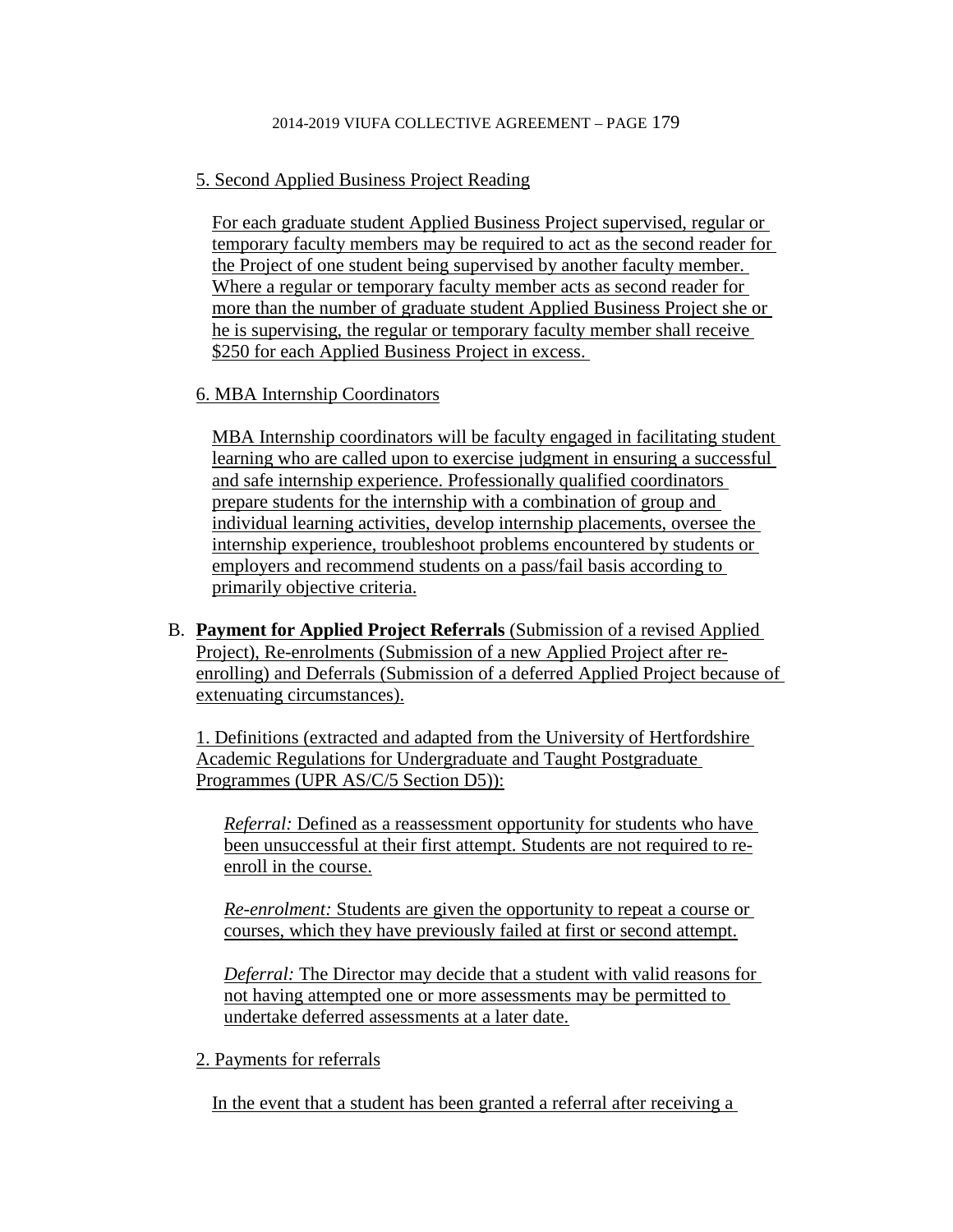failing grade on an Applied Project, the rewriting of the failed Applied Project will extend beyond the normal deadline. To accommodate the referral, students will be given the opportunity to be supervised, to rewrite and to resubmit the Applied Project. To facilitate the resubmission, both the Applied Project supervisor and the second marker for the Applied Project will continue to be engaged to supervise and mark the resubmitted (referred) Applied Project. The Applied Project supervisor will make detailed comments for any failing Applied Project and discuss these with the student. During the rewriting, the Applied Project supervisor will meet with the student at least twice, once to provide feedback on problems associated with the failed Applied Project and once to review improvements the student has made. The Applied Project supervisor will mark the resubmitted Applied Project. The second marker will also mark the resubmitted Applied Project. For this additional work, the Applied Project supervisor will be paid \$250 and the second marker will be paid \$100.

### 3. Payment for re-enrolments

In the event that a student has been granted a re-enrolment and thereby given an opportunity to write a completely new Applied Project with a new topic, a new Applied Project supervisor and second marker will be assigned. The student will re-enrol in the Applied Project course and pay full tuition. The workload credit for the new supervisor shall be as per section A-3. The new second marker will be paid \$250. A student granted a re-enrolment opportunity may also be eligible for a referral should they receive an F grade; in which case the Applied Project supervisor and second marker will proceed as outlined above under "referral".

4. Payment for deferrals

In the event that student has been granted a deferral, due to extenuating circumstances, and will thus be submitting their Applied Project later than the normal deadline either a new supervisor and second marker may be appointed, or the original supervisor and second marker may continue to be involved with the student under their original contact.

In the even that a new supervisor is assigned, and he or she has the comments from the prior supervisor, he or she will be expected to meet with the student only once. The new Applied Project supervisor will be paid \$300 and the new second marker will be paid \$150.

## **C. Terms of Agreement**

The Letter of Agreement replaces three previous letters.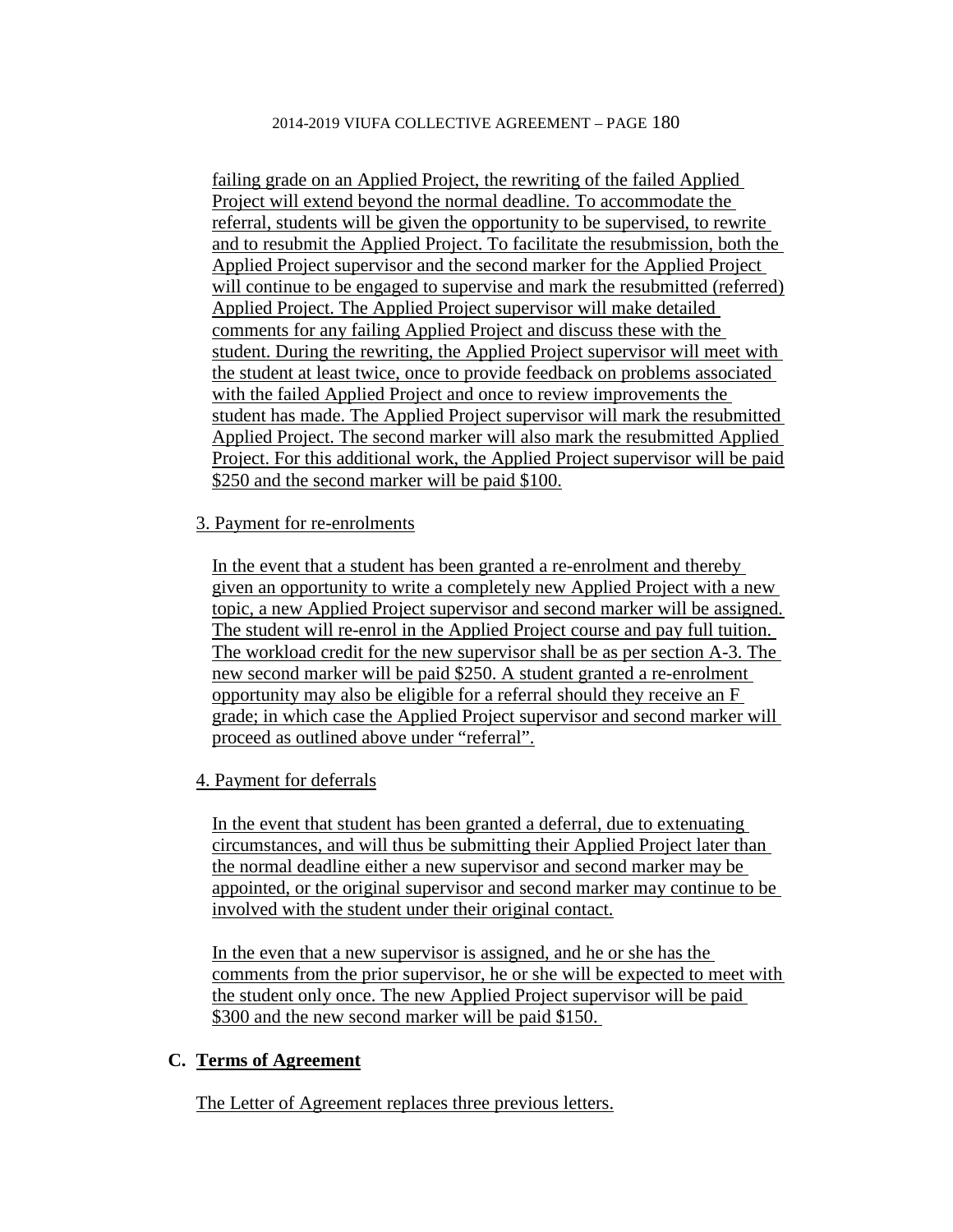- 1. The MBA Hertfordshire Addendum Payment for MBA Thesis Rewrites, dated September, 2005
- 2. The MBA Hertfordshire Addendum Payment for MBA Thesis, dated November, 2005
- 3. The MBA Hertfordshire Letter of Agreement, dated May, 2003

Original letter signed October 2007.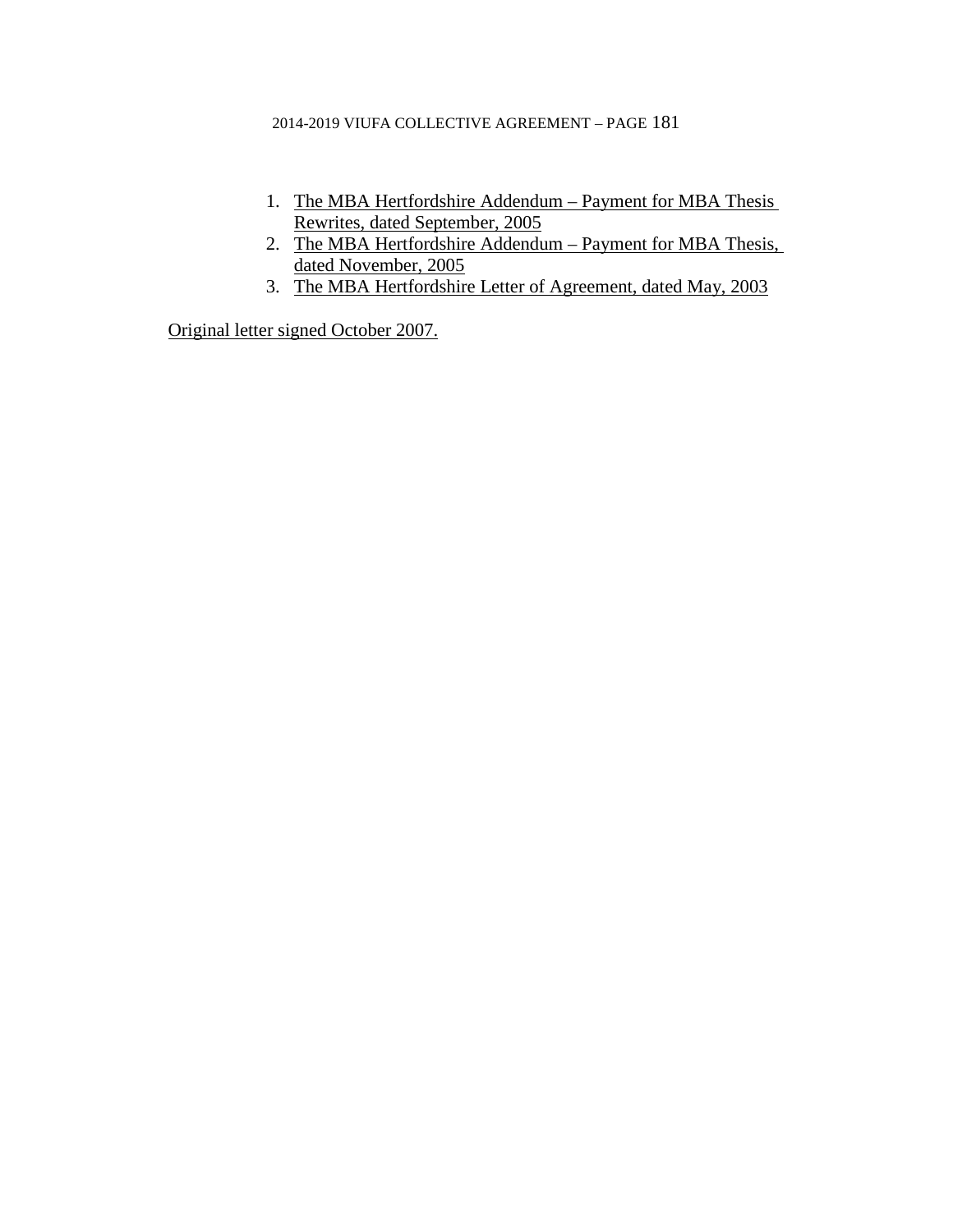# LETTER OF AGREEMENT #11: COLLECTION OF INFORMATION ON SCHOLARLY ACTIVITY

This Letter is written in consideration of the fact that the Vancouver Island University is by an Act of the BC Legislature a special purpose teaching university with no workload provision to its faculty members for research; that faculty members may be engaged in research and scholarly activity that is in excess of what may be required as part of their workload at VIU; and that such activity may nonetheless be relevant to accreditation processes for their department or program.

In consideration of the above, the parties agree that disclosure of a faculty member's research and scholarly activity may be requested from the faculty member by the Employer for the purposes of accreditation, program approval, program promotion, or for statistical purposes. The purpose(s) of the disclosure will be stated in the request, and the information obtained thereby will be used only for the purpose(s) for which it was obtained. Specifically, such information cannot be used as a basis for professional concern.

This Letter of Agreement does not impose limitations on a Dean's ability to evaluate a faculty member for failing to remain current in their field.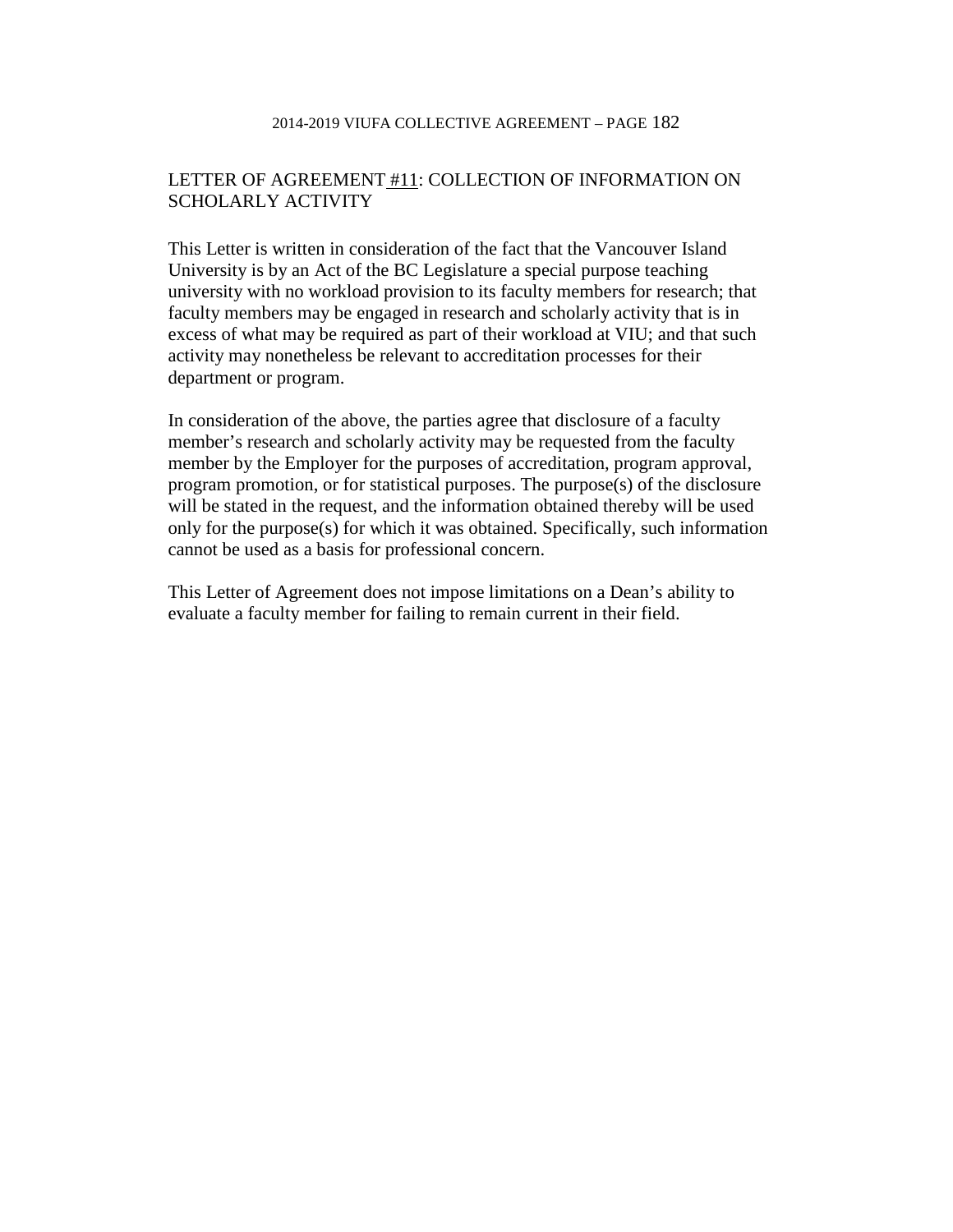## LETTER OF AGREEMENT #12: UPPER LEVEL RELEASE MFA GRIEVANCE 07-04

Effective August 1, 2007, when a faculty member whose assignment includes technician work is given a full-time workload which includes the teaching of upper division courses, that person shall receive one (1) section upper level release.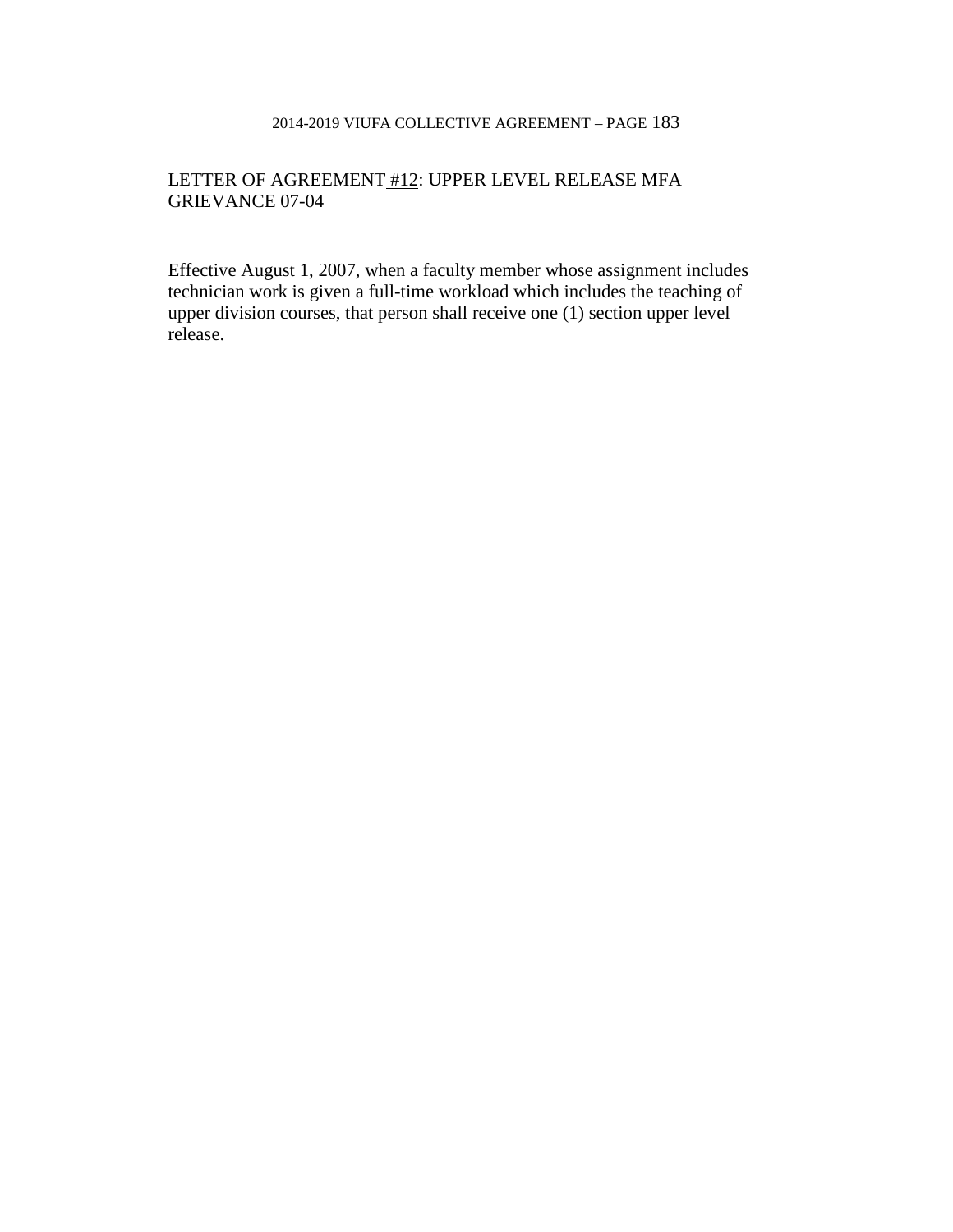# LETTER OF AGREEMENT #13: TEACHING SCHOLARS ACADEMIC YEAR 2004-2005

For the academic year 2004-05, the University will provide up to two sections of release time for "Teaching Scholars" to provide additional professional development, facilitation and leadership opportunities for instructional faculty.

The Teaching Scholars' responsibilities will have four components:

- active participation on the Teaching and Learning Centre team
- organization and facilitation of professional development in the are of expertise
- consulting the individuals and/or departmental groups in the area of expertise
- scholarly activity such as conference presentations, articles, etc. in the area of expertise.

Instructional faculty will be invited to apply to the Teaching Scholars selection committee, comprised of two faculty members associated with the Teaching and Learning Centre and one administrator appointed by the Vice-President, Academic. Applicants will be requested to indicate departmental support for their application and provide their semester availability. These positions are not available on an overload status.

Teaching Scholars will be selected for specific areas of expertise. Examples include, but are not limited to, organization of a mentorship or peer coaching program; integrating technology with teaching and learning; internationalizing the curriculum; curriculum development; assessment of learning.

This initiative may continue only if sufficient funding is available and program evaluation supports continuation. This Letter may be extended by mutual agreement of the parties.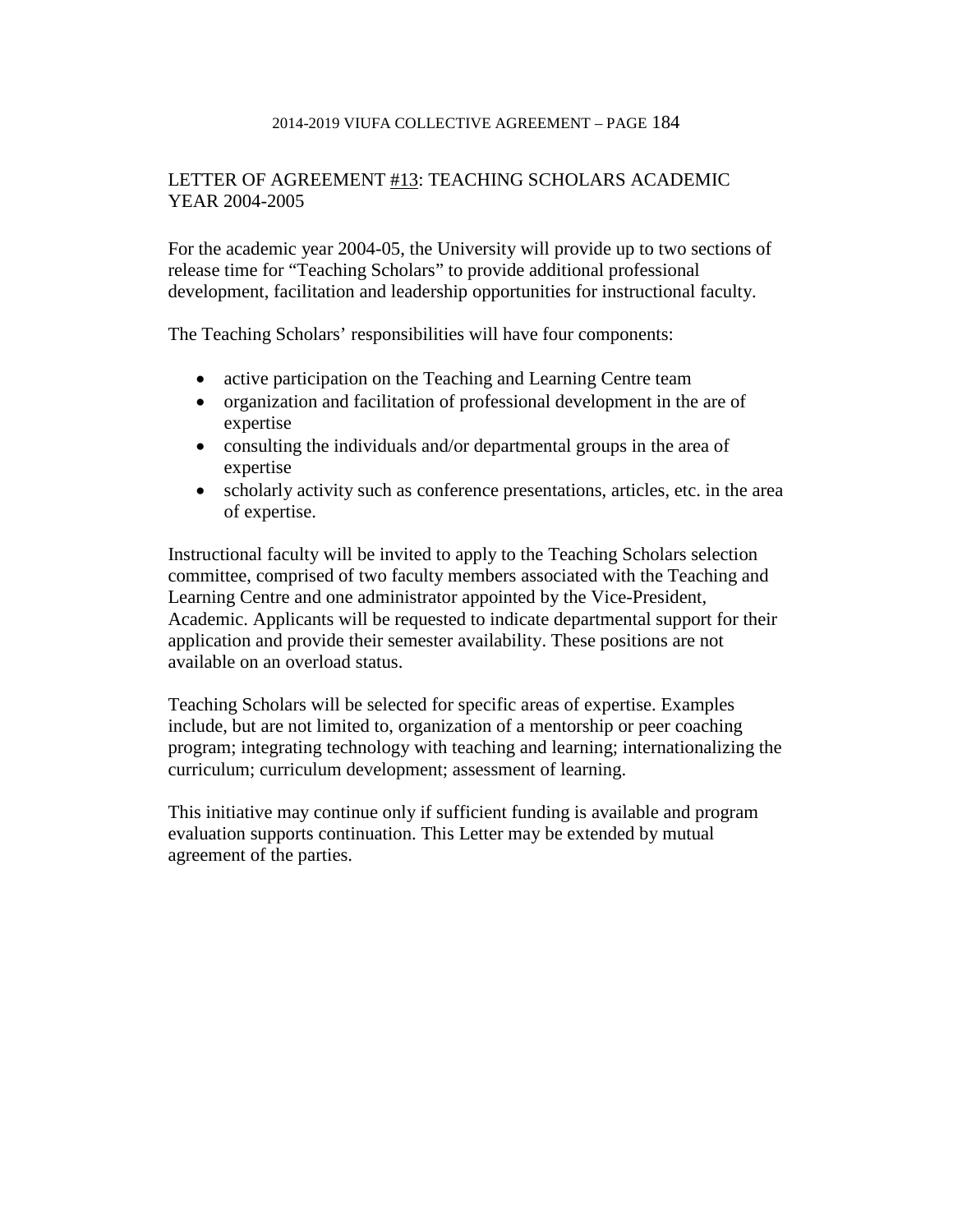# LETTER OF AGREEMENT #14: EXPERIENTIAL EDUCATION FACULTY IN STUDENT AFFAIRS

This Letter is written in consideration of the fact that Experiential Education is in redevelopment and revitalization at VIU; and that the faculty members involved in delivering the services in Student Affairs who are currently designated as Cooperative Education faculty, MBA Internship Coordinators and Career Centre faculty will be affected by the change. The transition to Experiential Education will change the nature of the work assigned to these faculty members.

The parties will meet on or before June 15 of each year to monitor the shift of work, resulting in more work paid at the F2 salary scale.

Assuming the University approves funding to redevelop and revitalize Experiential Education, a minimum 25% of total workload will be compensated on the F2 salary Scale by August 1, 2016. The parties agree that a minimum of 50% of total workload will be compensated on the F2 Salary Scale by August 1, 2017.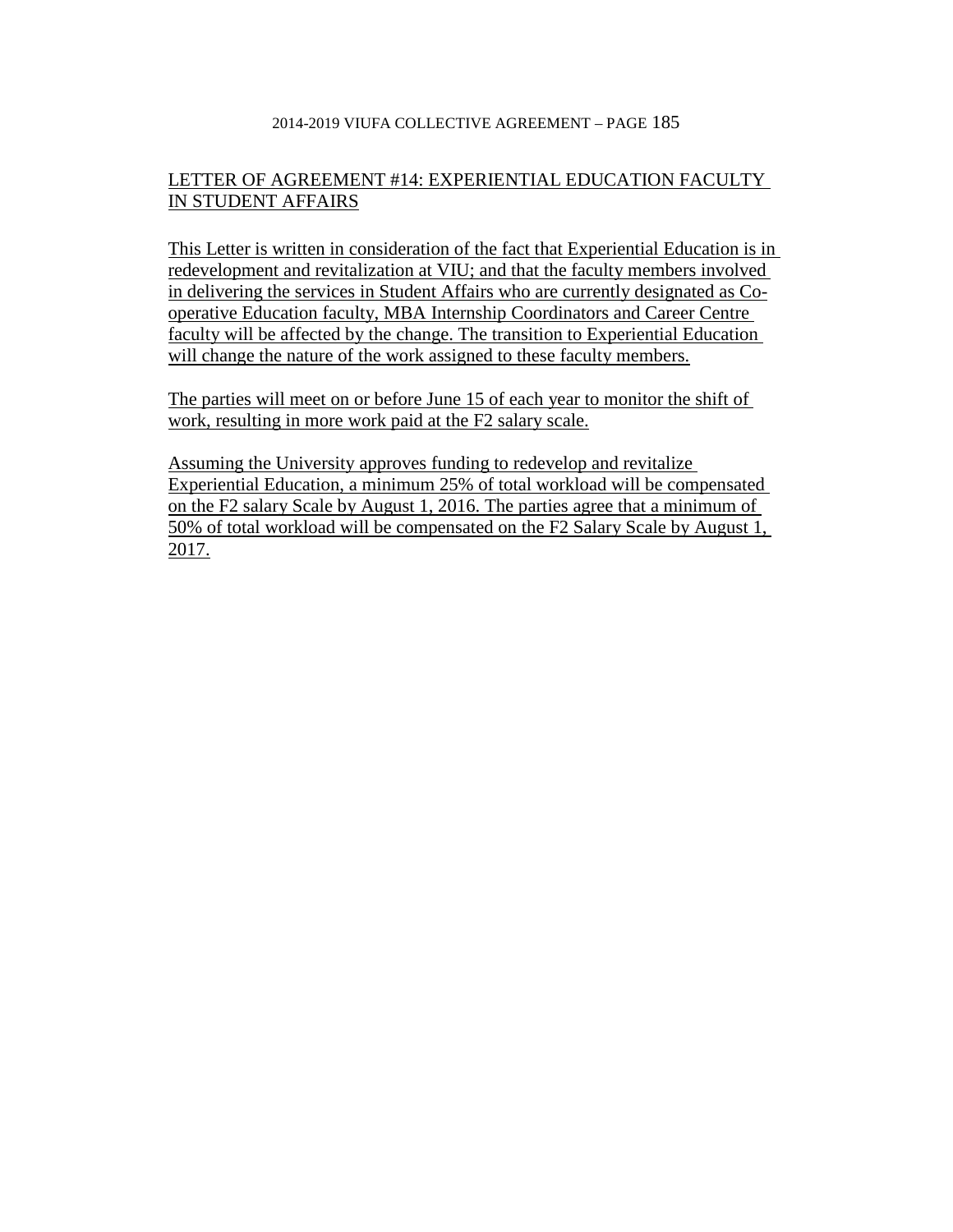# LETTER OF AGREEMENT #15: DENTAL HYGIENE WORKLOAD

The parties recognize that workloads in Dental Hygiene require amendment so that clinic hours do not fall under "unconventional instruction". The parties agree to form a joint committee to develop a fair workload model for implementation no later than August 15, 2018.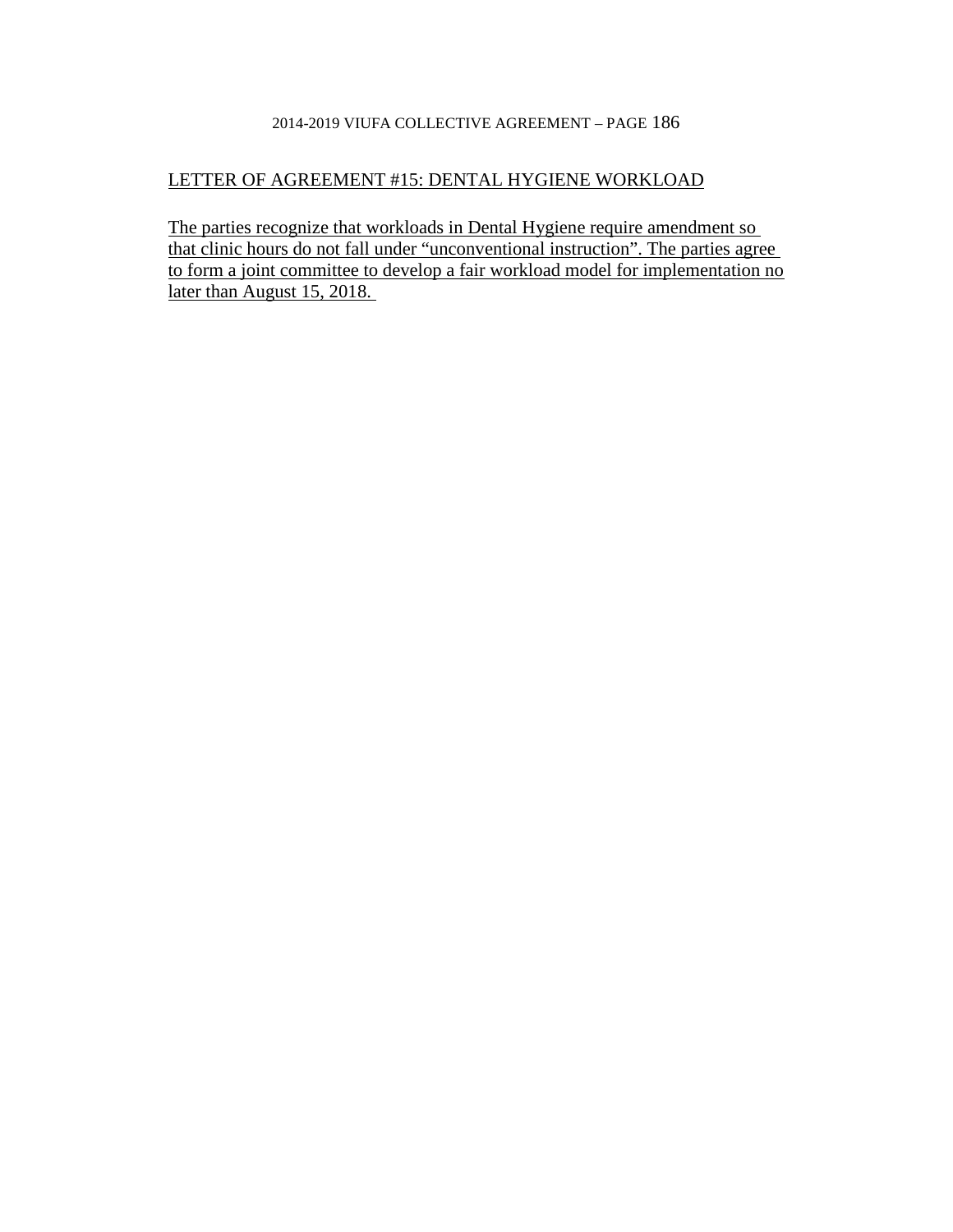# LETTER OF AGREEMENT #16: WORKLOAD FOR BACHELOR OF SCIENCE IN NURSING: PRECEPTOR-LED AND PROFESSOR/INSTRUCTOR-LED PRACTICE COURSES

In the Faculty of Health and Human Services, the following courses are Preceptor-led Practice Courses:

- NURS 314 (4) Nursing Practice VI: 90 hours of practice for students
- NURS 375 (8) Consolidated Practice Experience III: 258 hours of practice for students
- NURS 404 (4) Nursing Practice VII: 90 hours of practice for students
- NURS 414 (12) Nursing Practice VIII: 574 hours of practice for students

It is agreed that 0.6666 of a workload hour per student is the standard for NURS 375 Consolidated Practice Experience III; 0.8333 of a workload hour per student is the standard for NURS 414 Nursing Practice VIII; and 0.5555 of a workload hour per student is the standard for NURS 314: Nursing Practice VI and for NURS 404: Nursing Practice VII.

There are also professor/instructor-led Practice Courses. It is agreed that one hour of professor/instructor-led Practice is the same as an hour of lecture or lab instruction. Totaling all the officially scheduled contact hours for the faculty and dividing by 15 provides the measure of workload credit that is equivalent to the hours per week attached to regular semester-long courses.

Should fractional outcomes result from any of the formulas given above, the workload hour would be rounded up to the nearest 0.5 of an hour.

Signed March 28, 2013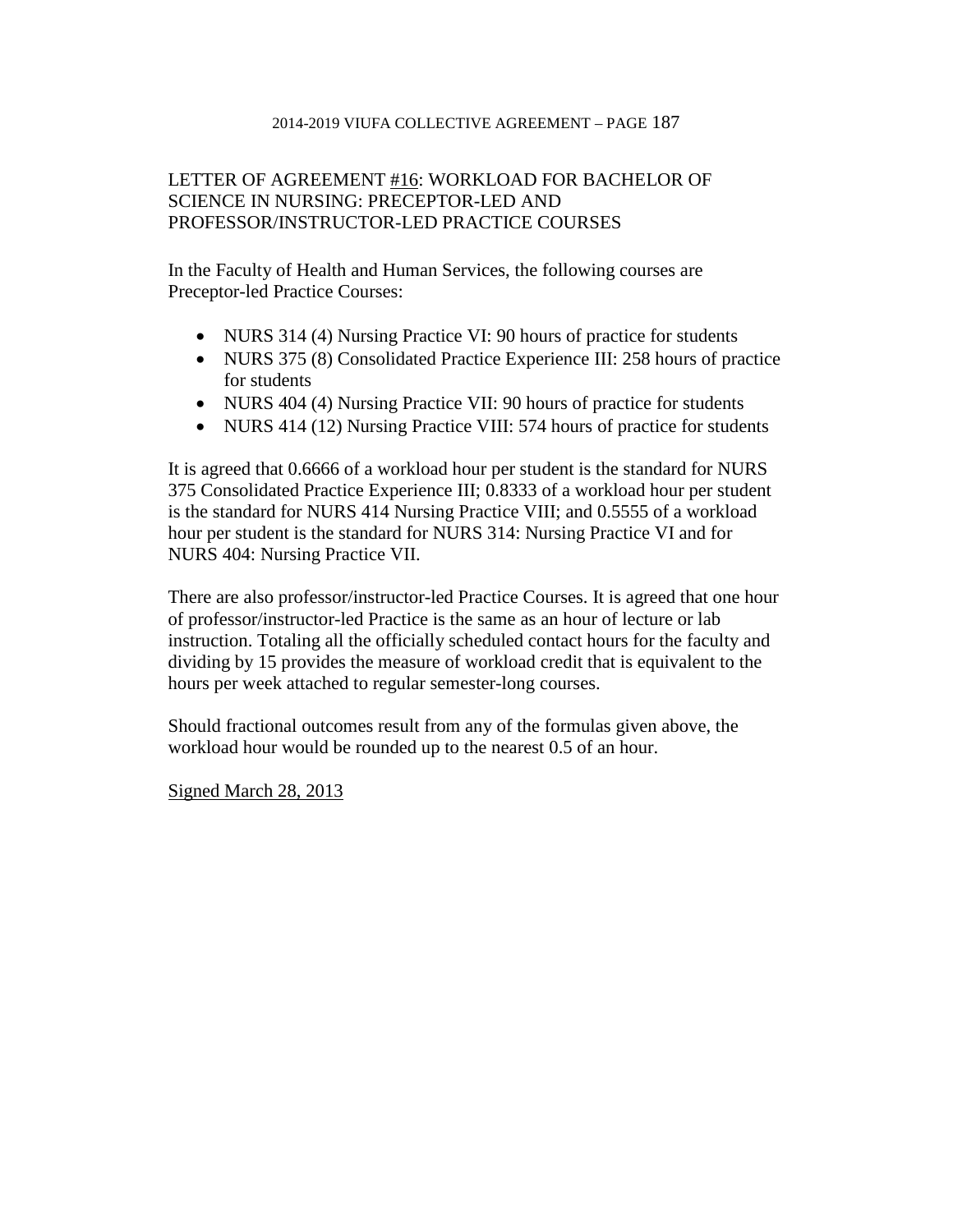## LETTER OF UNDERSTANDING #17: EDUCATIONAL ADVISING

- 4. All seniority accrued by employees in "Educational Counseling" will be transferred to "Educational Advising".
- 5. Employees who have split appointments and/or assignments will continue to accrue seniority in their appropriate seniority groups.
- 6. The qualification for 'Counselor' can be distinguished from the qualification for 'Advisor'.
- 7. The University may distinguish the two professions in terms of its internal organization and services to the University community.
- 8. It is to be noted that these two professional designations may also be used within these additional seniority groups: "Access Services", "International Education Student Advising", "First Nations Student Services".

The roles and salary levels of employees will not change as a result of the implementation of these changes.